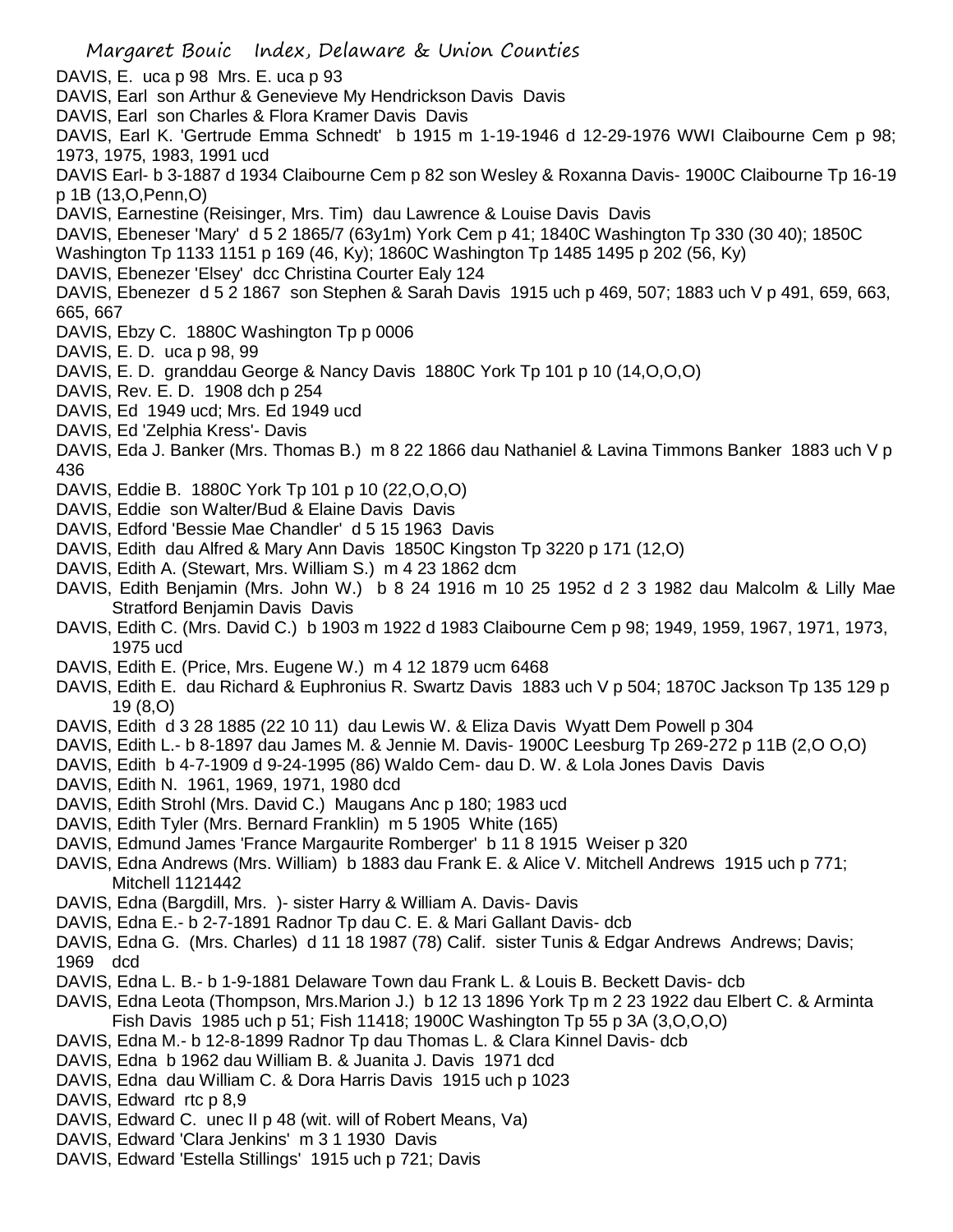- DAVIS, Edward 'Florence' 1961, 1969, 1971 dcd
- DAVIS, Edward H. 1980 dcd
- DAVIS, Edward H.- b 9-13-1891 Delaware Town son Geo. H. & Myriah Brown Davis- dcb
- DAVIS, Edward brother Orrin R. Davis Davis
- DAVIS, Edward grandson Solomon Butz 1880C Marysville 312 343 p 22 (5,O,Wales,O) p 096A
- DAVIS, Edwin B. son Ruby F. Davis Davis
- DAVIS, Edwin L,Sr.'Martha Pearl Jordan' m 10 16 1940 d 2-7-1993 (78) Big Darby Cem- Davis
- DAVIS, Edwin Jr. son Edwin & Martha Pearl Jordan Davis Davis
- DAVIS, Edwin R.- b 10-10-1895 Radnor Tp son Perry R. & Annie Ellis Davis- dcb
- DAVIS, Edwin Stanton b 12 5 1869 d 5 1 1896 son Franklin Zenas & Geraldine Graham Davis Davis Bible unec V p 29
- DAVIS, Effa d 10 11 1860 (5y8m) dau J. & E. Old Norton Cem Powell p 175
- DAVIS, Effe dau George W. & Belle Hawley Davis 1880C Marysville 192 196 (11,O,O,O)
- DAVIS, Effie E. Granddau Elzie & Mary E. Davis 1880C York Tp 15 p 2 (7,O,O,O)
- DAVIS, Effie (Mrs. Glen) 1959, 1979 ucd
- DAVIS, Effie M. Potts (Mrs. Glenn) b 4 24 1886 m 1902 d 12 10 1981 (95) Claibourne Cem p 86 1915 uch p 1023 1949, 1959, 1967, 1971, 1973, 1975 ucd
- DAVIS, Effie R. dau Finley Jr. & Clara E. Davis 1880C York Tp 90 p 9 (4,O,O,O)
- DAVIS, Effie (White, Mrs. Harry M.) White II (11)
- DAVIS, Effy Sinkey (Mrs. Joseph) m 1 1 1851 dcm
- DAVIS, E. H. uca p 101
- DAVIS, E. J. Jr. 'Nancy A. Rausch' b 2-15-1957 m 9 3 1983 son Edward Davis Davis; St. Paul p 135
- DAVIS, Elaine (Mrs. Walter R.) 1971 dcd
- DAVIS, Elbert C. 'Arminta Fish' b 1870 d 2 6 1938 York Cem p 84 C83 son Alfred & Melvina L. Pinney Davis 1883 uch V p 668; 1985 uch p 51; Fish (1142); 1880C Washington Tp 159 165 p 17 (10,O,O,O) ; 1900C Wash. Tp 55 p 3A (30,O,O,O) m 7y
- DAVIS, Elb C. 'Nancy Y. Keneda'- unec XIV p 23
- DAVIS, Eldon W. 'Helen Smith' b 5-18-916 m 3 25 1936 d 11-3-1990 (74)son Marshall B. & Minnie M. Albright Davis- bur Iberia Davis
- DAVIS, Eleanor Bailey (Mrs. John R.) b 1 15 1851 m 7 4 1871 dau William William & Philena S. Bailey Asp 1318
- DAVIS, Eleanor Devoss (Mrs. Jacob) 1883 uch V p 448
- DAVIS, Eleanor Forgette Snowden (Mrs. T. Blake) b 1925 Price Cem djlm p 65; dau Ora Forgette, foster dau Richard B. & Martha Robertson Snowden 1985 uch p 130; 1949, 1959, 1967, 1971, 1973 ucd
- DAVIS, Eleanor Fuhr (Mrs. Ross E.) White (166)
- DAVIS, Eleanor James (Mrs. John R.) m 3 6 1862 dcm
- DAVIS, Electa b 1957 dau James A. & Glendora Davis 1969, 1971 dcd
- DAVIS, Electa (Tibbets, Mrs. George) m 1 25 1854 dcm
- DAVIS, Electa dau William & Sarah Davis 1850C Delaware Town 1143 p 87 (15,O)
- DAVIS, Elen rtc p 8
- DAVIS, Elene Virginia (Dennis, Mrs. Walter Franklin) m 1889 dau Add & Mary Jane Whitehead Davis dcc Judith Ellis Wrinkle 11
- DAVIS, Elenor rtc p 7.9
- DAVIS, Elinor (Mrs. Juda) b 5 26 1835 d 5 20 1884 Old Welsh Chyd Powell p 209
- DAVIS, Elias son James W. Davis 1860C Scioto Tp 871
- DAVIS, Elisa dau Ebeneser & Mary Davis 1850C Washington Tp 1133 1151 p 169 (9,O)
- DAVIS, Elisha Richard 'Bessie Annie Colliflower'- b 1891 d 1952 son Benjmain Phillip & Mary Elizabeth Statham Davis- ped Jerry Boswell Barber #220 14; unec X p 68
- DAVIS, Eliza 1850C Delaware Tp p 1267 p 93 (20, Wales)
- DAVIS, Eliza 1870C Marysville 25 p 3 (68, Va)
- DAVIS, Eliza (Bell, Mrs. Samuel D.) m 12 23 /30 1840 ucm 613; unec V p 23
- DAVIS, Eliza (Bevan, Mrs. David) dau Thomas Davis 1880 dch p 616; 1908 dch p 667
- DAVIS, Eliza (Cullumber, Mrs. Nathaniel Oliver)- b 1833 d 1918 dau Joshua & Sarah Dennis Davis- ped Keith Cullumber #235 9; unec X p 67
- DAVIS, Eliza Fields (Mrs. Robert) m 10 2 1859 ucm 2932
- DAVIS, Eliza (Hyde, Mrs. John B.) m 12 23 1847 ucm 471 dau David & Keziah Dickinson Davis 1883 uch V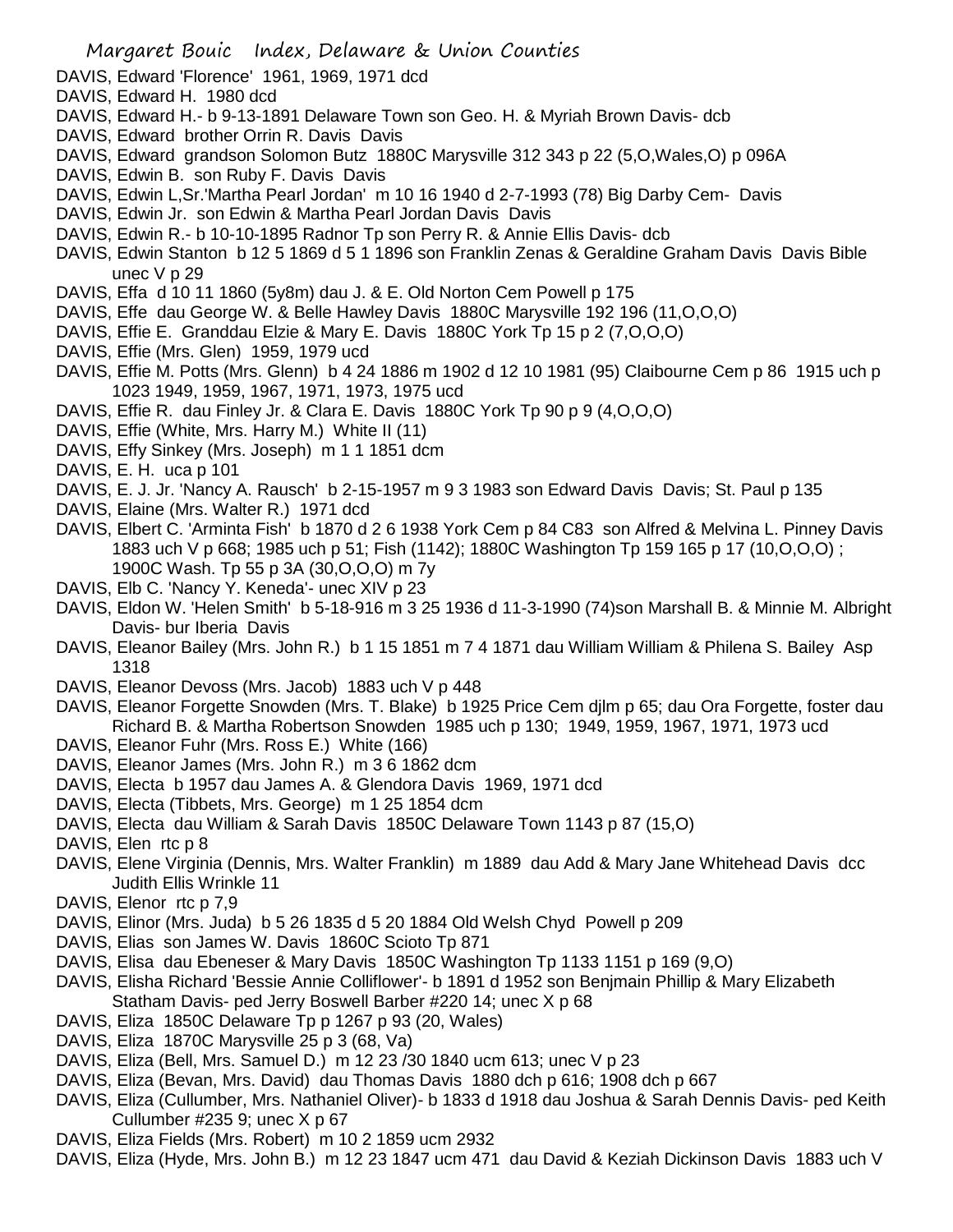- p 518, 521, 543; 1880C York Tp 170 p 16 (63, Pa,Pa,Pa); unec III p 30
- DAVIS, Eliza Jane Maine (Mrs. Clarence A.) b 1 17 1883 dau Leeds & Sarah H. Holdredge Maine Asp 2305a
- DAVIS, Eliza J. Snare (Mrs. Joshua H.) m 11 20 1873 ucm 5397
- DAVIS, Eliza J. dau William & Jane McCorkle Davis 1883 uch V p 436
- DAVIS, Eliza (Mrs. Lewis W.) b 1831 d 1898 Wyatt Cem Powell p 304
- DAVIS, inf son of L. W. & E. Wyatt Cem Powell p 304
- DAVIS, Eliza P. Vining (Mrs. Jess) b 12-1839 Delaware Co m 9 11 1847 ucm 1246 d 9 1 1915 (84y8m) Oakdale Cem 2765(F69) I p 117 (F R5 1); 1850C Millcreek Tp 1948 1969 p 283 (19,O); 1860C Dover Tp 189 (29,O); 1870C Taylor Tp 150 142 p 184 (39,O); 1900C Allen Tp 136-140 p 6B (66,O,NY,NJ); unec VII p 25
- DAVIS, Elizabeth rtc p 8,9
- DAVIS, Elizabeth 1826 Radnor Tp delge VII
- DAVIS, Elizabeth 1880C Allen Tp 265 280 p 27 (19,O,O,Va) p 0063
- DAVIS, Elizabeth dau Alexander & Rahcael Poling Davis 1870C Allen Tp 17 p 2 (8,O)
- DAVIS, Elizabeth b 5 1924 dau Alvin & Helen Marjorie Howison Davis Howison 1526
- DAVIS, Elizabeth dau Ann Davis 1850C Delaware Town 1114 p 85 (2,O)
- DAVIS, Elizabeth Ann McAdow (Mrs. Robert W.) m 9 8 1847 ucm 1242 d 1 6 1879 (53 11 6) York Cem p 39 1850C York Tp 347 352 p 54 (25,O); 1860C York Tp 1233 1242 (26,O); 1870C York Tp 138-135 p 18  $(44.0)$
- DAVIS, Elizabeth Ann Patrick (Mrs. Elza H.) m 3 10 1838 ucm 484 unec III p 30
- DAVIS, Elizabeth Bird (Mrs. Robert) m 1 1 1861 dcm
- DAVIS, Elizabeth (Bradley, Mrs. Jonas) m 4 24 1828 Madison Co unec V p 28
- DAVIS, Elizabeth b 8 25 1983 dau Cliff & Donna Davis Davis
- DAVIS, Elizabeth Dalrymple (Mrs. Joshua M.) 1915 uch p 1022
- DAVIS, Elizabeth (Mrs. David) 1883 uch V p 538
- DAVIS, Elizabeth Davis (Mrs. Robert R.) dau James Davis 1908 dch p 743
- DAVIS, Elizabeth (DeHaven, Mrs. James) b 1831 Knox Co d 1884 Un Co dau Joseph & Lydia Shenaberry Davis ped Florence Paugh Dyke #16 unec II p 15
- DAVIS, Elizabeth Dixon (Mrs. John R.) m 2 23 1963 dau Myron & Albert McFadden Dixon Dixon
- DAVIS, Elizabeth E. b 4 22 1863 d 2 24 1923 Old Welsh Chyd Powell p 269
- DAVIS, Elizabeth E. (Adams, Mrs. Patrick B.) b 1795 m 12 9 1813 d 3 21 1882 dcc Susan Cain Jackson 87
- DAVIS, Elizabeth (Edwards, Mrs. John) b 1825 d 1855 ped Charles Edwards #158 9 unec IX p 44
- DAVIS, Elizabeth E. dau Elza C. & Nancy J. Kennedy Davis 1880C Washington Tp 22 23 p 2 (3,O,O,O) son 1880C York Tp 17 p 2
- DAVIS, Elizabeth G. b 2-24-1911 d 6-10-1913 dau William J. & Edna G. Andrews Davis- Mitchell 11214421
- DAVIS, Elizabeth/Betty C. (Mrs. Harold L.) 1973, 1975, 1979, 1981, 1983 ucd
- DAVIS, Elizabeth H. b 10 17 1861 d 5 16 1862 dau John H. & Maria E. Davis Radnor Cem Powell p 215
- DAVIS, Elizabeth Hedge (Mrs. John) m 10 17 1814 Madison Co unec IV p 22
- DAVIS, Elizabeth J. dau Elsea & Mary Davis 1850C York Tp 462 470 p 71 (3,O); 1860C York Tp 1301 1309 p 196 (10,O)
- DAVIS, Elizabeth J. (Hines, Mrs. Christopher C.) m 10 12 1867 ucm 4257
- DAVIS, Elizabeth dau John & Helen Baughan Davis 1870C Liberty Tp Un Co 225 p 27 (9,O)
- DAVIS, Elizabeth (Jones, Mrs. John) 1880 dch p 629
- DAVIS, Elizabeth Jones (Mrs. Stephen) dau Edward D. & Mary Davis Jones 1908 dch p 723
- DAVIS, Elizabeth dau Joseph & Elizabeth Shinaberry Davis dumch p 114, 178, 484; 1883 uch V p 203
- DAVIS, Elizabeth (Manson/Monson, Mrs.Merritt T.) m 6 18 1938 dau Walter H. & Vesta Parish Davis Davis
- DAVIS, Elizabeth (Mrs. Michael) 1883 uch V p 203; 1830C Union Tp 121 (20 30); 1850C Union Tp 1380 1398 p 206 (52, Va)
- DAVIS, Elizabeth (McIlroy, Mrs. Silas) m 3 31 1853 ucm 1935; unec VIII p 10
- DAVIS, Elizabeth (McKittrick, Mrs. John Wilson) McKitrick p 332
- DAVIS, Elizabeth Patrick (Mrs. Elza H.) m 4 12 1838 ucm 484; 1883 uch V p 521
- DAVIS, Elizabeth Randall (Mrs. James) dau William & ELizabeth Barstow Randall Maugans Anc p 112,115
- DAVIS, Elizabeth d 5 7 1861 (46) Radnor Cem Powell p 218 dau Robert & Jane Davis; 1850C Radnor Tp 65 p 177 (34, Wales)
- DAVIS, Elizabeth (Reppets, Mrs ) dau Evan Davis dcw Bk 2 p 167
- DAVIS, Elizabeth Shinaberry (Mrs. Michael) b 10 18 1798 d 4 21 1890 (91 6 3) Milford Cem Un Al p 20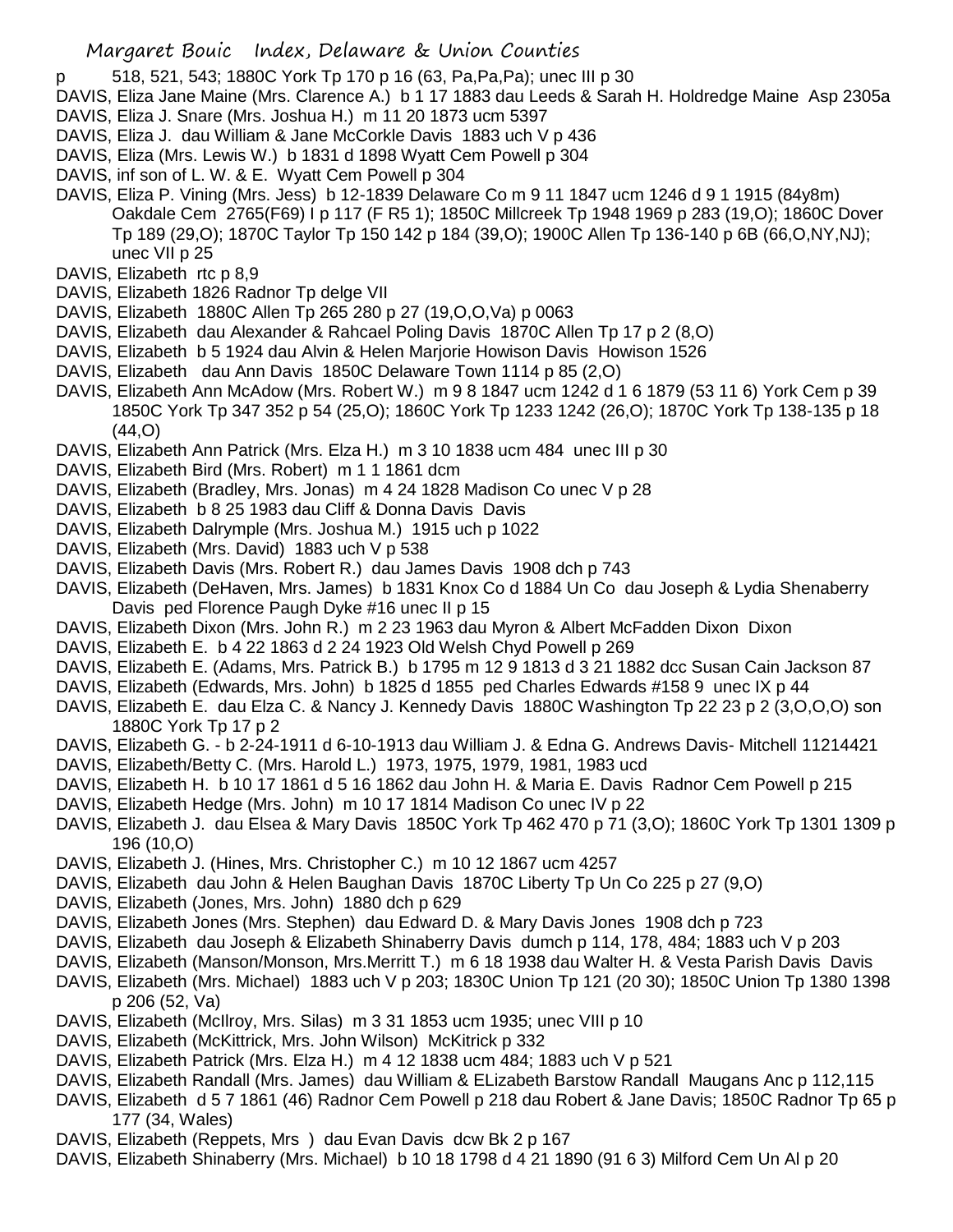- dumch p 112, 114; 1860C Union Tp 498 502 p 71 (62, Va); 1870C Union Tp 84 83 p 12 (72, Va)
- DAVIS, Elizabeth (Stanley, Mrs. Simon)(Maris, Mrs. Jesse) m(2) 6 1857 d 6 10 1879 dau Nathaniel & Margaret Davis 1883 uch V p 411
- DAVIS, Elizabeth (Mrs. Watkin) m 10 15 1846 dcm d 3 5 1851 (22) Radnor Cem Powell p 218 1850C Radnor Tp 66 p 177 (22,O)
- DAVIS, Elizabeth White (Mrs. Benjamin F.) m 9 7 1865 dcm dau James & Elizabeth Frye White White 68 DAVIS, Ella (Richwood)- 1991 ucd
- DAVIS, Ella A. (Wright, Mrs. Lewis J.) m 4 6 1875 ucm 5677 mt 3 p 12
- DAVIS, Ella (Barnes, Mrs. Elijah) dau Robert Davis Pabst 3 p 30, 6 p 1
- DAVIS, Ella (Brown, Mrs. John F.) d 1 15 1923 Genther p 97
- DAVIS, Ella Fern (Mrs. Martin L.) d 5 18 1972 (83) Westfield Cem Davis
- DAVIS, Ella (Hess, Mrs. William) m 10 8 1881 ucm 7036
- DAVIS, Ella (Mrs. Mike)- Davis
- DAVIS, Ella (Weber, Mrs. John J.) b 8-18-1880 dcb- dau Harmon & Harriet Dickerman Davis dcq Ella Davis Weber 1
- DAVIS, Ellen 1880C Brown Tp p 382A (20); delge III p 15, X p 72
- DAVIS, Ellen unclaimed letter 1853 unec IV p 35
- DAVIS, Ellen dau Asher A. Davis dcw 4 p 90 (11)
- DAVIS, Ellen (Utley, Mrs. Milton) m 2 14 1858 dcm
- DAVIS, Ellena (Mrs. Albert L.) 1961, 1969 dcd
- DAVIS, Ellzie C. 1880C York Tp p 018A
- DAVIS, Elma A. dau Finley Jr. & Mary M. Suddeth Davis 1870C York Tp 116 114 p 15 (14,O)
- DAVIS, Elmer d 1 30 1931 York Cem p 84 D83
- DAVIS, Elmer M. 'Hattie Martindale'- Davis
- DAVIS, Elmore b 8-1895 d WWI son Elbert C. & Arminta Fish Davis 1985 uch p 51; Fish 11413; 1900C Washington Tp 55 p 3A (4,O,O,O)
- DAVIS, Elsey (Mrs. Ebenezer) dcc Christine Courter Ealy 125
- DAVIS, Elsie M. Byerly (Mrs. E. S.) b 5 6 1881 d 2 29 1908 Milford Cem p 39 Sec 4
- DAVIS, baby Elsie Milford Cem Un Al p 39
- DAVIS, Elsie (Mrs. ) d 6 20 196 Oak Grove Cem Davis
- DAVIS, Elsie (Mrs. ) d 10 31 1967 (75) Oak Grove Cem Davis
- DAVIS, Elsie Belle Conklin (Mrs. Virgil Clare) b 3 31 1910 m 10 29 1929 dau Virgil Lavan & Esther Amelie Merfert Conklin Weiser p 271
- DAVIS, Elsie L. Wilt (Mrs. Orin R.) m 1916 d 6 20 196 bur Washington; 1959 ucd; Davis
- DAVIS, Elsie (Mrs. Murrel O.) Davis
- DAVIS, Elton 'Florence Imo Allen' Howison (1169)
- DAVIS, Elton Ray 'Catherine Leslein'- d 1972- David
- DAVIS, Elva Viers (Mrs. ) Davis
- DAVIS, Elvin 'Cheryl Susan Swanson' m 12 22 1967 son Earl & Kenzae Davis Davis
- DAVIS, Elwin H. 'Alta Carr''Laurel Lyons' d 8 14 1976 (74) bur Fulton Cem brother Martin L. & John L. Davis **Davis**
- DAVIS, Elza brother David Davis 1915 uch p 477
- DAVIS, Elza C. 'Nancy J. Kennedy' m 3 2 1872 ucm 5055 son Elza H. & Mary E. Walker Davis 1883 uch V p 538; 1880C Washington Tp 22 23 p 3 (30,O,Pa,Delaware) also York Tp 15 p 2 (28,O,O,O)
- DAVIS, Elza H. 'Elizabeth Ann Patrick''Ma0ry E. Walker' m 4 12 1838 ucm 484 (2) 10 1846 d 3 10 1882 (65 2 10) E. York Cem p 7 M19; son David & Elizabeth Davis 1883 uch V p 521, 538 uca p 99; 1850C York Tp 462 470 p 71 (32,O); 1860C York Tp 1301 1309 p 176 (43, Pa); 1880C York Tp 15 p 2 (63,Pa, Wales,Ger) p 018A; unec III p 30
- DAVIS, Elzie R. 'Hortense Cook' b 1891 d 1957 1949 ucd
- DAVIS, Emely A. (Allen, Mrs. John B.)- m 1-1-1846 Madison Co unec X p 18
- DAVIS, Emily 1870C Union Tp 1 p 1 (17,O)
- DAVIS, Emily A. Maine (Mrs. Judson) b 6 10 1850 m 4 11 1872 dau Lewis & Cynthia C. Stewart Maine Asp 1700
- DAVIS, Emily N. (14 1894, 16 1895) to Children's Home uninf p 8
- DAVIS, Emma- b 3-8-1871 Berlin Tp dau Robert & Barbara E. Brener Davis- dcb
- DAVIS, Emma- grad DHS 1879- delge VI p 72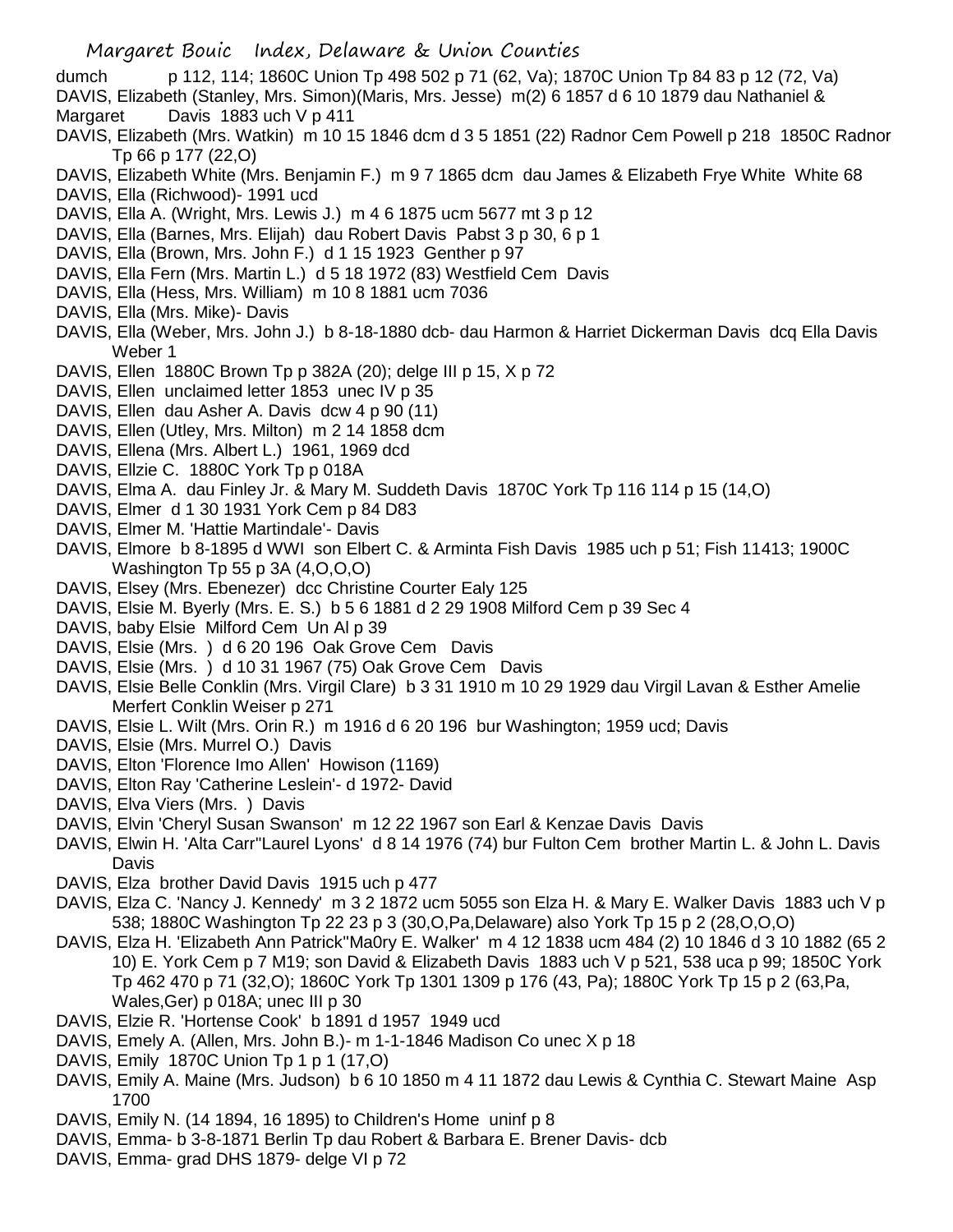DAVIS, Emma E. (Mrs. Joshua) b 1861 d 1935 Claibourne Cem p 46

- DAVIS, Emma D. Corey (Mrs. James E.) m 8 26 1875 ucm 5724 1880C York Tp 16 p 2 (22,O,O,O); 1900C York Tp 304 p 13B (41,O,O,O) m 23y, 6 ch, 3 liv. mt 3 p 15
- DAVIS, Emma E. (Mrs. Walter)- b 10-1879 1900C Milford 105-114 p 5A (20,O,O,Eng) m within year
- DAVIS, Emma Fehr (Mrs. William H.) Maugans Anc p 7
- DAVIS, Emma J. (Evans, Mrs. James C.) b 5-1853 m 11 24 1880 ucm 6845; 1900C Union Tp 152-157 p 8B (47,O,NJ,O)
- DAVIS, Emma J. d 12 25 1878 (5 10 25) Milford Cem Un Al p 26 dau G. J. & C. R.
- DAVIS, Emma Orr (Mrs. Silas Morgan) Davis
- DAVIS, Emma R. (Mrs. Greenbury) b 10-1852/3 d 1921 Price Cem djlm p 37 R7; 1900C Jackson Tp 232-235 p 10B (46,O,Md,Md) m 29y 8 ch, 7 living
- DAVIS, Emanuel H. d 11 14 1847 (9ds) Prospect Cem Powell p 302 son J. T. & C
- DAVIS, inf dau J. T. & C. d 9 5 1846 Prospect Cem Powell p 301.
- DAVIS, Emery Fay b 8 17 1873 d 4 9 1884 York Cem p 28
- DAVIS, Emery L.- b 6-1891 son Thomas J. & Mary M. Davis- 1900C York Tp 105 p 5B (8,O,O,O)
- DAVIS, Emily (Mrs. D. A.) 1850C Delaware Tp 1432 p 100 (33, Pa)
- DAVIS, Emma rtc p 4,6,7,10
- DAVIS, Emmett 'Mary C. Lilley' Davis
- DAVIS, Emmett Theodore 'Jene Petty' b 10 23 1896 m 12 23 1917 son Benjamin & Mattie Bernice McDaniel Davis Howison 1648
- DAVIS, Emogene (Mrs. Harold B.) 1961, 1969, 1971 dcd
- DAVIS, Emory son John R. & Eleanor Bailey Davis Asp 1318-4
- DAVIS, Enola (Mrs. Vern) McKitrick p 382
- DAVIS, Enos Pabst 8 p 61; 1880C Orange Tp p 348C
- DAVIS, Ephraim 'Mary Johnson' m 12 29 1660 son James Davis Powers Pat p 255
- DAVIS, E. R. 1981 ucd
- DAVIS, E. R. uca p 79
- DAVIS, Erdean Coder (Mrs. William D.) b 3 23 1887 m 1907 d 10 29 1967 Oakdale Cem II p 114 (K R3 12) **Davis**
- DAVIS, Eric K. son Vernon W. Sr. & Betty L. Ratleff Davis Davis
- DAVIS, Erica Nicole- b 12-14-1991 dau Kenneth & Terrie Gladman Davis- Davis
- DAVIS, Erma (Harmon, Mrs. ) dau Wilbert L. & Lettie Windsor Davis Davis
- DAVIS, Ermil 'Roberta Edelblute''Lillian L. Welch' b 3 21 1901 d 3 2 1987 (85) York Cem son Elbert C. & Arminta Fish Davis 1985 uch p 51; Fish 114215; Ferguson (1(11)621); Wilson (11621); 1949, 1959, 1967, 1971, 1973, 1975, 1979, 1981, 1983 ucd
- DAVIS, Ernest E. 'Mabel E.' 1961, 1969, 1971, 1980 dcd
- DAVIS, Ersel Eugene- b 4-9-1889 Delaware Tp dau William & Etta Andrews Davis- dcb
- DAVIS, Essie C. 1971 dcd
- DAVIS, Estella dau Dorothy Davis 1870C Claibourne Tp 107 105 p 14 (7,O)
- DAVIS, Estella Stillings (Mrs. Edward) b 1 8 1868 d 10 22 1962 Milford Cem dau William & Emma E. Wood Stillings 1915 uch p 721
- DAVIS, Estelle dau George W. & Belle C. Hawley Davis 1880C Marysville 192 196 (9,O,O,O)
- DAVIS, Ester A. Shriver (Mrs. Rev. John Wesley)(Onyett, Mrs. Dr. Lorenzo) b 5 1839 d 2 22 1914 1985 uch p 39
- DAVIS, Ester dau Rev. Lyman Edwyn Davis 1985 uch p 39
- DAVIS, Ester P. (Mrs. Amos) 1969 dcd
- DAVIS, Esther Annamarie Deubner (Mrs. Dr. Harold W.) b 6 28 1903 Greenville d 3 3 1989 (85) Davis; 1976 dch p 373; 1969 dcd
- DAVIS, Esther (Mrs. Anthrem) 1860C Liberty Tp Un Co 1108 1118 p 151 (26,O)
- DAVIS, Esther (Binns, Mrs. ) dau Charles & Nancy Dines Davis Davis
- DAVIS, Esther (Brugger, Mrs. ) b 1903 Claibourne Cem p 40- dau John W. & Hattie M. Wilkins Davis- Davis
- DAVIS, Esther Jones (Mrs. Stephen) d 1898 dau Thomas N. & Sophia Davis Jones 1915 uch p 828
- DAVIS, Esther (Phillips, Mrs. ) dau David & Nellie Waltz Davis Davis
- DAVIS, Esther dau Mrs. Susie Anna Davis Davis
- DAVIS, Esther (Mrs. Willard H.) Davis
- DAVIS, Ethalynda O/A (Scott, Mrs. James W.) m 3 9 1876 ucm 5852 dau Richard & Euphronius R. Swartz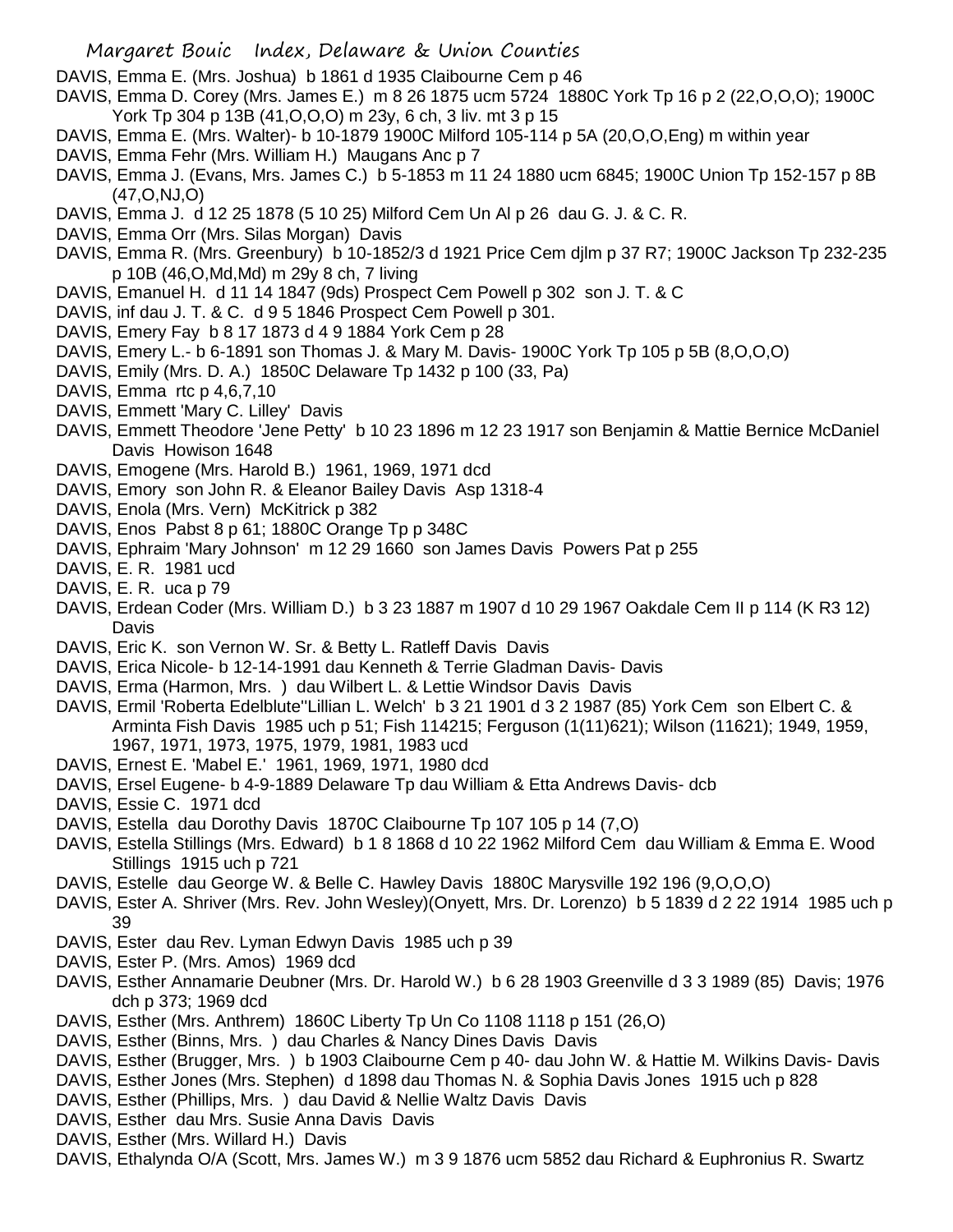- Davis 1883 uch V p 504; mr 3 p 24; 1870C Jackson Tp 134 129 p 19 (11,O)
- DAVIS, Ethel dau Albert & Anna Marie Fuller Davis delge I p 6
- DAVIS, Ethel Melvina b 11-18-1878 dau George D. & Genette "Nettie" Yarrington Davis ucbirths, unec XIV p 23; 1880C Washington Tp 8 p 1 (1,O,O,O); also 1880C York Tp 18 p 2 (1,O,O,O); 1900C Wash. Tp
- 228 p 10B (21,O,O,O)
- DAVIS, Ethel (Mrs. Ogal) Davis
- DAVIS, Etta- b 7-13-1879 Delaware Town dau W. G. & Louisa M. Gardner Davis- dcb
- DAVIS, Etta E. dau Joseph & Rozalia DeHaven Davis dumch p 113; 1880C Union Tp 154 p 26 (9,O,O,O)
- DAVIS, Etta (Paugh, Mrs. Christopher) dau Joseph J. & Rozalia Dehaven Davis Davis; ped Florence Paugh Dyke #16 3; unec III p 15
- DAVIS, Etta (Mrs. William) b 1867 Franklin Co d 12 6 1901 (34y5m) Oakdale Cem 1501 (213E) I p 37 (E R35 6)
- DAVIS, Ettie K. (Mrs. Frank O.) b 1893 m 2 12 1917 d 1981 Milford Cem Un Al p 70
- DAVIS, Eula J. (Mrs. Robert C.) 1959, 1967, 1971, 1973, 1975, 1979, 1981, 1983; 1991 ucd
- DAVIS, Eunice 1971 dcd
- DAVIS, Eunice C. (Joy, Mrs. Christopher C.) m 4 7 1842 dcm
- DAVIS, Euphroneus Swartz (Mrs. Richard) b 4 11 1834 m 6-1-1851 ucm 1674 d 1 23 1908 Price Cem djlm p 30 dau William & Nancy Swartz 1883 uch V p 504; 1860C Jackson Tp 1139 1152 p 150 (25,O);
- 1870C Jackson Tp 135 129 p 19 (36,O); 1880C Jackson Tp 7 p 235C (46,O,O,O); 1900C Jackson Tp 13 p 1B (72,O,Penn,Va) 11ch 5 liv m 49y; unec XIV p 52
- DAVIS, Eva Brown (Mrs. Nathan S.) m 7 29 1875 ucm 5720 mt 3 p 14
- DAVIS, Eva Iona- b 9-7-1904 Columbus dau Lewis & Bertie Glick Davis- dcb
- DAVIS, Eva L. (LeMasters, Mrs. William R.) dau Lawrence Fulton & Leafa Hoover Davis Davis; 1985 uch p 90
- DAVIS, Eva L. Plotner (Mrs. A. Ray) b 1889 d 9 16 1947 York Cem p 75 B142 dau William N. & Anna L. Morrow Plotner 1915 uch p 958
- DAVIS, Eva M.- b 1-1882 dau Jotham B. & Iona Carr Davis- 1900C Jackson Tp 180-182 p 8B (18,O,O,O)
- DAVIS, Evains 1835 men p 22 #92 p 36 Delaware Tp
- DAVIS, Evaline M. dau Thomas & Anne Davis 1860C York Tp 1234 1243 p 167 (8,O)
- DAVIS, Evan- from Walter, Nat 10-12-1869, delge VIII p 59, X p 11
- DAVIS, Evan son Evan Davis dcw Bk 2 p 167; hadc p 23; CCC 1849 Delaware Tp
- DAVIS, Evan 'Jane E.' d 9 21 1841 (63y11m) dbg p 7, Powell p 94; from Wales, Nat 9-19-1840; 1880 dch p 319; Pabst 5 p 1; dcw Bk 2 p 167; 1820C Delaware Town; delge V p 66, 67, VIII p 59
- DAVIS, Evan d 8 6 1839 (21 Yrs) Radnor Cem son Robert & Jane Davis Powell p 218
- DAVIS, Eveline dau Amon S. Davis 1850C York Tp 362 367 p 56 (8,O); 1860C York Tp 1261 1269 p 170  $(10, 0)$
- DAVIS, Evelyn Lucille Simonson (Mrs. ) b Martins Ferry d 2 11 1987 (56) sister Camilla Mussman Davis
- DAVIS, Evelyn (Shoults, Mrs. James) dau Martin L. & Ella Davis Davis
- DAVIS, Everett A/P. 'Shirley Jewett' m 9-15-1945 son Guy & Mary Pittman Davis Davis; 1969, 1971, 1980 dcd
- DAVIS, Everett P. Jr. 1969 dcd
- DAVIS, E. W. 'Bessie' 1949, 1959 ucd
- DAVIS, Ezekiel dumch p 385; unec III p 40 unclaimed letter
- DAVIS, Fannie b 2-1898 dau Thomas J. & Mary N. Fulton Davis 1915 uch p 149, 1035; 1900C York Tp 105 p 5B (2,O,O,O)
- DAVIS, Fanny (Marsh, Mrs. Nathan) m 9 4 1844 dcm
- DAVIS, Fanny (Mrs. Samuel) b 1793 d 1861 Marengo Cem Powell p 315, 371, 375; delge V p 57, VI p 41
- DAVIS, Fatamra (Mrs. Melvin) 1961 dcd
- DAVIS, Fay Kidd (Mrs. Rex Eugene) b 8 17 1943 m 7 21 1962 dau Alfred Carson & Lottie Ellen Gray Kidd McKitrick p 142
- DAVIS, F. D. 1883 uch IV p 521
- DAVIS, Rev. F. D. 1908 dch p 281; pmc p 2
- DAVIS, Fidelia Judy (Mrs. James W.) b 1861 m 3 7 1879 ucm 6446 d 1921 1985 uch p 65; 1880C York Tp 218 p 21 (20,O,O,O); 1900C York Tp 177 p 8A (39,O,O,O) m 21y, 4 ch, 3 living
- DAVIS, Finley D. 'Margaret J. McAdow' b 3 6 1827 m 10 17 1850 ucm 1784 d 1908 York Cem p 28 R7 L110 1985 uch p 39; 1915 uch p 960, 1034; 1883 uch III p 219, V p 521, 538; uca p 16, 25, 98, 99, 100; unec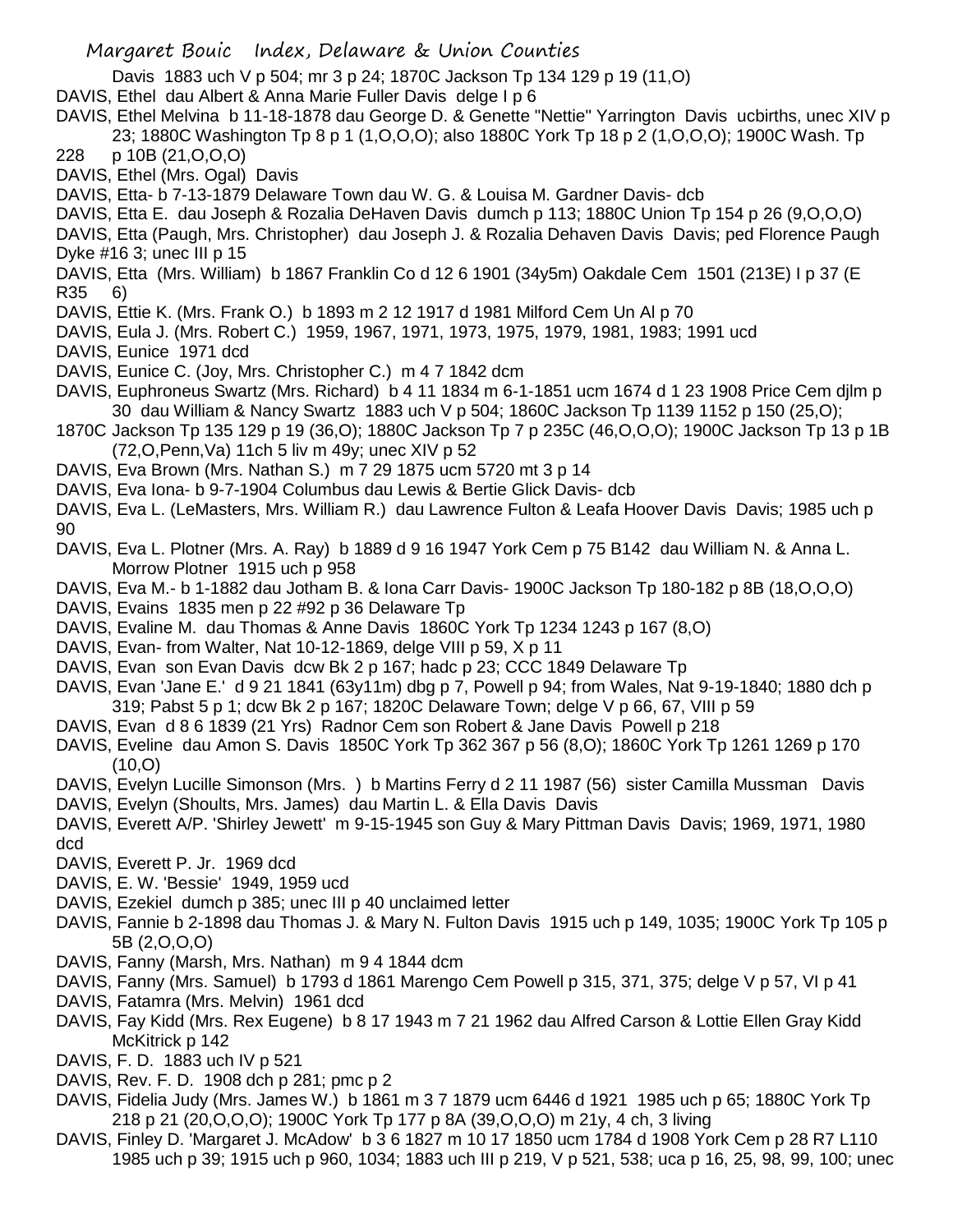VIII p 3, XIV p 18; 1850C York Tp 384 390 p 60 (22,O); 1860C York Tp 1202 1212 p 162 (31,O); 1870C York Tp 97 95 p 13 (42,O); 1880C York Tp 66 p 7 (52,O,Pa,O) p 0021; 1900C York Tp 105 p 5B (73,O,PA,Pa) wid

- DAVIS, Finley Jr. 'Clara E/C.Curl' m 11 3 1870 ucm 4810 York Cem p 41 1870C York Tp 116 114 p 15
- (21,O); 1880C York Tp 90 p 9 (31,O,O,O) p 0022
- DAVIS, Flo Cramer (Mrs. Charles)- Davis
- DAVIS, Flora A. b 10 9 1859 d 2 28 1875 (15 4 19) York Cem p 53 A54 dau Washington G. & Martha Davis mt 3 p 9; 1870C Washington Tp 111 106 p 16 (10,O)
- DAVIS, Flora (Di Mattio, Mrs.John) dau James & Dessie Kramer Davis- Davis
- DAVIS, Flora L. b 1897 d 1980 Claibourne Cem p 56
- DAVIS, Flora- dau M. A. & Trinnie Pack Davis- Davis
- DAVIS, Flora M. (Mrs. Lewis)- b 8-1874 1900C Allen Tp 67-70 p 3B (25,O,O,O)
- DAVIS, Flora Poling (Mrs. ) b 1875 Un Co d 11 12 1897 (22y1m) SR I p 76 (D R2 11)
- DAVIS, Flora (Mrs. Walter W.) 1961, 1980 dcd
- DAVIS, Florence 1880C Radnor Tp p 470A
- DAVIS, Florence dau David & Dolle Davis 1860C Claibourne Tp 864 846 p 114 (6,O)
- DAVIS, Florence (Mrs. Edward) 1961, 1969, 1971 dcd
- DAVIS, Florence Imo Allen (Mrs. Elton) b 7 14 1899 dau J. B. & Susie Catherine Howison Allen Howison 1169
- DAVIS, Florence (King, Mrs. Charles W.) m 8 1941 Maugans Anc p 232
- DAVIS, Florence L. Kramer (Mrs. Charles F.) b 6 25 1897 m 8 20 1914 d 2 9 1980 Claibourne Cem dau Charles & Nettie Currier Kramer 1971, 1973, 1975, 1979, 1981 ucd; Davis
- DAVIS, Florence Merrill (Mrs. Frank) b 9 30 1878 Pickaway Co m 1903 d 11 28 1970 bur Mt. Sterling dau Simon & Mary Gulick Merrill Davis
- DAVIS, Florence R. b 8-1889 d 1907 Price Cem djlm p 56 R1- dau Jotham Blake & Calona Carr Davis- 1900C Jackson Tp 180-182 p 8B (10,O,O,O)
- DAVIS, Floyd Edward son Montford O. & Bertha Louise Greer Davis Davis
- DAVIS, Forest 'Mae' b 1882 Milford Cem Un Al p 63- son Henry & Della Davis; 1900C Milford 176-187 p 7B  $(18, 0, 0, 0)$
- DAVIS, Foster d 5 25 1918 (1y3m) SR I p 45 (E R43 7)
- DAVIS, Foster 'Gertrude Harris' b 1881 d 7 25 1960 York Cem p 25 L89 son James & Dessie Kramer Davis Davis
- DAVIS, Foster- b 7-1882 son Oliver & Rebecca Davis- 1900C York Tp 321 p 14A (17,O,O,O)
- DAVIS, Fr---? b 7-1853 son Margaret Davis- 1900C Union Tp 232-240 p 12A (46,O,O,O)
- DAVIS, Frances (Bail, Mrs. )- sister Dennis W. Davis- Davis
- DAVIS, Frances E. (Nactrab, Mrs. Joseph) b 2 1916 m 2 1936 dau Bernard Franklin & Edith Tyler Davis White 175
- DAVIS, Frances Jane Ennes (Mrs. Robert K.) lic 6 11 1842 ucm 799; unec V p 60
- DAVIS, Frances sister Leo Arnold Davis Davis
- DAVIS, Frances (Long, Mrs. ) dau Thomas Jefferson & Mary Neil Fulton Davis 1985 uch p 39
- DAVIS, Frances Margaurite Romberger (Mrs. Edmund James) b 3 14 1915 dau Charles Allen & Jennie Mae Radel Romberger Weiser p 320
- DAVIS, Frances (Mrs. Robert O.) b 5 25 1814 d 10 9 1864 Radnor Cem Powell p 217, 221
- DAVIS, Frances (Mrs. Wendell) 1961 dcd
- DAVIS, Francis grad Broadway 1921 unec III p 26
- DAVIS, Francis Robert 'Dorothy Mae Mitchell' b 7 18 1905 Ill m 11 2 1929 d 8 14 1989 Milford Cem Un Al p 74 son Andrew Joseph Head & Isabella Solme Kinnamon Davis 1985 uch p38, 39; ped Jon Davis
- 2; unec VI p 63; Davis; Mitchell (11212411); 1971, 1973, 1975, 1979, 1981, 1983 ucd
- DAVIS, Francis W. son Ralph E. Davis Davis
- DAVIS, Frank (75 1932) Union Tp d 11 9 1941 uninf p 22
- DAVIS, Frank b 1878 d 1912 Price Cem djlm p 27
- DAVIS, Frank Allen 'Virginia Amato' m 3 8 1947 son James & Dessie Kramer Davis Davis; 1949, 1959, 1967, 1971, 1973, 1975, 1979, 1981, 1983, 1991 ucd
- DAVIS, Frank C. son Elbert C. & Arminta Fish Davis 1985 uch p 51; Fish 11411
- DAVIS, Frank 'Florence Merrill' m 1903 d 1959 Davis
- DAVIS, Frank H. d 10 29 1872 (5 7 2) E. York Cem p 7 L5 son David & Jane Davis; 1870C York Tp 90 88 p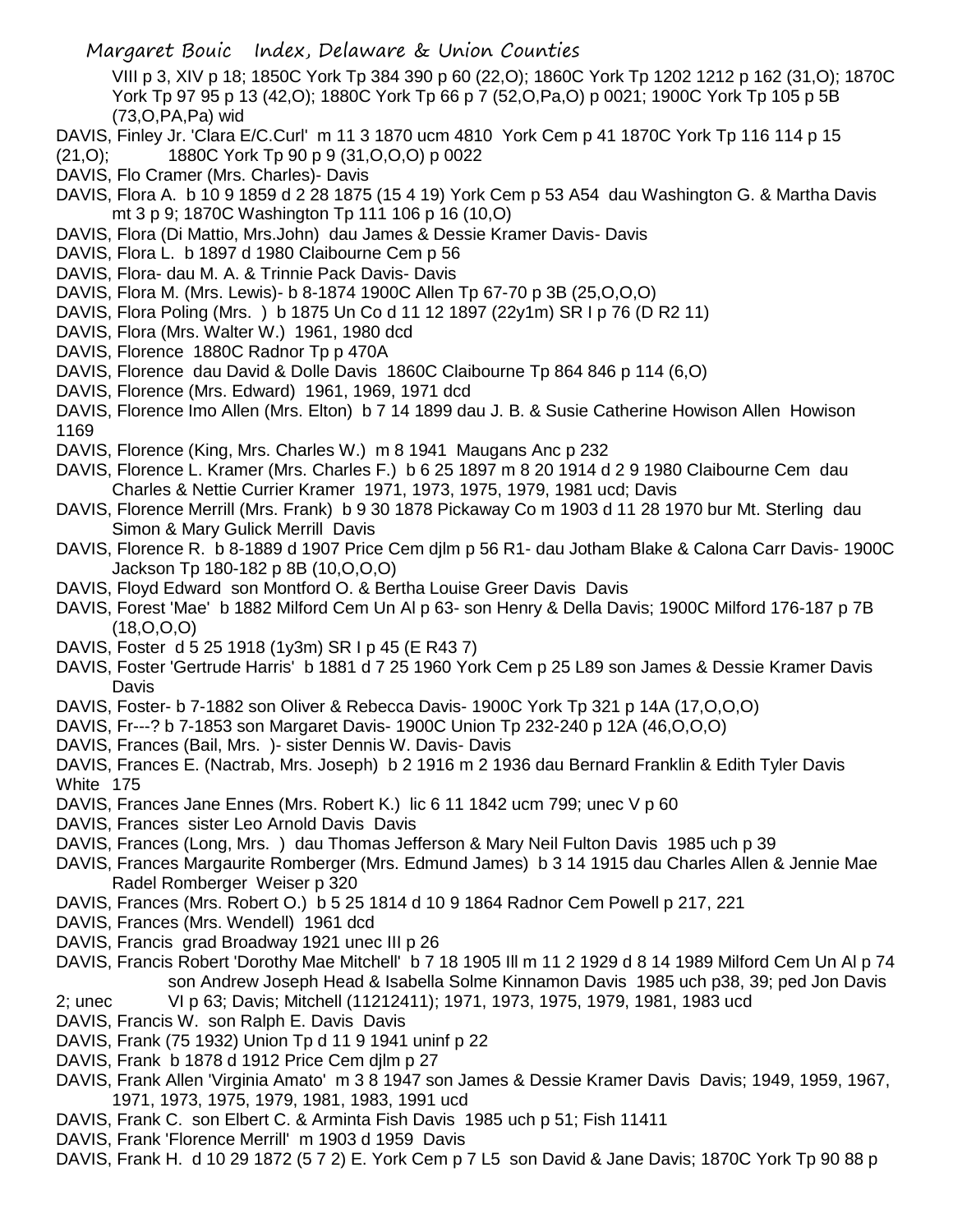- DAVIS, Frank son Joseph & Lydia Shenaberry Davis 1870C Union Tp 81 80 p 11 (15,O); 1880C Union Tp 177 p 41 (25,O,O,O) p 0085
- DAVIS, Frank L. son Gershom S. & Lloyd Davis 1880 dch p 622
- DAVIS, Frank 'Minnie Maud Longbrake'- Longbrake p 34
- DAVIS, Frank O. 'Ettie K.' b 1894 m 2 12 1917 d 1974 Milford Cem Un Al p 70
- DAVIS, Frank son Ray Vernor Davis Davis
- DAVIS, Frank T. rtc p 5,6,8,9,10
- DAVIS, Farnkie- grad DHS 1881- delge VI p 72
- DAVIS, Franklin son Robert & Mary Davis 1850C Delaware Tp 1308 p 94 (50)
- DAVIS, Franklin Zenas 'Geraldine Graham' b 4 1 5 1838 Dublin m 12 5 1867 d 7 14 1874 United Cal. Richwood, Claibourne Cem p 113 son Orange & Amanda Davis Davis Bible unec V p 29
- DAVIS, Franky d 11 25 1868 son B. F. & E. Brown Graveyard Powell p 300; Claibourne Cem p 113
- DAVIS, Frannie dau Stephen Joseph & Pamela Tanner Davis 1985 uch p 38
- DAVIS, Fred- father of Karen Gleckler, Middletown- Davis
- DAVIS, Mrs. Fred- dau James & Elmira Louise Wall Harvey- unec XIV p 11
- DAVIS, Fred H. 'Carolyn' 1949 ucd DAVIS, Fred H. 'Louise Flanagan O'Rourke' b 4-30-1911/1909 m 12-7-1955; York Cem p 56; Davis; prbo son Clyde S. & Carolyn Smith Davis- 1959, 1967, 1971, 1973, 1975, 1979, 1981, 1983 ucd
- DAVIS, Fred 'Louella Cryder' 1908 dch p 582; rtc p 8,9,10
- DAVIS, Frederick 1820C Bennington Tp
- DAVIS, Frederick- b 2-13-1882 Delaware Town son N. G. & Louisa M. Gardner Davis- dcb
- DAVIS, Frederick- b 1990 son Steve & Carissa I. Davis- 1991 ucd
- DAVIS, Frederick W. b 1870 d 1898 son Dr. Benjamin F. & Elizabeth White Davis White 164
- DAVIS, Freeman son Alfred & Mary Ann Davis 1850C Kingston Tp 3220 p 171 (18,O)
- DAVIS, Frieda E. (Mrs. William S.) 1967 ucd
- DAVIS, Frona Ethel (Mrs. Thomas) d 2 27 1976 (89) bur Green Mound Davis
- DAVIS, F. S.- b 10-11-1877 Radnor Tp son Samuel & N. Williams Davis- dcb
- DAVIS, G. uca p 39, 43, 59
- DAVIS, Mr. And Mrs. Gail 1915 uch p 149
- DAVIS, Gail 1959 Milford Cm Un Al p 45
- DAVIS, Gail 'Kathleen E. Bradley' b 9 28 1869/70 m 1896 d 9 1959 Milford Cem Davis; 1870C 17 p 2 (1,O)Harrison; 1880C Allen Tp 35 39 p 5 (10,O,O,Va); 1900C Union Tp 179-186 p 9B (29,O,O,Va)
- DAVIS, Gale A. son Charles R. & Mildred M. Davis Davis
- DAVIS, Garry Lynn 'Janet Elaine Alexander''Bill L. Coleman' b 12 26 1941 m 8 12 1978 div 1984 m(2) 10 10 1986 Cowgill p 42
- DAVIS, Gary- query- unex XI p 27; Holcomb, Montgomery, Ferguson
- DAVIS, Gary 'Carol'- Davis
- DAVIS, Gary E.- son Robert & Jane Hudkins Davis- Davis
- DAVIS, Gary b 1966 son Michael T. & Norma T. Davis 1971, 1980 dcd
- DAVIS, Gary R. 1980 dcd
- DAVIS, Gary son Ray Vernor Davis Davis
- DAVIS, Gary W. 'Marion Carol' 1971, 1980 dcd
- DAVIS, G.Danny 'Benita L.' 1981, 1983 ucd
- DAVIS, Gene brother John L. Davis,Sr. Davis
- DAVIS, Genettie/Jenette L. Harrington (Mrs. George D.) m 1 25 1878 ucm 6197; unec XIV p 23
- DAVIS, Geneva (Yake, Mrs. ) dau Walter F. & Helen L. Hedges Davis Davis
- DAVIS, Genevieve (Berry, Mrs. )- sister Dennis W. Davis- Davis
- DAVIS, Genevieve May Hendrickson (Mrs. Arthur E.) b 1898 d 1978 Byhalia Cem lptw p 130; 1959, 1967, 1971, 1973, 1975 ucd
- DAVIS, Genora (Dennison, Mrs. Don) dau Lloyd & Grace Dennis Davis Davis
- DAVIS, George 1880C Brown Tp p 381C
- DAVIS, George 1880C Delaware Town p 503C
- DAVIS, George 1880C 1850C Delaware Town p 503C
- DAVIS, George 1860C Allen Tp 889 899 p 122 (20,O);
- DAVIS, George 1880C Allen Tp 162 174 p 17 (25,O., , ) p 0058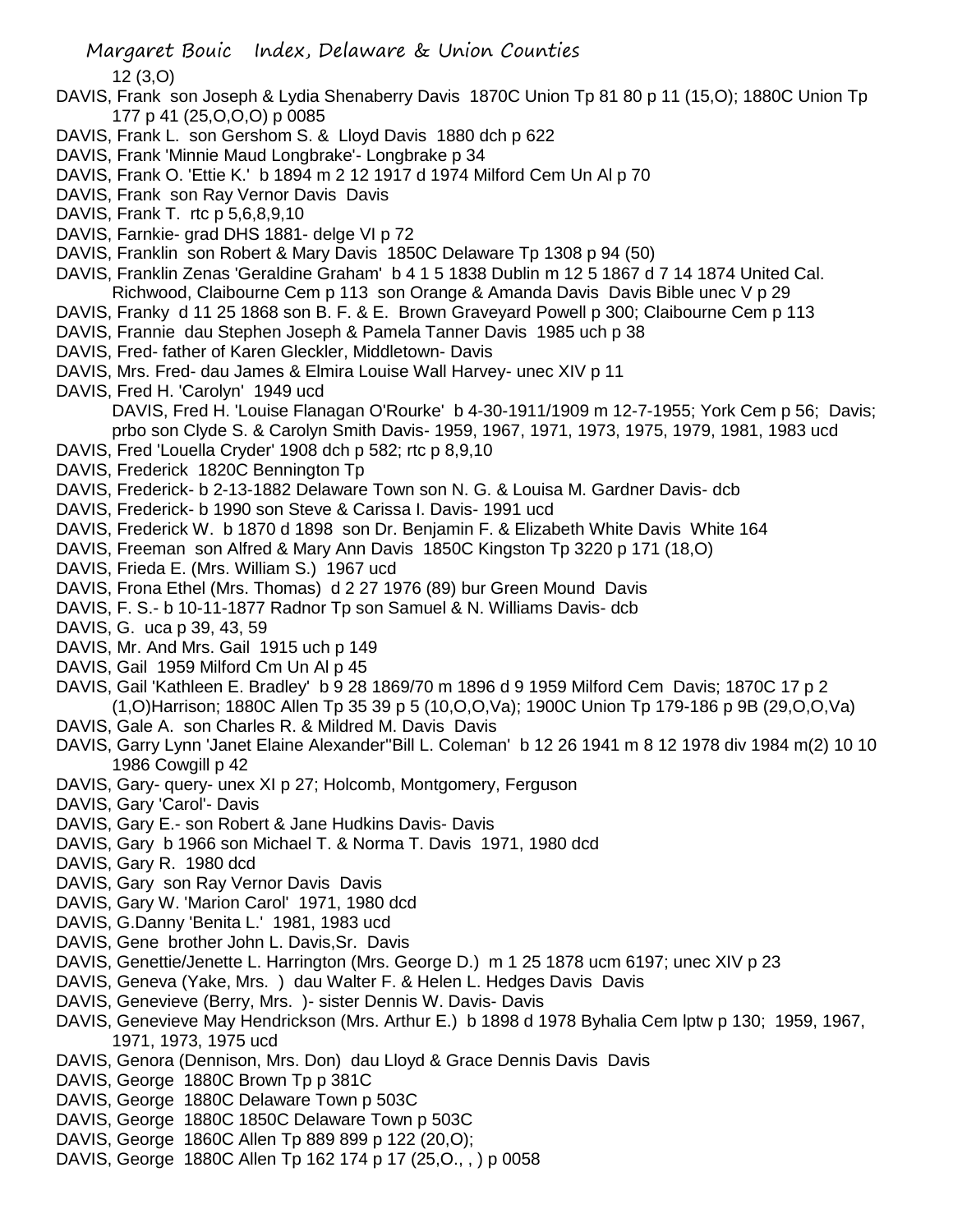- DAVIS, George 1880C York Tp p 022A
- DAVIS, George 1880C York Tp p 018A
- DAVIS, George 1883 uch IV p 512, V p 203
- DAVIS, George Sr. 1915 uch p 227
- DAVIS, George Jr. 1971 ucd
- DAVIS, George- dg 1-3-1902; delge VII p 23
- DAVIS, George (30 1898) d 3 12 1898 Darby Tp uninf p 10
- DAVIS, George 1860C Union Tp 626 632 p 87 (55,Md) black
- DAVIS, George 1880C Union Tp p 0085; uca p 25, 98, 100
- DAVIS, George 1880C Brown Tp infirmary (27) idiotic delge III p 14, X p 70
- DAVIS, George teacher Dildine District #3 Powers p 124
- DAVIS, George Madison Co moved to Dallas Tx unec VIII p 29
- DAVIS, George A.- 1836 delge VII p 64. VIII p 65
- DAVIS, George A. 'Marguerite' d 6 4 1983 (82) bur Union cem Davis
- DAVIS, George son Arthur & Genevieve May Hendrickson Davis Davis
- DAVIS, George W.'Belle C. Hawley' b 1835 m 9 20 1859 ucm 2923 mt 9 21 1859d 1905 Milford Cem Un Al p 13D; 1860C Union Tp 507 510 p 72 (22,O); 1880C Marysville 192 196 (45,O,O,O); 1900C Marysville 3rd ward 147-152 p 6A (66,O,O,O) m 40y
- DAVIS, ?arle W.- b 6-1881 son George W. & Belle C. Hawley Davis- 1900C Marysville 1147-152 p 6A (18,O,O,O)
- DAVIS, George 'Catharine' 1840C York Tp 309 (40-50); 1850C York Tp 349 354 p 54 (49, Pa)
- DAVIS, George D. 'Genettie/Nettie L. Yarrington' m 1 25 1878 ucm 6197; son Elza H. & Mary E. Walker Davis 1883 uch V p 538; 1860C York Tp 1301 1309 p 176 (1,O); 1880C Washington Tp 8 p 1 (21, O,Pa,O) p 0005 and 1880C York Tp 18 p 2 (21,O,O,O)
- DAVIS, George H. 1880C York Tp 101 p 10 (20, , , )
- DAVIS, George 'Isabelle' 1870C Paris Tp 97 98 p 14 (35,O)
- DAVIS, George son Jesse & Eliza Vining Davis 1870C Taylor Tp 150 142 p 18 (2,O)
- DAVIS, George son John & Helen Baughan Davis 1870C Liberty Tp Un Co 225 p 27 (6,O)
- DAVIS, George 2nd son Joseph & Lydia Shinaberry Davis dumch p 115,178; 1883 uch V p 203; 1880C Union Tp 178 p 41 (24,O,O,O) p 077A
- DAVIS, George L. 1908 dch p 256
- DAVIS, George L. son George & Isabella Davis 1870C Paris Tp 97 98 p 14 (6,O)
- DAVIS, George 'Mary Striner' Schultz p 5
- DAVIS, George son Michael Davis dumch p 112, 114, 178, 484; 1883 uch V p 203
- DAVIS, George M. mt 2 18 1857
- DAVIS, George M. 1979 ucd
- DAVIS, George 'Mary Yocum' bc 1760 d 1846 ped Florence Paugh Dyke 24 #16; unec III p 15
- DAVIS, George M. 'Rose Sheffer' son Joshua M. & ELizabeth Dalrymple Davis 1915 uch p 1022
- DAVIS, George 'Nancy Hyde' b 8 28 1816 m 12 25 1837 ucm 472 d 12 28 1899 (83 4 5) York Cem p 42 L80 son David & Keziah Dickinson Davis 1883 uch V p 518, 521, 534, 535, 538; 1915 uch p 227; 1840C York Tp 262 (20 30); 1850C York Tp 409 416 p 63 (34,Pa); 1860C York Tp 1314 1323 p 177 (43, Pa); 1870C York Tp 198 193 p 26 (53, Penn); 1880C York Tp 10 (62,O, Penn,Penn); unec III p 30
- DAVIS, George N. 'Hattie O.' d 1947 Davis
- DAVIS, George N. 1840C Marlborough Tp p 248 (40 50); 1835 men p 41 #76 p 73 Marlborough Tp
- DAVIS, George N.- b 6-4-1871 Radnor Tp son Robert O. & Anna Evans Davis- dcb
- DAVIS, Rev. George R. 1908 dch p 256
- DAVIS, George Richard b 1934 son Howard & Mary Margarite Phillips Davis Phillips p 104
- DAVIS, George S. 'Marian R.' Davis; 1969, 1980 dcd
- DAVIS, George son William & Cynthia Clements Davis 1985 uch p 38
- DAVIS, George W. 1880C Paris Tp p 0123
- DAVIS, George W. 'Clyda J.' b 1877 d 1962 Price Cem djlm p 37 R7
- DAVIS, George W. d 9 2 1847 (2y11m) Somersville Cem E19 York Cem p 22 son George & Catherine Davis
- DAVIS, George W. son Joseph Jr. & Lydia Shinaberry Davis 1908 dch p 391; dumch p 115,178; 1883 uch V p 203
- DAVIS, George W. d 5 2 1883 (53 5 8) Milford Cem Un Al p 20 son Michael & Elizabeth Shinaberry Davis 1883 uch V p 203; dumch p 112; 1850C Union Tp 1380 1398 p 206 (20,O); 1860C Union Tp 498 502 p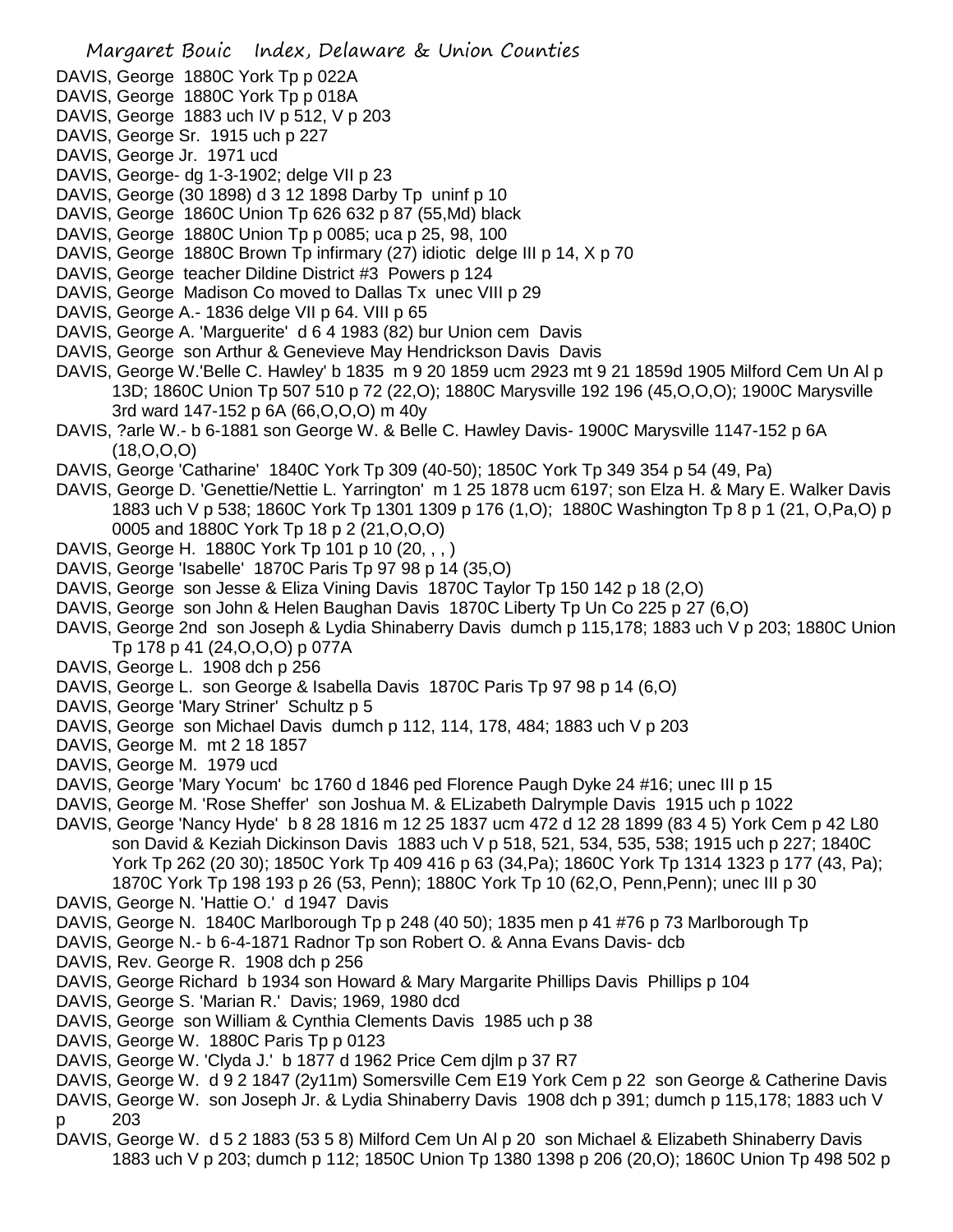- 71 (31,O); 1870C Union Tp 84 83 p 12 (40,O); 1880C Darby Tp p 0246
- DAVIS, George son Walter F. & Helen L. Hedges Davis Davis
- DAVIS, George W. 'Margaret M.' 1959, 1967, 1971, 1973, 1975, 1979, 1981, 1983, 1991 ucd
- DAVIS, George W. perhaps son Noah Davis 1850C Orange Tp 1749 p 112 (28,NY)
- DAVIS, George W. son William L. & Catherine R. Davis 1870C Liberty Tp Un Co 120 p 15 (7,O)
- DAVIS, Georgette (Mrs. Richard O.) 1969, 1971, 1980 dcd
- DAVIS, Georgia A. (Mrs. ) d 11 8 1985 (50) Davis
- DAVIS, Georgia (Hilliard, Mrs. ) dau George N. & Hattie O. Davis Davis
- DAVIS, Georgia L. (Mrs. Arthur D.) 1979 ucd
- DAVIS, Georgia M. (Mrs. Glenn D.) 1973, 1975, 1981, 1983, 1991 ucd
- DAVIS, Georgia b 1962 dau Thomas E. Sr. & Dorothy Davis 1969, 1971 dcd
- DAVIS, Dr. Gerald E.'Marilyn' son Alta Davis Davis; 1979. 1981, 1983, 1991 ucd
- DAVIS, Gerald 'June' 1961, 1969, 1971 dcd
- DAVIS, Gerald son Walter F. & Helen L. Hedges Davis Davis
- DAVIS, Geraldine Graham (Mrs. Franklin Zenas) b 1 9 1847 m 12 5 1867 d 2 12 1876 Davis Bible dau William & Mary E. Graham unec V p 29
- DAVIS, Gershom S. ' Lloyd' 1880 dch p 622
- DAVIS, Gertrude Amelia Kahle (Mrs. Calvin Russell) b 3 3 1901 m 10 19 1923 dau Harry Vinton & Kate Gertrude Byrne Kahle Weiser p 687
- DAVIS, Gertrude(Branaman, Mrs. )- dau Marshall B. & Minnie M. Albright Davis- Davis
- DAVIS, Gertrude Emma Schmedt (Mrs. Earl K.) b 5-2-1916 m 1-19-1946 d 2-28-1993 (76) Claibourne Cem p 98- dau Fred & Emma Schroer Schmedt- Davis; 1973, 1975, 1979, 1981, 1983 ucd
- DAVIS, Gertrude Harris (Mrs. Foster) b 1884 d 6 24 1968 York Cem p 25 L89
- DAVIS, Gertrude (Mrs. Marion) Davis
- DAVIS, Gin sister Robert L. Davis Davis
- DAVIS, Ginger (Himler, Mrs. ) dau Walter F. & Helen L. Hedges Davis Davis
- DAVIS, G. J. 'C.R.' Un Al p 26
- DAVIS, Gladys (Mrs. David Y.Jr.) 1969, 1980 dcd
- DAVIS, Gladys (Hansen, Mrs. ) dau Lewis & Margaret Davis Davis
- DAVIS, Gladys Munday (Mrs. Chester V.)- dau Adolph & Ollie Mitchell Munday- Mitchell 1121532
- DAVIS, Glendora (Mrs. James A.) 1969, 1971 dcd
- DAVIS, Glen son Arthur & Genevieve May Hendrickson Davis Davis
- DAVIS, Glenn D. 'Georgia M.' 1973, 1975, 1981, 1983, 1991 ucd
- DAVIS, Glenn 'Effie Potts' b 1887 d 1963 Claibourne Cem p 86 son William C. & Dora Harris Davis 1915 uch p 1023; 1949, 1959 ucd
- DAVIS, Glenn H.- b 10-1881 son James W. & Fidelia Judy Davis- 1900C York Tp 177 p 8A (18,O,O,O)
- DAVIS, Glenn son Marie Conn Davis Davis
- DAVIS, Glenna b 1953 lived with Paul R. & Martha M. Winkle 1971 ucd
- DAVIS, Gloria (Mrs. Bill) Davis
- DAVIS, Gloria Hare (Mrs. William George,Jr.) m 6 13 1964 dau Victor Lawrence Hare Davis
- DAVIS, Gloria (Jacobs, Mrs. ) dau Walter F. & Helen L. Hedges Davis Davis
- DAVIS, Gloria dau Tom & Mary Davis 1959 ucd(1)
- DAVIS, Goldie May- b 1-18-1905 Delaware Town son I. & Mary Van Gundy Davis- dcb
- DAVIS, Grace Amanda- b 9-27-1884 Radnor Tp dau Joseph & Martha Stimmel Davis- dcb
- DAVIS, Grace B.- b 3-1889 1900C Milford 74-81 p 3B (11,O,O,O)
- DAVIS, Grace Dennis (Mrs. Lloyd R.) b 9 26 1898 m 8 18 1921 York Cem p 92 E 49 1/2N Fish (11412)
- DAVIS, Grace (Dickson, Mrs. Grover) dau William C. & Dora Harris Davis 1915 uch p 1023
- DAVIS, Grace E. (Mrs. John E.) Davis
- DAVIS, Grace dau Elza C. & Nancy J. Kennedy Davis 1880C York Tp 17 p 2 (1,O,O,O) see Iona Grace
- DAVIS, Grace Gertrude Taylor (Mrs. Joseph R.) b 8 16 1877 d 8 2 1964 bur Bellefontaine dau Francis M. & Ida B. Houchin Taylor Davis; 1900C Union Tp 215-222 p 11A (21,O,O,O) m 5y, 2 ch
- DAVIS, Grace M.- 10-15-1889 Scioto Tp dau Frank T. & Norah B. McClure Davis- dcb
- DAVIS, Grace Weiser (Mrs. James) b 1860 d 10 1926 dau Oliver Thomas & Maria L. Hibner Weiser Weiser p 807
- DAVIS, Grace (Wilson, Mrs. ) sister Willard H. Davis Davis
- DAVIS, Grant 'Mary' b 1866 d 1956 Marengo Cem Powell p 377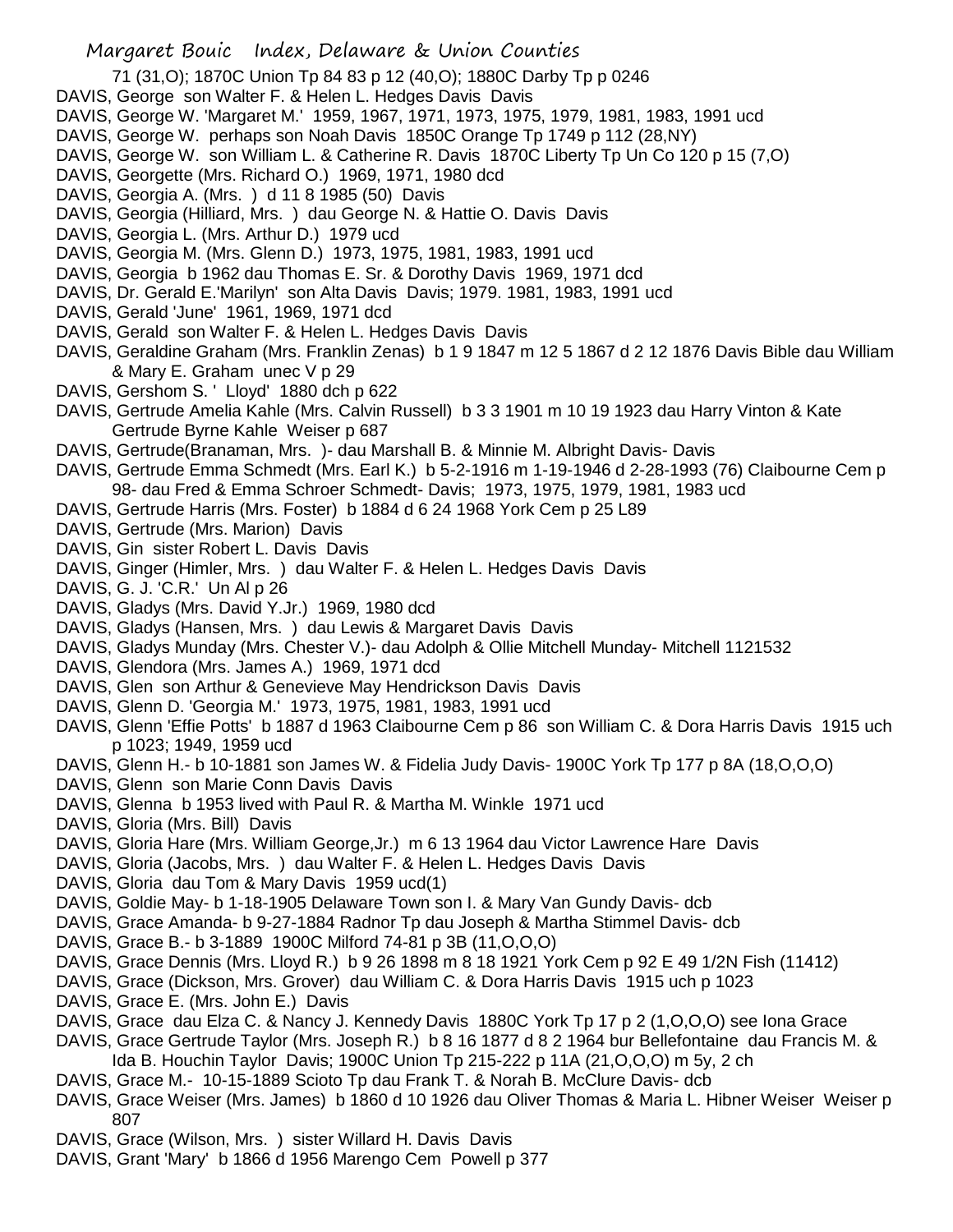DAVIS, Granville ch Robert & Mary Davis 1850C Delaware Tp 1308 p 94 (6,O)

- DAVIS, Greenberry M.'Emma R.' b 4- 1844 d 1911 Price Cem djlm p 37 R7; 1900C Jackson Tp 232-235 p
- 10B (56, Penn, Penn,Penn) m 29y
- DAVIS, Greg 'Vickie' Davis
- DAVIS, Gregg son Don & El. Leone Sellers Davis Maugans Anc p 132
- DAVIS, Gregory Duane 'Amy Beth Holt' m 5 17 1986 son Raymond Davis (Cincinnati) Davis
- DAVIS, Gregory father of Matthew Scott Davis Davis
- DAVIS, Gregory son Robert Leon Davis Davis
- DAVIS, Gregory William- b 8-25-1966 son William George Davis- Davis
- DAVIS, Griffith 'Marzella Roberts' 1985 uch p 99
- DAVIS, G. S. son Benjamin & Rachel Davis 1860C Jerome Tp 171 172 p 25 (5,O)
- DAVIS, Gunnia? (Mrs. William) 1870C Liberty Tp Un Co 224 p 27 (56, Va)
- DAVIS, Guy b 6-1-1899 Troy Tp dcb- son H. H. & Melinda Gust Davis 1908 dch p 707
- DAVIS, Guy brother Lewis Davis Davis
- DAVIS, Guy 'Mary Pittman' m 11 2 1918 d 8 25 1985 (88) bur Radnor Cem Davis; 1961, 1969, 1971, 1980 dcd
- DAVIS, Gwen (Tomlin, Mrs. ) dau William Glenn & Irene Liggett Davis Davis
- DAVIS, Gwinn (Williams, Mrs. John) m 9 4 1848 dcm
- DAVIS, Gwynee 1860C Scioto Tp 871 (13)
- DAVIS, H. hadc p 48; 1849 Radnor Tp; uca p 31, 101
- DAVIS, H. (Tackett, Mrs. Samuel) ped Minnie Worthington 15 unec IX p 68
- DAVIS, H. A. 1908 dch p 427
- DAVIS, Haden 1880C Jerome Tp 124-127 p 14 (10,O,O,O) p 145A; female
- DAVIS, Hannah 1850C Radnor Tp 16 p 175 (9, Wales)
- DAVIS, Hannah (Mrs. Benjamin) sister Phebe Chandler Nash p 440
- DAVIS, Hannah (Cady, Mrs. Noah) dau Ezekiel Davis dumch p 385
- DAVIS, Hannah H. Hunter (Mrs. David) m 3 20 1851 ucm 1644; mt 3 23 1851 unec VIII p 48, XIV p 47
- DAVIS, Hannah Huntley (Cole, Mrs. Frank)(Mrs. Joseph) dau William & Abigail Marden Huntley Huntley 7,8; 1908 dch p 803
- DAVIS, Hannah M. d 5 7 1861 (20y5m) Radnor Cem Powell p 215
- DAVIS, Hannah Pugh (Rahm, Mrs. David) Weiser p 809
- DAVIS, Hannah b 2 15 1721 d 5 17 1721 dau Samuel & Margaret Morgan Davis Powers Pat p 82
- DAVIS, Hannah (Taber, Mrs. Thomas) dumch p 196
- DAVIS, Harley son Henry & Wilcox Davis unec VII p 28
- DAVIS, Harmon 'Harriet Dickerman' son Alfred & Mary Ann steward Davis dcq Ella Davis Weber 2
- DAVIS, Harold 'Anne' 1980 dcd
- DAVIS, Harold B. 'Emogene' 1961, 1969, 1971 dcd
- DAVIS, Harold A 'Diane' Davis
- DAVIS, Donald Harold son James & Dessie Kramer Davis Davis (see Donald)
- DAVIS, Harold- son John & Nannie Davis- Davis
- DAVIS, Harold L. 'Alberta' 'Lucille R. F. Kleiber' b 11 30 1903 d 1982 Oakdale Cem II p 112 (K R2 17) son Clifford & Bessie Garner Davis Davis
- DAVIS, Harold L. 'Elizabeth' 1973, 1975, 1979, 1981, 1983 ucd
- DAVIS, Harold son Mrs. Marian Davis Davis
- DAVIS, Harold 'Marjorie' 1949 ucd
- DAVIS, Harold 'Rudy Evans' Davis
- DAVIS, Harold Walter son Howard & Mary Margarite Phillips Davis Phillips p 104
- DAVIS, Dr. Harold Warner 'Esther Deubner' b 6 3 1894 Davis; 1976 dch p 373; 1969 dcd
- DAVIS, Harold William 'Patricia Ann Moore' m 5 18 1968 son Dr. Harold Warner & Esther Deubners 1976 dch p 373; Davis
- DAVIS, Harriet A. b 1847 d 1908 Cheshire Cem Powell p 56
- DAVIS, Harriet Dickerman (Mrs. Harmon) dau Benoni & Harriet Hoyes Dickerman dcq Ella Davis Weber 3; Pabst 1 p 63
- DAVIS, Harriet Howison Green (Mrs. James Jenkyn) b 11 3 1888 m 8 12 1908 dau Allen Howison & Lelia Montague Green Howison 851
- DAVIS, Harriett (Thomas, Mrs. Wilbur) dau Joshua M. & Elizabeth Dalrymple Davis 1915 uch p 1022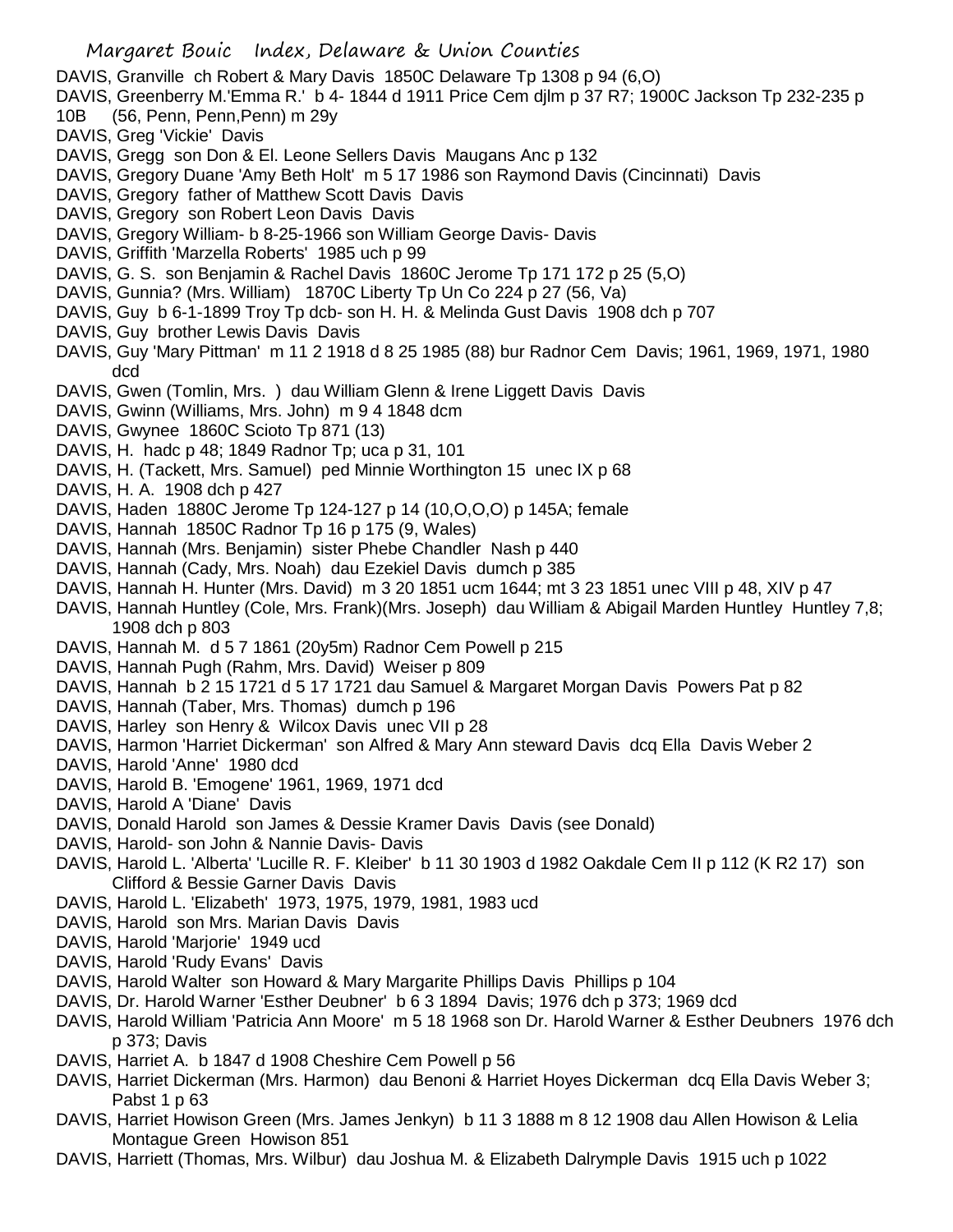DAVIS, Harriot (Mrs. Cary)- 1880C Jerome Tp 127-130 p 15 (,-,O,Vt,Vt)

- DAVIS, Harrison d 1 15 1875 son Alexander & Rachael Poling Davis 1870C Allen Tp 17 p 2 (1,O); mt 3 p 8
- DAVIS, Harrison son Michael & Elizabeth Shinaberry Davis dumch p 112; 1883 uch V p 203; 1850C Union Tp 1380 1398 p 206 (18,O)
- DAVIS, Harry rtc p 1; rcc p 3; 1880C Delaware Town p 489A; delge X p 29
- DAVIS, Harry Jerome Tp 1955 uninf p 31
- DAVIS, Harry F.- b 7-5-1875 Berlin Tp ------dcb
- DAVIS, Harry F.'Janet' son Murrel O. & Elsie Davis Davis; 1980 dcd
- DAVIS, Harry son Henry Thomas & Minnie Rockwell Bain Davis Newhouse p 13; Monnett p 6
- DAVIS, Harry son Lawrence F. & Leafa Hoover Davis Davis
- DAVIS, Harry R. Sr. 'Arabella McNabb' 1961, 1969, 1971, 1980 dcd
- DAVIS, Harry R.- b 5-6-1888 Delaware Tp son Frank T. & Nora McClure Davis- dcb
- DAVIS, Harry R. Jr. son Harry R. Sr. & Arabella McNabb Davis Davis; 1969, 1971 dcd
- DAVIS, Harry W.- bur Summerford Cem, Mdison Co- unec XIV p 51
- DAVIS, Harvey 'Mary A. Banks' m lic 3 13 1879 ucm 6453; 1880C Jerome Tp 128-131 p 15 (23,O,O,O) p 0146; 1900C Jerome Tp 375-387 p 17A (41,O,O,O) m 21y
- DAVIS, Hattie E. (Mrs. ) Pabst 1 p 63
- DAVIS, Hattie E. b 1870 d 1914 dau Benjamin F. & ELizabeth White Davis White 163
- DAVIS, Hattie (Martin, Mrs. Frank) dau Thomas J. & Mary N. Fulton Davis 1915 uch p 1035; 1900C York Tp 105 p 5A (11,O,O,O)
- DAVIS, Hattie Martindale (Mrs. Elmer M.)- Davis
- DAVIS, Hattie M. Wilkins (Mrs. John W.) b 8 12 1865 m 4 2 1896 d 4 5 1947 Claibourne Cem dau Charles Edward & Martha M. Raymond Wilkins 1915 uch p 1026; dcc Kenneth Lee Davis 5
- DAVIS, Hattie O. (Mrs. George N.) b 10 25 1878 d 8 19 1963 bur Radnor Davis
- DAVIS, Hattie S.- b 5-9-1900 Delaware Tp dau P. E. & Lillie Schrann Davis- dcb
- DAVIS, Hazel Louise (Mrs. Virgel Lumas) 1985 uch p 98
- DAVIS, Hazel (Shonting, Mrs. )(Mrs. ) b 12 18 1896 d 2 15 1988 bur Forest Lawn Cem Davis
- DAVIS, Helen grad Broadway 1928 unec III p 17
- DAVIS, Helen Alberta- b 8-31-1901 Oxford Tp dau Wilbert & Lettie Winson Davis- dcb
- DAVIS, Helen Baughan (Mrs. John) m 3 12 1859 ucm 2855; 1870C Liberty Tp Un Co 225 p 27 (37, Va)
- DAVIS, Helen B. (Mrs. Hubert O.) 1961 dcd
- DAVIS, Helen (Bishop, Mrs. ) dau Noah & Anna Dumm Davis Davis
- DAVIS, Helen (Mrs. )(Bushong, Mrs. ) mother of James Albert Davis Davis
- DAVIS, Helen (Hamilton, Mrs. John Russell) b 11-12-1918 m 1950 d 3-24-1994 (75) dau Charles E. &
- Blanche Coughenour Davis- Davis; Hamilton
- DAVIS, Helen L. (Mrs. Daryl) 1971 dcd
- DAVIS, Helen L. Hedges (Mrs. Walter F.) b 4 7 1907 d 3 20 1990 bur Prospect Davis
- DAVIS, Helen L. (Mrs. Howard D.) 1967, 1971 ucd
- DAVIS, Helen Lucille b 11 14 1932 d 5 27 1941 dau William & Walburg Schneider Davis White 168b
- DAVIS, Helen M. 1975, 1979, 1981 ucd
- DAVIS, Helen Marjorie Howison (Mrs. Alvin) b 4 1899 m 1923 dau Charles Robert & Hallie Lewis Howison Howison 732
- DAVIS, Helen (Marshall, Mrs. Harold) dau Orville & Lela R. Johnson Davis Davis
- DAVIS, Helen (Neill, Mrs. ) dau Wilbert & Lettie Windsor Davis Davis
- DAVIS, Helen S. (Loucks, Mrs. Alvin)(Nock, Mrs. Dr. Jean) b 3 1906 m 6 8 1931 d 4 19 1950 dau Bernard Franklin & Edith Tyler Davis White 173
- DAVIS, Helen V. Smith (Mrs. Eldon W.) m 3 25 1936 Davis
- DAVIS, Helen (Smith, Mrs. Howard) dau Charles & Flora Kramer Davis Davis
- DAVIS, Helen (Waite, Mrs. Boyd) Weiser p 602
- DAVIS, Hellen James (Mrs. John R) b 12 5 1835 m 3 6 1862 dau James & Catharine Jones James James Bible unec VII p 11; delge VIII p 5, 45
	- DAVIS, Hen hjt p 19; 1915 uch p 114
- DAVIS, Henry Lewis p 2
- DAVIS, Henry A. d 8 5 1948 Lima, grandch of E. J. Tobey York Cem p 65 B43
- DAVIS, Henry 'Della' b 1856 d 1942 Milford Cem Un Al p 67; 1900C Milford 176-187 p 7B (43,O,Pa,)- m 19y
- DAVIS, Mrs. Henry dau George Wilcox unec VII p 28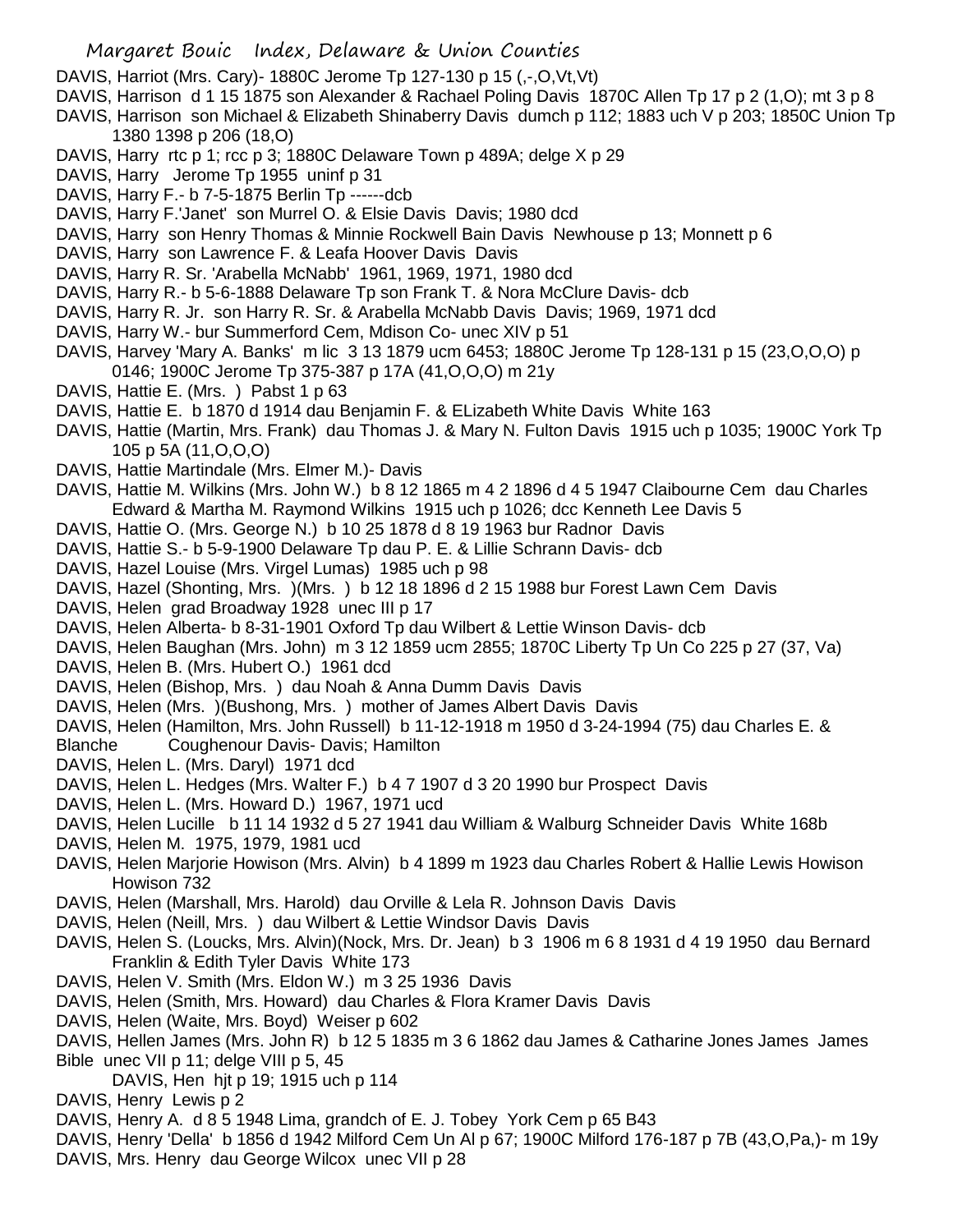DAVIS, Henry- b 2-1881 son Harvey & Mary A. Davis- 1900C Jerome Tp 375-387 p 17A (19,O,O,Pa)

- DAVIS, Henry H. son John & Maria Davis 1850C Radnor Tp 217 p 182 (3,O)
- DAVIS, Henry John- b 2-6-1881 Delaware Town son E. John & Sarah A. Thomas Davis- dcb
- DAVIS, Henry d 1 8 1976 (80) Texas father Rosalie Herrell & Bessie White Davis
- DAVIS, Henry/Doc son William & Cynthia Clements Davis 1985 uch p 38
- DAVIS, Henry K. son Stephen T. & Maryann Davis Blues Creek Cem djlm p 76
- DAVIS, Henry 'Sarah Davis'- b c 1811 ped John Vangordon #188 10; unec X p 11
- DAVIS, Henry 'Sarah Galloway' m 2 27 1842 Madison Co unec IX p 56
- DAVIS, Rev. Henry Thomas 'Minnie Rockwell Bain' Newhouse p 13; Monnett p 6
- DAVIS, Henry U. 1880C Radnor Tp p 475C
- DAVIS, Herbert son James & Dessie Kramer Davis Davis
- DAVIS, Herman- b 2-1883 son Harvey & Mary A. Davis- 1900C Jerome Tp 375-387 p 17A (17,O,O,Pa)
- DAVIS, Herman 'Susan J.' 1949, 1959, 1967 ucd
- DAVIS, Hesakiah A. 1840C Liberty Tp Un Co 419 (30 40)
- DAVIS, Hester Ann Grimes (Mrs. Antrum/Antrino) m 6 13 1856 ucm 2430; unec VIII p 65
- DAVIS, Hester (Mrs. Ira) 1880C Orange Tp 1800 p 114 (30,NY)
- DAVIS, Hezekiah 1915 uch p 445; 1883 uch V p 401; unec XIV p 8
- DAVIS, H. H. 'Melinda Gust' son John H. & Maria Hughes Davis 1908 dch p 704
- DAVIS, Hildreth (Whiteside, Mrs. Frank) d 9 18 1966 (61) Oak Grove Cem dau Edwin Davis Davis
- DAVIS, Hiram 1880C Berlin Tp p 368A
- DAVIS, Hiram E. Pabst 8 p 89
- DAVIS, H. J.- b 12-25-1880 Radnor Tp son Rees F. & S. j. Powell Davis- dcb
- DAVIS, Hollice (Sheares, Mrs. Harry Russel) 1985 uch p 125
- DAVIS, Holly Jo b 3 7 1985 dau James & Scheiderer Davis Davis
- DAVIS, Homer- b 1882 1900C Washington Tp 138 (17,O,O,O)
- DAVIS, Hope Coons d 1 31 1947 Raymond York Cem p 103
- DAVIS, Hortense Cook (Mrs. Elzie) b 1893 d 1981 Claibourne Cem p 93; 1949 ucd
- DAVIS, Hosea- dg 1-7-1908, delge VIII p 13
- DAVIS, Howard D. 'Helen L.' 1967, 1971 ucd
- DAVIS, Howard brother John L. Davis,Sr. Davis
- DAVIS, Howard son Lela Martin Davis Weiser p 682
- DAVIS, Howard 'Mary Marguerite Phillips' Phillips p 104
- DAVIS, Dr. Howard- sonNorene Davis- Davis
- DAVIS, Howe Glen 'Pearl Rose McCullough' b 1880 d 10 29 1943 York Cem p 97 O 20 Davis
- DAVIS, Howley son Joseph & Lydia Shenneberry Davis 1883 uch V p 203
- DAVIS, Hubard dcw Bk 4 p 161(18) witness
- DAVIS, Hubert O. 'Helen B.' 1961 dcd
- DAVIS, Huey dau Jacob & Fannie Neal Wollum unec IX p 50
- DAVIS, Hulda Ashbrook (Mrs. Joseph) m 2 14 1856 dcm
- DAVIS, H. W. 1908 dch p 414
- DAVIS, Ida M. Brophy (Mrs. L. H.) m 11 11 1880 ucm 6838 d 10 6 180 (32y) Oakdale Cem 592 (68F) dau William & Jane Curry Brophy 1883 uch V p 13
- DAVIS, Ida M. (Mrs. James M.) b 1858 Un Co d 10 6 1890 Oakdale Cem I p 117 ( RS 1)
- DAVIS, Ida (Siegfried, Mrs. Adam) dau David & Sarah Davis 1908 dch p 562; rtc p 8,9,10
- DAVIS, Imo Grace d 12 7 1916 (7) York Cem p 25 R2
- DAVIS, Imo J.- b 6-1886 dau David Carl & Cecil Marie Finch Davis- Davis
- DAVIS, Ina (Weiser, Mrs. Carl) Weiser p 672
- DAVIS, India ch Jesse & Eliza Vining Davis 1860C Dover Tp 189 (10,O)
- DAVIS, Inez Marie (Harrell, Mrs. ) dau David Carl & Cecil Marie Finch Davis Davis
- DAVIS, Iona Grace b 3-18-1878 dau Elzy C. & Nancy J. Kennedy Davis unc births, unec XIV p 23; 1880C Washington Tp 22 23 p 3 (1,O,O,O) see Grace J.
- DAVIS, Ira 1908 dch p 391; Oller Cem p 17
- DAVIS, Ira 'Hester' 1850C Orange Tp 1800 p 114 (34, NY)
- DAVIS, Ira 'Mary A.' Davis
- DAVIS, Irene (Mrs. John R.) 1985 uch p 119; 1949 ucd
- DAVIS, Irene Liggett (Mrs. William Glenn) d 3 20 1980 (75) bur Near Marengo sister Albert & Reuben Liggett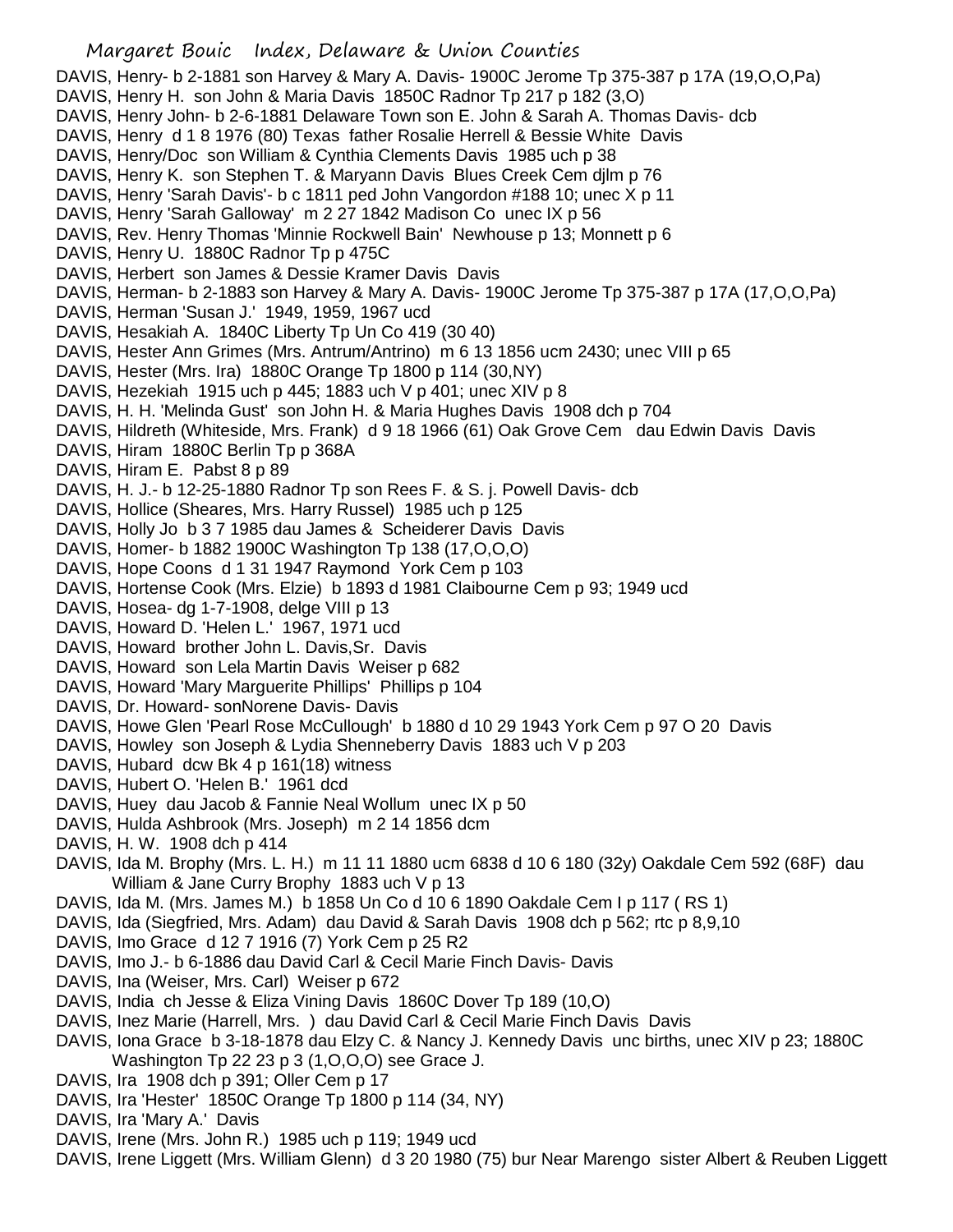- Margaret Bouic Index, Delaware & Union Counties Davis DAVIS, Irene Lillian Alleman (Mrs. Rev. Charles A.) b 6 26 1899 m 11 5 1932 dau Michael Rudy & Lilly Allis Moyer Alleman Weiser p 408 DAVIS, Irene (Webb, Mrs. )- dau Dr. Howard Davis- Davis DAVIS, Irvine- delge VI p 74, VII p 32 DAVIS, Irving Delmont 'Cleo Covault' son Lee C. & Maxine Finley Davis Maugans Anc p 159 DAVIS, Isaac- delge VI p 41 DAVIS, Isaac 1820C Bennington Tp ; 1835 men p 10 #4 p 11; delge V p 37,54 DAVIS, Isaac 'Betsy Vining' d 12 7 1866 (81 2 20) Vining Cem Powell p 313 DAVIS, Isabella Solome Kinnamon (Mrs. Joe) b 4 19 1888 m 6 4 1903 d 12 7 1964 bur Milford Cem Un Al p 43; 1985 uch p 38 dau Henry Clay & Margaret Miller Kinnamon ped Jon Francis Davis 5 unec VI p 63 DAVIS, Isabelle (Mrs. George) 1870C Paris Tp 97 98 p 14 (26,O) DAVIS, Iva 1980 dcd DAVIS, Ivy Mae Seaton (Mrs. Norsell) b 5 1 1889 m 9 16 1922 dau Cornelius & Sarah Virginia Barnes Seaton Howison 765 DAVIS, J. mt 8 15 1860 (68) Delaware Co; uca p 103; delge V p 300 DAVIS, J. A. 1975 ucd DAVIS, Jackey/Jackie/Jacque b 1965 ch Lewis C. & Lora Davis Davis; 1969, 1971 dcd DAVIS, Jacob- b 1987 son Carl W. & Lu Anne Davis- 1991 ucd DAVIS, Jacob 'Eleanor Devoss' 1883 uch V p 448 DAVIS, Jadette b1976 dau Paul & Diane Davis 1980 dcd DAVIS, Jalene ch James R. & Jane Davis 1959 ucd DAVIS, Jame M. son William L. & Catherine R. Davis 1870C Liberty Tp Un Co 120 p 15 (5,O) DAVIS, James 1880C York Tp 15 p 2 (9,O,O,O) lived with Elzie & Mary E. Davis DAVIS, James Powers Pat p 255 DAVIS, James- Radnor Tp 1826 DAVIS, James- 1900C Paris Tp 73-76 p 7A (34,O), county home DAVIS, James 1870C Claibourne Tp 73 71 p 10 (14,O) DAVIS, James- b 2-1844 1900C Jerome Tp 231-240 p 10B (56,O,O,O) wid DAVIS, Rev. James dcga p 6 Del Pat & Fr Chronicle 7 17 1822 DAVIS, James 1835 men p 58 #43 p 107 Trenton Tp DAVIS, James b 1868 Un Co d 6 17 1922 Oak Grove Cem I p 14 DAVIS, James 1979, 1983 ucd DAVIS, James d 6 18 1918 Liberty Tp uninf p 17 DAVIS, James rtc p 7 DAVIS, Mrs. James rtc p 10 DAVIS, James unec IV p 35 unclaimed letter 1853 DAVIS, James 1880C Jerome Tp p 082A DAVIS, James 1880C Radnor Tp p 477C DAVIS, James 1880C Milford 76 p 2 (17,O,O,O) DAVIS, James b S.Wales d 2 16 1890 (70y10d) Old Welsh Churchyard Powell p 210; Nat 9-4-1863, delge VIII p 59 DAVIS, James b 9 4 1762 d 10 28 1841 unec IV p 23; 1985 uch p p 172 (Can't find) DAVIS, James d 10 28 1841 (79 7 28) Blues Creek Cem djlm p 76 DAVIS, James son Alexander & Rachael Poling Davis 1870C Allen Tp 17 p 2 (7,O) DAVIS, James A. 'Calista Oberlin'- b 5-4-1943 m 10-21-1961 d 2-17-1994 (50) son Robert & Jane Hudkins Davis- Davis DAVIS, James A. 'Glendora' 1969, 1971 dcd DAVIS, James A. 'Jane' 1959 ucd DAVIS, James Albert d 8 10 1985 (68) son Helen Davis Bushong Davis DAVIS, James Albert Jr. son James Albert Davis Davis DAVIS, James Allen b 10 17 1938 son Edmund James & Frances Margaurite Romberger Davis Weiser p 320 DAVIS, James B. 'Anna Croy' m 1 16 1872 ucm 5043; uca p 100 100; 1880C Jerome Tp 91-92 p 10 (33,O,O,O) p 143A
- DAVIS, James B. 'Bernice McQuitty' b 7 22 1921 m 1943 son William S. & Walburg Schneider Davis White 172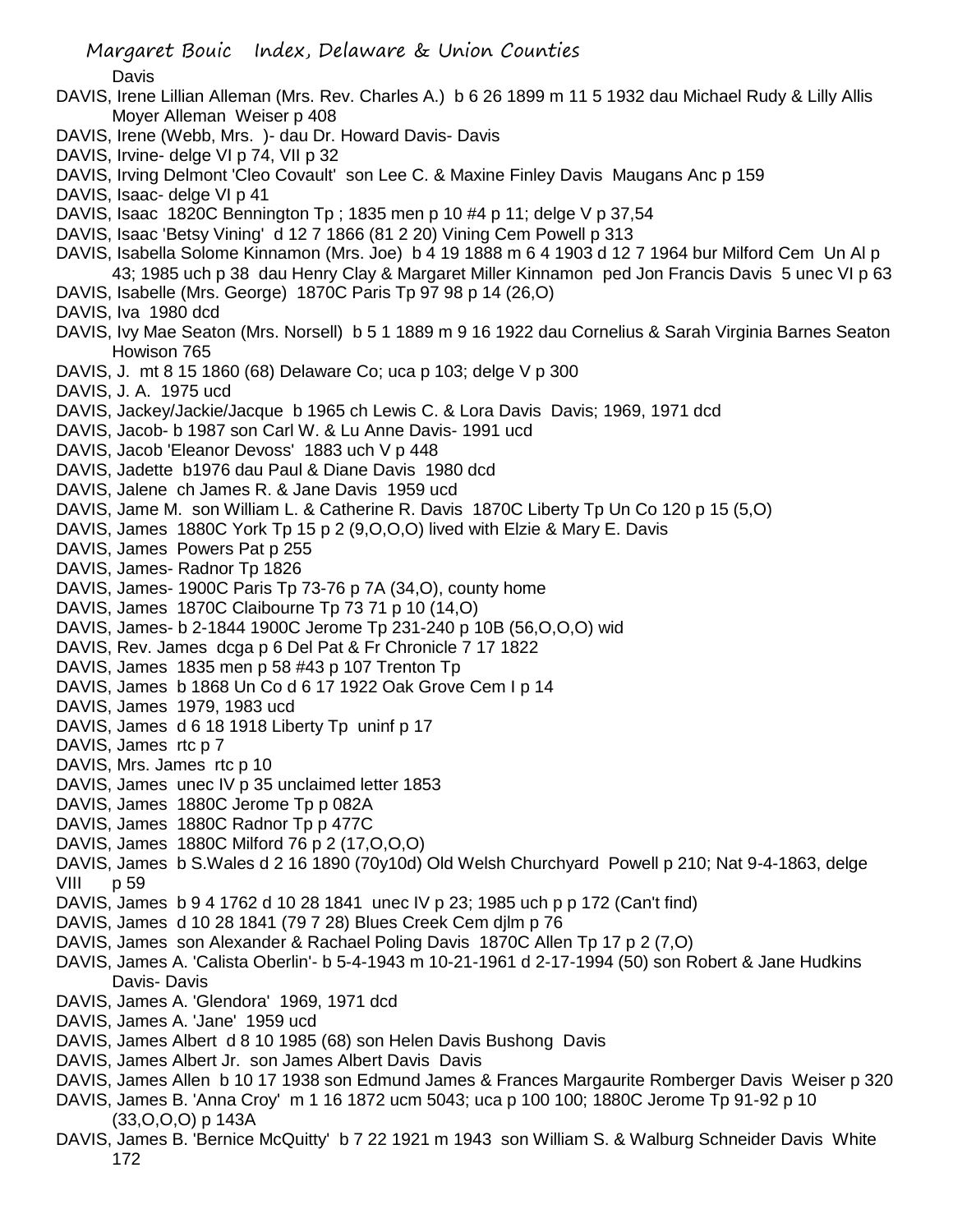DAVIS, James B. 'Nancy Ann Hiland' m 1 11 1844 dcm

- DAVIS, James- b 5-1880 son Cary & Harriot Davis- 1880C Jerome Tp 127-130 p 14 (1/12,O,O,O)
- DAVIS, James D. 1880C Darby Tp p 247A
- DAVIS, James son D. A. & Emily Davis 1850C Delaware Tp 1432 p 100 (11,O)
- DAVIS, James 'Dessie A. Kramer' b 8 9 1891 m 7 4 1912 d 7 13 Milford Cem Un Al p 72 son James W. & Mary Etta Shirk Davis 1985 uch p 38; Davis; 1971, 1973, 1979, 1981 ucd; 1900C York Tp 77 p 4A (8,O,O,O)
- DAVIS, James son Elbert C. & Arminta Fish Davis 1985 uch p 51
- DAVIS, James son Eldon W. & Helen Smith Davis Davis
- DAVIS, James 'Elizabeth Randall' Maugans Anc p 115
- DAVIS, James E. son Elza H. & Mary E. Walker Davis 1883 uch V p 538; 1860C York Tp 1301 1309 p 176 (4,O)
- DAVIS, James E. 'Emma D. Corey' b 1-1856 m 8 26 1875 ucm 5724 1880C York Tp 16 p 2 (24,O) p 018A; mt 3 p 15; 1900C York Tp 304 p 13B (44,O,Pa,Del) m 23y
- DAVIS, James E. son Stephen & Agatha Z. Davis 1880C Washington Tp 203 210 p 22 (7,O,O,O)
- DAVIS, James b 1951 son George & Margaret M. Davis 1959, 1967, 1971 ucd
- DAVIS, James 'Grace Weiser' Weiser p 807
- DAVIS, James H. "Brick"'Marjorie Luh' m 8 11 1945 1959 ucd; Davis
- DAVIS, James Harold son Howe Glen & Pearl Rose McCullough Davis Davis
- DAVIS, James son Harold L. & Alberta Davis Davis
- DAVIS, James H.'Marjorie Luh'- m 8-11-1945- Davis
- DAVIS, James H. son C. William Davis engaged to Kathy Cramer Davis
- DAVIS, James H. 'Mary Whelpley' 1915 uch p 1025
- DAVIS, James Howard b 1931 son Howard & Mary Margarite Phillips Davis Phillips p 104
- DAVIS, James 'Ida M.' b 1847 d 2 8 1937 SR Oakdale Cem I p 117 (F RS 1)
- DAVIS, James b 1953 son James O. & Margaret Davis 1959, 1967, 1971 ucd
- DAVIS, James son James R. & Jane Davis 1959 ucd (7)
- DAVIS, James son James W. & Mary Etta Shirk Davis Davis
- DAVIS, James J. 'Carol' 1980 dcd
- DAVIS, James Jenkyn 'Harriet Howison Green; m 8 12 1908 d 8 8 1909 Howison (851)
- DAVIS, James son Jesse & Eliza Vining Davis 1850C Millcreek Tp 1948 1968 (2,O); 1860C Dover Tp 189  $(12, 0)$
- DAVIS, Dr. James L. 1915 uch p 412
- DAVIS, James L. 1880C Delaware Town p 512C
- DAVIS, James L. 'Betty' 1969 dcd
- DAVIS, James L. son Davis S. & Mary Williams Davis 1880 dch p 752
- DAVIS, James son Leo Arnold & Eileen Davis Davis
- DAVIS, James L. 'Laura M.' 1975, 1979, 1981, 1983 ucd
- DAVIS, James son Lowell & Virginia Davis 1959 ucd (1)
- DAVIS, James L. 'Virginia L.' 1973, 1975, 1979, 1981, 1983, 1991 ucd
- DAVIS, James L. ' Scheiderer' son John M. Davis, grandson John W. Davis Davis
- DAVIS, James Lukas son John Davis engaged to Kathleen George Davis
- DAVIS, James L. 'Virginia L.' 1967, 1971 ucd
- DAVIS, James M. (27 1893); (32 1898) uninf p 7, 10
- DAVIS, James M. 'Jennie M.'- b 3-1867- 1900C Leesburg Tp 269-272 p 11B (33,O,O,O) m 4y
- DAVIS, James 'Mary' d 11 28 1880 (70 8 16) Old Welsh Churchyard Powell p 210
- DAVIS, James 'Mary Jones' 1880 dch p 752; rcc p 2,5; 1850C Delaware Tp 153 p 180 (35, Wales) mt 3 p 11
- DAVIS, James 'May/Mary Ann Vining' m 1 31 1844 dcm
- DAVIS, James 'Mary Kay Wollam' m 8 22 1961 unec IX p 30
- DAVIS, James 'Michele Jemkins' Freshwater p 139
- DAVIS, James 'Nettie' 1949 ucd
- DAVIS, James O.'D. Margaret' 1959, 1967, 1971, 1973, 1975, 1979, 1981, 1983, 1991 ucd
- DAVIS, James P. Laurie Wallace' Davis
- DAVIS, James R. B. 'Linda' 1969 ucd
- DAVIS, James R.- son James & Dessie Kramer Davis- Davis
- DAVIS, James R. 'Jane' 1959 ucd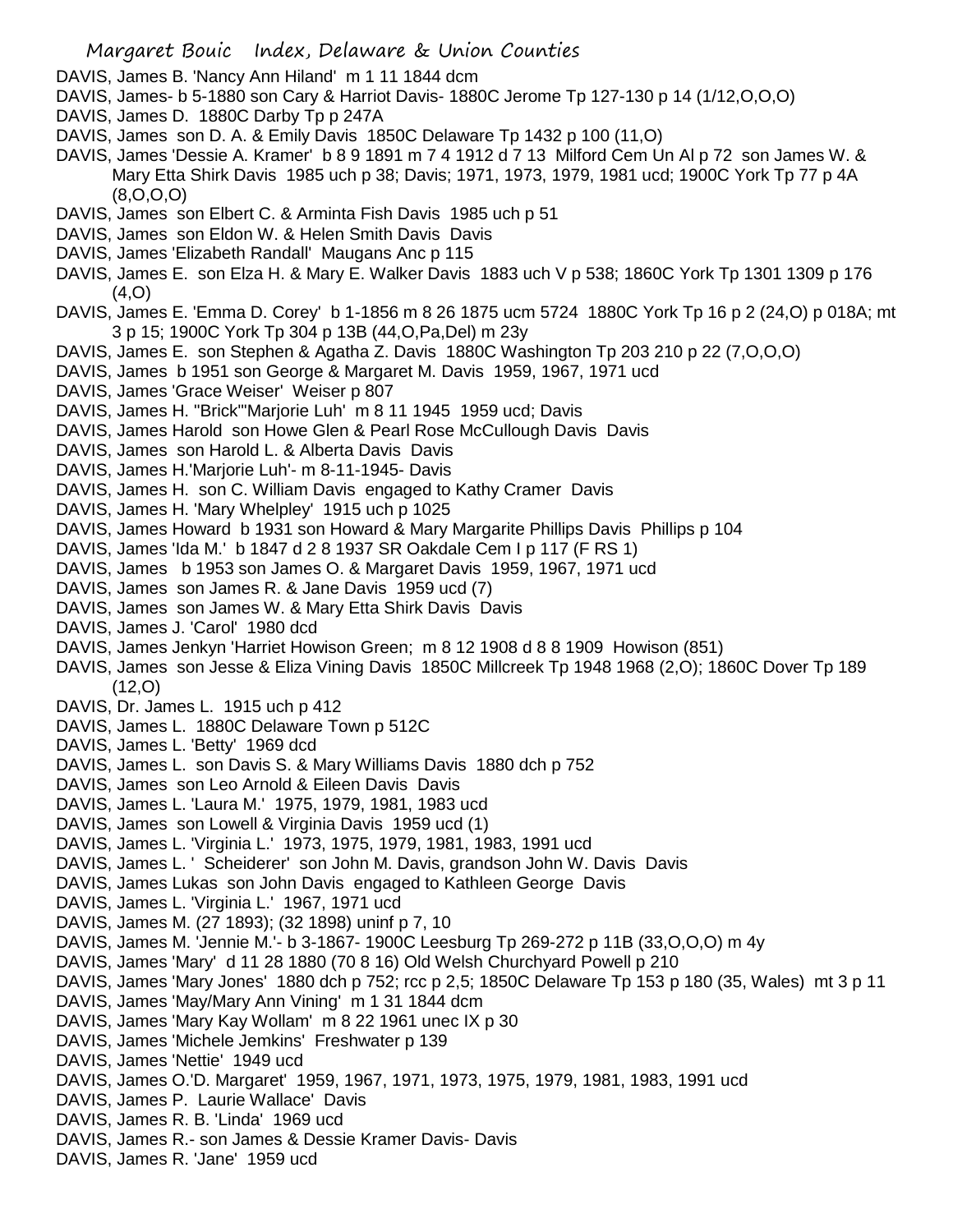- DAVIS, James R. 'Joanne'- son William H. & Cora C. Haas Davis- Davis
- DAVIS, James son Robert Leon Davis Davis
- DAVIS, James 'Susanna Davis' m 5 4 1843 dcm
- DAVIS, James W. son Robert W. & Elizabeth A. McAdow Davis 1860C York Tp 1233 1242 p 167 (7,O); 1870C York Tp 138 135 p 18 (17,O); 1880C York Tp p 0028
- DAVIS, James son William & Cynthia Clements Davis 1985 uch p 38
- DAVIS, James b 1957 son William/Bill & Dorothy Davis 1971 ucd
- DAVIS, James 1860C York Tp 1219 1229 p 165 (2,O) lived with William & Jemima Shirk Davis Davis
- DAVIS, James W. b 1863 d 1955 Claibourne Cem p 56
- DAVIS, James W. 1880C Radnor Tp p 477C; rtc p 7,8,9,10; rcc p 3
- DAVIS, James W. 'Fidelia Judy b 1853 m 3 7 1879 ucm 6446 d 1923 1880C York tp 218 p 21 (26,O,O,O); 1900C York Tp 177 p 8A (47,O,Pa,O) m 21y
- DAVIS, James William- d 1953 son Charles T. & Ruth Hahn Davis- Davis
- DAVIS, James W. 'Mary Etta Shirk' b 1-1863 m 1887 Davis; 1900C York Tp 77 p 4A (37,O,O,O) m 13y
- DAVIS, James W. 'Mary V. Smith' m 3 18 1875 ucm 5665
- DAVIS, James W. 'Ruby J. Merryman' b 9 12 1912 d 2 14 1975 York Cem p 86 C102; WWII son Elbert & Arminta Fish Davis Fish 11417; Davis; 1959, 1967, 1971, 1973, 1975 ucd
- DAVIS, Jan (Mrs. Ron)- Davis
- DAVIS, Jane dau Ann Davis 1850C Delaware Town 1114 p 85 (10, Wales)
- DAVIS, Jane Bonie (Sanaft, Mrs. Henry) 1915 uch p 1012
- DAVIS, Jane C. dau John E. & Grace E. Davis Davis
- DAVIS, Jane E. (Mrs. Evan) dbg p 7; dcw Bk 2 p 167
- DAVIS, Jane Elizabeth (Young, Mrs. Roberty Wendell)- b 5-24-1916 m 1-27-1935- St. Paul p 158
- DAVIS, Jane F.- b 11-18-1916 dau William J. & Edna G. Andrews Davis- Mitchell 11214422
- DAVIS, Jane Hudkins (Mrs. Robert)- Davis
- DAVIS, Jane (Mrs. James R.) 1959 ucd
- DAVIS, Jane sister John E. Davis Davis
- DAVIS, Jane (Keyes, Mrs. )(Howison, Mrs. Stephen III) Howison 10
- DAVIS, Jane M. Cushing (Mrs. Asher A.) m 12 4 1838 dcm
- DAVIS, Jane M. (Mrs. Donald C.) 1961, 1969, 1971 dcd
- DAVIS, Jane Miller (Mrs. David B.) b 9 1837 m 1 9 1862 ucm 3277 dau James Charles & Roxana Wasson Miller 1883 uch V p 516, 538; 1870C York Tp 90 88 p 4 (28,O); 1880C York Tp 243 p 23 (38, O,NY,NY)
- DAVIS, Jane McCorkle (Mrs. William) 1915 uch p 714; 1883 uch V p 436
- DAVIS, Jane (Mrs. Evan) Oak Grove Cem Powell p 94
- DAVIS, Jane (Mrs. Merrill) 1969 dcd
- DAVIS, Jane M. Smith (Mrs. Donald C.) dcc Nellie Almendinger Davis 1
- DAVIS, Jane (Norris, Mrs. ) sister Marjorie Anne Davis Davis
- DAVIS, Jane (Reynolds, Mrs. Arthur) dau William J. & Edna Andrews Davis Davis
- DAVIS, Jane (Mrs. Robert) d 12 24 1861 (77y6m) Radnor Cem Powell p 128; 1850C Radnor Tp 65 p 177 (63, Wales)
- DAVIS, Jane (Stone, Mrs. Terry) dau William G. Jr. & Margaret Laymaster Davis Davis
- DAVIS, Jane dau William & Jane McCorkle Davis 1915 uch p 714
- DAVIS, Jane- b 10-11-1880 Delaware Town dau Z. & Lizza Evans Davis- dcb
- DAVIS, Janet Elaine Alexander (Osborne, Mrs. Charles Russell J.) div (James, Mrs. Ronald D.) div (Mrs. Garry Lynn) b 3 3 1948 m(1) 10 11 1968 d 2 5 1969 (2) 4 5 1972 div 12 5 1977 (3) 8 12 1978 div 1984 dau Roger Eugene & Delma Fern Smart Alexander Cowgill p 42
- DAVIS, Janet (Mrs. Harry F.) Davis; 1980 dcd
- DAVIS, Janet (Layman, Mrs. )- dau Dr. Howard Davis- Davis
- DAVIS, Janet Louise (Wiley, Mrs. James) b 9 13 1940 dau Charles Lester & Mary Kathryn Mouse Davis 1985 uch p 38, 61; 1949 ucd
- DAVIS, Janet Louise (Yantes, Mrs. John)- dau Elton Ray & Catherine M. Leslein Davis- Davis
- DAVIS, Janet (Picklesimer, Mrs. Ed) dau Lawrence & Louise Douglas Davis Davis
- DAVIS, Janette L.- b 8-1860 1900C Washington Tp 228 p 10B (39,O,O,NY) 4 ch, 3 liv, div
- DAVIS, Janey (Baker, Mrs. )- dau Walter W. & Flora Davis- Davis
- DAVIS, Janice/Janis Ballard (Mrs. Robert) dau Eldon & Dorothy Daniels Ballard Ballard; 1985 uch p 173;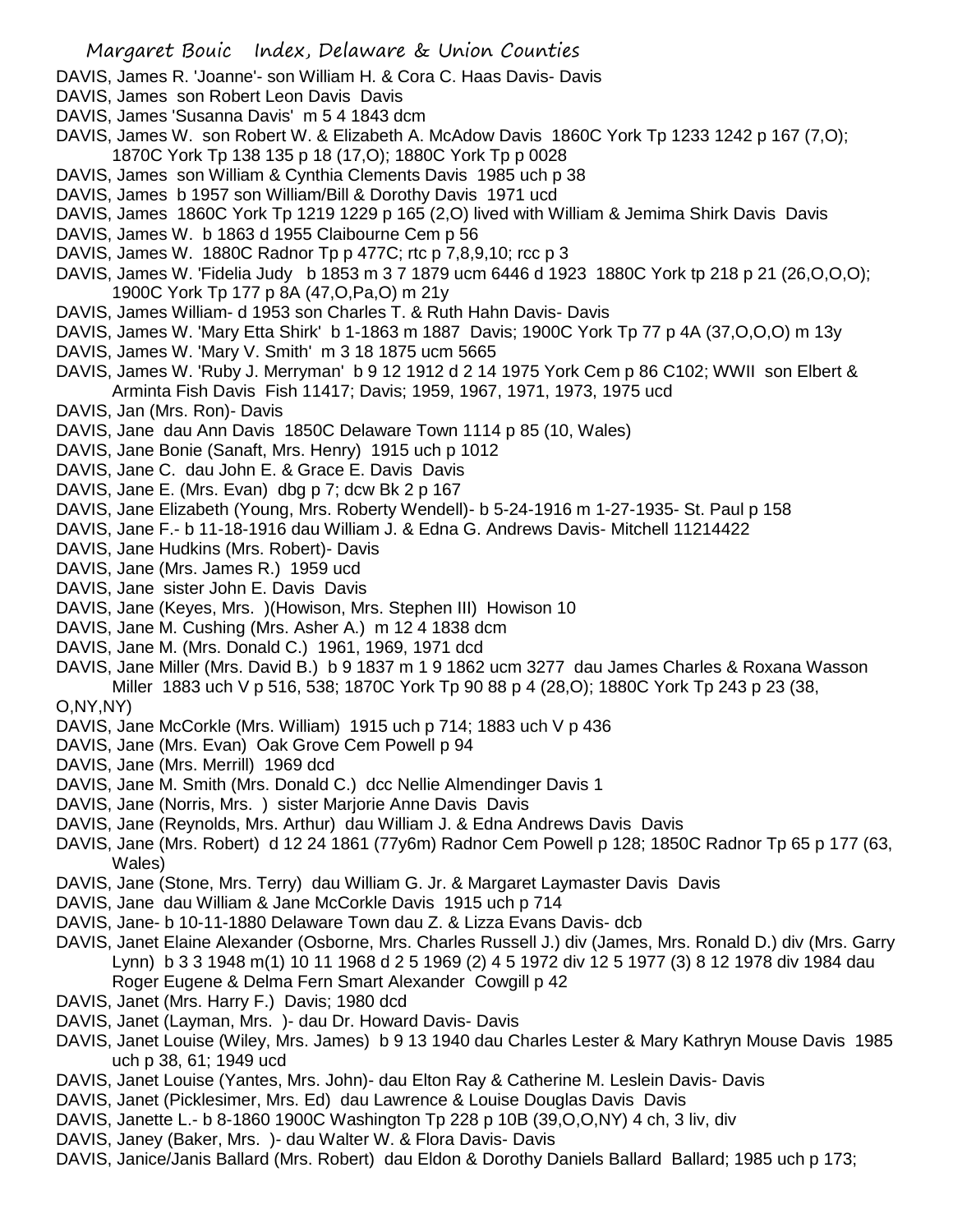- Margaret Bouic Index, Delaware & Union Counties Cowgill p 40; Davis; 1973, 1975, 1979, 1981, 1983, 1991 ucd DAVIS, Janice Eckstine (Mrs. Dale)- m 8-17-1991 dau Dolores Tigner- Davis DAVIS, Janice G. (Mrs. Mike)- 1991 ucd DAVIS, Janis (Lewis, Mrs. ) dau William Glenn & Irene Liggett Davis Davis DAVIS, Jarrod- b 1984 son Carl W. & Lu Anne Davis- 1991 ucd DAVIS, Jason b 1973 son Robert C. & Eula J. Davis 1979, 1981, 1983, 1991 ucd DAVIS, Jasper E. d 9 30 1854 (21 2 11) son Finley D. & Margaret J. Davis York Cem R7L110 DAVIS, J. B. 1883 uch IV p 466 DAVIS, J. E. 1915 uch p 151 DAVIS, Jean #390, unec XIII p 2 DAVIS, Jean Ingwerson (Mrs. Warren Gene) m 5 1954 Weiser p 271 DAVIS, Jean ( )(Flahive, Mrs. Edward) dau Guy & Mary Pittman Davis Davis DAVIS, Jean b 1956 dau Margaret Davis 1971 dcd DAVIS, Jean (Rolston, Mrs. Frank) dau Arthur T. & Dorothy Huff Davis Davis DAVIS, Jean (Young, Mrs. )- dau John & Nannie Davis- Davis DAVIS, Jeanne (Mrs. Russell) 1961 dcd DAVIS, Jeanette (Griffin, Mrs. Donald Gregory) dau Donald M. & Mary Ann Straley Davis Bouic (126533), Graham (1453533), (1816533), Hamilton (153533) DAVIS, Jeanette (Schlairet, Mrs. ) sister John L. Davis,Sr. Davis DAVIS, Jeannette sister Thomas Davis Davis DAVIS, Jediah rtc p 8,9; 1850C Delaware Tp 1267 p 93 (27, Wales) DAVIS, Jeff Pabst 2 p 65 DAVIS, Jeff b Knox Co d 3 25 1904 (77) Oakdale Cem 1857 (69 F) DAVIS, Jeff son J. H. Davis Davis DAVIS, Jeff son J. William Davis,Jr.) Davis DAVIS, Jeff 'Kirsten'- son Charles T. & Ruth Hahn Davis- Davis DAVIS, Jefferson 'Catharine Pool' m 11 16 1848 dcm; 1850C Orange Tp 1732 p 112 (25,O) DAVIS, Jefferson H. son James H. & Marjorie Luh Davis 1959 ucd (5); Davis
- DAVIS, Jefferson P. son Amon S. Davis 1850C York Tp 362 267 p 56 (8,O); 1860C York Tp 1261 1269 p 170 (17,O)
- DAVIS, Jeffrey b 1963 son Clifford L. & Cora Lee Davis 1971, 1973 ucd
- DAVIS, Jemima Shirk (Grubb, Mrs. Abraham)(Mrs. William) dau John & Sarah Brake Shirk 1883 uch V p 386; 1860C York Tp 1219 1229 p 164 (46, Va)
- DAVIS, Jene Petty (Mrs. Emmett Theodore) m 12 23 1917 Howison 1648
- DAVIS, Jennie (22 1893) uninf p 7,8,9l 1900C Paris Tp 73-76 p 7A (30,O)
- DAVIS, Jennie- b 8-1848 1900C Washington Tp 232 p 10B (51,O,O,O) wid, no ch
- DAVIS, Jennie dau Albert & Anna Marie Fuller Davis delge I p 6
- DAVIS, Jennie B. d 6 6 1878 (6m22d) dau Richard & Euphronius Davis Price Cem djlm p 30
- DAVIS, Jennie (Leigh, Mrs. ) dau Lewis & Margaret Davis Davis
- DAVIS, Jennie sister Leo Arnold Davis Davis
- DAVIS, Jennie M. (Mrs. James M.)- b 7-1875 1900C Leesburg Tp 269-272 p 11B (24,O,O,O) m 4y, 2 ch, l living
- DAVIS, Jennie M. (Nash, Mrs. Charles G.) m 7 6 1892 Asp (2133-1)
- DAVIS, Jennifer b 1972 dau Charles B. & Linda J. Davis 1980 dcd
- DAVIS, Jennifer May Davis dau Pa;tty Jo Davis 1985 uch p 44
- DAVIS, Jennifer Ro se dau Larry Dale & Dollie Elaine Huffman Davis Davis
- DAVIS, Jenny Estella (Griffiths, Mrs. Asa Oretis) b 3 2 1882 m 11 22 1902 d 11 26 1973 dau Albert & Anna Marie Fuller Davis dcc Judith Ellis Wrinkle 7
- DAVIS, Jenny b 1950 dau Maurice L. & Alice Davis Davis; 1959, 1967 ucd; engaged to Fred Brehm
- DAVIS, Jeremy Forrest b 7 5 1986 son Thomas & Pamela Davis Davis
- DAVIS, Jeremy b 1978 son Rev. George Danny & Benita L. Davis 1981, 1983 ucd
- DAVIS, Jeremy b 1970 ch James J. & Carol Davis 1980 dcd
- DAVIS, Jeremy son Larry Dale & Dollie Elaine Huffman Davis Davis
- DAVIS, Jerilyn Jeanne b 2 22 1974 dau Dr. Gerald E. & Marilyn Davis Davis; 1979, 1981, 1983, 1991 ucd
- DAVIS, Jerome E. dumch p 470; 1915 uch p 541; Marysville p 45
- DAVIS, Jerry (Freshwater, Mrs. Lawrence) Freshwater p 135, 137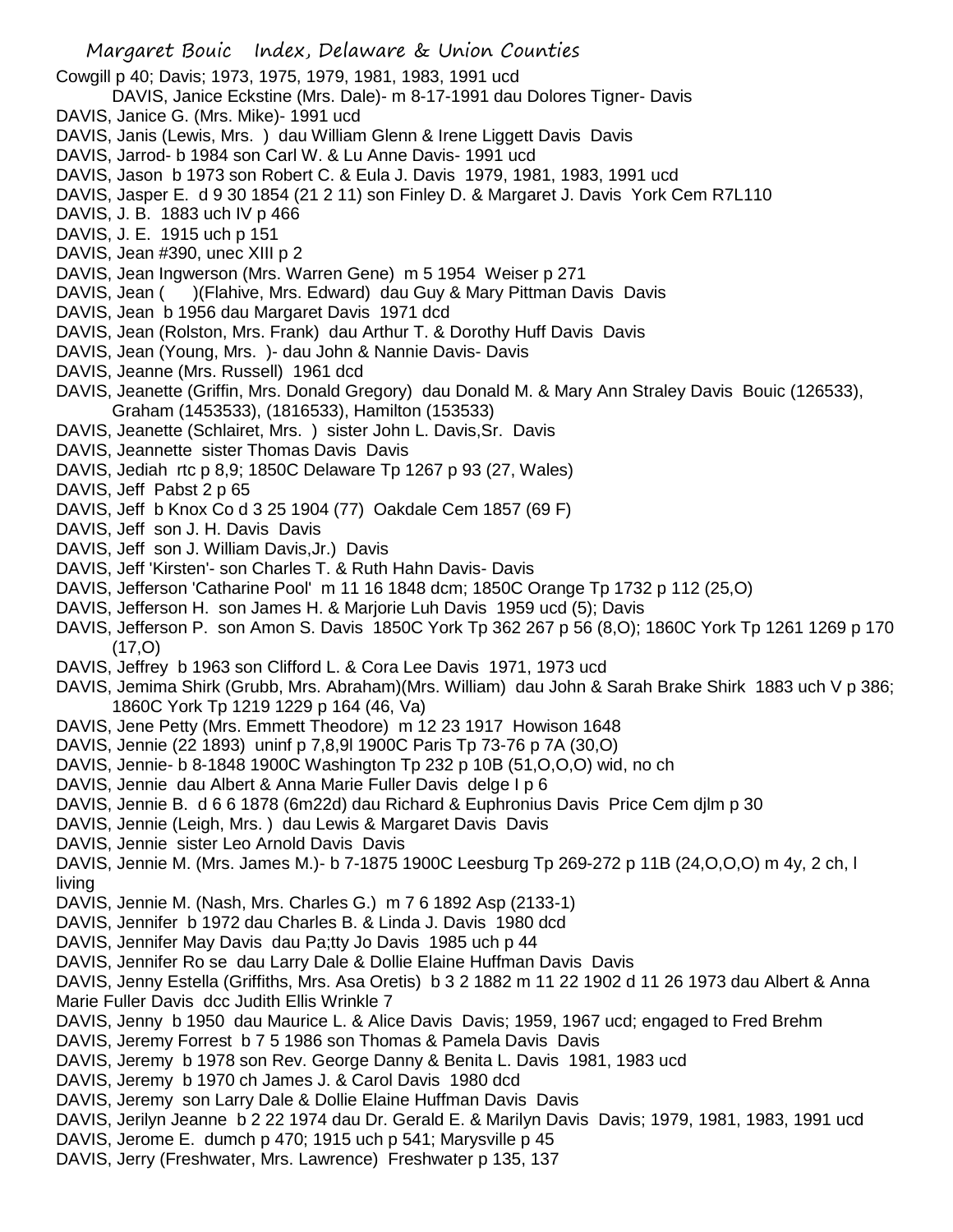DAVIS, Jerry 'Louise'- son Raymond L. Davis- Davis

- DAVIS, Jerry L. 'Sue Thrush' son Clarence W. & Nellie Martha Almendinger Davis dcc Nellie Almendinger Davis 1 1961, 1980 dcd
- DAVIS, Jerusha Ann (Murphy, Mrs. Greenberry J.) b 9 21 1826 m 1 20 1844 d 12 19 1902 dau Timothy & Barbary Foster Davis dcc Christina Courter Ealy 31
- DAVIS, Jesse 1883 uch IV p 495; uca p 100
- DAVIS, Jesse 1908 dch p 391
- DAVIS, Jesse P. 1880C Genoa Tp p 408A
- DAVIS, Jesse R. 'Eliza Vining' b 3 10 1823 Knox Co m 9 11 1847 ucm 1246 d 3 24 1904 Oakdale Cem I p 117 (E R5 1) 1883 uch V p 372; 1850C Millcreek Tp 1948 1969 (24,O); 1860C Dover Tp 189 (33,O);
- 1870C Taylor Tp 150 142 p 18 (43,O); 1900C Allen Tp 126-140 p 6B (74, O,Va,NY) unec VII p 25
- DAVIS, Jessie 1880C Allen Tp p 051A
- DAVIS, Jessie ch Albert & Anna Marie Fuller Davis delge I p 6
- DAVIS, Jessie May- b 9-8-1889 Delaware Tp dau Park & Emma Blain Davis- dcb
- DAVIS, Jessie (Witmer, Mrs. David Michael) b 7 19 1884 m 12 17 1913 Weiser p 401
- DAVIS, inf of J. H. & M. I. d 9 26 1876 York Cem p 39
- DAVIS, Jewel Lazada Martin (Mrs. Donald R.) McKitrick p 141
- DAVIS, J. H. uca p 59
- DAVIS, Jill Maureen Krofft (Mrs. John Hampton)- m 6-13-1992 dau Ray & Debbi Krofft- Davis
- DAVIS, Jim b 1957 son Charles W. & Dorothy J. Davis 1973, 1975 ucd
- DAVIS, Jim 1985 uch p 174 (Claibourne Christian Ch)
- DAVIS, Joe 'Lillie' 1949 ucd
- DAVIS, John b 1967 son Clifford L. & Cora Lee Davis 1971, 1973 ucd
- DAVIS, J. J. dpc p 77; dg 1-10-1908, delge VIII p 13
- DAVIS, child of J. J. d 5 1 1922 Raymond York Cem Sexton Rec.p 103
- DAVIS, J. L. 1980 dcd; 1981, 1983 ucd
- DAVIS, J. M. uca p 87; 1915 uch p 153
- DAVIS, Joan (Michels, Mrs. James Hoke) b 3 10 1932 m 3 14 1953 (div) Gabriel
- DAVIS, Jo Ann (Williams, Mrs. John Taylor,Jr.) b 12 23 1947 Genther p 84
- DAVIS, JoAnne (Cubberly, Mrs. Wayne) dau Arthur T. & Dorothy Davis Davis
- DAVIS, Joanne dau Ann Davis 1850C Delaware Town 1114 p 85 (12, Wales)
- DAVIS, Joanne (Mrs. James R.)- Davis
- DAVIS, Joanne M. (Grubbs, Mrs. Lloyd N,Jr)- Davis; Grubbs
- DAVIS, Joanne dau Robert Harold & Dorothy M. Morse Davis Davis
- DAVIS, Jody b 1968 dau Donald C. & Linda L. Davis 1973, 1975, 1979, 1981 ucd
- DAVIS, Jody- b 1979 dau Richard Dean & Beckie Davis- Davis
- DAVIS, Joe b 1890 d 1965 Milford Center Cem Un Al p 19
- DAVIS, Joe (48 1935) Paris Tp d 5 14 1936 uninf p 23
- DAVIS, Joe (74 1932) Union Tp uninf p 22
- DAVIS, Joe 'Isabella Solome Kinnamon' m 6 4 1903 d 2 4 1955 Davis
- DAVIS, Joe 'Lillia McNutt' 1959 ucd
- DAVIS, Johannah Wiseman (Mrs. Benjamin) White (167)
- DAVIS, John 1983 ucd
- DAVIS, John dcw Bk 4 p 196 (22) witness; delge VIII p 65
- DAVIS, John- from Gr Britain Nat 3-25-1850, delge VIII p 6
- DAVIS, John 1969, 1971 dcd
- DAVIS, John Pabst 2 p 8, 94, 3 p 6,17; Pabst Pion II p 211, 254
- DAVIS, John 1908 dch p 249, 251
- DAVIS, Capt. John- 1826 Kingston Tp delge VI p 38; X p 73
- DAVIS, John- 1826 1826 Kingston Tp delge VI p 38
- DAVIS, John hadc p 23; CCC Delaware Tp 1849; 1835 men p 16 #11 p 23 Brown Tp
- DAVIS, John 1835 men p 25 #221 p 41 Delaware Tp
- DAVIS, John- War of 1812, delge X p 33
- DAVIS, Dr. John 1880 dch p 368
- DAVIS, John- d 10-1879 (90) (Darby Creek)- unec X p 36
- DAVIS, John rcc p 1; 1830C Radnor Tp delge III p 71; VII p 19, VIII p 60, 56 Nat 10-24-1840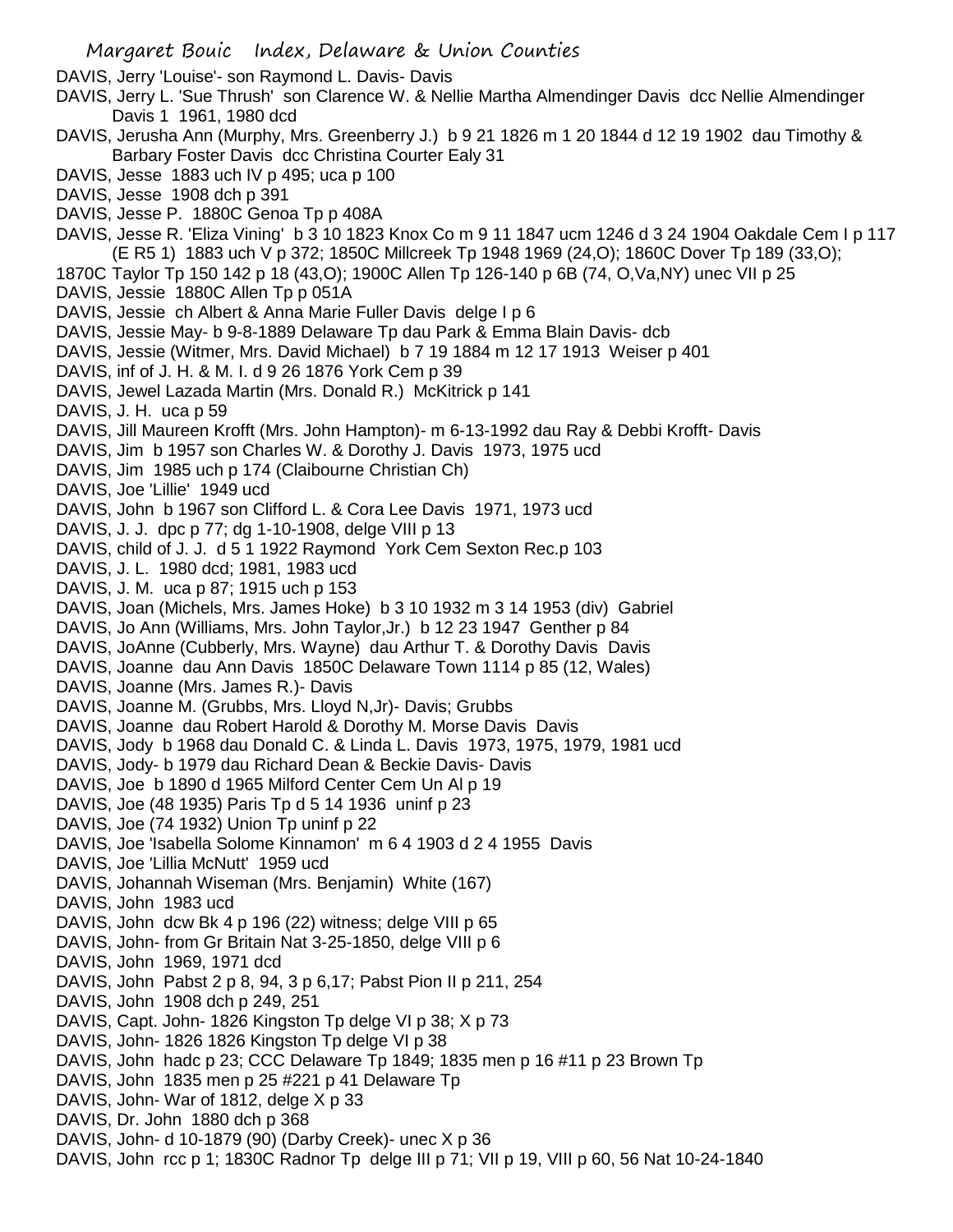- DAVIS, John 1880C Thompson Tp p 298C
- DAVIS, Rev. John Genther p 124 (Va)
- DAVIS, John d 1 6 1848 (26 4 21) Old Kilbourne Cem p 7; Powell p 66
- DAVIS, John 1880C Scioto Tp 97 p 282A
- DAVIS, John 1908 dch p 491
- DAVIS, John 1820C Bennington Tp
- DAVIS, John- 1833; delge VII p 64
- DAVIS, John A. 1880C Radnor Tp p 469C
- DAVIS, John A. 1880C Radnor Tp p 476A
- DAVIS, John A. E.- b 9-1890 son William H . & Lovina E. Davis- 1900C Taylor Tp 232-237 p 10B (9,O,O,O)
- DAVIS, John son Alexander & Rachael Poling Davis 1860C Paris Tp 1360 1350 p 180 (2,O)
- DAVIS, John 'Anna' 1883 uch V p 207
- DAVIS, John 'Bessie White' White II (127)
- DAVIS, John B. 'Mary Arcena Humphreys' m 9 10 1890 Powers p 319; 1908 dch p 714
- DAVIS, John B.- 1840C Washington Tp 324 (30-40)
- DAVIS, John C. 1830C Radnor Tp delge III p 71, VII p 19
- DAVIS, John Christopher d 3 14 1974 (7m) Oak Grove Cem son Thomas Davis grandson Wayne Davis Davis
- DAVIS, John b 8 5 1842 (1 7 14) son D. A. & Emily Davis Stratford Cem delge II p 32
- DAVIS, John son David & Delle M. Davis 1860C Claibourne Tp 864 846 p 114 (10,O)
- DAVIS, John son D. K. & Josephine Davis 1959 ucd (17)
- DAVIS, John D. 'Mary C.' b 1846 d 1870 delge IV p 38
- DAVIS, John D. 'Mary Debolt' Davis
- DAVIS, John E. 1835 men p 53 #113 p 98 Radnor Tp; 1880 dch p 403; 1908 dch p 251
- DAVIS, John E.- b 8-25-1877 Delaware Town-----dcb
- DAVIS, John son Ebeneser & Mary Davis 1850C Washington Tp 1133 1151 p 169 (7,O); 1860C Washington Tp 1485 1495 p 202 (17,O)
- DAVIS, John 'Elizabeth Hedge' m 10 17 1814 Madison Co IV p 22
- DAVIS, John E. 'Grace E.' d 9 1943 (64) Davis
- DAVIS, John E. 'Mary' 1850C Delaware Tp 1384 p 97 (50, Wales); 1880C Delaware Tp p 325C
- DAVIS, John E. 'Ruth E.' 1971, 1973, 1975, 1979, 1981 ucd
- DAVIS, John E.- b 6-1-1879 Delaware Town son Zack & E. B. Evans Davis- dcb
- DAVIS, John F. 'Anna' b 1829 d 1910 Marengo Cem Powell p 315, 375; Powell p 377; delge V p 57, VI p 41son Samuel & Fanny Davis
- DAVIS, John F. uca p 24
- DAVIS, John Hampton 'Jill Krofft' b 1968 m 6-13-1992 son Gary W. & Marion Carol Davis Davis; 1971, 1980 dcd
- DAVIS, John G. 'Nancy J.' 1971 ucd
- DAVIS, John 'Helen Baughan' m 3 12 1859 ucm 2855; 1870C Liberty Tp Un Co p 225 p 27 (33, Eng)
- DAVIS, John H. 1880C Radnor Tp p 480A
- DAVIS, John H. 'Maria Hughes' 1908 dch p 704, 743
- DAVIS, John H. son William & Jane McCorkle Davis 1915 uch p 714; 1883 uch V p 436
- DAVIS, John J. 1908 dch p 719, 827; 1883 uch V p 403; rcc p 1; Powers p 250 (1873); delge X p 35
- DAVIS, John J.- from Wales, Nat 9-2-1853, delge VIII p 60
- DAVIS, John son James & Mary Jones Davis 1850C Radnor Tp 153 p 180 (1,O)
- DAVIS, John son James W. Davis 1860C Scioto Tp 871 (9)
- DAVIS, John son John E. & Ruth E. Davis b 1961 1971, 1973, 1974, 1979 ucd
- DAVIS, John J. 'Catharine Owens' m 4 24 1845 dcm; 1850C Delaware Town 1194 p 89 (30, Wales)l 1880C Delaware Town p 509A
- DAVIS, John J. Interred Mitchell Cem 5 16 1936 DJ p 21
- DAVIS, John son John E. & Mary Davis 1850C Delaware Tp p 97 (16, Wales) CCC Delazware Tp 1875
- DAVIS, John b 1971 son John G. & Nancy J. Davis 1971 dcd
- DAVIS, John b 9 1869 son John & Helen Baughan Davis 1870C Liberty Tp 225 p 27 (9/12,O)
- DAVIS, John son Kenneth & Lucille Davis 1949 ucd
- DAVIS, John L, Sr. b 4 27 1930 d 5 30 1990 (60) bur St. Mary's; Korean Vet Davis
- DAVIS, John L. son John L. Davis, Sr. Davis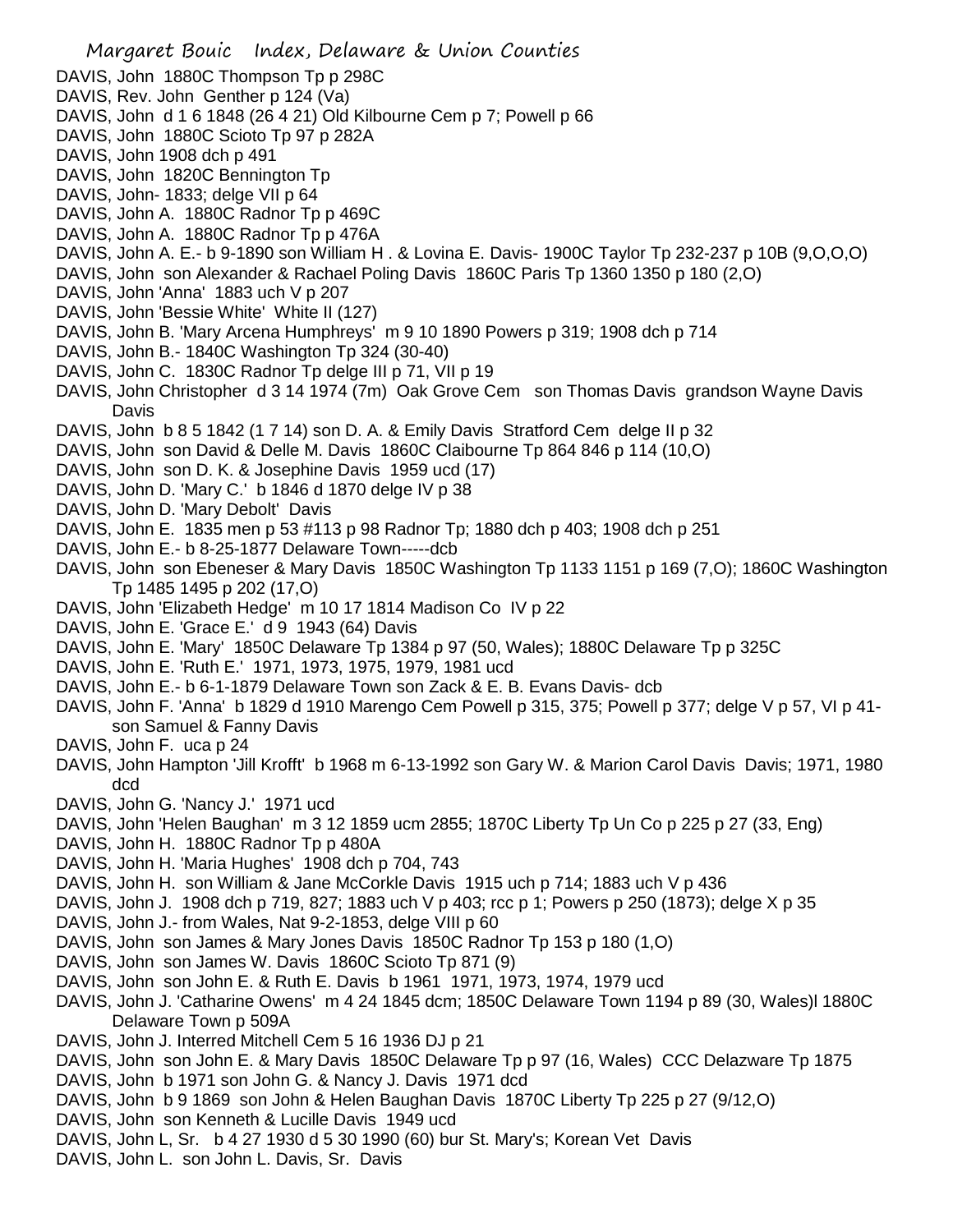DAVIS, John Lewis 'Lockie L. b 1868 d 7 17 1944 York Cem p 46 DAVIS, John Lewis- b 10-28-1882 Radnor Tp son Henry H. & Malinda Gress Davis- dcb DAVIS, John L. 'Nettie M.' b 5 19 1847 d 2 6 1932 Marlborough Cem p 175 DAVIS, John L. 'Sandra Green' son Raymond L. Davis Davis; 1961, 1971 dcd DAVIS, John M. 1840C Brown Tp (50 60) DAVIS, John 'Margaret Thomas' 1880 dch p 751 DAVIS, John M. son Bernard Franklin & Lucy Van Valkenberg Davis White 169 DAVIS, John N. 'Margaret' d 3 3 1842 (49y) Old Eden Cem Powell p 64 DAVIS, John 'Maria b 8 12 1814 Wales d 9 3 1894 Radnor Cem Powell p 215 1850C Radnor Tp 217 p 182 (34, Wales); hadc p 48 DAVIS, John 'Martha Powers/Sowers' m 9 1846 ucm 1152; unec VI p 68 DAVIS, John Marvin 'Shirley Elaine Mayfield' b 1 8 1938 m 9 2 1963 son Donald R. & Jewel Lazada Martin Davis McKitrick p 141 DAVIS, John 'Mary A. Slack' m 4 3 1843 dcm DAVIS, John N. d 1842 (49) Old Kilbourne Cem p 7 DAVIS, John 'Nannie'- Davis DAVIS, John N. son John & Maria Davis 1850C Radnor Tp 217 p 182 (8,O) DAVIS, John son Pearl & Patricia A. Sowards Davis Davis DAVIS, John 'Phebe Cary' m 4 29 1812 Madison Co unec IV p 21 DAVIS, John R. b N. Wales 1 10 1827 d 1 5 1867 Radnor Cem Powell p 219 DAVIS, John R. 1908 dch p 382; 1840C Radnor Tp p 104 (40 50); delge IV p 4, X p 35 DAVIS, John R. 'Eleanor Bailey' m 7 4 1871 Asp (1318) DAVIS, John R. 'Eleanor James' m 3 6 1862 dcm DAVIS, John R. 'Helen James' m 3 6 1862 James Bible unec VII p 11; delge VIII p 5, 45 DAVIS, John R.'Irene' 1985 uch p 119; 1949 ucd DAVIS, John R. d 4 28 1981 (61) bur Coschocton brother James E. & Phillip H. Davis Davis DAVIS, John R. 'Margaret' 1883 uch V p 504 DAVIS, John Heir Robert Davis dcw Bk 2 p 83 DAVIS, John son Robert & Mary Davis 1850C Delaware Tp 1308 p 94 (1,O) DAVIS, John Stuart- b 1-1-1897 Thompson Tp son John W. & Hattie M. Wilkens Davis- dcb DAVIS, John T. 1850C Allen Tp 1396 1415 p 209 (21,O); unec IV p 20 DAVIS, John- son Thomas W. & Catherine Gantner Davis- Davis DAVIS, John T. son Ray Vernor Davis Davis DAVIS, John Vinton 'June Schumacher' b 11 10 1926 m 9 4 1954 son Calvin Russell & Gertrude Amelia Kahle Daivs Weiser p 687 DAVIS, John W. d 5 25 1864 1883 uch IV p 490 DAVIS, John W. 1880C Genoa Tp p 409C DAVIS, John W. 1910 Thompson Tp delge V p 20 DAVIS, John W. 'Ada Mackan' Hutchisson p 35 DAVIS, John W. son Ann Davis 1850C Delaware Town 1114 p 85 (7,O) DAVIS, John W. 'Edith Benjamin' m 10 25 1952 Davis DAVIS, John Wayne son Howard & Mary Margarite Phillips Davis Phillips p 104 DAVIS, John W. 'Hattie M. Wilkins' b 10 29 1851 m 4 2 1896 d 2 4 1936 Claibourne Cem p 40 son Thomas Jefferson & Susannah Hall Davis 1915 uch p 1026; dcc Kenneth Lee Davis 4 DAVIS, John W.- son John & Nannie Davis- Davis DAVIS, John W.- b 3-23-1871 Delaware Town son William T. & Lydian Welch Davis- dcb DAVIS, John William 'Laura Dexter' son Lawrence & Bedrtha Hickok Davis ; Davis; Weaver 125992 DAVIS, John W. 'Lucy' Davis DAVIS, John W. d 9 11 1863 (11m11d) son W. H. & M. York Cem p 41 DAVIS, John W.- b 3-23-1871 Delaware Town son William T. & Lydia Welch Davis- dcb DAVIS, John W. son William & Catharine Penry Davis 1880 dch p 751 DAVIS, Rev. John Wesley 'Martha Powers''Ester A. Shriver' b 11 7 1825 Un Co m(1) 8 29 1846 d Neb. 11 11 1873 unec VI p 78

- DAVIS, John Wesley b 12 24 1894 d 1930 Cal. son Robert Henry & Minnie Boyer Davis 1985 uch p 39
- DAVIS, Jon Francis 'Mary Macauley' b 3 4 1936 m 6 26 1968 son Francis Robert & Dorothy Mae Mitchell
- Davis Milford Un Al p 74; unec VI p 63; Genther p 134; Mitchell 1121241111985 uch p 38, 39; 1983, 1991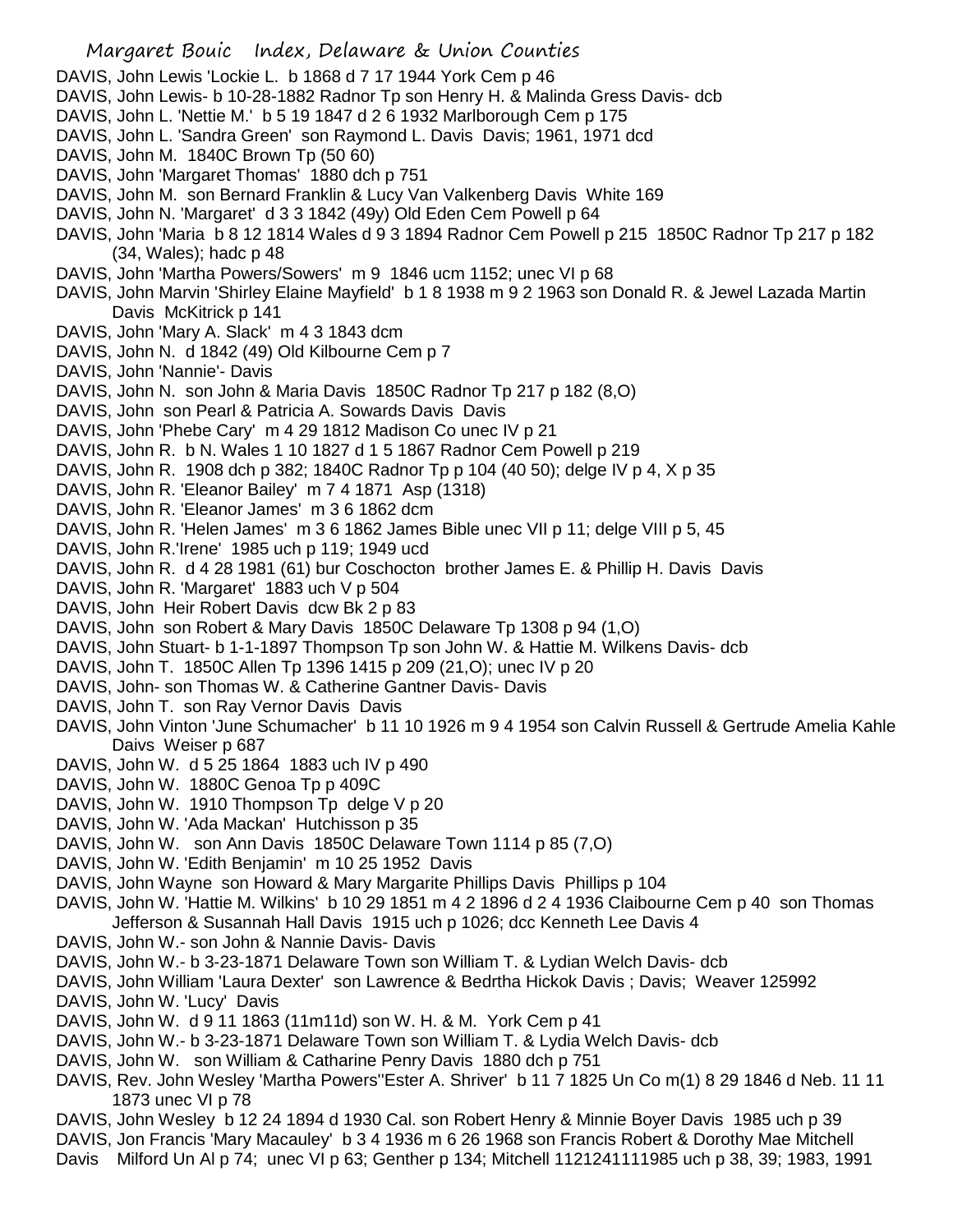ucd

- DAVIS, Johnny son Oscar F. & Mae Davis Davis
- DAVIS, Jon D. 'Brenda' son Kenneth Davis- Davis; 1971, 1973, 1975, 1979, 1981, 1983, 1991 ucd
- DAVIS, Jon S. 'Lou Ann' 1975, 1979, 1981, 1983, 1991 ucd
- DAVIS, Jonathan 'Adaline Perkins' m 10 22/18 1840 ucm 667; unec V p 37
- DAVIS, Jonathan b 1978 son Randy J. & Diana Davis 1983 ucd
- DAVIS, Joseph 1883 uch IV p 512, V p 662; uca p 20, 58, 59;
- DAVIS, Joseph 1880C Delaware Town p 497C
- DAVIS, Joseph 1880C Radnor Tp p 476A
- DAVIS, Joseph 1985 uch p 391
- DAVIS, Joseph 1985 uch p 392
- DAVIS, Joseph 'Amanda Sells' m 11 28 1864 dcm
- DAVIS, Joseph E.- b 2-8-1894 Delaware Tp son Joseph & Maggie Wilson Davis- dcb
- DAVIS, Joseph 'Effy Sinkey' m 1 1 1851 dcm
- DAVIS, Joseph E. 'Ruth E. Zulauf'- b 12-16-1921 m 11-18-1951 d 5-7-1994 Marion Cem- son Charles & Flo Cramer Davis- Davis
- 
- DAVIS, Joseph son Evan Davis dcw Bk 2 p 167
- DAVIS, Joseph F. 1908 dch p 392
- DAVIS, Joseph H. b 1834 d 1925 Milford Cem Un Al p 19
- DAVIS, Joseph 'Hannah Huntley' Huntley 7,8; 1908 dch p 403
- DAVIS, Joseph H. 'Mary E. Whelpley' b 2 22 1834 m 4 16 1857 ucm 2549 son Joseph & Lydia Shenaberry
- Davis dumch p 114, 178, 484; unec XII p 12; 1860C Union Tp 508 511 p 72 (26,O); 1870C Union Tp 82-81 p 11 (36,O); 1880C Milford Cem 175 p 31 (46, O,Va,Pa) p 0085; 1900C Union Tp 214-221 p 11A (66,O,Va,Pa) wid
- DAVIS, Joseph 'Hulda Ashbrook' m 2 14 1856 dcm
- DAVIS, Joseph J. d 9 17 1858 (17y2d) Radnor Cem Powell p 214
- DAVIS, Joseph J . 'Alice M. Evans'- d before 1860, delge X p 40
- DAVIS, Joseph J. 'Lilly McNutt' b 7 20 1890 d 8 5 1965 bur Milford son Joseph & Rose Dehaven Davis Davis; 1959 ucd
- DAVIS, Joseph Jr. b 7-1890 son Joseph Jr. & Rosalia DeHaven Davis dumch p 113; 1900C Union Tp 59-63 p 3B (9,O,O,O)
- DAVIS, Joseph son Joseph J. & Lilly McNutts Davis Davis
- DAVIS, Joseph 'Lydia Shenaberry' b 1795 m 12 2 1818 d 1893 Milford Cem; Un Al p 57 son George Davis 1883 uch V p 203; 1870C Union Tp 81 80 p 10 (74, Md); 1880C Milford 177 p 41 (84, Va,Va,Pa); ped Florence Paugh Dyer 30; unec III p 15
- DAVIS, Joseph 'Matilda Walker' ped Paul Clay 22 delge p 48
- DAVIS, Joseph Jr. b 12 2 1837 m 8 24 1900 son Michael & Elizabeth Davis dumch p 112; 1850C Union Tp 1380 1398 p 206 (12,O); 1860C union Tp 498 502 p 71 (21,O); 1870C Union Tp 84 83 p 12 (32,O)
- DAVIS, Joseph "Pistol Pete"' Virgie' Delaware policeman 1976 dch p 139; Davis
- DAVIS, Joseph P. d 9 22 1981 (54) son Joe/Pistol Pete & Virgie Davis bur Fla. Davis
- DAVIS, Joseph R. 'Grace Gertrude Taylor' b 12-1870 d 1953 Davis; uca p 39; 1900C Union Tp 215-222 p 11A (29,O,O,O) m 5y
- DAVIS, Joseph Richard son W. Shannon & Caroline Ewalt Davis dumch p 116; 1880C Milford 177 o 41 (9,O,O,O)
- DAVIS, Joseph Jr. 'Roszellia De Haven' b 1837 m 8 24 1876 ucm 5917 d 1915 Milford Center Un Al p 19 son Michael & Elizabeth Shenaberry Davis dumch p 112, 114, 178, 484, 485; ped Florence Paugh Dyke 6 #16; unec III p 15, 45;uca p 39, 100; 1880C Union Tp 154 p 26 (41,O,Pa,Pa) p 0077
- DAVIS, Joseph Sr. uca p 39l 1880C Union Tp p 0085
- DAVIS, Joseph 'Sarah' unec IV p 70 (Mar. 1853)
- DAVIS, Joseph W. 1883 uch IV p 472; uca p 100
- DAVIS, Joseph W. 'Sarah J.' Marengo Cem Powell p 376
- DAVIS, Josephine Daniels (Porter, Mrs. Fre)(Mrs. D. Kenneth) b 11 23 1907 d 8 1 1962 (54) dau Wally & Susanna Bell Daniels Davis; 1959 ucd
- DAVIS, Josephine (Mrs. D. K.) 1959 ucd
- DAVIS, Josephine (Evans, Mrs. Robert Linn) d 1943 dau James & Dessie Kramer Davis Davis
- DAVIS, Josephine K. Tewksbury (Mrs. Raymon) d 7 11 1981 (61) Oak Grove Cem Davis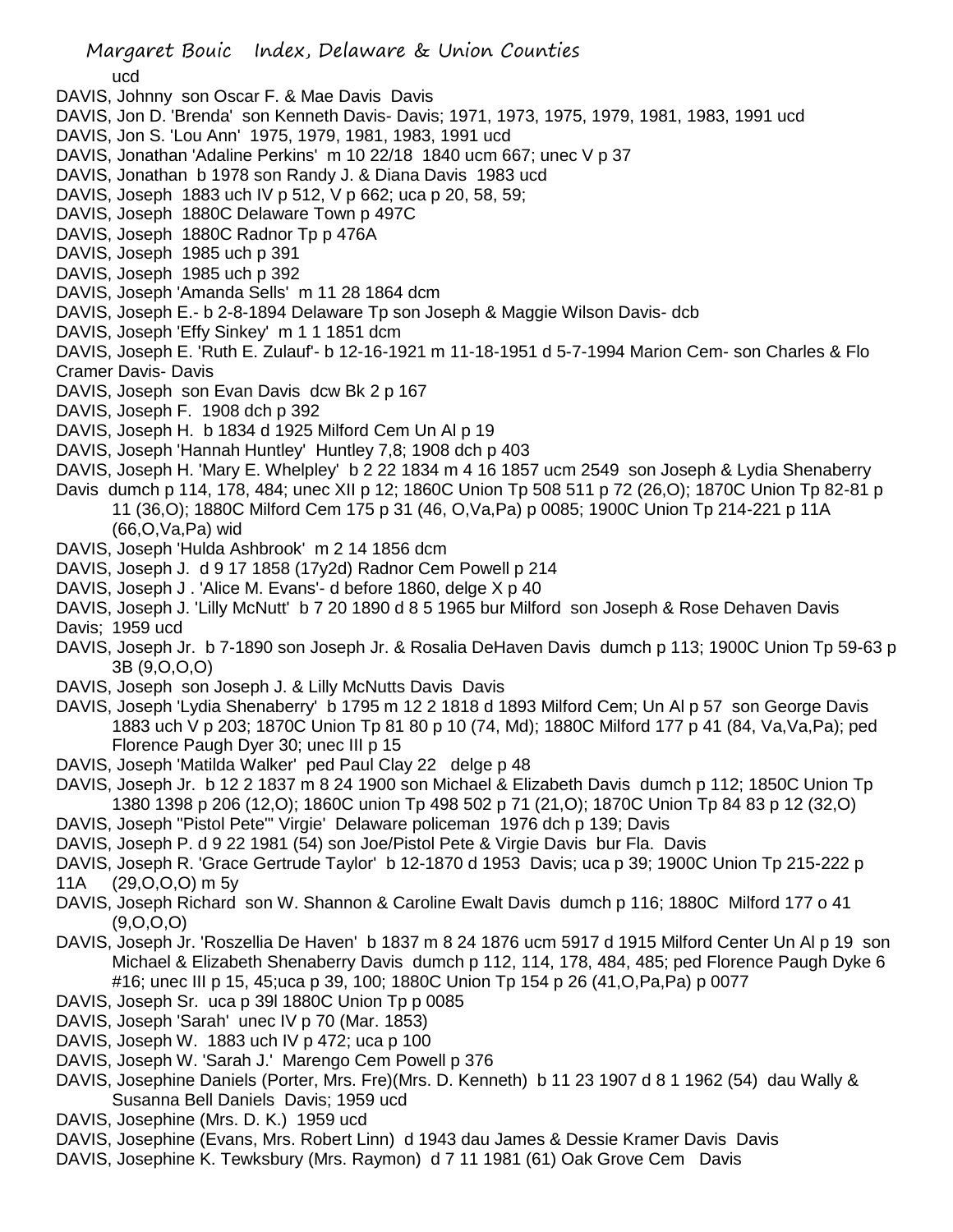DAVIS, Josephine Porter b 1907 d 1962 Claibourne Cem p 76

- DAVIS, Josetta/Josehe (Mrs. Alfred M.) 1969, 1971 dcd
- DAVIS, Joshua 1880C Berkshire Tp p 413A
- DAVIS, Joshua David- b 2-7-1984 son E. J. & Nancy Annette Rausch Davis- St. Paul p 125
- DAVIS, Joshua 'Emma E.' b 1863 d 1931 Claibourne Cem p 46
- DAVIS, Joshua H. 'Eliza J. Snare' m 11 20 1873 ucm 5397
- DAVIS, Joshua M. 'Elizabeth Dalrymple' 1915 uch p 1022
- DAVIS, Joshua 'Sarah Dennis'- b 1807 ped Keith Cullumber #235 18; unec X p 67
- DAVIS, Joshua son William L. & Catherine R. Davis 1870C Liberty Tp 120 p 15 (9,O)
- DAVIS, Joshua son William & Cynthia Clements Davis Davis
- DAVIS, Josiah uca p 18
- DAVIS, Josiah T. 'Catherine Gast' m 9 3 1845 dcm; 1883 uch V p 403
- DAVIS, Josiah W. son Thomas & Anne Davis 1860C York Tp 1234 1232 p 167 (5,O)
- DAVIS, Jotham B.'Alona Carr' b 1853 m 2 10 1881 ucm 6910 d 1919 Price Cem djlm p 56; 1990C Jackson Tp 180-182 p 8B (41,O,O,O)
- DAVIS, Joyce (Cotton, Mrs. ) dau Edwin & Martha Pearl Jordan Davis Davis
- DAVIS, Joyce Lee (Mrs. ) d 6 16 1974 (36) Davis
- DAVIS, J. P. 1883 uch IV p 490, 536
- DAVIS, Rev. J. P. 1908 dch p 285, 287
- DAVIS, Juanita J. (Mrs. William B.) 1971 dcd
- DAVIS, Judah 'Elinor' b 6 28 1822 d 2 7 1885 Old Welch Churchyard Powell p 209; rtc p 7; from Wales, Nat 9- 26-1844, delge VIII p 60; 1880C Radnor Tp p 476A
- DAVIS, Judith Kathryn (Bowers, Mrs. Rev. Dwight E.)- b 8-8-1940 d 11-22-1992 (52) dau Dr. Howard Davis-Davis
- DAVIS, Rev. Judith Perkins (Mrs. Mark) Davis
- DAVIS, Judson 'Emily A. Maine' m 4 11 1872 Asp (1700)
- DAVIS, Judy (Mrs. Carey L.) Davis
- DAVIS, Judy (Mrs. Don) 1961 dcd
- DAVIS, Judy dau Kildy K. & Melvina Davis 1961 dcd (14)
- DAVIS, Judy M. (Mrs. Donald L.) 1969 dcd, 1971, 1973, 1975, 1979, 1981, 1983 ucd
- DAVIS, Judy (Mrs. Thomas W.) 1979, 1983, 1991 ucd
- DAVIS, Julia Nash p 357
- DAVIS, Julia A. dau Sylvester & Loretta Davis 1850C Berkshire Tp 19 p 3 (1,O)
- DAVIS, Julia dau Jesse & Eliza Vining Davis 1860C Dover Tp 196 189 p 26 (10,O)
- DAVIS, Juliaett S. 1880C Delaware Town p 490C
- DAVIS, June (Mrs. Gerald) 1961, 1969, 1971 dcd
- DAVIS, June Marcette b 3 3 1924 dau Emmett Theodore & Jene Petty Davis Howison 1929
- DAVIS, June Schumacher (Mrs. John Vinton) b 6 1 1934 m 9 4 1954 Weiser p 687
- DAVIS, Justin C. D. 'Margery Daniels' m 7 25 1858 dcm; 1908 dch p 392
- DAVIS, Justin (9 1989) son Mark & Rev. Judith Perkins Davis Davis
- DAVIS, Justina (Dobbs, Mrs. Gov.)(Nash, Mrs. Abner) nash p 42
- DAVIS, Mrs. J. V. Pabst 8 p 38
- DAVIS, J. W. 'Mary' lptw p 20
- DAVIS, J. W. 'M. O' 1883 uch V p 536 York Cem p 37; uca p 100a2
- DAVIS, Kaitlyn Anna- b 10-31-1995 dau Robert & Lisa Anson Davis- Davis
- DAVIS, Karen Anne Rider (Mrs. Mark Allen) m 9 1980 dau Lloyd Ricard Rider Davis
- DAVIS, Karen b 1068 dau John E. & Ruth E. Davis 1971, 1973, 1975, 1977, 1981 ucd
- DAVIS, Karen (Gleckler, Mrs. Mark)- dau Fred Davis- Davis
- DAVIS, Karen Lee b 6 25 1979 dau Michael J. Davis granddau Jeff Davis
- DAVIS, Katherine 1867 Milofrd Center Cem Un Al p 45
- DAVIS, Kathleen E. Bradley (Mrs. Gail) b 6 25 1874 m 1898 d 2 3 1967 dau John & Helen Bancroft Bradley Davis; Graham 1594
- DAVIS, Kathleen Joanne- b 5-19-1949 dau Robert Harold & Dorothy Morse Davis- Mitchell 112141139
- DAVIS, Kathleen sister Leo Arnold Davis Davis
- DAVIS, Kathleen b 1956 dau Richard O. & Georgette Davis 1971, 1975 dcd
- DAVIS, Kathleen (Woodside, Mrs. )- sister Dennis W. Davis- Davis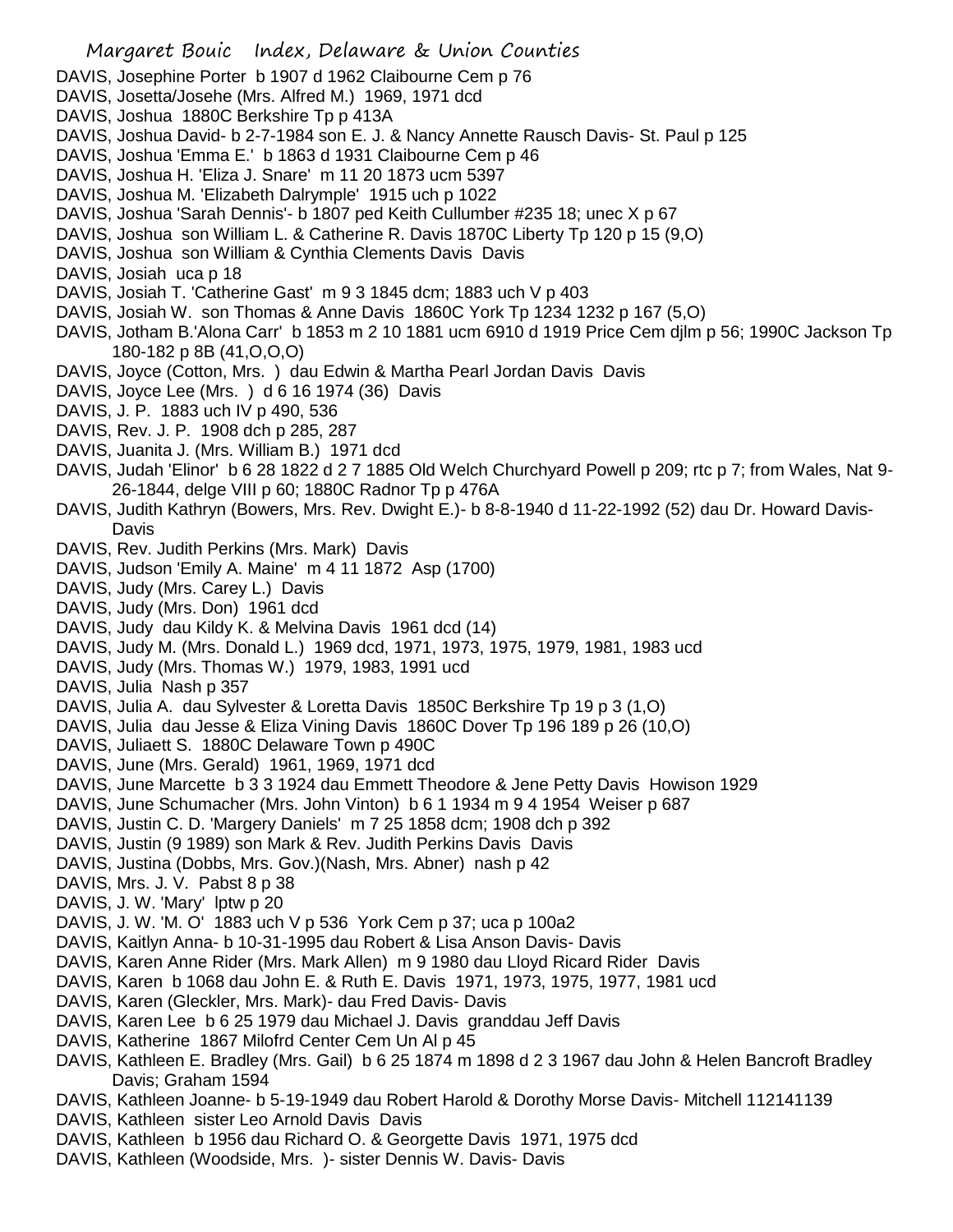DAVIS, Kathryn Cora d 7 26 1987 (75) bur Eastlawn Davis

DAVIS, Kathryn Godcharles (Mrs. Brian T. C.) dau Charles Augustus & Mary Wright Godcharles Weiser p 756

- DAVIS, Kathryn Anne b 1970 dau Jon D. & Brenda G. Davis Davis; 1971, 1975, 1979, 1981, 1983 ucd; engaged to Michael E. Karcher
- DAVIS, Kathryn (Snider, Mrs. )- dau Elmer M. & Hattie Martindale Davis- Davis
- DAVIS, Kathy b 1956 dau James O. & Margaret Davis 1959, 1967, 1971, 1973 ucd
- DAVIS, Kay b 1959 dau Oscar & Maurine Davis 1969 dcd
- DAVIS, Kay ch Tom & Mary Davis 1959 ucd (7)
- DAVIS, Kay Lynn (McClarren, Mrs. ) twin Dau Robert P. & Mary Alice Weeks Davis Davis
- DAVIS, Kea- b 1985 ch Jon S. & Lou A. Davis- 1991 ucd
- DAVIS, Keith Alan 'Linda Grubb' b 1961 son Frank A. & Virginia R. Amato Davis 1985 uch p 38 1967, 1971, 1973, 1975, 1979, 1981, 1983, 1991 ucd
- DAVIS, Keith D. son Vernon W. Sr. & Betty L. Ratleff Davis Davis
- DAVIS, Keith son William Franklin Davis 1985 uch p 40
- DAVIS, Kenneth ' ''Becky Cheney'- Davis
- DAVIS, Kenneth Brown 'Margaret Worman' d 2 27 1988 Brown
- DAVIS, Kenneth b 1969 son Clifford L. & Cora Lee Davis 1971, 1973 ucd
- DAVIS, Kenneth son David & Nellie Waltz Davis Davis
- DAVIS, Kenneth D. 'Rebecca' 1975, 1979, 1981, 1991 ucd
- DAVIS, Kenneth- son Dr. Howard Davis- Davis
- DAVIS, Kenneth J.- son Elton Ray & Catherine M. Leslein Davis- Davis
- DAVIS, Kenneth J. 'Catherine M.'- 1991 ucd
- DAVIS, Kenneth John 'Terri Jo Gladman' b 1964 son Dr. Gerald E. & Marilyn Davis Davis; 1979, 1981 ucd
- DAVIS, Kenneth Lee 'Charlotte A. Davids' b 9 26 1924 m 4 2 1946 son Lawrence W. & Bertha Hickok Davis dcc Kenneth Lee Davis 1; dcc Charlotte Davis Davis 1; 1961, 1969, 1971, 1980 dcd; 1976 dch p376; Weaver 125991
- DAVIS, D. Kenneth 'Lucille Livingston' b 1900 Claibourne Cem p 59 1949, 1967, 1971, 1980 ucd
- DAVIS, Kenneth son Marie Conn Davis Davis
- DAVIS, Kenneth son Max Davis engaged to Deborah Main Davis
- DAVIS, Kenneth Owen son Howard & Mary Margarite Phillips Davis Phillips p 104
- DAVIS, Kenneth 'Shirley' 1971 dcd
- DAVIS, Kent 1980 dcd
- DAVIS, Kert b 1968 ch William B. & Juanita J. Davis 1971 dcd
- DAVIS, Kesiah dau Amon S. Davis 1850C York Tp 362 367 p 56 (4,O)
- DAVIS, Kesiah A. dau Thomas & Norcessa Smith Davis 1870C York Tp 70 69 p 9 (11,O)
- DAVIS, Kevin b 1959 son Delbert J. & Mary J. Davis 1969, 1971, 1980 dcd
- DAVIS, Kevin b 1959 on James A. & Glendora Davis 1969, 1971 dcd
- DAVIS, Keziah Dickerson/Dickinson (Mrs. David) b 1792 d 12 26 1878 (86 8 1) York Cem p 35 ped Ardith
- Cox Felts unec V p 46; 1915 uch p 1034; 1883 uch V p 538, 543; 1850C York Tp 384 390 p 60 (55,O); 1860C York Tp 1200 1210 p 162 (68, Md); 1870C york Tp 97 95 p 13 (80,Va)
- DAVIS, Keziah J. dau Amon S. & Margaret Davis 1860C York Tp 1261 1269 p 170 (14,O)
- DAVIS, Keziah Jane Dickinson (Mrs. David B.) b 1841 d 8 22 1931 York Cem p 74; 1985 uch p 49, 135; 1900C York Tp 200 p 9A (56,O,NY,NY) m 38y, no ch
- DAVIS, Keziah Jane Miller b 1941 d 8 22 1931 York Cem p 74
- DAVIS, Ki Lynn (Birchfield, mrs. ) twin dau Robert P. & Mary Alice Weeks Davis Davis
- DAVIS, Kildy/Kilby K 'Melvina' 1961, 1969, 1971, 1980 dcd
- DAVIS, Kim b 1966 ch Kenneth & Shirley Davis 1971 dcd
- DAVIS, Kim b 1954 ch Norman G. & Margaret J. Davis 1969, 1971 dcd
- DAVIS, Kim Renee (Carozzo, Mrs. James Anthony) m 8 1 1987 dau Tom & Pat Davis Carozza
- DAVIS, Kim b 1965 ch William B. & Juanita J. Davis 1971 dcd
- DAVIS, Kimber b 1981 ch Rev. G. Danny & Benita L. Davis 1983 uced
- DAVIS, Kimberlie b 1965 dau Thomas & Dorothy Davis 1975 ucd
- DAVIS, Kimberly b 1974 ch James L. & Laura Davis 1975, 1979, 1981, 1983 ucd
- DAVIS, Kimberly b 1969 ch Michael T. & Norma T. Davis 1971, 1980 dcd
- DAVIS, Kimberly ch Robin T. & Deborah Davis 1980 dcd; 1983 ucd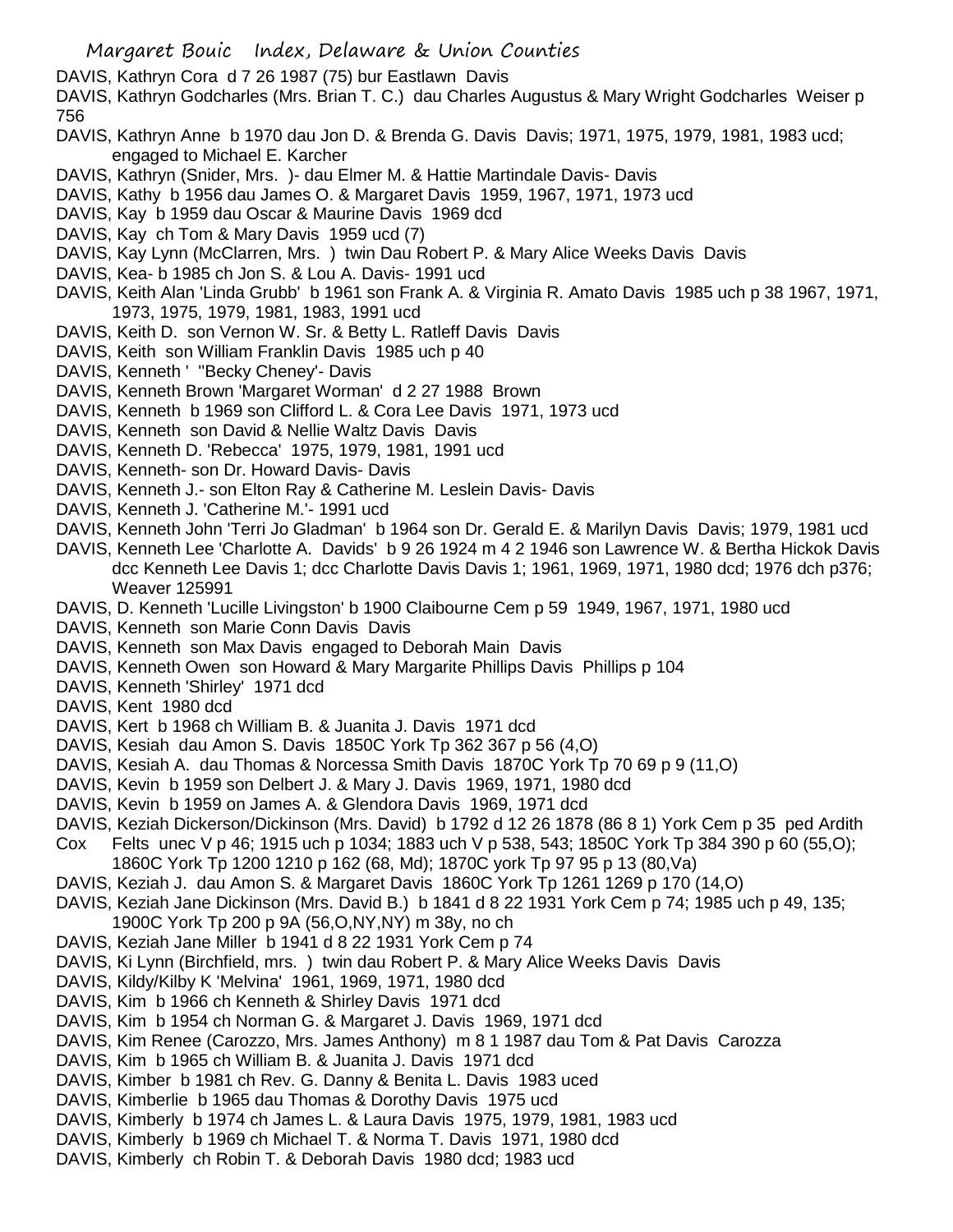- DAVIS, Kimberly S. (Mrs. Michael J.) 1980 dcd
- DAVIS, Kimberley Sue dau Wendell W. & Princess Davis Davis
- DAVIS, Kinsey Washintgon 'Carolin Virginia Elsey'- b 4-18-1822 m 4-1-1847 d 1-9-1907 ped Dolores Bateman Murphy #446 10, unec XIV p 20, 31
- DAVIS, Kirsten (Mrs. Jeff)- Davis
- DAVIS, K. J. 1983 ucd
- DAVIS, Kramer son James & Dessie Kramer Davis Davis
- DAVIS, Krista b 1974 dau Jon D. & Brenda G. Davis 1975, 1979, 1983 ucd
- DAVIS, Kyle Christopher b 7 1 1989 son Robert Lee & Lisa Ann Anson Davis Davis
- DAVIS, Lafayette son George & Catherine Davis 1850C York Tp 349 354 p 54 (3,O)
- DAVIS, Lafe H. 'Eda M. Brophy' m 11 11 1880 ucm 6838 son Thomas J. & Caroline M. Davis Davis
- DAVIS, Larry Dale 'Dollie Elaine Huffman' b 12 17 1945 m 11 29 1974 son James B. & Bernice McQuitty Davis Davis; White 172a
- DAVIS, Larry Dwayne- son Roger E. & Linda Davis- Davis
- DAVIS, Larry b 1967 son James O. & Margaret Davis 1979, 1981 ucd
- DAVIS, Larry E. son Vernon W. Sr. & Batty Ratleff Davis Davis
- DAVIS, Larry Lee 'Nancy L. Hines' son Lawrence Fulton & Leafa Dell Hoover Davis 1985 uch p 39; 1949, 1959, 1967, 1971, 1975, 1979, 1981, 1983, 1991 ucd
- DAVIS, Larry L. b 1963 son John E. & Ruth E. Davis 1973 ucd
- DAVIS, Laudie Maynard (Mrs. Clarence) b 1916 IOOF Fermone DJ p 110, 120
- DAVIS, Laura Christine b 1966 m 6-27-1987 dau Larry Lee & Nancy Hines Davis 1985 uch p 39; engaged to Jeffrey J. Phipps Davis; 1971, 1975, 1979, 1981, 1983 ucd
- DAVIS, Laura (Couch, Mrs. ) dau James L. & Virginia Davis Davis
- DAVIS, Laura C. (Ulrich, Mrs. Charles P) b 3 9 1858 d 9 16 1949 Weiser p 49
- DAVIS, Laura Dell- b 11-5-1881 Liberty Tp dau Charles E. & Emma D. Hubbard Davis- dcb
- DAVIS, Laura Dexter (Mrs. John William) Weaver (125992)
- DAVIS, Laura (Harvey, Mrs. Philip Joel) Graham (1272445), (13225345)
- DAVIS, Laura b 1965 dau Larry L. & Nancy L. Davis 1967 ucd
- DAVIS, Laura dau Rev. Lyman Edwyn Davis 1985 uch p 39
- DAVIS, Laura- b 1-1878 dau Wesley & Roxanna Davis- 1900C Claibourne Tp 16-19 p 1B (23,O,Penn,O)
- DAVIS, Laura M. (Mrs. James L.) 1975, 1979, 1981, 1983 ucd
- DAVIS, Laurance 1975 ucd
- DAVIS, Laurel Beeney (Lyons, Mrs. Elmer)(Mrs. Elwin H.) b 7 8 1910 m(1) 1927 (2) 1969 d 12 21 1983 (73) Claibourne Cem dau Ernest & Bessie Slemmons Beeney Davis; 1979, 1981, 1983 ucd
- DAVIS, Laurie Ann McCafferty (Mrs. Terry) b 7 24 1959 m 9 24 1977 dau Gene Lee & Gladys Ann Wilson McCafferty 1985 uch p 101
- DAVIS, LaVerne son James & Dessie Kramer Davis Davis
- DAVIS, Lavina E. Allen Tp 1894 uninf p 7
- DAVIS, Lawrence Fulton 'Leafa Hoover' b York Tp 2 4 1894 m 10 7 1915 d 10 9 1982 Claibourne p 96 son Thomas Jefferson & Margaret McAdow Fulton Davis 1985 uch p 39 Davis; 1985 uch p 39; 1949,
- 1959, 1967, 1971, 1973, 1975, 1979, 1981, 1983 ucd
- DAVIS, Lawrence 'Louise Douglas' m 8 29 1953 Davis
- DAVIS, Lawrence M. 'Susan Paula Kleinstub' m 7 26 1964 son Sam J. Davis Davis
- DAVIS, Lawrence b 2-1894 son Thomas J. & Mary Neil Fulton Davis 1915 uch p 1035; 1900C York Tp 105 p 5B (6,O,O,O)
- DAVIS, Lawrence W. 'Bertha Hickok' b 10 18 1899 m 11 28 1923 d11-26-1993 (94) Claibourne Cem p 98 son John W. & Hattie Wilkins Davis Weaver 12599; 1976 dch p 373; dcc Kenneth Lee Davis 2;1961, 1969, 1971, 1980 dcd
- DAVIS, Leafa Dell Hoover (Mrs. Lawrence F.) b 1-26-1894 m 10-7-1915 d 3-1-1991 (97) Claibourne Cem p 96 dau Adam Warren & Laura Ann Shisler Hoover Davis; 1985 uch p 39; 1949, 1959, 1967, 1971, 1973, 1975, 1979, 1981, 1983 ucd
- DAVIS, Leander D. 1840C York Tp 309 )-5); 1850C York Tp 349 354 p 54 (12,O)
- DAVIS, Lee infant 1922 Milford Cem Un Al p 44
- DAVIS, infant of Lee d 9 10 1937 Sexton record Oakdale Cem II p 67
- DAVIS, infant dau of L. & R. York Cem p 36 Session rec.
- DAVIS, Lee Albert b 1933 son Irving Delmont & Cleo Covault Davis Maugans Anc p 159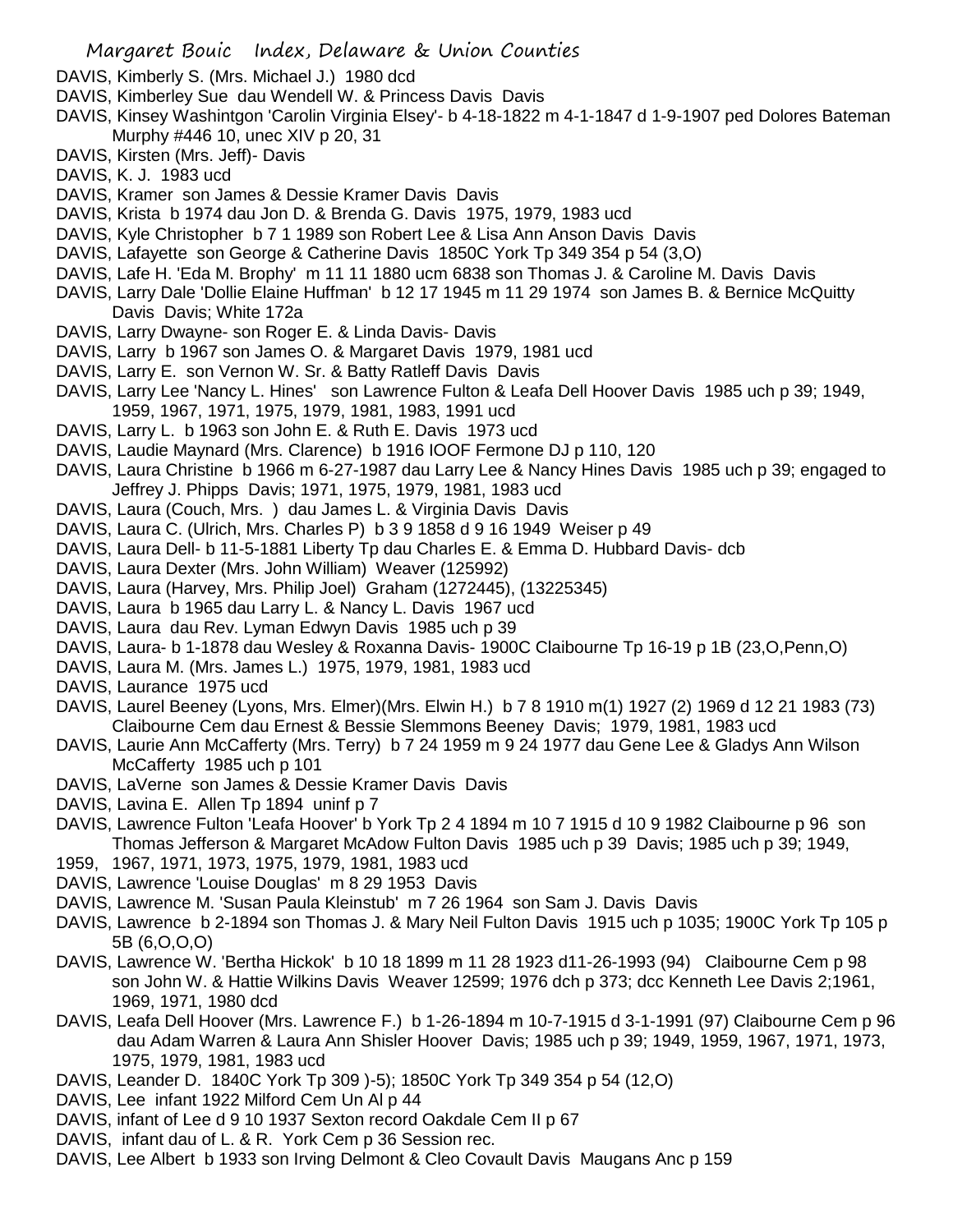- DAVIS, Lee C. 'Maxine Finley' Maugans Anc p 159
- DAVIS, Lee son Thomas J. & Mary N. Fulton Davis 1915 uch p 1035
- DAVIS, Leigh b 1978 ch William J. & Ann Davis 1980 dcd
- DAVIS, Lela (McIntire, Mrs. ) dau Joseph H. & Lilly McNutt Davis Davis
- DAVIS, Lela Martin (Mrs. ) dau Almeda Kahle Martin Weiser p 682
- DAVIS, Lelah D.- b 4-1883 dau Jotham B. & Alona Carr Davis- 1900C Jackson Tp 180-182 p 8B (17,O,O,O)
- DAVIS, Lelah R. Johnson (Mrs. Orville) b 8 22 1889 d 6 8 1968 York Cem p 81 C38 1/2N dau Charles & Emma McElroy Johnson Davis; 1915 uch p 1023
- DAVIS, Lella- b 2-1874 dau Jesse & Eliza Vining Davis- 1900C Allen Tp 136-140 p 7A (26,O,O,O)
- DAVIS, Lemuel d 6 14 1962 (83) Davis
- DAVIS, Lena Ann (Boyer, Mrs. James N.) dau Abner & Catherine Kennedy Davis 1985 uch p 39
- DAVIS, Lenne Pearl (Mrs. U. Taylor) b 6 28 1878 d 1 30 1933 Milford Cem Un Al p 47
- DAVIS, Lenora (Mrs. William) Un Al p 26
- DAVIS, Leo Arnold 'Eileen' d 12 14 1985 (69) brother Dennis Davis Davis
- DAVIS, Leo 'Velma Durfey' Davis
- DAVIS, Leo son William Franklin Davis 1985 uch p 40
- DAVIS, Leonard 'Beulah' 1985 uch p 132
- DAVIS, Leonard father of Vicki Lynn Alexander Davis
- DAVIS, E. Leone Sellers (Mrs. Don) b 1 22 1922 div dau Dana Clyde & Mildred M. Altrock Sellers Maugans Anc p 132
- DAVIS, Leroy son George W. & Belle C. Hawley Davis 1880C Marysville 192 196 (15,O,O,O)
- DAVIS, Leroy- b 6-29-1889 Thompson Tp-----Maggie Davis, dcb
- DAVIS, Leroy "Bud"- son William Virgil & Nellie E. McCain Davis- Davis
- DAVIS, Leroy W. 'Lue W.'- b 12-1863 1900C Milford 9 p 1A (36,0,O,O) m 14y
- DAVIS, Lesa Gay b 10 1961 dau Dr. Lee Davis granddau of Mrs. Louis Baughman Davis
- DAVIS,- Baha'i group- Davis
- DAVIS, Leslie b 1963 ch Richard C. & Virgie Davis 1975, 1979, 1981 ucd
- DAVIS, Lester 1870C Jerome Tp 19 p 2 (1,O) lived with Francis & Delilah Gilbert
- DAVIS, Lester G.- b 6-1886 son Janette L. Davis- 1900C Washington Tp 228 p 10B (14,O,O,O)
- DAVIS, Charles Lester 'Mary K.' b 1899 d 1984 Broadway Cem lptw p 72 1949, 1959, 1967, 1971, 1973, 1975, 1979, 1981, 1983, 1991 ucd
- DAVIS, Leteccia Brooks (Mrs. Samuel S.) m 10 12 1871 ucm 4990
- DAVIS, Lettie (Mrs. William) 1969 dcd
- DAVIS, Lettie Windsor (Mrs. Wilbert L.) Davis
- DAVIS, Lewellen d 12 24 1866 (1 5 9) Old Welsh Churchyard son William & Martha Davis Powers p 209
- DAVIS, Lewelling- 1826 Kingston Tp- delge VI p 38
- DAVIS, Lewis rtc p 9
- DAVIS, Lewis 1880C Concord Tp p 270A
- DAVIS, W. Lewis b 1909 d 8 23 1916 York Cem p 75 B141
- DAVIS, Lewis Albert d 4 30 1849 (21mos) Stratford Cem son D. A. & Emily Davis Powell p 102; delge II p 32
- DAVIS, Lewis son Alexander & Rachel Poling Davis 1860C Paris Tp 1360 1350 p 180 (5/12,O)
- DAVIS, Lewis C. 'Libbie E. Coons' m 10 2 1879 ucm 6550
- DAVIS, Lewis C. 'Mary E.' b 1851 d 4 3 1914 York Cem p 53 son Washington G. & Martha Ann Smith Davis 1870C Washington Tp 111 106 p 16 (18,O); 1880C York Tp 62 p 6 (28,O,Pa,O); 1900C York Tp 109 p 5B (48,O,Pa,O) m 20y
- DAVIS, Lewis Edwin- b 4-13-1875 Delaware Town son Thos & Sarah E. Butts Davis- dcb
- DAVIS, Lewis 'Flora M.'-b 4-1871 1900C Allen Tp 67-70 p 3B (29,O,O,O) m 1y
- DAVIS, Lewis son Henry & Wilcox Davis unec VII p 28
- DAVIS, Lewis son H. H. & Melinda Gust Davis, 1908 dch p 707
- DAVIS, Lewis Jr."Corky" b 1952 son Lewis & Lora L. Davis Davis; 1961, 1969 dcd
- DAVIS, Lewis,Sr. 'Lora L.' Davis; 1961, 1969, 1971, 1980 dcd
- DAVIS, Lewis Philander d 7 20 1919 Sex. Record York Tp Cem p 53 infant of Clyde
- DAVIS, Lewis 'Sarah J. Frazier' m 9 25 1851 Holmes Co Marriages
- DAVIS, Lewis exec. Thomas Taylor 1756 Genther p 34
- DAVIS, Lewis W. 'Eliza' b 1830 d 1909 GAR Wyatt Cem Powell p 304
- DAVIS, Lewis W. 'Margaret' d 10 16 196\_ bur Radnor Davis; 1961 dcd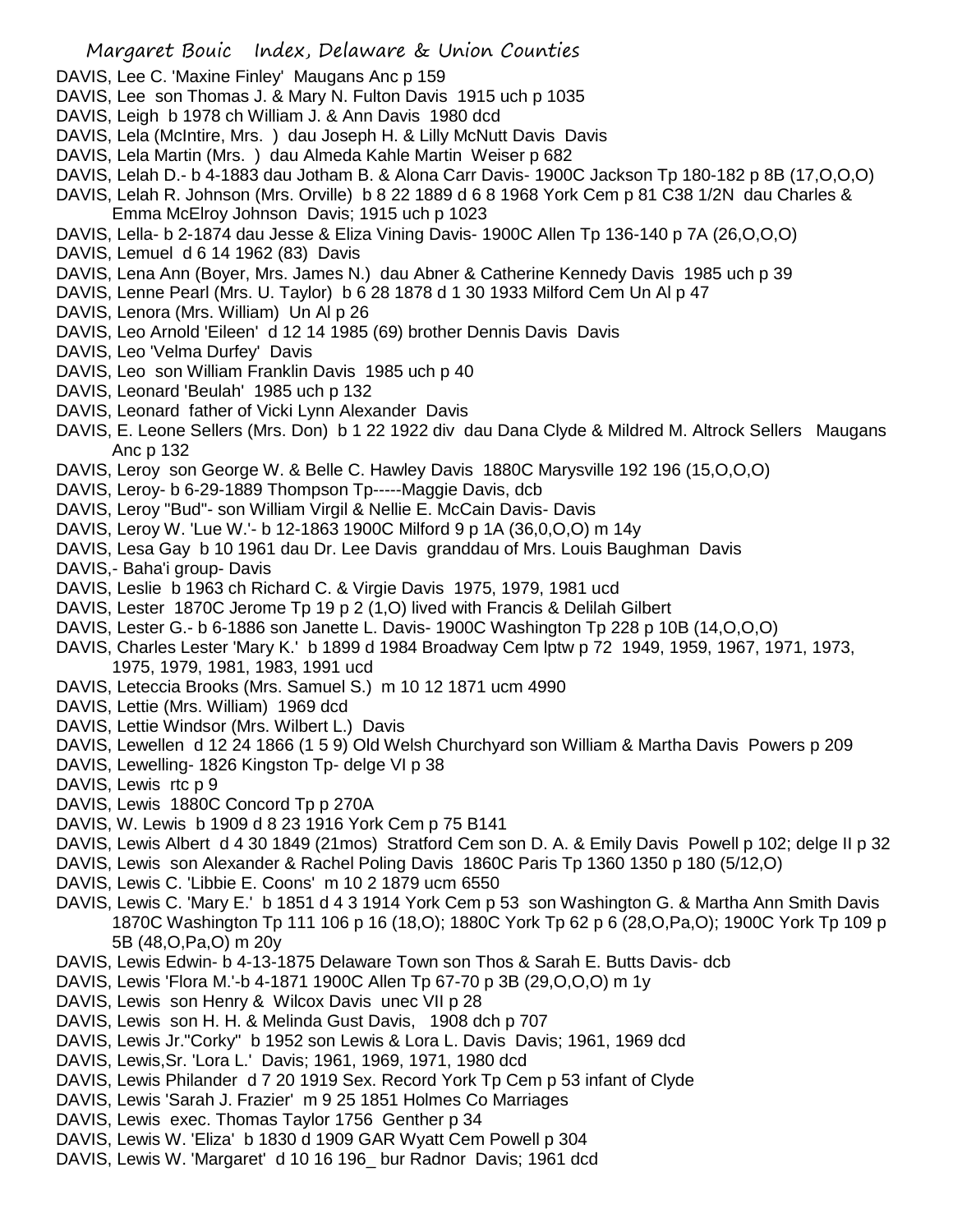DAVIS, Leza Alison (Cutforth, Mrs. Curtis Loyal) m 7 15 1989 dau George & Marian Davis Davis

- DAVIS, L. H. 'Ida M. Brophy' 1883 uch V p 132
- DAVIS, Lib A. (Mrs. ) unec III p 57 WCTU
- DAVIS, Libbie E. Coons (Mrs. Lewis C.) m 10 2 1879 ucm 6550
- DAVIS, Lida I. dau Thomas B. & Eda J. Banker Davis 1883 uch V p 436
- DAVIS, Lillian L. b 6 1854 d 12 1862 dau Dr. A. S. & M. K. Davis Somersville Cem G13 York Cem p 22
- DAVIS, Lillian L. Welch (Mrs. Ermil) b 8 18 1908 m 9 11 1946 d 12 22 1985 dau Harvey R. & Alice L. Greenhalge Welch Fish (11415); 1949, 1959, 1967, 1971, 1973, 1975, 1979, 1981, 1983 ucd
- DAVIS, Lillie b 1897 Milford Cem Un Al p 191
- DAVIS, Lillie (Flinginger, Mrs. Sylvester S.) m 2 5 1881 ucm 6906
- DAVIS, Lilly E. (Johnson, Mrs. )- b 5-1880 dau William H. & Lovina E. Davis- 1900C Taylor Tp 232-237 p 10B (20,O,O,O) 1 ch, o living
- DAVIS, Lilly G. d 3 16 1863 (4m17d) dau D. & J. Davis E York Cem p 7 L5
- DAVIS, Lillie (Howe, Mrs. George N.) 1915 uch p 1010
- DAVIS, Lilly McNutt (Mrs. Joe) 1949, 1959 ucd
- DAVIS, Lilly (Mrs. Walter) 1985 uch p 40
- DAVIS, Lily J. 1870C Liberty Tp Un Co 68 p 9 (9,O); 1880C Liberty Tp 219 228 p 23 (18,O,NJ,O) p 0045
- DAVIS, Lincoln 'Mary Chapman' 1883 uch V p 492
- DAVIS, Linda (o.b.nurse)- 1991 ucd
- DAVIS, Linda Cook (Schurch, Mrs. Michael) m July 1985 1985 uch p 123
- DAVIS, Linda Diane- b 6-8-1959 dau Charles Morse & Marilyn Kay Ellis Davis- Mitchell 1121411341
- DAVIS, Linda Grubb (Mrs. Keith Alan) 1985 uch p 38
- DAVIS, Linda J. (Mrs. Charles B.) 1980 dcd
- DAVIS, Linda (Langford, Mrs. ) dau Robert Leon Davis Davis
- DAVIS, Linda L. (Mrs. Donald C.) 1973, 1975, 1979, 981 ucd
- DAVIS, Linda (Mrs. James R. B.) 1979 ucd
- DAVIS, Linda (McNichols, Mrs. ) dau Leo Arnold & Eileen Davis Davis
- DAVIS, Linda (Mrs. Roger E.)- Davis
- DAVIS, Linda Susan b 10 22 1952 dau Calvin Russell,Jr. & Carol Gertrude Fuller Davis Weiser p 687
- DAVIS, Linda (Geddis, Mrs. ) dau Walter W. & Flora Davis Davis; 1961 dcd (15)
- DAVIS, Linden E.- son Robert & Jane Hudkins Davis- Davis
- DAVIS, Lina S. (Mrs. Daniel F.) b 1862 d 1891 Marengo Cem Powell p 372
- DAVIS, Linnie dau George W. & Belle C.Hawley Davis 1880C Marysville 192 196 (14,O,O,O)
- DAVIS, Lisa Ann Anson (Mrs. Robert Lee) m 11 22 1986 dau John Anson Davis
- DAVIS, Lisa b 1956 ch Charles William & Dorothy J. Davis 1971, 1973, 1979 ucd
- DAVIS, Lisa (5 1985) dau James L. & Scheiderer Davis Davis
- DAVIS, Lisa M. Lyman (Mrs. Stephen F.)- dau Dale & Pa;tricia Lyman- Davis
- DAVIS, Lisa b 1960 dau Richard C. & Birgie Davis 1975 ucd
- DAVIS, Liza b 1968 ch George S. & Marian R. Davis 1969 dcd
- DAVIS, Lizie rtc p 8,9,10
- DAVIS, Lizzie, Miss unclaimed letter unec III p 40
- DAVIS, Lizzie A. dau Thomas & Narcessa Smith Davis 1880C York Tp 290 p 28 (21,O,O,O)
- DAVIS, Lloyd R. 'Grace Dennis' b 12 6 1898 m 8 18 1927 d 2 13 1984 York Cem p 92 E49 1/2N son Elbert C. & Arminta Fish Davis 1985 uch p 51; Fish 11412; 1900C Washington Tp 55 p 3A (1,O,O,O)
- DAVIS, L. M.'Mary Emma' Davis; 1869 wsc p 13; Pabst 8 p 25
- DAVIS, Lockie L. (Mrs. John Lewis) b 1876 d 1 31 1902 York Cem p 46
- DAVIS, Lois Elaine b 8 16 1956 dau Kenneth L. & Charlotte A. Davids Davis 1976 dch p373; Weaver 1259914; 1969, 1971 dcd
- DAVIS, Lois Eulce (Mrs. Rowy) White II 167
- DAVIS, Lois Evaline (Moore, Mrs. Kenneth) m 2 15 1960 dau Virgel Lumas & Hazel Louise Davis 1985 uch p 98
- DAVIS, Lola Ann Zimmerman (Mrs. Mel A.) dau Joseph B. & Ida Lovina Powell Zimmerman 1985 uch p 11
- DAVIS, Lola Jones (Mrs. D. W.)- Davis
- DAVIS, Lola (Mrs. William) 1961 dcd
- DAVIS, Lono L. Sexton Rec. York Cem p 46
- DAVIS, Lora L. (Mrs. Lewis) d 10 6 1989 (55) bur Sunbury Mem. Davis; 1961, 1969, 1971, 1980 dcd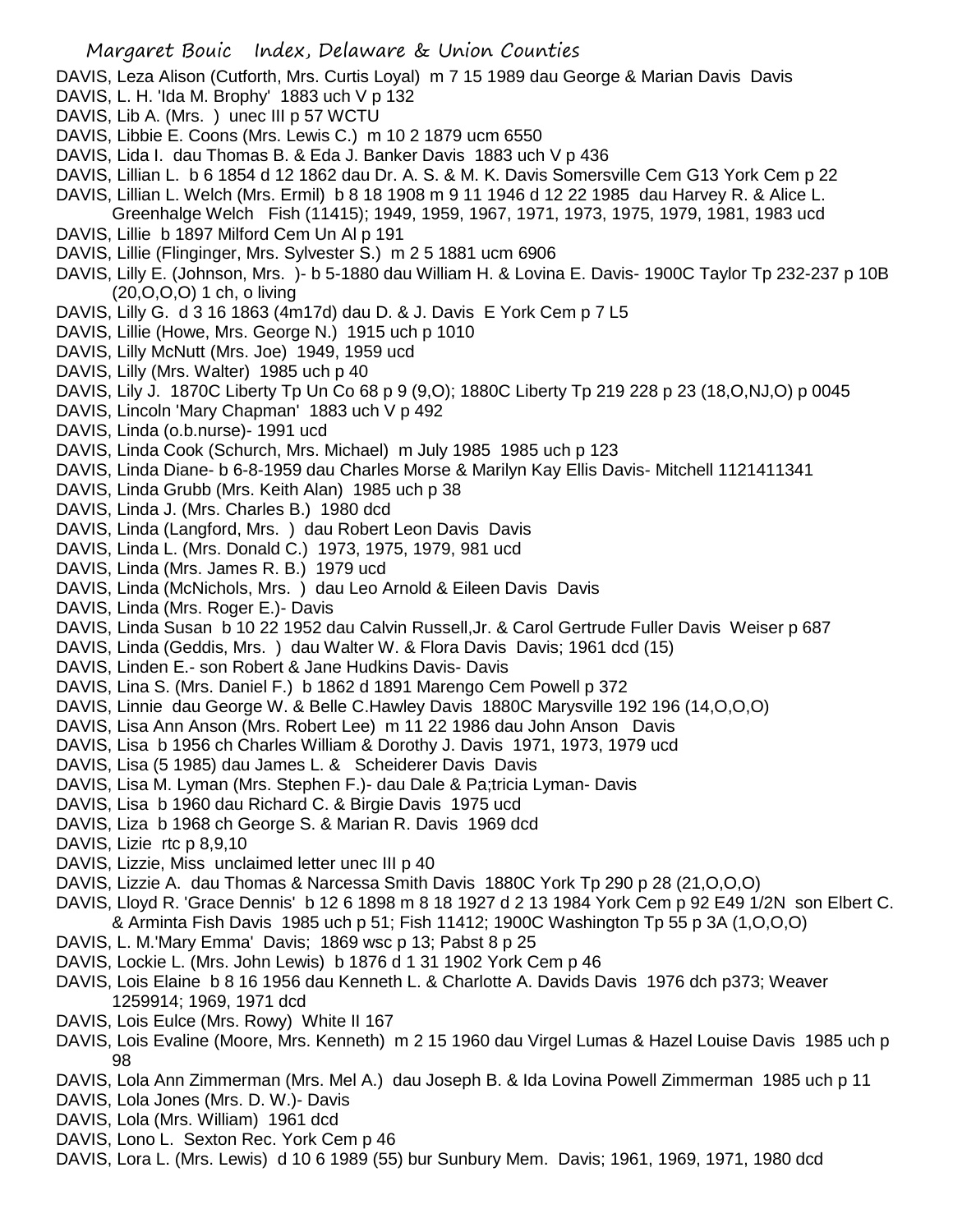- DAVIS, Lorenzo K. b 5 8 1852 d 12 1917 son Rev. John Wesley Davis 1985 uch p 39
- DAVIS, Loretta Dill (Mrs. Wilfred Clare) m 8 17 1957 Weiser p 271
- DAVIS, Loretta Florence (Colbert, Mrs. ) dau Rev. John Wesley & Ester A. Shriver Davis 1985 uch p 40
- DAVIS, Loretta b 1959 dau Oscar D. & Maurine M. Davis 1971 dcd
- DAVIS, Loretta (Mrs. Sylvester) 1850C Berkshire Tp 18 p 3 (21, NY)
- DAVIS, Lori b 1965 dau Gary W. & Marion Carol Davis 1971, 1980 dcd
- DAVIS, Lotta May dau Joseph Jr. & Rozalia DeHaven Davis dumch p 113; 1880C Union Tp 154 p 26 (2,O,O,O); 1900C Union Tp 59-63 p 3B (21,O,O,O)
- DAVIS, Lou Ann (Mrs. Carl W.) 1981, 1983, 1991 ucd
- DAVIS, Lou Ann (Mrs. Jon S.) 1975, 1979, 1981, 1983, 1991 ucd
- DAVIS, Louella Cryder (Mrs. Fred) dau John M. & Mary McClure Cryder 1908 dch p 582
- DAVIS, Louis C. 1880C York Tp p 020A
- DAVIS, Louis Jean 1938 Claibourne Cem p 98
- DAVIS, Louisa/Louiza Rea (Mrs. Antrim W.) m 8 11 1867 ucm 4218 dau Allen & Maria Bishop Rea 1883 uch V p 388
- DAVIS, Louise (Mrs. Delos R.) 1949 ucd
- DAVIS, Louise Douglas (Mrs. Lawrence Foster) b 12 21 1924 m 8 29 1953 d 10 12 1989 Milford Cem dau Ernest & Ada Fremont Douglas Davis
- DAVIS, Louise Flanagan (O'Rourke, Mrs. Paul)(Mrs. Fred H.) b 12 22 1905 m(1) 1924 (2) 1955 d 4 25 1990 (84) bur Kenton dau David & Agnes Flanagin Davis
- DAVIS, Louise (Mrs. Fred H.) 1959, 1967, 1971, 1973, 1975, 1979, 1981, 1983 ucd
- DAVIS, Louise (Mrs. Jerry)- Davis
- DAVIS, Louise (Stevens, Mrs. ) dau Mrs. Marian Davis Davis
- DAVIS, Lovina E. Culver (Mrs. William H. H.) b 2-1846 m 9 4 1877 ucm 6112; 1900C Taylor Tp 232-237 p 10B (54,O,O,NH) m 23y, 7 ch, 3 living
- DAVIS, Lovina Vining (Mrs. William) m 1844 dau John & Abigail Ganong Vining Powell p 317
- DAVIS, Lowell Glenn son William Glenn & Irene Liggett Davis Davis
- DAVIS, Lowell 'Virginia' son Mrs. Marian Davis Davis; 1959 ucd
- DAVIS, Lucile May (Weber, Mrs. Arthur Wilhelm) Cowgill p 65
- DAVIS, Lucile Van Atta (Mrs. Paul) d 9 5 1968 (48) bur Plain City dau Emma Van Atta Davis; 1949, 1959 ucd
- DAVIS, Lucille (Mrs. Charles William) Davis
- DAVIS, Lucille (Charles, Mrs. ) dau Thomas J. & Mary N. Fulton Davis 1915 uch p 1035; 1985 uch p 39
- DAVIS, Lucille (Mrs. Kenneth) 1949 ucd
- DAVIS, Lucille Livingston (Mrs. D. Kenneth) b 1903 d 1951 Claibourne Cem p 59
- DAVIS, Lucille (Mrs. Paul A.) 1959, 1967 ucd
- DAVIS, Lucille R. F. Kleiber (Mrs. Harold L.) m 5 31 1969 Oakdale Cem II p 112 (K R2 17)
- DAVIS, Lucinda Clement (Mrs. William) m 9 15 1855 ucm 2331; unec VIII p 33
- DAVIS, Lucretia (Howard, Mrs. John) 1880 dch p 664
- DAVIS, Lucy 1850C Delaware Town 1053 p 82 (14,O)
- DAVIS, Lucy (Avery, Mrs. Ebenezer) b 6 15 1724 m 5 3 1744 d 10 27 1757 dau Samuel & Margaret Morgan Davis Powers Pat p 11, 34, 82, 136, 260
- DAVIS, Lucy dau Henry & Wilcox Davis unec VII p 28
- DAVIS, Lucy Van Valkenberg (Mrs. Bernard Franklin) m 2 1893 d 1902 White (165)
- DAVIS, Lue W. (Mrs. Leroy W.)- b 2-1868 1900C Milford 9 p 1A (32,O,Pa,Pa0 m 14y, 2 ch, 1 living
- DAVIS, Luella J. Siniff (Mrs. )- b 6-6-1918 d 7-2-1994 (76) Sunset Cem- dau Ray E. & Jessie Sheldon Siniff-Davis
- DAVIS, Luella Mae (Boswell, Mrs. William Harold)- b 1912 d 1967 dau Elisha Richard & Bessie Annie Colliflower Davis- ped Jerry Barber #220 3- unec X p 68
- DAVIS, Lula son Absalom C. & Satulda Dysert Davis 1880C Washington Tp 142 148 p 16 (9,O,O,O)
- DAVIS, Lula (Quick, Mrs. ) sister Clyde E. Davis Davis
- DAVIS, Lulu (Howison, Mrs. Stephen v.) m 5 12 1898 Howison (232)
- DAVIS, Luther M. 1883 uch V p 6; delge VII p 64 (1845), VIII p 65, XII p 64
- DAVIS, L. W. 1985 uch p 392; 1883 uch IV p 557; 1880C Marlborough Tp p 345A
- DAVIS, L. W. 'L. W.' Un Al p 67
- DAVIS, Lydia A. (Gabriel, Mrs. Aaron) b 12-1870 dau W. Shannon & Caroline Ewalt Davis dumch p 116; 1880C Union Tp 177 p 44 (9,O,O,O); 1900C Milford 111-120 p 5A (29,O,O,O) 1 ch, div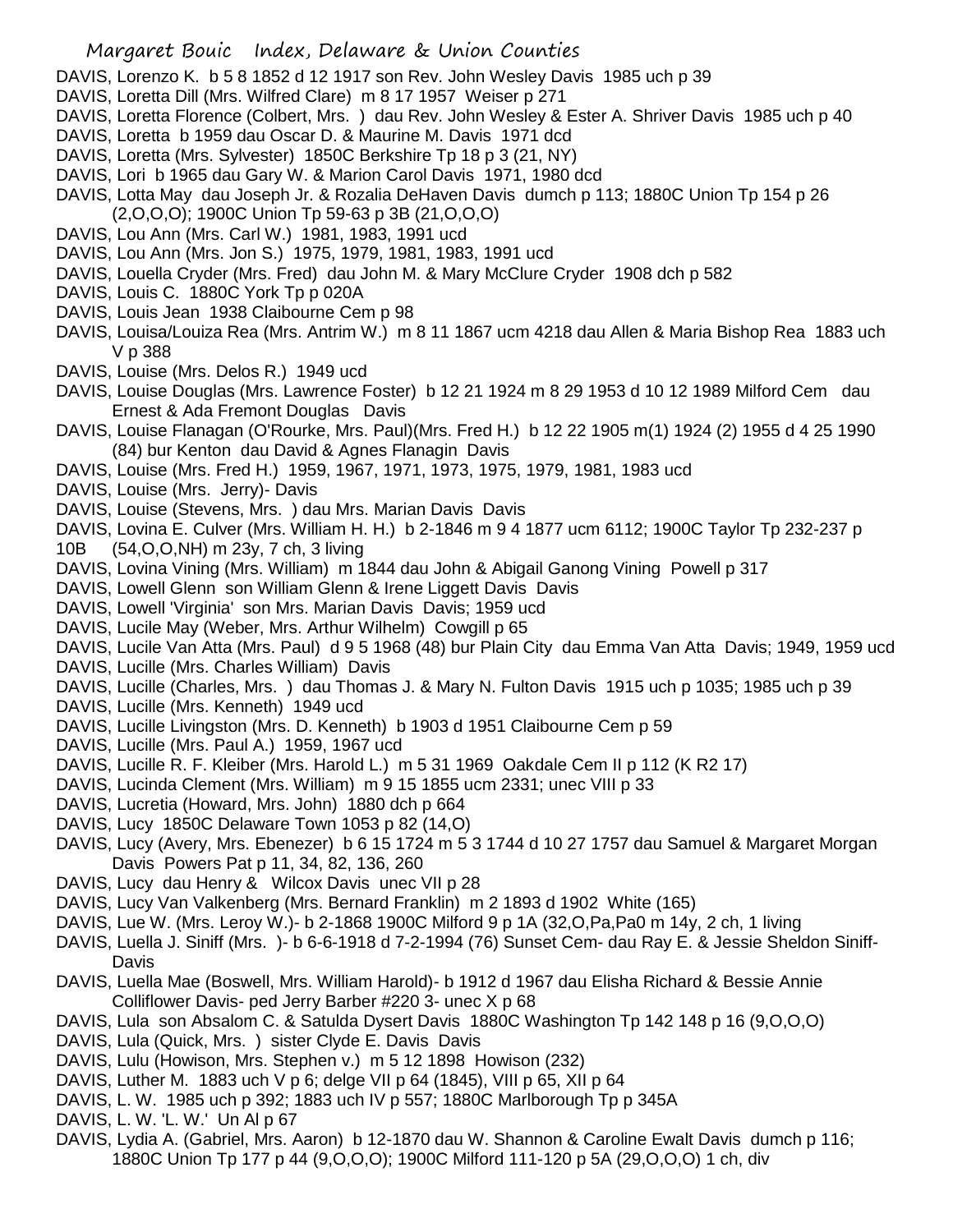- DAVIS, Lydia dau Alfred & Mary Ann Steward Davis 1850C Kingston Tp 3220 p 171 (12,O)
- DAVIS, Lydia Ann dau Joseph & Lydia Shenaberry Davis dumch p 115, 484
- DAVIS, Lydia (Carpenter, Mrs. John) m 12 10 1840 dcm
- DAVIS, Lydia dau George & Isabelle Davis 1870C Paris Tp 97 98 p 14 (6,O)
- DAVIS, Lydia Shenaberry (Mrs. Joseph) b 1801 m 12 3 1818 d 1886 Milford Cem Un Al p 8, 57; 1883 uch R p 203; dumch p 114, 178, 484 ped Florence Paugh Dyke 31 #16 unec III p 15; 1860C Union Tp 506 509 p 71 (64, Pa); 1870C Union Tp 81 80 p 10 (68, Pa); 1880C Union Tp 177 p 41 (78,Pa,Va,Va)
- 
- DAVIS, Rev. Lymon Edwyn b 12 28 1854 d 8 13 1930 son Rev. John Wesley Davis 1985 uch p 39
- DAVIS, Lynda Sue Vinson (Mrs. Mark Allen) m 8 28 1982 dau Betty Ann Vinson Davis
- DAVIS, Lynn b 1972 ch Lewis C. Sr. & Lora L. Davis Davis; 1980 dcd
- DAVIS, Lysle Genevia Wilt (Mrs. Arthur T.) d 9 15 1967 Davis; 1949 ucd
- DAVIS, M. uca p 25, 39
- DAVIS, M. (Mrs. W. H.) York Cem p 41
- DAVIS, Mrs. M. A.- delge X p 37, cookbook
- DAVIS, M. A. 'Trinnie Pack'- Davis
- DAVIS, Mabel b Champaign Co d 2 25 1920 (11) Oakdale Cem I p 53 (E RS5 3)
- DAVIS, Mabel (Brown, Mrs. ) b 3-1888/9 d 1914 dau L. W. & L. W. Davis Milford Center Cem Un Al p 67; 1900C Milford 9 p 1A (12,O,O,O)
- DAVIS, Mabel (Chambers, Mrs. )- dau Ed & Zelphia Kress Davis- Davis
- DAVIS, Mabel (Mrs. ) engaged to Clarence Evans Davis
- DAVIS, Mabel E. (Mrs. Ernest E.) 1961, 1969, 1971, 1980 dcd
- DAVIS, Mae Bell (Mrs. Ralph) d 6 4 1964 (81) Fla Davis
- DAVIS, Mae (Mrs. Forest) b 1880 d 1904 Milford Cem Un Al p 63
- DAVIS, Mae (Mrs. Oscar F.) Davis; 1969, 1971 dcd
- DAVIS, Mae West rcc p 1
- DAVIS, Maggie Pabst 8 p 67 (50 in 1890)
- DAVIS, Maggie (Davenport, Mrs. ) sister Sherman Edward Davis Davis
- DAVIS, Maggie (Shoemaker, Mrs. )- dau John & Nannie Davis- Davis
- DAVIS, Mahala E. 1850C Delaware Town p 535C
- DAVIS, Ma hadc p 95 Brown Tp
- DAVIS, Malinda d 8 15 1856 (5 mos) Oakdale Cem 1646 (7E 4thR) dau Abraham G. Davis
- DAVIS, Malinda dau Amon & Roxana Davis 1850C York Tp 408 415 p 63 (5,O); 1860C York Tp 1204 1214 p 163 (15,O)
- DAVIS, Malinda (Anderson, Mrs. Isaac)- unec XII p 11
- DAVIS, Malinda dau George & Isabelle Davis 1870c Paris Tp 97 98 p 14 (4,O)
- DAVIS, Mallie 'Mary' 1969, 1971, 1980 dcd
- DAVIS, Manerva J. dau William L. & Catherine R. Davis 1870C Liberty Tp Un Co 120 p 15 (1,O)
- DAVIS, Marcella b 1954 dau James Lowell & Virginia J. Davis 1959, 1967, 1971 ucd
- DAVIS, Marcie Moffitt (Mrs. William) m 5 23 1856 ucm 2420; unec VIII p 65 see Maria
- DAVIS, Marcia (Mrs. Robert)- Davis
- DAVIS, Margaret Pabst 8 p 5
- DAVIS, Margaret 1980 dcd
- DAVIS, Margaret d 9 4 1967 (83) bur Green Mound, Kilbourne Davis
- DAVIS, Margaret (Mrs. Amon S.) 1850C York Tp 362 367 p 56 (36, Pa); 1860C York tp 1261 1269 p 170 (46, Pa)
- DAVIS, Margaret A. d 3 22 1850 (3 6 22) dau M. & P. J. Old Eden Cem Powell p 64
- DAVIS, Margaret Ann- b 3-28-1883 Radnor Tp dau John N. & Hannah Pugh Davis- dcb
- DAVIS, Margaret Ann Wagner (Mrs. Thomas)(Seiler, Mrs. Donald Levan) b 1 17 1927 m 12 2 1944, 5 31 1952 dau Charles H. & Fay Kisling Wagner Weiser p 780
- DAVIS, Margaret A. dau Sarah Davis 1850C Union Tp 137 1389 p 205 (13,O)
- DAVIS, Margaret A. (Taylor, Mrs. Elam) m 7 6 1856 dcm
- DAVIS, Margaret A. (Welch, Mrs. James) m 8 26 1862 ucm 3349
- DAVIS, Margaret (Bateman, Mrs. Clementious)- bc 1833-35 m 1-2-1854 d c 1-20-1920 bur Pike co- ped Dolores Bateman Murphy #446 9; unec XIV p 20, 31
- DAVIS, Margaret (Curl, Mrs. Paul M.) b 6 16 1898 m 7 23 1924 d 6 1 1985 dau David & Nellie Waltz Davis Davis; 1900C York Tp 89 p 4B (1,O,O,O)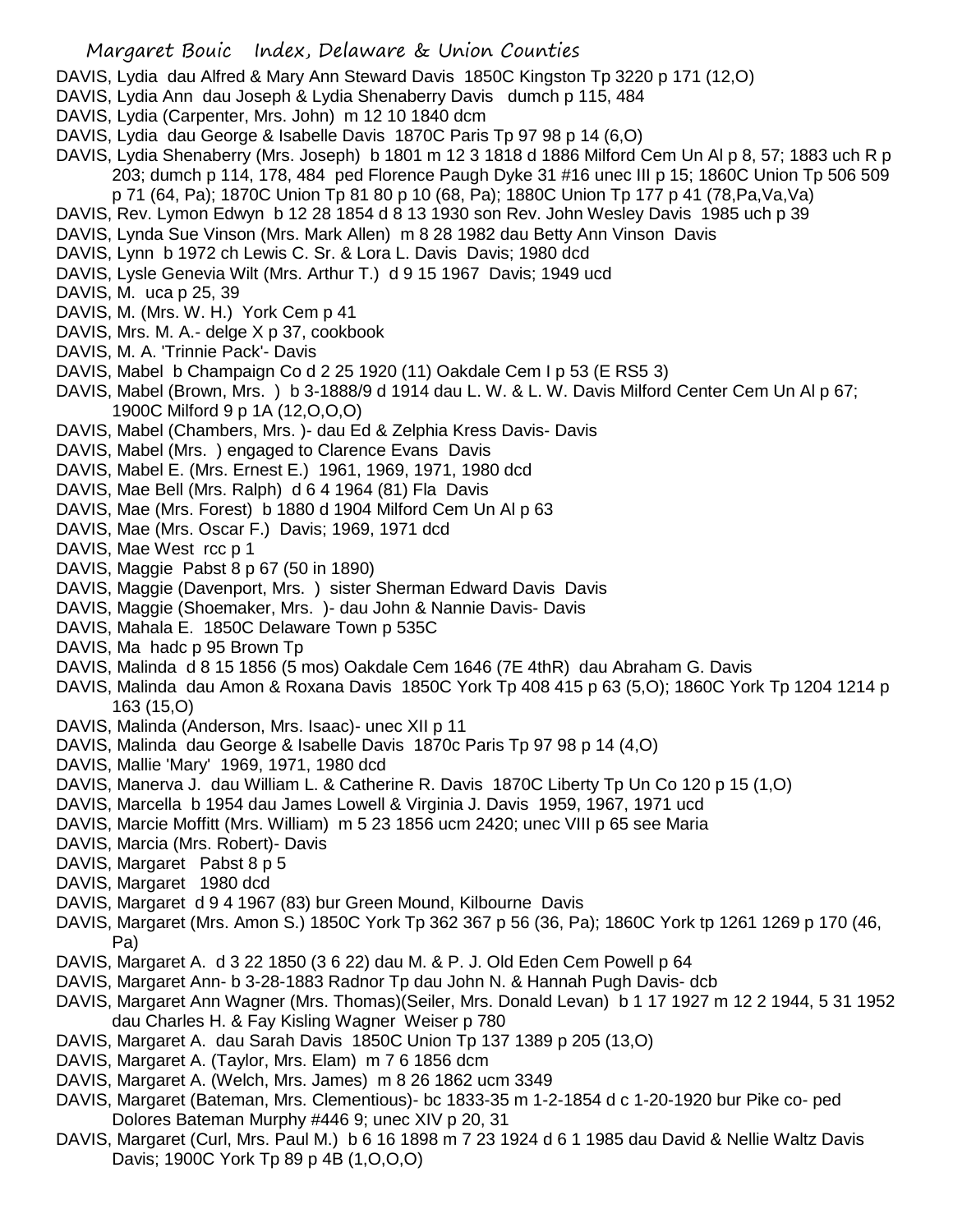- DAVIS, Margaret E. b 6 16 1898 dau David S. & Nellie V. Waltz Davis 1915 uch p 961
- DAVIS, Margaret Eleanor b 1933 dau Howard & Mary Margarite Phillips Davis Phillips p 104
- DAVIS, Margaret E. (McDaniel, Mrs. John Landon) b 8 30 1835 m 3 13 1851 Howison 109
- DAVIS, Margaret (Mrs. James O.) 1959, 1967, 1971, 1975, 1991 ucd
- DAVIS, Margaret J. b 12 21 1858 d 12 11 1887 Old Welsh Churchyard Powell p 209 dau Juda & Elinor Davis
- DAVIS, Margaret (Mrs. James O.) 1973, 1979, 1981, 1983, 1991 ucd
- DAVIS, Margaret (Mrs. Joe)(Ray, Mrs. ) Davis
- DAVIS, Margaret J. McAdow (Mrs. Finley D.) b 1831/0 m 10 17 1850 ucm 1534 d 1898 York Cem p 28 R7 L110; 1915 uch p 960, 1034; 1985 uch p 39; unec VIII p 3, XIV p 18; 1860C York Tp 1202 1212 p 60 (29,O); 1870C York Tp 97 98 p 13 (39,O); 1880C York Tp 66 p 7 (42,O,Pa,Pa)
- DAVIS, Margaret J. (Mrs. Norman G.) 1961, 1969, 1971 dcd
- DAVIS, Margaret (Mrs. John M.) d 11 12 1863 (80) Old Kilbourne Cem p 7; Powell p 64
- DAVIS, Margaret dau John & Maria Davis 1850c Radnor Tp 217 p 182 (5,O)
- DAVIS, Margaret (Mrs. John R.) 1883 uch V p 504
- DAVIS, Margaret Johnson (Mrs. ) dau John & Mary Hyde Johnson 1883 uch V p 521
- DAVIS, Margaret Jones( Mrs. David) rtc p 8,9; 1880 dch p 783
- DAVIS, Margaret dau Joseph & Lydia Shenaberry dumch p 114, 178, 484; 1883 uch V p 203; 1860C Union Tp 506 509 p 72 (30,O); 1870C Union Tp 81 80 p 11 (44,O); 1880C Union Tp 177 p 41 (54,O,Va,Pa); 1900C Union Tp 232-240 p 12A (74, O, Va,Pa), wid, 1 ch
- DAVIS, Margaret K. (Mrs. Amon S.) York Cem p 21
- DAVIS, Margaret (Kirby, Mrs. Benjamin) m 3 4 1868 ucm 4347; 1870C Claibourne Tp 101 99 p 13 (39,O)
- DAVIS, Margaret (Kyle, Mrs. David)(Dilsaver, Mrs. Adam) m 3 30 1837 dcm (2) 1859 d 1902 1915 uch p 926; 1883 uch V p 616
- DAVIS, Margaret Laymaster (Mrs. William George) d 10 13 1984 dau J. F. Laymaster Davis
- DAVIS, Margaret (Mrs. Lewis) Davis; 1961 dcd
- DAVIS, Margaret McMahan (Mrs. Vanrensleer) m 12 16 1849 dcm
- DAVIS, Margaret Matthews (Mrs. Donald Guy) b 10-20-1921 d 7-31-1994 (72) Radnor Cem- dau Henry & Maude Klunkle Matthews- Davis; 1961, 1969, 1971 dcd
- DAVIS, Margaret d 1850 (13) Old Kilbourne Cem p 7 dau M. & P. J. Davis
- DAVIS, Margaret M. (Mrs. George W.) 1959, 1967, 1971, 1973, 1975, 1979, 1981, 1983, 1991 ucd
- DAVIS, Margaret Morgan (Mrs. Samuel) b 9 10 1698 m 1 29 1719 dau William & Mary Vine Morgan Powers Pat p 11, 82, 83, 260
- DAVIS, Margaret (Mrs. Nathaniel) 1883 uch V p 411
- DAVIS, Margaret Ney (Mrs. Alfred) b 2 19 1838 d 9 28 1924 dau Peter & Jane Ney Shaver McKitrick p 127
- DAVIS, Margaret Pugh (Mrs. ) sister David Pugh delge II p 18
- DAVIS, Margaret Reed (Mrs. Dr. William) b 10-1877 d 1951 Oakdale Cem I p 120 (F R5 15); 1900C Marysville 1st ward 279-288 p 12B (22,O,O,O) m 5 y, 1 ch
- DAVIS, Margaret Heir of Robert Davis dcw Bk 2 p 83
- DAVIS, Margaret (Rowlands, Mrs. John) dcq Esther Freese Goble Cherington 15
- DAVIS, Margaret b 8 4 1722 d 5 26 1723 dau Samuel & Margaret Morgan Davis Powers Pat p 82
- DAVIS, Margaret S. McIlroy (Mrs. Thomas) m 10 27 1874 ucm 5563; mt 3 p 3
- DAVIS, Margaret (Mrs. Stephen) 1860C Leesburg Tp 557 (57, Pa)
- DAVIS, Margaret Thomas (Mrs. ) d 4 3 1965 (78) bur Prospect Davis
- DAVIS, Margaret Thomas (Jenkins, Mrs. John) 1880 dch p 751
- DAVIS, Margaret (Watkins, Mrs. Evan) 1908 dch p 527, 57
- DAVIS, Margaret (Mrs. Dr. William H.) 1850C Concord Tp 2133 p 127 (29,O)
- DAVIS, Margaret (Williams, Mrs. William B.) d 3 25 1887 dau David & Margaret Jones Davis 1880 dch p 783; Williams p 1; ped Charlotte Gallant 19; delge III p 31
- DAVIS, Margaret Worman (Mrs. Kenneth Brown) d 11 24 1988 (81) bur Gallipolis Davis
- DAVIS, Margaretta dau James & Mary Jones Davis 1850C Radnor Tp 153 p 180 (6,O)
- DAVIS, Marge (Stickle, Mrs. )- dau John & Nannie Davis- Davis
- DAVIS, Margery Daniels (Mrs. Justin C. D.) m 7 25 1858 dcm
- DAVIS, Sister Margie- dau Thomas W. & Catherine Gantner Davis- Davis
- DAVIS, Margot (Dennis, Mrs. Lawrence Franklin) m 8 26 1972 dau James H. & Marjorie Luh Davis Davis; 1959 ucd(8)
- DAVIS, Marguerite (Mrs. George A.) Davis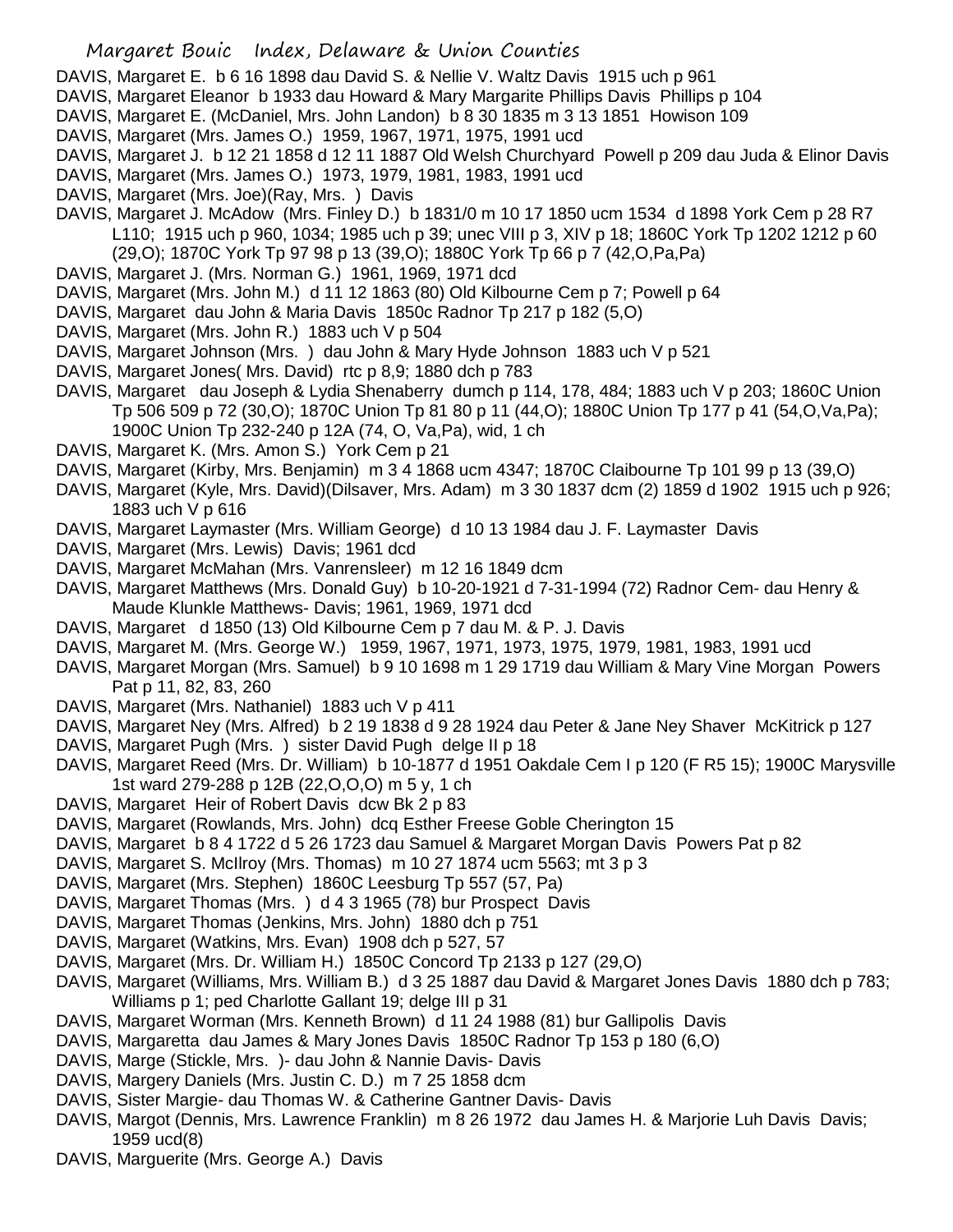DAVIS, Maria dau Alexander & Rachael Poling Davis 1870C Allen Tp 17 p 2 (13,O)

- DAVIS, Maria Hughes (Mrs. John H.) b 1815 d 9 12 1881 Radnor Cem Powell p 215; 1908 dch p 704, 743; 1850C Radnor Tp 217 p 182 (34, Wales)
- DAVIS, Maria Moffitt (Mrs. William) m slip unec VIII p 65
- DAVIS, Mariah (Mrs. William) 1860C Washington Tp 1483 1493 p 210 (21,O); 1870C Washington Tp 128 123 (31,O); 1880C Washington Tp 202 209 p 22 (40,O,O,O)
- DAVIS, Marian (Mrs. ) d 11 30 1969 bur Broadway Davis
- DAVIS, Marian dau Blake & Eleanor Davis 1949 ucd
- DAVIS, Marian R. (Mrs. George S.) Davis; 1969, 1980 dcd
- DAVIS, Marian Amelia Haughn (Mrs. ) b 1902 d 1969 Broadway Cem lptw p 81; dau James Harley & Myrtla Elizabeth Fish Davis 1985 uch p 51
- DAVIS, Marie rtc p 6
- DAVIS, Marie Conn (Mrs. ) d 10 15 1980 (60) bur Hartford, Cem Davis
- DAVIS, Marie (Mrs. Thomas B.)- b 8-1863 1900C Richwood 174-183 (36,O,O,O) m 17y
- DAVIS, Marie (Weiser, Mrs. William Ray) b 9 19 1933 m 9 7 1957 Weiser p 268
- DAVIS, Marilyn- dau Charles T. & RUth Hahn Davis- Davis
- DAVIS, Marilyn Kay Ellis (Mrs. Charles Morse)- b 12-25-1939 m 7-27-1958 Mitchell(112141134)
- DAVIS, Marilyn (Evert, Mrs. ) dau Mrs. Marian Evans Davis
- DAVIS, Marilyn Kay b 1954 dau Donald C. & Jane M. Smith Davis Davis;1961, 1969 dcd; dcc Nellie Almendinger Daivs 1
- DAVIS, Marilyn (Mrs. Gerald E.) 1979, 1981, 1983, 1991 ucd
- DAVIS, Marilyn dau James R. & Jane Davis 1959 ucd (10)
- DAVIS, Marilyn Kay dau Donald C. & Jane M. Smith Davis dcc Nellie Almendinger Davis 1
- DAVIS, Marion Carol (Mrs. Gary W.) 1971, 1980 dcd
- DAVIS, Marion (Eppley, Mrs. Maurice Luther) Weiser p 472
- DAVIS, Marion F. 'Anna' Davis
- DAVIS, Marion Francis- b 6-30-1897 Marlborough Tp son David Willis & Lola Jones Davis- dcb
- DAVIS, Marion 'Gertrude' d 9 1 1964 (67) bur Waldo son D. W. & Lola Jones Davis- Davis
- DAVIS, Marion ch Rev. Lyman Edwyn Davis 1985 uch p 39
- DAVIS, Marion Muriel Wilt (Mrs. Ralph) dau J. F. & Emma Clifton Wilt 1908 dch p 729
- DAVIS, Marion b Neb. 7 12 1895 d 6 1 1979 Cal. dau Robert Henry & Minnie Boyer Davis 1985 uch p 40
- DAVIS, Marjorie Anne d 1 5 1987 (66) Fla. bur Oak Grove Cem sister Jane Norris; Davis
- DAVIS, Marjorie Black (Mrs. Donald Harold)- m 6-5-1954 Ga.- Davis
- DAVIS, Marjorie (Mrs. Harold) 1949 ucd
- DAVIS, Marjorie dau Henry Thomas & Minnie Rockwell Bain Davis Newhouse p 13; Monnett p 6
- DAVIS, Marjorie Lou (Hughes, Mrs. Leroy) b 7-31-1945 m 12-7-1963 dau Robert Harold & Dorothy Morse Davis Davis; Mitchell 112141138
- DAVIS, Marjorie Luh (Mrs. James H.) b 1-7-1921 m 8-11-1945 d 11-14-1995 (74) Oakdale Cem dau Worley & Xema Balo Luh- Davis; 1959, 1971 ucd
- DAVIS, Marjorie b 1953/4 dau Lowell & Virginia Davis 1959, 1967, 1971, 1975 ucd
- DAVIS, Mark Allen 'Karen Anne Rider' m 9 1980 son John M. Davis Davis
- DAVIS, Mark Allen 'Lynda Sue Vinson' b 1963 m 8 28 1982 son Gary Warren & Marion Carol Davis Davis; 1971, 1980 dcd
- DAVIS, Mark 'Barbara Ann Freshwater' Freshwater p 174
- DAVIS, Mark Edward son Wendell W. Davis Davis
- DAVIS, Mark- son James H. & Marjorie Luh Davis- Davis
- DAVIS, Mark 'Rev. Judith Perkins' Davis
- DAVIS, Marsha Chapman (Mrs. Bruce Gerard) 1985 uch p 28, 38; 1991 ucd
- DAVIS, Marshall B. 'Minnie M. Albright'- Davis
- DAVIS, Marshall b d 1845 Oak Grove Cem Powell p 430
- DAVIS, Martha 1971 dcd
- DAVIS, Martha 1880C Delaware Town p 509A
- DAVIS, Martha b 1867 d 1888 Old Welsh Chyd Powell p 209
- DAVIS, Martha Ann Smith (Mrs. Washington G.) b 9 29 1827 m 1 1 1846 ucm 1099 d 3 24 1916 York Cem p 53; 1850C York Tp 363 368 p 56 (23,O); 1870C Washington Tp 111 106 p 16 (42,O); 1880C York Tp 62 p 6 (53,O, Md,O); 1900 York Tp 109 p 5B (72,O,Ga,Pa) wid, 1 ch; mt 3 p 9; unec VI p 32)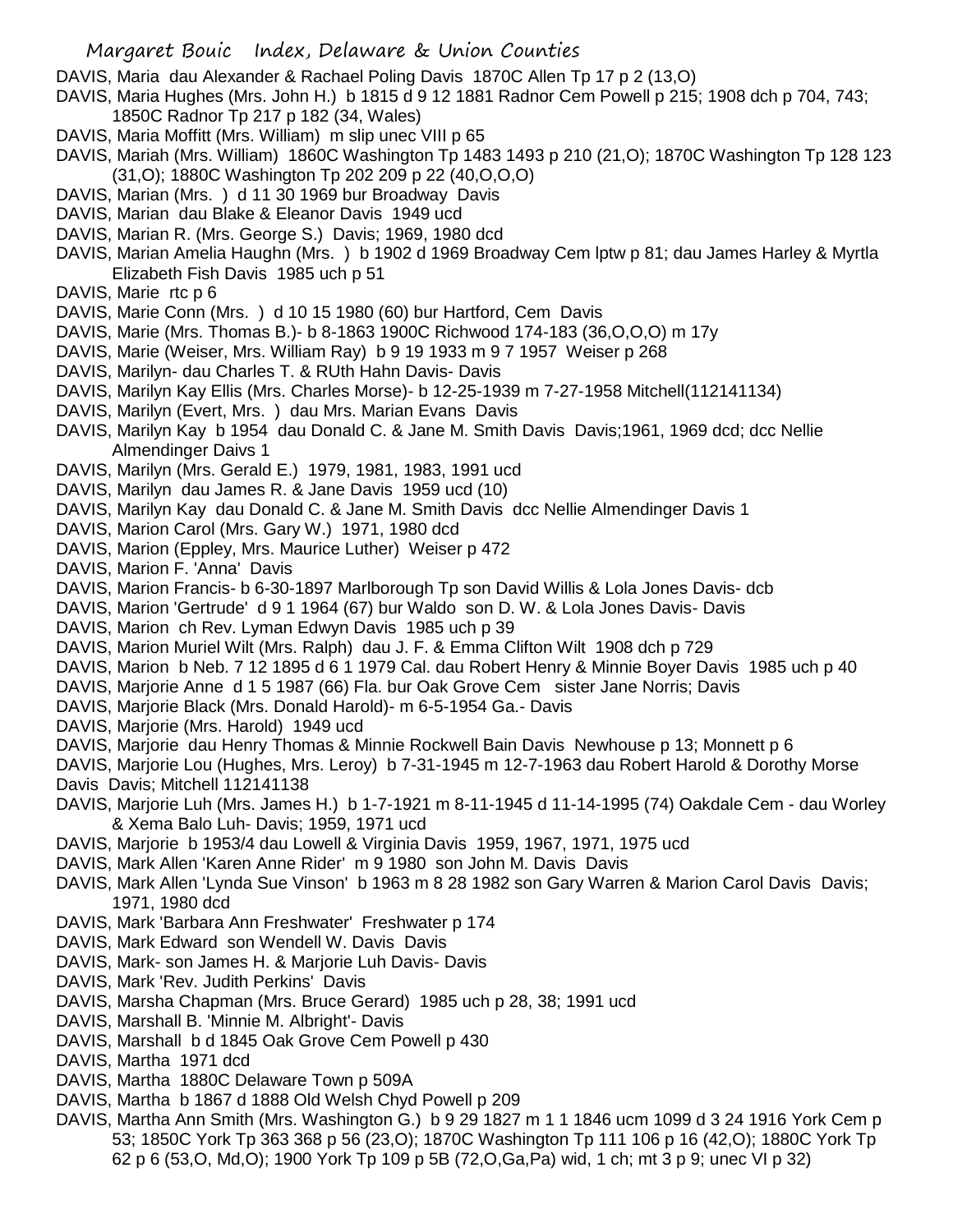- DAVIS, Martha (Belnap, Mrs. Emory) McKitrick p 168
- DAVIS, Martha C. dau Amon S. Davis 1850C York Tp 362 367 p 56 (6,O); 1860C York Tp 1261 1269 p 170 (15,O)
- DAVIS, Martha C. (Corey, Mrs. Josiah E.) m 3 24 1866 ucm 3934
- DAVIS, Martha (Mrs. Dr. David) 1980 dcd
- DAVIS, Martha b 1952 dau Donald C. & Jane M. Davis 1961, 1969 dcd
- DAVIS, Martha Doty (Mrs. Nathaniel)(Lash, Mrs. John) Powell p 37
- DAVIS, Martha E. dau David & Dorothy/Dolle Davis 1860C Claibourne Tp 864 846 p 114 (4,O; 1870C Claibourne Tp 107 105 p 14 (14,O)
- DAVIS, Martha E. (Dye, Mrs. Samuel) dau William & Jane McCorkle Davis 1915 uch p 714; 1883 uch V p 436
- DAVIS, Martha Eliza- b 12-11-1895 Marlborough Tp dau David Willis & Lola Jones Davis- dcb
- DAVIS, Martha E. (Tompos, Mrs. ) b 7 15 1903 dau David S. & Nellie V. Waltz Davis 1915 uch p 961
- DAVIS, Martha (Fravel, Mrs. )- dau D. W. & Lola Jones Davis- Davis
- DAVIS, Martha (Humphreys, Mrs. William McVey) m 1 14 1891 Powers p 319
- DAVIS, Martha J. York Tp 1884 uninf p 2
- DAVIS, Martha- b 9-1-1878 Delaware Tp dau J. E. & Sarah Thomas Davis- dcb
- DAVIS, Martha Jane (49 1888) to Asylum uninf p 5
- DAVIS, Martha Jane dau Donald C. & Jane M. Smith Davis dcc Nellie Almendinger Davis 1
- DAVIS, Martha (Jaramillo, Mrs. )- dau Elton Ray & Catherine M. Leslein Davis- Davis
- DAVIS, Martha dau John E. & Mary Davis 1850C Delaware Tp 1384 p 97 (3,O)
- DAVIS, Martha Luticia (Liston, Mrs. James) b 1862 m 9 25 1881 ucm 7017 d 1906 dau Thomas & Narcessa Smith Davis 1985 uch p 49; ped Ardith Cox Felts 7 #62; 1880C York Tp 290 p 28 (18,O,O,O)
- DAVIS, Martha M. dau Benjamin Davis 1870C Claibourne Tp 101 99 p 13 (13,O)
- DAVIS, Martha Louise (McBride, Mrs. Roy) b 2-5-1919 m 1-23-1945 d 8-14-1994 (75) Claibourne Cem- dau Charles & Flora Kramer Davis Davis
- DAVIS, Martha (Mrs. Maurice) 1959, 1973 ucd
- DAVIS, Martha (Milligan, Mrs. Eligha) Milligan (2)
- DAVIS, Martha (Patty)(Maine, Mrs. Gardner O.) b ca 1796 d 3 9 1872 Asp (197b)
- DAVIS, Martha Pearl Jordan (Mrs. Edwin) b 2 16 1921 m 10 16 1940 d 9 6 1989 Big Darby Cem dau John & Bertha Saxton Jordan Davis
- DAVIS, Martha (Morrow, Mrs. Charles G.) dau Finley D. & Margaret J. McAdow Davis 1915 uch p 1034,
- 1090; 1870C York Tp 97-95 p 13 (6,O); 1880C York Tp 66 p 7 (16,O,O,O)
- DAVIS, Martha Powers (Mrs. Rev. John Wesley) m 8 29 1846 or 9 5 1846 unec VI p 68; 1985 uch p 39
- DAVIS, Martha Stevins (Mrs. William) m 3 24 1859 dcm
- DAVIS, Martha (Thomas, Mrs. Owen) dumch p 50
- DAVIS, Martha (Tillie) (Lucas, Mrs. Howard) 1985 uch p 94
- DAVIS, Marthy (Mrs. Stephen) 1870C Washington Tp 137 132 p 19 (32,O)
- DAVIS, Martin unclaimed letter 1850 unec VI p 26
- DAVIS, Martin son Harold L. & Alberta Davis Davis
- DAVIS, Martin L. 'Ella' d 5 24 1975 (87) bur Westfield Cem Davis
- DAVIS, Martin P. son Anthrem & Esther A. Davis 1860C Liberty Tp Un Co 1108 1118 p 151 (3,O)
- DAVIS, Mary 1880C Brown Tp p 380C
- DAVIS, Mary 1880C Delaware Town p 481A
- DAVIS, Mary 1880C Radnor Tp p 468A
- DAVIS, Mary Pabst 8 p 96
- DAVIS, Mary rtc p 7,8,9,10
- DAVIS, Mary (Mrs. (Plank Rd) rtc p 7
- DAVIS, Mary Davis; 1976 dch p 94
- DAVIS, Mary A. Banks (Mrs. Harvey) b 7-1858 lic 3 13 1879 ucm 6453; 1900C Jerome Tp 375-387 p 17A (41,Pa,Irel,Pa); m 21y, 6ch
- DAVIS, Mary Ann Straley (Mrs. Donald M.) b 12-13-1936 m 8-2-1952 d 2-17-1992 dau Glenn & Thelma Gaver Straley- Davis; 1975, 1981 ucd
- DAVIS, Mary A. Harper (Mrs. J. Ripley) m 4 24 1867 ucm 4178
- DAVIS, Mary A. (Mrs. Ira) d 3 23 1962 (81) Oak Grove Cem Davis
- DAVIS, Mary Alice Weeks (Mrs. Robert P.) m 11 28 1954 Davis
- DAVIS, Mary Amanda (Miller, Mrs. Jesse) b 9 1 1868 m 5 15 1895 d 3 21 1898 dau Franklin Zenas &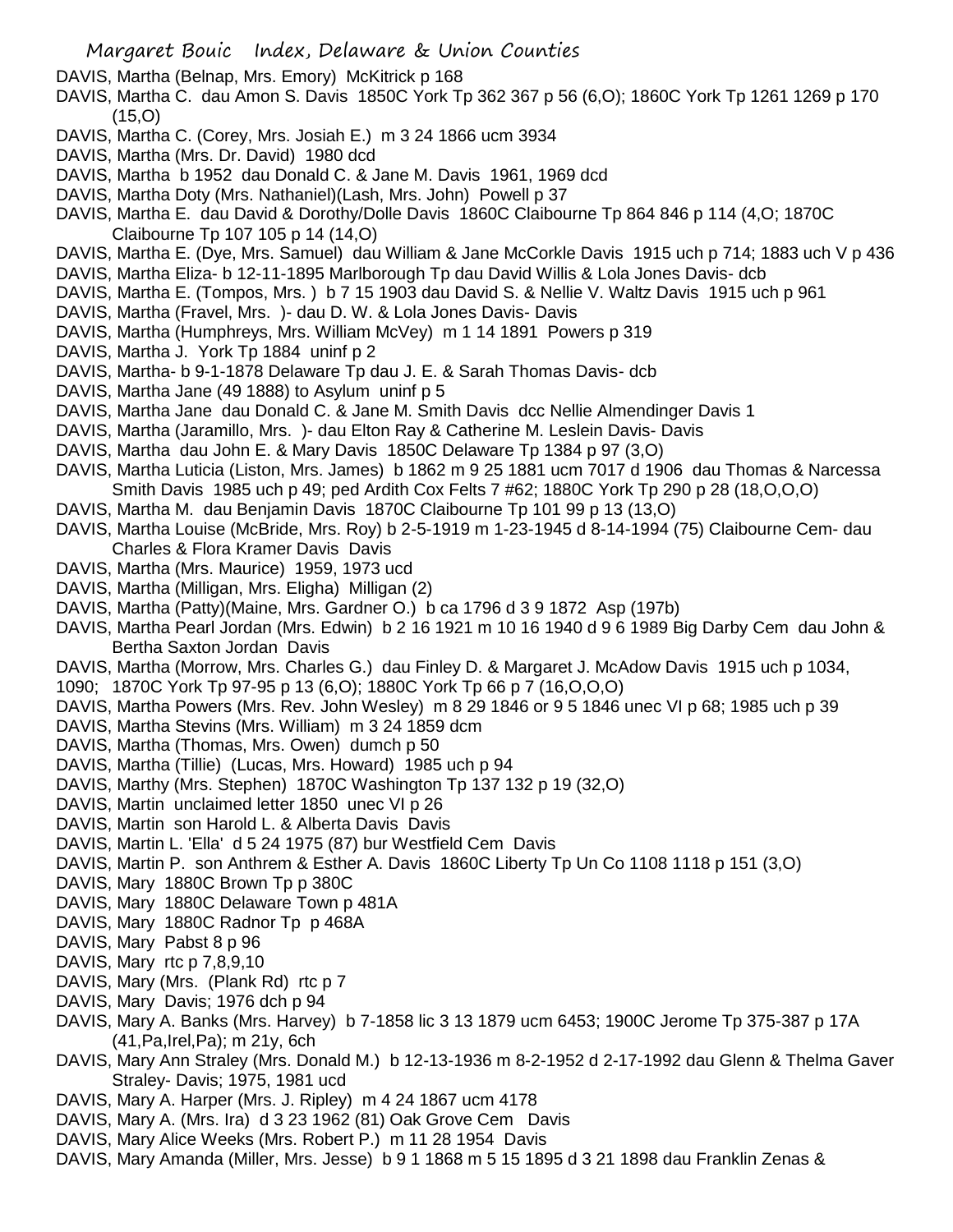Geraldine Graham Davis Davis Bible, unec V p 29

- DAVIS, Mary Ann (Hager, Mrs. Josiah Bigelow) b 10 22 1824 Mass. Genther p 163
- DAVIS, Mary Ann dau James & Mary Jones Davis 1850C Radnor Tp 153 p 180 (5,O)
- DAVIS, Mary Ann (Kensler, Mrs. William H.) m 9 27 1851 dcm
- DAVIS, Mary Ann (Mrs. Stephen T.) d 4 1 1863 (59 10 8) Blues Creek Cem djlm p 76
- DAVIS, Mary Ann Steward (Mrs. Alfred) dcq Ella Davis Weber 5; 1850C Kingston Tp 3220 p 171 (38, NY)
- DAVIS, Mary Ann Straley (Mrs. Donald M.)- b 12-13-1936 m 8-2-1952 d 2-17-1992 (55) Oakdale Cem dau Glenn & THelma Gaver Straley- Davis
- DAVIS, Mary Ann (Williams, Mrs. William G.) 1880 dch p 650
- DAVIS, Mary Anne b 4 21 1958 dau Calvin Russell Jr. & Carol Gertrude Fuller Davis Weiser p 687
- DAVIS, Mary Anne dau T. Zack & Mary Jean Atkinson Davis 1976 dch p 373
- DAVIS, Mary Arcena Humphreys (Mrs. John B.) m 9 10 1890 dau Morris & Margaret E. Wasson Humphryes 1908 dch p 714; Powers p 319
- DAVIS, Mary A. (Riley, Mrs. Willie A.) m 5 1 1877 ucm 6062
- DAVIS, Mary A. dau Robert W. & Elizabeth A. McAdow Davis 1860C York Tp 1233 1242 p 167 (4,O); 1870C York Tp 138 135 p 18 (14,O)
- DAVIS, Mary A. (Self, Mrs. Ralph D.) m 4 29 1877 ucm 6061
- DAVIS, Mary A. (Vance, Mrs. Albert) m 1 21 1880 ucm 6642
- DAVIS, Mary A. dau William H. & Mariah Davis 1870C Washington Tp 128 123 p 18 (10,O)
- DAVIS, Mary B. hadc p 121 (1900 Thomson Tp)
- DAVIS, Mary B. 1980 dcd
- DAVIS, Mary Belle (Morse, Mrs. Ray Gaver) b 10-25-1925 dau Griffith & Marzella Roberts Davis 1985 uch p 99; Mitchell 11214114
- DAVIS, Mary Beth- b 1984 dau Linda Davis- 1991 ucd
- DAVIS, Mary (Bidlack, Mrs. Samuel) delge VIII p 16
- DAVIS, Mary B. (Mrs. Mallie) 1961, 1969, 1971 dcd
- DAVIS, Mary (Mrs. Brian) teacher Marysville Davis
- DAVIS, Mary Beulah Wood (Mrs. Sidney J.) dau Israel & Mary B. Thurston Wood Thurston p 1
- DAVIS, Mary C. Pabst 3 p 17
- DAVIS, Mary Catherine Huey (Woolum, Mrs. Jacob,Jr.)- unec X p 29
- DAVIS, Mary C. Wilson(Mrs. Charles) b 9-1875 d 1927 Milford Cem Un Al p 12; 1900c Union Tp 228-236 p 12A (24,O,O,O) m 6y, 1 ch, 0 living
- DAVIS, Mary Chapman (Mrs. Lincoln) dau Jason & Sarah Nutter Chapman 1883 uch V p 492
- DAVIS, Mary C. (Mrs. John D.) delge IV p 38
- DAVIS, Mary C. Lilley (Mrs. Emmett) Davis
- DAVIS, Mary Cole (Mrs. Benjamin) Nash p 297
- DAVIS, Mary Crottinger (Mrs. Michael) b 1822/2 10 1821 d 4 7 1916 Milford Cem Un Al p 59 dumch p 178, picture p 177; 1860C Union Tp 509 512 p 92 (38, Pa); 1870C Union Tp 80 70 p 11 (48,O); 1900C
- Union Tp 229-237 p 12A (79,Pa,Md,Pa) m 56y, no ch
- DAVIS, Mary (Mrs. Daniel) 1880C Paris Tp 152 156 p 16 (26,Va,Va,Va)(black)
- DAVIS, Mary (Mrs. David) 1850C York Tp 407 414 p 63 (20,O)
- DAVIS, Mary dau David & Dolle M. Davis 1860C Claibourne Tp 864 846 p 114 (10,O)
- DAVIS, Mary Debolt (Mrs. John D.) Davis
- DAVIS, Mary heir of Desire Wood dcw Bk 1 p 125
- DAVIS, Mary E. Pabst 3 p 19
- DAVIS, Mary E. b 1833 d 1889 R18 Milford Cem Un Al p 19
- DAVIS, Mary E. b 1866 d 1959 Claibourne Cem p 56
- DAVIS, Mary E. dau Absalom C. & Satulda Dysert Davis 1880C Washington Tp 142 148 p 16 (4,O,O,O)
- DAVIS, Mary (Mrs. Ebeneser) 1883 uch V p 667; 1850C Washington Tp 1133 1151 p 169 (37,O); 1860C Washington Tp 1485 1495 p 202 (45,O); 1870C Washington Tp 153 148 p 21 (57,O); 1880C Washington Tp 142 148 p 16 (67, O,Md,Delaware)
- DAVIS, Mary E. 1880C Delaware Town p 511A
- DAVIS, Mary E. 1880C Delaware Town p 491A
- DAVIS, Mary E. b 4 6 1850 d 5 5 1900 Whitehall Cem Powell p 341
- DAVIS, Mary Edwards (Mrs. David) Davis
- DAVIS, Mary E. dau George & Nancy Hyde Davis 1850C york Tp 409 416 p 63 (9,O)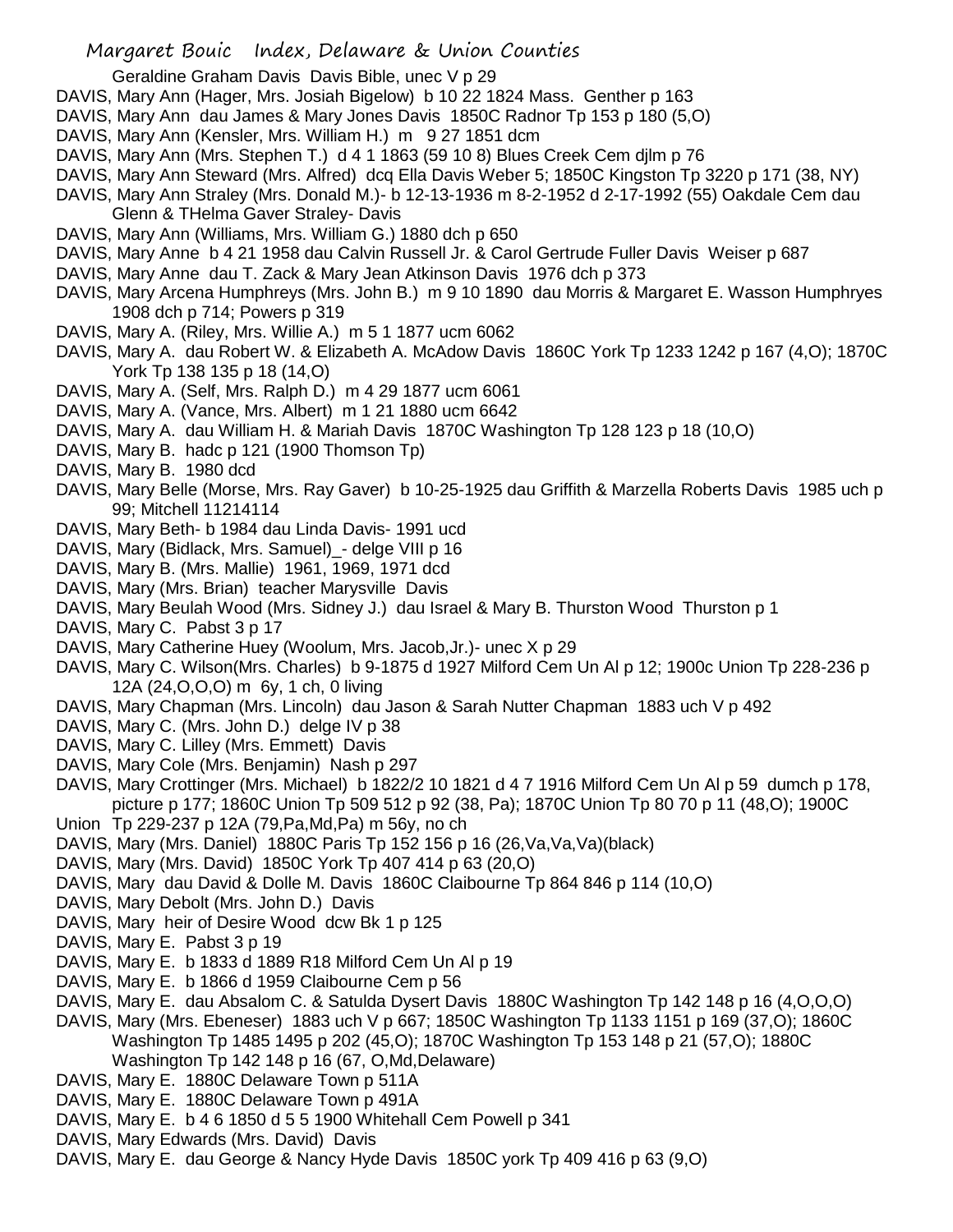DAVIS, Mary Elaine (Mrs. Raymond) dau Harry & Minnie Phillips Blaine Phillips p 102

- DAVIS, Mary Elizabeth Blaine (Mrs. Raymond J.)(Cunningham, Mrs. Noel)- b 4-22-1924 d 1-13-1994 (69) Radnor Cem- dau Harry & Minnie Phillips Blaine- Cunningham
- DAVIS, Mary Elizabeth b 1868 d 1897 dau John D. & Mary C. Davis delge IV p 38
- DAVIS, Mary Elizabeth- dau Joseph J. & Alice M. Evans Davis- delge X p 40
- DAVIS, Mary Elizabeth (Monson, Mrs. Merrit Temple) b 11 1 1915 dau Walter Hanley & Vesta Eldon Parish Davis Cowgill p 55
- DAVIS, Mary Elizabeth Statham (Mrs. Benjamin Phillip)- b 1857 d 1894 ped Jerry Boswell Barber #220 13 unec X p 68
- DAVIS, Mary E. (Mrs. Louis C.) b 3-1858 d 1930 York Cem p 53 1880C York Tp 62 p 6 (22,O,O,O); 1900C York Tp 109 p 5B (42,O,O,O) m 20y, 1 ch
- DAVIS, Mary granddau Elzie & Mary E. Davis 1880C York Tp p 15 (10,O,O,O)
- DAVIS, Mary E. (Miller, Mrs. Jonathan G.) m 9 27 1860 ucm 3071; unec IV p 17; 1870C York Tp 198 193 p 26 (39,O)
- DAVIS, Mary Emma (Sams, Mrs. )(Mrs. L. M.)- b 6-28-1878 d 1-6-1946 (67) Oak Grove Cem- Davis
- DAVIS, Mary Esther (Maine, Mrs. Reuben) Asp (526)
- DAVIS, Mary Etta Shirk (Mrs. James W.) b 12 16 1867 m 1887 d 6 24 1859 bur Claibourne Davis
- DAVIS, Mary Evans (Mrs. Robert) b 8 12 1822 m 2 15 1843 dcm d 5 4 1860 Bierce Cem Powell p 91
- DAVIS, Mary E. Walker (Mrs. Elza H.) b 10 16 1826/9 m 10 1846 d 12 21 1898 E. York Cem p 7 M20 dau James & Elizabeth Walker 1883 uch V p 521, 538; 1850C York Tp 462 470 p 71 (23,O); 1860C York Tp 1301 1309 p 176 (32,O); 1880C York Tp 15 p 2 (63,O,Del,Del)
- DAVIS, Mary E. Whelpley (Mrs. Joseph H.) d 7 19 1889 sister Abraham Whelpley dumch p 485; 1860C Union Tp 508 511 p 72 (27,O); 1870C Union Tp 82 81 p 11 (37,O); 1880C Milford 175 p 41 (47,O,\_,\_)
- DAVIS, Mary E. d 9 2 1856 (19 3 22) dau William & Mary Davis Powell p 209
- DAVIS, Mary F.- b 11-4-1874 Trenton Tp dau David & Esther Davis- dcb
- DAVIS, Mary F. (Mrs. Richard) 1961 dcd
- DAVIS, Mary F. (Mrs. William A.)- Davis
- DAVIS, Mary Gallant (Mrs. Charles) dau James W. & ELizabeth Williams Gallant dumch p 311
- DAVIS, Mary (Gebhart, Mrs. Clarence)- dau James & Dessie Kramer Davis- Davis
- DAVIS, Mary G.- mother of Oliver B. Davis- b 7-1825 1900C Richwood 34-37 p 2A (74,O,O,O) wid 6 ch 4 living
- DAVIS, Mary (Mrs. Grant) b 1872 d 1955 Powell p 377 Marengo Cem
- DAVIS, Mary (Mrs. Harvy)- 1880C Jerome Tp 128-131 p 15 (21,O,Can,NY)
- DAVIS, Mary (Hawley, Mrs. George) dau John & Anna Davis 1883 uch V p 207
- DAVIS, Mary H. (Mrs. Donald M.) 1979 ucd
- DAVIS, Mary dau Henry & Wilcox Davis unec VII p 28
- DAVIS, Mary (Humphries, Mrs. Edward) 1880 dch p 774
- DAVIS, Mary J. dau D. A. & Emily Davis 1850C Delaware Tp 1432 p 100 (8,O)
- DAVIS, Mary Jaen mt 7 4 1855, 2 4 1857
- DAVIS, Mary (Mrs. James) d 1 8 1893 (79 7 25) Old Welsh Chyd Powell p 210
- DAVIS, Mary dau James R. & Jane Davis 1959 ucd (8)
- DAVIS, Mary James (Mrs. William) b 1815 Wales m 10 13 1836 dcm d 5 19 1858 delge III p 59, IV p 13, VI p 41, IX p 80; ped Edna Rees Jetter 11
- DAVIS, Mary dau James W. Davis 1860C Scioto Tp 871
- DAVIS, Mary Jane d 3 12 1929 Marion Sexton Rec. York Cem p 103
- DAVIS, Mary Jane (Lemay, Mrs. George)- m 10-24-1848 Champaighn Co, unec VIII p 2, 14
- DAVIS, Mary Jane Whitehead (Mrs. Add) dcc Judith Ellis Wrinkle 23
- DAVIS, Mary Janice dau Lawrence Fulton & Leafa Dell Hoover Davis 1985 uch p 39
- DAVIS, Mary J. (Mrs. Delbert J.) 1969, 1971, 1980 dcd
- DAVIS, Mary Jean Atkinson (Mrs. T. Zack) 1980 dcd; 1976 dch p 373
- DAVIS, Mary Jenet (Lee, Mrs. ) dau George N. & Hattie O. Davis Davis
- DAVIS, Mary (Mrs. John) 1908 dch p 249; Pabst 2 p 94
- DAVIS, Mary b 1970 dau John E. & Ruth E. Davis 1973, 1975, 1979, 1981 ucd
- DAVIS, Mary (Mrs. John E.) 1850C Delaware Tp 1384 p 96 (45, Wales)
- DAVIS, Mary dau John J. & Catherine Davis 1850C Delaware Town 1194 p 89 (8/12,O)
- DAVIS, Mary J. dau Joshua M. & Elizabeth Dalrymple Davis 1915 uch p 1022
- DAVIS, Mary Johnson (Mrs. Ephraim) m 12 29 1660 Powers Pat p 255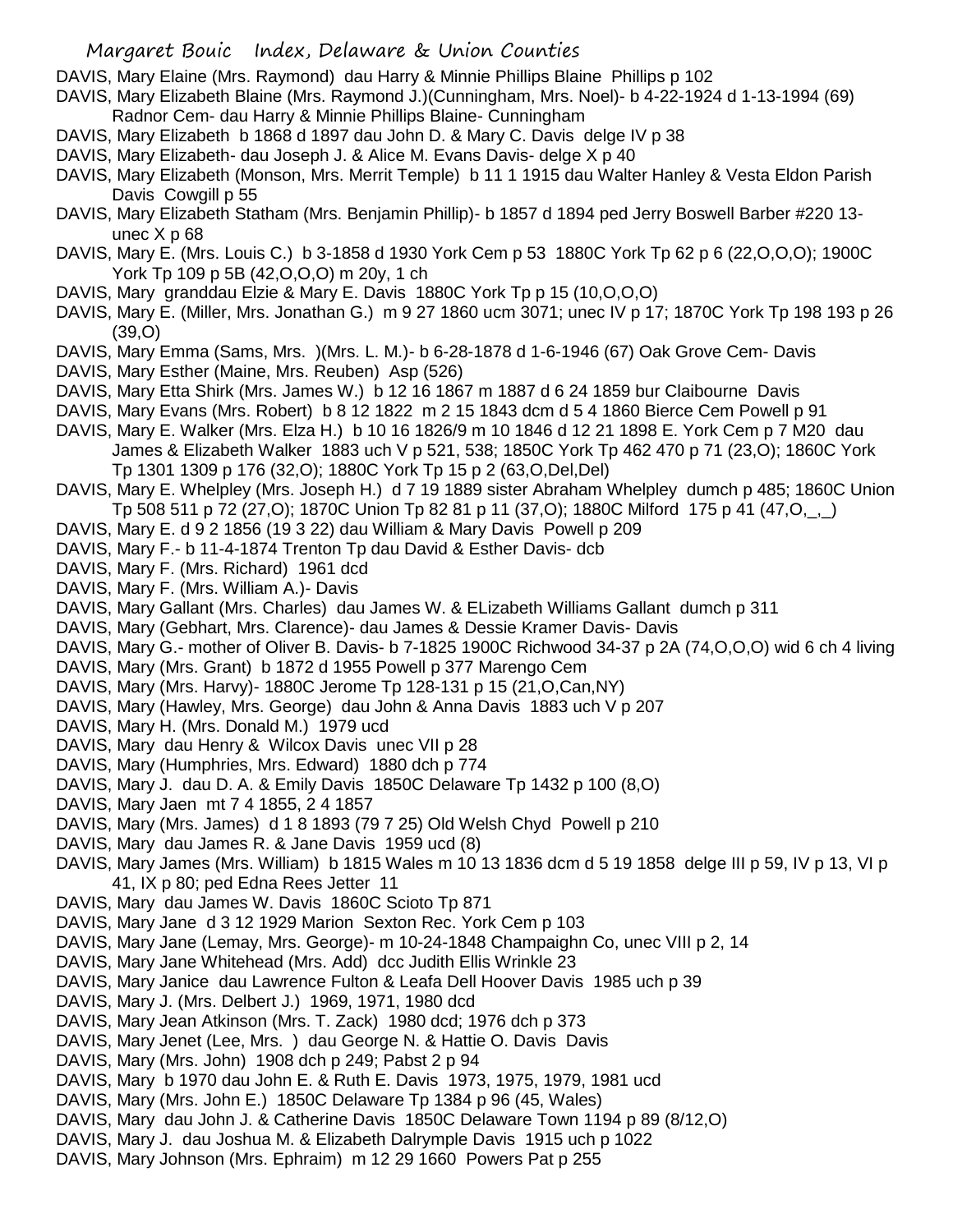DAVIS, Mary (Jones, Mrs. Edward D.) 1908 dch p 723

- DAVIS, Mary Jones (Mrs. James) 1880 dch p 752; 1850C Radnor Tp 153 p 180 (36, Wales)
- DAVIS, Mary L. dau Joseph H. & Mary E. Davis 1870C Union Tp 82 81 p 11 (7,O); 1880C Milford 175 p 41 (17,O,O,O)
- DAVIS, Mary/Polly dau Joseph & Lydia Shenaberry Davis dumch p 114, 178; 1883 uch V p 203
- DAVIS, Mary J. (Mrs. Robert) d 1 4 1846 (21y2m) Radnor Cem Powell p 218
- DAVIS, Mary (Mrs. J. W.) d 11 14 1876 (19 7 19)N.M. Cem Liberty Tp lptw p 20
- DAVIS, Mary Kathryn Mouser (Mrs. Charles Lester) b 6-9-1915 m 8 31 1933 d 11-11-1995 (80) Broadway Cem, lptw p 72 dau Frederick Leon & Lydia Ellen Scott Mouser 1985 uch p 38, 61, 100; ped Virginia Davis Jewell 3 #128 Unec VIII p 42 1949, 1959, 1967, 1971, 1975, 1979, 1981, 1983, 1991 ucd
- DAVIS, Mary Kay Wollam (Mrs. James) b 4 3 1940 m 8 22 1961 dau Edgar Arthur & Ida Alice Jaegar Wollam unec IX p 30
- DAVIS, Mary L. McVey (Mrs. R. B.) m 4 6 1865 ucm 3711
- DAVIS, Mary Lois Paschal (Mrs. Donald) b 11 7 1904 m 5 13 1936 dau Samuel Scoville & Mary Lois Sherman Paschal Weiser p 754
- DAVIS, Mary Lydia (Peavers, Mrs. John) dau Joseph H. & Mary Whelpley Davis dumch p 485
- DAVIS, Mary M. d 12 25 1868 (17 11 17) wife(sic) of DJ & D United Calvary Cn Richwood Claibourne Cem p 113
- DAVIS, Mary Mabel (Newland, Mrs. Charles Allen)- b 1-31-1944 m 2-14-1964 dau Robert Harold & Dorothy Morse Davis- Mitchell 112141137
- DAVIS, Mary McIntire (Mrs. )- b 5-1839 1900C York Tp 323 p 14A (61,O,NY,NY) wid no ch
- DAVIS, Mary Macauley (Mrs. Jon Francis) b 11 4 1930 m 6 26 1968 dau Alvan Jr. & Katherine Shiell Macauley. 1985 uch p 38; Davis; Mitchell (112124111); 1985 ucd
- DAVIS, Mary Makepeace (Mrs. William) Maugans Anc p 118
- DAVIS, Mary (Malone, Mrs. )- b 1-1851 sister Ed Malone- 1900C Marysville 29 p 2A (49,Va,Va,Va)- wid
- DAVIS, Mary Margarite Phillips (Mrs. Howard) b 1905 m 1928 dau Simeon Walter & Carrie Wilson Phillips Phillips p 104
- DAVIS, Mary Martha dau Rev. Brice Davis engaged to Mark Louis Sorenson Davis
- DAVIS, Mary M. d 12 25 1868 (17 11 7) dau David J. & D. Brown Graveyard Powell p 300
- DAVIS, Mary Matilda b 10 28 1867 (3 9 1) York Cem p 28 R7 L110 dau Finley D. & Margaret J. Davis
- DAVIS, Mary b 1951 dau Merrill & Jane Davis 1969 dcd
- DAVIS, Mary d 7 21 1876 (52 11 7) Milford Cem Un Al p 20 dau Michael & Elizabeth Shenaberry Davis 1883 uch V p 203; dumch p 112; 1830C Union Tp 121 (5 10); 1850C Union Tp 1380 1398 p 206 (26,O); 1860C Union Tp 498 502 p 71 (37,O); 1870C Union Tp 84 83 p 12 (46,O)
- DAVIS, Mary (Mones, Mrs. Robert A.) 1880 dch p 775
- DAVIS, Mary Neil Fulton (Mrs. Thomas J.) b 1864 m 3 8 1888 d 2 22 1951 York Cem p 60 B7 dau Thomas & Harriet Neil Fulton 1985 uch p 39; 1900C York Tp 105 p 5B (33,O,Md,O) m 12y, 5 ch
- DAVIS, Mary N. dau William & Jane McCorkle Davis 1883 uch V p 436
- DAVIS, Mary (Newland, Mrs. Charles) dau Robert Harold & Dorothy M. Davis Davis
- DAVIS, Mary dau Pearl & Patricia A. Sowards Davis Davis
- DAVIS, Mary Pittman (Mrs. Guy) m 11 2 1918 d 7 16 1984 (87) bur Radnor 1961, 1969, 1971, 1980 dcd; **Davis**
- DAVIS, Mary R. (Owen, Mrs. Aurelius A.) m 1 30 1872 ucm 5103 1883 uch V p 348
- DAVIS, Mary (Mrs. Robert) 1850C Delaware Tp 1308 p 94 (28, Wales)
- DAVIS, Mary (Mrs. Russell) 1971, 1980 dcd
- DAVIS, Mary (Mrs. Samuel) Powers Pat p 82
- DAVIS, Mary (Tarpening, Mrs. Lawrence) m 2 14 1826 ucm 108; 1883 uch III p 287; unec II p 15
- DAVIS, Mary Taylor (Mrs. Thomas Buell) b 1870 d 6 16 1943 York Cem p 71 B105
- DAVIS, Mary d 1971 dau Thomas & Dorothy Davis 1975 ucd
- DAVIS, Mary b 1956 dau Thomas E. Sr. & Dorothy Davis 1969, 1971 dcd
- DAVIS, Mary V. Smith (Mrs. James W.) m 3 18 1875 ucm 5665; mt 3 p 11
- DAVIS, Mary Southworth (Mrs. Davis) m 9 9 1847 ucm 1243; unec VII p 25
- DAVIS, Mary (Stillman, Mrs. Elisha) b 12 5 1737 d 6 16 1785 Asp p 56
- DAVIS, Mary Strine (Mrs. George) dau James & Mary Schultz Strine Schultz p 5
- DAVIS, Mary Suddith (Mrs. David Jr.) York Cem p 35 dau Sarah Ann Suddeth 1883 uch V p 523; 1870C York Tp 116 114 p 15 (39,O)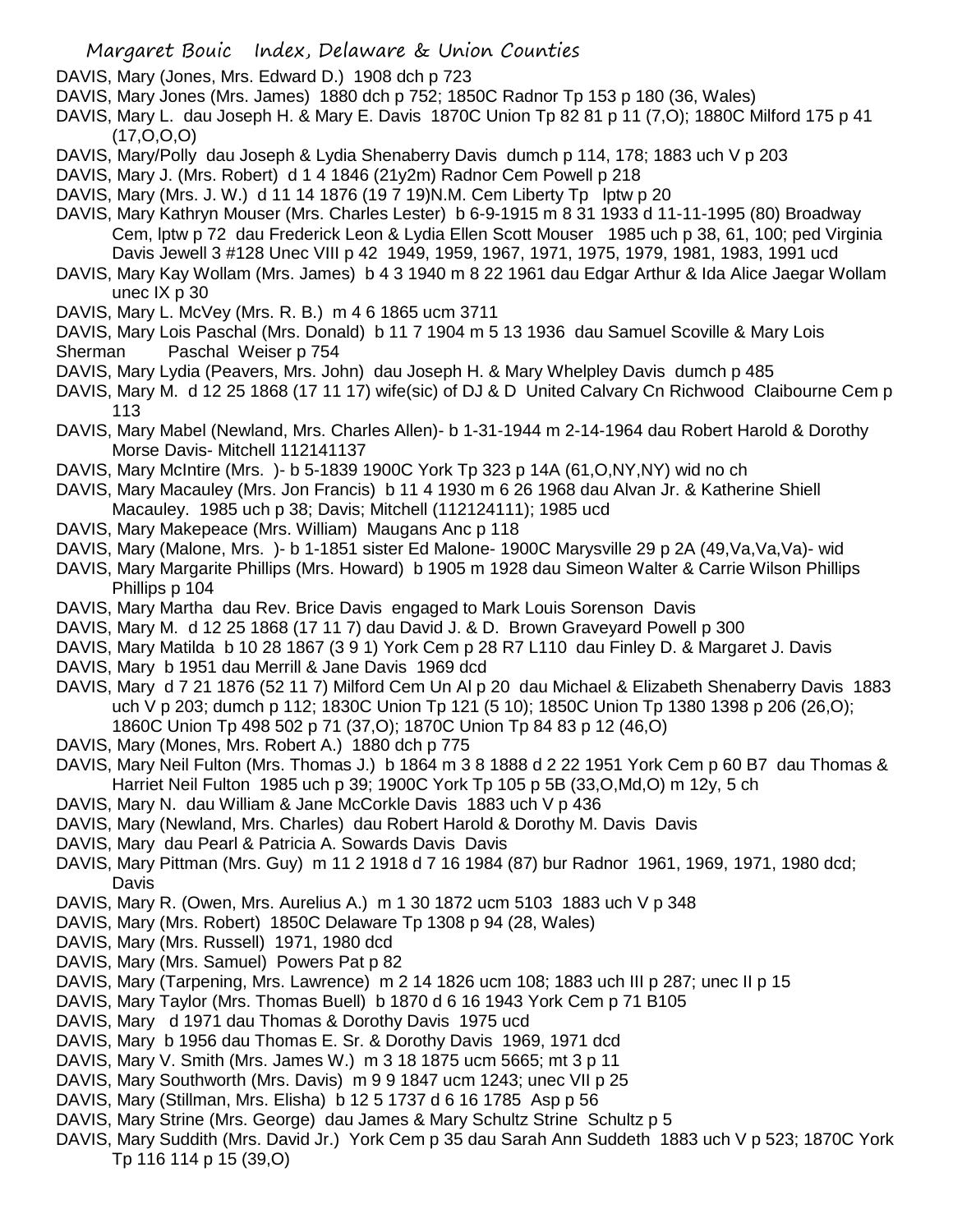- DAVIS, Mary Theresa Curran (Mrs. Steven Edward) m 6 11 1980 dau Francis E. Curran Davis
- DAVIS, Mary (Thomas, Mrs. Thomas E.) m 3 11 1840
- DAVIS, Mary (Mrs. Tom) 1959 ucd
- DAVIS, Mary Whelpley (Mrs. James H.) m 4 16 1857 ucm 2549 1915 uch p 1025; 1870C Union Tp 82-81 p 11 (37,O); unec XII p 12

DAVIS, Mary

- DAVIS, Mary (Mrs. William) d 5 19 1858 (43) Old Welsh Chyd Powell p 209
- DAVIS, Mary Williams (Mrs. David S.) 1880 dch p 752
- DAVIS, Mary (Williams, Mrs. Ebenezer) m 3 27 1837 dcm
- DAVIS, Mary Yocum (Mrs. George) b 1760 Pa ped Florence Paugh Dyke #16 25; unec III p 15
- DAVIS, Marzella Roberts (Mrs. Griffith) 1985 uch p 99
- DAVIS, Mathew 1880C Brown Tp p 380C; from Wales 7-3-1860, Nat 7-29-1868, delge VIII p 60
- DAVIS, Matilda Walker (Mrs. Joseph) ped Paul Clay delge V p 48
- DAVIS, Matt son Harold & Diane Davis Davis
- DAVIS, Matthew Allen b 6 4 1985 son Terry & Laurie Ann McCaffery Davis 1985 uch p 101
- DAVIS, Matthew Guy b 4 23 1985 son Bret A. & Tammy A. Buckley Davis Davis
- DAVIS, Matthew H.'Monica W. Kaminski'- m 9-14-1991 son Harold A. & Diane Davis- Davis
- DAVIS, Matthew- son Donald Harold & Marjorie Black Davis- Davis
- DAVIS, Matthew- b 1982 son Linda Davis- 1991 ucd
- DAVIS, Matthew Scott b 8 30 1984 son Gregory Davis Davis
- DAVIS, Matthew Wray- b 4-17-1886 Brown Tp son Matthew & Sarah Hamilton Davis- dcb
- DAVIS, Mattie Bernice McDaniel (Mrs. Benjamin)(Parker, Mrs. William Bartie) b 1 21 1876 m(1) 4 12 1875 (2) 9 15 1916 Howison 923
- DAVIS, Mattie E.- b 6-1884 niece of John L. & Ann Jones- 1900C Jerome Tp 112-119 p 5A (15,O,O,O)
- DAVIS, Mattie J. (Mrs.) rtc p 7
- DAVIS, Mattie M. (Morrow, Mrs. Charles G) dau Finley D. & Margaret J. McAdow Davis Davis
- DAVIS, Mattie Roselia b 7-1872 dau Joseph H. & Mary Whelpley Davis dumch p 485; 1880C Milford 175 p 41 (7,O,O,O); 1900C Union Tp 214-221 p 11A (27,O,O,O)
- DAVIS, Maud b 1884 d 1888 Milford Un Al p 57
- DAVIS, Maud Evelyn (Bateman, Mrs. James Robert)- b 2-8-1870 m 1902/3 d 7-14-1939 dau Kinsey Washington & Caroline Virginia Elsey Davis- ped Dolores Bateman Murphy #446 5, unec XIV p 20, 31
- DAVIS, Maud (Mrs. Walter) 1985 uch p 40
- DAVIS, Maude Cartmell (Mrs. Richard) b 1880 d 1940 Oakdale Cem I p 105 (F R1 6) dau John & Jane Freshwater Cartmell Freshwater p 92
- DAVIS, Maude d 3 1888 dau W. Shannon & Caroline Ewalt Davis dumch p 116
- DAVIS, Maude (Mrs. Williver P.) 1969, 1971 dcd
- DAVIS, Maudie (Mrs. Bony)- b 9-1879 1900C York Tp 296 p 13A (20,O,WVa) m 2y, 2 ch
- DAVIS, Maudie M. b 1880 d 1903 York Cem p 63
- DAVIS, Maurice ch Joe & Isabella Solome Davis Davis
- DAVIS, Maurice Lamarr 'Alice' b 6 4 1912 d 12 13 1970 WW II Oakdale Cem II p 112 (K R2 210; 1967, 1971 ucd
- DAVIS, Maurice 'Martha' 1959 ucd
- DAVIS, Maurine (Barger, Mrs. John) m 7 13 1968 dau Maurice Davis Barger
- DAVIS, Maurine (Mrs. Oscar) 1969, 1971 dcd
- DAVIS, Max H.'Virginia' d 7 25 1982 Africa Cem father of Kenneth Davis Davis
- DAVIS, Mavia Nicole b 11 5 1979 dau Terry & Laurie Ann McCafferty Davis 1985 uch p 101
- DAVIS, Maxia Mary b 1940 dau Delmont Irvin Davis Maugans Anc p 159
- DAVIS, Maxine 1931 Korean Veteran Oakdale Cem II p 147
- DAVIS, Maxine Finley (Mrs. Lee C.) b 9 16 1882 d 2 12 1902 7 dau Albert Delmont & Delia Frances Barnes Finley Maugans Anc p 159
- DAVIS, Maxine Sewell (Mrs. ) mt 2 29 1987 Davis
- DAVIS, Maxine (Shipley, Mrs. ) dau Eldon W. & Helen Smith Davis Davis
- DAVIS, Mel A. 'Lola Ann Zimmerman' 1908 dch p 11
- DAVIS, Melen R.- son Richard & Euphronius Swartz Davis- 1880C Jackson Tp 235C (6,O,O,O)
- DAVIS, M. Ester b 6 27 1909 dau David S. & Nellie V. Waltz Davis 1915 uch p 961
- DAVIS, Melinda/Malinda dau Amon & Roxanna Storms Davis 1850C York Tp 408 415 p 63 (5,O)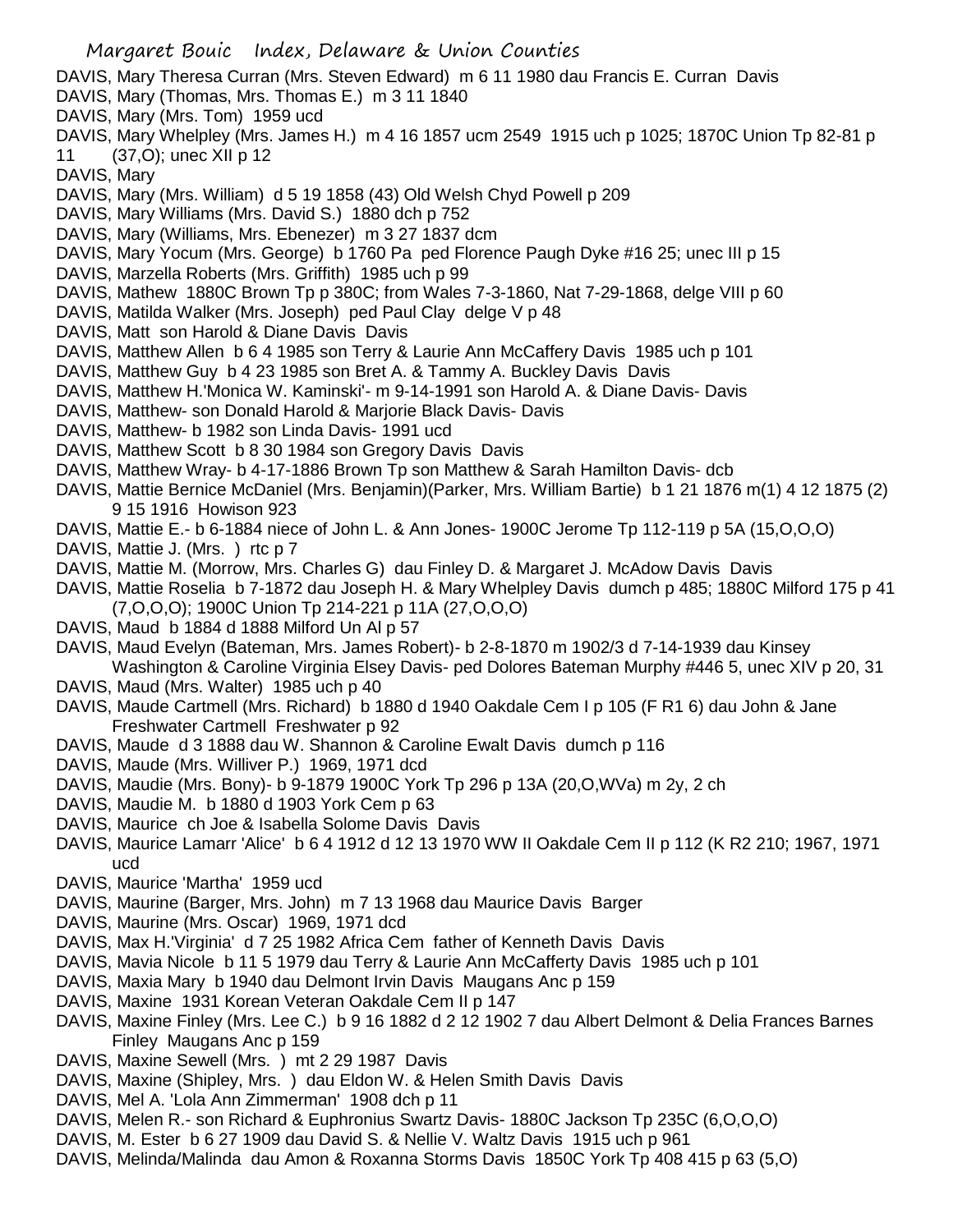- Margaret Bouic Index, Delaware & Union Counties DAVIS, Melinda (Anderson, Mrs. Isaac) m 3 11 1857 ucm 2539; 1883 uch V p 537 DAVIS, Melinda A. (Southard, Mrs. Robert) m 10 17 1863 ucm 3480 DAVIS, Melinda Gust (Mrs. H. H.) 1908 dch p 707 DAVIS, Melinda dau Joyce Lee Davis Davis DAVIS, Melissa b 1975 dau Clifford L. & Nancy C. Davis 1980 ucd DAVIS, Melissa b 1966 dau G. Danny & Benita L. Davis 1981, 1983 ucd DAVIS, Melissa dau George & Catharine Davis 1850C York Tp 349 354 p 54 (10,O) DAVIS, Mellar (Mrs. )- Longbrake p 55 DAVIS, Melvin 'Fatamra' 1961, 1969 dcd DAVIS, Melvin son William Franklin Davis 1985 uch p 40 DAVIS, Melvina K. (Mrs. Kildy/Kilby) 1961, 1969, 1971, 1980 dcd DAVIS, Melvina L. Pinney (Mrs. Alfred) m 3 8 1863 d 1 21 1886 (41y8m) Byhalia Cem lptw p 10 dau Horace & Christena Pinney 1883 uch V p 668; 1880C Washington Tp 159 165 p 17 (35,O,Conn,Pa) DAVIS, Menza J. 1969, 1971, 1980 dcd DAVIS, Mercedes son Roy & Lois Euloe Davis White II 170 DAVIS, Merribeth (Bursik, Mrs. )- dau Thomas W. & Catherine Gantner Davis- Davis DAVIS, Merrill 'Jane' 1969 dcd DAVIS, Merry K. (Mrs. Charles N.) 1971 dcd DAVIS, M. I. (Mrs. J. H.) York Cem p 39 DAVIS, Michael- 1840C Allen Tp 703 (60-70) DAVIS, Michael 1880C Union Tp p 077A DAVIS, Michael 1973 Claibourne Cem p 88 DAVIS, Michael dumch p 112, 114, 177; 1883 uch V p 203 DAVIS, Michael bur Milford Center 1883 uch IV p 433, 434, V p 181 DAVIS, Michael b 1980 son Bret & Tammy Buckley Davis 1980 dcd; Davis DAVIS, Michael son Charles William & Lucille Davis Davis DAVIS, Michael Edmund b 12 20 1948 son Edmund James & Frances Margaurite Romberger Davis Weiser p 320 DAVIS, Michael 'Elizabeth Shenaberry' b 12 24 1788 d 7 2 1872 (83 6 8) Milford Cem Un Al p 20; W 1812; son George & Mary Yocum Davis unec III p 15 dumch p 112, 178, 484; 1883 uch V p 203; 1830C Union Tp 121 (40 50) 1850C Union Tp 1380 1398 p 206 (63, Pa); 1860C Union Tp 498 502 p 71 (72, Pa); 1870C Union Tp 84 83 p 12 (81, Va); mt 10 8 1859 (72); mt 8 15 1860 (73); ped Florence Paugh Dyke 12 #16 unec III p 15, XIII p 34 DAVIS, Michael son John L. Davis, Sr. Davis DAVIS, Michael 'Mary Crottinger' b 9 26 1821/0 d 6 29 1911 Milford Un Al p 59 m age 22; dumch p 178; 1870C Union Tp 80 79 p 11 (48,O); 1880C Union Tp 167 p 27 (58, O,Pa,Pa); 1900C Union Tp 229-237 p 12A (79,O,Pa,Pa) m 56y
- DAVIS, Michael J. son Jeff Davis Davis
- DAVIS, Michael J. 'Kimberly S.' 1980 dcd
- DAVIS, Michael b 1979 son Randy J. & Diana Davis 1975, 1983 ucd
- DAVIS, Michael T. 'Norma' 1971, 1980 dcd
- DAVIS, Michel d 7 2 1871 (83 5 26) War 1812 Milford Cem Un Al p 29
- DAVIS, Michel "Horsewoman"- Davis
- DAVIS, Michele Elaine Jenkins (Quintero, Mrs. Sal)(Mrs. James) b 10 20 1950 dau Phil & Doris Louise Freshwater Jenkins Freshwater p 139
- DAVIS, Michele b 1970/6 ch Thomas W. & Judy Davis 1979, 1981, 1983 ucd
- DAVIS, Michelle 1981, 1983, 1991 ucd
- DAVIS, Michelle Ann b 12 3 1976 dau Michael J. Davis
- DAVIS, Michelle b 1961 ch Delbert J. & Mary J. Davis 1969, 1971 dcd
- DAVIS, Michelle b 1971 dau Randall L. & Diana S. Davis 1985 uch p 38, 186; 1979, 1981, 1983, 1991 ucd
- DAVIS, Ann Michelle Sullivan (Mrs. Rex Anthony) 1985 uch p 39; 1991 ucd, see Ann M.
- DAVIS, Mike b 1959 son Don & Mary Ann Straley Davis Davis; 1975 ucd
- DAVIS, Mike 'Ella'- son Donald M. & Mary Ann Straley Davis- Davis
- DAVIS, Mike b 1958/7 son James L. & Virginia J. Davis 1971, 1973, 1975 ucd
- DAVIS, Mike 'Janice G.'- 1991 ucd
- DAVIS, Mildred (Burger, Mrs. Carlton Baxter) m 11 24 1926 Genther p 174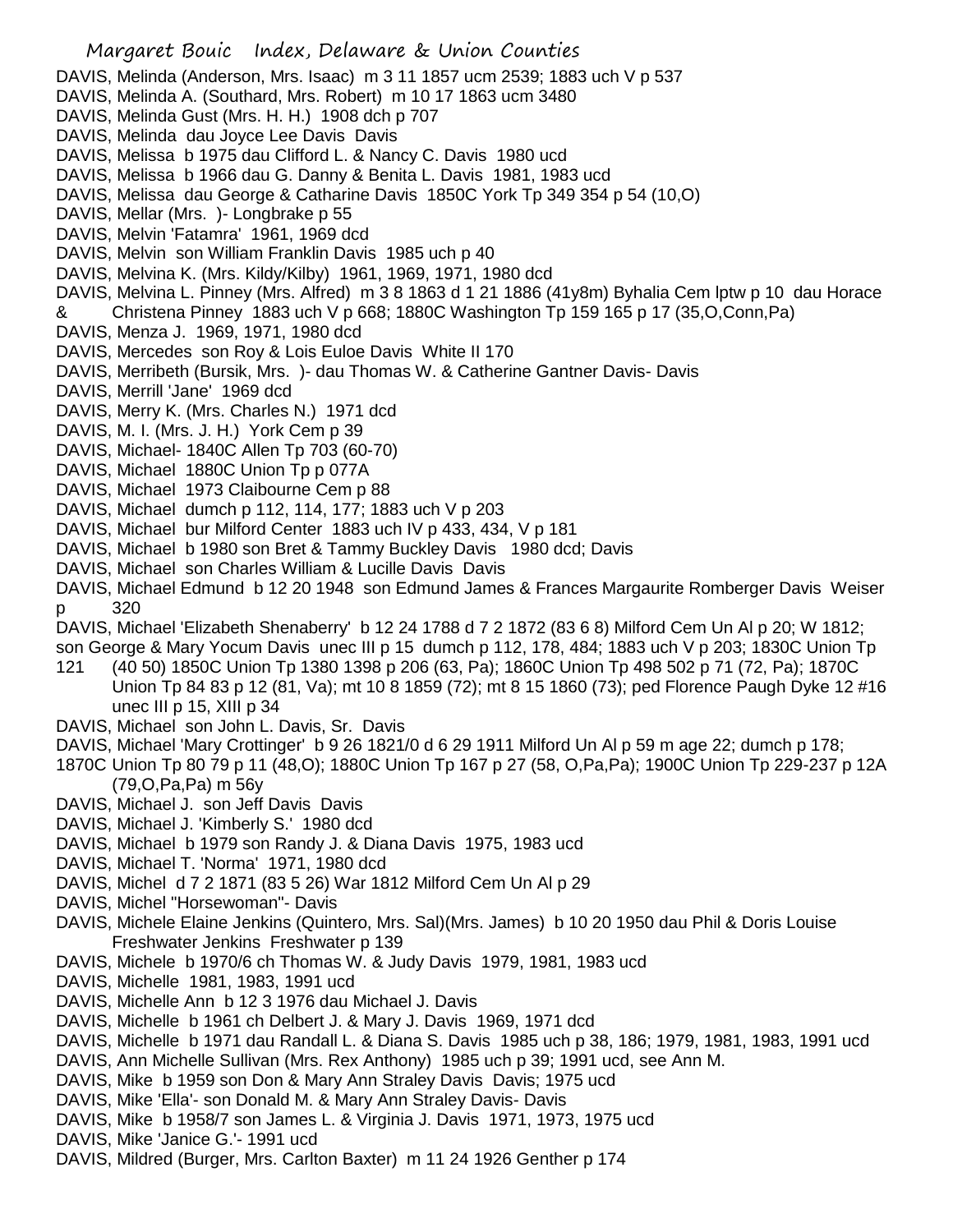- DAVIS, Mildred (Cumston, Mrs. ) dau Mrs. Marian Davis Davis
- DAVIS, Mildred J. d 4 28 1920 (5m) Oakdale Cem I p 53 (E S5 3)
- DAVIS, Mildred M. Shanks (Mrs. Charles R.) d 6 26 1965 (62) Oak Grove Cem Davis
- DAVIS, Mildred (Shell, Mrs. Pearl) dau Carrie Clements Davis Davis
- DAVIS, Mildred (Somerlot, Mrs. Alvin) 1985 uch p 131
- DAVIS, Miller 'Phebe J. Fleming' m 3 16 1845 dcm
- DAVIS, Millinda b 1964 dau George Danny & Benita L. Davis 1981 ucd
- DAVIS, Milo Ray b 7-1890 d 1965 Price Cem djlm p 37 R7- son Greenbury & Emma R. Davis- 1900C Jackson Tp 232-235 p 10B (9,O,Penn,O)
- DAVIS, Milton P. 'Zita''Alice' son Rev. John Wesley & Ester A. Shriver Davis 1985 uch p 40
- DAVIS, Milton- b 11-1881 son Wesley & Roxana Davis- 1900C Claibourne Tp 16-19 p 1B (18,O,Penn,O) DAVIS, Mina 1961 dcd
- DAVIS, Minigue b 1951 ch Alfred M. & Josetta Davis 1969 dcd
- DAVIS, Minnie dau Alfred & Melvina L. Pinney Davis 1883 uch V p 668; 1880C Washington Tp 159 165 p 17 (15,O,O,O)
- DAVIS, Minnie Boyer (Mrs. Robert Henry) 1985 uch p 39
- DAVIS, Minnie Castle (Mrs. Charles E.) m 3 1883 dau Dr. A. B. Castle dumch p 404
- DAVIS, Minnie Chapman (Mrs. William E.) b 1872 Un Co d 6 13 1937 Oakdale Cem I p 162 (C 24)
- DAVIS, Minnie (Howison, Mrs. Edwin) m 1892 sister Lulu Davis Howison Howison (227)
- DAVIS, Minnie- b 1-1882 dau James Davis- 1900C Jerome Tp 231-240 p 10B (22,O,O,O)
- DAVIS, Minnie J. (Maine, Mrs. Elmer E.) m 3 26 1893 Asp (2355)
- DAVIS, Minnie M. Albright (Mrs. Marshall B.)- Davis
- DAVIS, Minnie Maud Longbrake (Mrs. Frank)- b 1877 dau Louis & Charlotte E. Houck Longbrake- Longbrake p 34
- DAVIS, Minnie Pearl- b 1-13-1891 Delaware Tp dau Park E. & M. Blain Davis- dcb
- DAVIS, Minnie Rockwell Bain (Mrs. Henry Thomas) dau John W. & Mary Monnett Bain Newhouse p 13 12442; Monnett p 6
- DAVIS, Miriam dau Charles E. & Minnie Castle Davis dumch p 404
- DAVIS, Miriam dau Blake & Eleanor Davis 1959 ucd (15)
- DAVIS, Missenia Susan (Phillips, Mrs. John William) b 1845 d 1917 ped Richard Phillips #174 9 unec IX p 72
- DAVIS, Mitchell Dwight 'Tamara Sue DeWiggins' m 8 25 1979 son Dwight E. Davis Davis
- DAVIS, M. O. (Mrs. J. W.) York Cem p 37
- DAVIS, Mollie M. (Mrs. Charles E.) b 1869 d 1922 Milford Cem Un Al p 43; unec III p 57
- DAVIS, Molly G. (Mrs. William M.) 1980 dcd
- DAVIS, Monnett Bain son Henry Thomas & Minnie Rockwell Bain Davis Monnett p 6; Newhouse p 13
- DAVIS, Monica (14 1974) dau Joyce Lee Davis Davis
- DAVIS, Montford O.'Bertha Louise Greer' d 1946 Davis
- DAVIS, Monroe Pabst 2 p 53
- DAVIS, Morton- b 7-27-1895 son --- & Crider Fred Davis- dcb
- DAVIS, Morris Franklin Co delge V p 55
- DAVIS, Moses F. 'Bettie Roebuck' dumch p 151
- DAVIS, Mryon- b 4-15-1904 Trenton Tp dau George & Edna Criss Davis- dcb
- DAVIS, Murrel O. 'Elsie' d 1 1954 (66) Oak Grove Cem Davis
- DAVIS, Myra (Robinson, Mrs. Alfred James)- Mitchell (112944)
- DAVIS, Mryon- b 4-15-1904 Trenton Tp dau George & Edna Criss Davis- dcb
- DAVIS, Myrta M.- b 9-1886 dau William H. & Lovina E. Davis- 1900C Taylor Tp 232-237 p 10B (13,O,O,O)
- DAVIS, Nancy 1981 ucd
- DAVIS, Nancy- B 7-1820 1900C York Tp 91 p 4B (79,O,O,O) wid, 1 ch
- DAVIS, Nancy Annette Rausch (Mrs. E. J. Jr.) b 3-16-1958 m 9 3 1983 dau Ned W. & C. Leona Wallace Rausch Davis; Rausch; St. Paul p 135
- DAVIS, Nancy C. dau Abnor & Cathrine Davis 1850C Claibourne Tp 168 p 27 (19,O)
- DAVIS, Nancy (Calvert, Mrs. John) m 2 11 1845 Howison (23)
- DAVIS, Nancy C. (Mrs. Clifford L.) 1980 dcd
- DAVIS, Nancy dau Ebeneser & Mary Davis 1850C Washington Tp 1133 1151 p 169 (6,O); 1860C Washington Tp 1485 1495 p 202 (16,O)
- DAVIS, Nancy E. (Mrs. Nathan S.) 1880C Washington Tp 202 209 p 22 (20,O,O,O)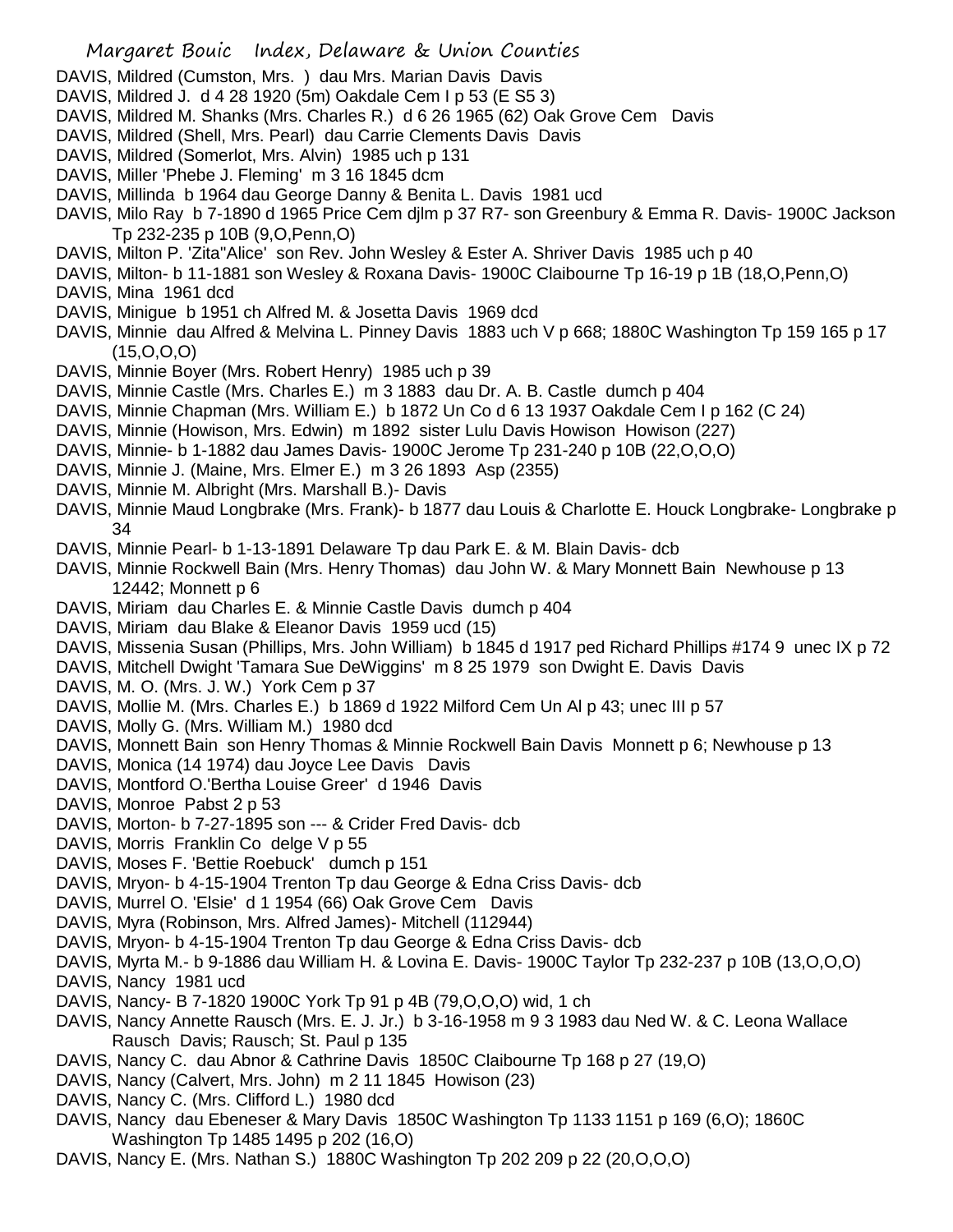DAVIS, Nancy dau George & Catherine Davis 1840C York Tp 309 (15-20); 1850C York Tp 349 354 p 54 (26, Pa)

DAVIS, Nancy (Holden, Mrs. Russ)- dau Dwight Herbert & Bertha M. Diehl Davis- Davis

- DAVIS, Nancy- dau James & Anna Davis- 1880C Jerome Tp 91-92 p 10 (2,O,O,O)
- DAVIS, Nancy H. (Welch, Mrs. James P.) m 4 24 1861 dcm
- DAVIS, Nancy Hyde (Mrs. George) m 12 25 1837 ucm 472 d 3 28 1905 (84 8 18) York Cem p 42 L80 dau Samuel & Elizabeth Hyde unec III p 30; 1840C York Tp 263 (15 20); 1850C York Tp 409 416 p 63 (32,O); 1860C York Tp 1314 1323 p 177 (40,O); 1880C York Tp 101 p 10 (60,O,Eng,Eng)
- DAVIS, Nancy I. (Finley, Mrs. Evans) m 6 4 1857 ucm 2566 dau Michael & Elizabeth Shenaberry Davis dumch p 112; 1883 uch V p 203; unec XII p 12
- DAVIS, Nancy Jean Dackin (Mrs. Charles Waddy II) m 10-17-1987 dau Gerald E. & Marjorie Dackin- Dackin; Davis
- DAVIS, Nancy J. (Mrs. John G.) 1971 dcd
- DAVIS, Nancy J. Kennedy (Mrs. Elza C.) m 3 2 1872 ucm 5055 1880C Washington Tp 22 23 p 3 (27,O,Pa,O) also 1880C York Tp 17 p 2 (25,O,Pa,O)
- DAVIS, Nancy dau John & Helen Baughan Davis 1870C Liberty Tp Un Co 225 p 27 (8,O)
- DAVIS, Nancy dau Joseph & Lydia Shenaberry Davis dumch p 114, 178, 484; 1883 uch V p 203
- DAVIS, Nancy L. Hines(Mrs. Larry Lee) 1985 uch p 39; 1959, 1967, 1971, 1975, 1979, 1981, 1983, 1991 ucd
- DAVIS, Nancy Linton (Mrs. William) m 4 6 1826 Madison Co unec V p 16
- DAVIS, Nancy (McElroy, Mrs. John) m 6 2 1853 ucm 1965; unec VIII p 10
- DAVIS, Nancy (Patrick, Mrs. Thomas) m 5 4 1839 ucm 549; dau David & Keziah Dickerson Davis 1883 uch V p 521; unec III p 38
- DAVIS, Nancy Tucker (Mrs. William) m 4 13 1848 ucm 1308; unec VII p 39
- DAVIS, Nancy (Weiler, Mrs. Edward) m 1 1 1865 ucm 3802
- DAVIS, Nancy dau William & Jane McCorkle Davis 1915 uch p 714
- DAVIS, Nancy/Nannie B. Dynes (Mrs. Charles Van) b 12 21 1870 m 1890 d 9 22 1959 Milford Cem dau William & Margaret Lane Dynes dumch p 116; 1880C Allen Tp 56 61 p 7 (11, O, O, Irel); 1900C Union
- Tp 16 p 2A (29,O,O,Irel)- m 9y, 3 ch, 2 living
- DAVIS, Nannie- b 7-1877 dau James Davis- 1900C Jerome Tp 231-240 p 10B (22,O,O,O)
- DAVIS, Nanny (Mrs. John)- Davis
- DAVIS, Nancy Y. Keneda (Mrs. Elby C.)- unec XIV p 23
- DAVIS, Narcissa/Norcessa Smith (Mrs. Thomas) b 1839 m 5 28 1857 ucm 2563 d 11 11 1925 York Cem p 36 L19 dau Noah & Eveline Grubbs Smith 1985 uch p 49; ped Ardith Cox Felts #62 15; unec V p 46; 1870C York Tp 70 69 p 9 (30,O); 1880C York Tp 290 p 28 (41,O,Pa,Pa); 1900C York Tp 155 p 7A (59,O,O,O) wid, 7 ch, 5 living
- DAVIS, Nat (or Nathaniel Gist) runaway dcga p 37 Del Pat & Fr Ch 1 25 1827
- DAVIS, Nathan (11 1989) son Mark & Rev. Judith Perkins Davis Davis
- DAVIS, Nathan S. 'Eva Brown' m 7 29 1875 ucm 5720; mt 3 p 14
- DAVIS, Nathan S. 'Nancy E.' son William H. & Mariah Davis 1860C Washington Tp 1483 1493 p 101 (3,O); 1880C Washington Tp 202 209 p 22 (29,O,O,O) p 015A
- DAVIS, Nathaniel 'Margaret' 1883 uch V p 411
- DAVIS, Nathaniel 'Martha Doty' d 1839 Powell p 317
- DAVIS, Natilee Kim dau Mark & Barbara Ann Freshwater Davis Freshwater p 174
- DAVIS, Nell b 1954 dau Oscar & Mae Davis 1969 dcd
- DAVIS, Nellie delge III p 40; 1961, 1969, 1971, 1980 dcd
- DAVIS, Nellie Amelia- b 11-17-1907 d 7-4-1993 (85) Waldo Cem, Davis
- DAVIS, Nellie Martha Almendinger (Mrs. Clarence Wilkins) b 11 10 1911 m 1 1 1929 dau Joseph D. & Mary K. Diffany Almendinger dcc Nellie Almendinger Davis 1; 1961, 1969, 1971, 1980 dcd
- DAVIS, Nellie B. b 1876 d 9 13 1890 (14y) Milford Cem Un Al p 57 dau William Shannon & Caroline Ewalt
- Davis dumch p 116; 1880C Union Tp 177 p 41 (4,O,O,O)
- DAVIS, Nellie (DeWitt, Mrs. Burton Lorenzo) DeWitt
- DAVIS, Nellie sister Marion Davis Davis
- DAVIS, Nellie McCain (Mrs. William Virgil)- b 8-11-1909 m 11-2-1927 d 8-2-1994 (84) Oakdale Cem, Urbana dau William & Clara Shear McCain- Davis
- DAVIS, Nellie dau Thomas B. & Eda J. Banker Davis 1883 uch V p 436
- DAVIS, Nellie V. Waltz (Mrs. David D.) b 12 2 1865 m 3 18 1897 d 4 15 1924 York Cem p 28 R7 L110 dau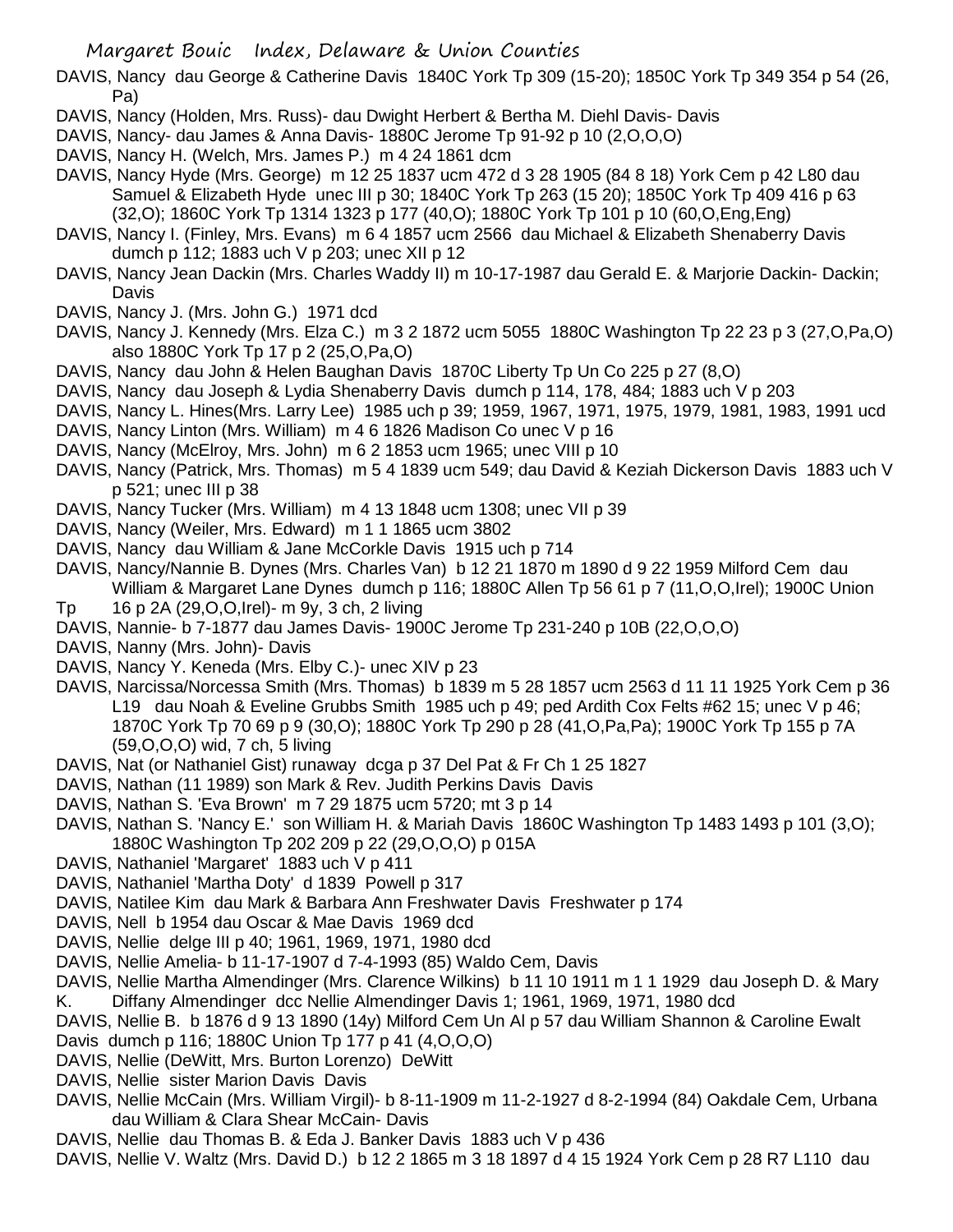Reuben & Margaret Worbs Waltz 1915 uch p 961; Davis; 1900C York Tp 89 p 4B (35,O,O,O) m 3y, 1 ch

- DAVIS, Nellie Williams (Mrs. Vern E.) b 2 1890 m 8 9 1913 dau Francis & Minnie B. Hazen Williams Cowgill p 14
- DAVIS, Nelson son Ebeneser & Mary Davis 1850C Washington Tp 1133 1151 p 169 (2,O); 1860C Washington Tp 1485 1495 p 202 (12,O); 1870C Washington Tp 153 148 p 21 (22,O)
- DAVIS, Nelson E. b 3 1870 son Stephen & Marthy/Agatha Z. Davis 1870C Washington Tp 137 132 p 19 (3/12,O) 1880C Washington Tp 202 209 p 22 (10,O,O,O)
- DAVIS, Nettie rtc p 3,9
- DAVIS, Nettie B. (Mrs. William C.) b 1908 Oakdale Cem II p 113 (K R2 27)
- DAVIS, Nettie (Mrs. George D.) 1880C Washington Tp 8 p 1 (19,O,O,O) see Genettie
- DAVIS, Nettie (Mrs. James) 1949 ucd
- DAVIS, Nettie M. (Mrs. John L.) b 9 23 1862 d 1 28 1947 Marlborough Cem p 175
- DAVIS, Nettie- b 12-1879 dau Wesely & Roxanna Davis- 1900C Claibourne Tp 16-19 p 1B (20,O,Penn,O)
- DAVIS, Newton 1908 dch p 392
- DAVIS, N. G. Delaware Tp (1844) Powell p 103; 1880C Delaware Tp p 325C
- DAVIS, Nicholas John b 6 21 1979 son Robert & Fisher Davis Davis
- DAVIS, Noah 1850C Orange Tp 1749 p 112 (72, Ct)
- DAVIS, Noah 'Anna Dumm' Davis
- DAVIS, Nola Susan (Wells, Mrs. James William) m 1 2 1976 Davis
- DAVIS, Nora B. rtc p 9
- DAVIS, Nora I. (Rinehart, Mrs. Elva Lee) b 1-1-1905 d 8-13-1990 (85) dau George N. & Hattie O. Davis Davis; dcb
- DAVIS, Norcessa Smith (Mrs. Thomas)- m 5-28-1857 ucm 2563, unec XII p 12
- DAVIS, Norene (Mrs. )- mother of Dr. Howard Davis- Davis
- DAVIS, Norene E. (Mrs. Robert H.) 1961 dcd
- DAVIS, Norma (Bonnett, Mrs. ) dau Lewis & Margaret Davis Davis
- DAVIS, Norma Jean (Cowan, Mrs. ) dau Harry & Arabella McNabb Davis Davis
- DAVIS, Norma b 1956 dau Norman G. & Margaret J. Davis Sunbury p 53, 117; 1961, 1969 dcd
- DAVIS, Norma T. (Mrs. Michael T.) 1971, 1980 dcd
- DAVIS, Norman G. 'Margaret J.' 1961, 1969 dcd
- DAVIS, Norsell 'Ivy May Seaton' m 9 16 1922 Howison (765)
- DAVIS, Ogal/Ogall 'Ethel' b 1890 d 1 4 1962(71) Oakdale Cem II p 79 (H R14 40 Davis
- DAVIS, Olia M. b 6 11 1895 d 1 19 1933 Broadway Cem lptw p 80
- DAVIS, Oliver 'Addie J.'- b 9-1862 1900C Milford 74-81 p 3B (37,O,O,O) m 12y
- DAVIS, Oliver B. 'Rebecca Van Vorhiss' b 1847 m 12 1871 d 7 31 1910 York Cem p 25 son Amon & Roxanna Storms Davis 1915 uch p 133; 1883 uch V p 538, 541; uca p 98; 1850C York Tp 408 415 p 63 (3,O); 1860C York Tp 1204 1214 p 163 (12,O); 1870C York Tp 100 95 p 13 (22,O); 1880C York Tp 241 p 23 (32,O,Pa,NY) p 0029; 1900C York Tp 321 p 14A (52,O,Pa,NY) m 12y
- DAVIS, Oliver B.- b 12-1866 son Mary G. Davis- 1900C Richwood 34-37 p 2A (33,O,Va,O)
- DAVIS, Oliver Perry b 6 2 1849 d 6 2 1912 son John Wesley Davis Davis
- DAVIS, Olivia- dau Danny & AMy Davis- Davis
- DAVIS, O. M.- dg 1-7-1908, delge VIII p 13
- DAVIS, Onesta ch Richard & Euphronias Swartz Davis 1860C Jackson Tp 1139 1152 p 151 (10/12,O)
- DAVIS, Ora B. 'Minnie Beightler' 1894 unec IV p 9
- DAVIS, Ora I. b 8 1869 dau Richard & Euphronius R. Swartz Davis Davis; 1870C Jackson Tp 135 129 p 19 (11/12,O); 1880C Jackson Tp 7 p 235C (11,O,O,O)
- DAVIS, Ora May (Poole, Mrs. Grover) dau John & Bessie White Davis White II 168
- DAVIS, Oral F. b 7 29 1881 ch Oliver B. & Rebecca Van Vorhiss Davis 1883 uch V p 541
- DAVIS, Orange 'Amanda' Davis Bible unec V p 29
- DAVIS, Orange Franklin b 4 24 1874 d 7 21 1875 son Franklin Zenas & Geraldine Graham Davis Davis Bible; unec V p 29
- DAVIS, Orlando K. b 1852 d 1855 son Amon S. & Margaret K. Davis York Cem p 21
- DAVIS, Orin R. 'Elsie' b 4 1 1890 d 4 24 1967 son Noah & Anna Dumm Davis 1959 ucd Davis
- DAVIS, Orra son George W. & Belle C. Hawley Davis 1880C Marysville 192 196 (5,O,O,O)
- DAVIS, Orson D.'Betty Bope' b 6 30 1908 d 6 30 1975 son Elbert C. & Arminta Fish Davis Fish 11414; 1985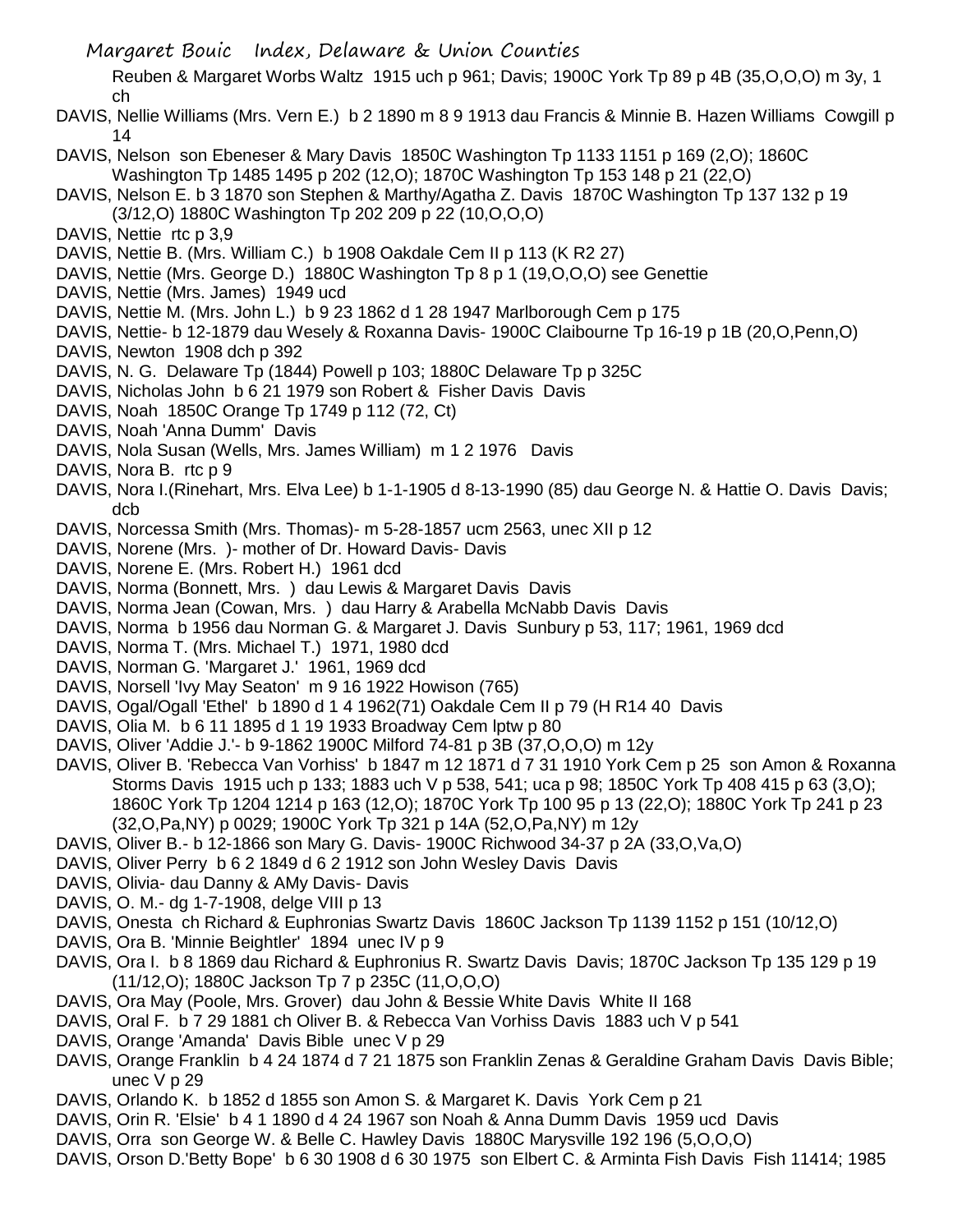uch p 51

- DAVIS, Orville/Orval E. 'Lelah Johnson' b 1888 d 11 19 1948 York Cem p 81 C38 1/2 son William C. & Dora Harris Davis 1915 uch p 1023
- DAVIS, Oscar son D. A. & Emily Davis 1850C Delaware Tp 1432 p 100 (5,O)
- DAVIS, Oscar F. 'Mae' d 9 12 1977 (69) Oak Grove Cem Davis; 1969, 1971 dcd
- DAVIS, Oscar D. 'Maurine' 1969, 1971 dcd
- DAVIS, Oscar V.- b 12-26-1875 Thomson Tp twin son John & Mary A. DeBolt Davis- dcb
- DAVIS, C. Othel b 1-1887 d 1911 Price Cem R7 p 37; son Greenbury & Emma R. Davis- 1900C Jackson Tp 232-235 p 10B (13,O,Penn,O)
- DAVIS, Otis L.- b 12-26-1875 Thomson Tp twin son John & Mary A. DeBolt Davis- dcb
- DAVIS, Ott Howard 'Carolyn Olive Kahle' b 5 21 1931 m 6 28 1953 Weiser p 696
- DAVIS, Otto L. b 1882 d 1883 Price Cem R7 p 37
- DAVIS, Owen L. 1908 dch p 170
- DAVIS, infant of Oziah Davis stillborn 9 18 1925 b Champaign Co Oakdale Cem 3753 E33 I p 53
- DAVIS, Ozias S. b 8-1884 son William H. & Lovina E. Davis- 1900C Taylor Tp 232-237 p 10B (15,O,O,O)
- DAVIS, Pamela (Methorn, Mrs. ) dau James H. & Marjorie Luh Davis Davis; 1949, 1959 ucd (10)
- DAVIS, Pamela Sue (Egg, Mrs. ) b 7 30 1951 dau Kenneth Lee & Charlotte Davids Davis Weaver 1258812; 1976 dch p 373; 1961, 1969, 1971, 1980 dcd
- DAVIS, Pamela (Mrs. Thomas) Davis
- DAVIS, Pamela Turner (Mrs. Stephen Joseph)(Endlsey, Mrs. Tom)- Davis; 1985 uch p 38
- DAVIS, Park rtc p 8,9,10; 1980 dcd
- DAVIS, Parthemia/Catherine? d 8 27 1883 (4y) Raymond Cem lptw p 25 dau William & L. S. Davis
- DAVIS, Pat 1971 dcd
- DAVIS, Patricia Ann Moore (Stevens, Mrs. )(Mrs. Harold William) m 5 18 1968 dau Walter Moore Davis
- DAVIS, Patricia (Mrs. Donald E.) 1971 ucd
- DAVIS, Patricia (Hardesty, Mrs. ) dau Leo Arnold & Eileen Davis Davis
- DAVIS, Patricia (Lynn, Mrs. ) dau Eldon W. & Helen V. Smith Davis Davis
- DAVIS, Patricia (Phillians, Mrs. Robert Eugene) b 3 28 1946 Maugans Anc p 9
- DAVIS, Patricia Sowards (Mrs. Pearl) d 12 22 1989 (53) bur W. Jefferson sister David Sowards Davis
- DAVIS, Patricia (Greene, Mrs. Dwight)- dau Everett P. & Shirley J. Davis Davis; 1961 dcd (15)
- DAVIS, Patty Jo (Mrs. )(Shaw, Mrs. Donald Scott) b 1956 1985 uch p 74
- DAVIS, Paul son Alta Davis Davis
- DAVIS, Paul A.'Lucille Van Atta''Beulah Sellers'- b 10-13-1919 m(2) 1970 twin son William H. & Edna G. Andrews Davis- Mitchell 11214423; Davis; 1949, 1959, 1967, 1971, 1973, 1975, 1979, 1981, 1983, 1991 ucd
- DAVIS, Paul- son Dennis W. & ALice Davis- Davis
- DAVIS, Paul/Pearl A. 'Lucille Van Atta''Beulah' DAVIS, Paul 'Diane' son Everett P. & Shirley J. Davis Davis; 1961 dcd (11); 1980 dcd
- DAVIS, Paul F. b 9 2 1902 d 10 2 1902 son Thomas J. & Mary N. Fulton Davis York Cem p 60 B7
- DAVIS, Paul son Pearl & Patricia A. Sowards Davis Davis
- DAVIS, Paul Wayne b 12 26 1906 d 10 1 4 1928 son U. Taylor & Lennie Pearl Davis Milford Cem Un Al p 47
- DAVIS, Paula D.(Eichbauer, Mrs. Kenneth) b 1955 dau Paul A. & Lucille Van Atta Davis Davis; 1959, 1967, 1971, 1973, 1979, 1981, 1983 ucd
- DAVIS, Paula (Mrs. Ralph) 1975 ucd
- DAVIS, Paula (Thomas, Mrs. ) dau James & Virginia Davis Davis
- DAVIS, Pauline A.- dau William J. & Edna G. Andrews Davis- Mitchell 11214424
- DAVIS, Pauline (Liggett, Mrs. Doyle C.) twin dau William J. & Edna G. Andrews Davis; Mitchell 112114424; Davis
- DAVIS, P. E. 1908 dch p 452
- DAVIS, Peace (Wood, Mrs. Jonathan) m 8 12 1924 dumch p 387
- DAVIS, Pearl (Doudna, Mrs. Ernest) dau William C. & Dora Harris Davis 1915 uch p 1023
- DAVIS, Pearl 'Patricia A. Sowards' Davis
- DAVIS, Pearl Rose McCullough (Mrs. Howe Glen) b 3 20 1880 d 11 1 1968 York Cem p 97 O 20 dau David & Maggie Norton McCullough Davis
- DAVIS, Penny Kay (Kelly, Mrs. Donald Brooks) m 10 1 5 1966 dau Gerald & Jane Davis Davis; 1961 dcd (15)
- DAVIS, Peggy Dawn (Gray, Mrs. Russell Berlin) b 11 16 1943 m 12 15 1961 dau Charles Lester & Mary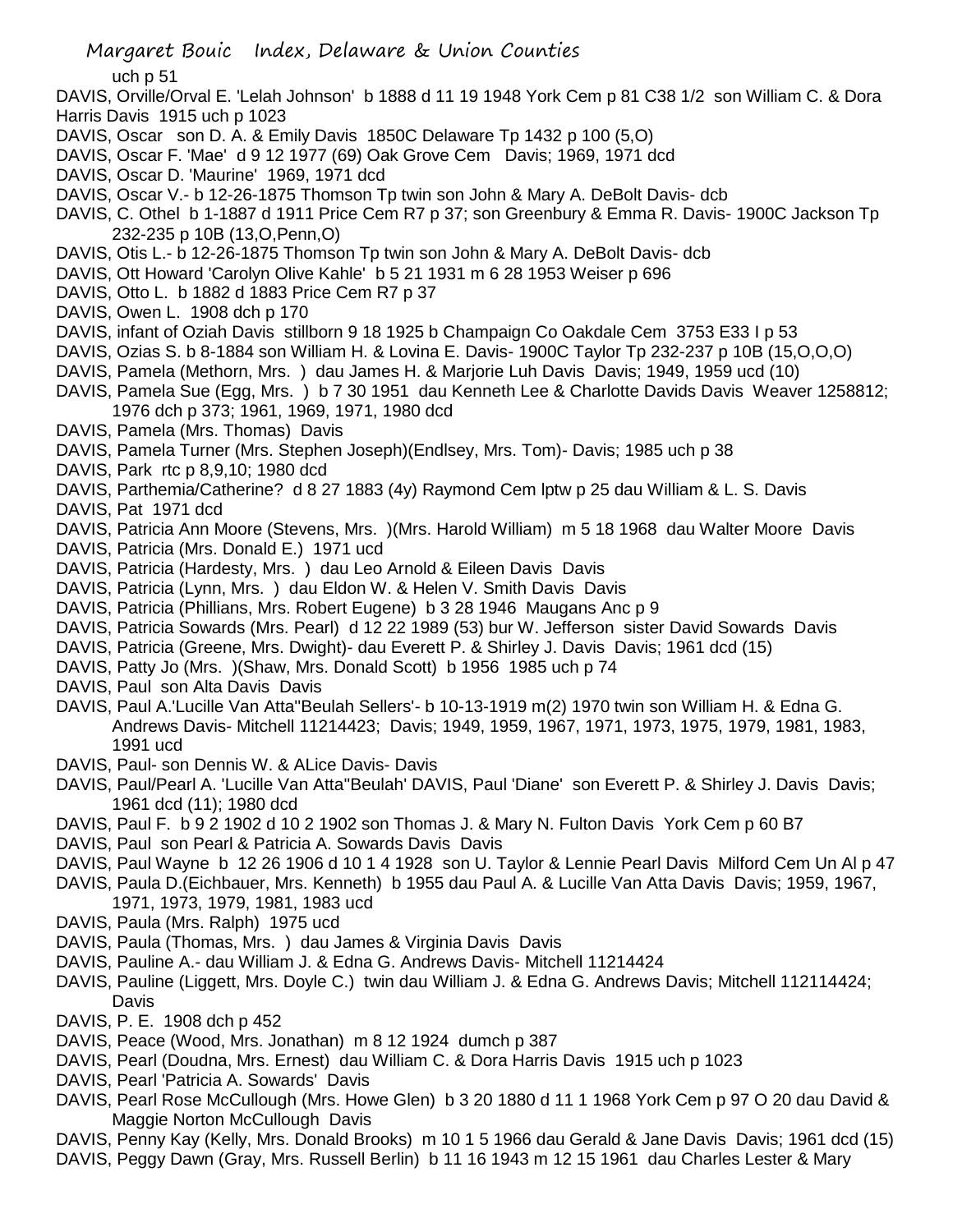- Kathryn Mouser Davis 1985 uch p 38, 61, 62, 100; 1949, 1959 ucd
- DAVIS, Peggy (Wood, Mrs. Walter) dau James & Dessie Kramer Davis Davis
- DAVIS, Perry rtc p 9,10
- DAVIS, Perry R. son Davis S. & Mary Williams Davis 1880 dch p 752
- DAVIS, Peter 1880C York Tp p 020A
- DAVIS, Phebe Cary (Mrs. John) m 4 29 1812 Madison Co unec IV p 21
- DAVIS, Phebe Hathaway (Randall, Mrs. Samuel)(Mrs. Benajah) b aft 1724 d aft 1774 dau Isaac & Sarah Makepeace Hathaway 1880 dch p 117
- DAVIS, Phebe (Johnston, Mrs. Jacob) m 2 18 1824 Madison Co unec IV p 64
- DAVIS, Phebe (Roberts, Mrs. Henry) m 12 17 1855 dcm
- DAVIS, Phebe dau Thomas Davis dcw Bk 4 p 53(7)
- DAVIS, Philena F. dau John R. & Eleanor Bailey Davis Asp 1318-3
- DAVIS, Phillip b 1970 dau Donald C. & Linda L. Davis 1973 ucd
- DAVIS, Phillip H. brother John R., James E. Davis Davis
- DAVIS, Phyllis b 1949 dau Howard D. & Helen L. Davis 1967 ucd
- DAVIS, Phyllis Jane (Brunson, Mrs. Kenneth Plum)- b 5-20-1933 m 8-1-1959 dau Robert Harold & Dorothy Morse Davis- Mitchell 112141131
- DAVIS, Phyllis (Simpson, Mrs. Geoff) dau Ray Vernor Davis Davis
- DAVIS, Phyllis (Hoalae, Mrs. ) dau Walter W. & Flora Davis 1961 dcd (12)
- DAVIS, Plummer 1850C Berlin Tp 2004 (17,O)
- DAVIS, Presley 1883 uch V p 658
- DAVIS, Preston son William & Sarah Davis dpc p 77; 1850C Delaware Town 1143 p 87 (10,O); delge VII p 10
- DAVIS, Princess L. (Mrs. Wendell) Davis; 1969, 1971 dcd
- DAVIS, Priscilla Pixton Chisolm (Mrs. Richard N.) b 7 22 1905 m 2 24 1927 dau Benjamin Ogden & Elizabeth Rhoades Chisolm Weiser p 185
- DAVIS, Provey/Provly A. (Moffet, Mrs. Jared) m 3 20 1868 ucm 4351
- DAVIS, R. uca p 45
- DAVIS, Rachael Poling (Mrs. Alexander) lic 10 12 1854 ucm 2182 d 11 11 1892 (65y27d) Buck Run Cem Un Al p 90; 1860C Paris Tp 1360 1350 p 180 (33, Va) 1870C Allen Tp 17 p 2 (38, Va); 1880C Allen Tp 35 39 (52,Va,Md,Md)
- DAVIS, Rachel (Mrs. Benjamin) 1860C Jerome Tp 171 172 p 25 (28, South Wales)
- DAVIS, Ralph- son Ed & Zelphia Kress Davis- Davis
- DAVIS, Ralph Don 'Anita J.' son Kenneth Davis- Davis; 1959, 1967, 1971, 1973, 1975, 1979, 1981, 1983, 1991 ucd
- DAVIS, Ralph E. d 2 19 1969 (83) bur Ashley Davis
- DAVIS, Ralph 'Mae Bell' Davis
- DAVIS, Ralph 'Marion Muriel Wilt' 1908 dch p 478, 729
- DAVIS, Ralph 'Paula' 1975 ucd
- DAVIS, Ralph Ty ' "Constance Lee Schultz' b 12 31 1955 son Robert L. & Janice Jean Ballard Davis Cowgill p 40; Taylor (1112111) Mitchell (121812111); 1973, 1979, 1981 ucd
- DAVIS, Ralph V. 'Dorothy J.' 1959 ucd
- DAVIS, Ralph son Walter/Bud & Elaine Davis Davis
- DAVIS, Randall B. 'Debra Gail Martin' m 6 2 1973 son Joe & Margaret Davis Davis; 1973 ucd
- DAVIS, Randall Lynn 'Diane O'Brien' son Frank Allen & Virginia Amato Davis 1985 uch p 38, 106, 158; Davis; 1949, 1959, 1967, 1971, 1973, 1975, 1979, 1981, 1983, 1991 ucd
- DAVIS, Randolph 1967 ucd
- DAVIS, Randy Joy son Harold C. Davis Davis; engaged to Duana Reyff
- DAVIS, Raphael 'Bessie Eliza Mills' Mills St p 2
- DAVIS, Ray- dg 2-11-1908, delge VIII p 13
- DAVIS, Ray Charles d 1 28 1965 bur Grand Prairie Cem Davis
- DAVIS, Ray 'Eva L. Plotner' b 1889 d 5 12 1954 York Cem p 75 B142 A 1915 uch p 958
- DAVIS, Ray Vernor d 12 1 1953 (70) Sunbury Memorial Park Davis
- DAVIS, Raymon 'Josephine K. Tewksbury' Davis
- DAVIS, Raymond (Cincinnti) Davis
- DAVIS, Raymond b 11-1892 son Charles Van & Nannie B. Dynes Davis Davis; dumch p 116; 1900C Milford 16 p 2A (7,O,O,O)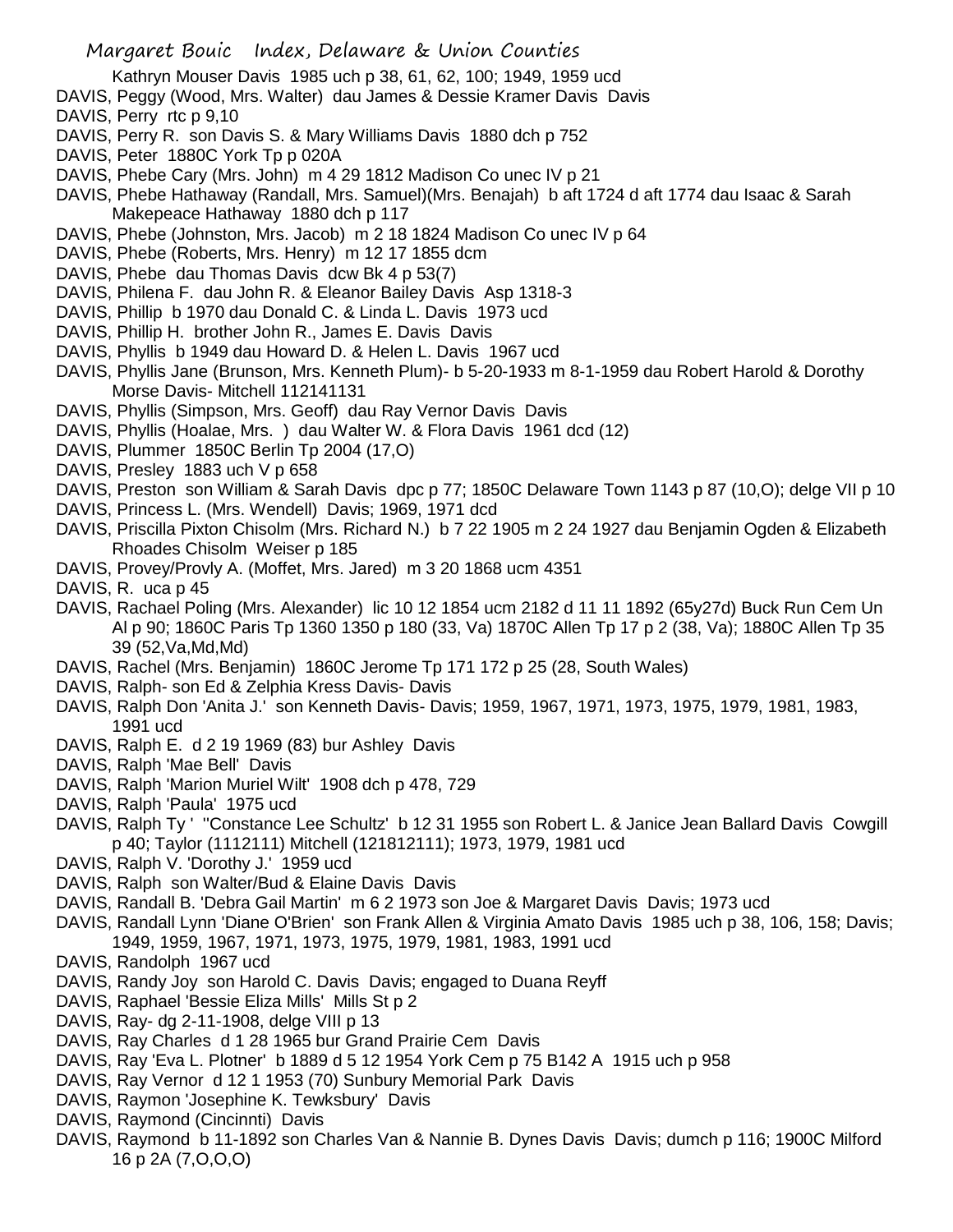- DAVIS, Raymond J. dumch p 101
- DAVIS, Raymond L.- b 12-18-1914 d 5-13-1993 (78) son Ed & Zelphia Kress Davis- Davis
- DAVIS, Raymond son Mrs. Marian Davis Davis
- DAVIS, Raymond J. 'Mary Elizabeth Blaine' b 1982; Phillips p 102; Cunningham
- DAVIS, Raymond Scott bur Radnor son Raymond J. & Mary Elizabeth Blaine Davis Davis
- DAVIS, Raymond- b 3-3-1902 Radnor Tp son Thomas L. & Clara Kinnel Davis- dcb
- DAVIS, Reba H. (Mrs. Clyde H.) 1969, 1971 dcd
- DAVIS, Rebecca dau Abner & Catherine Kennedy Davis 1985 uch p 39
- DAVIS, Rebecca (Carr, Mrs. Absalom) lic 12 31 1834 ucm 338; unec III p 38; XIII p 21
- DAVIS, Rebecca (Mrs. D. Kenneth) 1975, 1979, 1981, 1983, 1991 ucd
- DAVIS, Rebecca E. dau George & Catharine Davis 1840C York Tp 309 (5-10); 1850C York Tp 349 354  $(19, 0)$
- DAVIS, Rebecca (Fittro, Mrs. Joseph) Davis
- DAVIS, Rebecca (Hill, Mrs. John) Asp p 31
- DAVIS, Rebecca (Hutton, Mrs. James) m 8 25 1836 Madison Co unec VII p 24
- DAVIS, Rebecca L. dau George & Nancy Hyde Davis 1850C York Tp 409 416 p 63 (7,O); 1860C York Tp 1314 1323 p 178 (17,O)
- DAVIS, Rebecca L. (Evans, Mrs. Julius) lic 6 18 1864 ucm 3599
- DAVIS, Rebecca (Mrs. Oliver) d 3 26 1888 (36 10 28) York Cem p 25
- DAVIS, Rebecca (Mrs. Oliver) b 1852 d 1935 York Cem p 25; 1900C York Tp 321 p 14A (46,O,O,O) m 12y, 2 ch
- DAVIS, Rebecca (Storms, Mrs. Judson) m 5 27/17 1847 ucm 1216 dau David & Keziah Dickerson Davis 1883 uch V p 521; 1985 uch p 135
- DAVIS, Rebecca Van Vorhiss (Mrs. Oliver B.) m 12 1871 1880C York Tp 241 p 23 (28,O,O,O)
- DAVIS, Rees son James & Mary Jones Davis Pabst 6 p 70; 1850C Radnor Tp 153 p 180 (8,O); Powers p 249
- DAVIS, Rees J. 1880C Radnor Tp p 476A
- DAVIS, Rees d 4 8 1845 son Robert & Jane Davis Radnor Cem Powell p 218
- DAVIS, Reese E. rtc p 6,8; 1880C Radnor Tp p 477C
- DAVIS, Reese F. 1880C Radnor Tp p 476A
- DAVIS, Reese T.- b 3-3-1902 Berkshire Tp son d. H. & Sarah Piper Davis- dcb
- DAVIS, Regina b 1968 dau Jon D. & Brenda Davis 1971, 1975, 1979, 1981, 1983 ucd
- DAVIS, Rena dau Richard & Euphroneus Swartz Davis 1870C Jackson Tp 135 129 p DAVIS, Rex Anthony 'Ann Michelle Sullivan' m 3 16 1985 son Larry Lee & Nancy L. Hines Davis 1959, 1967, 1971, 1975, 1979, 1981, 1983, 1991 ucd
- DAVIS, Rex Eugene 'Fay Kidd' m 7 21 1962 McKitrick p 192
- DAVIS, Rhea Joy (Luckey, Mrs. ) dau Arthur T. & Dorothy Davis Davis
- DAVIS, Rhoda 1870C Liberty Tp Un Co 46 p 6 (20,O)
- DAVIS, Rhoda (Everett, Mrs. Elisha) m 12 1834 Madison Co unec VIII p 67
- DAVIS, Richard 1915 uch p 264, 274; 1883 uch V p 658; uca p 22, 45, 101
- DAVIS, Richard 1880C Jackson Tp p 0235
- DAVIS, Richard d age 96 applied for pension 1840 unec IV p 23
- DAVIS, Richard A. (1 1972) son Thomas Earl & Darlene June Davis Davis
- DAVIS, Richard Arlen son Ruth A. Davis Davis; engaged to Lanta Martindal
- DAVIS, Richard C. 'Virgie' 1975, 1979, 1981, 1983 ucd
- DAVIS, Richard D. 'Becky I.' 1979, 1981, 1983 ucd see R. Dean 1991 ucd
- DAVIS, Richard- guardian of ch of David & Dolle/Dorothy Davis- unec X p 43
- DAVIS, Richard E. 'Clara E. Hedges' b 1857 d 1938 Claibourne Cem p 27
- DAVIS, Richard E. -son Emmett & Mary C. Lilley Davis- Davis
- DAVIS, Richard son Eldon & Helen Smith Davis Davis
- DAVIS, Richard 'Euphroneus Swartz' b 5 10 1828 m 6 1 1851 ucm 1674 d 2 20 1907 Price Cem djlm p 30 son John R. & Margaret Davis 1883 uch V p 497, 501, 504; 1870C Jackson Tp 135 129 p 19 (42,O);
- 1880C Jackson Tp 7 p 235C (52,O,Wales,Wales); 1900C Jackson Tp 13 p 1B (72,O,Wales,Wales) m 49y
- DAVIS, Richard E. 'Vickie Hornsby' Davis
- DAVIS, Richard son Harold & Alberta Davis Davis
- DAVIS, Richard son James & Dessie Kramer Davis Davis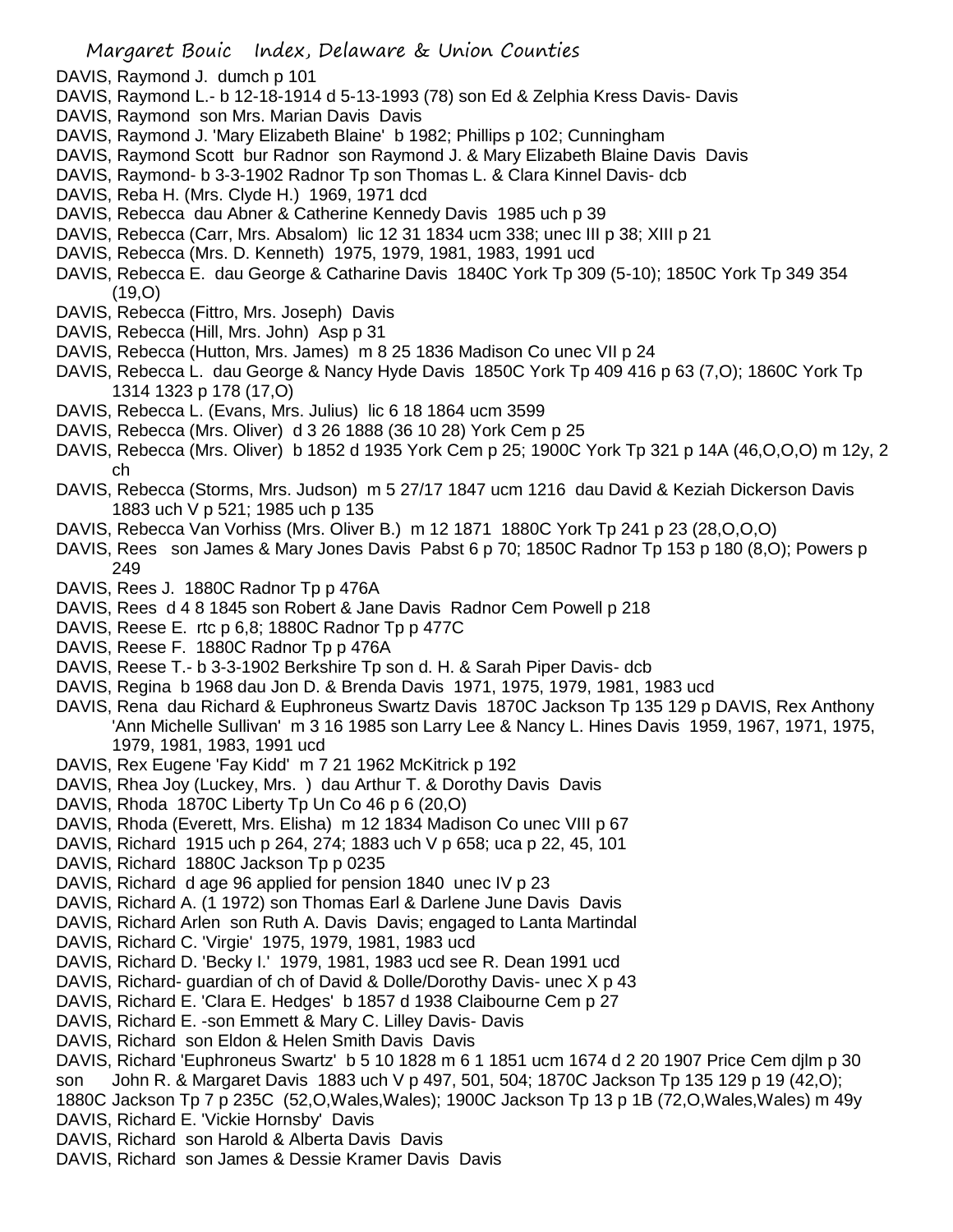Margaret Bouic Index, Delaware & Union Counties DAVIS, Richard Lane b 12 24 1969 son Coralie Bradley Davis unec VI p 43; Richard Bible DAVIS, Richard M. 'Adelia H. Holycross' m 8 15 1867 ucm 4221 DAVIS, Richard son Mrs. Marian Davis Davis DAVIS, Richard 'Mary F.' 1961 dcd DAVIS, Richard 'Maude Cartmell' Freshwater p 92 DAVIS, Richard Morgan- from Wales 6-21-1883 Nat 11-1-1888, delge VIII p 60 DAVIS, Richard M. son Richard & Euphronius R. Swartz Davis 1883 uch V p 504 DAVIS, Richard N. 'Priscilla Pixton Chisolm' m 2 24 1927 Weiser p 185 DAVIS, Richard O. 'Georgette' 1969, 1971, 1980 dcd DAVIS, Rickey Dale b 2 19 1960 son Dale Emmett & Bernadine Ardice Brewer Davis Graham 17444421 DAVIS, J. Ripley 'Mary A. Harper' m 4 24 1867 ucm 4178 DAVIS, Ritta- b 5-1896 dau Dr. William F. & Margret Davis- 1900C Marysville 1st ward 279-288 p 12B (4,O,Missouri,O) DAVIS, R. J.- 1991 ucd DAVIS, Rev. R. K. b 3 23 1819 d 7 24 1887 (68) Claibourne Cem p 15 DAVIS, R. L. 1971 dcd DAVIS, Robert hmp p 150 DAVIS, Robert Franklin Co delge V p 55 DAVIS, Robert 1835 men p 62 #113 p 116 Troy Tp DAVIS, Robert (1664,Va) land Freshwater p 11, 14, 16 DAVIS, Robert d 6 6 1855 (42y7d) Radnor Cem Powell p 218 DAVIS, Robert d 3 30 1839 (60) Radnor Cem Powell p 233 DAVIS, Robert dcw Bk 2 p 83 (d 1838 1839) DAVIS, Robert 1840C Radnor Tp p 104 (50 60); 1835 men p 52 #68 p 96 Radnor Tp; delge IV p 4, VII p 19 DAVIS, Robert uca p 98 DAVIS, Robert 'Barbary E. Brewer' m 11 11 1865 dcm; Pabst 8 p 52, 53 DAVIS, Robert C. 'Eula J. 1985 uch p 173; 1959, 1967, 1971, 1973, 1975, 1979, 1981, 1983, 1991 ucd DAVIS, Robert C.- son Robert & Jane Hudkins Davis- Davis DAVIS, Robert Cody 'Sara' d 7 31 1983 (68) cremated son Mrs. Leona Craiglow Davis DAVIS, Robert son David & Edith Davis 1949 ucd DAVIS, Robert son Eldon N/W & Helen V Smith Davis Davis DAVIS, Robert 'Elizabeth Bird' m 1 1 1861 dcm DAVIS, Robert E. son Ira & Mary A. Davis Davis DAVIS, Robert son Evan Davis Davis DAVIS, Robert H. rtc p 6 DAVIS, Robert Harold 'Dorothy Morse'- Mitchell (11214113) DAVIS, Robert son Harold L. & Alberta Davis Davis DAVIS, Robert Henry 'Minnie Boyer' b 3 10 1850 d 3 10 1940 Md son Rev. John Wesley Davis 1985 uch p 39 DAVIS, Robert H. 'Norene E.' 1961 dcd DAVIS, Robert James son Montford O. & Bertha Louise Greer Davis Davis DAVIS, Robert son James & Dessie Kramer Davis Davis DAVIS, Robert 'Jane' 1820C Radnor Tp; 1830C Radnor Tp delge III p 71; 1840C Radnor Tp p 104 (50 60); 1850C Radnor Tp 65 p 177 (63, Wales); hadc p 48 DAVIS, Robert 'Jane Hudkins'- Davis DAVIS, Robert son John & Margaret Thomas Davis 1880 dch p 511, 751; Pabst 3 p 30, 6 p 10; Poe p 24 DAVIS, Robert brother John L. Davis,Sr. Davis DAVIS, Robert son Kenneth & Lucille Davis 1949 ucd DAVIS, Robert K. 'Frances Jane Ennes' lic 6 11 1842 ucm 799; unec V p 60 DAVIS, Robert L. 'Beverly' 1980 dcd DAVIS, Robert Lee b 1929 son Howard & Mary Margarite Phillips Davis Phillips p 104 DAVIS, Robert Lee 'Lisa Ann Anson' m 11 22 1986 son Armond Davis Davis DAVIS, Robert Leon d 6 21 1988 (60) son James Davis Davis DAVIS, Robert L. 'Janice Jean Ballard' b 10 18 1921 d 10 2 1989 Claibourne Cem p 108; Davis; Cowgill p 40; 1973, 1975, 1979, 1981, 1983, 1991 ucd

DAVIS, Robert 'Marcia'- son Kenneth Davis- Davis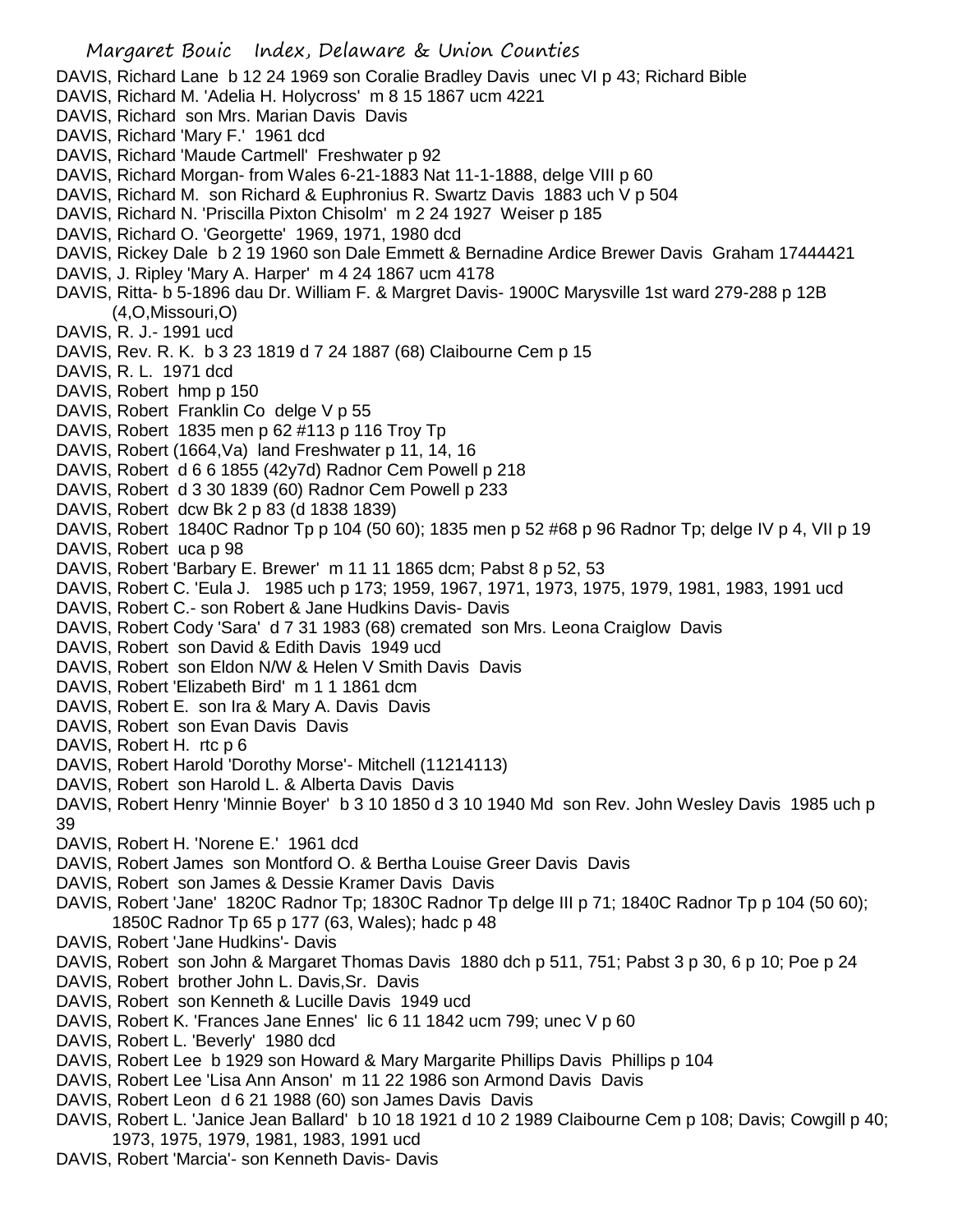- DAVIS, Robert son Marie Conn Davis Davis
- DAVIS, Robert 'Mary' 1850C Delaware Tp 1308 p 94 (32, Wales)
- DAVIS, Robert 'Mary E.' b 11 18 1817 d 9 30 1879 Bierce Cem Powell p 91
- DAVIS, Robert 'Mary Evans' m 2 15 1843 dcm
- DAVIS, Robert Mervin son Dr. D. Mervin Davis engaged to Mary Lou Fisher
- DAVIS, Robert Morris 'Dorothy Middleton'- Davis
- DAVIS, Robert O. rcc p 4; 1880C Radnor Tp p 469C
- DAVIS, Robert b 1965 son Oscar D. & Maurine M. Davis 1971 dcd
- DAVIS, Robert P. 'Mary Alice Weeks' m 11 28 1954 Davis
- DAVIS, Robert 'Mary Evans' m 2 15 1843 dcm
- DAVIS, Robert R. 'Elizabeth Davis' son John H. & Maria Davis 1985 uch p 743
- DAVIS, Robert Heir of Robert Davis dcw Bk 2 p 83
- DAVIS, Robert Ronald 'Doris Ebright' Hutchisson; Ebright; Herriott
- DAVIS, Robert/Roy K. b 1819 Richland d Pharisburg 7 29 1887 son Abner & Catherine Kennedy Davis 1985 uch p 39
- DAVIS, Robert 'Sharon'- b 2-26-1941- son Robert Davis- Davis
- DAVIS, Robert W.- query- Harry W. Davis- unec XIV p 51
- DAVIS, Robert W. 'Elizabeth A. McAdow' m 9 8 1847 ucm 1242 d 1 15 1879 (56y10D); 1850C York Tp 347 352 p 54 (27,O); 1860C York Tp 1233 1242 p 167 (37, Pa); 1870C York Tp 138 135 p 18 (47,O); unec VII p 25
- DAVIS, Robert son William Franklin Davis Genther p 140, 171
- DAVIS, Roberta Edelblute (Mrs. Ermil)(Crist, Mrs. Dalton)(Mayer, Mrs. ) dau Allen & Maud Myers Edelblute Ferguson 1(11)621; Wilson 11621; Fish (11415)
- DAVIS, Robert (King, Mrs. Harold)- dau William Virgil & Nellie E. McCain Davis- Davis
- DAVIS, Roberta L. Woodyard (Mrs. David L.) m 9 15 1979 dau Robert Woodyard Davis
- DAVIS, Roberta b 6 1889 Neb dau Robert Henry & Minnie Boyer Davis 1985 uch p 39
- DAVIS, Robin (Harp, Mrs. Jerry) b 1962 ch Don & Mary Ann Straley Davis Davis; 1975, 1979 ucd
- DAVIS, Robin T. 'Debbie/Deborah' 1980 dcd; 1983 ucd
- DAVIS, Rocky Dean b 1962 son Wendell & Princess L. Davis Davis; 1969, 1971 dcd
- DAVIS, Rodia S. dau Thomas & Narcessa Davis 1880C York Tp 290 p 28 (7,O,O,O)
- DAVIS, Roger 'Linda'- b 1946 d 9-10-1993 (46) bur Louisville- son Alberta Davis- Davis
- DAVIS, Roger b 1954 lived with Paul R. & Martha M. Winkle 1971 ucd
- DAVIS, Rolland b 1912 d 1963 Claibourne Cem p 88
- DAVIS, Rollin- b 6-27-1879 Liberty Tp son Charles E. Davis- dcb
- DAVIS, Ron 'Jan'- Davis
- DAVIS, Ronald Allen son Howard & Mary Margarite Phillips Davis Phillips p 104
- DAVIS, Ronald b 1958 son James L. & Betty L. Davis 1969 dcd
- DAVIS, Ronnie 1961 dcd
- DAVIS, Rosa- b 12-1884 dau Harvey & Mary A. Davis- 1900C Jerome Tp 375-387 p 17A (15,O,O,Pa)
- DAVIS, Rosalie (Herrell, Mrs. ) dau Henry Davis Davis
- DAVIS, Rosalie (Mrs. Joseph Jr.) b 4-1855 1880C Union Tp 154 p 26 (O,Pa,O) ; 1900C Union Tp 59-63 p 3B (45,O,O,O) m 23y
- DAVIS, Rosalie (Mrs. Walter J.) 1969, 1971 dcd
- DAVIS, Rose E. dg 1-7-1908, delge VIII p 13
- DAVIS, Roseanna dau Jesse & Eliza Vining Davis 1860C Dover Tp p 189 (8,O); 1870C Taylor Tp 150 142 p 18 (19,O)
- DAVIS, Rose Hager (Mrs. Charles) b 11 1 1873 Pl City m 2 1896 d 12 25 1918 Milford Cem dau John E. & Melissa Sampson Hager Genther p 208; 1900C Unkon Tp 169-175 p 9A (24,O,O,O) m 4 y, 1 ch, o living
- DAVIS, Rose Marie b 1939 dau Howard & Mary Margarite Phillips Davis Phillips p 104
- DAVIS, Rose Marie (Hughes, Mrs. James Andrew)- b 11-21-1937 dau Robert Harold & Dorothy Morse Davis-Mitchell 112141133
- DAVIS, Rosemary Patricia (Rausch, Mrs. Lee Edward) b 5 6 1925 m 6 12 1945 Rausch (11321) III p 260
- DAVIS, Rose Sheffer (Mrs. George M.) 1915 uch p 1022
- DAVIS, Rosetta (Mrs. Sylvester W.) Davis
- DAVIS, Rosie/Rosamond (Mrs. Charles L.) Davis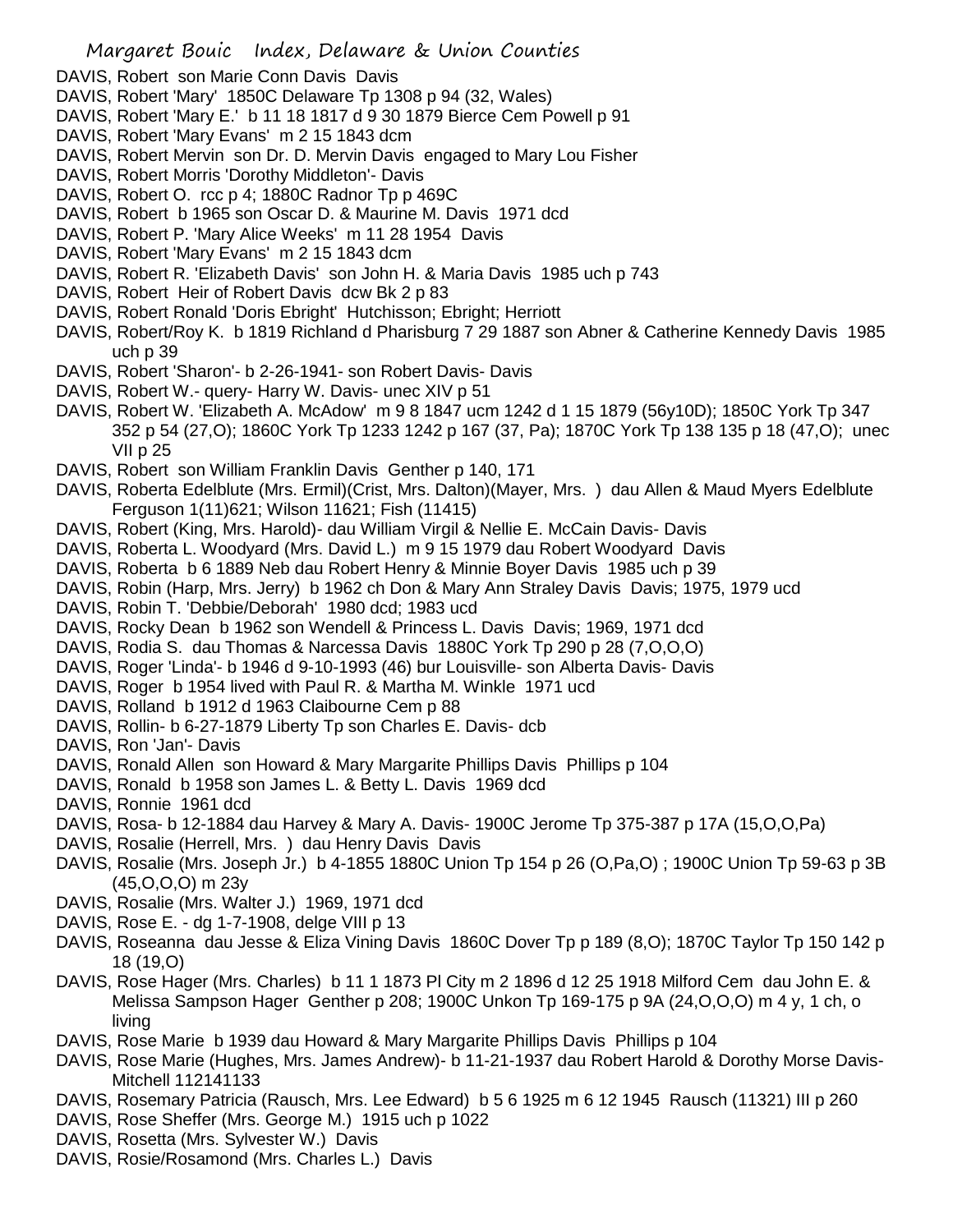DAVIS, Ross E. 'Eleanor Fuhr' b 1894 m 1940 son Bernard Franklin & Lucy Van Valkenberg Davis White 166

- DAVIS, Roxana (Brooks, Mrs. James) (Mrs. Amon) 1880C York Tp 240 p 23 (54,NY,Conn,Mass); 1883 uch V p 538
- DAVIS, Roxanna Storms (Mrs. Amon) b 4 20 1821 m 1 18 1844 ucm 944 d 10 4/21 1876 York Cem p 25 L89 dau Gregory & Melinda Storms 1883 uch V p 523, 538, 541; unec XII p 71; 1850C York Tp 408-415 p 63 (27,NY); 1860C York Tp 1204 1214 p 163 (39, NY); 1870C York Tp 100 98 (49, NY); 1880C York Tp 240 p 23 (54, NY,Conn,Mass)
- DAVIS, Roxanna (Mrs. Wesley W.) b 1850 d 1916 Claibourne Cem p 52; 1900C Claibourne Tp 16-19 p 1B (49,O,Penn,O) m 31y 8 ch, 6 living
- DAVIS, Roxie B. (Mrs. W. Don) d 1 24 1977 (92) bur Radnor Davis
- DAVIS, Roxy dau Thomas & Narcessa Davis 1880C York Tp 190 p 28 (1,O,O,O)
- DAVIS, Roy son Alta Davis Davis
- DAVIS, Roy E. b 6-1889 son Benjamin & Clara Davis- 1900C Richwood 259-273 p 10A (10,O,O,O)
- DAVIS, Roy Tasco 'Lois Euloe' son John & Bessie White Davis White II 167
- DAVIS, Roy Tasco,Jr. son Roy Tascoe & Lois Euloe Davis White II 169
- DAVIS, Rozalaia/Roszellia De Haven (Mrs. Joseph Jr.) b 1855 m 8 24 1876 ucm 5917 d 1914 Milford Cem Un Al p 19; dumch p 113; ped Florence Paugh Dyke #16 7
- DAVIS, Rozanne- unclaimed letter 1845- unec XI p 14
- DAVIS, Rua V. dau Richard & Euphronius R. Swartz Davis 1883 uch V p 504; 1880C Jackson Tp 7 p 235C (15,O,O,O)
- DAVIS, Ruby (Collins, Mrs. John)- dau William Virgil & Nellie E. McCain Davis- Davis
- DAVIS, Ruth E. Zulauf (Mrs. Joseph E.)- m 11-18-1951- Davis
- DAVIS, Ruby F. Knauber (Mrs. )(71) sister Earl Knauber Davis
- DAVIS, Ruby (Giffin, Mrs. ) b 1913 m 6 29 1935 Price Cem djlm p 56 dau Walter H. & Vesta Parish Davis **Davis**
- DAVIS, Ruby J. (Mrs. James W.) b 1923 York Cem p 86; 1959, 1967, 1971, 1973, 1975, 1979, 1981, 1983 ucd
- DAVIS, Ruth L. (Thompson, Mrs. William A.Jr) dau Clarence Wilkins & Nellie Martha Almendinger Davis dcc Nellie Almendinger Davis 1
- DAVIS, Ruby Merryman (Mrs. James W.) Fish (11417)
- DAVIS, Ruby (Paugh, Mrs. Benjamin) dau William C. & Dora Harris Davis 1915 uch p 1023
- DAVIS, Ruby (Wise, Mrs. ) dau Alta Davis Davis
- DAVIS, Rudy Evans (Mrs. Harold) Davis
- DAVIS, Russell 'Jeanne''Mary' 1961, 1969, 1971, 1980 dcd
- DAVIS. Russell- b 1974 son Linda Davis- 1991 ucd
- DAVIS, Ruth Ann (Shoe, Mrs. John Paul)- b 12-23-1940 m 1-1-1976 dau Robert Harold & Dorothy Morse Davis- Mitchell 112141135
- DAVIS, Ruth E. (Mrs. John E.) 1971, 1973, 1975, 1979, 1981 ucd
- DAVIS, Ruth G. b 8-1898 d 1943 Milford Cem Un Al p 57- dau Charles Van & Nanne B. Dynes Davis- 1900C Milford 16 p 2A (1,O,O,O)
- DAVIS, Ruth (McKittrick, Mrs. Charles Arthur) b 3 4 1915 m 8 10 1942 dau Vern & Enola Davis McKitrick p 382
- DAVIS, Ruth Hahn (Mrs. Charles T.)- d 7-19-1991 (85) Az. bur Forest Grove- Davis
- DAVIS, Ruth Martin (Mrs. ) dau Almeda Kahle Martin Weiser p 682
- DAVIS, Ruth- b 11-8-1899 Thomson Tp dau Oscar V. & Jennie J. Carpenter Davis- dcb
- DAVIS, S. uca p 101; unec IV p 8 Jerome Tp; 1979 ucd
- DAVIS, S. 1908 dch p 392
- DAVIS, S. A. Plain City wit Huff will Genther p 153
- DAVIS, Sada (Paver, Mrs. Alfred) informally adopted dau Michael & Mary Crottinger Davis dumch p 179; 1880C Union Tp 167 p 27 (14,O,O,O)
- DAVIS, Salley (Perrish, Mrs. Robert) m 1 24 1809 onwq I

DAVIS, Sallie (Reed, Mrs. John Martin) b 10 18 1871 m 2 6 1895 d 6 28 1961 dau Joseph & Matilda Walker Davis ped Paul Clay delge V p 48

DAVIS, Sally Ann Mrs. Abram S.) d 1 9 1837 \*21( 1883 uch V p 62 Oakdale Cem 1645 (7E4th row) d 6 9 1857 (23y)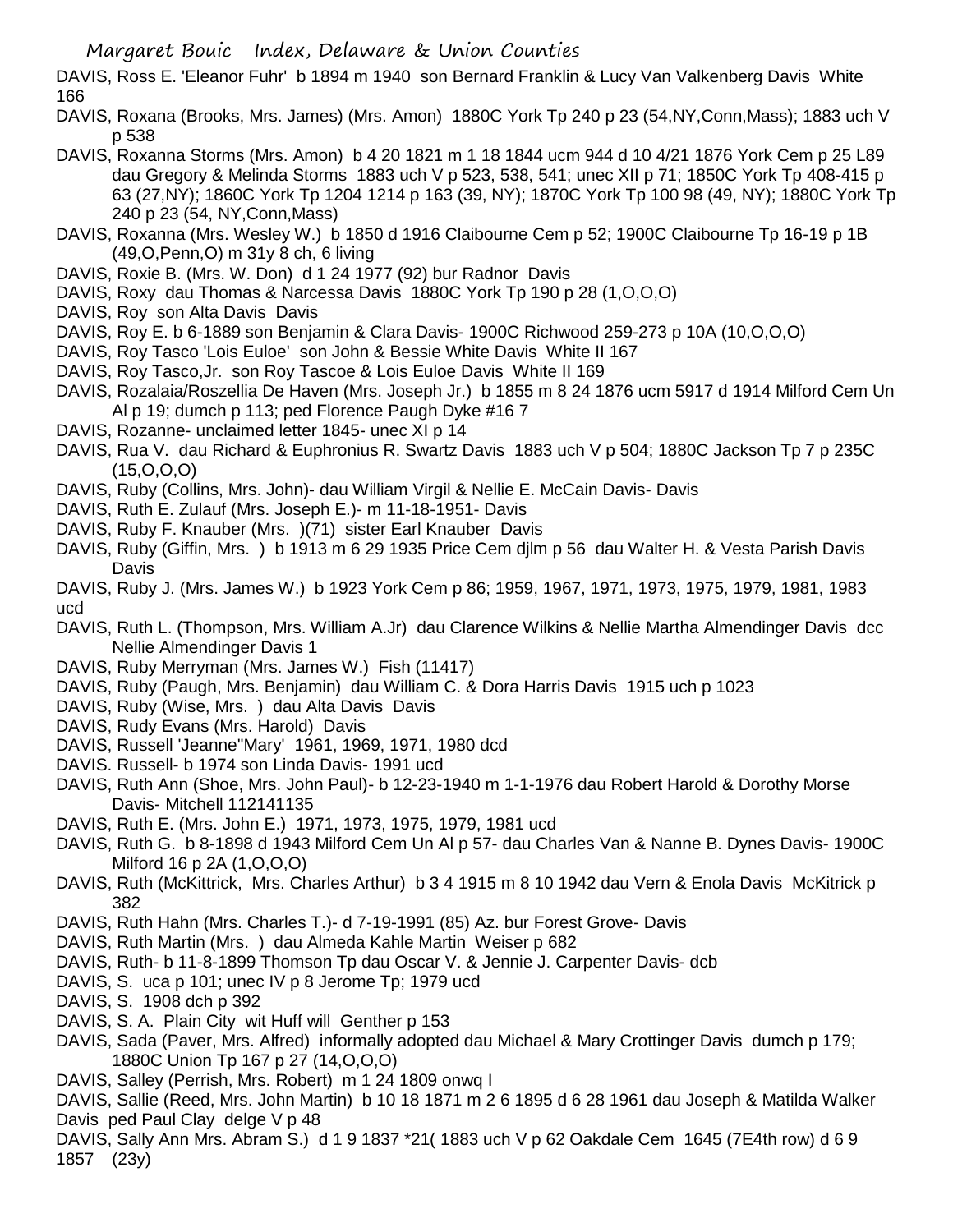- Margaret Bouic Index, Delaware & Union Counties DAVIS, Sally F. (Mrs. Samuel G.)- 1991 ucd DAVIS, Sally (Mrs. Graham) (&child) d 6 9 1857 (23y) SR Oakdale Cem I p 51 DAVIS, Sally M. dau Ira & Hester J. Davis 1850C Orange Tp 1800 p 114 (14, NY) DAVIS, Sally b 1953/4 dau Oscar & Maurine Davis 1969, 1971 dcd DAVIS, Sally S. (Mrs. William E.) 1971, 1980 dcd DAVIS, Salome C. Reed (Mrs. A. A.) m 3 13 1853 ucm 1919, unec VIII p 10 DAVIS, Salonia (Roach, Mrs. James) m 7 17 1845 ucm 1060 DAVIS, Sam J. Davis DAVIS, Samantha (Frost, Mrs. Elias) m 1 12 1863 ucm 3393 DAVIS, Samaantha Rea (Mrs. A. W.) dau Allen & Maria Bishop Rea 1883 uch V p 388 DAVIS, Samantha d 8 15 1876 (1 9 27) dau William & Lenora Davis Un Al p 26 DAVIS, Samantha b 1966 dau William M. & Molly G. Davis 1980 dcd DAVIS, Samuael 1835 men p 12 #123 p 16 Bennington Tp; delge V p 54 DAVIS, Samuel- delge X p 73 DAVIS, Samuel Nash p 44 DAVIS, Samuel- unec XIII p 47, Jerome Tp, 1850 DAVIS, Samuel 'Alice Fish' b 1860 d 1941 Bokescreek p 60 Fish (171 DAVIS, Samuel 'Fanny' b 1787 d 1866 Marengo Cem Powell p 315, 371, 375; delge V p 57, VI p 41 DAVIS, Samuel G. 'Sally F.'- 1991 ucd DAVIS, Samuel son John & Maria Davis 1850C Radnor Tp 217 p 182 (4,O); 1880C Radnor Tp p 462A DAVIS, Samuel L. 'Alice T.' b 1842 d 1930 Claibourne Cem p 74 DAVIS, Samuel L. 'Cathrine'- b 8-1842 1900c Leesburg Tp 263-266 p 11B (57,O,O,O) m 2y DAVIS, Samuel 'Margaret Morgan''Sarah Saltonstall' m 1 29 1719 d 2 16 1733 Powers Pat p 11, 82, 83, 260 DAVIS, Samuel S. 'Letecia Brooks' m 10 12 1871 ucm 4990 son Washington & Sarah Ellen MaDow Davis 1850C York Tp 410 417 p 63 (1,O); 1860C York Tp 1199 1209 p 162 (6,O); 1870C York Tp 127 125 p 17 (20,O); delge V p 55 DAVIS, Samuel b 11 2 1719 d 2 17 1720 son Samuel & Margaret Morgan Davis Powers Pat p 82 DAVIS, Sandra B. 1967 ucd DAVIS, Sarah (Beatty, Mrs. Amos) Powell p 366 DAVIS, Sandra dau Blake & Eleanor Davis 1949, 1959 ucd (10) DAVIS, Sandra (Mrs. John J.) 1961, 1971 dcd DAVIS, Sandra Lou (Crawford, Mrs. Rodger Allan) m 12 15 1961 dau Ermil & Roberta Edelblute Davis Ferguson 1(11)6211; Wilson 116211 DAVIS, Sandra N/A 1969, 1971 dcd DAVIS, Saphra Jane (Thompson, Mrs. John S.) b 1835 m 2 28 1853 d 1888 dau Samuel & Fanny Davis Powell  $p$  371; delge  $V$   $p$  57,  $V$ l  $p$  41 DAVIS, Sara (Mrs. Robert Cody) Davis DAVIS, Sarah 1880C Delaware Town p 510C DAVIS, Sarah 1870C Union Tp 80 79 p 11 (4,O) DAVIS, Sarah A.- b 9-24-1886 Radnor Tp dau John B. & Emma Watkins Davis- dcb
- DAVIS, Sarah dau Alfred & Mary Ann Steward Davis 1850C Kingston Tp 3220 p 171 (14,O)
- DAVIS, Sarah Ann Fulton (Mrs. David) m 10 9 1845 ucm 1075 unec VI p 32
- DAVIS, Sarah oldest dau Asher A. & Sarah Davis d 7 16 1863 Sunbury Cem Powell p 38; dcw Bk 4 p 90 1)
- DAVIS, Sarah (Ashley, Mrs. Henry) m 12 28 1837 dcm
- DAVIS, Sarah (Bidlack, Mrs. James) m 6 29 1841 dcm
- DAVIS, Sarah (Chapman, Mrs. Joseph) m 7 11 1852 ucm 1832; unec IV p 17
- DAVIS, Sarah (Mrs. David) b 1834 d 1912 Old Welsh Chyd Powell p 209
- DAVIS, Sarah (Davis, Mrs. Henry)- b c 1824 ped John Vangordon #188 11- unec X p 11
- DAVIS, Sarah Dennis (Mrs. Joshua)- ped Keith Cullumber #235 19 unec X p 67
- DAVIS, Sarah E. unclaimed letter 1850 unec V p 32
- DAVIS, Sarah dau Ebeneser & Mary Davis 1850C Washington Tp 1133 1151 p 169 (15,O)
- DAVIS, Sarah Ellen McAdow (Mrs. Washington) b 8 23 1827 m 9 28 1848 ucm 1348 d 6 13 1898 York Cem A22 1850C York Tp 410 417 p 63 (22,O); 1870C York Tp 127 125 p 17 (41,O); 1880C York Tp 232 p 22 (50,O,Pa,Pa,); unec VII p 40
- DAVIS, Sarah E. Weldon (Mrs. Thomas) dau Jesse & Martha Wooley Weldon 1883 uch V p 328
- DAVIS, Sarah Galloway (Mrs. Henry) , 2 27 1842 Madison Co unec IX p 56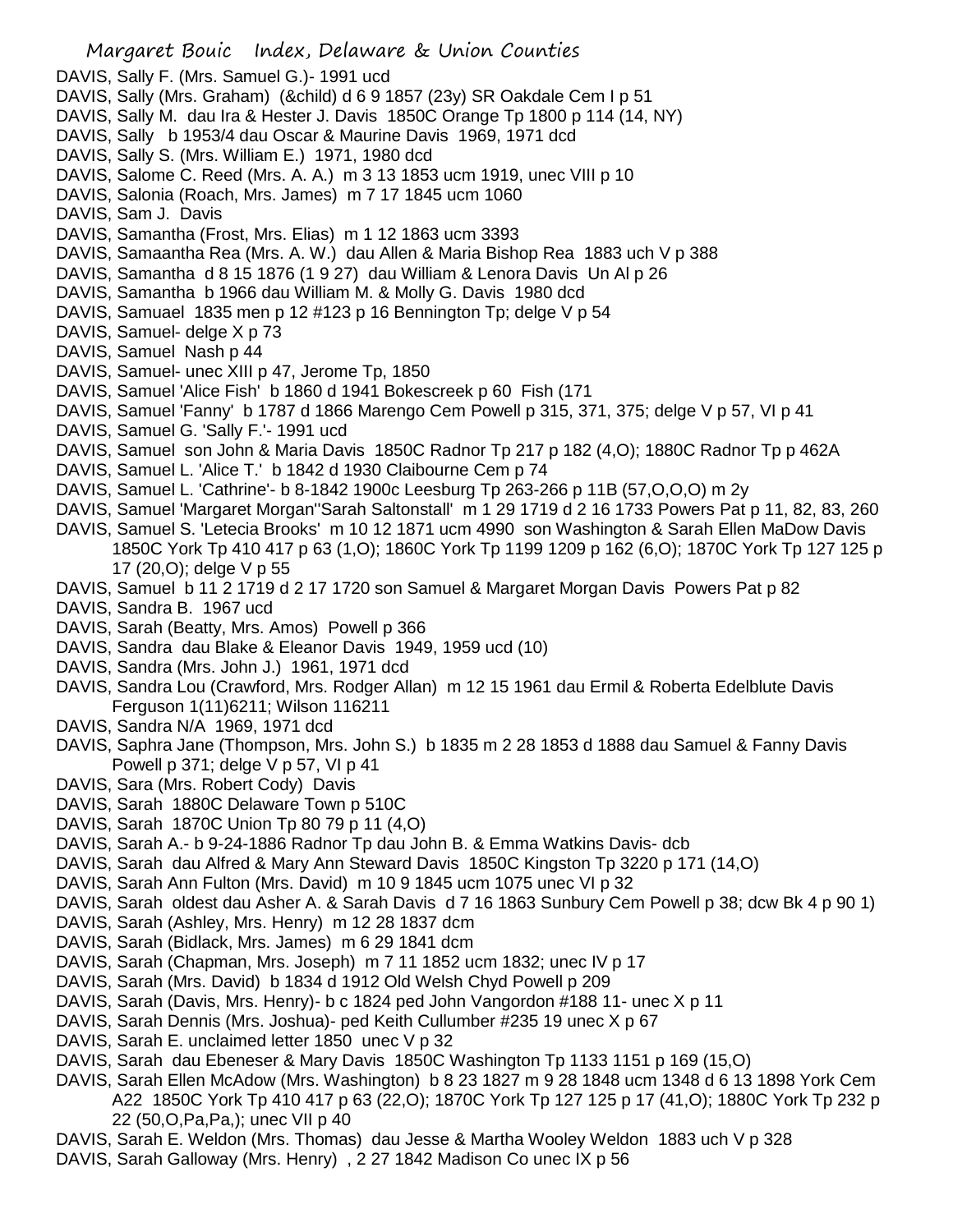DAVIS, Sarah (Hamilton, Mrs. Hanson) b 1796 d 1899 ped Robert Ruggles #37 31 unec IV p 3

- DAVIS, Sarah (Haverlow, Mrs. Smith) m 12 30 1855 dcm
- DAVIS, Sarah (Head, Mrs. John) b 1854 d 1930 ped Jon Francis Davis 9; unec VI p 63
- DAVIS, Sarah d 1867 (3y2m) dau H. G. & M. Old Norton Cem Powell p 176
- DAVIS, Sarah Jane (Mrs. Caleb) delge I p 6
- DAVIS, Sarah J. (Mrs. Joseph W.) b 1864 d 1941 Marengo Cem Powell p 376
- DAVIS, Sarah J. (Lewis, Mrs. Thomas) m 9 2 1846 dcm
- DAVIS, Sarah J. d 7 5 1851 (6m) Old Kilb Cem p 7 dau M. & P. J. Davis Powell p 64
- DAVIS, Sarah Jones (Mrs. David) dau Francis & Mary Bebb Jones 1908 dch p 556, 562; rtc p 8.9.10
- DAVIS, Sarah (Mrs. Joseph) unec IV p 70 1853
- DAVIS, Sarah M. 1870C Washington Tp 137 132 p 19 (5,O)
- DAVIS, Sarah Maria (Ingram, Mrs. Phineas) m 1 24 1857 dcm
- DAVIS, Sarah (Meteer, Mrs. Robert) b 5 28 1792 m 3 27 1817 d 3 14 1872 McKitrick p 336
- DAVIS, Sarah (Miller, Mrs. George) dcq Arthur Jewell 19
- DAVIS, Sarah (Morgans, Mrs. ) d 4 30 1877 (69y) sister James Davis Powell p 210
- DAVIS, Sarah M. dau Stephen & Agatha Davis 1880C Washington Tp 203 210 p 22 (15,O,O,O)
- DAVIS, Sarah O. dau William H. & Mariah Davis 1870C Washington Tp 128 123 p 18 (1,O); 1880C Washington Tp 202 209 p 22 (10,O,O,O)
- DAVIS, Sarah Paver (Mrs. William) m 2 20/18 1830 ucm 196 dau John & Elizabeth Wagner Paver 1883 uch V p 455; unec II p 27
- DAVIS, Sarah (Reed, Mrs. Samuel) m 10 1 1846 ucm 1162 unec VI p 69
- DAVIS, Sarah (Reed, Mrs. Thomas) m 2 2/3 1842 ucm 776; unec V p 59, XI p 66
- DAVIS, Sarah (Mrs. Robert,Jr.) d 11 13 1851 (30y24d) Radnor Cem Powell p 218
- DAVIS, Sarah Saltonstall (Gardiner, Mrs. John)(Mrs. Thomas) Powers Pat p 82, 83
- DAVIS, Sarah (Sparke, Mrs. John) m 12 27 1857 dcm
- DAVIS, Sarah (Mrs. Stephen) 1883 uch V p 659
- DAVIS, Sarah Stickles (Mrs. Absalom) m 11 6 1880 ucm 6829
- DAVIS, Sarah Susannah (McAdow, Mrs. Samuel) m 10 1 1846 dcm ucm 1162; unec Vi p 69
- DAVIS, Sarah W. Blinar (Mrs. William) m 2 18 1835 dcm
- DAVIS, Sarah W. heir of Prudence Blinn dcw Bk 4 p 91(11)
- DAVIS, Sarah (Mrs. William) 1850C Delaware Town 1143 p 87 (36,NY)
- DAVIS, Sarah W. (Mrs. William) heir of Sophia Hovey dcw Bk 4 p 119 (14)
- DAVIS, Satulda Dysert (Mrs. Absalom C.) m 12 21 1868 ucm 4483; 1870C Washington Tp 99 94 p 14 (21,O)
- DAVIS, Scott Bradley b 12 1 1978 son William K. & O'Brien Davis Davis
- DAVIS, Scott b 1954 son R. Don & Anita J. Davis 1959, 1967, 1971 ucd
- DAVIS, Scott son Robin & Debbie Davis 1983 ucd
- DAVIS, Scott son Stephen Joseph & Pamela Tanner Davis 1985 uch p 38
- DAVIS, S. G. 1908 dch p 411
- DAVIS, Shane b 1973 ch William E. & Sarah S. Davis 1980 dcd
- DAVIS, Shannon lived with Jessie I. Spawn 1961 dcd (17)
- DAVIS, W. Shannon 'Caroline L. Ewalt' b 8 6 1839 m 12 22 1864 d 1926 Milford Un Al p 57 son Joseph & Lydia Shenneberry Davis 1883 uch V p 203; dumch p 114, picture 115, 178, 484; 1883 uch V p 203; uca p 39, 58; 1870C Union Tp 83 82 p 11 (30,O); 1880C Union Tp 177 p 41 (40, O, Va,Va) ; 1900C Milford 111-120 p 5A (60,O,Va,Pa) m 35y
- DAVIS, Sharon (Hyde, Mrs. William) dau Elbert & Minnie Fish Davis Fish 11433
- DAVIS, Sharon (Kauer, Mrs. ) dau Robert Leon Davis Davis
- DAVIS, Shawn- b 1985 ch David & Tracey Davis- 1991 ucd
- DAVIS, Shawn- 1991 ucd
- DAVIS, Shawn M.- son James A. & Calista Oberlin Davis- Davis
- DAVIS, Sheila (Conley, Mrs. )- dau John & Nannie Davis- Davis
- DAVIS, Sheila Mcauley b 3 2 1971 dau Jon Francis & Mary Macauley Davis 1985 uch p 38, 39
- DAVIS, Sheldon b 1951 son T. Blake & Eleanor Davis 1959, 1967 ucd
- DAVIS, Sherie R. (Day, Mrs. ) dau Vernon W. Sr. & Betty L. Ratleff Davis Davis
- DAVIS, Sherman Edward b 11 17 1878 d 11 17 1967 Milford Cem brother Walter Davis Davis
- DAVIS, Sherrie b 1967 dau Gary W. & Marion C. Davis 1971 dcd
- DAVIS, Sherrie b 1954 dau George S. & Marian R. Davis 1969 dcd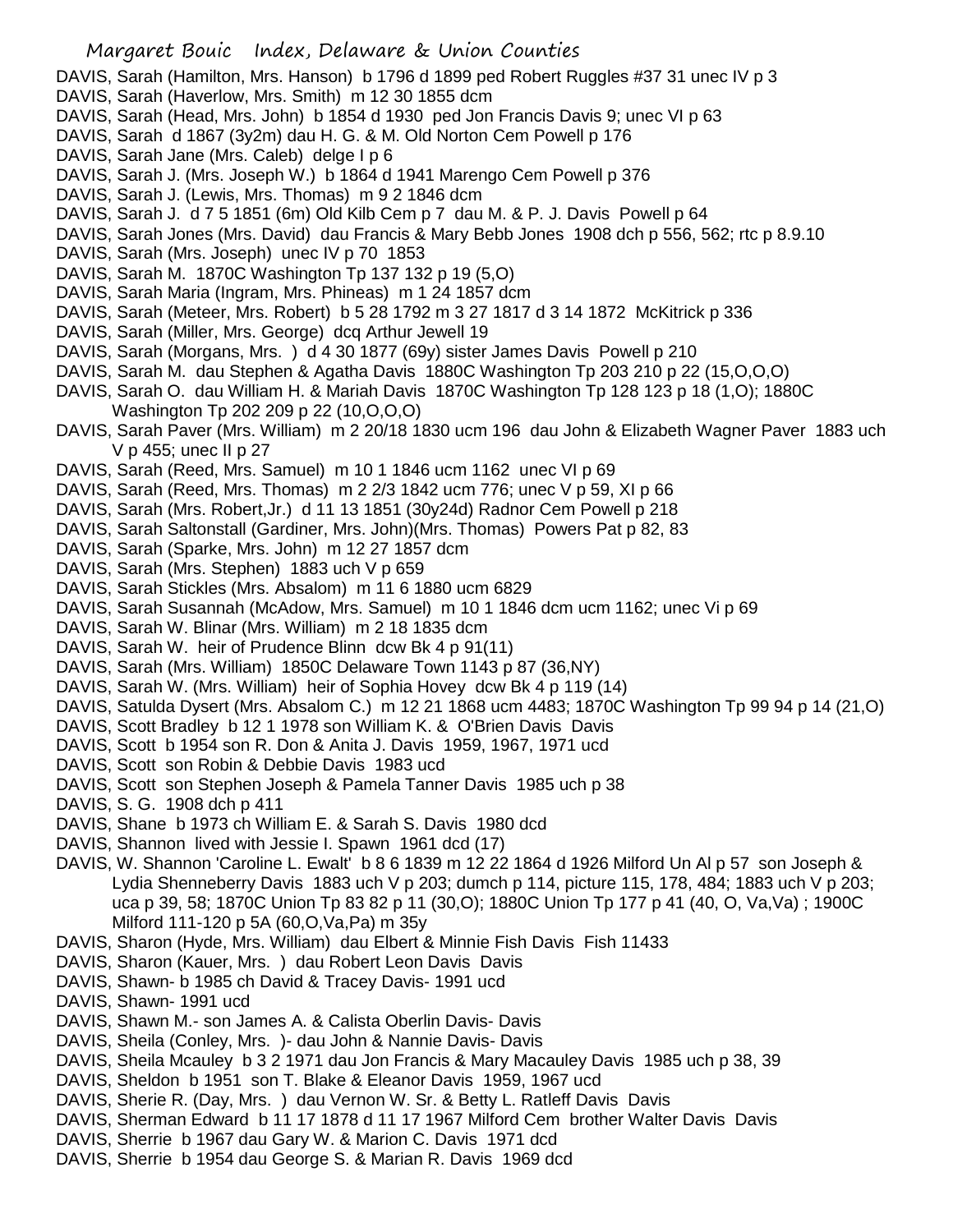DAVIS, Sherry Lee b 9 15 1966 Richard Bible unec VI p 43

- DAVIS, Sherwood b 10 20 1929 son Woolson & Beatrice Sherwood Davis Genther p 223
- DAVIS, Shirley Elaine Mayfield (Mrs. John Marvin) b 12 27 1941 Cols. dau John Henry & Florence Kidd Mayfield McKitrick p 141
- DAVIS, Shirley J. (Mrs. Everett P.) 1961, 1969, 1971, 1980 dcd
- DAVIS, Shirley (Mrs. Kenneth) 1971 dcd
- DAVIS, Shirley (Simpkins, Mrs. ) dau Marian Davis Davis
- DAVIS, Shirley (Mrs. Thomas) 1975, 1991 ucd
- DAVIS, Sidney son Alfred & Mary Ann Steward Davis 1850C Kingston Tp 3220 p 171 (8,O)
- DAVIS, Sidney J. 'Mary Beulah Wood' Thurson p 1
- DAVIS, Sigler son Amon S. Davis 1850C York Tp 362 367 p 56 (12,O); 1860C York Tp 1261 1269 p 170 (21,O) also 1301 1309 p 176 (21,O)
- DAVIS, Silas 1820C Troy Tp; 1880 dch p 194, 519; 1908 dch p 470; Pabst 7 p 4; 1840C Marlborough Tp p 252 (40 50); 1880C Marlborough Tp p 345A; Powell p 177; delge VI P 57, VII p 64, VIII p 65
- DAVIS, Silas Morgan 'Emma Orr' Davis
- DAVIS, Silla dau Amon S. & Margaret Davis 1860C York Tp 1261 1269 p 170 (6,O)
- DAVIS, Simeon- delge VIII p 56, 1810 Union Tp
- DAVIS, Simeon A. b 1835 d 1924 Marlborough Cem p 166; 1908 dch p 392; Powell p 285
- DAVIS, Simeon D. d 7 16 1836 (30y26d) Vining Cem 1835 men p 11 #56 p 13 Bennington Tp; delge VII p 63
- DAVIS, Simon (Del Co) unec II p 36
- DAVIS, Simon d 9 6 1852 (3 11 16) Buck Run Cem Un Al p 89 son Alexander & Rachel
- DAVIS, S. L. rtc p 4
- DAVIS, Solane (Roach, mrs. ) dau Abner & Catherine Kennedy Davis 1985 uch p 39
- DAVIS, Solomon son Alfred & Mary Ann Steward Davis 1850C Kingston Tp 3220 p 171 (20,O)
- DAVIS, Solomon L. son William & Jane McCorkle Davis 1883 uch V p 436; 1915 uch p 714
- DAVIS, Sophia (Jones, Mrs. Thomas N.) 1915 uch p 823
- DAVIS, S. S. 1883 uch V p 285; uca p 22, 31, 98
- DAVIS, S. T.- unclaimed letter 1845- unec XI p 14, 42 (tavern)
- DAVIS, Stanley Arnold- b 5-23-1877 Delaware Town son William J. & Emma J. Filemar Davis- dcb
- DAVIS, Stanley son Don & E. Leone Sellers Davis Maugans Anc p 436
- DAVIS, Stanley b 1904 d 12 30 1971 York Cem p 60 B7 son Thomas J. & Mary N. Fulton Davis 1915 uch p 1035
- DAVIS, Starret- unec XII p 68, Claibourne Tp
- DAVIS, Stella 1880C Radnor Tp p 474A
- DAVIS, Stella (Cross, mrs. ) dau Leo & Velma D. Davis Davis
- DAVIS, Stella S. Stillings (Mrs. Edward) b 1 8 1868 d 10 22 1962 bur Milford Cem Un Al p 22 dau William & Emma E. Wood Stillings Davis
- DAVIS, Stephen 'Agatha Z./Marthy' son Ebeneser & Mary Davis 1850C Washington Tp 1133 1151 p 169 (11,O); 1870C Washington Tp 137 132 p 19 (31,O); 1880C Washington Tp 203 210 p 22 (41,O,O,O); uca p 20, 25
- DAVIS, Stephen Charles- b 6-14-1961 son Charles Morse & Marilyn Kay Ellis Davis- Mitchell 1121411342
- DAVIS, Stephen E.- son Bruce & RoAnne Davis- Davis engaged to Lisa M. Lyman
- DAVIS, Stephen L. 'Anna' 1850C Leesburg Tp 306 310 p 48 (45, Vt)
- DAVIS, Stephen 'Margaret' 1860C Leesburg Tp 557 (55, Vt)
- DAVIS, Stephen N. d 1 17 1844 (82 5 1) Burnside Cem R9 lptw p 105
- DAVIS, Stephen 'Pamela Turner' b 1950 son Frank Allen & Virginia R. Amato Davis 1985 uch p 38; 1959, 1967, 1971 ucd
- DAVIS, Stephen Paul b 8 25 1968 son John Marvin & Shirley Elaine Mayfiled Davis McKitrick p 141
- DAVIS, Stephen 'Sarah' 1915 uch p 237, 453, 505, 507; 1883 uch V p 423, 424, 428, 659, 662, 663
- DAVIS, Stephen T. 'Maryann' d 5 1 1863 (59 11 13) Blues Creek Cem djlm p 76; unec X p 52
- DAVIS, Stephen son William & Catharine Penry Davis 1880 dch p 751
- DAVIS, Sterling b 1850 d 6 5 1924 York Cem p 48 A22
- DAVIS, Steve 'Carrissa I. Watterson' son Bill Davis- Davis 1991 ucd
- DAVIS, Steve 'Joyce' 1976 ucd
- DAVIS, Steve ' Hanawalt or Edwards' Davis
- DAVIS, Steven 1983 ucd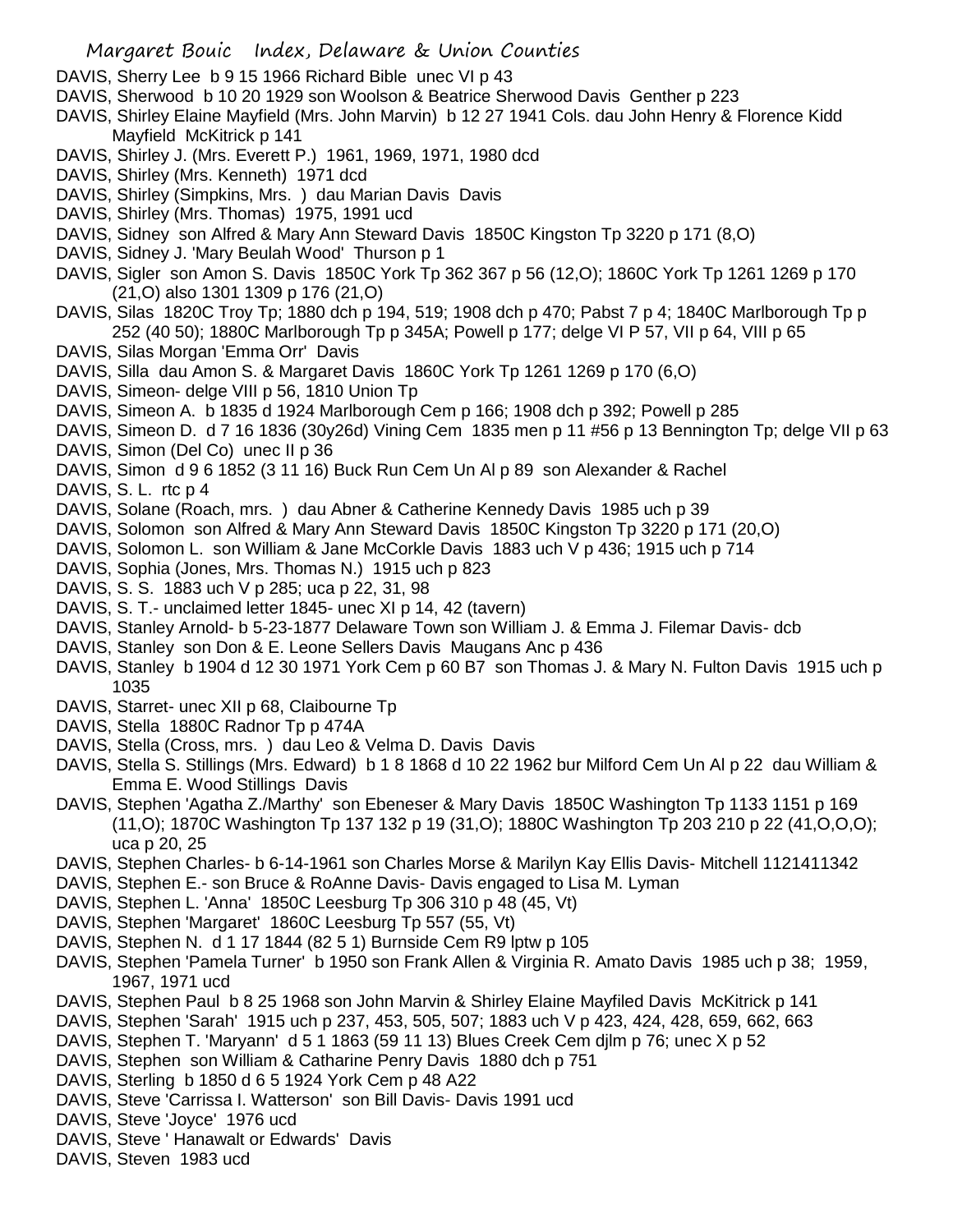- DAVIS, Steven 1981, 1983, 1991 ucd
- DAVIS, Steven son Benjamin & Rachel Davis 1860C Jerome Tp 171 172 p 25 (2,O)
- DAVIS, Steven Edward 'Mary Theresa Curran' b 1959 m 6 11 1980 son George S. & Marian R. Davis Davis; 1969 dcd
- DAVIS, Steven Glen b 9 1 1961 son Dale Emmett & Bernadine Ardice Brewer Davis Graham 17444422
- DAVIS, Steven Michael b 4 16 1976 son Steve & Edwards Davis Davis
- DAVIS, C. Stewart- non-resident- delge X p 73
- DAVIS, Sue (Mrs. Billy J.) 1983 ucd
- DAVIS, Sue b 1970 dau George W. & Margaret M. Davis 1973, 1975, 1981, 1983 ucd
- DAVIS, Sue Thrush (Mrs. Jerry L.) 1980 dcd; dcc Nellie Almendinger Davis 1
- DAVIS, Sue b 1950 dau Robert C. & Eula Davis 1959, 1967 ucd
- DAVIS, Sue (Mrs. Tom) Davis
- DAVIS, Sue dau Tom & Mary Davis 1959 ucd (6)
- DAVIS, Susan Ann (Moffit, Mrs. Thomas) m 3 10 1856 ucm 2392 dau David & Keziah Dickson Davis 1883 uch V p 521; 1850C York Tp 383 390 p 60 (18,O); unec IV p 17; unec VIII p 65
- DAVIS, Susan B. (Beem, Mrs. ) dau Charles & Dot Davis Davis
- DAVIS, Susan (Biggs, Mrs. John) m 9 14 1837 dcm
- DAVIS, Susan dau Charles W. & Lucille Davis Davis
- DAVIS, Susan dau David & Keziah Davis 1883 uch V p 538
- DAVIS, Susan dau James R. & Jane Davis 1959 ucd (8mo)
- DAVIS, Susan J. (Mrs. Herman) 1949, 1959, 1967 ucd
- DAVIS, Susan Lowe (Mrs. Bill) m 11 14 1981 dau Mrs. Dorothy Kiplinger Davis
- DAVIS, Susan M. dau Stephen & Agatha/Marthy Z. Davis 1870C Washington Tp 137 132 p 19 (2,O); 1880C Washington Tp 203 210 p 22 (12,O,O,O)
- DAVIS, Susan Rider (Mrs. Almon) m 8 19 1857 dcm
- DAVIS, Susanna admx of David Davis delge p 6; Del Pat & Fr Chron 7 17 1822
- DAVIS, Susannah (Fleming, Mrs. Henry Crozier) Powers p 127, 130
- DAVIS, Susannah Hall (Mrs. Thomas Jefferson) b 12 19 1820 d 5 26 1870 dcc Kenneth Lee Davis 9
- DAVIS, Susie Anna (Mrs. ) d 1 10 1962 (85) Davis
- DAVIS, Sylvester 'Loretta' 1850C Berkshire Tp 18 p 3 (23,NY)
- DAVIS, Sylvester W. 'Rosetta' d 12 6 1988 (72) bur Eastlawn Cem Davis
- DAVIS, Sylvestor d 12 24 1931 Richwood SR York Cem p 28
- DAVIS, T. 1883 uch IV p 483
- DAVIS, Tamara Sue DeWiggins (Mrs. Mitchell Dwight) m 8 25 1979 dau Carl E. DeWiggins Davis
- DAVIS, Tammy A. Buckley (Mrs. Bret A.) m 3 10 1979 dau William & Margaret Buckley; Buckley; Davis; 1980 dcd
- DAVIS, Tammy b 1960 dau Daryl & Helen L. Davis 1971 dcd
- DAVIS, Tammy/Tamra/Tamara b 1975 ch Randall L. & Diana S. Davis 1985 uch p 38, 40, 106; 1975, 1979, 1981, 1983, 1991 ucd
- DAVIS, Tanya b 1975 dau James L. & Laura Davis 1981, 1983 ucd
- DAVIS, Tara Michelle b 1979 dau Ralph Ty & Constance Lee Schultz Davis Cowgill p 40; Taylor
- DAVIS, Tara (Powers, Mrs. ) dau Robert L. & Janis Ballard Davis Davis
- DAVIS, Tella Belle Dixon (Mrs. Charles Earl) b 12 1 1875 m 8 7 1895 d 11 29 1960/1 Broadway Cem lptw p 71, 91 dau John Henry & Eliza Ellen Wilford Dixon ped Virginia Davis Jewell #128 5 unec VIII p 42
- DAVIS, Teresa Ann (Hook, Mrs. David) 1985 uch p 132
- DAVIS, Teresa Marilyn (Couch, Mrs. David Lee) Couch; Davis
- DAVIS, Teresa dau Pearl & Patricia A. Sowards Davis Davis
- DAVIS, Terri Gladman (Mrs. Kenneth)- dau Roger Gladman- Gladman
- DAVIS, Terri ch James R. & Jane Davis 1959 ucd (3)
- DAVIS, Terry b 1966 ch John E. & Ruth E. Davis 1971, 1973, 1975, 1979, 1981 ucd
- DAVIS, Terry J. son Vernon W. Sr. & Betty L. Ratleff Davis Davis
- DAVIS, Terry 'Laurie Ann McCafferty' 1985 uch p 101
- DAVIS, Thelma (Fox, Mrs. ) dau Lewis & Margaret Davis Davis
- DAVIS, Thelma (Schumann, Mrs. ) dau Wilbert & Lettie Windson Davis Davis
- DAVIS, Theodore Edsel- b 8-4-1935 d 4-2-1956 son Robert Harold & Dorothy Morse Davis- Mitchell 112141132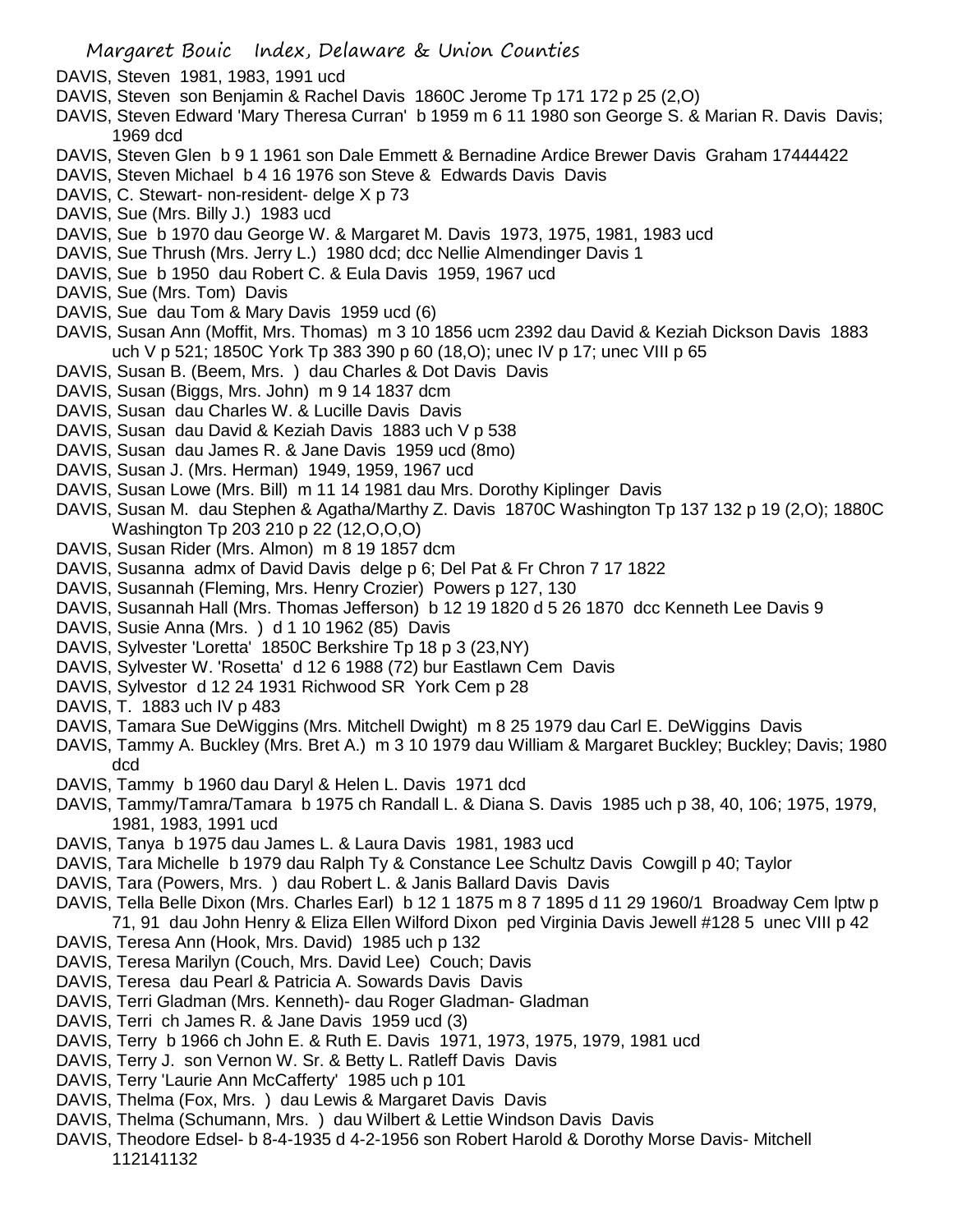Margaret Bouic Index, Delaware & Union Counties DAVIS, Theodore son Henry & Wilcox Davis unec VII p 28 DAVIS, Theresa (Dwiel, Mrs.) sister John L. Davis, Sr. Davis DAVIS, Thirga/Thirza (Elliott, Mrs. John) m 6 8 1845 ucm 1055 DAVIS, Thomas Nash p 68 DAVIS, Thomas delge II p 23, VII p 64; VIII p 65 DAVIS, Thomas- from Wales Nat 8-2-152, delge VIII p 60 DAVIS, Thomas- from Wales 7-1-1828 Nat 11-3-1836, delge VIII p 60 DAVIS, Thomas- from Wales Nat 9-20-1844, delge VIII p 60 DAVIS, Thomas- from England Nat 9-27-1854, delge VIII p 60 DAVIS, Thomas adm notice dcga p 8 Del Pat & Franklin Chron 12 11 1822 DAVIS, Thomas b 1833 d 6 6 1899 York Cem p 37 DAVIS, Thomas d 1 1918 (35) Davis; uca p 98 DAVIS, Thomas- 1991 ucd (Raymond) DAVIS, Thomas- b 1-28-1883 Delaware Town-------dcb DAVIS, Thomas 1820C Delaware Town; 1908 dch p 392; Pabst 2 p 102, 5 p 1l; 1880 dch p 616; dcw Bk 4 p 53(7) will; 1835 men p 21 #9 p 33 Delaware Tp DAVIS, Thomas 1850C Delaware Tp 1395 p 98; Weiser p 780; hadc p 22; CCC; dg 2-14-1908, delge VIII p 13

- DAVIS, Mrs. Thomas Pabst 2 p 102
- DAVIS, Mrs. Thomas L. Pabst 2 p 101
- DAVIS, Thomas d 9 11 1810? (70/80y 11 12) York Cem p 31 R11 L128
- DAVIS, Thomas A. 1908 dch p 392
- DAVIS, Thomas 'Ann Mitchell'- m 9-5-1850 ucm 1567 unec VIII p 3, XII p 18
- DAVIS, Thomas 'Anne' 1860C York Tp 1234 1243 p 167 (29,Pa)
- DAVIS, Thomas B.- b 9-13-1883 Radnor Tp son David & Jane Vaughn Davis- dcb
- DAVIS, Thomas B. 'Marie'- b 12-1862 1900C Richwood 174-183 (37,O,O,O) m 17y
- DAVIS, Thomas B. son Robert W. & Elizabeth Ann McAdow Davis Davis; 1870C York tp 138 135 p 18 (8,O); 1880C York Tp 218 p 21 (18,O,O,O) p 031A
- DAVIS, Thomas Buell 'Mary Taylor' b 1861 d 1941 York Cem p 71 B105
- DAVIS, Thomas 'Celia Breese' m 5 26 1859 dcm
- DAVIS, Thomas C.- son James A. & Calista Oberlin Davis- Davis
- DAVIS, Thomas 'Clara Frye' 1908 dch p 857
- DAVIS, Thomas son Dorothy Davis 1870C Claibourne Tp 107 105 p 14 (9,O); unec X p 43
- DAVIS, Thomas Earl 'Darlene June' d 1 23 1972 (23) bur Cambridge Davis
- DAVIS, Thomas E. Sr. 'Dorothy' 1969, 1971 dcd, 1975 ucd
- DAVIS, Thomas E. Jr. (2 1972 son Thomas Earl & Darlene June Davis Davis
- DAVIS, Thomas son Evan Davis dcw Bk 2 p 167
- DAVIS, Thomas 'Frona Ethel Davis' Davis
- DAVIS, Thomas son George & Catharine Davis 1840C York Tp 309; 1850C York Tp 349 354 p 54 (23,O)
- DAVIS, Thomas G. son Thomas B. & Eda J. Banker Davis 1883 uch V p 436
- DAVIS, Thomas H. 1908 dch p 392
- DAVIS, Thomas b 1951 son Howard D. & Helen L. Davis 1967 ucd
- DAVIS, Thomas J.'Caroline M.' 1880C Paris Tp 147-151 p 15 (56,Md,Eng,Eng) p 0121
- DAVIS, Thomas Jefferson 'Mary Neil Fulton' b 8 10 1857 m 3 8 1888 d 2 20 1925 York Cem p 60 B7 son Finley D. & Margaret J. McAdow Davis 1915 uch p 960, 1034; 1860C York Tp 1202 1212 p 162 (3,O); 1870C York Tp 97 95 p 13 (12,O); 1880C York Tp 66 p 7 (22,O,O,O); 1900C York Tp 105 p 5A (42,O,Pa,O) m 12y
- DAVIS, Thomas Jefferson 'Susannah Hall' b 7 11 1811 d 6 21 1873 dcc Kenneth Lee Davis 8
- DAVIS, Rev. Thomas K. hmp p 321
- DAVIS, Thomas L. Pabst 2 p 101; rtc p 2,3,4,5,8,9
- DAVIS, Thomas 'Margaret Ann Wagner' m 12 2 1944 div Weiser p 780
- DAVIS, Thomas 'Margaret S. McIlroy' m 10 27 1874 ucm 5563; mt 3 p 3
- DAVIS, Thomas Miles b 3 14 1945 son Thomas & Margaret Ann Wagner Davis Weiser p 780
- DAVIS, Thomas 'Norcessa Smith' b 1833 m 5 28 1857 ucm 2563 d 1899 son David & Keziah Dickinson Davis 1883 uch V p 538; 1985 uch p 49; ped Ardith Cox Felts #62 14; unec V p 46, XII p 12; 1850C York Tp 384 390 p 60 (16,O); 1870C York Tp 70 69 p 9 (36,O); 1880C York Tp 290 p 28 (46,O,Pa,Pa)
- DAVIS, Thomas 'Pamela' Davis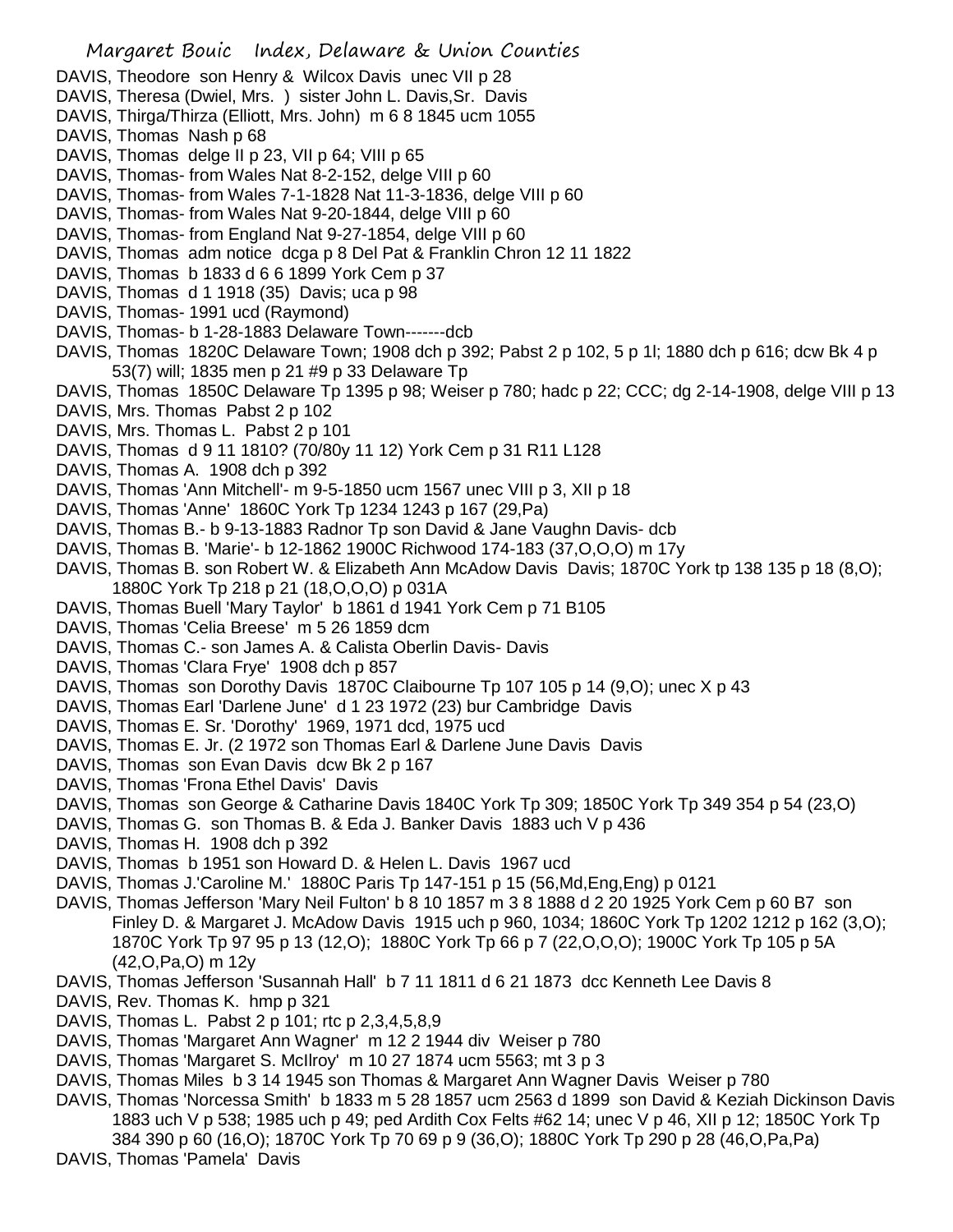- DAVIS, Thomas ' Rease' son Wayne Davis Davis
- DAVIS, Thomas 'Sarah Elizabeth Welden/Weldon m 6 29 1877 ucm 6086 1883 uch V p 328
- DAVIS, Thomas 'Sarah Saltonstall' Powers Pat p 82, 83
- DAVIS, Thomas W.'Shirley' 1985, 1991 ucd
- DAVIS, Thomas W. 'Catherine R. Gantner' m 12-25-1942- Davis; 1980 dcd
- DAVIS, Thomas 'Eda J. Banker' b 11 28 1838 m 8 22 1866 son William & Jane McCorkle Davis 1883 uch V p 436; 1915 uch p 714
- DAVIS, Thomas W. 'Judy' 1979, 1981, 1983, 1991 ucd
- DAVIS, Thomas son Thomas Davis dcw Bk 4 p 53 (7)
- DAVIS, Thomas- son Thomas & Judy K. Davis- 1991 ucd
- DAVIS, Thomas Zack 'Sue' son T. Zack & Mary Jean Atkinson Davis 1976 dch p 373
- DAVIS, Thompson 1883 uch V p 381; uca p 83
- DAVIS, Tildon S. 1908 dch p 392; 1880C Oxford Tp p 397A
- DAVIS, Tillie 1959 ucd
- DAVIS, Tim son Pearl & Patricia A. Sowards Davis Davis
- DAVIS, Timothy 'Barbary Foster' m 6 18 1825 d ca 1834 son Ebenezer & Elsey Davis dcc Christina Courter Ealy 62
- DAVIS, Timothy Robert- b 3-1-1969 son Charles Morse & Marilyn Kay Ellis Davis- Mitchell 1121411344
- DAVIS, Tina b 8 4 1885 d 12 25 1935 Unionville Cem DJ p 38
- DAVIS, T. J. 1883 uch IV p 512
- DAVIS, T. L. 1979 ucd
- DAVIS, Tom 'Mary' 1959 ucd
- DAVIS, Tom- son Thomas W. & Catherine Gantner Davis- Davis
- DAVIS, Toni ch James R. & Jane Davis 1959 ucd (2)
- DAVIS, Tonya b 1975 dau James L. & Laura Davis 1979 ucd
- DAVIS, Tonya (Payne, Mrs. ) dau Robert L. & Janis Ballard Davis Davis
- DAVIS, Tracey (Mrs. David)- 1991 ucd
- DAVIS, Tracie Schwartz (Mrs. David)- m 5-30-1992 dau Paul & Carole Schwartz- Davis
- DAVIS, Tracy Lynn 1962 son Clifford & Cora Davis Claibourne Cem p 66
- DAVIS, Travis Jennings b 2 16 1983 dau Ralph Ty & Constance Lee Schultz Davis Cowgill p 40
- DAVIS, Trinnie Pack (Mrs. M. A.)- Davis
- DAVIS, Ty- son Robert L. & Janis Ballard Davis- Davis
- DAVIS, Tyler Mathew- 1-24-1986 son E. J. & Nancy Annette Rausch Davis- St. Paul p 135
- DAVIS, Tyler Neel b 12 19 1987 son Ralph Ty & Constance Lee Schultz Davis Cowgill p 40
- DAVIS, Ursel May d 9 19 1902 (6 wks) Un Christian Ch Cem lptw p 91 dau Charles Earl & Tellie Belle Dixon Davis 1985 uch p 38
- DAVIS, U. Taylor 'Lennie Pearl' b 3 4 1872 d 8 3 1942 Milford Cem Un Al p 47
- DAVIS, Uzemia dau Jesse & Eliza Vining Davis 1850C Millcreek Tp 948 1969 (8/12,O)
- DAVIS, Vada Brake b 1895 d 1985 Claibourne Cem p 56
- DAVIS, Valerie Jane (Welker, Mrs. )- dau Robert & Jane Hudkins Davis- Davis
- DAVIS, Vanransleer 'Margaret McMahan' m 12 26 1849 dcm
- DAVIS, Velma Durphy (Mrs. Leo) b 4 9 1964 Davis
- DAVIS, Vera (Mrs. ) d 9 22 1973 (85) bur Radnor Davis
- DAVIS, Vern 'Enola' McKitrick p 382
- DAVIS, Vern A.- b 2-24-1891 Re Del son J. C. & Eliza Snair Davis- dcb
- DAVIS, Vern E. 'Nellie Williams' m 8 9 1913 Cowgill p 14
- DAVIS, Vern M. b 1902 d 925 Milford Cem Un Al p 39
- DAVIS, Vernon W. Sr. 'Betty L. Ratleff' Davis
- DAVIS, Vernon W. Jr. son Vernon W. Sr. & Betty L. Ratleff Davis Davis
- DAVIS, Vesta Eldora Parish (Mrs. Walter Hanley) b 1888 m 3 1 1910 d 1953/12 2 1955 Price Cem djlm p 56; 1985 uch p 130; Cowgill p 5; 1949 ucd
- DAVIS, Veta (Hondros, Mrs. Nick) dau Elbert C. & Arminta Fish Davis Fish
- DAVIS, Vicki Lynn (Alexander, Mrs. Charles Franklin,Jr) m 8 11 1979 dau Leonard Davis Davis
- DAVIS, Vickie (Mrs. Greg) Davis
- DAVIS, Vickie Hornsby (Mrs. Richard E.) Davis
- DAVIS, Vicky Kay (Anderson, Mrs. Ronald) m 11 25 1966 dau Robert Ronald & Doris Ebright Davis Davis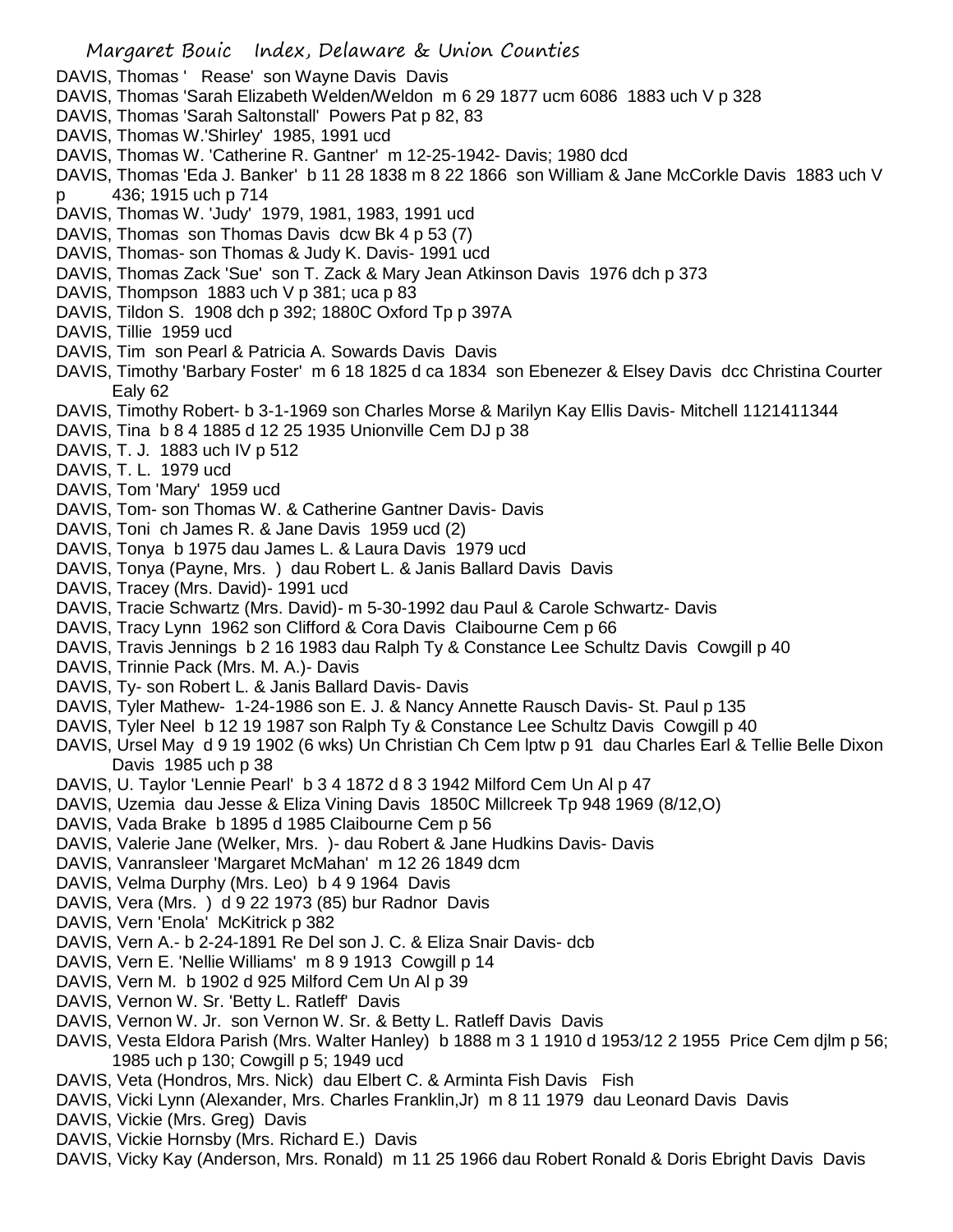- DAVIS, Vicky (Pickering, Mrs. Brian)- dau Donald M. & Mary Ann Straley Davis- Davis
- DAVIS, Victoria Lee (Kinnard, Mrs. Steven James)- m 1-2-1993 dau Dr. David & Martha Davis- Davis
- DAVIS, Viola- dau Cary & Harriet Davis- 1880C Jerome Tp 127-130 p 15 (5,O,O,O)
- DAVIS, Viola Elizabeth (Kebaugh, Mrs. Rufus Geise) b 2 13 1916 m 4 25 1941 Weiser p 335
- DAVIS, Virgel Lumas 'Hazel Louise' 1985 uch p 98
- DAVIS, Virgie (Mrs. Joe/Pistol Pete) Davis
- DAVIS, Virgie (Mrs. Richard C.) 1975, 1979, 1981 ucd
- DAVIS, Virgil Clare 'Elsie Bell Conklin' m 10 29 1929 Weiser p 271
- DAVIS, Virginia Brown (Mrs. Donald J.) dau Noel & Bertha Kramer Brown W. Brown IV p 490
- DAVIS, Virginia (Burnett, Mrs. William)- dau Charles E. & Blanche Coughenour Davis- Davis
- DAVIS, Virginia Ellen (Jewell, Mrs. George Jr.) b 6 11 1935 dau Charles Lester & Mary Kathryn Mouse Davis Davis; 1985 uch p 38, 61; unec VIII p 42; ped Virginia Jewell 1 #128; 1949 ucd
- DAVIS, Virginia J. (Mrs. James L.) 1967, 1971, 1973, 1975, 1979, 1981, 1983, 1991 ucd
- DAVIS, Virginia (Mrs. Lowell) 1959 ucd
- DAVIS, Virginia (Nash, Mrs. Richard) Nash p 250
- DAVIS, Virginia Ruth Amato (Mrs. Frank Allen) m 3 1947 dau Joseph & Lottie June Hildreth Amato 1985 uch p 24, 38, 61, 81, 100; Davis; 1949, 1959, 1967, 1971, 1973, 1975, 1979, 1981 ucd
- DAVIS, Wade T. son Larry & Juanita Davis Davis engaged to Pamela Jean Hill
- DAVIS, Walburg Schneider (Mrs. William) m 8 1920 White (168)
- DAVIS, Walter Sbc p 33
- DAVIS, Walter 1903/4 Radnor School delge I p 28
- DAVIS, Walter'Emma'- b 4-1881 1900C Milford 105-114 p 5A (19,O,O,O) m in year
- DAVIS, Walter F. 'Helen L. Hedges' d 1985 Davis
- DAVIS, Walter Hanley 'Vesta Eldora Parish' b 11 21 1885 m 3 1 1910 d 4 20 1965 Price Cem djlm p 56 son J. B. & Alona Carr Davis 1985 uch p 40, 130; Cowgill p 55; 1949, 1959 ucd; Davis; 1900C Jackson Tp 180-182 p 8B (14,O,O,O)
- DAVIS, Walter- b 2-9-1892 Delaware Tp son Jos. C. & Mandy Murvine Davis- dcb
- DAVIS, Walter E. W.- b 9-20-1895 Radnor Tp son Stephen & Elizabeth Jones Davis- dcb
- DAVIS, Walter 'Lilly''Maud' son Rev. John Wesley & Ester A. Shriver Davis 1985 uch p 40
- DAVIS, Walter J. 'Rosalie B.' 1969, 1971, 1980 dcd
- DAVIS, Walter K. son John R. & Eleanor Bailey Davis Asp 1318-2
- DAVIS, Walter son Ogal & Ethel Davis Davis
- DAVIS, Walter R. 'Elaine' d 6 30 1976 (63) bur Forest Lawn Cem Davis; 1971 dcd
- DAVIS, Walter brother Sherman Edward Davis Davis
- DAVIS, Walter W. 'Flora' b 4-16-1921 d 7-13-1991 (70) bur Sunbury Mem. Pk- son M. A. & Trinnie Pack Davis-
- Davis; 1961, 1969, 1980 dcd
- DAVIS, Walter son William C. & Dora Harriss 1915 uch p 1023
- DAVIS, Wanda (Norris, Mrs. Don) dau Lawrence & Louise Davis Davis
- DAVIS, Wanda (Riffle, Mrs. ) sister Ray Vernor Davis Davis
- DAVIS, Wanda dau Tom & Mary Davis 1959 ucd (12)
- DAVIS, Warren Gene "Jean Ingwerson' b 6 9 1932 m 5 1954 son Virgil Clare & Elsie Belle Conklin Davis Weiser p 271
- DAVIS, Washington G. 'Martha A.' b 3 19 1820 m 1 1/11 1846 ucm 1099 d 12 29 1891 York Cem p 53 A54; son David & Keziah Dickinson 1883 uch V p 477; 515, 521, 538; 1850C York Tp 363 368 p 56 (28, Pa); 1870C York Tp 111 106 p 16 (50, Penn; 1880C York Tp 62 p 6 (60, Pa,Pa,Pa); mt 3 p 9; uca p 19; unec VI p 32
- DAVIS, infant son of Washington G.. & Martha A. Davis b 10 31 1855 York Cem p 53 A54
- DAVIS, Washington 'Sarah Ellen McAdow' b 12 12 1824 m 9 28 1848 ucm 1348 d 2 5 1916 York Cem p 48 A22; 1883 uch IV p 490, 536; 1850c York Tp 410 417 p 63 (25,O); 1860C York Tp 1128 1209 p 162 (35,O); 1870C Washington Tp 127 125 p 17 (45,O); 1880C York Tp 232 p 22 (55,O, , ); uca p 25, 98, 100; unec VII p 40
- DAVIS, Watkins 'Elizabeth Bevis' m 10 15 1846 dcm; 1850C Radnor Tp 66 p 177 (28,O); Powell p 218
- DAVIS, Watts 1880C Concord Tp p 265C
- DAVIS, Wayne father of Thomas Davis Davis
- DAVIS, W. B. 1850C Delaware Town 1260 p 92 (19,O); delge V p 20; Thompson Tp 1910
- DAVIS, Wendell Warren 'Frances''Princess L.' b 9 18 1940 Ky d 8 31 1989 (48) Fairview Mem. Davis; 1961,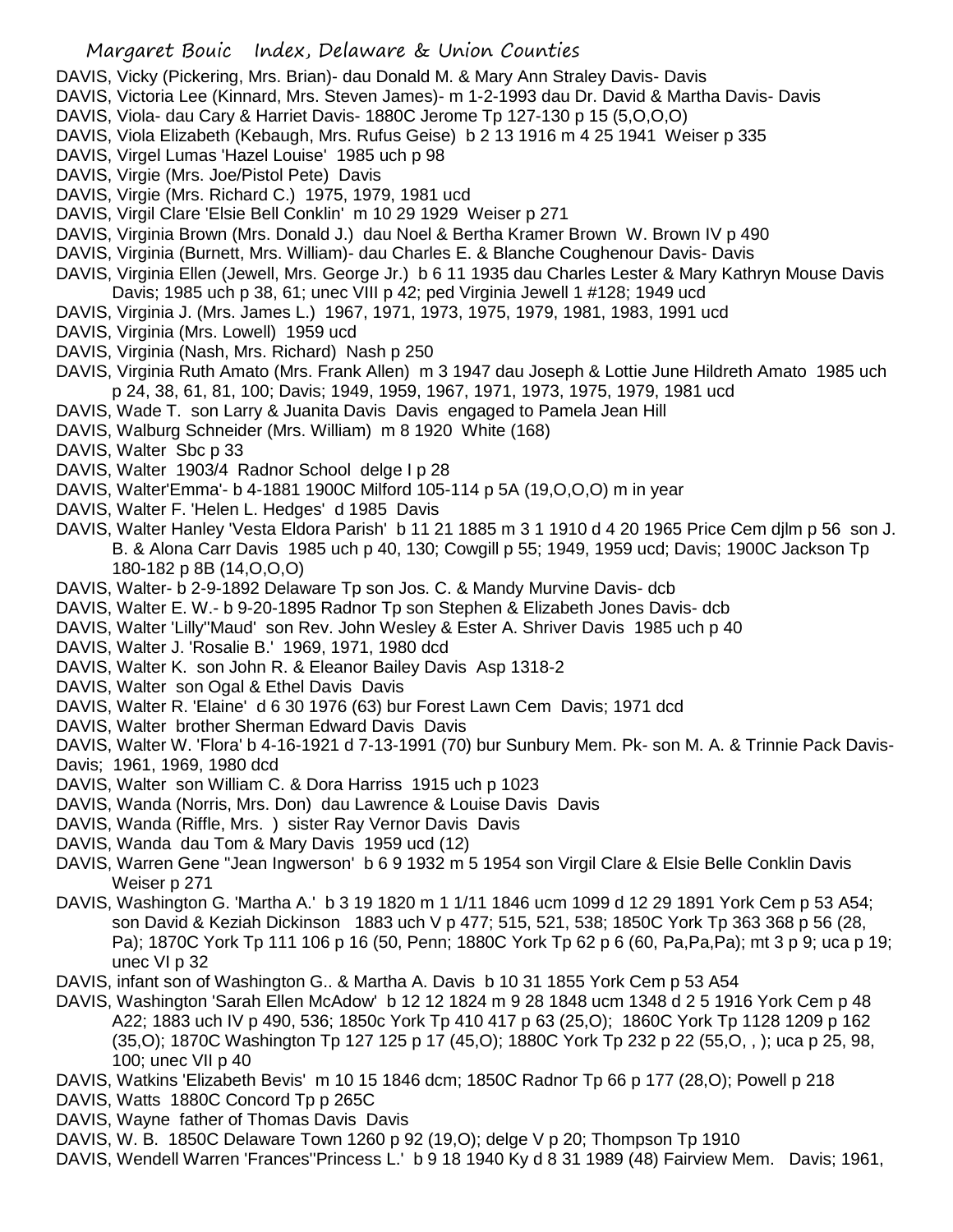Margaret Bouic Index, Delaware & Union Counties 1969, 1971 dcd DAVIS, Wendell W.- son Walter W. & Flora Davis- Davis DAVIS, Wendell Warren b 1960 son Wendell & Frances/Flora Davis Davis; 1961, 1969, 1971 dcd DAVIS, Wesley Milton 1913 Milford Cem Un Al p 45 DAVIS, Wesley W. 'Roxanna' b 10-1845 d 1927 Claibourne Cem p 52; 1900C Claibourne Tp 16-19 p 1B (54, Penn, Penn, Penn) DAVIS, W. G. uca p 25, 98 DAVIS, W. H. 'M.' York Cem p 4; uca p 25, 101 DAVIS, Wheeler G. Davis DAVIS, Wilbert V. 'Lottie Windsor' m 7 3 1899 d 4 28 1962 (87) Davis DAVIS, Wilford J.- b 7-1893 son James E. & Emma D. Corey Davis- 1900C York Tp 304 p 13B (10,O,O,O) DAVIS, Wilfred Clare 'Loreta Dill' b 5 4 1931 m 8 17 1957 son Virgil Clare & Elsie Belle Conklin Davis Weiser p 271 DAVIS, Wilkin son Amon S. Davis 1850C York Tp 362 367 p 56 (15,O); 1860C York Tp 1261 1269 p 170 (25,O) DAVIS, Charles Willard 'Doris L. Wade' b 1-23-1916 m 1 10 1939 d 8-26-1995 (79) Forest Grove Cem son Elmer M. & Hattie Martindale Davis- Davis DAVIS, Willard H. d 12 2 1966 (66) son Ira & Mary A. Davis Davis DAVIS, William sheriff 1976 dch p 346 DAVIS, William citizenship intent unec IX p 34 (1840) DAVIS, William (57 1912) Paris Tp uninf p 15 DAVIS, William uca p 25, 39, 59, 101 DAVIS, William b 4 5 1843 d 3 14 1887 Milford Cem Un Al p 25 DAVIS, William (1664 Va Land) Freshwater p 16 DAVIS, William hadc p 117 Radnor (1900) DAVIS, William- from Wales 7-1-1820 Nat 11-3-1836, delge VIII p 60 DAVIS, William- from Wales Nat 9-18-1840 DAVIS, William- delge X p 77, colored undercook DAVIS, William- Ekelberry Ledger- delge X p 52 DAVIS, William 1880C Union Tp p 077A DAVIS, William- 1826 Harmony Tp - delge VI p 38 DAVIS, William 1908 dch p 144, 392; Poe p 24; 1840C Radnor Tp p 102 (20 30); delge IV p 4, VIII p 65 DAVIS, William dpc p 76 DAVIS, William 1880C Radnor Tp p 474A DAVIS, William 1840C Milford 526 (50 60) DAVIS, William b 11 18 1818 d 3 1 1892 (73 3 12) Milford Cem Un Al p 20 DAVIS, William 1835 men p 25 #217 p 41 Delaware Tp DAVIS, William 1850C Delaware Town 1055 p 83 (19,O) DAVIS, William 1883 uch IV p 541, V p 663 DAVIS, William b 1809 d 1874 Oak Grove Cem Powell p 430 DAVIS, William (son b Aug. 1887) south Radnor delge IV p 3, 28 DAVIS, William d 1954 Sbc p 33 DAVIS, William teacher Dildine District Powers p 124 DAVIS, Rev. William 1880 dch p 466, 498; 1908 dch p 270, 272, 274; Pabst 8 p 50, 51, 53, 58 DAVIS, William Radnor School 1903 4; 1860C Jackson Tp 1139 1152 p 151 (3,O) DAVIS, William son Absalom C. & Satulda Dysert Davis 1880C Washington Tp 142 148 p 6 (7,O,O,O) DAVIS, William- son Charles & Flo Cramer Davis- Davis DAVIS, William A. son Elbert C. & Arminta Fish Davis 1985 uch p 51; Fish 11416 DAVIS, William A. 'Mary F.'- d 8-1979 (65) St. Mary Cem brother Harry Davis- Davis DAVIS, William A. son Merrel O. & Elsie Davis Davis DAVIS, William A. d 7 9 1877 (20 2 22) son Richard & Euphronious Davis Price Cem djlm p 30; 1870C Jackson Tp 135 129 p 19 (13,O) DAVIS, William A.- son William J. & Cora C. Haas Davis- Davis DAVIS, William B. 'Juanita J.' 1971 dcd DAVIS, William Blaine 'Erdean Coder' b 5 7 1884 Un Co d 9 26 1983 Oakdale Cem II p 114 (K R3 12); 1900C

Union Tp 59-63 p 3B (16,O,O,O)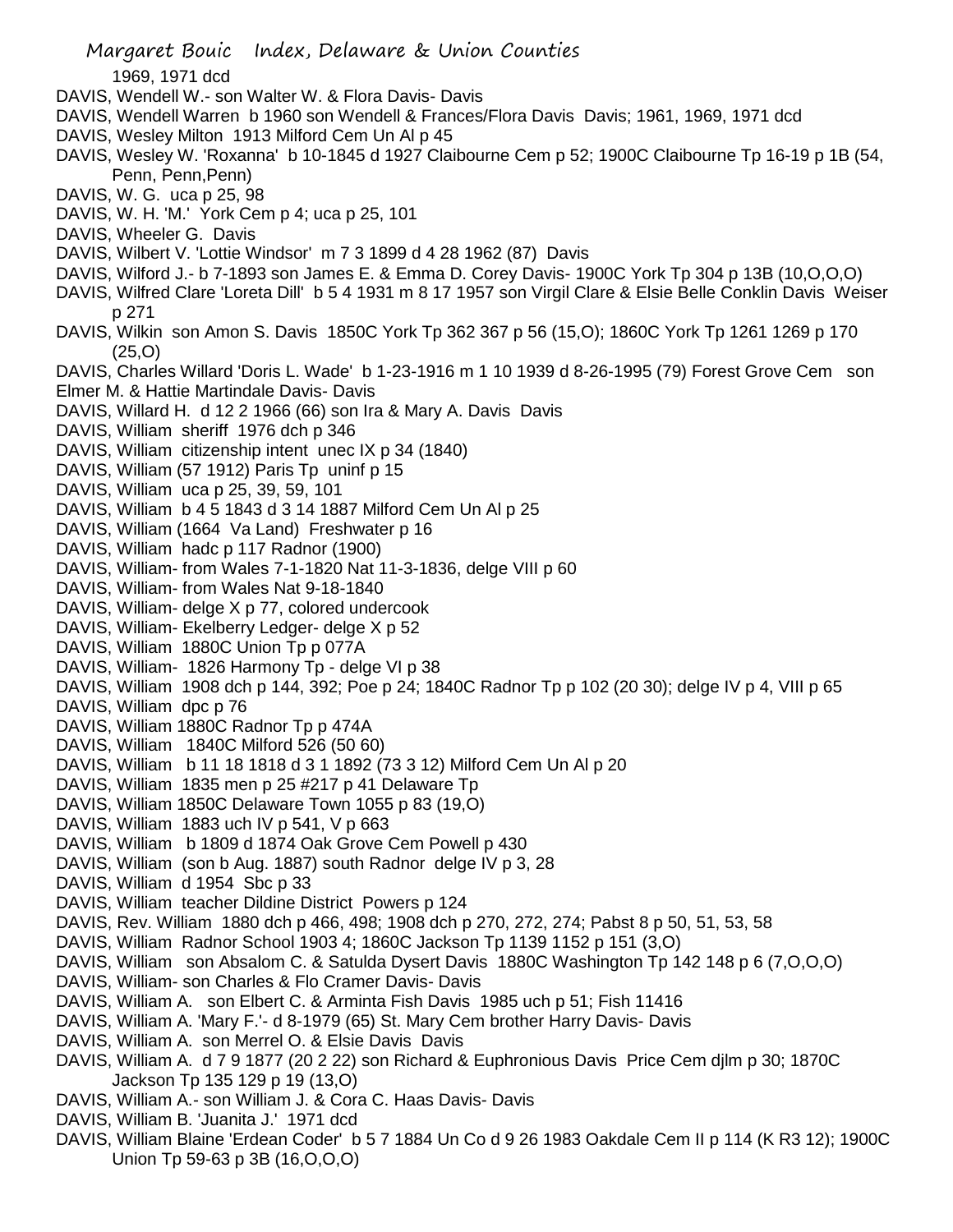- Margaret Bouic Index, Delaware & Union Counties
- DAVIS, William B. son Joseph Jr. & Rozalia DeHaven Davis dumch p 113
- DAVIS, William Bradford 'Drucilla Pauline Mahan' b 9 12 1912 m 12 29 1956 Weiser p 714
- DAVIS, William 'Catherine R.' 1860C Liberty Tp Un Co 1019 1029 p 140 (48,O); 1870C Liberty Tp 120 p 15 (58,O)
- DAVIS, William C. 'Dora Bell Harris' b 10 22 1859 m 8 31 1884 d 6 17 1925 York Cem p 64 B40 son Joshua M. & Elizabeth Dalrymple Davis 1915 uch p 1022, 1023
- DAVIS, William C. 'Nettie B.' b 4 11 1910 d 1 17 1972 Korea Oakdale Cem iI p 113 (K R2 27)
- DAVIS, William/Bill 'Dorothy' 1971 ucd
- DAVIS, William 'Cynthia Clements' 1985 uch p 38 unec VIII p 42; ped Virginia Davis Jewell #158 8
- DAVIS, William D. b 5 3 1905 d 10 26 1959 Broadway Cem lptw p 81
- DAVIS, William D. 'Erdean Coder' m 1907 Davis
- DAVIS, William Deber 'Marian Haughn' b 5 3 1905 d 10 26 1959 Broadway Cem Davis
- DAVIS, William D.- b 10-8-1877 Thompson Tp son John D. & Mary DeBolt Davis- dcb
- DAVIS, William D. son William & Jane McCorkle Davis 1883 uch V p 436
- DAVIS, William E. Jr. 'Dolores' 1973 ucd
- DAVIS, William 'Edna Andrews' 1915 uch p 771
- DAVIS, William E. 'Minnie Chapman' b 1862 d 1940 Oakdale Cem I p 162 (C 24)
- DAVIS, William E. 'Sarah/Sally S.' 1971, 1980 dcd
- DAVIS, William son Evan Davis dcw Bk 2 p 167
- DAVIS, William F. son David S. & Mary Williams Davis 1880 dch p 752
- DAVIS, Dr. William F. 'D.V.S.''Margaret' b 4 6 1868 Chilathia,Mo d 11 27 1912 (44y7m) Oakdale Cem 2499 (83F)- son Moses F. & Bettie Roebuck Davis dumch p 151; 1900C Marysville 1st ward 279-288 p 12B (32,Missouri, Wales, -) m 5y
- DAVIS, William Franklin son Rev. John Wesley & Ester A. Shriver Davis 1985 uch p 40
- DAVIS, William G. 'Carolyn Good'- b 12-24-1911 Pa d 3-14-1991 (79) son William G. & Annie Radford Davis-**Davis**
- DAVIS, William George,Jr. 'Gloria Hare' son William George & Margaret Laymaster Davis Davis
- DAVIS, William Glenn 'Irene Liggett' Davis
- DAVIS, William 'Gunnia?' 1870C Liberty Tp Un Co 224 p 27 (56, Eng)
- DAVIS, William H. 1883 uch IV p 530
- DAVIS, William H. Allen Tp 1894 uninf p 7
- DAVIS, Dr. William H. 1976 dch p 296; 1980 dcd
- DAVIS, William H. 'Carolyn Kohler' m 1 10 1958 son Wheeler G. Davis Davis
- DAVIS, William H. 'Della Palmer' m 1 11 1881 ucm 6887
- DAVIS, William H. son Ebeneser & Mary Davis 1850C Washington Tp 1133 1151 p 169 (17,O)
- DAVIS, William H.'Emma Fehr' Maugans Anc p 7
- DAVIS, William Henry- d 1-18-1943 (86) Union Tp, uninf p 26
- DAVIS, William Henry- b 11-4-1900 Delaware Tp son Ira & Mary A. VanGundy Davis- dcb
- DAVIS, William Henry b 4-22-1891 Troy Tp son H. H. & Melinda Gust Davis 1908 dch p 707; dcb
- DAVIS, William H. H. son Thomas B. & Eda J. Banker Davis 1883 uch V p 436
- DAVIS, Dr. William H. 'Margaret' 1880 dch p 237, 355, 360; 1908 dch p 249; Fowler p 51; 1850C Concord Tp 2133 p 127 (29, Del)
- DAVIS, William H. son William & Catherine R. Davis 1870C Liberty Tp 120 p 15 (16,O)
- DAVIS, William H. son Dr. William H. & Margaret Davis 1850C Concord Tp 2133 p 127 (2,O)
- DAVIS, William Henry d 1 18 1943 (86) Union Tp uninf p 26
- DAVIS, William J. 'Ann' 1980 dcd
- DAVIS, William J. 1908 dch p 102, 116, 117
- DAVIS, William J. 1880C Delaware Town p 506A
- DAVIS, J. William Jr. Marysville p 42, 43
- DAVIS, William J. 'Cora Haas' d 3 24 1973 bur St. Mary's Davis
- DAVIS, William son James & Mary Jones Davis 1850C Radnor Tp 153 p 180 (11, Wales)
- DAVIS, William 'Jane McCorkle' 1915 uch p 714; 1883 uch V p 436; 1830C Allen Tp 399 p 294 (30 40)
- DAVIS, William J. 'Edna Andrews' d 1 8 1962 bur Forest Grove son David & Mary Edwards Davis Davis; Mitchell (1121442)
- DAVIS, William 'Jemima Shirk' 1883 uch V p 386; 1860C York tp 1219 1229 p 163 (52,Eng)
- DAVIS, William son John J. & Catherine Davis 1850C Delaware Town 1194 p 89 (2,O)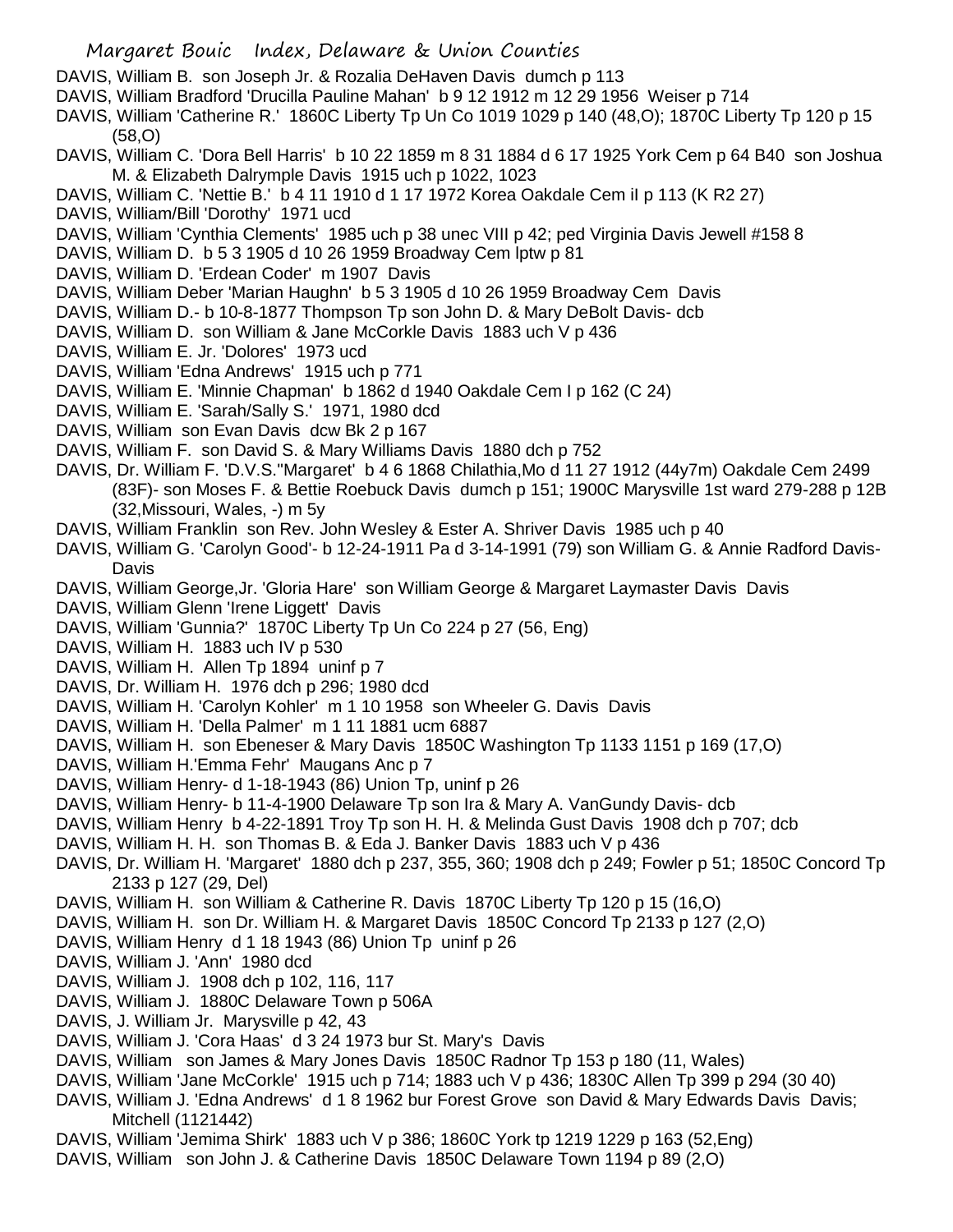DAVIS, William J. b 4 1872 son John R. & Eleanor Bailey Davis Asp 1318-1

DAVIS, William son Joseph & Lydia Shenaberry Davis dumch p 114, 178, 484; rtc p 8; rcc p 1,2; 1883 uch V p 203

- DAVIS, William J. b 1870 son John D. & Mary C. Davis delge IV p 38
- DAVIS, William K. ' O'Brien' Davis
- DAVIS, William L. son Anthrem & Esther Davis 1860C Liberty Tp 1108 1118 p 151 (8,O)
- DAVIS, William L. 1880C Delaware Town p 490C
- DAVIS, William 'Lenora' Un Al p 26
- DAVIS, William 'Lola' 1961 dcd
- DAVIS, William 'Lovina E.- b 5-1835 1900C Taylor Tp 232-237 p 10B (65,O,Eng,unk) m 23y
- DAVIS, William 'Lovina Vining; b 9 30 1822 m 1844 son Nathaniel & Martha Doty Davis Bennington Tp Powell p 317
- DAVIS, William 'L. S.' lptw p 25
- DAVIS, William 'Lucinda Clement' m 9 15 1855 ucm 2331; unec VIII p 35
- DAVIS, William M? son Elsie Davis Davis
- DAVIS, William 'Marcie Moffitt' m 5 23 1856 ucm 2420; unec VIII p 65
- DAVIS, William H. 'Maria'- 1860C Washington Tp 1483-1493 p 210 (26,O); 1870C Washington Tp 128-123 p 18 (37,O)
- DAVIS, Dr. William 'Margaret' b 1868 Mo d 11 27 1912 (44y8m) Father Oakdale Cem I p 120 (F R5 15)
- DAVIS, William 'Mary James''Martha Stevens; b 3 16 1814 m 10 13 1836 dcm (2) 3 24 1859 d 8 27 1865 ped Edna Rees Jetter unec IV p 13; delge III p 59, VI p 41, IX p 80
- DAVIS, William 'Mary Makepeace' Maugans Anc p 118
- DAVIS, William 'Mary' d 8 27 1865 (51 5 11) Old Welsh Chy d Powell p 209
- DAVIS, William b 11 18 1818 not m son Michael & Elizabeth Shenaberry Davis dumch p 112; 1883 uch V p 203; 1830C Union Tp 121 (10 15); 1850C Union Tp 1380 1398 p 206 (31,O); 1860C Union Tp 498 502 p 70 (40,O); 1870C Union Tp 84 83 p 12 (51,O); 1880C Union Tp 164 p 27 (61,O,Pa,Va) p 0085
- DAVIS, William M. 'Molly G.' 1980 dcd
- DAVIS, William 1850C Union Tp 1380 1398 p 206 (6,O) lived with Michael & Elizabeth Shenaberry Davis
- DAVIS, William 'Nancy Linton' m 4 6 1826 Madison Co unec V p 16
- DAVIS, William 'Nancy Tucker' m 4 13 1848 ucm 1308; unec VII p 39
- DAVIS, William O.- from Wales 6-23-1881 Nat 11-2-1887, delge VIII p 68
- DAVIS, William O. 1880C Radnor Tp p 476A
- DAVIS, William O. 'Etta' b Del Co 1865 d 1 15 1912 (46y4m) Oakdale Cem 2435 (213E) I p 37 (F R35 6)
- DAVIS, William P. 1908 dch p 392; 1880C Delaware Town p 501C
- DAVIS, William P. 'Ann Thomas' m 9 26 1847 dcm
- DAVIS, William d 4 16 1849 (21) son Robert & Jane Davis Radnor Cem Powell p 218; dcw Bk 2 p 83
- DAVIS, William 'Sarah' 1850C Delaware Town 1143 p 87 (40, Wales)
- DAVIS, Willim 'Sarah Paver' m 2 18 1830 ucm 196; 1883 uch V p 455; unec II p 27
- DAVIS, William 'Sarah W. Blinor' m 2 18 1835 dcm' ex. estate Prudence Blinn dcw Bk 4 p 91(11), p 122(14)
- DAVIS, William S. 'Frieda E.' 1967 ucd
- DAVIS, William S. 'Walburg Schneider' son Bernard Franklin & Lucy Van Valkenbery Davis White 168
- DAVIS, William S. step son David & Mary Davis 1880C York Tp 94 p 9 (17,O,O,O)
- DAVIS, William T. d 10 1847 son D. & S. A. Somersville Cem F19 York p 22
- DAVIS, William T. d 4 12 1862 (18 1 11) Buck Run Cem Un Al p 90 1883 uch IV p 486
- DAVIS, William T. uca p 100
- DAVIS, William Vanosdale b 1 24 1984 son James P. & Laurie Wallace Davis Davis
- DAVIS, William Virgil 'Nelllie E. McCain'- m 11-2-1927 d 1978- Davis
- DAVIS, William b 1963 son William B. & Juanita J. Davis 1971 dcd
- DAVIS, William W. 1880C Delaware Town p 490C
- DAVIS, William Walter from Wales- Nat 9-26-1871 delge VIII p 68
- DAVIS, William W. son Jesse & Eliza Vining Davis 1870C Taylor Tp 150 142 p 18 (10,O)
- DAVIS, William Walter b 5 12 1928 d 9 28 1929 York Cem p 64 B40
- DAVIS, William b 1970 son William E. & Sally S. Davis 1971, 1980 dcd
- DAVIS, Willie O. rtc p 8
- DAVIS, Willington E.- b 7-20-1884 Brown Tp -----dcb
- DAVIS, Willis 1850C Brown Tp 2950 p 162 (21,O)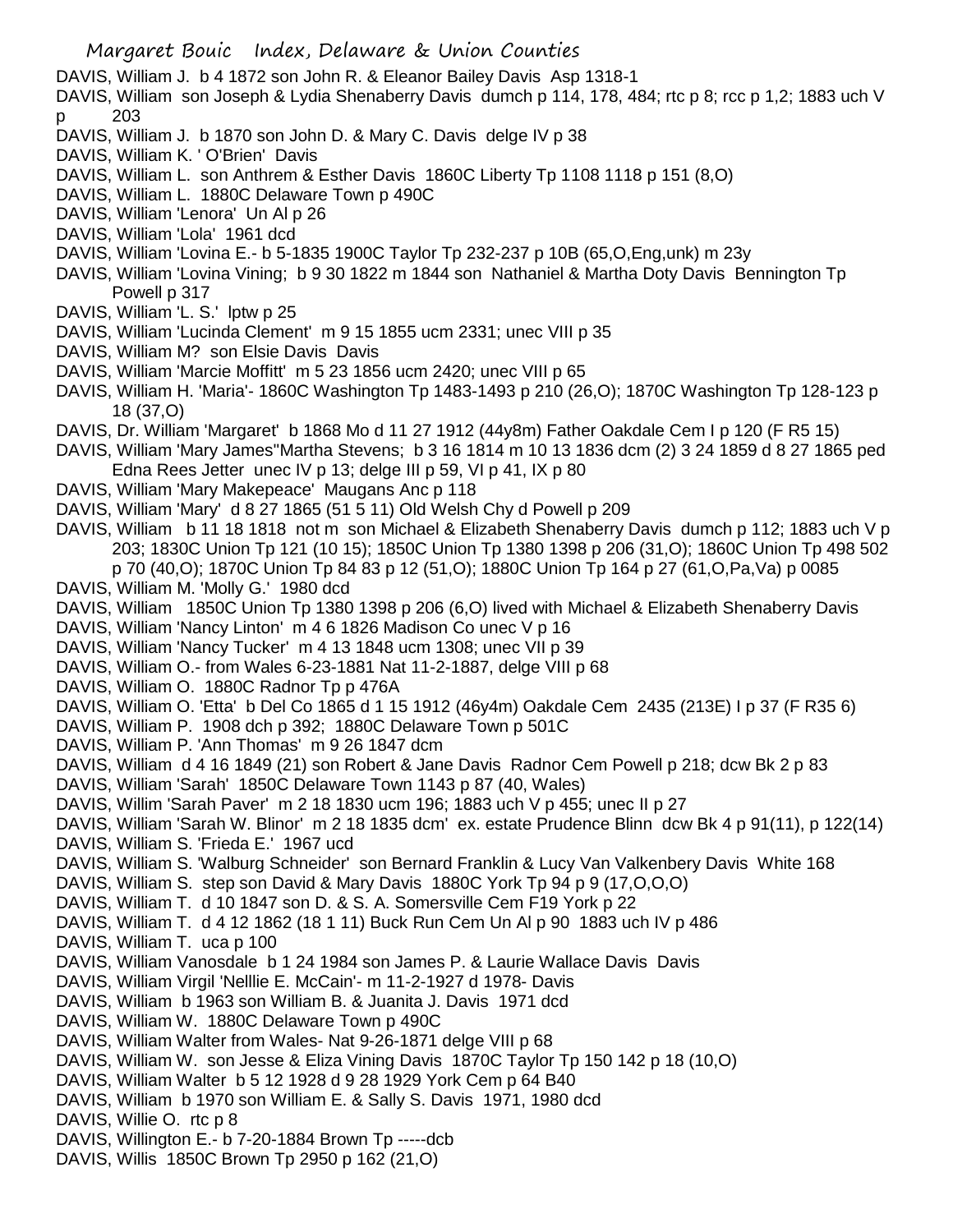- DAVIS, Willis A. 1880C Delaware Town p 484C
- DAVIS, Williver P. 'Maude' 1969, 1971, 1980 dcd
- DAVIS, Wilma (Douglas, Mrs. Leseli) dau Orville & Lela R. Johnson Davis Davis
- DAVIS, Winifred rtc p 10
- DAVIS, W. J. uca p 21; dg 1-17-1908, delge VIII p 13
- DAVIS, Woolson 'Beatrice Sherwood' m 6 5 1921 Genther p 222
- DAVIS, Judge W. Z. 1908 dch p 314
- DAVIS, Xema dau James H. & Marjorie Luh Davis Davis
- DAVIS, T. Zack 'Mary Jean Atkinson' d 6 15 1986 (69) son John C. & Grace E. Davis Davis; 1976 dch p 373; 1980 dcd
- DAVIS, Zack son Tom & Sue Davis Davis
- DAVIS, Zachariah son John E. & Mary Davis 1850C Delaware Town 1384 p 97 (9, Wales); 1880C Delaware Town p 548A
- DAVIS, Zachary 1908 dch p 392
- DAVIS, Zelpha dau David & Dorothy/Dolle Davis 1860C Claibourne Tp 864 846 p 114 (2,O); 1870C Claibourne Tp 107 105 p 14 (11,O); unec X p 43
- DAVIS, Zelphia Kress (Mrs. Ed)- Davis
- DAVIS, Zita (Mrs. Milton P.) 1985 uch p 40
- DAVIS, Zoa Patrick (Mrs. ) dau James Madison & Dora Price Patrick 1985 uch p 111
- DAVIS, Zutulva (Mrs. A. G.) d 2 8 1879 (30 4 20) Price Cem djlm p 27
- DAVIS (Graham), Hazel- b 1-28-1896 Columbus, unknown & Bertha Davis- dcb
- DAVISON, Abraham 'Jane Martin' m 2 27/25 1821 unec II p 13; 1883 uch III p 283
- DAVISON, Albert S. 'Mary' 1969 dcd
- DAVISON, Allan Rothwell 'Alma Linden' b 9 10 1903 m 10 29 1927 d 1972 (69) bur Strongsville son Gilbert & Ruth M. Davison Davison
- DAVISON, Alma M. Linden (Mrs. Allan Rothwell) b 3 21 1908 d 6 20 1984 bur Strongsville dau Casper & Carrie Wickert Linden Davison; 1973, 1975, 1979, 1981 ucd
- DAVISON, Ashley Lynn- dau Daniel J. Davison
- DAVISON, Augusta D. 1981, 1983 ucd
- DAVISON, Beckie 1975 ucd
- DAVISON, Betty Ann (Guillerman, Mrs. ) dau Dr. Frank L. Davison Davison
- DAVISON, Carol (Beasecker, Mrs. ) dau Allan Rothwell & Alma M. Linden Davison Davison
- DAVISON, Carlton son Gilbert & Ruth M. Davison Davison
- DAVISON, Charity Collins (Mrs. Levia) m 8 22 1840 ucm 654; unec V p 37
- DAVISON, Charles G. 'Emily d. Andrews' m 1 14 1862 dcm
- DAVISON, Connie b 1963 dau Jack & Frances Davison 1969 dcd
- DAVISON, Dana b 1959 son Jack & Frances Davison 1969 dcd
- DAVISON, Daniel J.'Eliza J. Clark'- b 5-5-1960 m 6-15-1837 ucm 426 d 8-24-1995 (35) son John R. & Pauline Horvath Davison- Davison
- DAVISON, David b 1967 son Jack & Frances Davison 1969 dcd
- DAVISON, David N. 1880C Liberty Tp Del Co p 312A
- DAVISON, Donald son William T. Davison Davison
- DAVISON, Rev. Donald son Dr. Frank L. Davison Davison
- DAVISON, Dorothea (Hughes, Mrs. ) dau Dr. Frank L. Davison Davison
- DAVISON, Dorothea Richards (Newport, Mrs. Albert B.) b 1926 m 1947 dau Joseph Homer & Dorothea Young Richards Davison Weiser p 224
- DAVISON, Dorothea Young Richards (Mrs. Joseph Homer) b 1 3 1893 m 11 5 1917 dau John William & Caroline S. Pfeiffer Richards Weiser p 223
- DAVISON, Dorothy (Stegans, Mrs. Erwin) dau Gilbert & Ruth M. Davison Davison
- DAVISON, Eliza J. Clark (Mrs. Daniel) m 6 15 1837 ucm 426
- DAVISON, Elizabeth Ettricke (Mrs. Musgrace)(Medlycott, Mrs. Thomas) dau Anthony & Jane Starling Ettricke McKitrick p 33
- DAVISON, Elizabeth J. Kennedy (Mrs. T. M.) m 5 24 1853 ucm 1968
- DAVISON, Emily D. Andrews (Mrs. Charles G.) m 1 14 1862 dcm
- DAVISON, Erin b 1956 son Albert S. & Mary Davison 1969 dcd
- DAVISON, Frances (Mrs. Jack) 1969 dcd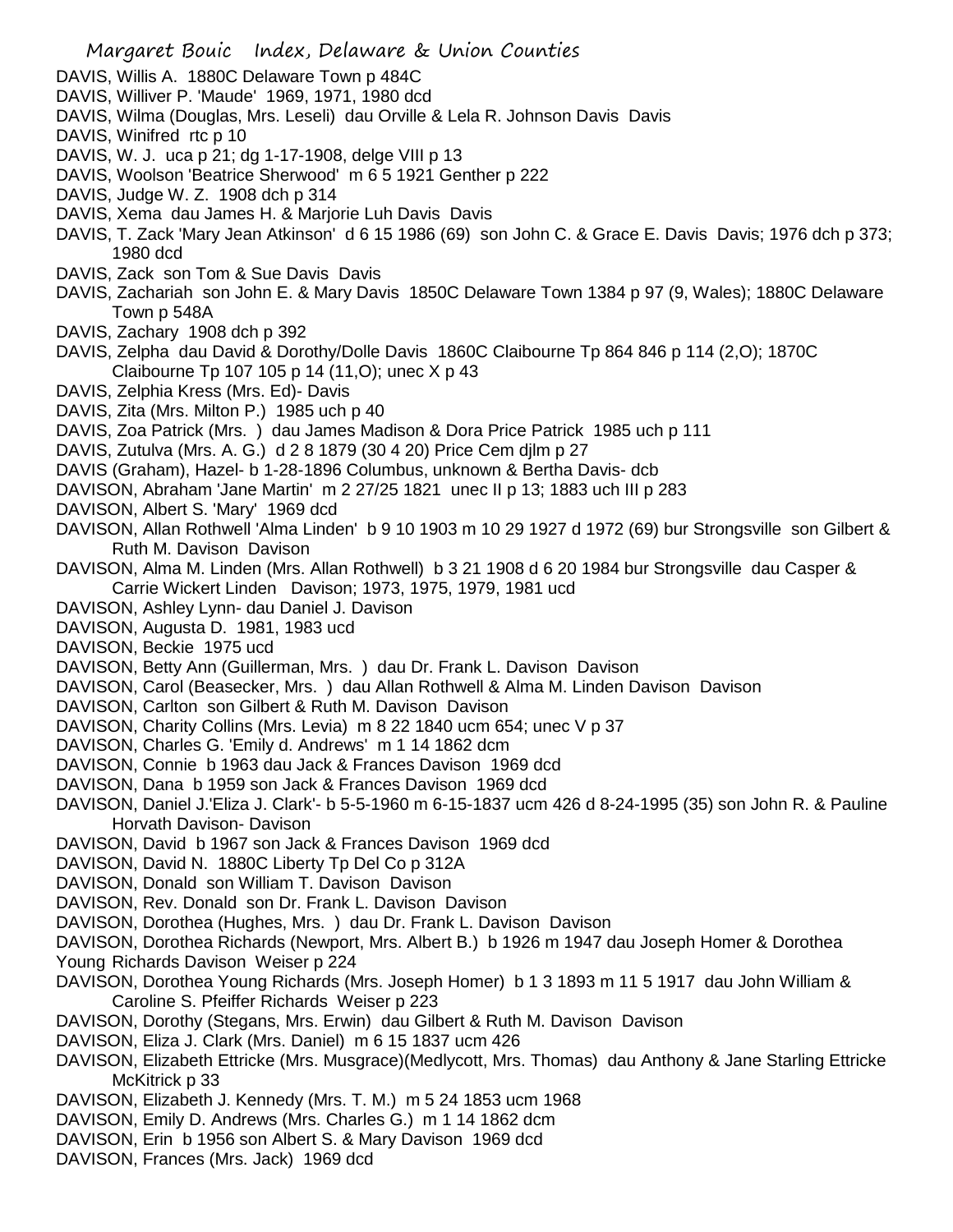Margaret Bouic Index, Delaware & Union Counties DAVISON, Frank J. son Dr. Frank L. Davison Davison DAVISON, Dr. Frank L. d 10 1 1964 (81) bur Green Lawn Davison DAVISON, Gilbert 'Ruth M.' Davison DAVISON, Hannah (McKittrick, Mrs. Charles) McKitrick p 467, 468 DAVISON, Harold son Dr. Frank L. Davison Davison DAVISON, Henry C. 1840C Brown Tp (30 40); delge V p 43 DAVISON, Jack 'Frances' 1969 dcd DAVISON, Jack b 1957 son Jack & Frances Davison 1969 dcd DAVISON, Jamie L.- brother Daniel J. Davison- Davison DAVISON, Jane Martin (Mrs. Abraham) m 2 27/25 1821 ucm 13; unec II p 13; 1883 uch III p 283 DAVISON, Jeanette(?) 1870C Allen Tp 202 194 p 13 (7,O) DAVISON, Jeanne L. (Ringler, Mrs. )- sister Daniel J. Davison- Davison DAVISON, Jeffrey b 1953 son Albert S. & Mary Davison 1969 dcd DAVISON, Jennifer Elizabeth b 6 16 1974 dau C. Scott & Lentz Davison Davison DAVISON, Jeremy Daniel- son Daniel J. Davison- Davison DAVISON, Joan (Millison, Mrs. ) dau Dr. Frank L. Davison Davison DAVISON, John 1870C Allen Tp 202 194 p 13 (76, NJ) DAVISON, John 'Margaret Timans'- m 4-21-1850 Madison Co unec XI p 45 DAVISON, John Richards b 1918 d 1933 son Joseph Homer & Dorothea Young Richards Davison Weiser p 224 DAVISON, John R. 'Pauline Horvath''Shirley'- Davison DAVISON, Kimberly b 1964 dau Jack & Frances Davison 1969 dcd DAVISON, Levia 'Charity Collins' m 8 22 1840 ucm 654 see Davidson unec V p 37 DAVISON, Linda (Mrs. Stephen C.) 1979 ucd DAVISON/DAWSON, Lucretia Hatfield (Mrs. Thomas) m 4 13 1843 ucm 878; unec VI p 31 DAVISON, Lucy (St. Clair, Mrs. Ross) m 1 25 1838 dcm DAVISON, Margaret (Easton, Mrs. Joshua) b 1811 m 1829 d 12 24 1899 dcc Loyd Easton 17 DAVISON, Margaret S. Sharp (Mrs. John S.)- lic 1-9-1867 dcm, delge X p 75 DAVISON, Marilee (Palmer, Mrs. ) dau Allan Rothwell & Alma M. Linden Davison Davison DAVISON, Mary (Mrs. Albert S.) 1969 dcd DAVISON, Mary Jane (Sylvia, Mrs. William) m 3 7 1853 dcm DAVISON, Mary M. 1980 dcd DAVISON, Mary (McLoin, Mrs. Jacob) m 9 1849 dcm DAVISON, Matilda (Robinson, Mrs. William) m 9 22 1817 Madison Co unec IV p 30 DAVISON, Musgrove 'Elizabeth Ettricke' McKitrick p 33 DAVISON, Dr. Richard son Dr. Frank L. Davison Davison DAVISON, Dr. Robert son Dr. Frank L. Davison Davison DAVISON, Rose Alice (Vincent, Mrs. ) dau Dr. Frank L. Davison Davison DAVISON, Russell son Dr. Frank L. Davison Davison DAVISON, Ruth M. (Mrs. Gilbert) Davison DAVISON, C. Scott Davison DAVISON, Shannon b 1964 ch Stephen C. & Linda Davison 1979 ucd DAVISON, Sherry b 1955 dau Jack & Frances Davison 1969 dcd DAVISON, Stephen- 1840C Dover Tp 1434 (20-30) DAVISON, Stephen C. 'Linda' 1979 ucd DAVISON/DAWSON, Thomas 'Lucretia Hatfield' m 4 13 1843 ucm 878; unec VI p 3 DAVISON, T. M. 'Elizabeth J. Kennedy' m 5 24 1853 ucm 1968 DAVISON, William T. d 2 10 1970 (60) son Blanche Easterday bur Marlborough Cem Davison DAVISON, William T. b 1881 d 1933 Marlborough Cem p 188 DAVISSON, Albert S. 'Mary' 1969 dcd DAVISSON, Anna Black (Mrs. Luke) 1908 dch p 777 DAVISSON, Augusta Sweet (Mrs. Maynard) Davisson; 1959, 1967, 1971, 1973, 1975, 1979, 1981, 1983, 1991 ucd DAVISSON, Benjamin 1820C Harlem Tp; Pabst 7 p 2 DAVISSON, Beverly (Mrs. William T.) Davisson DAVISSON, Bonnie (Mrs. Ted)- Davisson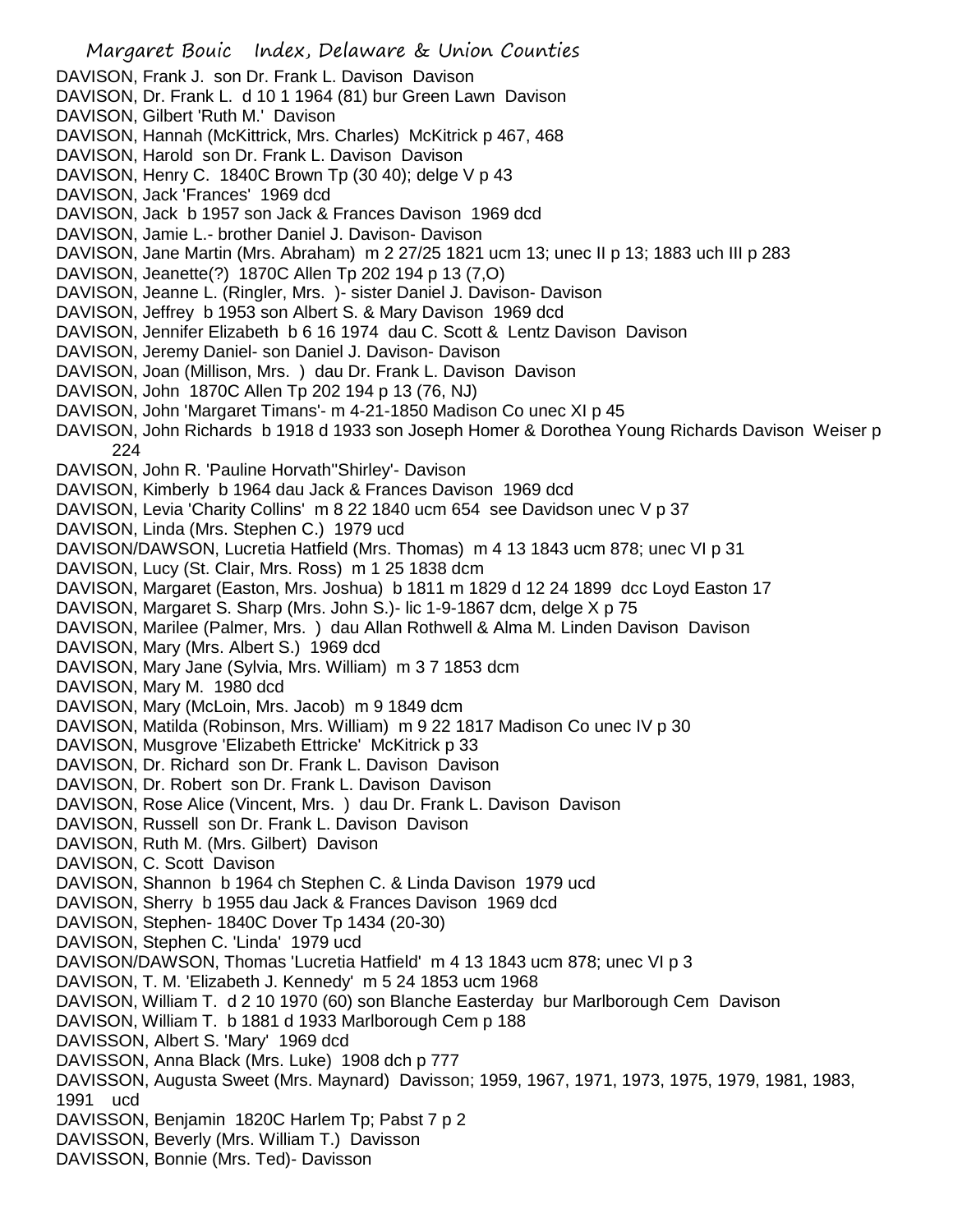- DAVISSON, Charles D. 'Leila K.' son William H. & Margaret Merritt Davisson Davisson; 1967, 1971, 1973, 1975, 1979, 1981, 1983, 1991 ucd
- DAVISSON, Bruce R. 'Mabel M. Herbert' d 6 1 1982 (78) Oak Grove Cem 1961, 1969, 1971 1980 dcd
- DAVISSON, Dale R. b 1967 son Charles D. & Leila K. Davisson 1971, 1973, 1975, 1979, 1981, 1983 1991 ucd

DAVISSON, Rev. Daniel wsc Grah p 12, 13

- DAVISSON, Daphne J. (Magnusson, Mrs. Paul E.) m 12 19 1970 twin dau Bruce T. & Mabel M. Herbert Davisson Davisson; 1961 dcd (13), 1969 dcd
- DAVISSON, David circuit rider 1976 dch p 151

DAVISSON, Dr. David H. son Bruce R. & Mabel M. Herbert Davisson Davisson

- DAVISSON, David 'Jane L.' 1961 dcd
- DAVISSON, Dean Clifford 'Jan Foster Wheeler' m 9 11 19 son Bruce R. & Mabel M. Herbert Davisson Davisson; 1961 dcd
- DAVISSON, Deanna Sue (Williamson, Mrs. Ralph Edward) m 6 11 1967 Davisson
- DAVISSON, Deborah Jane dau Dr. David H. Davisson Davisson
- DAVISSON, Denise Louise (Brown, Mrs. Robin Alan) m 6 19 1982 dau Dr. David H. Davisson Davisson
- DAVISSON, Dianne (Williamson, Mrs. Ralph) twin dau Bruce R. & Mabel M. Herbert Davisson Davisson; 1961 dcd (13)
- DAVISSON, Donna (Van Winkle, Mrs. Gary) 1985 uch p 141
- DAVISSON, Douglas son Dr. David H. Davisson Davisson
- DAVISSON, Edna Neer (Mrs. Hayes)- Davisson
- DAVISSON, Elizabeth (Foster, Mrs. )- dau Hayes & Edna Neer Davisson- Davisson
- DAVISSON, Hayes 'Edna Neer'- Davisson
- DAVISSON, Henry 1835 men p 40 #11 p 71 Marlborough Tp
- DAVISSON, Jan Foster Wheeler (Mrs. Dean Clifford) m 9 11 19 dau G. Nelson Wheeler Davisson; 1961 dcd
- DAVISSON, Jane L. (Mrs. David) 1961 dcd
- DAVISSON, Jodi Ann dau William T. & Beverly Davisson Davisson; engaged to Jerry Welty
- DAVISSON, John W.'Valerie Jill' b 1966 m 5-22-1993 son Charles D. & Leila K. Davisson Davisson; 1967,
- 1971, 1973, 1975, 1979, 1981, 1983, 1991 ucd
- DAVISSON, Kenneth E. brother Bruce R. Davisson Davisson
- DAVISSON, Leila K. (Mrs. Charles D.) Davisson, 1967, 1971, 1973, 1975, 1979, 1981, 1983, 1991 ucd
- DAVISSON, Linda L. (Mrs. Stephen C.) 1981, 1983, 1991 ucd
- DAVISSON, Louise Claire (Mrs. Oscar F.) Davisson
- DAVISSON, Luke 'Anna Black' 1908 dch p 777
- DAVISSON, Lynne Thereesa dau E. Raymond Davisson engaged to William Joseph Jantausch Davisson
- DAVISSON, Mabel M. Herbert (Mrs. Bruce R.) Davisson; delge VII p 49; 1961, 1969, 1971 dcd
- DAVISSON, Margaret Merritt (Mrs. William) m 7 27 1935 Davisson
- DAVISSON, Martha- dau Hayes & Edna Neer Davisson- Davisson
- DAVISSON, Maynard/Bus 'Augusta Sweet' b 10 14 1909 d 2 13 1967 son Oscar F. & Louise Claire Davisson Davisson; 1959, 1979 ucd
- DAVISSON, Mona E. (Mrs. Robert H.) 1980 dcd
- DAVISSON, Oscar F. 'Louise Claire' Davisson
- DAVISSON, R. E. 1969, 1971 dcd
- DAVISSON, Rebecca J. (Mrs. Stephen) 1971, 1973 ucd
- DAVISSON, Robert E. 1980 dcd
- DAVISSON, Robert H. 'Mona E.' 1980 dcd
- DAVISSON, Shannon b 1966 ch Stephen C. & Linda L. Davisson 1981, 1983 ucd
- DAVISSON, Stephanie Congrove (Mrs. ) dau Thomas Michael & Becky McMahan Congrove 1985 uch p 30
- DAVISSON, Stephanie b 1970 dau Stephen & Rebecca J. Davisson 1971, 1973 ucd
- DAVISSON, Stephen C. 'Linda' 1981, 1983, 1991 ucd
- DAVISSON, Stephen 'Rebecca J.' son Maynard & Augusta Sweet Davisson 1959 uce (14), 1967, 1971, 1973, 1975 ucd
- DAVISSON, Susanna B. (Gardner, Mrs. Seth) dau Luke & Anna Black Davisson 1908 dch p 777
- DAVISSON, Ted 'Bonnie' son William & Margaret Merritt Davisson Davisson
- DAVISSON, William H.'Margaret Merritt' b 12-3-1911 m 7 27 1935 d 5-11-1992 (80) son Hayes & Edna Near Davisson Davisson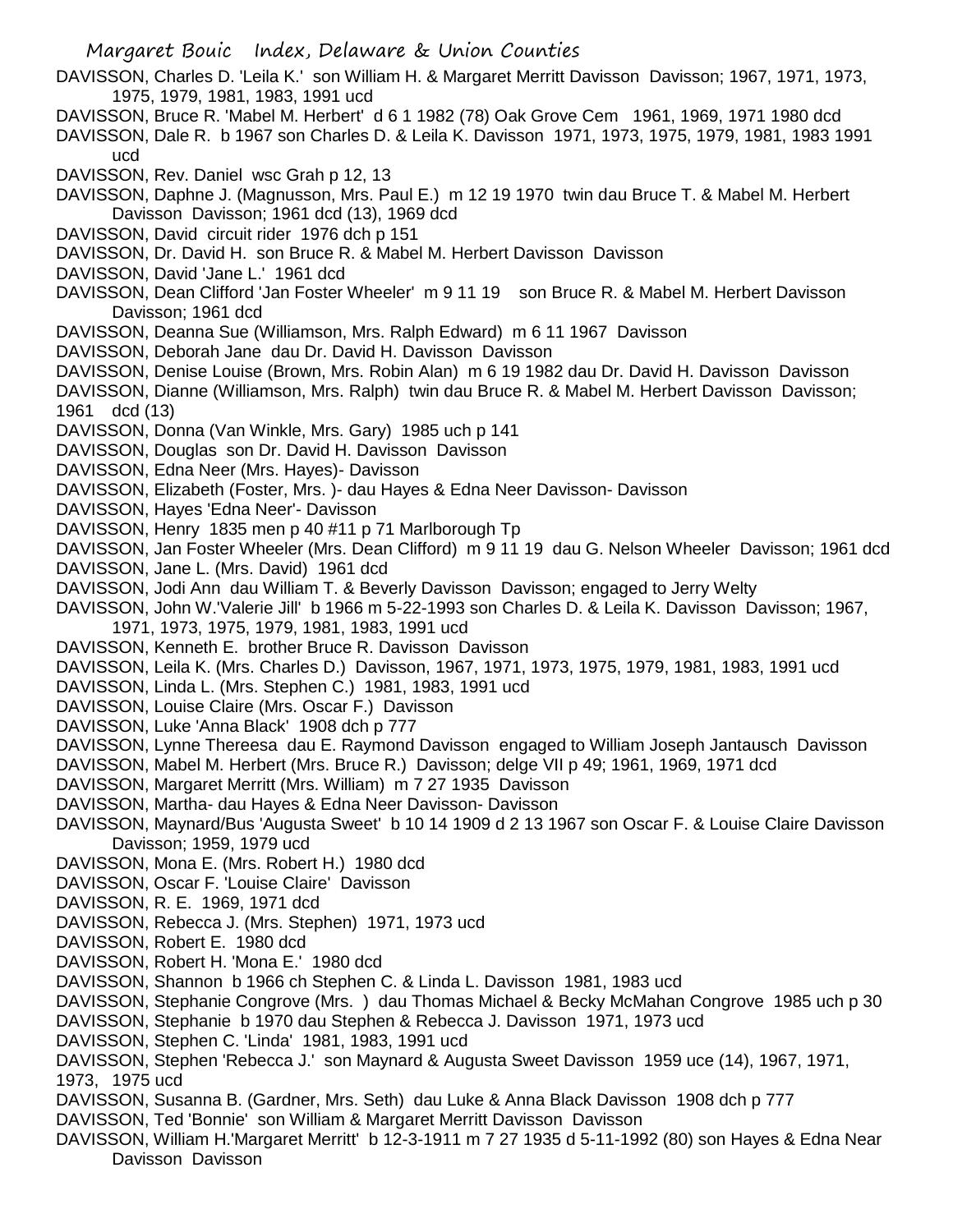- DAVISSON, William T. 'Beverly' Davisson
- DAVONE, Abraham 1835 men p 9 #227 p 10 Berkshire Tp
- DAVY, Carolyn S. (Mrs. Jeffrey F.) 1980 dcd
- DAVY, Catherine (Hodgden, Mrs. Sidney) m 2 2 1854 dcm dau Henry & Elizabeth Davy 1850C Porter Tp 3134 p 168 (17,O)
- DAVY, Charles- b 1-10-1890 Kingston Tp son Frank E. & Emma Robinson Davy- dcb
- DAVY, Charlott J. d 7 1 1851 (2 1 2) Preacher Davy's Grvyd Powell p 198 dau E. & M. adopted dau of S. & E. Strawn
- DAVY, Christina (Beattie, Mrs. George) b 1803 d 1845 ped Dorothy Jenks Robinson 23; unec II p 40
- DAVY, Daniel Powers p 46
- DAVY, Daniel S. d 9 1 1853 (8m20d) Preacher Davy's Graveyard Powell p 198 son H. D. & C.
- DAVY, David Powers p 46
- DAVY, Diane 1980 dcd
- DAVY, Donald 1980 dcd
- DAVY, Elizabeth (Mrs. Henry D.) d 8 2 1848/1850 (44 4 21) Preacher Davy' Graveyard Powell p 198 1850C Porter Tp 3134 p 168 (42,O)
- DAVY, Elizabeth d 12 14 1860 (18 y) Preacher Davy's Graveyard dau Henry D. & Elizabeth Davy Powell p 198 1850C Porter Tp 3134 p 168 (8,O)
- DAVY, Elizabeth Roloson (Mrs. William)- m 1900 delge VII p 18
- DAVY, Eva DeWitt (Mrs. Irvin) dau Hiram & Mary J. Huston DeWitt dumch p 218
- DAVY, Ezra Powell p 377; 1835 men p 50 #42 p 92 Porter Tp; delge V p 35, VIII p 65
- DAVY, Ezra son Henry D. & Elizaeth Davy 1850C Porter Tp 3134 p 168 (12,O)
- DAVY, Flossie F.- b 11-1-1887 Porter Tp son William & Netty Stith Davy- dcb
- DAVY, Flossie Fern- b 12-12-1888 Porter Tp dau W. E. & Nettie Stith Davy- dcb
- DAVY, Henry D. 'Elizabeth' d 9 7 1895 (84 4 3) Preacher Davy's Graveyd Powell p 198 1880 dch p 821;
	- 1850C Porter Tp 3134 p 168 (40,O); 1835 men p 50 #41 p 92 Porter Tp
- DAVY, Irvin 'Eva DeWitt' dumch p 218
- DAVY, James Powers p 46
- DAVY, James I. 1880C Kingston Tp p 430A
- DAVY, Jeffrey F. 'Carolyn S.' 1980 dcd
- DAVY, Jesse J.- b 1-16-1890 Kingston Tp son William & Nettie Stith Davy- dcb
- DAVY, J. L. 'Louiza Williamson' m 1 1 1816 dcm
- DVY, infant- 4-22-1871 Kingston Tp dau J. L. & Louisa Williams Davy- dcb
- DAVY, John son Henry D. & Elizabeth Davy 1850C Porter Tp 3134 p 168 (14,O)
- DAVY, Kim b 1966 dau Jeffrey F. & Carolyn S. Davy 1980 dcd
- DAVY, Louie M. b 5-30-1886 Porter Tp dcb. d 4 17 1899 (1 10 18) Sunbury Cem Powell p 34 dau F. E. & E. A.
- DAVY, Louiza Williamson (Mrs. J. L.) m 1 1 1816 dcm
- DAVY, L. S. 'Wanda L.' 1980 dcd
- DAVY, Mark brother Raymond Davy Davy
- DAVY, Mark- b 4-3-1892 Kingston Tp son Frank & --Robinson Davy- dcb
- DAVY, Mary A. C. dau Henry D. & Elizabeth Davy 1850C Porter Tp 3134 p 168 (7,O)
- DAVY, Mary (Mrs. Ezra) d 4 13 1850 (35 11 19) Preacher Davy's Gryd Powell p 198
- DAVY, Millie (Hines, Mrs. ) b 2-1-1897 Kingston Tp dau Frank & Emma Robinson Davy- dcb; sister Raymond Davy Davy
- DAVY, Myrtle (Mrs. Raymond) d 8 31 1977 (82) bur Butter Cem, Morrow Co Davy
- DAVY, P. & H. C.- delge VIII p 65
- DAVY, Rev. Ralph 1908 dch p 282
- DAVY, Raymond 'Myrtle' d 5 21 1975 (81) bur Marengo Davy
- DAVY, Ruby Pearl- b 1-24-1888 Kingston Tp dau T. E. & E. E. M. Robinson Davy- dcb
- DAVY, Ruth (Clawson, Mrs. Samuel) dau Henry D. Davy 1880 dch p 821; 1850C Porter Tp 3134 p 168 (16,O)
- DAVY, Ruth (Closson, Mrs. James) m 9 7 1950 dcm
- DAVY, Samuel Powers p 46
- DAVY, Samuel d 7 15 1851 (1 1 21) Preacher Davy's Grvyd Powell p 198 son Henry D. & Elizabeth Davy 1850C Porter Tp 3134 p 168 (11,O)
- DAVY, Sarah A. d 7 12 1851 (5 7 23) Preacher Davy's Grvyd, Powell p 198 dau Henry D. & Elizabeth Davy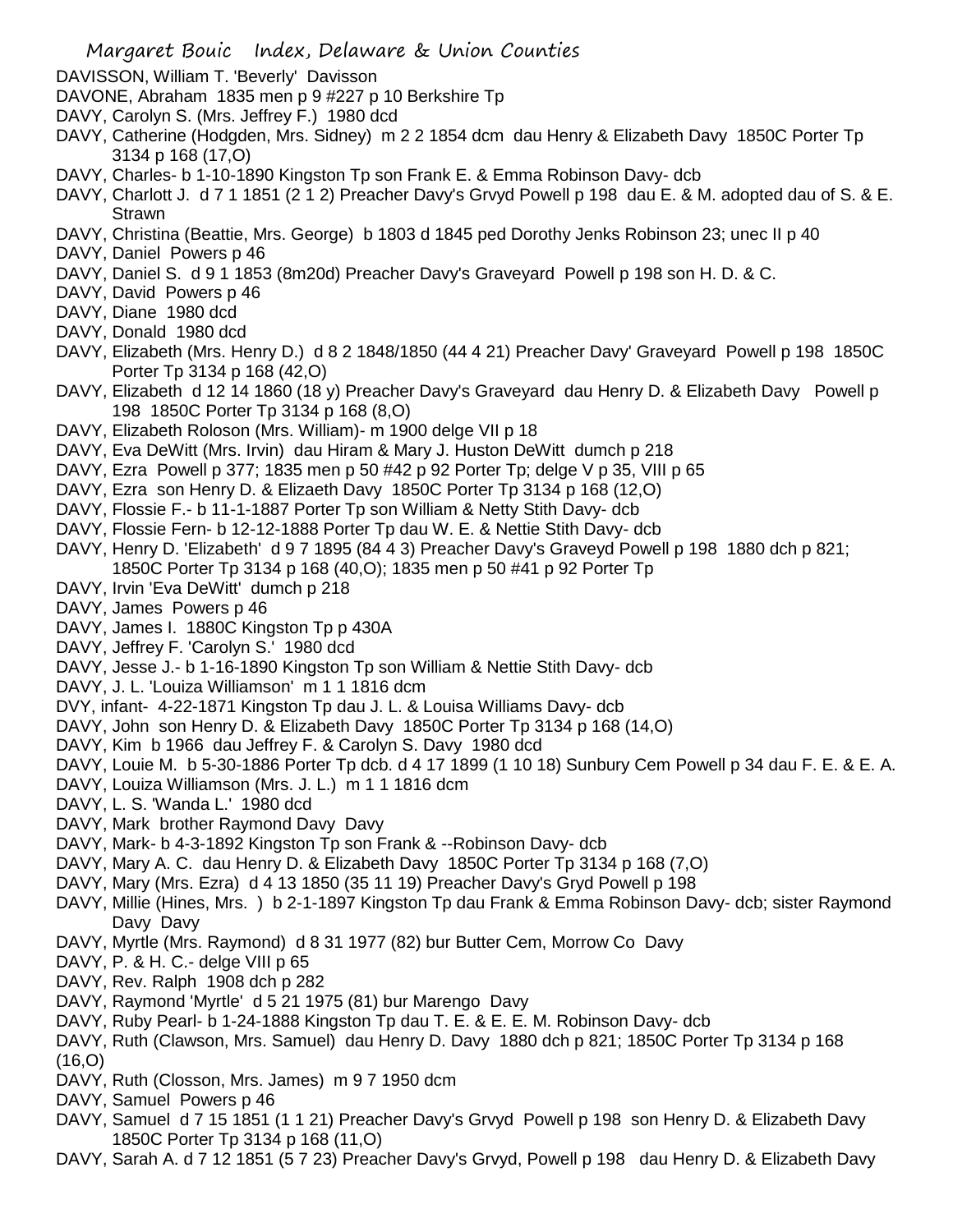Margaret Bouic Index, Delaware & Union Counties 1850C Porter Tp 3134 p 168 (5,O) DAVY, Sarah H. Jane Page (Mrs. William W.) m 12 29 1863 dcm DAVY, Shannon b 1969 dau Jeffrey F. & Carolyn S. Davy 1980 dcd DAVY, Wanda L. (Mrs. L. S.) 1980 dcd DAVY, William 'Elizabeth Roloson' m 1900 son Henry D. & Elizabeth Davy 1850C Porter Tp 3134 p 168 (11,O); delge VII p 18 DAVY, William W. 'Sarah H. Jane Page' m 12 29 1863 dcm DAVYS, Sir John Nash p 13 DAWE, Anna Tillman (Mrs. William T.) m May 1960 dau Monroe Tillman Dawe DAWE, Fred Cecil 'Violet May Gutelius' m 7 8 1928 Weiser p 586 DAWE, Fred Cecil,Jr. b 12 27 1933 son Fred Cecil & Violet May Gutelius Dawe Weiser p 586 DAWE, Kitty Lou dau Fred Cecil & Violet May Gutelius Dawe Weiser p 586 DAWE, Thomas Dawe DAWE, Violet May Gutelius (Mrs. Fred Cecil) b 5 20 1902 m 7 8 1928 dau Fredrick Erhard & Bessie Stover Gutelius Weiser p 586 DAWE, William T. 'Anna Tillman' m May 1960 (78) son Thomas Dawe Dawe DAWES, politician 1976 dch p98 DAWES, Caroline A. Pabst 5 p 18 DAWES, Caroline dau John & Mary M. Van Dorn Dawes Pabst 5 p 11; delge IV p 68 DAWES, Charles- b 3-31-1882 Trenton Tp son Charles & Ida M. Coil Dawes- dcb DAWES, Eddy/Eddie Pabst 5 p 18, 22; Edmund J. son John & Mary M. Van Dorn Dawes delge IV p 68 DAWES, Harry Pabst 5 p 18, 22 DAWES, Henry son John & Mary M. Van Dorn Dawes Pabst 5 p 11; delge IV p 68 DAWES, Jane R. dau John & Mary M. Van Dorn Dawes delge IV p 68 DAWES, John Edmund Pabst 5 p 11 DAWES, John 'Mary' Pabst 5 p 11, 13, 15 DAWES, John 'Mary M. Van Dorn' m 9 10 1845 dcm; delge IV p 68 DAWES, Magdalene A. dau John & Mary M. van Dorn Dawes Pabst 5 p 11, 18, 22; delge IV p 68 DAWES, Mary (Mrs. John) Pabst 5 p 11, 22 DAWES, Mary M. Van Dorn (Mrs. John) m 9 10 1845 dcm; delge IV p 68 DAWES, Russell Lyllel- b 12-22-1901 Trenton Tp son Charles & Ida may Coile Dawes- dcb DAWES, William V. son John & Mary M. Van Dorn Dawes delge IV p 68 DAWISE, Edward- original owner Paris Tp unec XI p 69 DAWKINS, Marcella Dawkins DAWLEY, Randall L. 1980 dcd DAWM, Elizabeth dau Peter Dawm 1860C Paris Tp 1362 1353 p 181 (35, Ger) DAWM, Peter 1860C Paris Tp 1362 1353 p 181 (35, Ger) DAWM, Peter son Peter Dawm 1860C Paris Tp 1362 1353 p 181 (9, Ger) DAWM, Wanda dau Peter dawm 1860C Paris Tp 1362 1353 p 181 (11,Ger) DAWM, Mary Helen (Graham, Mrs. Harry James) Graham (169221); (181821); Bouic (12821); Richey 8,9; Turney 7,8 DAWN, Daniel 1860C Marysville 1499 1491 p 197 (25, Irel) DAWN, A. Elsie b 1868 d 1950 Oak Grove Cem II p 56 (G R12 8) DAWN, Hannah 1860C Marysville 1499 1491 p 197 (18, Irel) DAWN, John b 1866 Un Co d 8 5 1930 Oakdale Cem II p 56 (G R12 8) DAWN, Lisa (Alfman, Mrs. Jack Eugene,Jr.)- m 5-12-1986, St. Paul p 14 DAWN, A. Louise b 1902 Oakdale Cem II p 56 (G R12 8) DAWS, Addie (Slater, Mrs. ) dau Alfred & Fannie Kipplinger Daws Weiser p 627 DAWS, Alfred 'Fannie Kipplinger' Weiser p 626 DAWS, Alice dau Alfred & Fannie Kipplinger Daws Weiser p 627 DAWS, Charles 1880C Harlem Tp p 444A DAWS, Charles son Alfred & Fannie Kipplinger Daws Weiser p 627 DAWS, Clara Evangeline Hager (Mrs. Henry) b 9 5 1853 Chardon O. d 10 6 1886 Ill dau Samuel King & Clarissa Hunt Hager Genther p 175. 176 DAWS, Dora (Capes, Mrs. George Henry) b 7 18 1882 Ill m 2 21 1906 dau Henry & Clara Evangeline Hager

Daws Genther p 176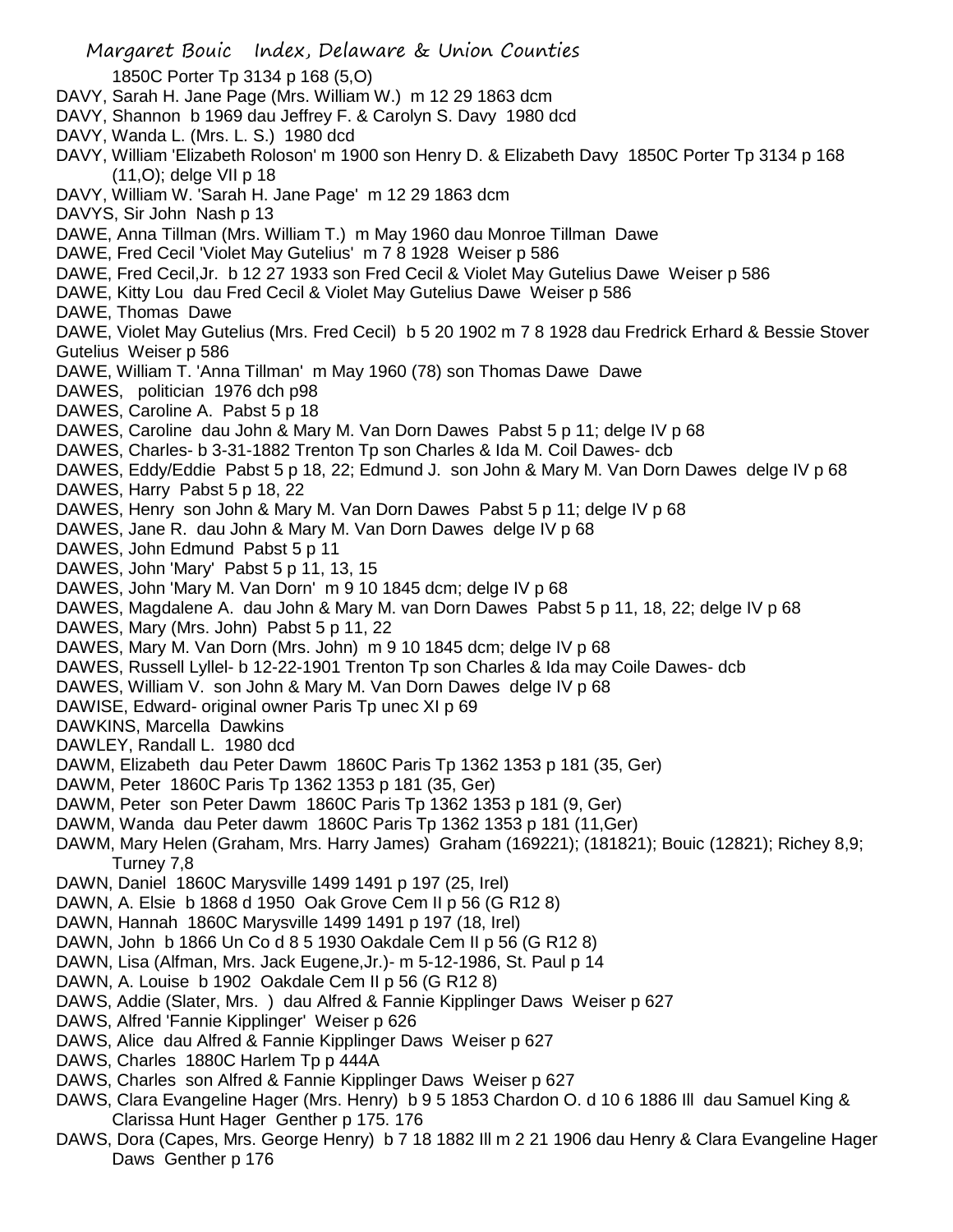- DAWS, Fannie Kipplinger (Mrs. Alfred) b 1844 d 1927 dau Henry & Margaret Ann Kehl Kipplinger Weiser p 626
- DAWS, Frank son Alfred & Fannie Kipplinger Daws Weiser p 627
- DAWS, Freda dau Rolie Daws Weiser p 627
- DAWS, Haring ch Charles Daws Weiser p 627
- DAWS, Harley son Charles Daws Weiser p 627
- DAWS, Helen dau Charles Daws Weiser p 627
- DAWS, Henry Clara Evangeline Hager' Genther p 175, 176
- DAWS, Hubert son Alfred & Fannie Kipplinger Daws Weiser p 627
- DAWS, Joseph 1850C York Tp 393 400 p 61 (28,NY); 1860C York tp 1336 1346 p 181 (27, NY)
- DAWS, Lester son Rolie Daws Weiser p 627
- DAWS, Lily dau Alfred & Fannie Kipplinger Daws Weiser p 627
- DAWS, Mary Bogan (Mrs. Hoppy) b 1 8 1919 d 7 26 1986 bur Columbus dau Earl Thomas & Ada G. Bogan Daws
- DAWS, Minnie b 10 29 1878 Ill d 1 22 1896 Ill dau Henry & Clara Evangeline Hager Daws Genther p 176
- DAWS, Nettie (Jones, Mrs. )(Farmer, Mrs. ) dau Alfred & Fannie Kipplinger Daws Weiser p 627
- DAWS, Rolie son Alfred & Fannie Kipplinger Daws Weiser p 627
- DAWS, Sabina 1850C York Tp 393 400 p 61 (50,NY);Sabrena 1860C York tp 1336 1346 p 181 (57, NY)
- DAWS, Sidney ch Alfred & Fannie Kipplinger Daws Weiser p 627
- DAWS, Skyle ch Alfred & Fannie Kipplinger Daws Weiser p 627
- DAWSE/Dasnys/Daweeys, Edward unec II p 24, 25; unec XII p 66
- DAWSE, Thomas- unec XII p 52, York Tp, 1842
- DAWSON, --family of Duane L. Edwards,Sr.- delge X p 40
- DAWSON & Cline uca p 58,
- DAWSON, Abigail d 10 15 1885 (71 6 20) Trenton Cem Powell p 275
- DAWSON, Abigail dau Hartwell L. & Mary Dawson 1850C Allen Tp 1425 1443 p 213 (4,O)
- DAWSON, Adeline (Condit, Mrs. E. W.) d 5 24 1868 (28y) m 1858 Trenton Cem Powell p 275; Pabst 5 p 8,9
- DAWSON, Albert 'Alpha Ater/Ader' Dawson
- DAWSON, Alice Cox (Mrs. ) d 5 6 1964 bur Sunset Cem, Columbus Dawson
- DAWSON, Allel- delge X p 35, Mexican War
- DAWSON, Allie (Mrs. David0- 1880C Taylor Tp 15-159 p 15 (23,O,O,O)
- DAWSON, Almyra (Mrs.Elle) 1850C Union Tp 1383 1401 p 207 (24,O)
- DAWSON, Alpha Ater (Mrs. Albert) Dawson
- DAWSON, Alvin son Hartwell L. & Mary Dawson 1850C Allen Tp 1425 1443 p 213 (15,NY)
- DAWSON, Anita S.- 1991 ucd
- DAWSON, Ann D. (Mrs. Bnejmain Alexander P.)- div 2-21-1828 Reed Abstrace, delge IX p 36
- DAWSON, Ann (Wagner, Mrs. Thomas Duncan) m 1 6 1951 Weiser p 172
- DAWSON, Annette dau Preston Dawson Dawson
- DAWSON, Audrey- dau Douglas Dean & Catherine Ann Drury Dawson- Dawson
- DAWSON, Barb (Miller, Mrs. )- dau Charlie & Goldie Beckett Dawson- Dawson
- DAWSON, Basil 'Dorretta Jennetta Bierce' Loveless p 8
- DAWSON, Benjamin Alexander P. 'Ann D.'-div 2-21-1828 Reed Abstract, delge IX p 36
- DAWSON, Bessie J.- b 1-1895 dau Charles & Malissie M. Dawson- 1900C York Tp 96 p 5A (5,O,O,O)
- DAWSON, Betty M. Humes (Mrs. J. Richard) b 3-21-1925 d 11-13-1993 (68) Oak Grove Cem, dau Ralph & Pearl Mason Humes- Dawson; 1961, 1969, 1971, 1980 dcd
- DAWSON, Betty (Summers, Mrs. )- dau Charlie & Goldie Beckett Dawson- Dawson
- DAWSON, Blanche Ruth Ross (Mrs. George Elmer) b 1 22 1890 d 10 22 1989 (99) bur Sunbury Dawson; 1961, 1971 dcd
- DAWSON, Bonnie (Kurzen, Mrs. )- dau Charles & Goldie Beckett Dawson- Dawson
- DAWSON, Bruce Harold b 7 26 1954 son Harold William & Gladys Harriet King Dawson Weiser p 737
- DAWSON, Byron 'Edith May Rabold' b 10 11 1893 m 3 6 1915 Weiser p 737
- DAWSON, Carl J. 'Evelyn E.' 1971 dcd son George E. & Blanche Dawson Dawson; Mr. and Mrs. Sunbury p 52, 119, 144
- DAWSON, Carolyn (Kimbro, Mrs. ) dau Preston D. Dawson Dawson
- DAWSON, Carrie dau William & Mary Griffing Dawson 1880C Liberty Tp Un Cp 223 232 p 24 (12,O,Pa,O)
- DAWSON, Catharine mt 4 12 1854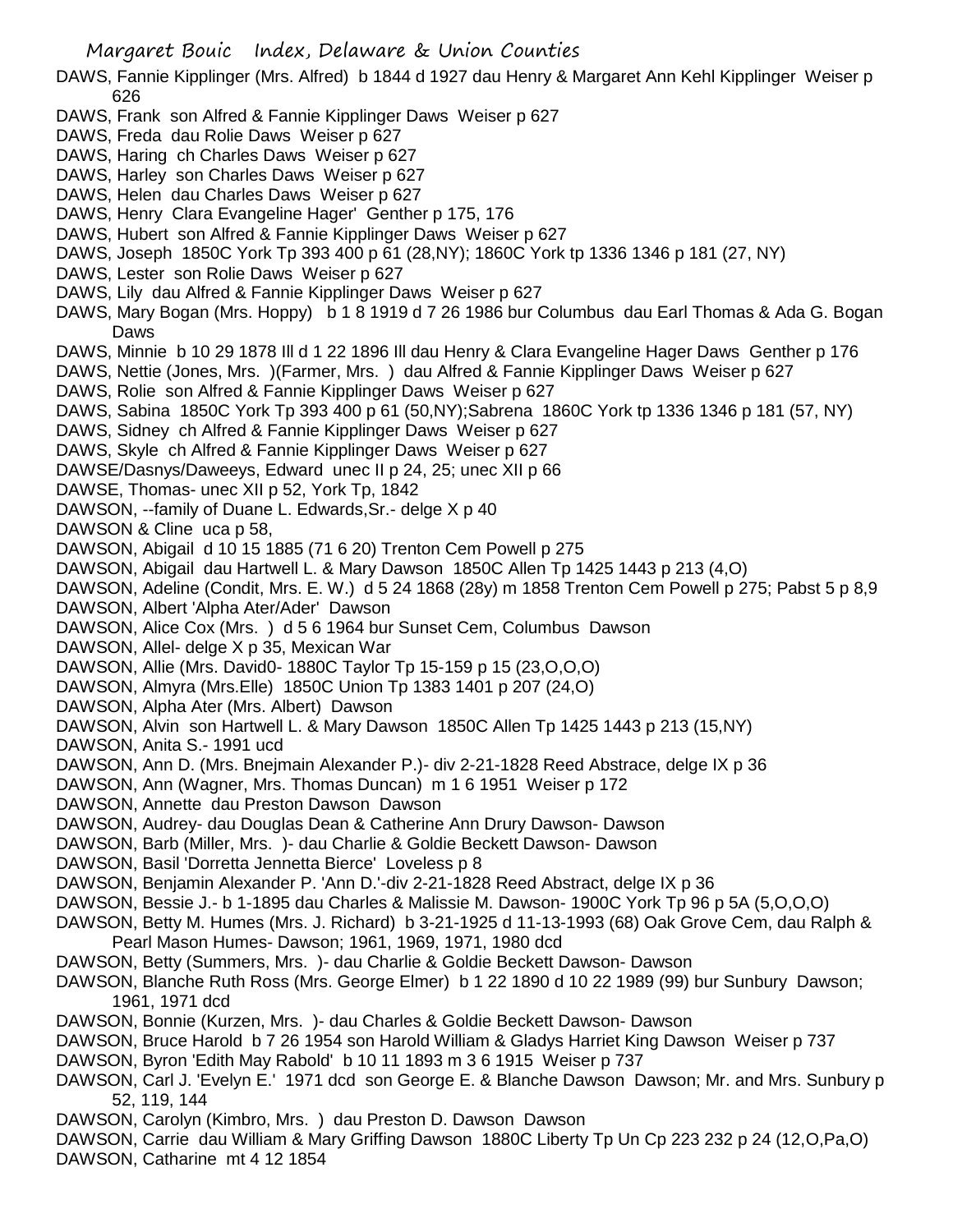DAWSON, Catherine Ann Drury (Mrs. Douglas Dean) m 8 23 1980 dau Gene Drury Dawson

- DAWSON, Catharin (Poe, Mrs. George) m 1775 Nash p 411
- DAWSON, Catherine (1847) unec III p 48
- DAWSON, Catherine Marie b 5 1 5 1950 dau Harold William & Gladys Harriet King Dawson Weiser p 737 DAWSON, Cecil- son Charlie & Goldie Beckett Dawson- Dawson
- DAWSON, Celeste B. (Mrs. Eugene M.) Dawson; 1967, 1971, 1973, 1975, 1979, 1981, 1983 ucd
- DAWSON, Charles 1870C Allen Tp 181 174 p 12 (11,O)
- DAWSON, Charles 'Malissie'- b 5-1872; 1900C York Tp 96 p 5A (28,O,O,O) m 7y
- DAWSON, Charles W. son James & Keziah Lee Dawson 1860C Allen Tp 709 715 p 97 (2,O)
- DAWSON, Charlie 'Goldie Beckett'- Dawson
- DAWSON, Cinda (Thatcher, Mrs. Howard,Jr.) b 1956 m 10 9 1975 dau J. Richard & Betty M. Humes Dawson Dawson; 1961, 1969, 1971 dcd
- DAWSON, Clara dau Hartwell L. & Mary Dawson 1850C Allen Tp 1425 1443 p 213 (7,O)
- DAWSON, Clara dau William & Mary Dawson 1870C Liberty Tp Un Co 22 p 3 (3,O)
- DAWSON, Claudia S. (Mrs. Paul V) 1980 dcd
- DAWSON, Cloe Pabst 5 p 11
- DAWSON, Conrad Weiser (Smith, Mrs. William) ch William D. & Mary Viola Ritter Dawson Weiser p 676
- DAWSON, Cora- b 8-1886 dau William & Mary Griffin Dawson- 1900C Liberty tp Un Co 303-311 (13,O,Pa,O)
- DAWSON, Corda B.- b 5-1881 dau James D. & Sarah C. Dawson- 1900C Washington Tp 207 p 9B (19,O,O,O)
- DAWSON, Dan J. 1980 dcd
- DAWSON, Danielle- dau Douglas Dean & Catherine Ann Drury Dawson- Dawson
- DAWSON, David'Allie' 1880C Taylor Tp 158-159 p 15 (25,O,O,O) p 0132
- DAWSON, Dana b 1959 son Jack & Frances J. Dawson 1971 dcd
- DAWSON, David b 1967 son Jack & Frances J. Dawson 1971 dcd
- DAWSON, Dennis- son Charlie & Goldie Beckett Dawson- Dawson
- DAWSON, Dianna Carpenter (Mrs. Thomas) m 9 15 1814 Madison Co unec IV p 22
- DAWSON, Donald William son William D. & Mary Viola Ritter Dawson Weiser p 676
- DAWSON, Dora Foster (Sharp, Mrs. Esco B.)(Mrs. J. Henry) d 10 22 1986 (870 cremated
- DAWSON, Doretta Jeannetta Bierce (Mrs. Basil)(Lee, Mrs. Edwon) dau Elmer & Laura Gail Bierce Loveless p 8
- DAWSON, Douglas Dean 'Catherine Ann Drury' b 1959/8 m 8 23 1980 son Richard & Betty Dawson Dawson; 1961, 1969, 1971 dcd
- DAWSON, Dustin Kincaid- stillborn 5-18-1995 Oak Grove Cem- son Douglas Dean & Catherine Ann Drury Dawson- Dawson
- DAWSON, Dwayne- son Lyman J. Dawson- Dawson
- DAWSON, E. (Mrs. T.) Un Al p 86
- DAWSON, Edith May Rabold (Mrs. Byron) b 5 28 1895 m 3 6 1915 d 5 4 1918 dau Harry Wilson & Emma Gaiser Rabold Weiser p 737
- DAWSON, Edmonia (Hamilton, Mrs. Horatio Cox) b 1835 m 6 3 1856 d 1 29 1877 Claibourne Cem p 12 dau Dr. Nelson Dawson dumch p 235; 1883 uch V p 627; unec XI p 62
- DAWSON, Edna May Miller (Mrs. Robert Nelson) b 6 14 1920 m 4 28 1938 Weiser p 737
- DAWSON, Eleanor (Freeman, Mrs. James F.) m 7 3 1838 Madison Co unec IX p 6
- DAWSON, Elizabeth (17 1907) Allen Tp uninf p 13
- DAWSON, Elizabeth 1880C Liberty Tp Un Co 197 207 p 30 (79, Md, , ) p 0049
- DAWSON, Elizabeth 1850C Claibourne Tp 91 p 15 (78, Va)
- DAWSON, Elizabeth d 5 15 1862 (95 2 16) (possibly 25) Shoup Cem Powell p 265
- DAWSON, Elizabeth Coberly (Mrs. James) m 10 3 1872 ucm 5145
- DAWSON, Elizabeth (Cochrell, Mrs. Edward) 1880 dch p 839; dcq Cleo Landon Scott 25
- DAWSON, Elizabeth James (Mrs. Richard) dumch p 430
- DAWSON, Elizabeth Jane Kennedy (Mrs. T. H.)- m 1853, unec VIII p 10
- DAWSON, Elizabeth (Mrs. Thomas) 1860C Allen Tp 868 878 p 119 (28,O)
- DAWSON, Elizabeth (Mrs. William) 1870C Liberty Tp Un Co (71,Pa)
- DAWSON, Elle 'Almyra' 1850C Union Tp 1383 1401 p 207 (28, Pa)
- DAWSON, Elmira Lee/Leigh (Mrs. James) unec VI p 31; ucm 1033
- DAWSON, Elsie (Fishburn, Mrs. )- dau Charlie & Goldie Beckett Dawson- Dawson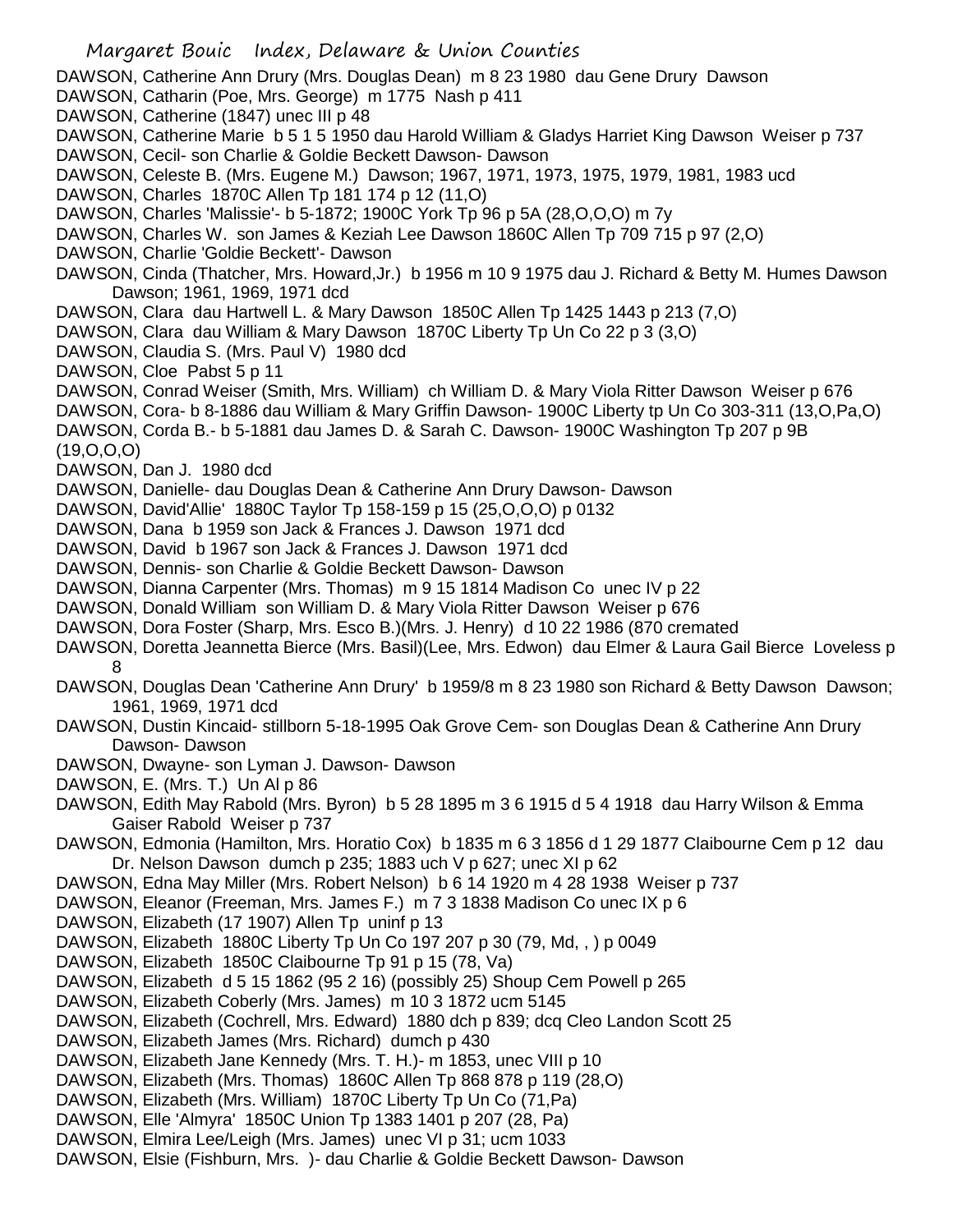DAWSON, Elwood- b 1-1888 son James D. & Sarah C. Dawson- 1900C Washington Tp 207 p 9B (12,O,O,O) DAWSON, Emily (Lockwood, Mrs. French) b 1844 m 5 12 1866 ucm 3967 1883 uch V p 387; ped Philip V.

- Lockwood #124 3; 1880C Liberty Tp Un Co 197 207 p 30 (36, Pa,Va,Pa)
- DAWSON, Emma d 8 8 1882 (1 2 5) Raymond Cem lptw p 8; dau W. & M.
- DAWSON, Estelle Mae (Bochard, Mrs. Clarence A.) (Kane, Mrs Peter) dau Albert & Alpha Ater/Ader Dawson Dawson
- DAWSON, Eugene M. 'Celeste R. Blanchard' b 10 23 1919 d 9 27 1984 (64) bur Sunset Cem son Joseph G. & Alice Cox Dawson Dawson; 1967, 1971, 1973, 1975, 1979, 1981, 1983 ucd
- DAWSON, Eugene Maxwell,Jr. 'Yolanda A. Geddie' m 8 10 1986 son Eugene Dawson Dawson
- DAWSON, Evelyn E. (Mrs. Carl J.) 1971 dcd; Sunbury p 32
- DAWSON, Fonda b 1972 ch Paul V. & Claudia S. Dawson 1980 dcd
- DAWSON, Frances J. (Mrs. Jack) 1971 dcd
- DAWSON, Frances (Moore, Mrs. ) dau George E. & Blanche Dawson Dawson
- DAWSON, Frank b 9 1 1874 d 1 18 1944 Raymond Cem lptw p 28 son William & Mary Griffin Dawson 1880C Liberty Tp Un Co 223 232 p 24 (5,O,Pa,O); 1900C Lib. Tp 303-311 p 13B (25,O,Pa,O)
- DAWSON, Franklin W. 'Rachel' 1880C York Tp 191 p 18 (25,Pa,Pa,Pa) p 026A also 1880C Liberty Tp Un Co 264 274 p 27 (26,Pa,Pa,Pa) p 0047
- DAWSON, Fred E. 'Hazel' 1969, 1971, 1980 dcd
- DAWSON, George son Charlie & Goldie Beckett Dawson- Dawson
- DAWSON, George Elmer 'Blanche Ruth Ross' d 10 26 1970 (81) bur Sunbury Dawson; 1961 dcd
- DAWSON, Gibert R.- b 12-1890 son James D. & Sarah C. Dawson- 1900C Washington Tp 207 p 9B  $(9,0,0,0)$
- DAWSON, Gladys Harriet King (Mrs. Harold William) b 12 31 1910 m 4 18 1939 Weiser p 737
- DAWSON, Golda M.- b 5-1885 dau James D. & Sarah C. Dawson- 1900C Washington Tp 207 p 9B (15,O,O,O)
- DAWSON, Goldie Beckett (Mrs. Charles)- Dawson
- DAWSON, Grafton son Hartwell L. & Mary Dawson 1850c Allen Tp 1425 1443 p 213 (10,NY)
- DAWSON, Guy 'Mabel Gephart' d 1938 Dawson
- DAWSON, Hannah Acres (Mrs. William) m 5 4 1824 Madison Co unec IV p 64
- DAWSON, Hannah (Fish, Mrs. Orsamus) m 9 9 1839 ucm 576 unec III p 38
- DAWSON, Harold William 'Gla;dys Harriet King' b 2 26 1916 m 4 18 1939 son Byron & Edith May Rabold Dawson Weiser p 737
- DAWSON, Hartwell L. 'Mary' 1850C Allen Tp 1425 1443 p 212 (43,Vt)
- DAWSON, Hartwell N. son Hartwell L. & Mary Dawson 1850C Allen Tp 1425 1443 p 212 (18,NY)
- DAWSON, Hazel (Mrs. Fred C.) 1969, 1971, 1980 dcd
- DAWSON, Howard 'Oda Iona Martin' d 1920 Dawson
- DAWSON, Howard son Preston Dawson Dawson
- DAWSON, Ira brother James B. Dawson Dawson
- DAWSON, Col. Isaac- unec XIII p 39; Chillicothe
- DAWSON, Jack 'Frances J.' 1971 dcd
- DAWSON, Jack b 1957 son Jack & Frances J. Dawson 1971 dcd
- DAWSON, James 1880C Washington Tp 155 161 p 17 (25,O,O,O) p 0013
- DAWSON, James B. 'Vada L. Drake/Davis' b 11 5 1887 d 4 25 1965 bur Marseilles Dawson
- DAWSON, James D. 'Sarah C.'- b 6-1854 1900C Washington Tp 207 p 9B (45,O,Md,O)
- DAWSON, James 'Elizabeth Coberly' m 10 3 1872 ucm 5145
- DAWSON, James 'Elmire Lee' m 3 18 1845 ucm 1033; unec VI p 31
- DAWSON, James 'Keziah Lee' m 1 8 1857 ucm 2506; nec XII p 12; 1860C Allen Tp 709 715 p 97 (40,O)
- DAWSON, James 'Mary Ogden' m 7 13 1817 Madison Co unec IV p 30
- DAWSON, James W. 'Mrs. Sarah C. Burnside' m 6 22 1880 ucm 6739
- DAWSON, James William b 11 30 1940 son Harold William & Gladys Harriet King Dawson Weiser p 737
- DAWSON, Jane (Mrs. John) 1850C Allen Tp 1525 1545 p 226 (44, Pa); 1860C Allen Tp
- DAWSON, Jared S.- unec XII p 58: 1842
- DAWSON, Jean (Sellers, Mrs. Gail Gene) Maugans Anc p 133
- DAWSON, J. 'J' un Al p 80 J (Mrs. J.) Un Al p 80
- DAWSON, J. 'K. A.' Un Al p 23
- DAWSON, John Nash p 68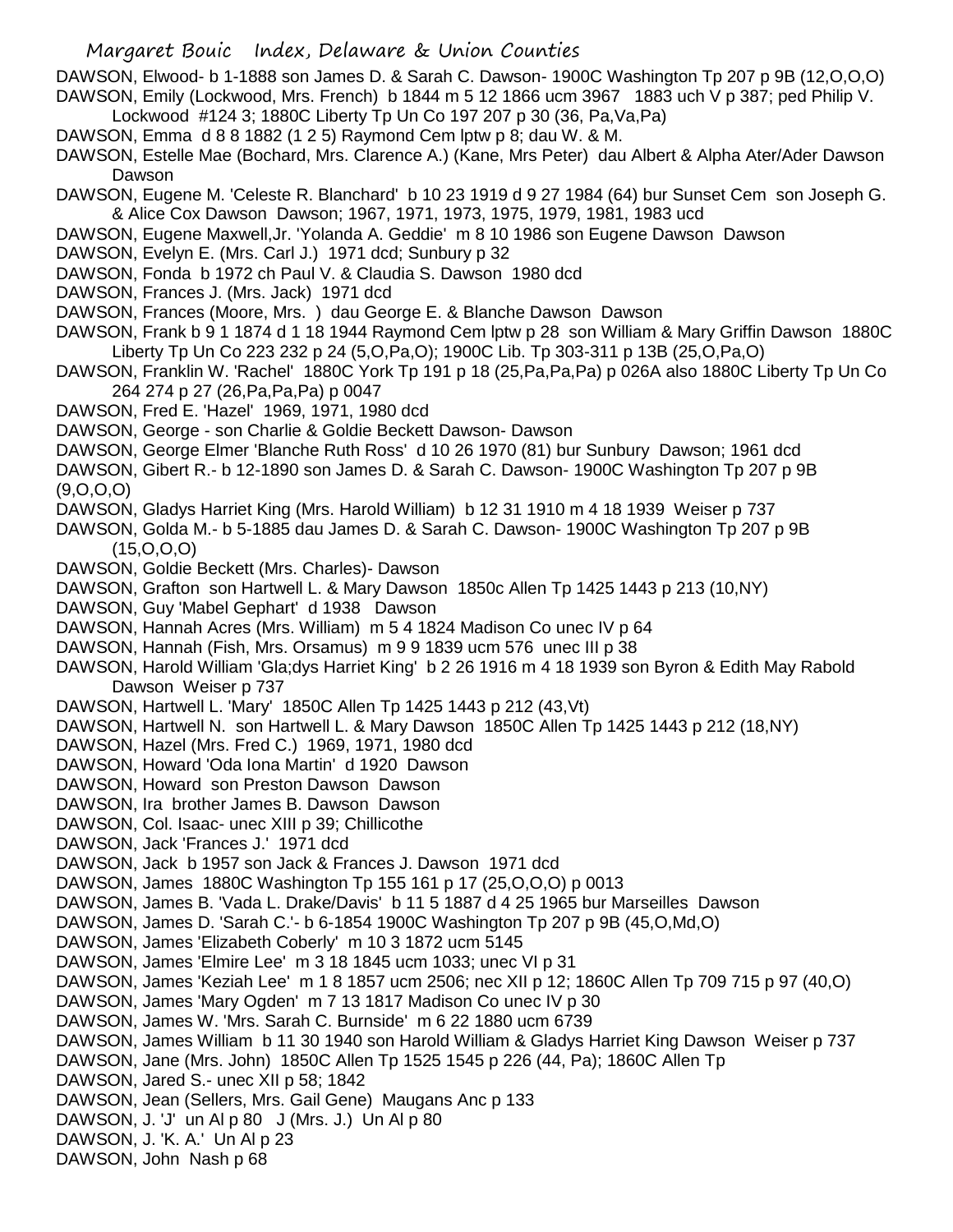Margaret Bouic Index, Delaware & Union Counties DAWSON, John unec II p 46; unclaimed letter DAWSON, John d about 1877; 1883 uch V p 456; 1915 uch p 462 DAWSON, John E. 1980 dcd DAWSON, John d 10 5 1874 (82 3 13) Broderick Cem Un Al p 86 DAWSON, John Henry 'Dora Foster' d 3 23 1971 (68) bur Radnor Cem Dawson DAWSON, John 'Jane' 1840C Allen Tp 761 p 35 (40-50); 1850C Allen Tp 1525 1545 p 226 (56, NY); 1860C Allen Tp 867 877 p 119 (67, NJ) DAWSON, John 'Linda' 1980 dcd DAWSON, John R. d 1967 son John H. Dawson Dawson DAWSON, Joseph G. 'Alice Cox' Dawson DAWSON, Joseph G. son Eugene M. & Celester R. Blanchard Dawson Dawson DAWSON, Joseph d 1 21 1849 (24 9 24) McDonald Cem Un Al p 80 son J. & J. DAWSON, Josephine dau Thomas & Elizaeth Dawson 1860C Allen Tp 868 878 p 119 (3,O) DAWSON, Joshua wit Israel Taylor will Genther p 30 1667 DAWSON, J. W. 'S. C.' lptw p 108 DAWSON, inf dau J. W. & S. C. d Jan 1883 Byhalia Cem lptw p 108 DAWSON, Keziah Lee (Mrs. James) m 1 8 1857 ucm 2506; 1860C Allen Tp 709 715 p 97 (35,O); unec XII p 12 DAWSON, Kisiah/K. A. (Mrs. J.) d 4 19 1870 (51y) Milford Cem Un Al p 23 DAWSON, Kim b 1964 ch Jack & Frances J. Dawson 1971 dcd DAWSON, Leander B. 1850C Leesburg Tp 292 295 p 45 (26, NY) DAWSON, Linda (Mrs. John) 1980 dcd DAWSON, Linda (Justice, Mrs. )- dau Charlie & Goldie Beckett Dawson- Dawson DAWSON, Lloyd- son Charlie & Goldie Beckett Dawson- Dawson DAWSON, Logan- son Tim & Mindy Dawson- 1991 ucd DAWSON, Lottie May b 1-1880 dau Frank & Rachel Dawson 1880C York Tp 191 p 18 (4/12,O,O,O) also 1880C Liberty Tp Un Co 264 274 p 27 (3/12,) DAWSON, Lucretia E. (Poling, Mrs. Henry) m 4 10 1856 ucm 2409; dau John & Jane Dawson 1840C Allen Tp 761 (-5); 1850C Allen Tp 1525 1545 p 226 (13,O); unec VIII p 65, XIV p 6 DAWSON, Lucretia (Saturley, Mrs. Amos) m 5 1 1847 ucm 1211 unec VII p 25 DAWSON, Lurie- b 2-1894 dau James D. & Sarah C. Dawson- 1900C Washington Tp 207 p 9B (6,O,O,O) DAWSON, Lyman J. 'Edna Mitchell'- b 10-7-1930 d 6-12-1994 (63) m 18y son Charlie & Goldie Beckett Dawson- Dawson DAWSON, Lyman A.- son Lyman J. Dawson- Dawson DAWSON, Mabel Gephart (Mrs. Guy) b 8 26 1896 d 1 6 1989 (92) Oak Grove Cem Dawson; 1961, 1969, 1971, 1980 dcd DAWSON, Malissie (Mrs. Charles)- b 6-1875 1900C York Tp 96 p 5A (24,O,O,O) m 7y, 2 ch DAWSON, Margaret J. (Edwards, Mrs. William) m 10 6 1853 ucm 2004; mt 10 26 1853 dau John & Jane Dawson 1840C Allen Tp 761 (5-10); 1850C Allen Tp 1525 1545 p 226 (17, Pa) DAWSON, Marie Iola b 3 14 1914 dau William D. & Mary Viola Ritter Dawson Weiser p 676 DAWSON, Marilyn (Woolridge, Mrs. Donald Ellis) b 4 18 1927 m 6 15 1952 Weiser p 108 DAWSON, Marjorie (Smith, Mrs. )(Clear, Mrs. ) dau John Henry & Dora Foster Dawson Dawson DAWSON, Mary b 1844 d 1928 Raymond Cem lptw p 28 DAWSON, Mary Ellen (Williamson, Mrs. Alonzo S.) b 12 1 1902 m 9 10 1921 d 7 31 1986 (83) bur Clarksburg dau Albert & Alph Ater Dawson Dawson DAWSON, Mary Griffin (Mrs. William) m 10 27 1866 ucm 4075 1880C Liberty Tp Un Co 223 232 p 24 (36, O,Md,NY); 1900C Lib Tp 303-311 p 13B (54,O,Md,O) m 35y, 5 ch DAWSON, Mary (Mrs. Hartwell L.) 1850C Allen Tp 1425 1443 p 212 (42, NY) DAWSON, Mary Jane dau James Dawson 1860C Allen Tp 709 715 p 97 (6,O) DAWSON, Mary J. d 7 18 1868 (17y11m) dau J. & K. A. Milford Cem Un Al p 23 DAWSON, Mary (Johnson, Mrs. ) sister James B. Dawson Dawson DAWSON, Mary Ogden (Mrs. James) m 7 13 1817 Madison Co unec IV p 30 DAWSON, Mary (Potter, Mrs. Israel) Potter p 1 520 DAWSON, Mary Viola Ritter (Mrs. William D.) dau Elmer Grieb & Flora Emma Weiser Ritter Weiser p 676 DAWSON, Mary (Mrs. William) 1870C Liberty Tp 22 p 3 (22,O) DAWSON, Mary Z.- b 2-1898 dau Charles & Malissie Dawson- 1900C York Tp 96 p 5A (2,O,O,O)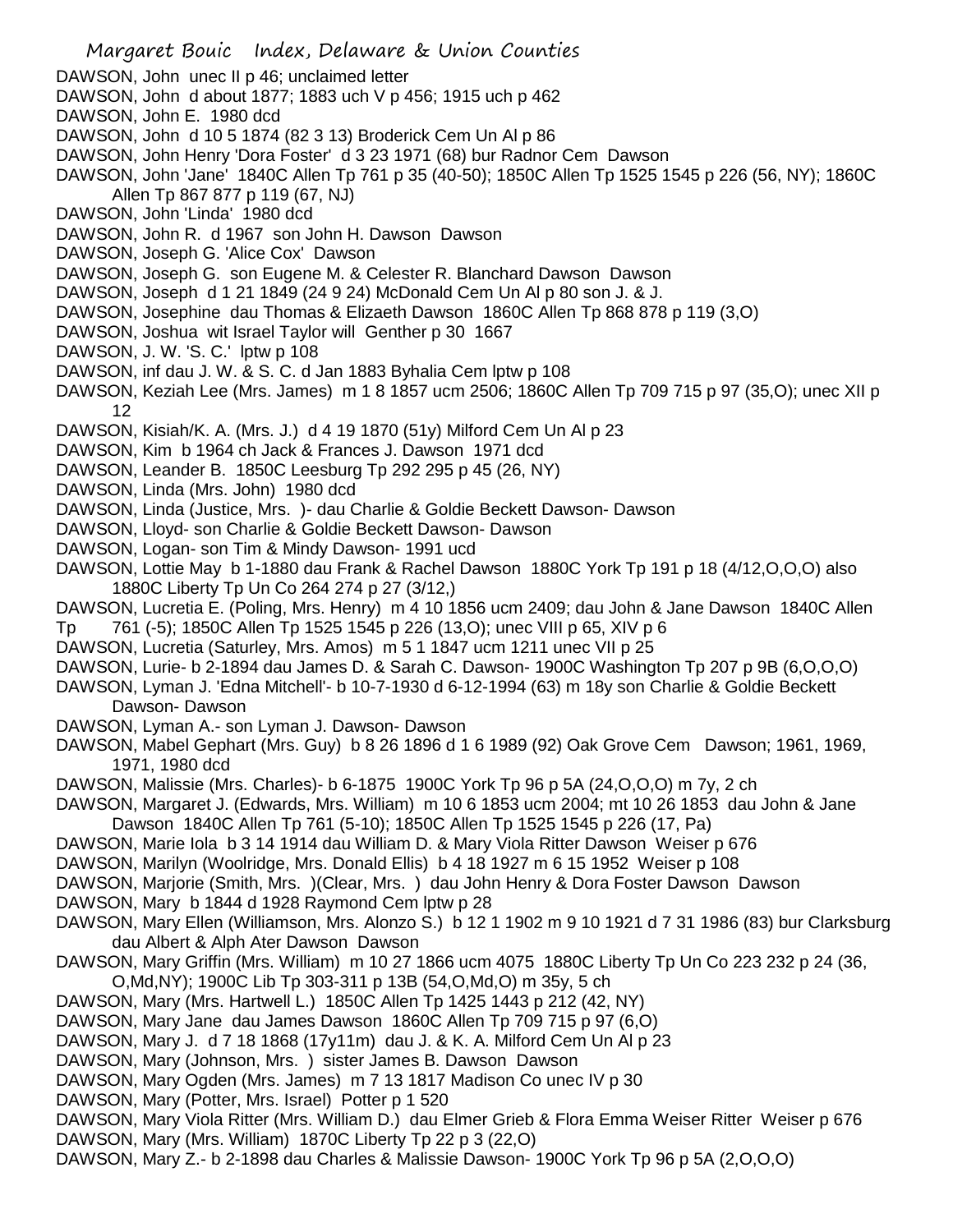- DAWSON, Matthew Cole- b 9-2-1990 son Thomas G. & Whitney Shearer Dawson- Dawson
- DAWSON, Maxwell b 1956 son Eugene M. & Celeste R. Blanchard Dawson Dawson; 1967, 1971, 1973 ucd DAWSON, Mildred granddau Arthela Chapman Pabst Pion I p 70
- 
- DAWSON, Mindy (Mrs. Tim)- 1991 ucd
- DAWSON, Minerva G. (Evans, Mrs. Samuel Gary) m 4 10 1865 dcm
- DAWSON, Myles- ch Tim & Mindy Dawson- 1991 ucd
- DAWSON, Nancy (Mrs. Tim J.)- 1991 ucd
- DAWSON, Neil Franklin- b 10-30-1990 son Douglas Dean & Catherine Ann Drury Dawson- Dawson
- DAWSON, Dr. Nelson dumch p 235; 1883 uch V p 627
- DAWSON, Oda Iona Martin (Mrs. Howard) d 4 27 1968 (88) bur Marlborough Cem Dawson
- DAWSON, Ora brother James B. Dawson Dawson
- DAWSON, Paul Vincent 'Claudie' 1980 dcd; Sunbury p 144
- DAWSON, Paul W.- Dawson; 1971 dcd
- DAWSON, Penny (Matthewson, Mrs. Christ) b 1953 dau Richard & Betty Humes Dawson 1961, 1969, 1971, 1980 dcd; Dawson
- DAWSON, Polly (Hornback, Mrs. George) m 6 25 1814 Madison Co unec IV p 22
- DAWSON, Preston d 2 18 1961 (44) bur Springfield,Ky Dawson
- DAWSON, Rachel (Mrs. Frank) 1880C York Tp 191 p 18 (22,O,O,O) also 1880C Liberty Tp Un Co 264 274 p 27 (23,O,O,O)
- DAWSON, Rebecca (Milligan, Mrs. John) 1883 uch V p 456
- DAWSON, Rebecca (Myers, Mrs. Abraham) m 1 14 1866 ucm 3897
- DAWSON, Rebecca Sue(Sheets, Mrs.Glenn T.) dau Guy & Mabel Gephart Dawson Dawson; 1976 dch p 387
- DAWSON, Regane 1870C Brown Tp (30,O); delge II p 40
- DAWSON, Rhuma (Price, Mrs. John C.) m 1853 1883 uch V p 131
- DAWSON, J. Richard 'Betty' son Guy & Mabel Gephart Dawson Dawson; 1961, 1969, 1971, 1980 dcd
- DAWSON, Richard- son Charlie & Goldie Beckett Dawson- Dawson
- DAWSON, Richard 'Elizabeth James' dumch p 430
- DAWSON, Richard L. 1981, 1983, 1991 ucd
- DAWSON, Rita (Rausch, Mrs. John) b 1952 dau Eugene M. & Celeste R. Blanchard Dawson Dawson; 1967, 1971 ucd
- DAWSON, Robert M. unec III p 40 (1852)
- DAWSON, Robert Nelson 'Edna May Miller' b 7 15 1918 m 4 28 1938 son Byron & Edith May Rabold Dawson Weiser p 737
- DAWSON, Robert Nelson,Jr. b 4 28 1940 son Robert Nelson & Edna May Miller Dawson Weiser p 738
- DAWSON, Ronald L. 'Sally A.' 1980 dcd
- DAWSON, Ruben Trenton Cem Powell p 275
- DAWSON, Ryan Alexander b 7 6 1989 son Thomas G. & Whitney Shearer Dawson Dawson
- DAWSON, Sally A. (Mrs. Ronald L.) 1980 dcd
- DAWSON, Samantha dau James Dawson 1860C Allen Tp 819 829 p 112 (10,O) also 709 715 p 97 (10,O) lived with Henry & Lucretia Poland
- DAWSON, Sarah A. dau Thomas & Elizaeth Dawson 1860C Allen Tp 868 878 p 119 (2,O)
- DAWSON, Sarah C. (Burnside, Mrs. )(Mrs. James W.) m 6 22 1880 ucm 6839; lptw p 108
- DAWSON, Sarah C. (Mrs. James D.)- b 9-1854 1900C Washington Tp 207 p 9B (45,O,O,O) m 20y
- DAWSON, Sarah Emily (Moodie/Moody, Mrs. John Andrew) m 4 2 1863 ucm 3428 dau Richard & Elizabeth James Dawson dumch p 430
- DAWSON, Sherry b 1955 ch Jack & Frances J. Dawson 1971 dcd
- DAWSON, Stephen V. d 8 12 1856 (20y11m) Trenton Cem Powell p 275
- DAWSON, Tammie (Chute, Mrs. Steve) b 1958/9 dau Eugene M. & Celeste R. Blanchard Dawson Dawson; 1967, 1971, 1973, 1975, 1979 ucd
- DAWSON, T. H. 'Elizabeth Jane Kennedy'- m 1852, unec VIII p 10
- DAWSON, Thomas Nash p 28
- DAWSON, Thomas 1883 uch V p 471
- DAWSON, Thomas 7 10 1845 McDonald Cem Un Al p 80
- DAWSON, Thomas son Alice Cox Dawson Dawson
- DAWSON, Thomas 'Dianna Carpenter' m 9 15 1814 Madison Co unec IV p 22
- DAWSON, Thomas 'Elizabeth' son John & Jane Dawson 1850C Allen Tp 1525 1545 p 226 (20,Pa); 1860C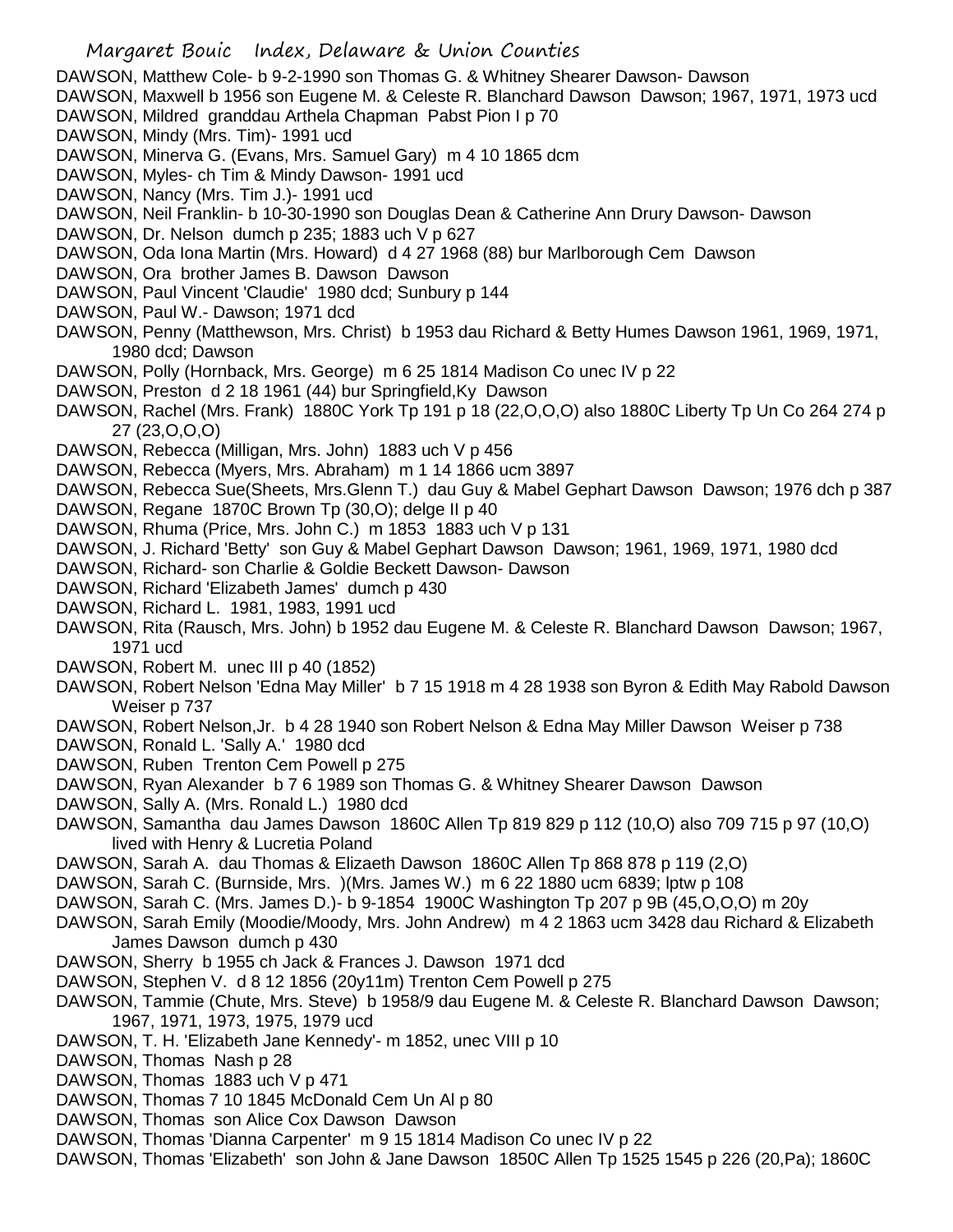- Margaret Bouic Index, Delaware & Union Counties Allen Tp 868 878 p 119 (27, Pa) DAWSON, Thomas G. 'Whitney Shearer' Dawson DAWSON, Thomas H. d 6 5 1847 (41 6 22) Trenton Cem Powell p 275 DAWSON, Thomas King b 6 5 1943 son Harold William & Gladys Harriet King Dawson Weiser p 737 DAWSON, Thomas W. son George E. & Blanche Dawson Dawson DAWSON, Tillie- unclaimed letter 1863, delge VII p 10 DAWSON, Tim 'Mindy'- 1991 ucd DAWSON, Toad- son Charlie & Goldie Beckett Dawson- Dawson DAWSON, Tomie son William & Mary Griffin Dawson 1880C Liberty Tp Un Co 223 232 p 24 (3,O,Pa,O); 1900C Lib. Tp 303-311 p 13B (23,O,Pa,O) DAWSON, Vada L. Drake/Davis (Mrs. James) b 9 2 1895 d 2 12 1985 (89) Claibourne Cem dau Dow E. & Rose Arbegast Drake Dawson; 1973 ucd DAWSON, Wert b 11 20 1881/3 d 8 18 1969 Raymond Cem lptw p 7 son William & Mary Griffin Dawson Dawson; 1900C Liberty Tp Un Co 303-311 p 13B (16,O,Pa,O) DAWSON, Whitney Shearer (Mrs. Thomas G.) dau L. R. Shearer Dawson DAWSON, William 1915 uch p 446 DAWSON, William b 1842 d 1918 Co A. 74 OVI Raymond Cem lptw p 28 1883 uch IV p 433, 434, 487, 536 DAWSON, William "Bill"- son Charlie & Goldie Beckett Dawson- Dawson DAWSON, William Davis son William D. & Mary Viola Ritter Dawson Weiser p 676 DAWSON, William D. 'Mary Viola Ritter' Weiser p 676 DAWSON, William 'Elizabeth' 1870C Liberty Tp Un Co 9 p 1 (73, Pa) DAWSON, William 'Hannah Acres' m 5 4 1824 Madison Co unec IV p 64 DAWSON, William H.'Mary Griffin' m 10 27 1866 ucm 4075 Dawson; 1880C Liberty Tp Un Co 223 232 p 24 (39,Pa,Md,Pa); 1900C Lib. Tp 303-311 p 13B (57,Pa,Irel,Pa) m 35y DAWSON, William J.,Sr. son Joseph G. & Alice Cox Dawson Dawson DAWSON, William M. 1880C Liberty Tp p 045A DAWSON, William 'Mary' 1870C Liberty Tp Un Co 22 p 3 (25,O) DAWSON, William R. d 8 28 1870 (72 3 13); 1812 Vet Raymond Cem lptw p 28 DAWSON, William d 5 17 1858 (3 10 16) son T. & E. Broderick Cem Un Al p 86 DAWSON, Yolanda A. Geddie (Mrs. Eugene Maxwell,Jr.) m 8 10 1986 dau Loomis Geddie Dawson DAY,---family of Susanne Link Allen #630, delge X p 79 DAY, Mrs. Pabst 8 p 45 DAY, Abraham III 'Charlotte Katherine Mmilland'- pd Karl L.Weiler #267 26; unec XI p 20 DAY, Ada Jackson (Mrs. Clayton) Day DAY, Aenall b 1-3-1876 Delaware Town, colored, son John & C. Johnson Day- dcb DAY, Albert E. wsc Grah p 58, 61 DAY, Aleta (Fuller, Mrs. ) dau Florence L. Day Day DAY, Alice L. b 1867 d 1873 Oak Grove Cem Powell p 430 DAY, Alonzo- b 4-1-1878 Delaware Town, colored, son Benjamin & Amelia Scrugs Day- dcb DAY, C. Alton b 1910 d 1954 Marlborough Cem p 168 DAY, Amanda Richardson (Mrs. James) m 12 25 1861 dcm DAY, Amorah 'Elizabeth Riley' b 1787 d 1853 ped Margaret McFadden Markley #20 18; unec III p 25 DAY, Amy J. dau Truman & ELizabeth Day 1850C Trenton Tp 835 p 70 (1,O) DAY, Ananias 'Mary Revels' m 8 22 1870 ucm 4761 DAY, Andy- brother Priscilla Day- dg 4-10-1900; delge VII p 58 DAY, Ann (Mrs. Roger)- Day DAY, Anna Gail Ward (Mrs. George W.) b 11 2 1873 m 3 18 1897 dau Isaac & Sarah Ann Weiser Ward Weiser p 92 DAY, Arnett b 1876 d 1882 Oak Grove Cem Powell p 430 DAY, Dr. Arthur E. Nash p 343 DAY, Arthur- dg 1-10-1908, delge VIII p 13 DAY, Chief Justice Arthur d 1 11 1967 (76) son Dr. Hiram Day Day DAY, A. W. 1908 dch p 427
- DAY, Barbara (Mrs. E. Glennard) 1961, 1969, 1971, 1980 dcd
- DAY, Barbary (Grandstaff, Mrs. William) m 4 16 1848 dcm sister Lewis Day- delge VII p 58; dg 4-13-1900
- DAY, Benjamin dumch p 442; 1880C Delaware Town p 490C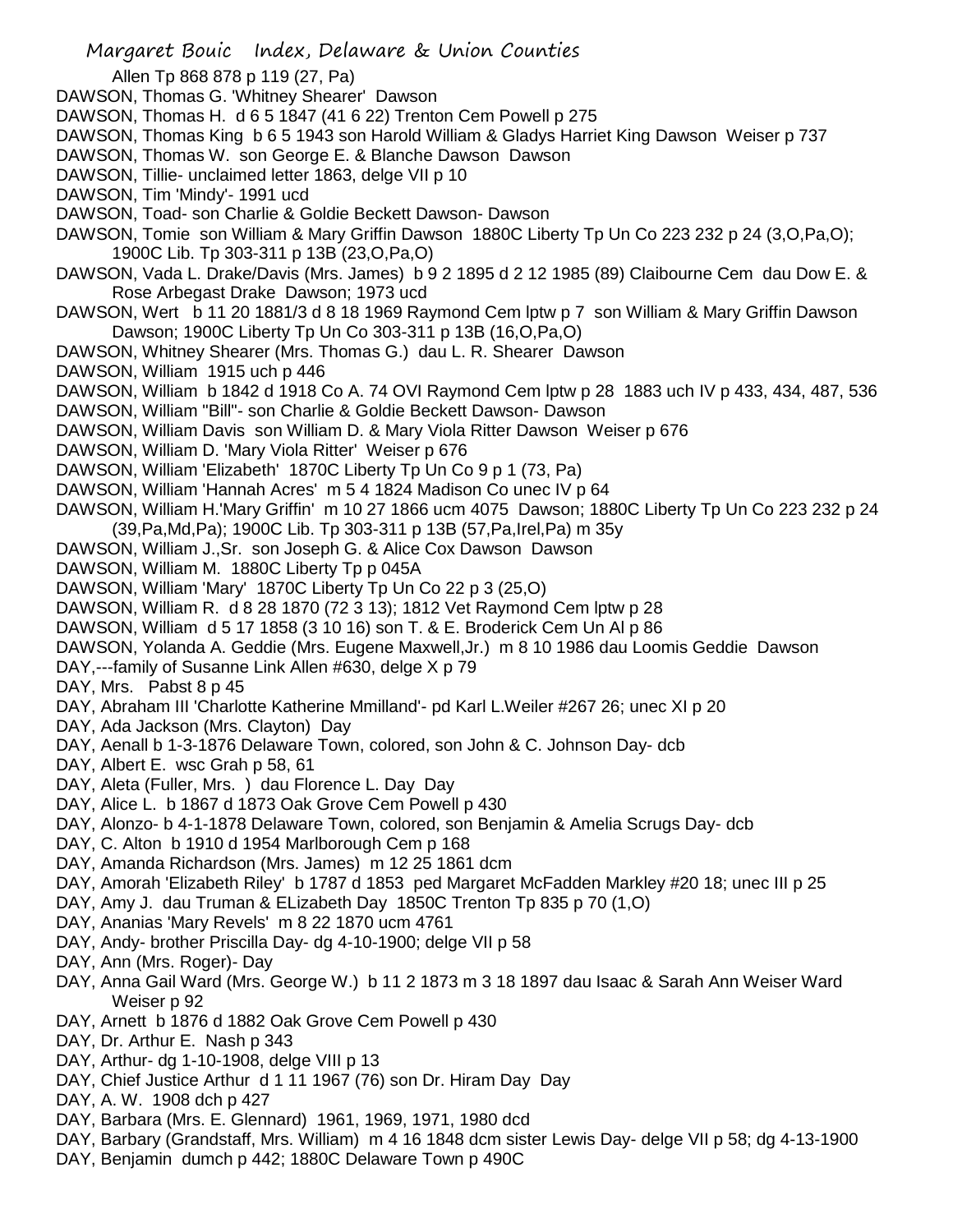- DAY, Benjamin F.- b 3-16-1884 Delaware Town, colored, son Benjamin M. & Sophie Lee Day- dcb
- DAY, Bertha b 3-30-1879 d 1880 Oak Grove Cem Powell p 430, dau John H. & Mary C. Johnson Day, dcbcolored
- DAY, Blanche S. (Castner, Mrs. Ernest R.) b 5 18 1886 Porter Tp, dcb, m 11 29 1903 dcm dau John C. & Julia Barbour Day Day
- DAY, Burnie 'Hallie O. Piper' son Florence L. Day Day
- DAY, Burns Edsel- Sunbury p 137, 143, 144
- DAY, Burns Edsel,Jr.- Sunbury p 137
- DAY, C. A. 1980 dcd
- DAY, Carol J. (Mrs. Richard A.) 1969, 1971 dcd
- DAY, Catherine (Mrs. Isaac) 1850C Genoa Tp 365 p 38 (57,NJ)
- DAY, Celena dau John & Moriah Day 1850C Liberty Tp 1543 p 104 (1,O) black
- DAY, Celinda (Mrs. Presley) 1850C Trenton Tp 837 p 70 (33, Pa)
- DAY, Charles 1880C Delaware Town p 482C
- DAY, Charles 1971 dcd 1979 ucd
- DAY, Charles dcw Bk 4 p 305 (33); delge VIII p 54, 55
- DAY, Dr. Charles A. 'Clara Frederick' Day
- DAY, Charles/Buddy son William R. & Mabel Knopp Day Day
- DAY, Charles b 1950 son Charles E. & Velma Day 1959, 1967, 1971 ucd lived with Chalmer & Velma Crist
- DAY, Charles E. 'Velma' 1959 ucd
- DAY, Charles E. 'Wanda L.' 1967 ucd
- DAY, Charles K. 'Lois A.''Samantha' 1981, 1983, 1991 ucd
- DAY, Charles 'Mary Rawlings' 1908 dch p 392; 1835 men p 59 #112 p 110 Trenton Tp; 1850C Trenton Tp 835 p 70 (66, Va); delge V p 58, VII p 62; hadc p 54
- DAY, Charles son Maud Jeffrey Day Day
- DAY, Charles son Presley & Celinda Day 1850C Trenton Tp 837 p 70 (8,O)
- DAY, Charlotte Katherine Melland (Mrs. Abraham III)- ped Karl L. Weiler #267- 27; unec XI p 20
- DAY, Cheryl (Ortlieb, Mrs. ) dau Dr. Terence & Marjorie Day Day
- DAY, Chloe- b 5-7-1874 Trenton Tp dau Middleton & Sarah A. Day- Trenton Tp, dcb
- DAY, Christopher b 1972 son Charles K. & Lois A. Day 1983, 1991 ucd
- DAY, Chucky b 1967 son Harry E. & Edna Day 1969, 1971 dcd
- DAY, Clara Frederick (Mrs. Dr. Charles A.) d 3 1966 (95) bur Green Hill Cem Day
- DAY, Clayton 'Ada Jackson' Day
- DAY, Connie Brokaw (Mrs. Tom) Day
- DAY, Connie b 1957 dau E. Glennard & Barbara day 1961, 1969, 1971 dcd
- DAY, Cora Elizabeth b 5 20 1985 dau Robert Byron & Deborah Lynn Jones Day Day
- DAY, Dale b 1960 ch Harry E. & Edna Day 1969, 1971 dcd
- DAY, David 1908 dch p 392
- DAY, David- brother Priscilla Day- dg 4-10-1900 delge VII p 58
- DAY, Davis- unclaimed letter 1842; unec XI p 42
- DAY, Deborah Lynn Jones (Mrs. Robert Byron) m 5 5 1984 dau John Jones Day
- DAY, Dolly dau John & Esther Day 1850C Concord Tp 2245 p 131 (2,O)
- DAY, Doris (Mrs. Wendell E.) Day; 1961, 1969, 1971, 1980 dcd
- DAY, Dorothy (Blauser, Mrs. ) sister Richard W. Day Day
- DAY, Dorothy Esther Egger (Mrs. Gilbert)- b 10-2-1955 m 3-7-1975 dau John Donald & Erdean Sherman Egger- Crain 4,5; Egger; Sherman 5,6; Rittenhouse 7.8; 1969, 1971 dcd
- DAY, Earl son Florence L. Day Day
- DAY, Earnest M. M.- b 6-30-1873 Delaware Town, colored, son John H. & Mary C. Johnson Day- dcb
- DAY, Ed 'Ida McKitrick' McKitrick p 318
- DAY, Edith Pontius (Mrs. George) Day
- DAY, Edna (Mrs. Harry E.) 1969, 1971 dcd
- DAY, Eleanor (Kile, Mrs. ) sister Richard W. Day Day
- DAY, Elias (1831) Freshwater p 79
- DAY, Eliza J. Johnson (Mrs. William H.) m 11 9 1865 dcm
- DAY, Elizabeth Pabst 2 p 110
- DAY, Elizabeth 1880C Delaware Tp p 331A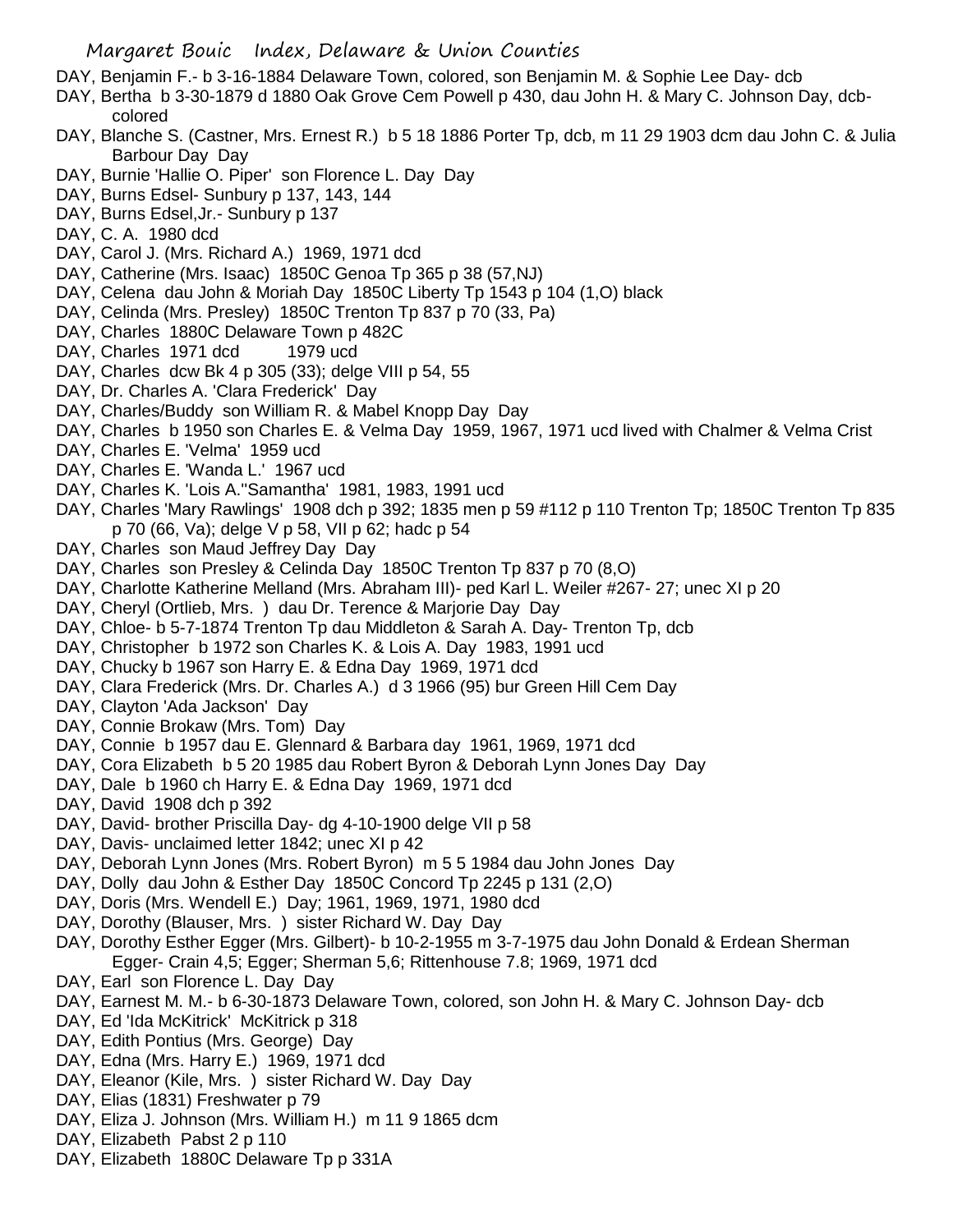- DAY, Elizabeth 1860C Claibourne Tp 782 766 p 103 (18,O)
- DAY, Elizabeth d 4 5 1900 (77 2 4) Burnside Cem Powell p 105
- DAY, Elizabeth A. Barlow (Mrs. John) d 1908 (84y) Oak Grove Cem Day
- DAY, Elizabeth b 1967 dau Charles E. & Wanda L. Day 1967 ucd
- DAY, Elizabeth Clayton (Mrs. Truman) m 10 1 1835 dcm; 1850C Trenton Tp 836 p 70 (31,O)
- DAY, Elizabeth Corbin (Mrs. Lewis)- b Va 1-13-1823 m 11-24-1842 d 4-5-1900 dg 4-13-1900; delge VII p 58; sister Thomas Corbin
- DAY, Elizabeth (Grandstaff, Mrs. William) m 4 15 1841 dcm
- DAY, Elizabeth May (Mrs. Isaac) m 8 23 1860 dcm; delge VIII p 48
- DAY, Elizabeth Riley (Mrs. Amorah) b 1794 d 1866 ped Margaret McFadden Markley #20 19; Unec III p 25
- DAY, Elizabeth (Taylor, Mrs. William) dcc Frederick Lowry 15
- DAY, Ella Mary (Rush, Mrs. Richard) b 4 30 1848 m 7 10 1873 Weiser p 186
- DAY, Ellery 'Laura Ellen Wolfe' Weiser p 529
- DAY, Ellsworth E. b 9 12 1862 d 3 29 1900 Africa Cem Powell p 179
- DAY, Elmer Thomas- b 8-1-1898 Trenton Tp son Truman & Maudie Ross Day- dcb
- DAY, Elsie (Smith, Mrs. ) sister Richard W. Day Day
- DAY, Elta M. b 4-5-1910 d 5-29-1990 (80) Trenton Cem- dau Florence L. Day Day
- DAY, Emma- b 5-22-1870 Trenton Tp dau Middleton & Sarah Ann Baker Day- dcb
- DAY, Enice Powers p 36
- DAY, E. R. hadc p 111
- DAY, Ernest M. b 1873 d 1875 Oak Grove Cem Powell p 430
- DAY, Esther (Mrs. John) 1850C Concord Tp 2245 p 131 (30,O)
- DAY, Eugene b 1964 son Charles E. & Wanda L. Day 1967 ucd
- DAY, Eugenia b 1963 dau Charles E. & Wande L. Day 1967 ucd
- DAY, Feliz 'Martha Mayo' m 11 8 1860 ucm 3088
- DAY, Florence L. Tucker (Mrs. Charles) d 6 5 1970 (97) Day
- DAY, Florence M. 1969, 1971 dcd
- DAY, Floyd son Florence L. Day Day
- DAY, Forest M. 'Luretta M.' b 1-16-1896 Trenton Tp dcb, d 9 12 1973 (77) Trenton Cem son Truman & Maud Ross Day- Day; 1969, 1971 dcd; Mr. & Mrs. Sunbury p 53, 125
- DAY, Francina (Payne, Mrs. Ishmael) m 1 18 1844 dcm
- DAY, Frank- 1-29-1876 Trenton Tp son Middleton & Sarah Baker Day- dcb
- DAY, Franklin B. d 9 7 1881 (1y2m) Oakdale Cem 41 (113 D) I p 85
- DAY, Frankie (Mrs. W. H.) 1969 dcd
- DAY, Fred D. 1880C Delaware Town p 486C
- DAY, Freeman- b 9-10-1871 Trenton Tp son Middleton & Sarah Baker Day- dcb
- DAY, Gary b 1963 son Harry E. & Edna Day 1969, 1971 dcd
- DAY, George 'Edith Pontius' Day
- DAY, George W. 'Anna Gail Ward' b 10 11 1870 m 3 18 1897 Weiser p 92
- DAY, Gilbert Lee 'Dorothy Egger'- b 10-2-1956 m 3-7-1975 son Gilbert Lee,Sr. & COra Lee Johnson Day- Day; Crain; Sherman; Rittenhouse;
- DAY, E. Glennard 'Barbara' 1961, 1969, 1971, 1980 dcd
- DAY, Gwendolyn Louise (Fitzgerald, Mrs. William Keith) b 1 10 1902 m 1 23 1942 dau George W. & Anna Gail Ward Day Weiser p 92
- DAY, Hallie Mae Piper (Mrs.Burnie)- b 2-12-1902 d 66-8-1995 993) Sunbury Mem. Pk.- dau Callie & Myrtle Miles Piper; Sunbury p 52, 118, 131, 137, 144; 1969, 1971, 1980 dcd
- DAY, Harriet Amelia (Hughes, Mrs. Rev. Joseph Edgar) b 9 5 1825 m 5 4/14 1851 dcm d 7 1 1898 bur Oller Cem p 25 dau Benjamin Day dcq Carl Kuhns 19; dcc Wilma Kuhns Bryant 11

DAY, Harriet Ann (Wilcox, Mrs. James Henry)- b 1864 d 1902 dau Abraham III & Charlotte Katherine Melland Day- ped Karl L. Weiler #267 13- unec XI p 20

- DAY, Harry Barlow 'Mary A. Poindexter' b 7 9 1863 d 11 10 1944 Oak Grove Cem son John & Elizabeth H. Barlow Day; Day
- DAY, Harry E. 'Edna' 1969, 1971 dcd
- DAY, Harry son in law of Samuel G. Fry 1880C Marysville 229 247 (27, Pa,Pa,Vt) p 0092
- DAY, Heather b 12 25 1972 dau John B. & Pamela McKitrick Day McKitrick p 101
- DAY, Helen Louise (Alkire, Mrs. Richard) b 4 9 1897 Ky d 12 16 1988 (91) bur Mt. Sterling dau George &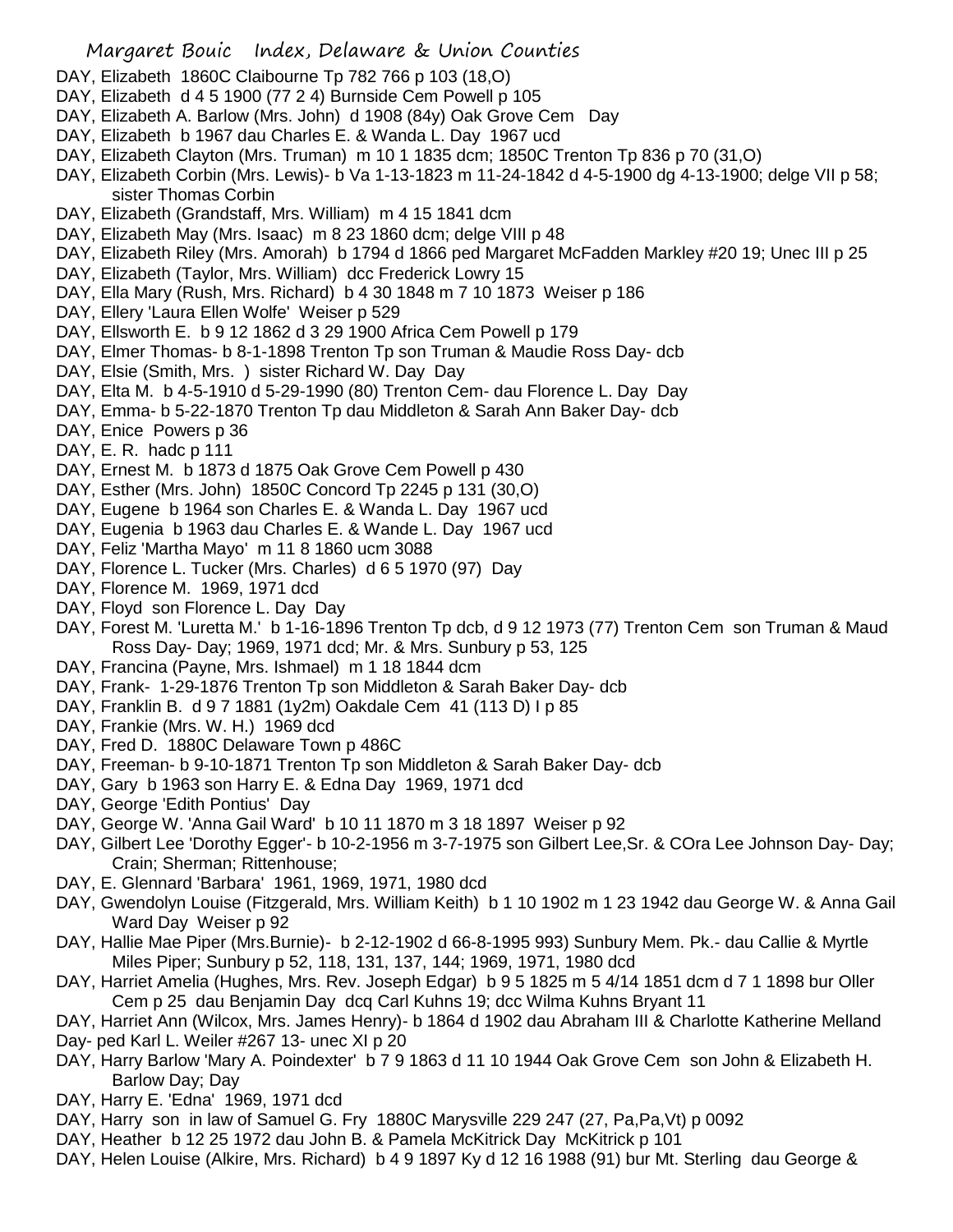- Edith Pontius Day Alkire; Day
- DAY, Dr. Hiram M. 1880 dch p 258; 1908 dch p 371; Fowler p 107; Day
- DAY, Hulda dau Truman & Elizabeth Day 1850C Trenton Tp 836 p 70 (6,O)
- DAY, Ida McKitrick (Mrs. Ed) b 1 11 1863 dau John & Sophia Cramer McKitrick McKitrick p 318
- DAY, Ingham son Presly & Celinda Day 1908 dch p 392; 1850C Trenton Tp 837 p 70 (36,O)
- DAY, Isaac 'Catherine' 1850C Genoa Tp 365 p 38 (47, Pa)
- DAY, Isaac,Jr. b 1824 d 1867 (43y) Oak Grove Cem; 1850C Delaware Town 1181 p 88 (27, Eng); Powers Pat p 191; Powell p 430
- DAY, Isaac 'Elizabeth May' m 8 23 1860 dcm
- DAY, Jack M. 1880C Brown Tp p 383A
- DAY, James hmp p 141
- DAY, James 1880C Trenton Tp p 460A
- DAY, James 'Amanda Richardson' m 12 25 1861 dcm
- DAY, James M. 1850C Trenton Tp 835 p 70 (2,O)
- DAY, James M.- b 1-29-1876 Delaware Tp-----dcb
- DAY, James 'Mary Parkhurst' Asp p 20
- DAY, James son Truman & ELizabeth Day 1850C Trenton Tp 836 p 70 (12,O)
- DAY, Jane Powers Pat p 13
- DAY, Jane b 1820 d 1846 (26y) Oak Grove Cem Powell p 430
- DAY, Jane dau Charles & Mary Day 1850C Trenton Tp 835 p 70 (2,O)
- DAY, Jane (Mrs. Ephraim) m 12 31 1837 Madison Co unec IV p 6
- DAY, Jane dau John & Esther Day 1850C Concord Tp 2245 p 131 (5,O)
- DAY, Jane dau John & Moriah Day 1850C Liberty Tp Del C9 1543 p 104 (3,O) black
- DAY, Jane (Payne, Mrs. John) m 11 11 1858 dcm; Pabst 8 p 45
- DAY, Jane dau Presley & Celinda Day 1850C Trenton Tp 837 p 70 (14,O)
- DAY, Jeanette Gladys Sapp (Mrs. N. R.)(Wheeler, Mrs. William E.) b 1 27 1891 dau C. N. & Artie V. Howison Sapp Howison 1285
- DAY, Jeff b 1964 son Harry E. & Edna Day 1969, 1971 dcd
- DAY, Jeffrey 1908 dch p 260; Jeffry 1880C Delaware Town p 502A
- DAY, Jennie (Leist, Mrs. ) dau Michael & Sarah Cook Day Pabst Pion I p 141
- DAY, Jennifer Lynn- b 4-7-1980 dau Gilbert Lee,Jr. & Dorothy Ester Egger Day- Day; Rittenhouse; Sherman DAY, Joe 'Judith'- Day
- DAY, John- from Gr. Britain, Nat 10-21-1851, delge VIII p 60
- DAY, John- from England 7-1853, Nat 12-5-1882, delge VIII p 60
- DAY, John 1908 dch p 392, 412; 1880 dch p 494; Fowler p 63; delge VIII p 26, 65
- DAY, John Jr. 1880 dch p 494
- DAY, John 1880C Porter Tp p 451C
- DAY, John Sr. 1908 dch p 447
- DAY, John B. 'Pamela McKitrick' m 12 16 1967 McKitrick p 101
- DAY, John 'Elizabeth A. Barlow' b 1820 d 1884 9640 Oak Grove Cem Powell p 430 1850C Delaware Town 1181 p 88 (31, Eng); 1880C Delaware Town p 502A; hadc p 66; Day
- DAY, John 'Esther' 1850C Concord Tp 2245 p 131 (45, NY)
- DAY, John G. 1880C Kingston Tp p 431C
- DAY, John Gilbert- b 9-20-1977 son Gilbert Lee,Jr. & Dorothy Ester Egger Day- Day; Sherman; Egger
- DAY, John H. 1880C Delaware Town p 513A
- DAY, John 'Moriah' 1850C Liberty Tp Del Co 1543 p 104 (25,O) black
- DAY, John son Presley & Celinda Day 1850C Trenton Tp 837 p 70 (5,O); 1880C Trenton Tp p 334C
- DAY, --- b 4-1-1875 Delaware Town, colored, son John W. & M. Jackson Day- dcb
- DAY, Jonathan Robert b 7 3 1981 son Robert Byron Day Day
- DAY, Josephine (Curry, Mrs. Flavius J.) m 9 1 1871 ucm 4962
- DAY, Joshua Richard- b 2-28-1992 son Richard & Sarah Day- Day
- DAY, Judith (Mrs. Joe)- Day
- DAY, Julia Ann dau Presley & Celinda Day 1850C Trenton Tp 837 p 70 (1,O)
- DAY, Julia (Searles, Mrs. Theodore P.) 1880 dch p 835
- DAY, Justice Arthur d 1 11 1967 (76) son Dr. Hiram Day Day
- DAY, Kate dau John & Esther Day 1850C Concord Tp 2245 p 131 (7,O)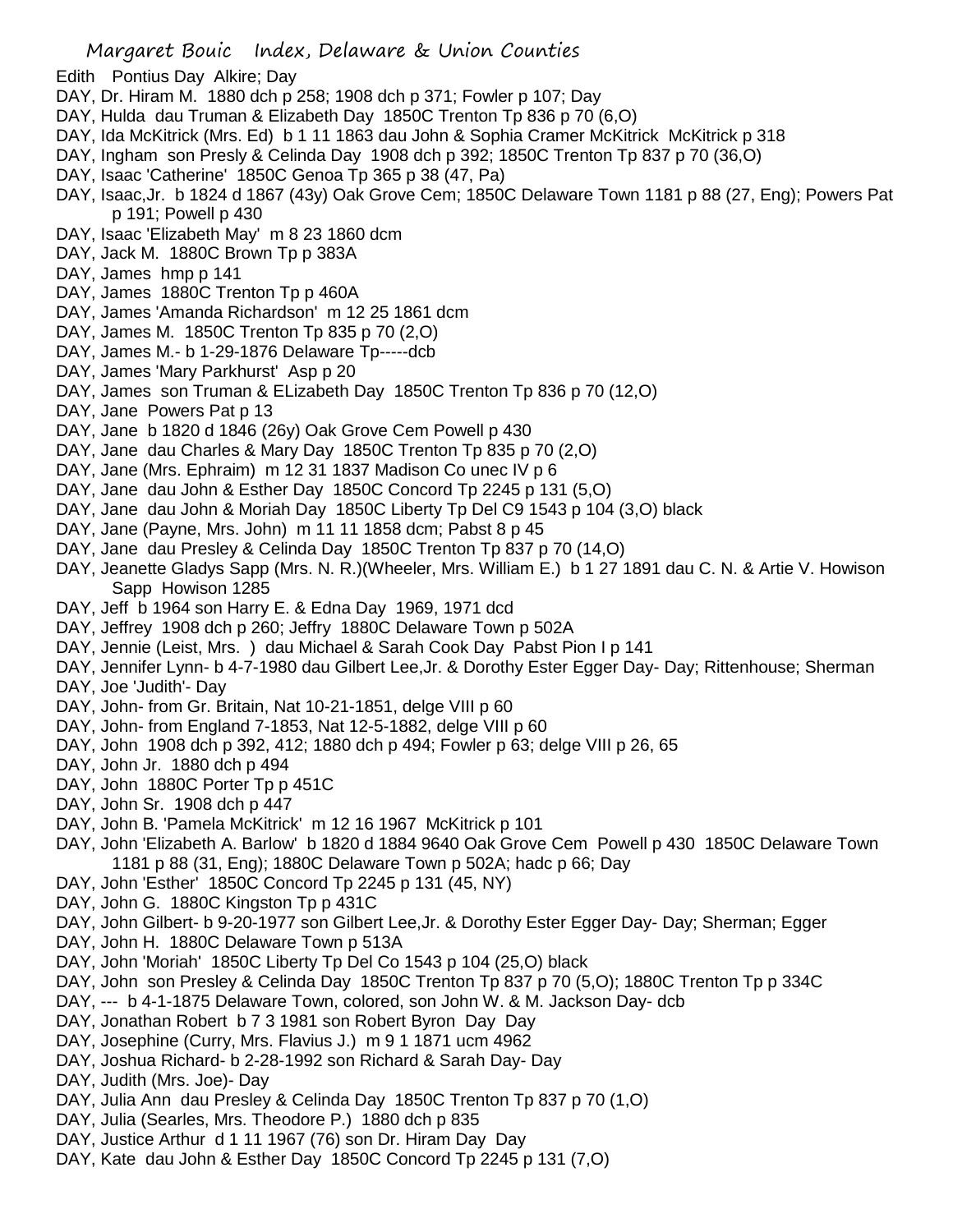- DAY, Kimberly d 5 29 1976 (15) dau Dr. Terence Day Day
- DAY, Laura Belle b 12 17 1864 d 4 15 1901 Africa Cem Powell p 179
- DAY, Laura Ellen Wolfe (Mrs. Ellery) b 1 31 1903 dau Elmer & Anna Elizabeth Snyder Wolfe Weiser p 529
- DAY, Lela (Ford, Mrs. ) dau Charles & Florence L. Tucker Day Day
- DAY, Leroy b 1840 d 1905 (61 10 20) Burnside Cem Powell p 105; 1908 dch p 392
- DAY, Levi 'Sarah Merrett' m 11 29 1854 dcm; 1880c Delaware Tp p 322A
- DAY, Lewis 'Elizabeth Corbin' b 12-22-1815 d 4 3 1900 (84 3 12) Burnside Cem Powell p 105; dg 4-13-1900; delge VII p 58
- DAY, Lida- grad DHS 1889- delge VII p 20
- DAY, Lina Bell- b 8-9-1883 Trenton Tp dau James & Anna Richardson Day- dcb
- DAY, Lois A. (Mrs. Charles K.0 1983 ucd
- DAY, Lottie May (DeWitt, Mrs. ) b 11-24-1894 d 1-8-1992 (97) Trenton Cem -dau Charles & Florence L. Tucker Day Day
- DAY/O'DAY Louisa (McFadden, Mrs. William) b 1836 m 3 2 1856 d 1913 dau Amorah & Elizabeth Riley Day ped Margaret McFadden Markley#20 9, unec III p 25
- DAY, Louis 1880C Genoa Tp p 408A
- DAY, Louise hadc p 105
- DAY, Louise Schweitzer- Sunbury p 137
- DAY, Lucille (Kessling, Mrs. ) sister Richard W. Day Day
- DAY, Luretta M. Haycook. (Mrs. Forest M.) b 2-4-1903 d 10-20-1992 (89) Trenton Cem- dau Ray & Edna Clouse Haycook- Day; 1969, 1971, 1980 dcd
- DAY, Mabel Knopp (Mrs. William R.) d 9 6 1972 Day
- DAY, Margery I. (Mrs. Terence W.) 1980 dcd; Day
- DAY, Marilyn 1969 dcd
- DAY, Mark b 1957 son E. Glennard & Barbaa Day 1961, 1969, 1971 dcd
- DAY, Martha Mayo (Mrs. Feliz) m 11 8 1860 ucm 3088
- DAY, Martin Luther- b 2-19-1872 Delaware Town, colored, son Levi & Sarah A. Merrit Day- dcb
- DAY, Mary Amanda "Mandy"- b 6-8-1976 dau Gilbert lee,Jr. & Dorothy Esther Egger Day- Day; Sherman; **Rittenhouse**
- DAY, Mary A. Poindexter (Mrs. Harry B.) d 1904 Oak Grove Cem Day
- DAY, Mary B. Decker (Mrs. William A.) m 7 3 1864 dcm
- DAY, Mary Rawlings (Mrs. Charles) delge V p 58; 1850C Trenton Tp 835 p 70 (61, Va)
- DAY, Mary Forman Nash p 439
- DAY, Mary (Maine, mrs. Nathaniel) b 3 21 1753 dau James & Mary Parkhurst Day Asp (71)
- DAY, Mary Parkhurst (Mrs. James) Asp p 20
- DAY, Mary P. Blymer (Mrs. Matthias) m 4 3 1851 dcm
- DAY, Mary Revela (Mrs. Ananias) m 8 22 1870 ucm 4761
- DAY, Mary (Mrs. Ross)- Day
- DAY, Matthias 'Mary P. Blymer' m 4 3 1851 dcm
- DAY, Maud Jeffrey b 1910 d 3 13 1969 Marlborough Cem p 168 sister Loren Jeffrey Day
- DAY, M. (Clark, Mrs. )- sister Priscilla Day- dg 4-10-1900, delge VII p 58
- DAY, Melissa J. (Wallace, Mrs. John J.) m 4 22 1862 dcm
- DAY, Merle son Florence L. Day Day
- DAY, Michael Day
- DAY, Michael 'Sarah Cook' Pabst Pion I p 141
- DAY, Middleton son Truman & Elizabeth Day 1850C Trenton Tp 836 p 70 (8,O); 1880C Trenton Tp p 460A
- DAY, Miram (male) b 1792 d 1856 Oak Grove Cem Powell p 430; 1850C Delaware Town 1181 p 88 (57, Eng)
- DAY, Moriah (Mrs. John) 1850C Liberty Tp Del Co 1543 p 104 (25,O) black
- DAY, Munson b 8 5 1851 d 3 20 1903 Claibourne Cem p 41
- DAY, Myrtle (Anderson, Mrs. A. Clifton) Anderson 4,5
- DAY, Nellie b 1792 step dau Samuel G. Fry 1880C Marysville 229 247 p 13 (18,O,O,O)
- DAY, N. R. 'Jeanette Gladys Sapp' d 3 30 1925 Howison (1285)
- DAY, Omeda (Sharp, Mrs. ) dau Florence L. Day Day
- DAY, Pam b 1969 dau Richard A. & Carol Day 1971 dcd
- DAY, Pamela (Given, Mrs. ) dau Dr. Terence & Marjorie Day Day
- DAY, Pamela dau W. H. Day Day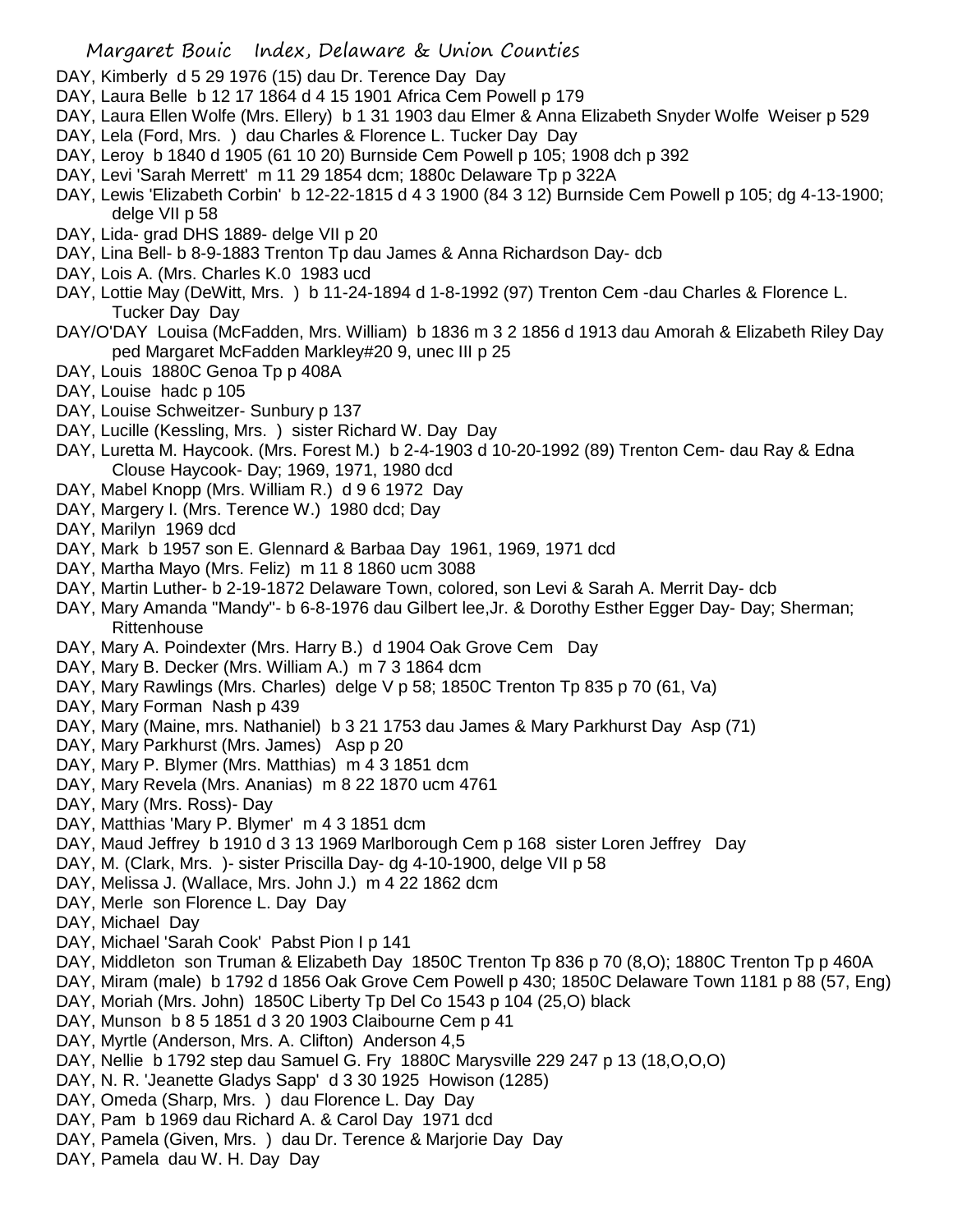- DAY, Pamela McKitrick (Mrs. John B.) b 5 2 1947 m 12 26 1964 dau Rodney Dean & Mabel Verne Dasher McKitrick p 101
- DAY, Paul Meredith b 8 28 1986 son Tom & Connie Brokaw Day Day; 1991 ucd
- DAY, Phebe Stickley (Mrs. Presley) m 10 5 1856 dcm
- DAY, Presley 'Celinda' son Charles & Mary Rawlings Day delge V p 58; 1850C Trenton Tp 837 p 70 (36,O); dcw Bk 4 p 305 (38)
- DAY, Presley 'Phebe Stickley' m 10 5 1856 dcm
- DAY, Priscilla- d 4-1900 (53) sister Andy Day- delge VII p 58; dg 4-10-1900
- DAY, Rhea Bensley (Mrs. Willard) d 10 25 1976 (65) Ashley Cem sister Jack Bensley Day
- DAY, Richard Nash p 393
- DAY, Richard A. 'Carol' 1969, 1971 dcd
- DAY, Richard John 'Sarah Nicole Jones'- m 8-17-1991 son Joe & Judith Day- Day
- DAY, Richard- brother Priscilla Day- dg 4-10-1900; delge VII p 58
- DAY, Richard b 1966 son Richard A. & Carol Day 1969, 1971 dcd
- DAY, Richard son Wendell E. & Doris Day Day; 1961 dcd (15)
- DAY, Richard W. 'Rita C.' d 10 9 1969 (32) son Mrs. Lucille Hoke Day
- DAY, Rick 'Shelley' 1980 dcd
- DAY, Rickey b 1960 lived with Chalmer L. & Velma Crisp 1967, 1971 ucd
- DAY, Rita D/C. (Mrs. Richard W.) Day; 1961 dcd
- DAY, Robert Ashleigh b 7 6 1987 son Robert Byron & Deborah Lynn Jones Day Day
- DAY, Robert Byron 'Deborah Lynn Jones' m 5 5 1984 son Donald E. Day Day
- DAY, Roger F.'Ann' son Forest M. & Luretta M. Haycook Day Day
- DAY, Rosa (Ulrey, Mrs. ) dau Charles & Florence L. Tucker Day Day
- DAY, Rose Lawrence (Mrs. William A.) m 9 4 1856 dcm
- DAY, Ross W. 'Mary' son Forest M. & Luretta M. Day Day
- DAY, Samantha (Mrs. Charles)- 1991 ucd
- DAY, Sandra Hudnall- index of Howe's Ohio Hist- unec XII p 20
- DAY, Sarah A. (Barcus, Mrs. Peter)- delge VI p 26
- DAY, Sarah Cook (Mrs. Michael) Pabst Pion I p 141
- DAY, Sarah E. dau Presley & Celinda Day 1850C Trenton Tp 837 p 70 (3,O)
- DAY, Sarah Merrett (Mrs. Levi) m 11 29 1854 dcm
- DAY, Sarah Nicole Jones (Mrs. Richard John)- m 8-17-1991 dau Jim & Virgie Jones Day- Day
- DAY, Sarah- sister Priscilla Day- dg 4-10-1900 delge VII p 58
- DAY, Sarah (Mrs. Richard)- Day
- DAY, Shannon Louise b 3 29 1974 dau John B. & Pamele McKitrick Day McKitrick p 101
- DAY, Shari b 1968 dau Harry E. & Edna Day 1969, 1971 dcd
- DAY, Shelley (Mrs. Rick) 1980 dcd
- DAY, Shirley (Alessio, Mrs. ) dau Wendell & Doris Day Day
- DAY, Squire son Truman & Elizabeth Day 1850C Trenton Tp 836 p 70 (3,O)
- DAY, Stephen delge II p 23
- DAY, Stephenson D.- b 7-12-1876 Orange Tp son S. & Jermima Houston Day- dcb
- DAY, Steve Day
- DAY, Steven b 1970 son Charles K. & Lois A. Day 1983, 1991 ucd
- DAY, Dr. Terence W. 'Marjorie' b 6 25 1935 d 7 9 1987 (52) bur Trenton Cem son Wendell & Doris Day Day; 1980 dcd
- DAY, Teresa dau Charles E. & Velma Day 1959 ucd (2 Mo); 1967,1971 ; lived with Chalmer & Velma Crisp
- DAY, Thomas- unclaimed letter 1844
- DAY, Thomas- delge X p 77, OVI (18)
- DAY, Thomas son Presley & Celinda Day 1908 dch p 392; 1850C Trenton Tp 837 p 70 (6,O)
- DAY, Todd Andrew b 3 5 1975 son Charles K. & Lois A. Day Day; 1983, 1991 ucd
- DAY, Tom 'Connie Brokaw' Day
- DAY, Trina M.- 1991 ucd
- DAY, Truman 'Elizabeth Clayton' m 10 1 1835 dcm son Charles & Mary Rawlings Day delge V p 58; 1835 men p 59 #113 p 110 Trenton Tp; 1850C Trenton Tp 836 p 70 (40,O)
- DAY, Truman brother Wendell Day Day
- DAY, Una M. 1961, 1969, 1971, 1980 dcd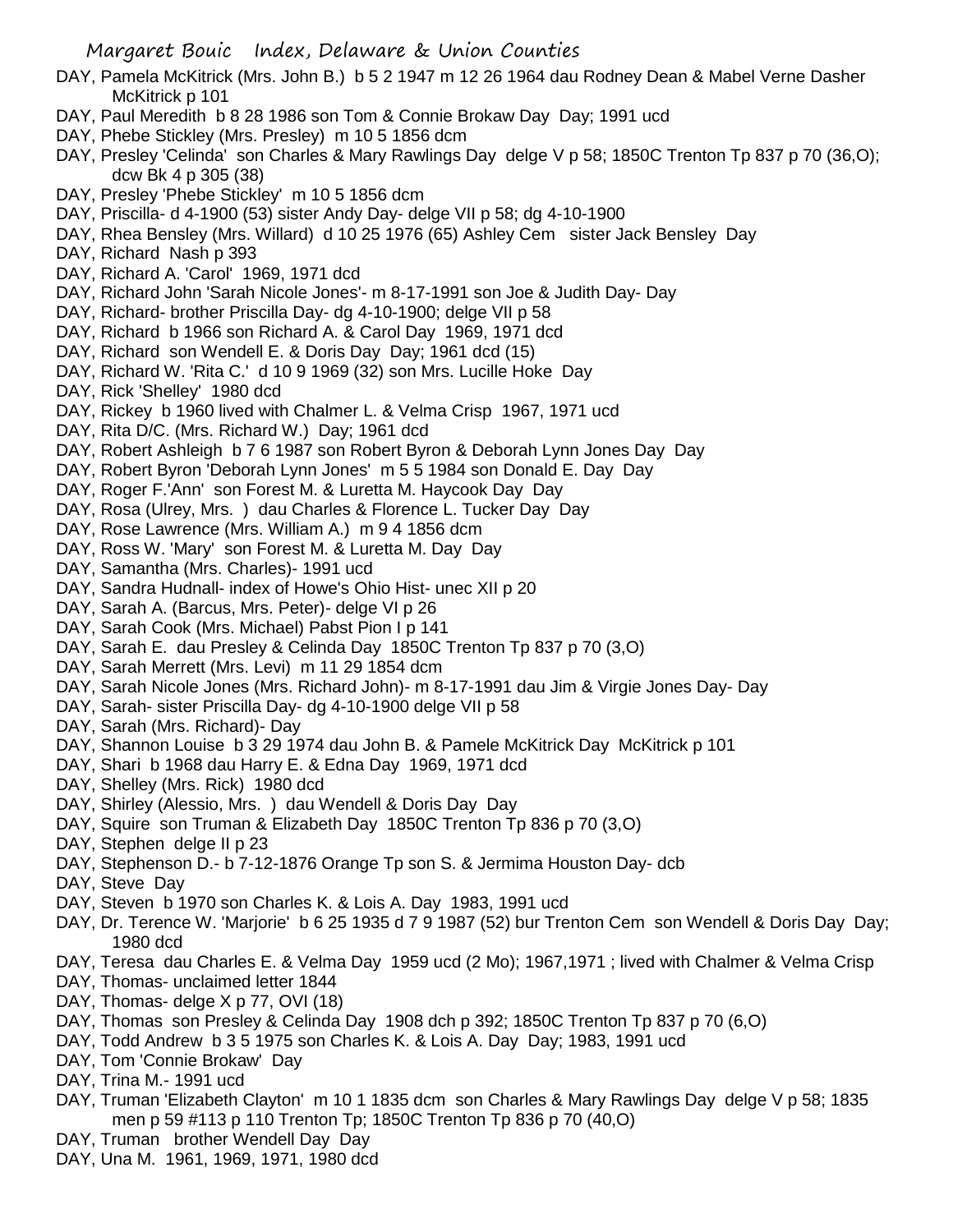- DAY, Velma (Mrs. Charles E.) 1959 ucd
- DAY, Vickie b 1961 lived with Chalmer L. & Velma Crisp 1967, 1971 ucd
- DAY, Viola Ann Searles (Mrs. William) m 10 15 1865 dcm dau Peter V. & Jane Light Searles 1880 dch p 835; Pabst 3 p 30, 6 p 9
- DAY, Wanda L. (Mrs. Charles E.) 1967 ucd
- DAY, Wendell E. 'Doris' b 1913 d 7-12-1992 (79) Trenton Tp Cem- Day; 1961, 1969, 1971, 1980 dcd
- DAY, W. H. 'Frankie' 1969 dcd
- DAY, Willard 'Rhea Bensley' Day
- DAY, William A. 'Rose Lawrence' m 9 4 1856 dcm
- DAY, William A. 'Mary B. Decker' m 7 3 1864 dcm
- DAY, William B. 1980 dcd
- DAY, William H. 'Eliza J. Johnson' m 11 9 1865 dcm
- DAY, William son Presley & Celinda Day 1850C Trenton Tp 837 p 70 (12,O)
- DAY, William R./Dick 'Mabel Knopp' b 10 16 1904 d 2 8 1983 bur London son Clayton & Ada Jackson Day Day
- DAY, William 'Viola Ann Searles (Mrs. William) m 10 15 1865 dcm 1908 dch p 392; 1880 dch p 835; Pabst 3 p 30, 6 p 9
- DAY, Zella Marie (Ballou, Mrs. James Lyle) Cowgill p 48
- DAYE, Benedecta (Shepard, Mrs. Thomas) dau Ralph Daye dcc Maxson Greene 13133
- DAYE, Ralph dcc Maxson Greene 26266
- DAYHUFF, Phyllis A. (Hapner, Mrs. James E.) b 7 8 1944 m 4 10 1961 dcc James E. Hapner dcc James Hapner 1
- DAYNES, Edward 'Ella J. Hill' m 5 20 1881 ucm 6967
- DAYMUDE, Ardilla b 11 15 1856 d 4 26 1857 dau Jacob & Mary A. Spicer Daymude 1883 uch V p 435
- DAYMUDE, Ben W. 'Marguerite Burkepile' m 5 14 1939 Daymude; 1959, 1967, 1971, 1973, 1975, 1979, 1981, 1983, 1991 ucd
- DAYMUDE, Benjamin F. 'Sarah J. Warner' b 9 11 1848 m 9-14-1876 Claibourne p 26 son Jacob & Mary A. Spicer Daymude 1883 uch V p 435; Powers Pat p 198; 1900C Claibourne Tp 157-168 p 7A (51,O,Va,Va)
- DAYMUDE, Cecil Elsworth d 7 5 1888 (10m10d) Claibourne Cem p 26 son Benjamin F. & Sarah Jane Warner Daymude Daymude
- DAYMUDE, Cora (Mrs. William)- b 11-1871 1900C Richwood 192-202 p 8A (28,O,O,Va) 1 ch 0 living
- DAYMUDE, Curtis W. b 4 30 1878 son Benjamin F. & Sarah J. Warner Daymude 1883 uch V p 435; 1900C Claibourne Tp 157-168 p 7A (24,O,O,O)
- DAYMUDE, Ephraim b 1 20 1846 son Jacob & Mary A. Spicer Daymude 1883 uch V p 435
- DAYMUDE, George 1915 uch p 499
- DAYMUDE, George W. b 6 27 1851 son Jacob & Mary A. Spicer Daymude 1883 uch V p 435
- DAYMUDE, George W. 'Mary E.' Claibourne Cem p 52; 1900C Jackson Tp 82-84 p 4B (45, O, Va, Va) m 24y
- DAYMUDE, Jacob b 3 15 1858 son Jacob & Mary A. Spicer Daymude 1883 uch V p 435
- DAYMUDE, Jacob 'Mary A.' b 1818 d 1862 Claibourne Cem p 29
- DAYMUDE, Jacob 'Mary A. Spicer' b 1 16 1809 m 7 2 1840 d 9 11 1882 1883 uch V p 435
- DAYMUDE, James William b 4 6 1843 son Jacob & Mary A. Spicer Daymude 1883 uch V p 435
- DAYMUDE, Jennie Sue (Mayberry, Mrs. John R.) dau Ben W. & Marguerite Burkepile Daymude 1949, 1959 ucd (16)
- DAYMUDE, John H. b 3 21 1841 son Jacob & Mary A. Spicer Daymude 1883 uch V p 435
- DAYMUDE, Lucy (Scott, Mrs. G. W.) dau Jacob & Mary A. Spicer Daymude 1883 uch V p 435
- DAYMUDE, Marguerite Burkepile (Mrs. Ben W.) b 10-23-1918 m 5 4 1939 d 8-115-1993 (74) Claibourne Cem dau Edward & Nellie Wurtzbaugh Burkepile- Daymude; 1959, 1967, 1971, 1973, 1975, 1979, 1981, 1983 ucd
- DAYMUDE, Mark W. b 1969 son Roger W. & Patsy L. Daymude 1971, 1975, 1979k 1981, 1983 ucd; engaged to Teri Campbell
- DAYMUDE, Mary A. Spicer (Mrs. Jacob) b 1819 m 7 2 1840 d 1919 Claibourne Cem p 29 1883 uch V p 435
- DAYMUDE, Mary E. (Mrs. George W.) b 1852 d 1913 Claibourne Cem p 52; 1900C Jackson Tp 82-84 p 4B (48,O,Va,Va) m 24y
- DAYMUDE, Mary Jane b 1860 d 1909 dau Jacob & Mary A. Daymude Claibourne Cem p 29
- DAYMUDE, Melissa b 1975 dau Robert W. & Patsy L. Daymude 1975, 1979, 1983, 1991 ucd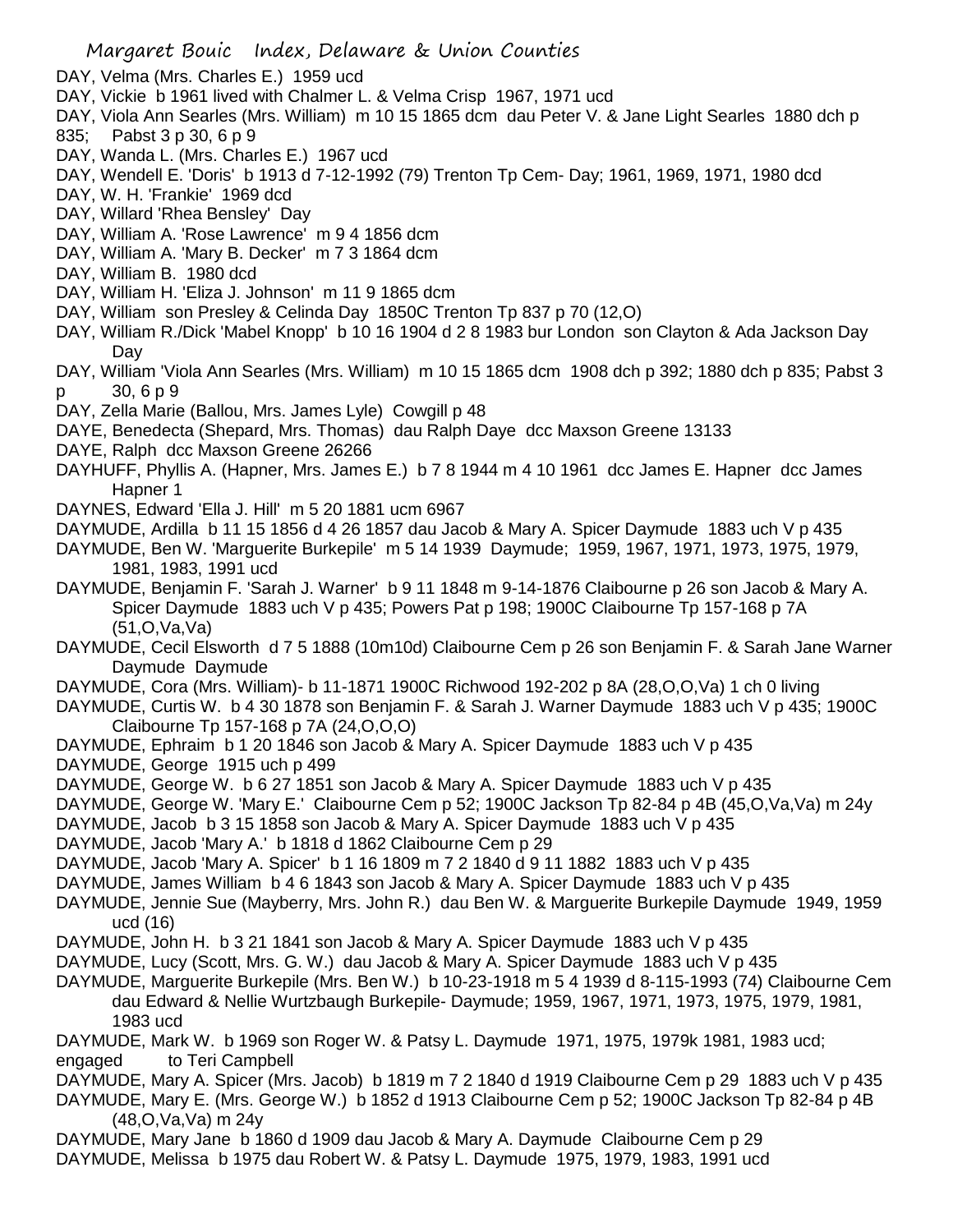- Margaret Bouic Index, Delaware & Union Counties
- DAYMUDE, Mildred Spicer b 1829 d 1910 Claibourne Cem p 29
- DAYMUDE, Patricia (Mrs. Roger) 1985 uch p 116, 122, 179; 1967, 1971, 1973, 1975, 1979, 1981, 1983, 1991 ucd
- DAYMUDE, Robin Gayle (Richards, Mrs. James A., Jr.) b 1958 dau Ben W. & Marguerite Burkepile Daymude 1959, 1967, 1971, 1973, 1975 ucd; Daymude
- DAYMUDE, Roger W. 'Patricia' son B. W. & Marguerite Burkepile Daymude Daymude; 1985 uch p 179; 1959 (12), 1967, 1971, 1973, 1975, 1979, 1981, 1983, 1991 ucd
- DAYMUDE, Sarah J. Warner (Mrs. Benjamin F.) b 8 21 1855 m 9 14 1876 Claibourne Cem p 26 dau William & Sarah Artz Warner 1883 uch V p 435; 1900C Claibourne Tp 157-168 p 7A (44,O,O,Va); 2 ch, 1 living
- DAYMUDE, William F.'Cora' b 7 22 1864 son Jacob & Mary A. Spicer Daymude 1883 uch V p 435; 1900C Richwood 192-202 p 8A (34,O,Va,Va)
- DAYMUDE, O. William b 1886 d 1932 Claibourne Cem p 46
- DAYMUDE, Willis son Ben W. Daymude 1949 ucd
- DAYS, Ruby (Wilson, Mrs. French G.)- d 1966 Days; Wilson
- DAYTON, Carol (Mrs. David L.) 1971, 1980 dcd
- DAYTON, David L. 'Carol' 1969, 1971, 1980 dcd
- DAYTON, David Lee b 12 10 1933 twin son William Russell & Louise Otte Dayton Dayton
- DAYTON, Diane Louise b 2 1960 dau Dr. Jon T. Dayton Dayton
- DAYTON, E. B. Pabst 1 p 8
- DAYTON, Maj. Elias A. d Oct 1824 (35) son Jonathan Dayton dcga p 26 Del Patron & Fr Chronicle Pabst Pion II p 176
- DAYTON, Elias B. delge II p 23
- DAYTON, Garrett 'Mary Ann Umstot' ped Margaret McFadden Markley #20 26; unec III p 25
- DAYTON, James Otte 'Nancy Ann Kirby' b 12 10 1933 m 11 10 1951 twin son William Russell & Louise Otte Dayton Dayton; Rausch (172131) III p 300
- DAYTON, Janette (Maine, Mrs. Edward) Asp 1730
- DAYTON, Joan dau Lee & Leslie Van Scoy Dayton Day
- DAYTON, John T. son William Russell & Louise Otte Dayton Dayton
- DAYTON, Gen. Jonathan d 10 9 1824 (64y) delge II p 9, 12, 22, 23, 37, 38, 39; delge III p 8, 10, 11, 12, 23,
- 26, 27, 47, 48, 49; V p 37, 66, VII p 7, 19, X p 73; dcga p 26, 34, Del Pat & Fr Chron; Pabst 1 p 7; Jbt p 3; Pabst Pion I p 34, II p 176, 177, 255
- DAYTON, Lee 'Leslie Van Scoy' Dayton
- DAYTON, J. Leslie 'Nellie M.' b 1883 d 1952 Milford Cem Un Al p 53
- DAYTON, Leslie Van Scoy (Mrs. Lee) d 1 29 1966 Dayton
- DAYTON, Louise Otte (Mrs. William Russell) b 2 5 1903 m 1927 d 4 25 1978 (75) Oakdale Cem dau Walter & Laura Rupright Otte Dayton; Otte
- DAYTON, Margaret (Hart, Mrs. Jacob) b 5 18 1835 m 10 13 1853 d 1926 dau Garrett & Mary Ann Umstot Dayton ped Margaret McFadden Markley unec III p 25 #20 13; unec V p 36 Hart Dayton Bible
- DAYTON, Mark Richard b 7 19 1954 son James Otte & Nancy Ann Kirby Dayton Rausch 1721312 III p 300 DAYTON, Mary (Mrs. ) Dayton
- DAYTON, Mary Ann Umstot (Mrs. Garrett) ped Margaret McFadden Markley #20 27; unec III p 25
- DAYTON, Nancy Ann Kirby (Mrs. James Otte) b 5 22 1933 m 11 10 1951 dau Harold Richard & Lillian Kathrine Sherwood Kirby Rausch 172131 III p 300; Dayton
- DAYTON, Nellie M. (Mrs. J. Leslie) b 1885 d 1969 Milford Cem Un Al p 53
- DAYTON, Paul son David Dayton Dayton; 1980 dcd
- DAYTON, Peter Michael' Valerie Jean Calkins' m 3 24 1979 son W. Daniel Dayton Dayton Dayton
- DAYTON, James Stephen b 4 5 1953 son James Otte & Nancy Ann Kirby Dayton Dayton; Rausch 1721311 III p 300
- DAYTON, Susan Pabst 1 p 5; delge II p 23
- DAYTON, Valerie Jean Calkins (Mrs. Peter Michael) m 3 24 1979 dau Joseph D. Calkins Dayton
- DAYTON, William b 5 7 1976 son Dr. John T. & Dayton Dayton
- DAYTON, William Russell 'Louise Otte' m 1927 d 12 1 1978 (78) Dayton
- DAZEY, Don son George & Emma Alice Chambers Dazey McKitrick p 229
- DAZEY, Emma Alice Chambers (Mrs. George) b 9 5 1876 d 10 9 1960 dau Francis Marion & Elizabeth Myers Chambers McKitrick p 229
- DAZEY, George 'Emma Alice Chambers' McKitrick p 229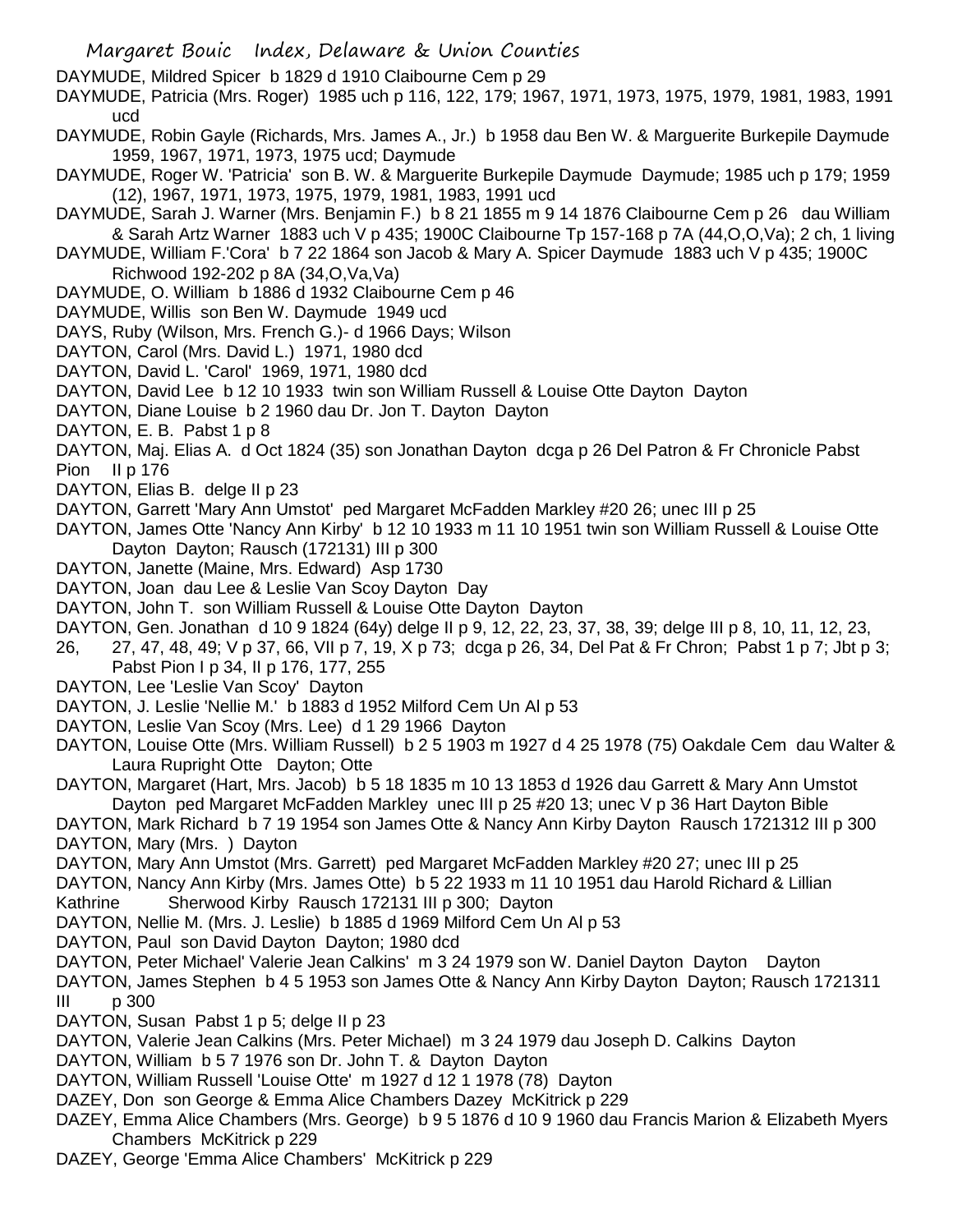DAZEY, Gladys dau George & Emma Alice Chambers Dazey McKitrick p 229

DAZNER, Catherine (Deisch, Mrs. Christian) Maugans Anc p 66

- DEA, Anna C/D. b 5-1865 d 1953 Milford Cem Un Al p 35 dau John & Mary Hollarn Dea 1915 uch p 1076; 1900C Milford 87-95 p 4A (35,Irel,Irel,Irel) to US 1866
- DEA, Bridget ch Michael & Mary Lynch Dea 1915 uch p 076
- DEA, Clara D. b 11 1 1868 d 1 15 1928 Milford Cem Un Al p 27
- DEA, Daniel F. b 1872 d 1898 Milford Cem Un Al p 35
- DEA, John C. b 5-1863 son John & Mary Hollarn Dea 1915 uch p 1076; 1900C Milford 87-95 p 4A (37,Irel,Irel,Irel) NA, to US 1865
- DEA, John 'Mary Hollarn' b 11-1838/5 d 9 1903/4 Milford Cem Un Al p 35 son Michael H. & Mary Lynch Dea 1915 uch p 1075, 1076; 1900C Milford 87-95 p 4A (61, Irel,Irel,Irel) m 40yu to Us 1865, NA
- DEA, John W. 'Lottie' b 1864 d 1941 Milford Cem Un Al p 35
- DEA, Lottie (Mrs. John W.) b 1 30 1870 d 8 18 1894 (24 6 18) Milford Cem Un Al p 35
- DEA, Mary Hinton (Mrs. Michael) b 1863 d 1929 Milford Cem Un Al p 35
- DEA, Mary Hollarn (Mrs. John) b 1-1837/4 d 1916 Milford Cem Un Al p 35 1915 uch p 1075, 1076; 1900C Milford 87-95 p 4A (63,Irel,Irel,Irel) m 40y, to US 1866
- DEA, Mary Lynch (Mrs. Michael H.) 1915 uch p 1076
- DEA, Mary dau Michael & Mary Lynch Dea 1915 uch p 1076
- DEA, Michael H. 'Mary Hinton' b 8 28 1861 d 1934 Milford Cem Un Al p 35 son John & Mary Hollarn Dea 1915 uch p 1075, 1076, 1077; 1900C Milford 83-91 p 4A (38,Irel,Irel,Irel) m 13y to US 1866, NA
- DEA, Michael H. 'Mary Lynch' d 1877 (92) 1915 uch p 1076
- DEA, Patrick C. b 1871 d 1936 Milford Cem Un Al p 35 son John & Mary Hollarn Dea 1915 uch p 1076; b 3- 1868; 1900C Milford 87-95 p 4A (32, O, Irel, Irel)
- DEA, Walter Charles d 4 19 1892 (5 8 12) Our Lady of Lourdes Cem lptw p 52 son Michael H. & Mary Hinton Dea 1915 uch p 1076
- DEABER, Elizabeth dau William & Mahala Deaber 1860C Taylor Tp 964 979 (18,O)
- DEABER, Mahala (Mrs. William) 1860C Taylor Tp 964 979 (53, Va)
- DEABER, William 'Mahala' 1860C Taylor Tp 964 979 (60, Md)
- DEABER, William son William & Mahala Deaber 1860C Taylor Tp 964 979 (22,O)
- DEACON, Christine Lyn O'Neill (Mrs. Stephen Lee) m 10 28 1978 dau John T. O'Neill Deacon
- DEACON, Eliza heir of Mary Fuller dcw Bk 4 p 360(37)
- DEACON, Mildred "Midge" Henderson (Mrs. Walter)- m 4-5-1945- Deacon
- DEACON, Sarah R. heir of Mary Fuller dcw Bk 4 p 360(37)
- DEACON, Stephen Lee 'Christine Lyn O'Neill''Shelley' m 10 28 1978 son Walter B. & Mildred Henderson Deacon Deacon
- DEACON, Walter B.'Mildred Henderson' m 4-5-1945- Deacon
- DEADURFF, Matilyn (Mrs. William Miller) Deadurff
- DEADURFF, William Miller 'Marilyn' d 7 1 1982 (59) bur Dublin Cem Deadurff
- DEADURFF, William son William Miller & Marilyn Deadurff Deadurff
- DEAFENBAUGH, Clarence M. 'Jane Galloway' d 10 17 1963 (63) bur Fairview Memorial Deafenbaugh 1961 dcd
- DEAFENBAUGH, Jane Galloway (Mrs. Clarence M.) d 8 12 19 (67) bur Fairview Memorial Deafenbaugh; 1961 dcd
- DEAFENBAUGH, Nancy Ruth dau Clarence M. & Jane Galloway Deafenbaugh Deafenbaugh; 1961 dcd (16)
- DEAHL, Cathy L. Brown (Mrs. Jerry L.) m 6 9 1979 dau Lawrence Brown Deahl; 1983 ucd
- DEAHL, Ferd T. 'Louise' Deahl
- DEAHL, Jerod Adam b 3 2 1981 son Jerry L. & Cathy L. Brown Deahl Deahl; 1983 ucd
- DEAHL, Jerry L. 'Cathy L. Brown' m 6 9 1979 son Russell Earl Deahl Deahl; 1983 ucd
- DEAHL, Louise (Mrs. Ferd T.) Deahl
- DEAHL, Russell Earl Deahl
- DEAHL, Sally (Kessler, Mrs. ) dau Ferd T. & Louise Deahl Deahl
- DEAHL, Thomas son Ferd T. & Louise Deahl Deahl
- DEAK, Dr. Charles William 'Karen Anne Kramer' m 9 2 1978 son Joseph Deak Deak
- DEAK, Dr. Karen Anne Kramer (Mrs. Dr. Charles William) m 9 2 1978 dau Ralph J. Kramer,Jr. Deak
- DEAK, Dr. William C.- son Joseph Deak- Deak- engaged to Dr. Karen Kramer
- DEAKIN, Albert 'Ann Amelia Bauder' b 9 13 1876 m 7 27 1903 d 9 20 1954 Weiser p 238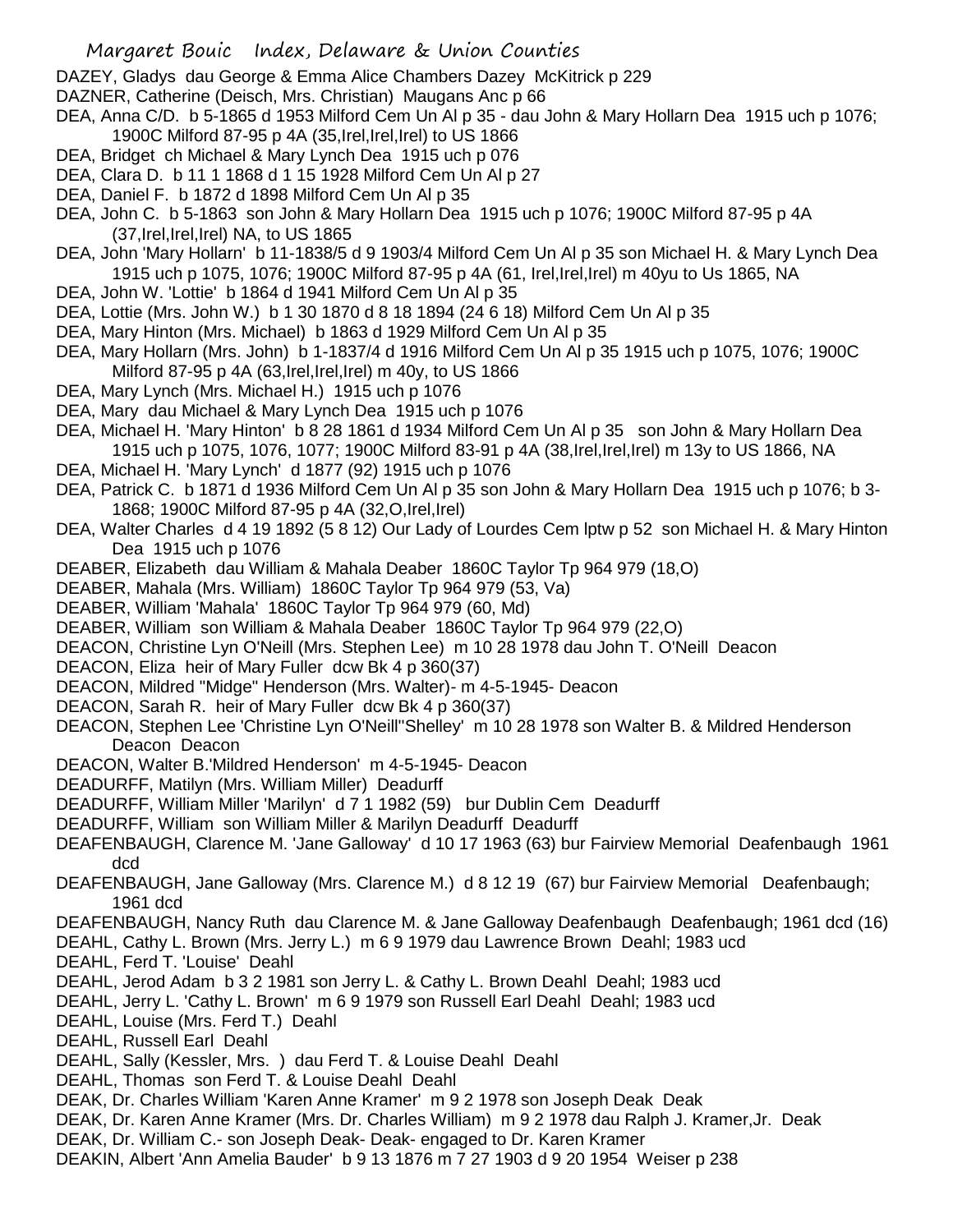DEAKIN, Ann Amelia Bauder (Mrs. Albert) b 2 19 1875 m 7 27 1903 d 1 24 1957 dau Joshua & Hannah Weiser Bauder Weiser p 238

- DEAKINS, Dolly/Peggy News (Mrs. John) m 4 22 1820 ucm 2; 1883 uch III p 283, unec II p 13
- DEAKINS, John 'Dolly News' m 4 22 1820 ucm 2; 1883 uch III p 283, unec II p 13
- DEAKINS, Craig b 2 12 1952 son Thomas & Evelyn Garvin Deakins Maugans Anc p 44
- DEAKINS, Evelyn Garvin (Parsons, Mrs. Edward)(Mrs. Thomas)(Parker, Mrs. Armon) b 4 27 1922 m(2) 5 26 1951 Maugans Anc p 44
- DEAKINS, Thomas 'Evelyn Garvin' m 5 26 1951 Maugans Anc p 44
- DEAL, Alice dau David F. & Martha Deal 1860C Dover Tp 249 (1,O)
- DEAL, Alice M. (Parker, Mrs. Thomas W.) m 1 1 1877 ucm 6003
- DEAL, Alvin son James & Rosalie Jordan Deal Deal
- DEAL, Armintha Priscilla (Gardner, Mrs. Albert Murland)- b 7-16-1872 m 3-13-1895 d 12-17-1951 dau

Benjamin Deford & Ruth Hannah Parker Deal- ped Patricia Gardner Marshall #466, unec XIV p 62, 65; 1880C Leesburg Tp 179 p 18 (7,O,Md,O)

- DEAL, Barbara E. Culver (Mrs. Hughey G.) Deal; 1969, 1971, 1980 dcd
- DEAL, Barbara (Kendrick, Mrs. )- dau Harry E. Sr. & Edna M. Deal- Deal
- DEAL, Benjamin Deford 'Ruth Hannah Parker' b 5--26-1846 m 4-17-1870 d 12-17-1939 son Benjamin Wilkenson & Rachel Ann Boyd Deal- 1883 uch V p 127' 1870C Paris Tp 122 123 p 18 (26, Md); 1880C Leesburg Tp 179 (35, Md,Md,Md) p 183A; ped Patricia Gardner marshall #466 10, unec XIV p 62, 67; 1900C Leesburg Tp 199-201 p 9A (55,Md,Md,Md) m 30y
- DEAL, Benjamin Wilkenson 'Rachel Ann Boyd'- b 10-7-1811 m 6-22-1837 ped Patricia Gardner marshall #466 20, unec XIV p 67
- DEAL, Calvin F. son David F. & Martha Deal 1860C Dover Tp 249 (3,O)
- DEAL, Charles W. b 1879 d 1951 Oakdale Cem II p 76 (H R10 14)-son Benjamin & Ruth H. Deal- 1880C Leesbrug Tp 179 (1,O,O,O)
- DEAL, Clyde Eugene 'Edna Howard' b 8 26 1876 m 1913 d 11 24 1960 Forest Grove Cem son Benjamin & Hannah Parker Deal Deal; 1880C Leesburg Tp 179 p 8 (3,O,Md,O); 1900C Millcreek Tp 76-78 p 4B (23,O,O,O)
- DEAL, Cora 1949 ucd
- DEAL, David F. 'Martha' 1860C Dover Tp 249 (27,O)
- DEAL, Debora b 1964 dau Hughey G. & Barbara Deal Deal; 1969, 1971 dcd
- DEAL, Dylan Francis- b 11-13-1987 d 8-30-1990 (2) son Jeffrey & Kristina Quinn Deal- Deal
- DEAL, Edna Howard (Mrs Clyde) b 3 10 1892 m 1913 d 9 8 1988 (96) bur Forest Grove dau Pearl & Della Keller Howard Deal
- DEAL, Edna M. (Mrs. Harry E.,Sr.)- d 10-31-1991 (81) Lancaster- Deal
- DEAL, Effie R. (White, Mrs. Chester) b 4-18-1920 d 4-2-1995 (74) Union Tp Cem- dau Elmer F. & Norah Young Deal Deal; White
- DEAL, Elias dcw Bk 4 p 162(18) witness
- DEAL, Elmer F. 'Norah L. Young' b 10 2 1894 m 1914 d 1 1971 son James & Rosalie Jordan Deal Deal
- DEAL, Elnore/Elenore (Handley, Mrs. Lloyd) dau Elmer F. & Norah Young Deal Deal
- DEAL, Enoch G. 1908 dch p 220
- DEAL, Esther (Morrison, Mrs. Eldon) dau Clyde & Edna Howard Deal Deal; Beckley 4,5; unec VIII p 29
- DEAL, Ethel (Mrs. Walter) 1949 ucd
- DEAL, Francis Eugene b 6 15 1921 d 11 8 1986 (65) bur Forest Grove son Clyde E. & Edna M. Howard Deal Deal
- DEAL, George C.- son Harry E. Sr. & Edna M. Deal- Deal
- DEAL, Harry,Jr.- son Harry E. Sr. & Edna M. Deal- Deal
- DEAL, Herbert son James & Rosalie Jordan Deal Deal
- DEAL, Hughey G. 'Barbara E.Culver' m 12 14 1958 son Elmer F. & Norah L. Young Deal Deal 1969, 1971, 1980 dcd
- DEAL, James 1949 ucd
- DEAL, James (78 1950) d 3 12 1950 Leesburg Tp uninf p 29
- DEAL, James L.- son Benjamin & RUth H. Deal- 1880C Leesburg Tp 179-18 (6,O,Md,O)
- DEAL, James 'Rosalie Jordan' Deal
- DEAL, Jeffrey 'Kristina Quinn' b 1960 son Hughey G. & Barbara Culver Deal 1969, 1971, 1980 dcd
- DEAL, John C. 'Kevyn' 1980 dcd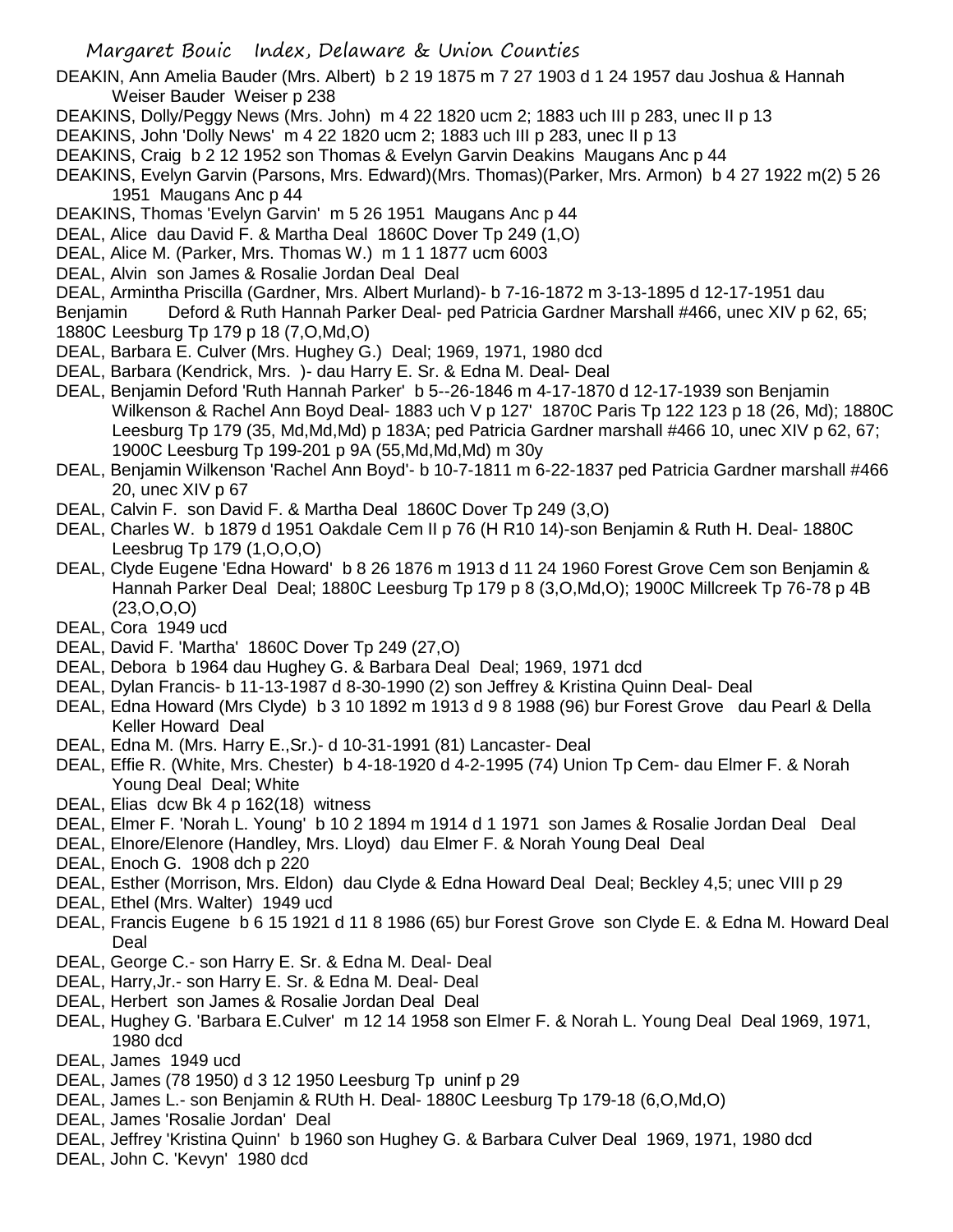- DEAL, John E. 1869 wsc p 5; Pabst 8 p 16
- DEAL, Kevyn (Mrs. John C.) 1980 dcd
- DEAL, Kristina Quinn (Mrs. Jeffrey)- Deal
- DEAL, Lydia (Frazier, Mrs. James) m 10 27 1838 Holmes Co. Ohio Marriages
- DEAL, Mae (Shue, Mrs. ) dau James & Rosalie Jordan Deal Deal
- DEAL, Mardie (Morse, Mrs. John M.) dau Elmer F. & Norah L. Young Deal Deal
- DEAL, Marjorie E. (Mrs. William B.) d 12 15 1984 (72) Oak Grove Cem Deal
- DEAL, Martha (Mrs. David F.) 1860C Dover Tp 249 (25, Pa)
- DEAL, Martha (Morse, Mrs. )- dau Elmer F. & Norah L. Young Deal- Deal
- DEAL, Mary Lou (Mitchell, Mrs. Vernon) dau Elmer F. & Norah L. Young Deal Deal
- DEAL, Norah Young (Mrs. Elmer F.) b 2 23 1892 m 1914 d 2 7 1977 (84) bur Fairview Mem. Park dau William H. & Louisa Smith Young Deal
- DEAL, Phyllis (Bierly, Mrs. Woodrow W.) b 10 26 1925 Weiser p 616
- DEAL, Rachel Ann Boyd (Mrs. Bnejmain Wilkenson)- b 10-7-1820 m 6-22-1837 d 7-7-1867 ped Patricia Gardner Marshall #466 21, unec XIV p 67
- DEAL, Ray Wilson b 8-15-1878 Thomson Tp dcb, d 1925 Claibourne Cem p 10 son Theadore I. & Hun Jennings Deal- dcb
- DEAL, Ruth Hannah Parker (Mrs. Benjamin Deford) b Noble Co5-26-1846 d 2 21 1926 (77y) Oakdale Cem 3790 (E111) I p 24; ped Patricia Gardner Marshall #466 11, unec XIV p 62, 67; dau Andrew & Alzira
- Fry Parker 1915 uch p 910; 1883 uch V p 127; 1870C Paris Tp 122 123 p 18 (21,O); 1880C Leesburg 179 p 18 (31,O,O,O); 1900C Lees. Tp 199-201 p 9A (51,O,Md,Va) m 30y, 5 ch, 4 living
- DEAL, Sarah Ann Jennings (Mrs. Theodore P.) m 6 9 1874 ucm 5496
- DEAL, Thelma 1971 dcd
- DEAL, Theodore P. 'Sarah Ann Jennings' m 6 9 1874 ucm 5496; 1880C Thompson Tp p 296C
- DEAL, Thomas 1908 dch p 280
- DEAL, Walter 'Ethel' 1949 ucd
- DEAL, Wendy b 1969 ch John C. & Kevyn Deal 1980 dcd
- DEAL, William B. 'Margie E.' d 4 5 1983 Oak Grove Cem Deal
- DEALE, Mary Shatswell (Mrs. William) m 6 30 1662 dau Theophilus & Susanna Bosworth Shatswell Powers Pat p 257
- DEALE, William 'Mary Shatswell' Powers Pat p 257
- DEAN & COX, unec II p 46
- DEAN, Mr. Powell p 170
- DEAN, family of Belvia Dean Holloway #104; unec V p 2, 14, Willis Holloway #311, unec XI p 2, Marquerite Moon #123 unec VI p 2, VII p 8; Nancy White #400, unec XIII p 4
- DEAN, Abigail/Abbie Mahaffey (Mrs. David W.) b 1854 m 4 4 1878 ucm 6243 d 1933 Raymond Cem lptw p 38 1880C Liberty Tp Un Co 267 277 p 27 (26,O,O, ); 1900C Lib. Tp 307-315 p 13B (46,O,O,Vt) m 22y, 4 ch
- DEAN, Abraham A. son James & Hannah Cunningham Dean Dean 1; dcw Bk 2 p 179
- DEAN, A. H. 'Almira Skidmore' 1915 uch p 1080
- DEAN, infant son of A. H. & L. d 12 18 1878 NM Cem Liberty Tp R12 lptw p 18
- DEAN Ainpher Freshwater p 8,
- DEAN, Albert 'Jean' dbg p 21; dpc p 76; Powell p 100
- DEAN, Alexander 'Phebe J.' 1870C Jackson Tp 123 117 p 17 (30, Va)
- DEAN, Alice (Bayliss, Mrs. Fred) dau Herman & Stella Kerns Dean Dean
- DEAN, Almina Skidmore (Huffman, Mrs. John)(Mrs. Andrew Henderson) m(2) 3-18-1895 d 3-8-1924- dau Isaac & Sarah A. Haines Skidmore 1915 uch p 1080; 1900C Liberty Tp Un Co 1 p 1 (56,O,O,O) 6 ch, 2 living
- DEAN, Amanda M. V. (Hodges, Mrs. Benjamin) m 12 17 1856 ucm 2496; unec VIII p 65
- DEAN, Amos- b 2-1856 1900C Jackson Tp 162-164 p 7B (44,O,Va,O); wid
- DEAN, Amy Sue Rosencrans (Mrs Mark McHale) m 8 9 1986 dau Robert & Sharon Rosencrans Dean
- DEAN, Amy Susan (Doty, Mrs. Daniel Jay) b 1962 m 8 15 1987 dau Howard & Susan Dean Dean; 1971, 1980 dcd
- DEAN, Andrew Henderson 'Malinda Shirk''Elizabeth/Libby Lane''Almina Skidmore' b 6 18 1845 m 9 20 1868 ucm 4436 m(2) 2 8 1877 ucm 6025 (3) 3-18-1895 d 1930 NM Cem Liberty Tp lptw p 18; son George L. & Mary Henderson Dean dumch p 279; 1883 uch IV p 508, V p 403; 1850C Liberty Tp Un Co 945 962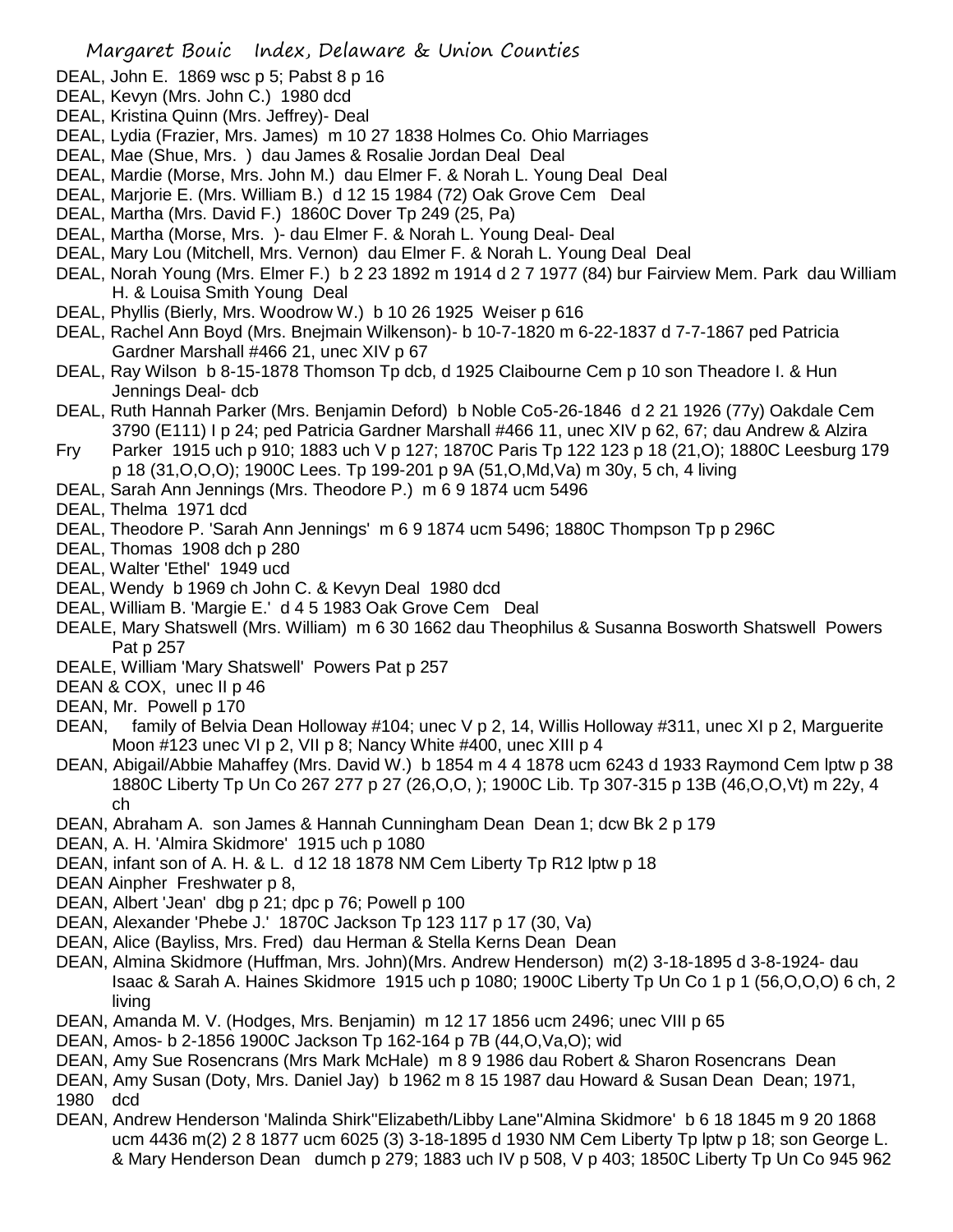p 141 (5,O); 1860C Liberty Tp 1115-1125 p 151 (15,O); 1880C Liberty Tp Un Co 188 198 p 30 (34, O,Pa,Ky) p 048A; uca p 14, 23, 83, 100; Pabst 8 p 4

- DEAN, Angleth/Angatella son Moses & Priscilla Suddeth Dean 1850C Liberty Tp Un Co 907 924 p 136 (2/12,O); 1860C Liberty Tp 1012 1022 p 139 (10,O)
- DEAN, Ann 1980 dcd
- DEAN, Ann Elizabeth dau Ashby & Deborah Dean engaged to Stephen Morgan Lovett Dean
- DEAN, Ann Maria d 10 1 1841/4 (3 6 11)/(3 4 14) Powell p 100 dau Albert & Jean Dean
- DEAN, Ann (Perry, Mrs. Donald)- dau Leo Edward & Lena Lucile McKellop Dean- Dean
- DEAN, Anna (Hald af?, Mrs. ) dau George Washington & Mary Allen Dean Cleaver
- DEAN, Anna M. b 1847 d 4 12 1868 (21 2 12) Fairview Cem Powell p 246
- DEAN, Annie (Howard, Mrs. Robert W.) b 1898 d 1956 Milford Cem Un Al p 6
- DEAN, April Stutler (Mrs. James)- dau Don & Patty Blevins Stutler- Dean
- DEAN, Arthur son John H. & Mary Ann Dean 1850C Delaware Tp 1379 p 97 (11,O)
- DEAN, C. Ashby 'Deborah' Dean; 1980 dcd
- DEAN, Aurella A. dau James & Rebecca Dean 1850C Delaware Tp 1379 p 97 (11,O)
- DEAN, Belle D. (Crawford, Mrs. ) dau George Washington & Mary Allen Dean Cleaver
- DEAN, Benjamin F. dumch p 357
- DEAN, Benjamin 'Minnie Orr' Dean
- DEAN, Besse -dau Jesse & Martha Tonquet Dean- 1900C Richwood 332-350 p 13A (7,O,Va,O)
- DEAN, Bessie Holobaugh (Mrs. Frank H.) b 6 16 1892 Pike Co d 5 31 1949 Oakdale Cem I p 58 (E R61 3)
- DEAN, Beth b 1964 dau Jack E. & Patricia Dean 1979, 1981, ucd
- DEAN, Blanche Mary (Williams, Mrs. ) b 5-1884 dau Andrew Henderson & Elizabeth Lane Dean dumch p 280;Dean; 1900C Liberty Tp Un Co 1 p 1 (16,O,O,O)
- DEAN, Blanche (Williams, Mrs. Norman)- Dean
- DEAN, Bradley b 1968 son Susan M. Dean 1980 dcd
- DEAN, C. hadc p 26
- DEAN, Carrie May (Holloway, Mrs. Clifton Edward) b 1869 d 1934 dau Andrew Henderson & Malinda Shirk Dean 1985 uch p 75, 76; unec VIII p 33 ped Belvia Dean Holloway #123 5; 1880C Liberty Tp Un 188 198 p 30 (10,O,O,O)
- DEAN Cassandra Elizabeth (Bitler, Mrs. Douglas J.)- m 7-1991 dau Larry & Diane Dean- Dean
- DEAN, Catharine Argo (Mrs. Jackson) m 12 28/31 1840 ucm 688; unec V p 37
- DEAN, Charles son Jacob & Lucinda Gray Dean 1870C Liberty Tp Un Co 191 p 23 (13,O)
- DEAN, Charles- son Lawron Pete & Nettie Dean- Dean- engaged to Barbara Lane
- DEAN, Charles 'Minerva Pelton' m 3 11 1845 dcm; delge VIII p 65
- DEAN, Charles R. 'Melody Jane kimble'- m 8-16-1993 son Nettie Dean- Dean
- DEAN, Chloe dau David W. & Abigail Mahaffey Dean 1880C Liberty Tp Un Co 267 277 p 27 (1,O,O,O)
- DEAN, Chloe E. Baughn Cem lptw p 5
- DEAN, Christina b 1952 dau Douglas R. & Rebecca J. Dean 1983 ucd
- DEAN, Christopher d 6 5 1982 Oakdale Cem I p 61 (O 27) infant son of Robert & Roberta McKinnon Dean Dean
- DEAN, Clara J. (Mrs. Harry W.) b 1887 d 1967 Raymond Cem lptw p 39
- DEAN, Clyde E. b 7 2 1887 d 4 2 1940 WWI Claibourne Cem p 80; son Jesse & Martha Tonquet Dean-
- 1900C Richwood 332-350 p 13A (13,O,Va,O)
- DEAN, Dale H. 'Dora D.' b 1924 m 8 12 1966 d 1979 Oakdale Cem I p 61 (O 27)
- DEAN, Dave b 1967 son Shirley Dean 1979 ucd
- DEAN, David A. son George & Mary Henderson Dean dumch p 280; 1860C Liberty Tp Un Co 1115 1125 p 151 (2,O); 1870C Liberty Tp 63 p 8 (11,O)
- DEAN, David son Jacob & Lucinda Gray Dean 1870C Liberty Tp Un Co 191 p 23 (12,O)
- DEAN, David b 1968 son Jack E. & Patricia Dean 1975, 1979, 1981, 1983 ucd
- DEAN, David W.'Abigail Mahaffey' b 1857 m 4 4 1878 ucm 6243 d 1911 Raymond Cem lptw p 38 son Jacob & Lucinda Gray Dean 1860C Liberty Tp Un Co 1014 1024 p 139 (3,O); 1880C Liberty Tp p 0047; 1900C Liberty Tp 307-315 p 13B (43,O,NY,NY) m 22y
- DEAN, Deborah R. (Mrs. C. Ashby) Dean; 1980 dcd
- DEAN, Deena Louise (Steck, Mrs. Forrest Jeffrey) m 2 18 1978 dau William E. Dean,Jr. Dean
- DEAN, Della Jackson (Mrs. William E.,Sr.) b 2-8-1908 d 5-19-1991 (83) Oak Grove- dau Lucian & Mertie Riggs Jackson- Dean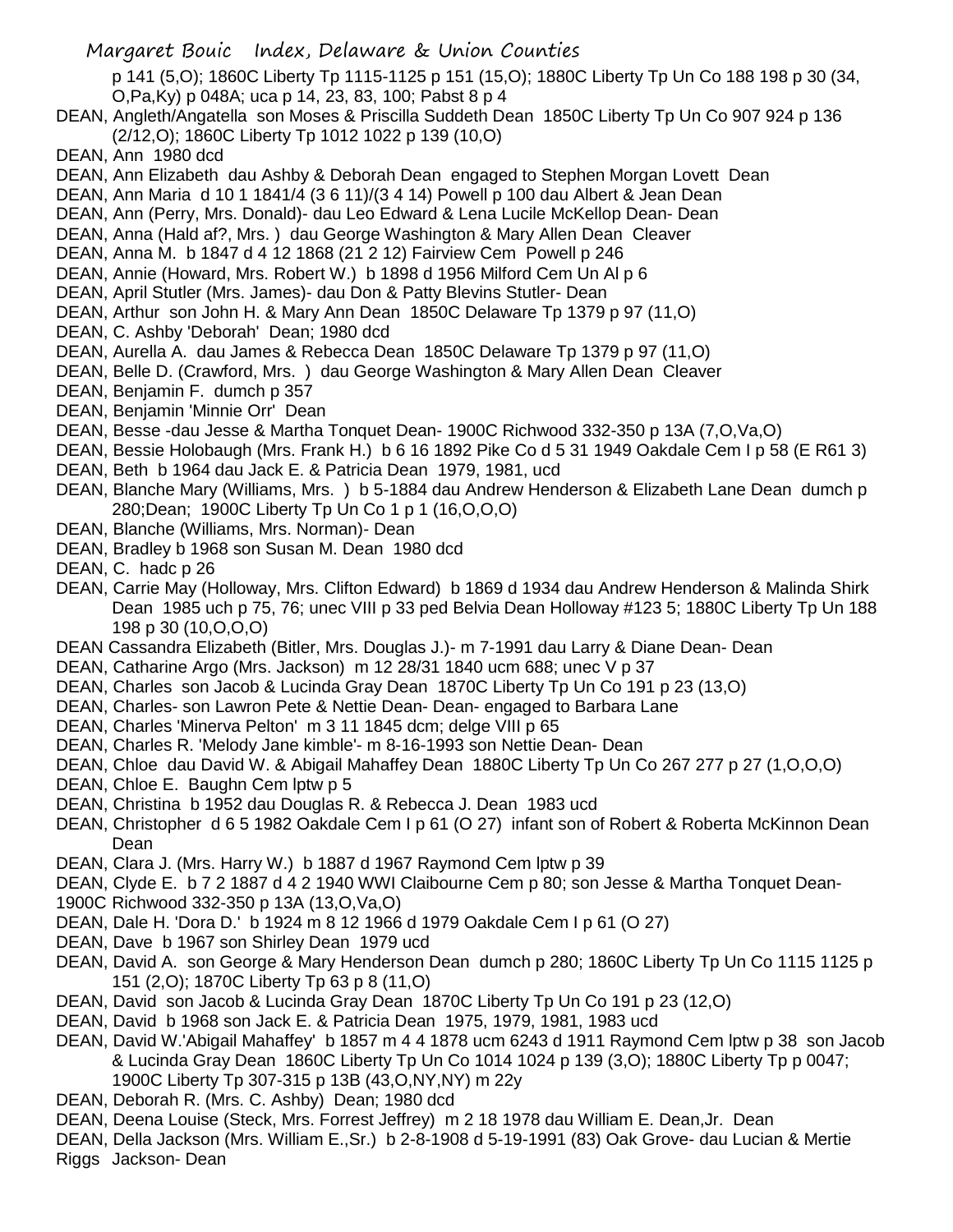DEAN, Diane (Mrs. Larry)- Dean

- DEAN, Donald 'Elizabeth L.Truitt' b 1 4 1904 Harrisburg m 1 6 1934 d 10 11 1979 Oakdale Cem II p 127 (M RA 5) son Oliver & Elizabeth Rihl Dean 1961, 1969, 1971, 1980 dcd; Dean
- DEAN, Donald Eugene b 10 10 1959 son Donald & Elizabeth Truitt Dean Dean
- DEAN, Dora D. (Mrs. Dale H.) b 1925 m 8 12 1966 Oakdale Cem I p 61
- DEAN, Dorothy (Schmidt, Mrs. John Roland) b 1 22 1927 m 1950 Rausch (1146641) II p 271, III p 287
- DEAN, Douglas R. 'Rebecca J.' 1979, 1981, 1983, 1991 ucd
- DEAN, Dustin Raymond b 8 27 1983 son Robert & Roberta McKinnon Dean Dean; 1991 ucd
- DEAN, Ed (Marengo)- delge VII p 30
- DEAN, Edna d 8 14 1883 (2 3 30 dau D. A. & D. E. NM Cem Liberty Tp lptw p 18
- DEAN, Elijah 'Nancy J. Conwell' m 11 14 1848 dcm; Maugans Anc p 236
- DEAN, Eliza Jane (Mrs. ) unclaimed letter unec V p 22
- DEAN, Eliza Janette dau Moses & Priscilla Suddeth Dean 1860C Liberty Tp Un Co 1012 1023 p 139 (8,O)
- DEAN, Eliza J. dau James & Rebecca Dean 1850C Delaware Tp 1379 p 97 (7,O)
- DEAN, Eliza J. Johnson (Mrs. William H.) m 11 9 1869/5 dcm
- DEAN, Elizabeth b 1964 dau Jack E. & Patricia A. Dean 1967, 1971, 1973, 1975 ucd
- DEAN, Elizabeth dau John Alexander & Rue Anna McCutcheon Dean Dean
- DEAN, Elizabeth/Libbie Lane (Mrs. Andrew H.) b 2 8 1850 m 2 8 1877 ucm 6025 d 6 16 1894 NM Cem Liberty Tp lptw p 17,18 dau Levie & Mary Skidmore Lane dumch p 280; Dean
- DEAN, Elizabeth L. Truitt (Mrs. Donald) b 3 20 1914 Oakdale II p 127 (M RA 5)
- DEAN, Elizabeth Miller dau James & Maria Dean Dean 2; dcw Bk 2 p 179
- DEAN, Elizabeth Rihl (Mrs. Oliver) Dean
- DEAN, Elizabeth (Sudduth, Mrs. William W.) m 10 15 1839 ucm 584; unec III p 38
- DEAN, Elizabeth Zickafoos (Mrs. James) Dean
- DEAN, Ella (Baker, Mrs. Russell) Genther p 157
- DEAN, Ellen (Berner, Mrs. M.) dau George & Mary Henderson Dean dumch p 280; 1860C Liberty Tp 1115- 1125 p 151 (7,O); 1870C Liberty Tp Un Co 64 p 8 (17,O)
- DEAN, Ellen (Dever, Mrs. William M.) m 2 28 1878 ucm 6225; 1880C Liberty Tp Un Co 180 190 p 29 (27,O, ,Ky)
- DEAN, Ellen (Mrs. James) 1870C Jackson Tp 118 115 p 16 (18) m June 1870
- DEAN, Emeline 1850C Scioto Tp 2420 p 146 (9,O)
- DEAN, Ermina dau Jacob & Lucinda Gray Dean 1870C Liberty Tp Un Co 191 p 23 (17,O)
- DEAN, Esther (Palmer, Mrs. Asher)(Maine, Mrs. David) m 1 8 1787 d 2 24 1824 Asp (60)
- DEAN, Ethel b 8-1885 dau James & Irena C. Dean- 1900C Liberty Tp Un Co 22 p 2A (14,O,O,Ky)
- DEAN, Eva (Rydalch, Mrs. Floyd) McKitrick p 162
- DEAN, Florence (Boylan, Mrs. John) descendant of Malachi Loveleand
- DEAN, Florence J. dau Moses & Priscilla Suddeth Dean 1860C Liberty Tp Un Co 1012 1022 p 139 (2,O)
- DEAN, Flossie Garey (Mrs. Wilbur H.) b 2 28 1899 d 5 2 1966 bur Milford Un Al p 52 dau Alonzo & Eliza
- Wilson Garey Dean; 1949, 1959 ucd
- DEAN, Francis J. son Moses & Priscilla Suddeth Dean 1850c Liberty Tp Un Cpo 907 924 p 136 (9,O); 1860C Liberty Tp 1012 1022 p 139 (19,O)
- DEAN, Frank H. 'Bessie Holobaugh' b 8 31 1886 Pike Co d 3 19 1960 Oakdale Cem I p 58 (E R61 3) son James & Elizabeth Zickafoos Dean Dean; uninf p 33
- DEAN, (Hyland, Mrs. Harold) dau Frank & Bessie Holobaugh Dean Dean
- DEAN, (Patch, Mrs. Earl) dau Frank & Bessie Holobaugh Dean Dean
- DEAN, (Pontious, Mrs. Ben) dau Frank & Bessie Holobaugh Dean Dean
- DEAN, A. Franklin- b 11-16-1883 Delaware Town son John & Nettie Bearn Dean- dcb
- DEAN, Frederick son Rev. William & Maria M. Maine Dean Asp 1766d
- DEAN, Garry son Paul A. & Terri Dean Dean
- DEAN, Genevieve (King, Mrs. Rev. Ben) dau Rev. Jasper L. Dean Dean
- DEAN, Genevieve (Winston, Mrs. Thomas Lawrence) m 7 27 1926 dau Oliver & Elizabeth Rihl Dean Dean; McKitrick p 191
- DEAN, George uca p 83
- DEAN, George- unclaimed letter E. Liberty- unec XII p 22
- DEAN, George d 7 18 1959 (84) Oak Grove Cem brother Myron Dean Dean
- DEAN, George 1880 dch p 426; 1908 dch p 469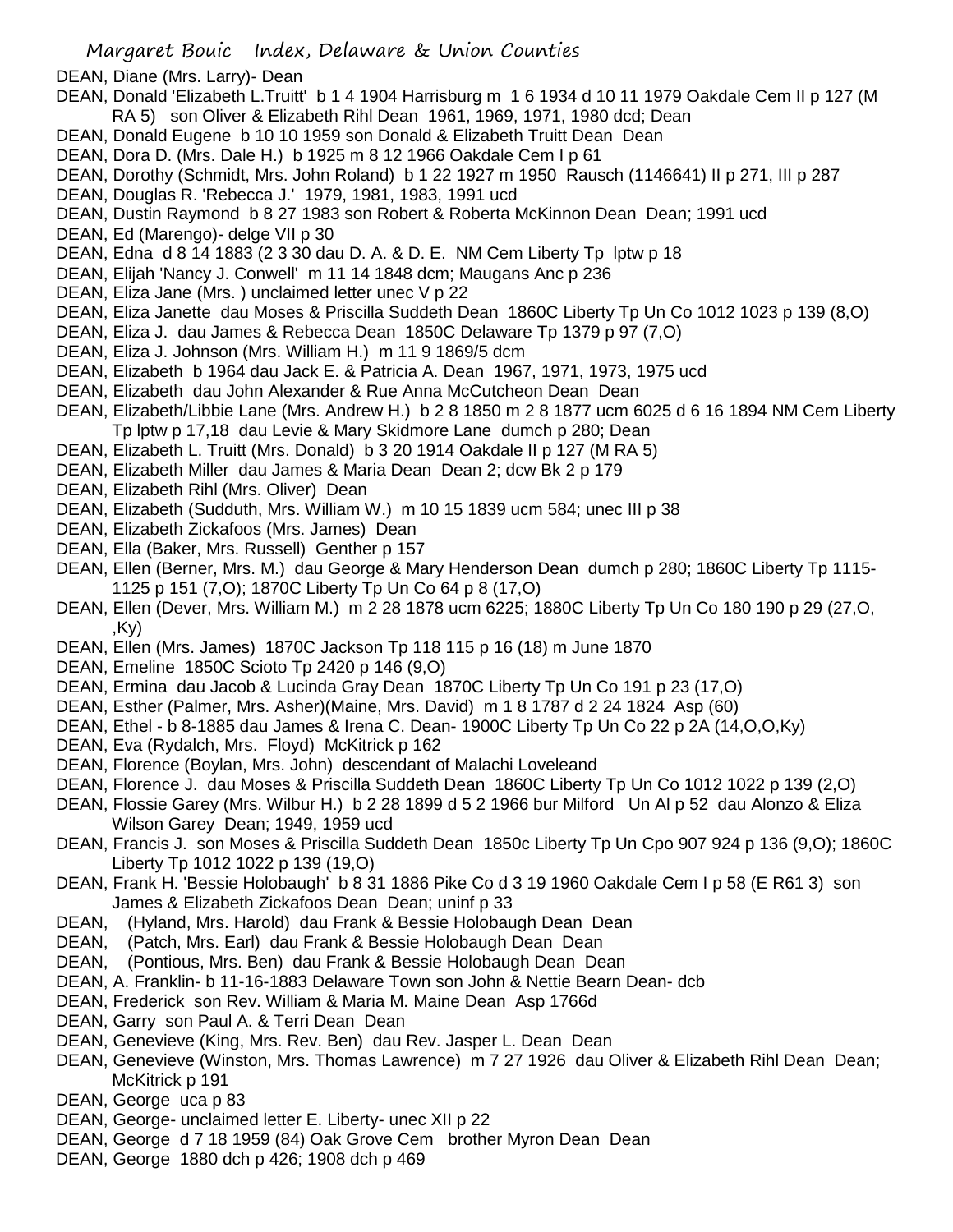- DEAN, George d 7 18 1959 (84) Oak Grove Cem Dean
- DEAN, George Jr. son George Dean Dean
- DEAN, George Herman- son Andrew Henderson & Elizabeth Lane Dean- Dean
- DEAN, George 'Mary Henderson' m lic 8 13 1842 d 5 23 1869 (47 4 23) NM Cem Liberty Tp p 18; ped Belvia Holloway 20; unec V p 60, VIII p 34; 1835 men p 36 #39 p 64 Liberty Tp; 1850C Liberty Tp Un Co 945 962 p 1141 (29, Va); 1860C Liberty Tp 1115 1125 p 151 (35, Pa)
- DEAN, George son Moses & Priscilla Suddeth Dean 1850C Liberty Tp Un Co 907 924 p 136 (3,O); 1860C Liberty Tp 1012 1022 p 139 (19,O)
- DEAN, George b 1962 son Shirley Dean 1979 ucd
- DEAN, George Washington 'Mary Allen' Cleaver
- DEAN, Georgia- b 3-1887 dau James & Irena C. Dean- 1900C Liberty Tp Un Co 22 p 2A (13,O,O,Ky)
- DEAN, Daisy Grace Tanner (Mrs. Joshua or Joseph) b 12 27 1874 dau Harvey Clinton & Alice Russell Tanner Asp 1556-1
- DEAN, Grace dau Rev. Jasper L. & Mae Dean Dean
- DEAN, Grace Ruth dau Mrs. Clarice Dean Dean
- DEAN, Greenland 'Maria Argo' m 3 23 1845 ucm 1035; unec VI p 31, XI p 42
- DEAN, Gwen Alene b 10 10 1959 dau Donald Eugene Dean Dean engaged to James Edward Troyer
- DEAN, Hannah Cunningham (Mrs. James) d 1858 Powell p 246 Dean 1; opc 2; 1850C Scioto Tp 2419 (68, Irel); 1880 dch p 487, 723; 1908 dch p 288; hmp p 122
- DEAN, Hannah dau James & Maria Dean Dean
- DEAN, Hannah Ross (Cherry, Mrs. James) m 12 25 1850 dcm dau James & Hannah Cunningham Dean
- 1880 dch p 487; 1908 dch p 288; Dean 1,2; opc 3; 1850C Scioto Tp 2419 (30,O); dcw Bk 2 p 179; hmp p 120; Pabst 8 p 6
- DEAN, Harold son Wilbur H. & Flossie N. Garey Dean Dean
- DEAN, Harriet Angelica Benjamin (Mrs. James F.) b 10 2 1826 m 9 18 1849 dau Orson & Mary Kibbe Benjamin Powers Pat p 75
- DEAN, Harry son Andrew Henderson & Malinda Shirk Dean dumch p 280
- DEAN, Harry 1880C Liberty Tp Un Co 188 198 p 30 (5,O,O,O)
- DEAN, Harry W. 'Clara J.' b 3-1887 d 1922 Raymond Cem lptw p 39 son David & Abigail Dean- 1900C Liberty Tp Un Co 307-315 p 13B (13,O,O,O)
- DEAN, Helen Muhlenberg Bulkley (Mrs. Henry Emerson) b 1 22 1861 m 4 29 1890 dau Rev. Edwin Adolphus & Catharine Frederica Oakley Bulkley Weiser p 208
- DEAN, Henry Emerson 'Helen Muhlenberg Bulkley' b 5 13 1860 m 4 29 1890 Weiser p 208
- DEAN, Herman G. 'Stella Kerns' b 5 5 1886 d 10 21 1964 York Cem p 92 (E48 1/2) son Andrew H. & Elizabeth Lane Dean Dean; dumch p 280; 1900C Liberty Tp Un Co 1 p 1A (14,O,O,O)
- DEAN, Howard J. 'Susan E.' Dean; 1971, 1980 dcd
- DEAN, Howard son Oliver & Elizabeth Rihl Dean dean
- DEAN, Ida C.- b 2-1891 dau James & Irena C. Dean- 1900C Liberty Tp Un Co 22 p 2A (9,O,O,Ky)
- DEAN, Irena C. (Mrs. James)- b 8-1861 1900C Liberty Tp Un Co 22 p 1B (38,Ky,Ky,KY) m 15y, 4 ch
- DEAN, Ivest 'Sarah J.'- b 4-1844 1900C Milford 66-70 p 3B (56,Pa,Pa,Mass) m 34y
- DEAN, Ivester H.- b 12-1882 son Ivest & Sarah J. Dean- 1900C Milford 66-70 p 3B (17,O,Pa,Pa)
- DEAN, Jack E. 'Patricia A.' 1959, 1967, 1971, 1973, 1975, 1979, 1981, 1983, 1991 ucd
- DEAN, Jackson 'Catharine Argo' m 12 29/31 1840 ucm 688; unec III p 46
- DEAN, Jacob 'Lucinda Gray' b 1817 m 3 27 1855 ucm 2262 d 1897 Baughan Cem lptw p 51; 1860C Liberty
- Tp Un Co 1014 1024 p 139 (43,NY); 1870C Liberty Tp 191 p 23 (53,NY); 1880C Liberty Tp 202 207 p 21 (62,NY,NY,NY) p 0044; uca p 57
- DEAN, James uca p 100
- DEAN, James d 9 20 1863 1883 uch IV p 453, 457
- DEAN, Rev. James A. 1880 dch p 384; 1908 dch p 228
- DEAN, James 'April Stutler'- Dean
- DEAN, James E. b 1960 son Jack E. & Patricia A. Dean 1967, 1971, 1973, 1975, 1979, 1981, 1983 ucd
- DEAN, James 'Elizabeth Zickafoos' Dean
- DEAN, James 'Ellen' 1870C Jackson Tp 118 115 p 16(21) m June 1870
- DEAN, James F. son George & Mary Henderson Dean dumch p 280; 1850C Liberty Tp Un Co 945 962 p 141 (1,O); 1860C Liberty Tp 1115 1125 p 151 (11,O); 1870C Liberty Tp Un Co 63 p 8 (21,O)
- DEAN, James F. 'Harriet Angelica Benjamin' m 9 18 1849 Powers Pat p 75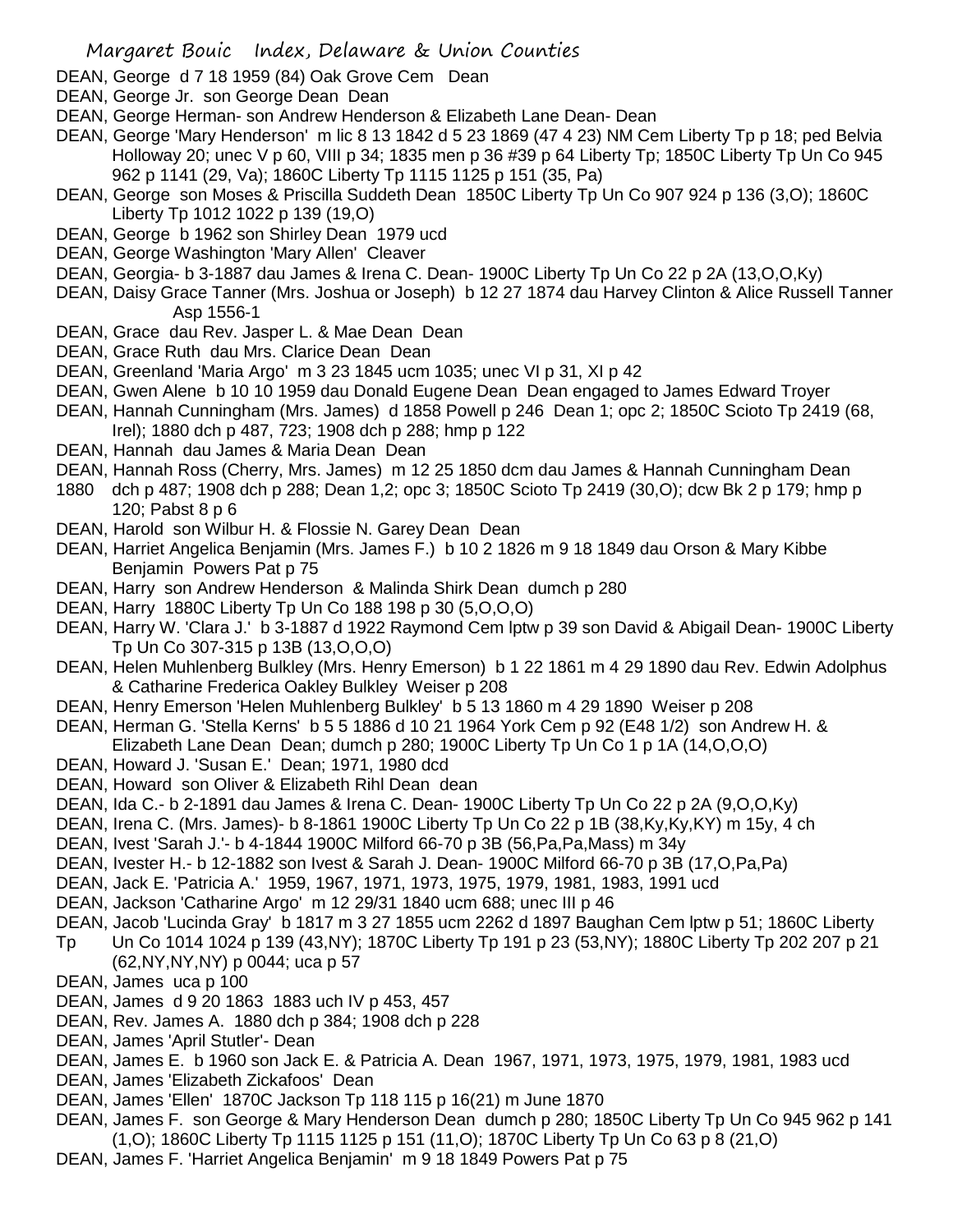DEAN, James G. b 1910 d 1949 Raymond Cem lptw p 30

- DEAN, James 'Hannah Cunningham' m 1800 d 10 31 1841 (69 5 25) Fairview Cem p 3; Powell p 246, 247 Dean 1; Opc 1; 1830C Scioto Tp; 1840C Scioto Tp (60 760); dcw Bk 2 p 179; 1880 dch p 487, 723; 1908 dch p 288, 486; hmp p 122
- DEAN, James H. son Moses & Priscilla Suddeth Dean 1850C Liberty Tp Un Co 907 924 p 136 (11,O);
- 1860C Liberty Tp 1012 1022 p 139 (21,O)
- DEAN, James 'Irena'- b 2-1849 1900C Liberty Tp 22 p 1B (51,O,Pa,Ky) m 15y
- DEAN, James K. K. 1850C Harlem Tp 723 p 63 (5,Md)
- DEAN, James L. b 4 29 1931 d 5 31 1958 Raymond Cem lptw p 30
- DEAN, James 'Maria' son James & Hannah Cunningham Dean Dean 1,2; dcw Bk 2 p 179; hadc p 50
- DEAN, James son Peter L. Dean Dean engaged to Leah Beth Gilmore
- DEAN, James 'Rebecca' 1850C Delaware Tp 1379 p 97 (44,O)
- DEAN, James son Stanley A. & Phebe B. Phillips Dean Dean
- DEAN, James T. 1880C Liberty Tp 136 140 p 15 (31,O), ,Ky) p 0041
- DEAN, James W. b 1841 d 5 14 1862 (21 3 24) Fairview Cem p 4 Powell p 246; son Samuel D. & Nancy Flanegin Dean Dean 2; opc 112; 1880 dch p 723; 1908 dch p 392; dcw Bk 2 p 179; 1850C Scioto Tp 2364 (9,O)
- DEAN, James William son James & Maria Dean Dean 2
- DEAN, Jamie b 1971 ch Howard & Susan E. Dean 1980 dcd
- DEAN, Jamima (Norman, Mrs. James H.) m 11 1851 dau Elijah & Nancy Dean Maugans Anc p 236
- DEAN, Jane 1840C Scioto Tp (40 50)
- DEAN, Rev. Jasper L. 'Mae M.' m 12 28 1912 Dean; 1961, 1969, 1971 dcd
- DEAN, Jasper son M oses & Priscilla Suddeth Dean 1850C Liberty Tp Un Co 907 924 p 136 (5,O); 1860C Liberty Tp 1012 1022 p 139 (15,O)
- DEAN, Jean/Jane (Mrs. Albert) dcg p 21; Powell p 100
- DEAN, Jeanette b 10-1958 dau Jack E. & Patricia A. Dean 1959, 1967, 1971, 1973, 1975, 1979 ucd
- DEAN, Jennie b 5-1880 d 1922 Raymond Cem lptw p 39- dau David & Abby Dean; 1900C Liberty Tp Un Co 307-315 p 13B (20,O,O,O)
- DEAN, Jennie dau Jacob & Lucinda Gray Dean 1870C Liberty Tp Un Co 191 p 23 (10,O)
- DEAN, Jennie Margaret b 1838 d 10 9 1867 (28 10 9) Fairview Cem p 4 Powell p 240 dau Samuel D. &
- Nancy Flanegin Dean Dean 2; opc 103; 1850C Scioto Tp 2364 p 143 (12,O)
- DEAN, Jerri (Mrs. Paul A.) Dean
- DEAN, Jesse J. b 2-1882 d 1905 Raymond Cem lptw p 38 ch of David & Abigail Dean; 1900C Liberty Tp Un Co 307-315 [ 13B (17,O,O,O)
- DEAN, Jesse M. Claibourne Cem p 80 no dates 1883 uch IV p 507
- DEAN, Jesse 'Martha Tonquett' m 1 11 1866 ucm 3893; 1870C Claibourne Tp 32 p 5 (34, Va); 1900C Richwood 332-350 p 13A (63, Va,\_,\_). m 30y
- DEAN, Jessica b 1965 dau C. Ashby & Debra R. Dean 1980 dcd
- DEAN, J. H. 'M. J.' dbg p 21; Poe p 23
- DEAN, Joan D. b 1930 d 1934 Claibourne Cem p 47
- DEAN, John CP106; unec III p 46 (1839)
- DEAN, John 1883 uch IV p 433, 434
- DEAN, John 1880C Liberty Tp Un Co 180 190 p 29 (36,O,O,O) p 0048
- DEAN, John dumch p 279
- DEAN, John's heirs- unec XII p 52, York Tp
- DEAN, John Alexander d 1887 son James & Maria Dean Dean 2; dcw Bk 2 p 179
- DEAN, John A. 'Moriah' b 1818 d 1887 Oak Grove Cem Powell p 430 delge III p 43; 1850C Delaware Town 1125 p 86 (31,?); 1880C Delaware Town p 498A
- DEAN, John Allen d 4 1887 (60) Dean
- DEAN, John A. 'Rue Anna Maria McCutcheon' m 12 22 1846 dcm
- DEAN, John E/F. d 6 21 1880 (36 11 6) NM Cem Liberty Tp R12 lptw p 18 son George & Mary Henderson Dean dumch p 280; 1850C Liberty Tp Un Co 945 962 p 141 (7,O); 1860C Liberty Tp 1115 1125 p 151 (17,O); 1870C Liberty Tp 63 (26,O) deaf & dumb
- DEAN, John H. 1908 dch p 244; wsc Grah p 31
- DEAN, John H. 'Mary Ann' 1850C Delaware Town 1006 p 79 (33, Conn); delge VI p 20
- DEAN, John 'Pamela Wott' b 1960 m 5 14 1983 son Howard J. & Susan E. Dean 1971, 1980 dcd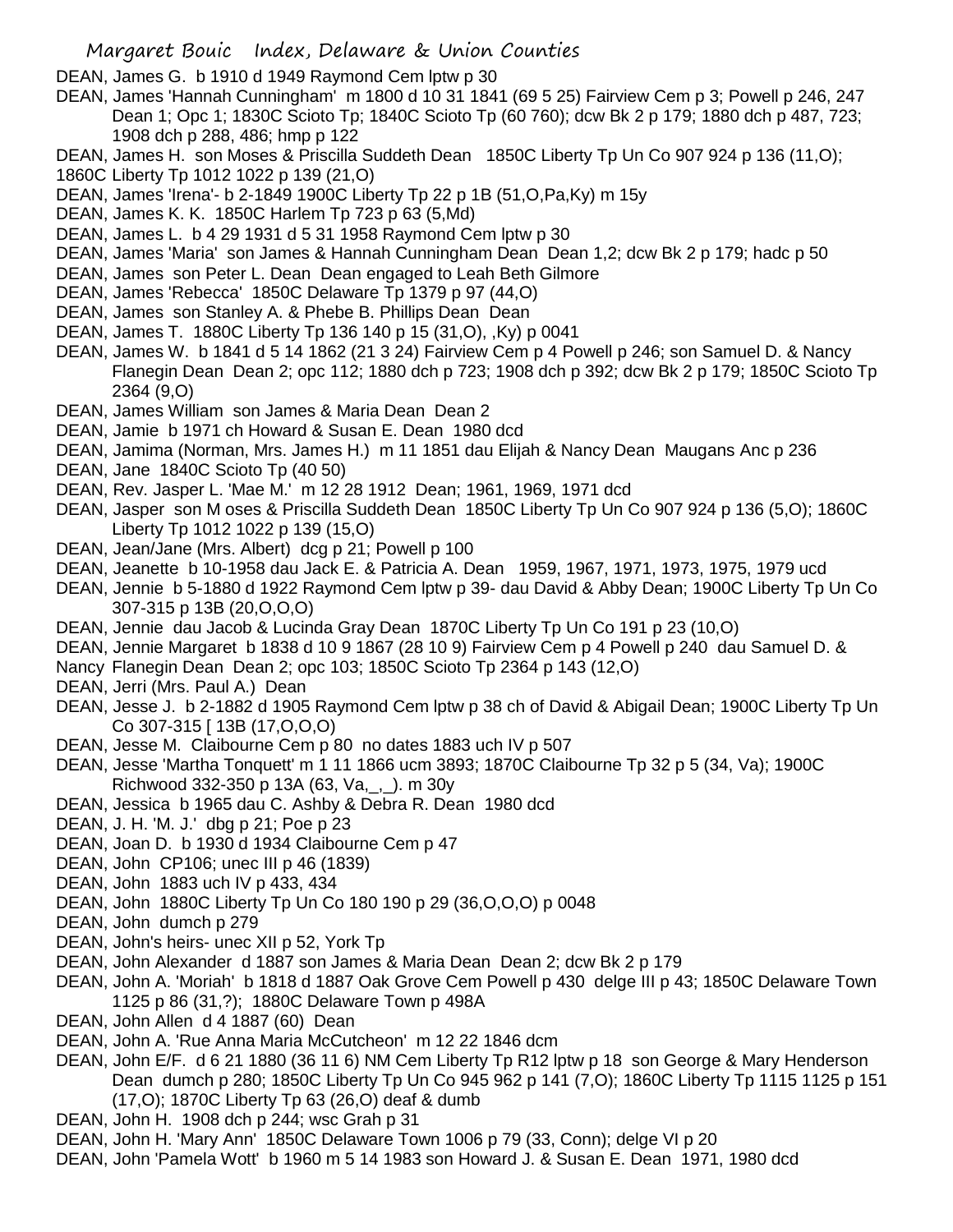- Margaret Bouic Index, Delaware & Union Counties DEAN, John M. d 12 27 1973 (39) Oak Grove Cem son Arthur Dean, brother William Dean DEAN, John brother Paul A., son of Jennie Call Dean DEAN, Joseph J. (Dehn) 'Nettie M. Thompson' m 10 21 1880 ucm 6822 DEAN, Joshua/Joseph 'Daisy Grace Tanner' Asp (1556-1) DEAN, Joshua Jonathon b 3 6 1984 son John Dean, grandson Howard Dean,Jr. Dean DEAN, Judith b 1963 dau Jack E. & Patricia A. Dean 1967, 1971, 1973, 1975, 1979, 1981 ucd DEAN, Judy 1971 dcd DEAN, Julia 1870C Jackson Tp 118 p 17 (53, Va) DEAN, Kathy 1980 dcd DEAN, Kelly Marie (Vlastnik, Mrs. Dale) b 1961 m 3 1 1986 dau Jack E. & Patricia Dean Dean; 1967, 1971, 1973, 1975, 1979, 1981 ucd DEAN, Kenda Lee Creasy (Mrs. Kevin William Jr) b 7 1 1959 m 8 8 1982 dau Kenneth & Juddean Lavon Ferguson Creasy Weaver 12921111; Creasy DEAN, Kevin William,Jr. 'Kenda Lee Creasy' m 8 8 1982 Weaver (12921111); Creasy DEAN, L. A. dpc p 76 DEAN, Larry 'Diane'- Dean DEAN, Lawrence son Rev. Jasper L.& Mae Dean Dean DEAN, Lawton Pete'Nettie'- Dean DEAN, Leah B. dau Mr. & Mrs. Virgil McKenzie engaged to John R. Caldwell Dean DEAN, Lela Veller (Smith, Mrs. Albert) Nash p 272 DEAN, Lena A. (Gorka, Mrs. Joseph J.)- m 6-1992- Dean DEAN, Lena Lucile McKellop (Mrs. Leo Edward)- b 5-2-1907 d 1-16-1994 (86) Oakdale Cem - dau Daniel & Ann Connard McKellop- Dean DEAN, Leo Edward 'Lena Lucile McKellop'- Dean DEAN, Lloyd 'Marjorie Zanona' Dean DEAN, Londa J.- b 2-1889 dau James & Irena C. Dean- 1900C Liberty Tp 22 p 2A (11,O,O,Ky) DEAN, Lucinda Gray (Mrs. Jacob) b 1814 m 3 27 1855 ucm 2262 d 1870 Baughn Cem lptw p 5 unec VIII p 35; 1860C Liberty Tp Un Co 1014 1024 p 139 (44, NY); 1870C Liberty Tp 191 p 23 (54,NY) DEAN, Mae M. (Mrs. Jasper L.) 1969, 1971 dcd DEAN, Malinda Shirk (Mrs. A. H.) m 9 1868 d 6 9 1875 (31y9d) NM Cem Liberty Tp lptw p 18 dau Aaron & Rosanna Toby Shirk dumch p 280; ped Belvia Holloway 11
- DEAN, Margaret Jane dau James & Maria Dean Dean 2; dcw Bk 2 p 179
- DEAN, Margaret (Jones, Mrs. Thomas) dau James & Hannah Cunningham Dean Dean 1; dcw Bk 2 p 179; Pabst 8 p 4
- DEAN, Margaret (Maloney, Mrs. Bryan) m 7 30 1858 ucm 2754
- DEAN, Margreth (Molony, Mrs. Bryan)- unec XII p 30, mar slip
- DEAN, Maria Argo (Mrs. Greenland) m 3 23 1845 ucm 1035; unec VI p 31
- DEAN, Maria (Mrs. James) Dean 2
- DEAN, Maria M. Maine (Slafter, Mrs. Corridon H.)(Brown, Mrs. Capt. Donald)(Mrs. Rev. William) m 1842 dau Randall & Fanny York Maine Asp 867
- DEAN, Marietta C. (Mathews, Mrs. Judge W. B.) dau Benjamin F. Dean dumch p 357
- DEAN, Marjorie (Geer, Mrs. Donald) b 1-13-1920 m 10-3-1952 d 11-12-1993 (73) Oakdale Cem -dau Wilbur H. & Flossie N. Garey Dean Dean
- DEAN, Mark McHale 'Amy Sue Rosencrans' m 8 9 1986 son C. Ashby & Deborah Dean Dean; 1980 dcd
- DEAN, Marjorie Zanona (Mrs. Lloyd) b 6 14 1905 d 6 24 1981 (76) bur Forest Grove Cem dau John & Anna Wood Zanona Dean
- DEAN, Martha Jane b 1848 d 1916 Claibourne Cem p 80
- DEAN, Martha (Meddock, Mrs. Rev. William) dau Rev. Jasper L. & Mae Dean Dean
- DEAN, Martha Tonquett (Mrs. Jesse) m 1 11 1866 ucm 3893; 1870C Claibourne Tp 32 p 5 (22,O); 1900C Claibourne Tp 332-350 p 13A (44,O,Penn,Penn) m 30y, 2 ch
- DEAN, Mary A.- dau Amos Dean- 1900C Jackson Tp 162-164 p 7B (17,O,O,O)
- DEAN, Mary Allen (Mrs. George Washington)(Cleaver, Mrs. James) b 6 7 1831 d 10 14 1892 dau Hugh & Catharine Allen Cleaver
- DEAN, Mary Ann (Mrs. John H.) 1850C Delaware Town 1006 p 79 (32,O)
- DEAN, Mary B. Decker (Mrs. William A.) m 7 3 1864 dcm
- DEAN, Mary D. b Mar 1870 d 1 11 1872 (1 9 15) NM Cem Liberty Tp R12 lptw p 18 dau Owen W. & Orena G.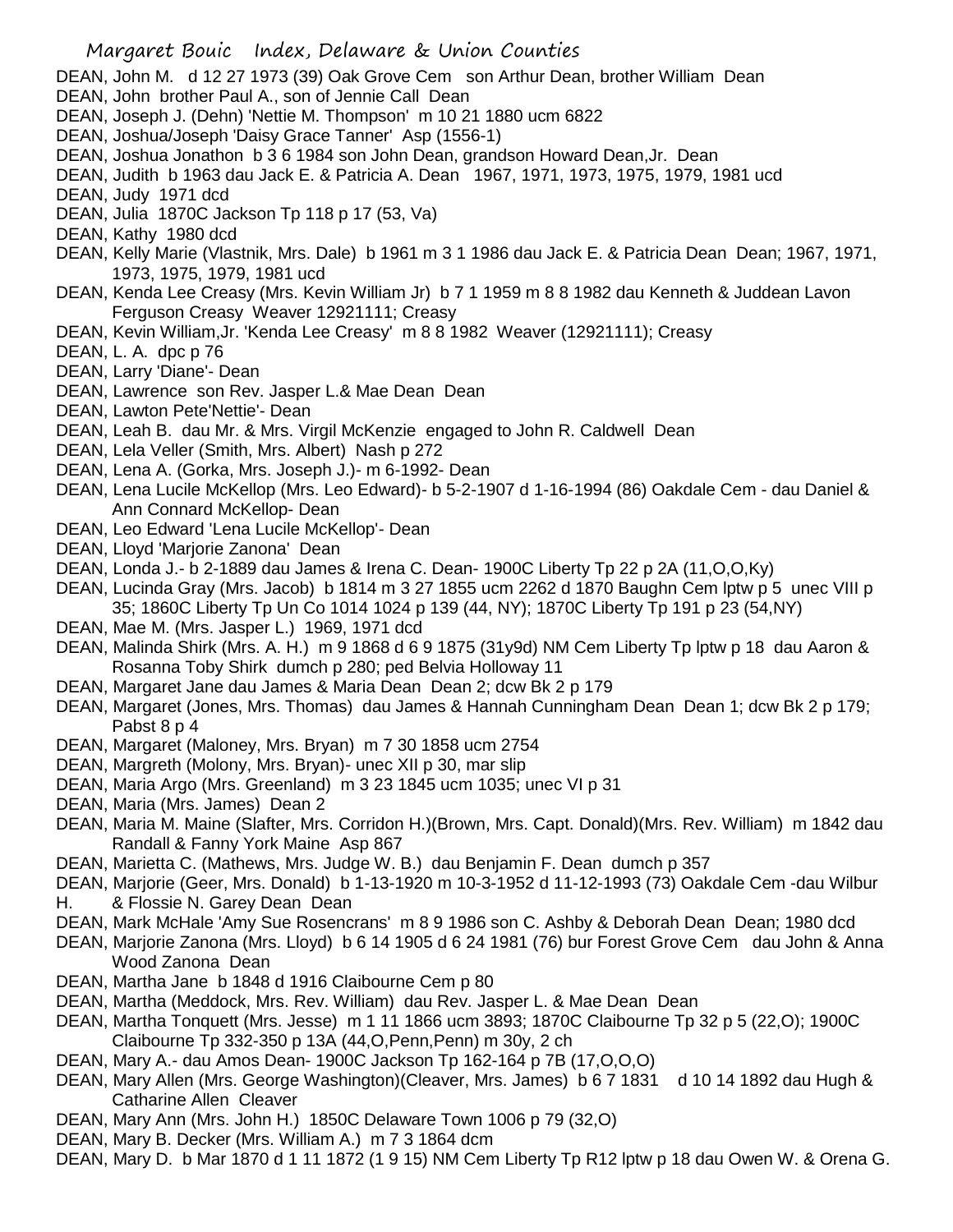Dean; 1870C Liberty Tp Un Co 62 p 8 (2/12,O)

- DEAN, Mary Eleanor d 11 26 1844 (8m12d) Fairview Cem p 4; Powell p 246 dau Robert R. & Phoebe Winget Dean Dean 2
- DEAN, Mary Henderson (Mrs. George) lic 9 13 1842 ucm 816 d 2 19 1877 (56 6 3) NM Cem Liberty Tp R12 lptw p 18 dumch p 279; ped Velvia Holloway 21; unec V p 60, VIII p 34; 1850C Liberty Tp Un Co 945 962 p 141 (30, Ky); 1860C Liberty Tp 1115-1125 p 151 (39,Ky)
- DEAN, Mary L. 1850C Harlem Tp 723 p 63 (7, Md)
- DEAN, Mary L. 1860C Liberty Tp Un Co 1012 1022 p 139 (6,O)
- DEAN, Mary Olive b 1844 d 6 9 1866 (22 3 11) Fairview Cem p 4, Powell p 246; dau Samuel D. & Nancy Flanegin Dean Dean 2; opc 127; 1850C Scioto Tp 2364 (6,O)
- DEAN, Maryann b 1976 dau Douglas R. & Rebecca J. Dean 1979, 1981, 1983 ucd
- DEAN, Maud E.- b 1-1881 dau Jesse & Martha Tonquet Dean- 1900C Richwood 332-350 p 13A (19,O,Va,O)
- DEAN, May (Holloway, Mrs. C.) dau A. H. & Malinda Shirk Dean dumch p 280
- DEAN, May dau Julia Dean 1870C Jackson Tp 118 115 (21)
- DEAN, Melinda (Mrs. Andrew) d 1875 (31) mt 3 p 29; 1870C Liberty Tp Un Co 64 p 8 (26,O)
- DEAN, Melody Jane Kimble (Mrs. Charles R.)- m 8-16-1993 dau Lewis & Martha Kimble Dean- Dean
- DEAN, Micah b 1979 son Douglas R. & Rebecca J. Dean 1981, 1983 ucd
- DEAN, Mike b 1963 son Shirley Dean 1979 ucd
- DEAN, Mildred M. b 1912 d 1949 R 7 Raymond Cem lptw p 29
- DEAN, Minerva Pelton (Mrs. Charles) m 3 11 1845 dcm
- DEAN, M. J. (Mrs. J. H.) dbg p 21
- DEAN, Moriah (Mrs. John A.) 1850C Delaware Town 1125 p 86 (27, Md)
- DEAN, Moses 'Priscilla Suddeth' m 3 8 1838 ucm 486 unec III p 30; mt 9 5 1855; 1883 uch V p 523; 1840C Liberty Tp 430 (20 30); 1850C Liberty Tp Un Co 907 924 p 136 (38, NY); 1860C Liberty Tp 1012 1022 p 139 (47, NY)
- DEAN, Myron d (76) brother George Dean Dean
- DEAN, Nancy Ann McCandless d 4 12 1868 (21 2 12) Fairview Cem p 4; dau Samuel D. & Nancy Flanegin
- Dean Dean 2; opc 141; 1850C Scioto Tp 2364 (3,O)
- DEAN, Nancy (Mrs. Elijah) Maugans Anc p 236
- DEAN, Nancy Flanegin (Mrs. Samuel) b 10 5 1813 m 9 4 1837 dcm d 9 26 1899 Fairview Cem p 4 Powell p 246 dau James Flanegin 1880 dch p 723; opc 28; Dean 1,2; 1850C Scioto Tp 2364 (39,Pa); 1870C Scioto Tp 10; delge VI p 51
- DEAN, Nancy dau James & Maria Dean Dean 2
- DEAN, Nancy J. Conwell (Mrs. Elijah) m 11 14 1848 dcm
- DEAN, Nancy (Ross, Mrs. Alexander) dau James & Hannah Cunningham Dean Dean 1,2; opc 21; dcw Bk 2 p 179
- DEAN, Nelson son Oliver & Elizabeth Rihl Dean Dean
- DEAN, Nettie (Mrs. Lawton Pete)- Dean
- DEAN, Nettie M. Thompson (Mrs. Joseph J./Dehn) m 10 21 1880 ucm 6822
- DEAN, Noah James kinsler- b 6-19-1995 son James & April Stutler Dean- Dean
- DEAN, Norman son Frank H. & Bessie Holobaugh Dean Dean
- DEAN, Norman F. b 10 20 1916 d 10 3 1977 WWII Oakdale Cem I p 60
- DEAN, Orena C. Smith (Mrs. Owen W.) m 8 8 1868 ucm 4422 lptw p 18; 1870C Liberty Tp Un Co 62 p 8 (24, Ill)
- DEAN, Orvin/Owen W.'Orena C. Smith' m 8 8 1868 ucm 4422 lptw p 18 son George & Mary Henderson Dean dumch p 280; 1850C Liberty Tp Un Cop 945 962 p 141 (4,O); 1860C Liberty Tp 1115 1125 p 151
- (13,O); 1870C Liberty Tp 62 p 8 (22,O)
- DEAN, Pamela Wott (Mrs. John) m 5 14 1983 dau Richard Wott Dean
- DEAN, Patricia A. (Mrs. Jack E.) 1959, 1967, 1971, 1973, 1975, 1979, 1981, 1983, 1991 ucd
- DEAN, Patricia dau Stanley A. & Phebe B. Phillips Dean dean
- DEAN, Paul A. 'Jerri' d 9 27 1971 (29) bur Fla son Jennie Call Dean
- DEAN, Paul b 1965 son George Dean 1979 ucd
- DEAN, Paul L. d 7 14 1977 (59) son Rev. Jasper L. Dean Dean; 1969, 1971 dcd
- DEAN, Phebe B. Phillips (Mrs. Stanley A.) d 12 14 1980 (66) bur Ill. sister George Phillips Dean
- DEAN, Phebe J. (Mrs. Alexander) 1870C Jackson Tp 123 117 p 17 (29,O)
- DEAN, Phoebe Winget (Mrs. Robert R.) m 6 1 1843 dcm d 3 30 1845 Fairview Cem p 4; Powell p 246 dau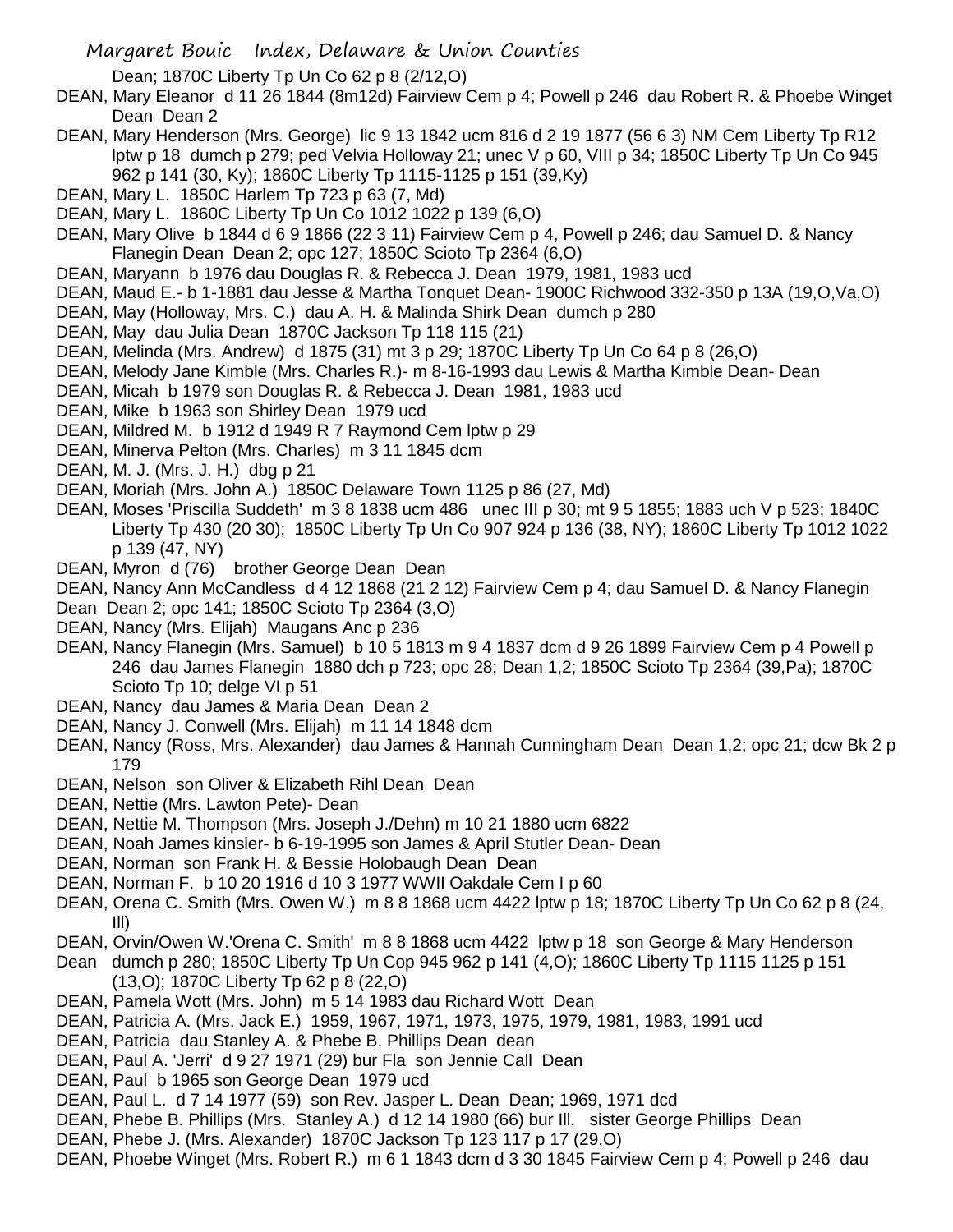Ezra & Eleanor Cochran Winget opc 48; Dean 1,2; Cochran

- DEAN, Priscilla Suddeth (Mrs. Moses) m 3 8 1838 ucm 486; unec III p 30 1883 uch V p 523; 1850C Liberty
- Tp Un Co 907 924 p 136 (34,O); 1860C Liberty Tp 1012 1022 p 139 (43, Va)
- DEAN, Rachel (Shuler, Mrs. Dwight) dau Donald & Elizabeth Truitt Dean Dean
- DEAN, Raymond B. b 1882 d 1955 Milford Cem Un Al p 71
- DEAN, Rebecca (Mrs. James) 1850C Delaware Tp 1379 p 97 (37,O)
- DEAN, Rebecca J. (Mrs. Douglas R.) 1979, 1981, 1983, 1991 ucd
- DEAN, Rebecca (Maine, Mrs. Ichabod) Asp 2088a
- DEAN, Rheuta 1850C Delaware Town 1006 p 79 (74, Conn)
- DEAN, Rhueuta dau John H. & Mary Ann Dean 1850C Delaware Town 1006 p 79 (2,O)
- DEAN, Richard W. 1971 dcd
- DEAN, Robert D. 'Roberta McKinnon/Bobbie' Dean; 1975, 1979, 1981, 1983, 1991 ucd
- DEAN, Robert R. 'Phoebe Winget' m 6 1 1843 dcm son James & Hannah Cunningham Dean Dean 1,2; dcw Bk 2 p 179; 1850c Scioto Tp 2419 (31,O)
- DEAN, Robert 'Ruth Ehret' m 1933 Genther p 203
- DEAN, Robert b 1965 son Susan M. Dean 1980 dcd
- DEAN, Roberta/Bobbie McKinnon (Mrs. Robert D.) dau Robert McKinnon Dean; 1979, 1981, 1983, 1991 ucd
- DEAN, Robin son Paul A. & Terri Dean Dean
- DEAN, Rosannah dau James & Maria Dean Dean 2; dcw Bk 2 p 179
- DEAN, Rose Lawrence (Mrs. William A.) m 9 4 1856 dcm dau Joseph & Mary/Polly Cochran Lawrence; Dean 1; Lawrence 3; Cochran; dcw Bk 3 p 412
- DEAN, Rosella Mae (Sticklen, Mrs. Jon Henry) m 6 13 1964 dau Clarice Dean Dean
- DEAN, Rosemond (Harshfield, Mrs. Laurence) dau Herman & Stella Kerns Dean Dean
- DEAN, Rue Ann Maria McCutcheon (Mrs. John Alexander) b 1823 m 12 22 1846 dcm d 1902 Dean 2
- DEAN, Ruth Ehret (Creameans, Mrs. Goather)(Mrs. Robert) b 4 1907 m(1) 1923 (2) 1933 dau Richard Carl & Grace Wilson Ehret Genther p 202
- DEAN, Sally (Buxton, Mrs. ) sister William E. Dean,Sr. Dean
- DEAN, Samuel D. 'Nancy W. Flanegin' b 11 5 1810 m 9 4 1837 dcm d 2 14/15 1893 Fairview Cem p 4 Powell p 246 son James & Hannah Cunningham Dean opc 4; 1880 dch p 485, 487, 723; 1908 dch p 288; hmp p 120; 1835 men p 54 #20 p 100 Scioto Tp; 1840C Scioto Tp; 1850C Scioto Tp 2364 (39, Pa) 1880C Scioto Tp 290 p 291C; hadc p 50; Pabst 8 p 7; delge VI p 18, 51
- DEAN, Sarah Benfield dau James & Maria Dean Dean 2; dcw Bk 2 p 179
- DEAN, Sarah b 1978 dau Douglas R. & Rebecca J. Dean 1979, 1981 ucd
- DEAN, Sarah E. dau James & Rebecca Dean 1850C Delaware Tp 1379 p 97 (5,O)
- DEAN, Sarah E. dau Moses & Priscilla Suddeth Dean 1850C Liberty Tp Un Co 907 924 p 136 (6,O); 1860C Liberty Tp 1012 1022 p 139 (16,O)
- DEAN, Sarah J. (Mrs. Ivest-) b 4-1844 1900C Milford 66-70 p 3B (56,Pa,Pa,Pa) m 34y, 3 ch, 2 living
- DEAN, Sarah (Jones, Mrs. William) Freshwater p 87
- DEAN, Rev. Seth Asp p 19
- DEAN, Sharon K. dau William J. Dean engaged to James Cirivello Dean
- DEAN, Sheryl dau Stanley B. & Phebe B. Dean Dean
- DEAN, Sheryl Angela (Mrs. Todd Alan)- Dean
- DEAN, Shirley 1979 ucd
- DEAN, Stanley A. 'Phebe B. Phillips' d 1975 Dean
- DEAN, Stella M. Kerns (Mrs. Herman) b 1887 m 1906 d 10 10 1972 York Cem p 92 (E48 1/2) Dean
- DEAN, Steve spm William E. Dean,Jr. Dean
- DEAN, Susan E. (Mrs. Howard J.) Dean; 1971, 1980 dcd
- DEAN, Susan M. 1980 dcd
- DEAN, Thomas- 1839 delge VI p 9
- DEAN, Thomas son James & Rebecca Dean 1850C Delaware Tp 1379 p 97 (18,O)
- DEAN, Todd Alan 'Sheryl Angela'- Dean
- DEAN, Todd Edmond- b 5-15-1990 son Todd Alan & Sheryl Angela Dean- Dean
- DEAN, Tracie dau Paul A. & Jerri Dean Dean
- DEAN, Virginia (Rea, Mrs. Stanley) d 11-21-1993 (77) bur WVa- dau Wilbur W. & Flossie Garey Dean Dean DEAN, Wesley son James & Elizabeth Zickafoos Dean Dean
- DEAN, Wilbur Jr. son Wilbur W. & Flossie Garey Dean d 4 21 1985 (58) bur Dayton Dean; 1949 ucd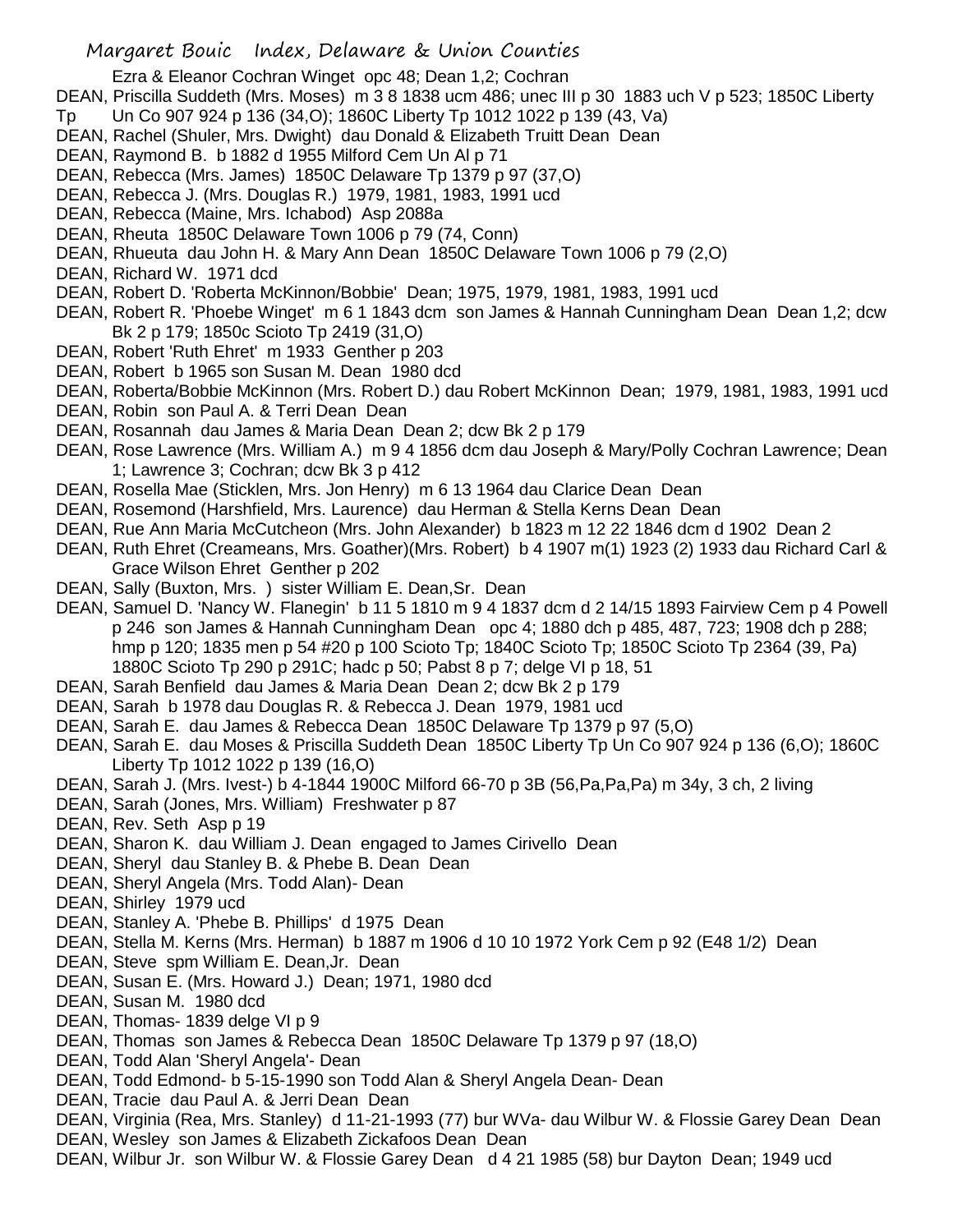- Margaret Bouic Index, Delaware & Union Counties DEAN, Wilbur W./H. Sr. 'Flossie Garey' b 8 21 1894 m 1915 d 1 27 1968 bur Milford un Al p 52 son Benjamin & Minnie Orr Dean ; 1949 ucd; Dean DEAN, William- b 1-1859 brother Amos Dean- 1900C Jackson Tp 162-164 p 7 B (42,O,O,O) wd DEAN, William brother John M. Dean (260 E. Winter) Dean son Arthur Dean DEAN, William A. 'Mary B. Decker' m 7 3 1864 dcm DEAN, William A. 'Rose Lawrence' son James & Hannah Cuinningham Dean Dean 1; Cochran; Lawrence 3; 1850C Scioto Tp 2419 (24,O) DEAN, William E. Sr. 'Della' b 9 18 1914 d 11 25 1988 (74) Oak Grove Cem Dean DEAN, William E. Jr. son William E. & Della Jackson Dean Dean DEAN, William H. 'Eliza J. Johnson' m 11 9 1865 dcm DEAN, William son James & Rebecca Dean 1850C Delaware Tp p 97 (4, Ill) DEAN, William son Rev. William & Maria M. Maine Dean Asp 1766c DEAN, Rev. William 'Maria M. Maine' Asp (867) DEANDY, Lucy (Show, Mrs. Joseph) m 2 3 1851 ucm 1635 DEANE, Dorothy (Schmidt, Mrs. John Rolland)- b 1-22-1927 m 12-30-1950- St. Paul p 47, 96 DEANE, Michael Nash p 163 DEANER/Deaver, Cyntha A. (Mrs. Joseph) 1860C York Tp 1179 1189 p 161 (18,O) DEANER?DEAVER, Elizabeth dau Zedakiah & Martha A. Deaner 1860C York Tp 1180 1190 p 16 (4,O) DEANER, Joseph 'Cyntha A.' 1860C York Tp 1179 1189 p 161 (20,O) DEANER, Josiah son Zedakiah & Martha A. Deaner 1860C York Tp 1180 1190 p 16 (7,O) DEANER, Martha A. (Mrs. Zedakiah) 1860C York Tp 1180 1190 p 161 (28,O) DEANER, William M. son Zedakiah & Martha A. Deaner 1860C York Tp 1180 1190 p 16 (8,O) DEANER, Zedakiah 'Martha A.' 1860C York Tp 1180 1190 p 161 (30, Md) DEANGELO, Brenda (Anderson, Mrs. Robert Morse)- m 2-2-1991 Anderson; DeLaney DEANS, Mrs. Fannie- delge VIII p 49 DEAR, Alice Frances (LLewellyn, Mrs. James Mason) b 12 20 1917 m 4 5 1942 Weiser p 293 DEAR, Anne dau Valentine & Margaret Rostetter Dear 1883 uch V p 668 1880C Washington Tp 43 45 p 5  $(16, Bad, Bad, Bad)$ DEAR, Bertha dau Valentine & Margaret Rostetter Dear 1883 uch V p 668; 1880C Washington Tp 43 45 p 5  $(23, Bad, Bad, Bad)$ DEAR, Felix son Valentine & Margaret Rostetter Dear 1883 uch V p 668 1880C Washington Tp 43 45 p 5 (19, Baden,Bad,Bad) DEAR, Florence (Stevens, Mrs. Cecil Cleatus) m 3 29 1930 1985 uch p 134 DEAR, Frances (Mrs. Jacob) 1883 uch V p 668, 672 DEAR, Jacob 'Frances' 1883 uch V p 668, 672 DEAR, Jonas son Valentine & Margaret Rostetter Dear 1883 uch V p 668 DEAR, Josephine (Schmalz, Mrs. Joseph) dau Jacob & Frances Dear 1883 uch V p 672 DEAR, Maggie b 1 1880 dau Peter & Rebecca Dear 1880c Washington Tp 43 45 p 5 (5/12,O, Baden,O) DEAR, Margaret Rostetter (Mrs. Valentine) m 10 1844 1883 uch V p 668; 1880C Washington Tp 43 45 p 5  $(52, Bad, Bad, Bad)$ DEAR, Mary dau Valentine & Margaret Rostetter Dear 1883 uch V p 668; 1880C Washington Tp 43 45 p 5  $(14, Bad, Bad, Bad)$ DEAR, Pauline Dempster (Mrs. ) dau George Willis & Lillie Irene Kincaid Dempster 1985 uch p 81 DEAR, Peter'Rebecca' son Valentine & Margaret Rostetter Dear 1883 uch V p 668; 1880C Washington Tp 44 46 p 5 (28, Bad,Bad,Bad)
- DEAR, Rebecca (Mrs. Peter) 1880C Washington Tp 43 45 p 5 (20,O,O,O)
- DEAR, Ruth Elizabeth Paxton (Mrs. )(Klump, Mrs. Russell Albert) b 3 22 1904 m 9 9 1945 Weiser p 717
- DEAR, Sarah dau Valentine & Margaret Rostetter Dear 1883 uch V p 668; 1880C Washington Tp 43 45 p 5 (18,Bad,Bad,Bad)
- DEAR, Theresa (Owens, Mrs. John) m 1 25 1876 ucm 5827; mt 3 p 22 dau Valentine & Margaret Rostetter Dear 1883 uch V p 668
- DEAR, Valentine 'Margaret Rostetter' b 4 1823 m 10 1844 son Jacob & Frances Dear 1883 uch V p 668; 1880C Washington Tp 43 45 p 5 (56, Bad,Bad,Bad); uca p 101
- DEARBORN, John 'Mary Robinson'- unec VIII p 11, French Bible

DEARBORN, Martha (French, Mrs. Moses)- b 6-2-1772 m 10-22-1815 d 9-10-1865 dau John & Mary

Robinson Dearborn- unec VIII p 11, 17; French Bible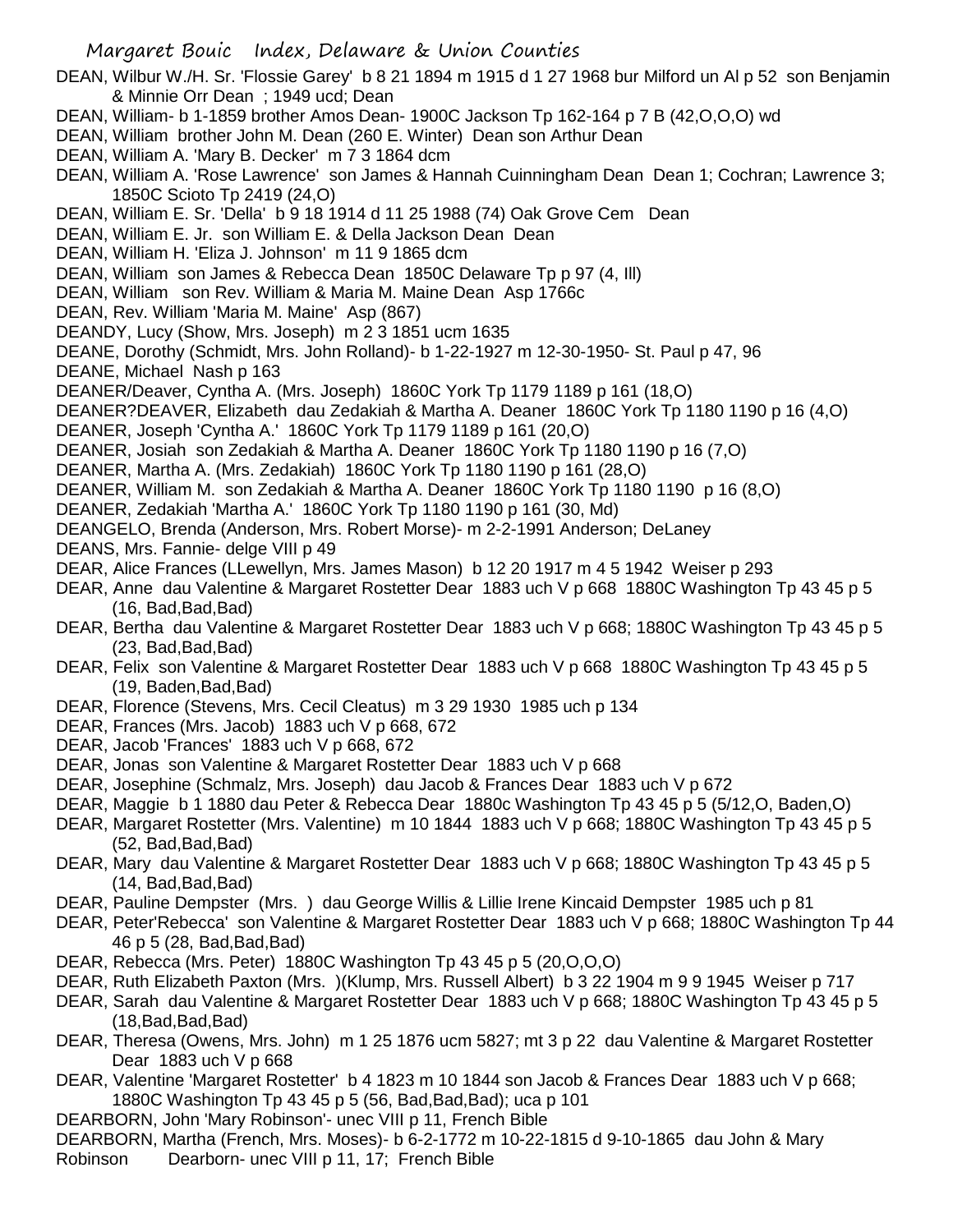- Margaret Bouic Index, Delaware & Union Counties
- DEARBORN, Mary Robinson (Mrs. John)- unec VIII p 11, French Bible
- DEARBORN, Sarah (Garland, Mrs. John)- d 1770 French Bible; unec VIII p 18
- DEARDORF, Charles 'Henrietta Corwin'- Deardorf
- DEARDORF, Henrietta Corwin (Mrs. Charles)- Deardorf
- DEARDORF, Zella (Brinser, Mrs. Chares)- b 10-16-1898 d 3-30-1993 (94\_ dau Charles & Henrietta Corwin Deardorf- Deardorf
- DEARDORFF, Ajia Darlene b 8 5 1981 dau Charles M. & Speakman Deardorff Deardorff
- DEARDORFF, Anna V.- b 5-1888 dau Charles & HEster A. Deardorff- 1900C Washington Tp 67 p 3B  $(12, 0, 0, 0)$
- DEARDORFF, Anthony 'Marian Sophia Shover' m 6 20 1811 Madison Co unec IV p 21
- DEARDORFF, Brett b 1975 son Harry C. & Cindy Deardorff 1981, 1983 ucd
- DEARDORFF, Catharine (Negley, Mrs. ) dau Joseph & Elizabeth Bovey Deardorff Maugans Anc p 53
- DEARDORFF, Charles 'Hester A.'- b 8-1868- 1900C Washington Tp 67 p 3B (31,O,O,O) m 31y
- DEARDORFF, Charles Martin 'Vicki Darlene Speakman' m 3 22 1980 son Robert F. Deardorff Deardorff
- DEARDORFF, Cindy (Mrs. Harry C.) 1981, 1983 ucd
- DEARDORFF, Elizabeth Bovey (Mrs. Joseph) m 2 21 1867 dau Emanuel & ELizabeth Ann Winget Bovey Maugans Anc p 53
- DEARDORFF, Harry C. 'Cindy' 1981, 1983 ucd
- DEARDORFF, Hazel D.- b 4-1895 dau Charles & Hester A. Dearforff- 1900C Washington Tp 67 p 3B (5,O,O,O)
- DEARDORFF, Henry b Pa 1784 Powers p 83
- DEARDORFF, Hester A. (Mrs. Charles)- b 8-1868- 1900C Washington Tp 67 p 3B (31,O,o,O) m 13y, 5 ch, 4 living
- DEARDORFF, James G. 1908 dch p 255
- DEARDORFF, Joseph 'Elizabeth Bovey' m 2 21 1867 Maugans Anc p 53
- DEARDORFF, Joyce (Mrs. Robert Floyd)(Sanford, Mrs. Hugh Edwin) Deardorff
- DEARDORFF, Marian Sophia Shover (Mrs. Anthony) m 6 20 1811 Madison Co unec IV p 21
- DEARDORFF, Nanna (Dicks, Mrs. Thomas J.) 1883 uch V p 616
- DEARDORFF, Oliver C.- b 8-1896 son Charles & Hester A. Deardorff- 1900C Washington Tp 67 p 3B (3,O,O,O)
- DEARDORFF, Paula Sue (Bowersmith, Mrs. Jeffrey Lynn) m 7 25 1986 dau Robert F. & Joyce Deardorff Deardorff
- DEARDORFF, Peter Powers p 79 (1786)
- DEARDORFF, Robert Floyd 'Joyce' Deardorff
- DEARDORFF, Shannon Marie b 3 13 1983 dau Charles M. & Speakman Deardorff Deardorff
- DEARDORFF, Tonya b 1972 dau Harry C. & Cindy Deardorff 1981, 1983 ucd
- DEARDORFF, Vicki Darlene Speakman (Mrs. Charles Martin) m 3 22 1980 dau Roy Speakman Deardorff
- DEARDORFF, Zelia- b 10-1898 dau Charles & Hester A. Deardorff- 1900C Washington Tp 67 p 3B (1,O,O,O)
- DEARDUFF, unec VII p 38
- DEARDUFF, Barbara (Mrs. Phillip)- D
- DEARDUFF, Bill 1980 dcd
- DEARDUFF, Carl 'Evelyn Burt'- Dearduff
- DEARDUFF, Evelyn Burt (Mrs. Carl)- Dearduff
- DEARDUFF, Frances Blanche Poling (Mrs. Robert) m 2 27 1937 Dearduff
- DEARDUFF, Daniel 1880C Allen Tp 87 95 p 10 (29,O,O,O) p 054A
- DEARDUFF, Daniel 'Jane Ferguson' m 5 5 1812 onwq I
- DEARDUFF, Elizabeth (Harvey, Mrs. Thomas) m 1 8 1832 Pabst Pion I p 121
- DEARDUFF, Francis- son Carl & Evelyn Burt Dearduff- Dearduff
- DEARDUFF, Francis M. 'Sarah E. Rind' m 1 1 1878 ucm 6183 1880C Allen Tp 85 93 p 10 (30, O,O,O,) p 054A
- DEARDUFF, Frederick 'Jean'- Dearduff
- DEARDUFF, Frederick 'Kathy' son Robert & Blanche Poling Dearduff Dearduff
- DEARDUFF, Jane Ferguson (Mrs. Daniel) m 5 5 1812 onwq I
- DEARDUFF, Jean (Mrs. Frederick)- Dearduff
- DEARDUFF, Kathy (Mrs. Fred)- Dearduff
- DEARDUFF, Kimberly Ann (Jobe, Mrs. James Scott)- m 11-17-1990 dau Frederick & Jean Dearduff- Dearduff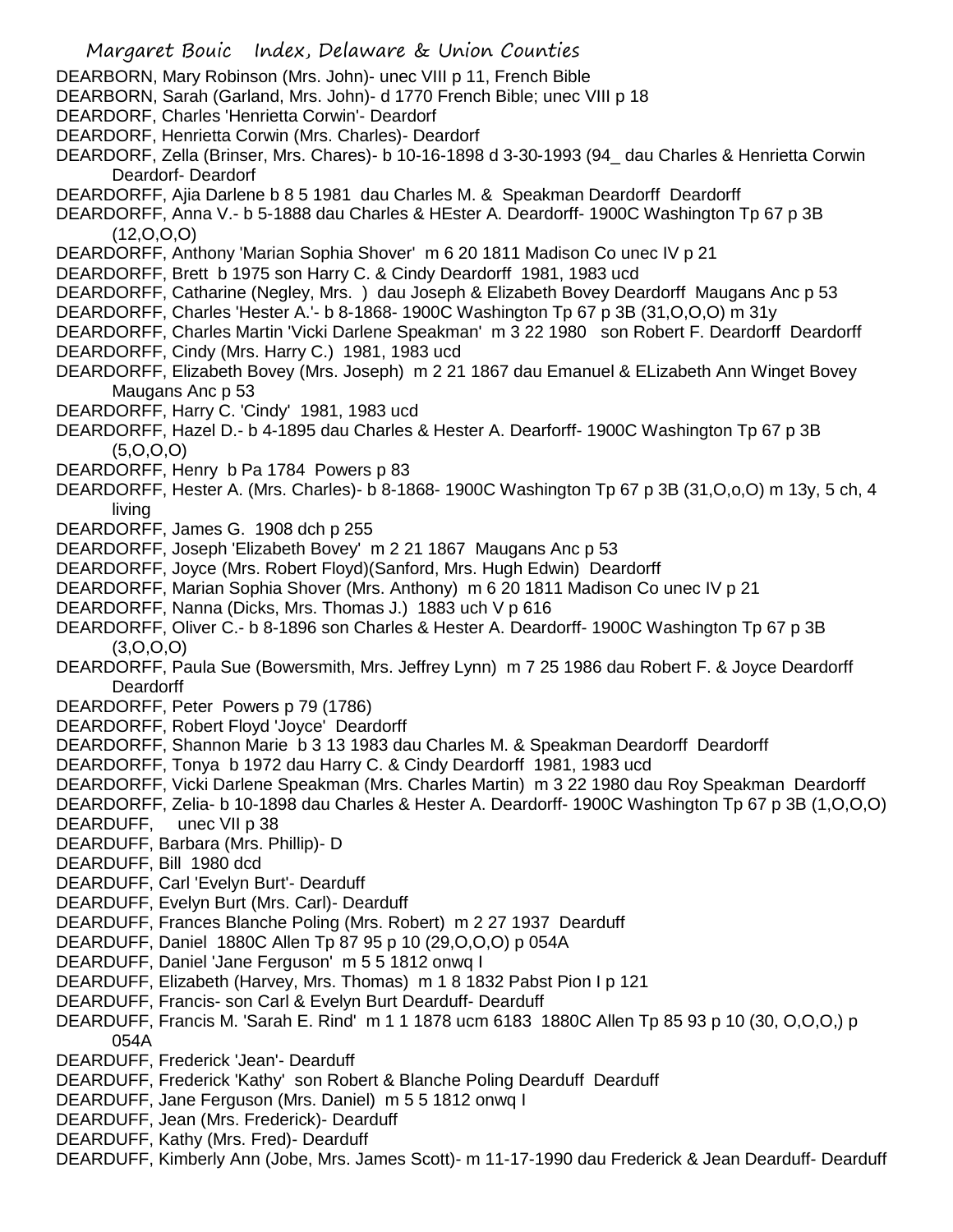DEARDUFF, Kristine Rene engaged to Thomas Stanley Young Dearduff

DEARDUFF, Mary Louise (Amend, Mrs. )- dau Carl & Evelyn Burt Dearduff- Dearduff

DEARDUFF, Melissa- dau Frederick Dearduff- Dearduff

DEARDUFF, Phillip 'Barbara' son Robert & Frances Blanche Poling Dearduff Dearduff

DEARDUFF, Robert W. 'Frances Blanche Poling' b 10-18-1912 m 2-27-1937 d 10-17-1992 (79) son Carl & Evelyn Burt Dearduff- Dearduff

DEARDUFF, Rose Marie- dau Robert w. & Frances Blanche Poling Dearduff- Dearduff

DEARDUFF, Sarah E. Rind (Mrs. Francis M.) m 1 1 1878 ucm 6183 1880C Allen Tp 85 93 p 10 (32, Nova Scotia, NS,NS)

DEARDUFF, William E. son Francis M. & Sarah E. Rind Dearduff 1880C Allen Tp 85 93 p 10 (1,O,O,NS)

DEARDURFF, Barbara J. (Mrs. Phillip w.) 1967, 1971, 1973 ucd

DEARDURFF, Bill 'Marilyn Steele' deardurff

DEARDURFF, Frederick Terry 'Lois Jean Dysart' son Robert Deardurff Deardurff

DEARDURFF, Jennifer b 1963 dau Phillip W. & Barbara J. Deardurff 1967, 1971, 1973 ucd

DEARDURFF, Lois Jean Dysart (Mrs. Frederick Terry) m 10 1 1967 dau James Dysart Deardurff

DEARDURFF, Marilyn Steele (Mrs. Bill) b 2 27 1926 d 2 26 1990 (63) Dublin Cem dau Marcella Steele **Deardurff** 

DEARDURFF, Phillip W. 'Barbara J.' 1967, 1971, 1973 ucd

DEARDURFF, Robert Deardurff

DEARE, Edward 'Elizabeth Griffen' m 3 3 1660 Powers Pat p 110

DEARE, Elizabeth Griffen (Mrs. Edward) m 3 3 1660 Powers Pat p 110

DEARHOLT & OSBURN- delge VIII p 65, 1841

DEARHOLT, John 'Lucinda Aldrich' m 2 5 1837 dcm 1840C Marlborough Tp p 254; delge III p 5

DEARHOLT, Lucinda Aldrich (Mrs. John) m 2 5 1837 dcm dau Timothy & Temp Wyatt Aldrich delge III p 5 DEARING, Bertha E. Hayes d 11 27 1960 (80) bur Sunbury Dearing

DEARING, (Ayers, Mrs. Ralph) dau Bertha E. Hayes Dearing Dearing

DEARING, Herbert/Bud C.'Pauline' d 3 5 1979 (71) bur Sunbury son Bertha E. Dearing Dearing

DEARING, Ida (Boylan, mrs. Earl) Maugans Anc p 23

DEARING, Pauline B. (Mrs. Herbert C.) d 1 2 1988 (79) bur Sunbury Mem. sister Rebecca Marie Geddis Dearing; 1969, 1971, 1980 dcd

DEARMON, Mary Jane Townes (Mrs. Perry) McKitrick p 112

DEARMON, Perry 'Mary Jane Townes' McKitrick p 112

DEARMOND, Dale 1980 dcd

DEARMORE, Cora- b 6-18-1886 Berkshire Tp dau Henry & Minnie Geary Dearmore- dcb

DEAROLPH, Rolly- b 11-18-1884 Trenton Tp son William & Lydia A. Sturgeon Dearolph- dcb

DEARRING, Dianne dau James E. Dearring Dearring

DEARRING, James E. d 7 4 19 (60) bur Forest Lawn Dearring

DEARST, Henry 'Nancy Downing' m 12 22 1835 dcm see Darst

DEARST, Isabella Campbell (Mrs. Samuel) m 6 30 1836 dcm see Darst

DEARST, Nancy Downing (Mrs. Henry) m 12 22 1835 dcm see Darst

DEARST, Peter 1835 men p 62 #108 p 116 Troy Tp see Darst

DEARST, Samuel 'Isabella Campbell' m 6 30 1836 dcm see Darst

DEARTH, Barry son Gloyd E. & Linda J. Hunt Dearth dearth

DEARTH, Edra B. Davis (Mrs. Gloyd) b Ky d 4 25 1985 (64) bur Marion sister Phil, Willis, & William Davis Dearth dau Frances Callahan

DEARTH, Edward H. 'Mary Caroline Finney' m 7 2 1916 Maugans Anc p 148

DEARTH, Eleanora Houser (Mrs. William John) b 1870 d 3 30 1959 or 4 2 1959 York Cem O 51 p 100 Dearth; 1949, 1959 ucd

DEARTH, George 'Sarah Yarnell' Dearth

DEARTH, Gloyd 'Edra B. Davis' d 1973 Dearth

DEARTH, Gloyd E. 'Linda J. Hunt' son Gloyd & Edra B. Davis Dearth Dearth

DEARTH, Hazel 1973, 1975, 1979, 1981, 1983 ucd

DEARTH, Ilo F. (Chalker, Mrs. Clifton) dau William John & Eleanora Houser Dearth Dearth

DEARTH, Jean (Dickerscheid, Mrs. Harold) Dickerscheid

DEARTH, Kenneth D. 'Waneta' 1980 dcd

DEARTH, Lesta Mae Jolliff (Mrs. Lloyd C.) b 12 18 1897 d 3 18 1988 bur York Cem O 51 p 100 dau Perry &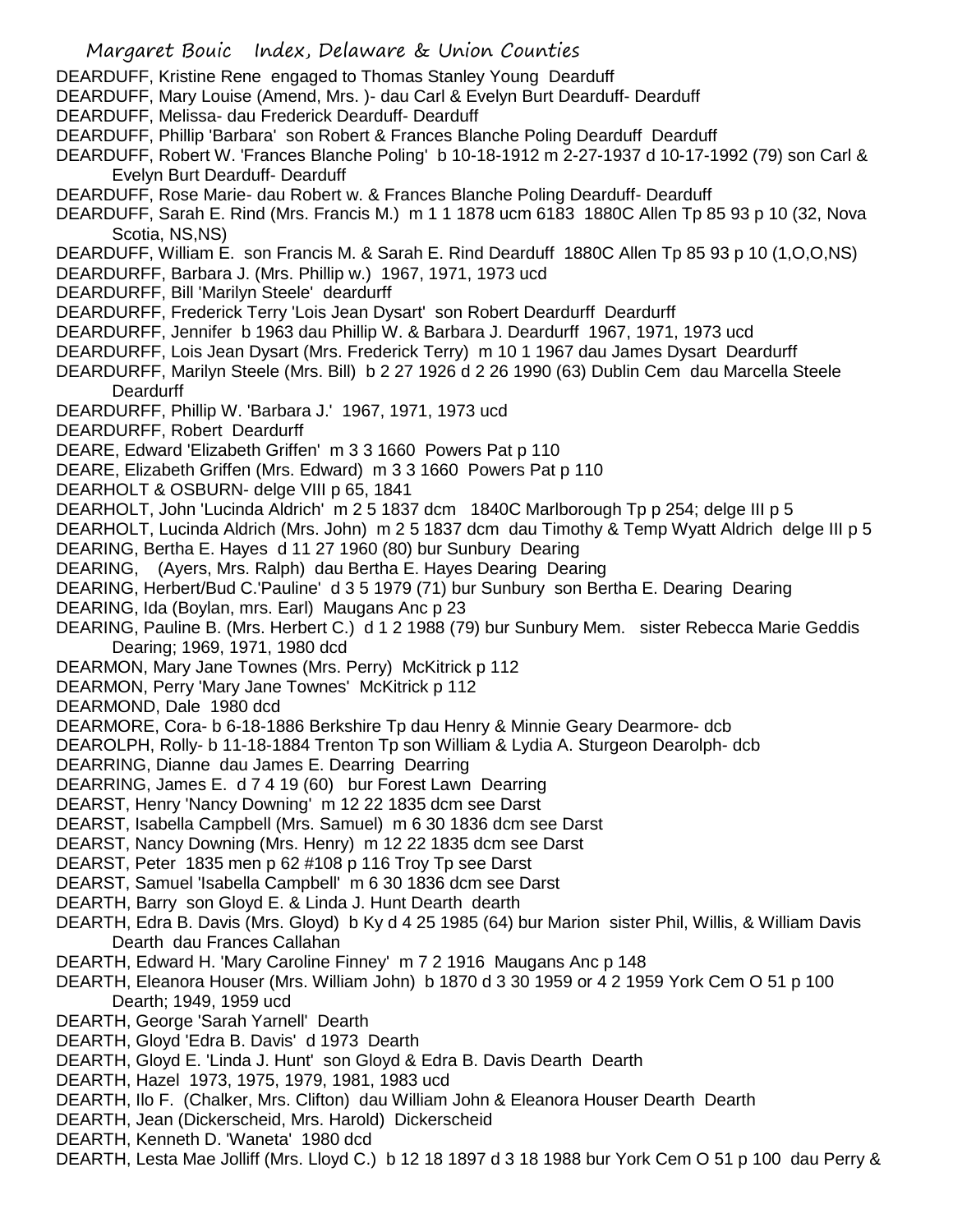Myrta Middlesworth Jolliff Dearth; 1949, 1959, 1971 ucd

DEARTH, Linda J. Hunt(Mrs. Gloyd E.) d 10 31 1908 (34) bur Marion dau Lawrence Hunt Dearth

DEARTH, Lloyd C. 'Lesta M. Jolliff' b 6 5 1890 m 1930 d 3 30 1971 (80) bur York Cem O 51 p 100 son William John & Eleanora Houser Dearth Dearth; 1949, 195, 1971 ucd

- DEARTH, Mary Caroline Finney (Mrs. Edward H.)(Porter, Mrs. Russell L.) b 7 20 1897 d 5 13 1965 dau Charles Wesley & Cora Mae Collier Finney Maugans Anc p 148
- DEARTH, Mary Joan (Galluccio, Mrs. John) b 2 9 1917 dau Edward H. & Mary Caroline Finney Dearth Maugans Anc p 148
- DEARTH, Mary J. Strohm (Jividin, Mrs. )(Mrs. Vernon)- b 5-18-19223 d 6-28-1992 (69) bur Mansfield- dau George & Norma Main Strohm- Main
- DEARTH, Ola M. (Meigs, Mrs.Clifton) dau William John & Eleanora Houser Dearth Dearth
- DEARTH, Sarah Yarnell (Mrs. George) Dearth
- DEARTH, Waneta (Mrs. Kenneth D.) 1980 dcd
- DEARTH, Wayne 1980 dcd
- DEARTH, William John 'Eleanora Houser' b 1866 d 10 3 1959 York Cem O 51 p 100 son George & Sarah Yarnell Dearth Dearth; 1949, 1959
- DEARWESTER, Dylan Michael- b 1-30-1993 son Kelly 7 Trisha Michell Miller Dearwester- St. Paul p 119 DEARWESTER, Gennetie (Mrs. Louis) 1880C Washington Tp 34 36 p 4 (28,O,O,O)
- DEARWESTER. Kelly Gene II 'Trisha Michelle Miller' m 7-21-1990 son Kelly G. & Sharon A. Dearwester Dearwester; St. Paul p 119
- DEARWESTER, Kelly G. 'Sharon A.' Dearwester' 1991 ucd
- DEARWESTER, Louis 'Gennetie' 1880C Washington Tp 34 36 p 4 (38,O,O,O) p 006A
- DEARWESTER, Mary Bell dau Louis & Gennetie Dearwester 1880C Washington Tp 34 36 p 4 (9,O,O,O)
- DEARWESTER, Sharon A. (Mrs. Kelly G.) Dearwester; 1991 ucd
- DEARWESTER, Trisha Michelle Miller (Mrs. Kelly Gene)- m 7-21-1990 dau C. Andrew Greenbaum-Dearwester; St. Paul p 119
- DEASCENTIS, Alfred C. 'Benilda''Ann' 1971, 1980 dcd
- DEASCENTIS, Ann (Mrs. Alfred C.) 1980 dcd
- DEASCENTIS, Benilda (Mrs. Alfred C.) 1971 dcd
- DEASCENTIS, Jim 1971 dcd
- DEASCENTIS, Rocky 1971 dcd
- DEASCENTIS, Skip 1971 dcd
- DEASCENTIS, Tina b 1957 dau Alfred C. & Benilda Deascentis 1971 dcd
- DEASY, Sharon- Longbrake- p 54
- DEATH, Asahel 'Rebecca Cummins' m 3 30 1835 ucm 371; unec III p 8; 1883 uch V p 334; 1915 uch p 432; 1820C Millcreek Tp 255 (26 45)
- DEATH, Isaac d age 70 dcga p 47 Del Pat & Fr Chron 9 10 1829; delge IX p 34
- DEATH, Isaac 'Mrs. Mary Ann Rogers' m 12 20 1833 dcga p 62 Ohio State Gazette 1840C Marlborough Tp p 254
- DEATH, John 1820C Concord Tp; 1830C Millcreek Tp 346 (40 50); Pabst 7 p 3; 1915 uch p 432 brother Randolph, William & Asahel Death 1883 uch V p 334; delge VII p 64, VIII p 65
- DEATH, Mary Ann (Rogers, Mrs. )(Mrs. Isaac) m 12 20 1833 dcga p 62 Ohio State Gazette Jan 6, 1834 DEATH, Randolph 1915 uch p 432; 1883 uch V p 334 brother John Death
- DEATH, William 1915 uch p 432; 1883 uch V p 334 brother John Death; delge VII p 64
- DEATH, Rebecca Cummins (Mrs. Asahel) m 3 30 1835 ucm 371; unec III p 8
- DEATHLEY, Fannie (Jackson, Mrs. Charles) m 1914 Howison 736
- DEATON, Connie Louise b 10 16 1957 dau Waymon Wallace & Verna Dene Smith Deaton Weiser p 276
- DEATON, Gladys D. (Mrs. P. D.) d 5 20 1972 (81) bur Kettering Deaton
- DEATON, Harry E. 'Lisa Lynn Hammer' m 6 29 1985 son Harry E. Deaton,Sr. Deaton
- DEATON, Harry E.,Sr. Deaton
- DEATON, Lisa Lynn Hammer (Mrs. Harry E.) m 6 29 1985 dau William T. Hammer Deaton
- DEATON, Mark son Robert Deaton Deaton
- DEATON, P. D. 'Gladys D.' Deaton
- DEATON, Robert son P. D. & Gladys D. Deaton Deaton
- DEATON, Rusty son Harry E. Deaton, Sr. Deaton
- DEATON, Sara Ruth (Miller, Mrs. Scott Andrew) m 12 22 1985 dau Robert Deaton Deaton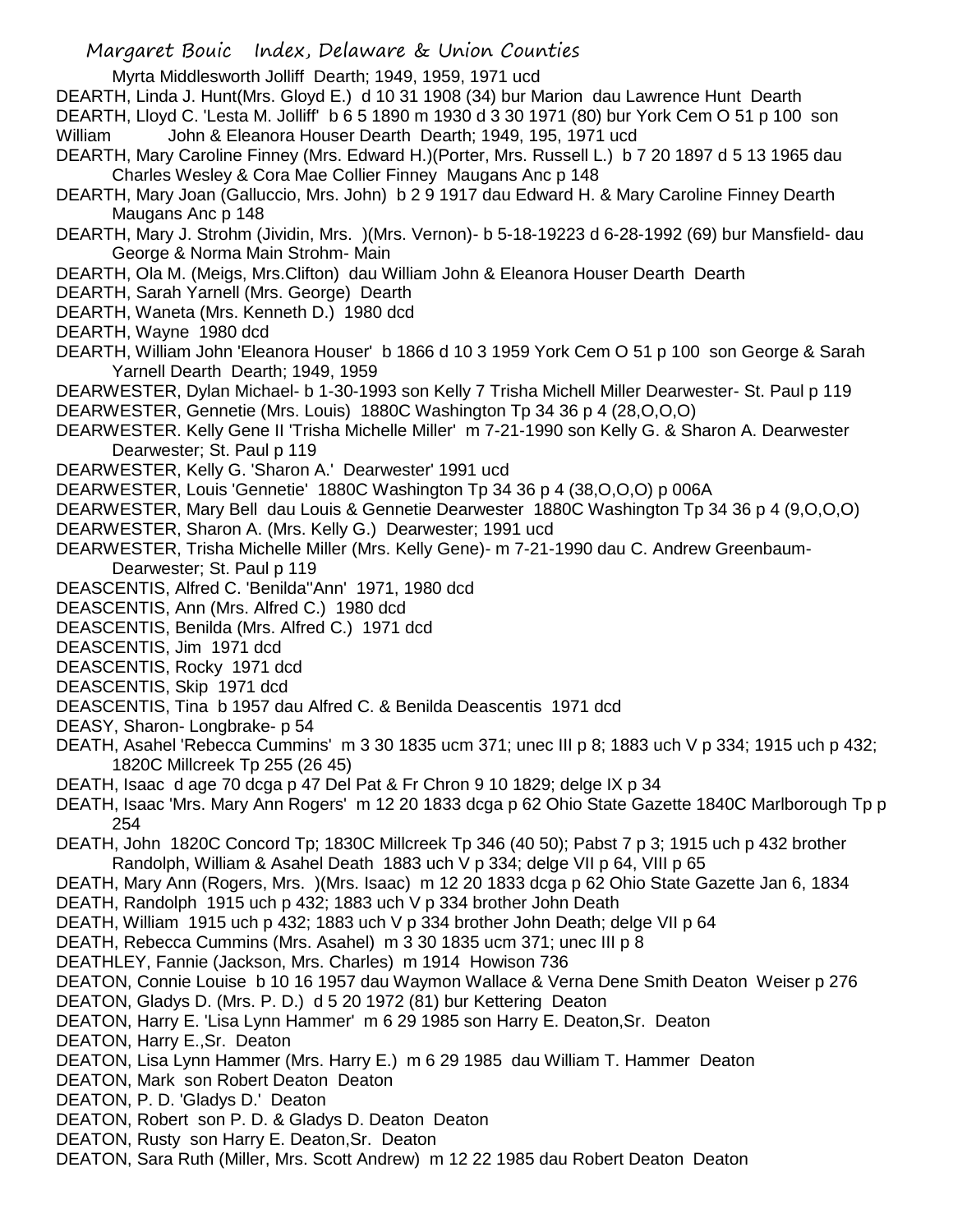Margaret Bouic Index, Delaware & Union Counties DEATON, Verna Dene Smith (Mrs. Waymon Wallace) b 9 12 1940 m 12 6 1956 dau Shelby Earl & Vera Dorothy Stauffer Smith Weiser p 275 DEATON, Waymon Wallace 'Verna Dene Smith' m 12 6 1956 Weiser p 275 DEATRICK, William M. dcw Bk 4 p 413(43) witness DEATS, George 1850C Porter Tp 3132 p 168 (20,O) DEAUBLER, Fred 'Kitty Edith Myers' 1908 dch p 101 DEAUBLER, Kitty Edith Myers (Mrs. Fred) b 1886 dau William Fletcher & Mary Belle Shepherd Myers 1985 uch p 101 DEAVENPORT, George son James & Margaret Deavenport 1850C Troy Tp 2526 p 134 (21,O) DEAVENPORT, James d 8 19 1850 1850C Troy Tp 2526 p 134 DEAVENPORT, James 'Margaret' 1850C Troy Tp 2526 p 134 (55, Ireland) DEAVENPORT, James son James & Margaret Deavenport 1850C Troy Tp 2526 p 134 (19,O) DEAVENPORT, John son James & Margaret Deavenport 1850C Troy Tp 2526 p 134 (23,O) DEAVENPORT, Julia 1850C Harlem Tp 596 p 55 (77,NJ) DEAVENPORT, Margaret (Mrs. James) 1850C Troy Tp 2526 p 134 (50, Ireland) DEAVENPORT, Ralph d 8 6 1850 1850C Troy Tp 2526 p 134 DEAVENPORT, Ralph son James & Margaret Deavenport 1850C Troy Tp 2526 p 134 (16,O) DEAVER, Abraham 1880C Taylor Tp p 132A DEAVER, Barbara Ann b 1873 Madison Co d 12 18 1914 (42y5m) Oakdale Cem 2706 (F 149) I p 133 (F R9 12) DEAVER, Eliza Ann (Gidley, Mrs. David) m 6 22 1843 dcm DEAVER, Florence- delge X p 37, cookbook DEAVER, James b 1845 Fayette Co d 9 20 1916 (71y1m) SR I p 54 (E R56 3) DEAVER, Joseph 1870C Liberty Tp Un Co 247 p 30 (16,O) DEAVER, Maria d 2 23 1910 (78y11m) Oakdale Cem 2264 (348E) I p 54 (E R56 3) DEAVER, Mary E. (Gardner, Mrs. Seth) m 10 12 1842 dcm DEAVER, Mary L. granddau of Peter Crider McKitrick p 121, 122 DEAVER, William 1880C Leesburg Tp p 186A (36,O,Md,Va) DEAVER, Zed uca p 98 DEAVERS, Alice (McKitterick, Mrs. James) McKitrick p 425 DEAVERS, Ella (McKitterick, Mrs. Edward) McKitrick p 425 DEAVERS, John 1883 uch IV p 472 DEAVERS, Minnie (Smeltzer, Mrs. George) m 4 17 1884 Muskingum Co Powers p 306 DEAVERS, Moses 1883 uch IV p 536 DeBAKER, John R. 'Marilyn' 1971 dcd DeBAKER, Marilyn (Mrs. John R.) 1971 dcd DeBAKER, Mike b 1959 son John R. & Marilyn De Baker 1971 dcd DeBAKER, Phil b 1963 son John R. & Marilyn DeBaker 1971 dcd DeBARDELEBEN, Margaret Nelson (Brungart, Mrs. Newton Rishel) b 5 12 1922 m 3 12 1944 Weiser p 594 DeBARR, Ernest 'Patricia A. Kunce' DeBarr DeBARR, Michael Lee son Ernest & Patricia A. Kunce DeBarr Debarr DeBARR, Patricia A. Kunce (Mrs. Ernest) d 5 25 1985 (41) bur Oller Cem dau Ed & Nellie Kunce DeBarr DeBARTI, Esther Truby (Mrs. Mark) b 7 31 1911 m 7 26 1954 dau George Oscar & Alla Mae Hagerty Truby Weiser p 689 DEBARTOLO, Edward J. DeBartolo richest man in Ohio see Dempsey DEBBLE, Carol Jean Meeker (Regan, Mrs. Frank George)(Mrs. Charles Gordon) b 8 17 1927 m 4 18 1948 (2) 3 13 1953 dau Clyde Lorain & Ruther Boyce Hait Meeker Weiser p 255 DEBBLE, Charles Gordon 'Carol Jean Meeker' b 8 7 1925 m 3 13 1953 Weiser p 255 DEBBLE, Darrell Brent b 7 16 1958 son Charles Gordon & Carol Jean Meeker Debble Weiser p 255 DEBBLE, Delia Gaye b 9 20 1956 dau Charles Gordon & Carol Jean Meeker Debble Weiser p 255 DEBBLE, Gary Lawrence b 4 1 5 1949 son Charles Gordon & Carol Jean Meeker Debble Weiser p 255 DEBBLE, Gordon Blaire b 7 31 1954 son Charles Gordon & Carol Jean Meeker Debble Weiser p 255 DeBERRY, Helen Margaret Howison (Mrs. Dr. Marvin) b 9 3 1879 m 10 15 1903 d 11 9 1932 dau Dr. Hancock Lee & Margaret Howison Howison Howison 873

DeBERRY, Henry Drew b 4 6 1914 son Henry & Sarah Howison DeBerry Howison 1622 DeBERRY, Henry 'Sarah Ann Howison' Howison (877)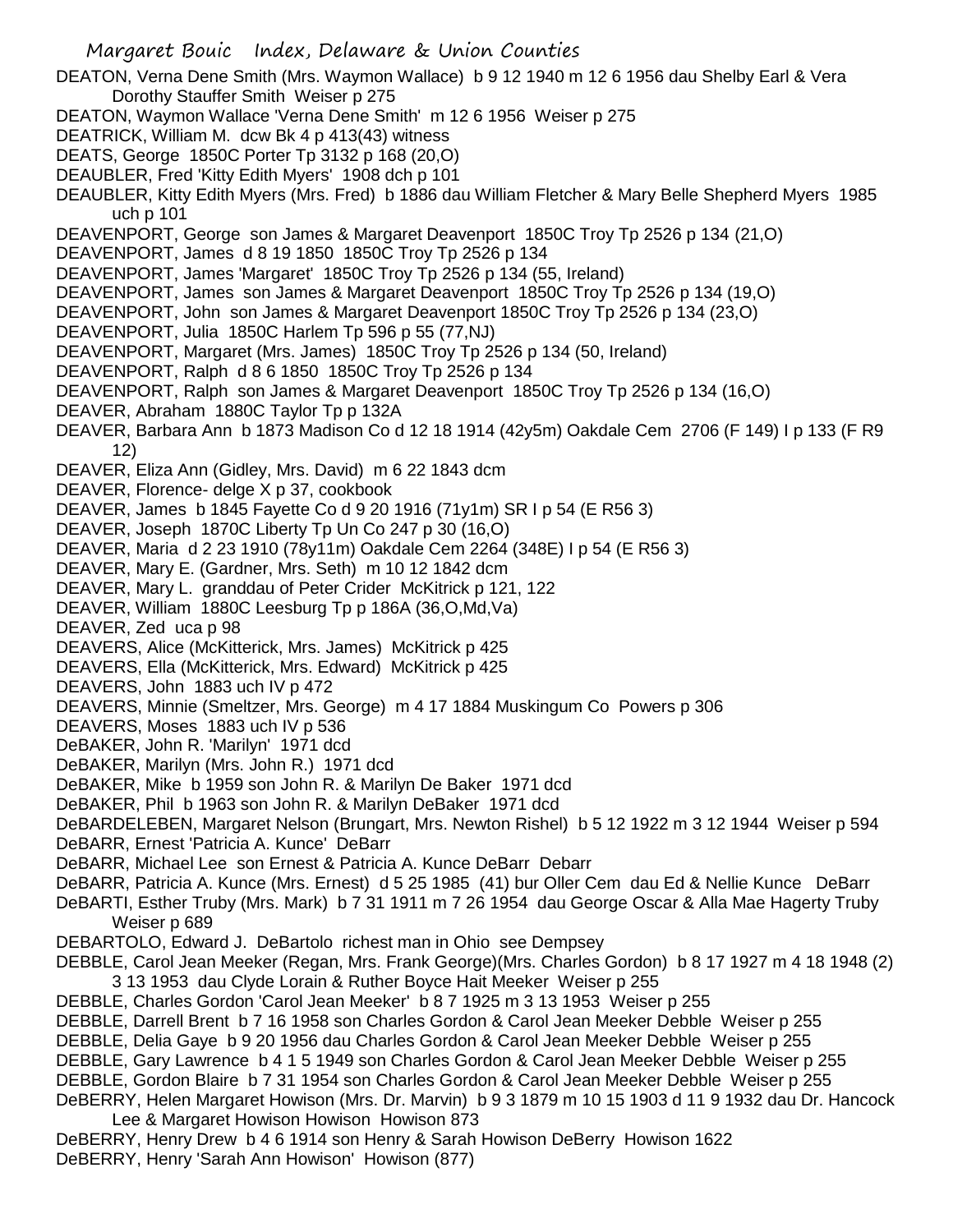Margaret Bouic Index, Delaware & Union Counties DeBERRY, Luther see Howison 874 DeBERRY, Dr. Marvin 'Helen Margaret Howison' m 10 15 1903 Howison 873 DeBERRY, Meranda 1850C Delaware Town 1028 p 81 (35, Md) DeBERRY, Minnie (Howison, Mrs. John William) dau Luther DeBerry Howison (874) DeBERRY, Sarah Ann Howison (Mrs. Henry) b 10 29 1889 dau Dr. Hancock Lee & Margaret Howison Howison Howison 877 DEBEUEC, Matthew J. 'Pauline' 1980 dcd DEBEUEC, Pauline (Mrs. Matthew J.) 1980 dcd DEBITT, Dorothy M. (Crawford, Mrs. )- d 10-19-1994- Debitt deBLOIS, Henry Powers Pat p 199 DEBNEY, Candice- dau James F. Jjr. & Mary Debney- 1991 ucd DEBNEY, James E. Jr. 'Mary' 1983, 1991 ucd DEBNEY, Mary (Mrs. James F.,Jr.)- 1991 ucd DeBOARD Arthur 'Beulah M.' 1961, 1969 dcd DeBOARD, Barbara (Ulrey, Mrs. Walter,Jr.) m 8 9 1959 dau Arthur DeBoard DeBoard DeBOARD, Beulah M. (Mrs. Arthur) 1961, 1969 dcd DeBOARD, Darrell son Roscoe & Minnie DeBoard 1959 ucd(10) DeBOARD, Darwin 1961 dcd DeBOARD, Ed son Roscoe & Minnie DeBoard 1959 ucd(20) DeBOARD, Edward 1959 ucd DeBOARD, Irene dau Roscoe & Minnie DeBoard 1959 ucd(13) DeBOARD, Jennifer Lynne d 2 7 1985 (5) bur Alton O. dau Jerry A. & Sharon L. DeBoard DeBoard DeBOARD, Jeremy son Jerry A. & Sharon L. DeBoard DeBoard DrBOARD, Jerry A. 'Sharon L.' DeBoard DeBOARD, Johnny son Roscoe & Minnie DeBoard 1959 ucd(9) DeBOARD, Minnie (Mrs. Roscoe) 1959 ucd DeBOARD, Roscoe 'Minnie' 1959 ucd DeBOARD, Russel son Roscoe & Minnie DeBoard 1959 ucd (19) DeBOARD, Ruth dau Arthur & Beulah M. DeBoard 1961 dcd (17) DeBOARD, Sharon L. (Mrs. Jerry A.) DeBoard DeBOE, Billy b 1969 son Calvin Jr. & Terry DeBoe 1971 dcd DeBOE, Calvin,Jr. 'Terry' 1969, 1971 dcd DeBOE, Charles b 1971 son Calvin Jr. & Terry DeBoe 1971 dcd DeBOE, Connie b 1958 dau Calvin Jr. & Terry DeBoe 1969, 1971 dcd DeBOE, Cora Alverta/Alberta Storms (Foos, Mrs. Kenneth Boyd) m 1940 1985 uch p 52 DeBOE, Donna b 1964 dau Calvin Jr. & Terry DeBoe 1969, 1971 dcd DeBOE, Terry (Mrs. Calvin,Jr.) 1969, 1971 dcd DeBOER, James R. 'Vanda Lee Wheeler' m 5 11 1974 Cowgill p 5 DeBOER, Louise (McKittrick, Mrs. Robert Alexander) b 5 1 1952 m 9 11 1971 McKitrick p 436 DeBOER, Sena (Werkman, mrs. Dr. D. J.) 1976 dch p 391 DeBOER, Tounya Helene b 7 10 1975 dau James R. & Vanda Lee Wheeler DeBoer Cowgill p 5 DeBOER, Vanda Lee Wheeler (Nyseth, Mrs. William K.)(Mrs. James R.)(Gentry, Mrs. Robert) b 8 17 1955 m(1) 8 24 1972 (2) 5 11 1974 div 3 11 1982 dau Walter & Alice Louise Knoedler Wheeler Cowgill p 5 DEBOIN, Sally (Taylor, Mrs. Owen) m 1 8 1829 Madison Co unec V p 39 DEBOIS, Col. Lewis 1 p DEBOLT,---family of Keith Cullumber #235; unec X p 2, XI p 2 DEBOLT, Blaker (Mrs. Levi,Jr.) 1880 dch p 821 DEBOLT, Ada M. (Mrs. Earl A.) b 1893 d 1976 Price Cem djlm p 58 DEBOLT, Albert son Thomas J. & Mary A. Debolt 1870C union Tp 71 70 p 10 (8,O) DEBOLT, Ruth Alice dau John & Minerva J. Stiner DeBolt 1870C Paris Tp 191 192 p 26 (3,O); 1880C Dover Tp 3 p 19 (13,O,O,O) DEBOLT, Alvah F. b 8-1883 son William & Laura Finley DeBolt dumch p 114; 1900C Union Tp 206-213 p 10B (16,O,O,O) DEBOLT, Angelina H. b 2 1870 dau Martha DeBolt 1870C Brown Tp (3/12,O); delge II p 40 DEBOLT, Anna (Ruhl, Mrs. Harry E.) b 2 13 1898 m 3 2 1919 d 10 4 1971 bur Claibourne dau Fairfield Sylvester & Rose Stout DeBolt DeBolt; 1985 uch p 52, 120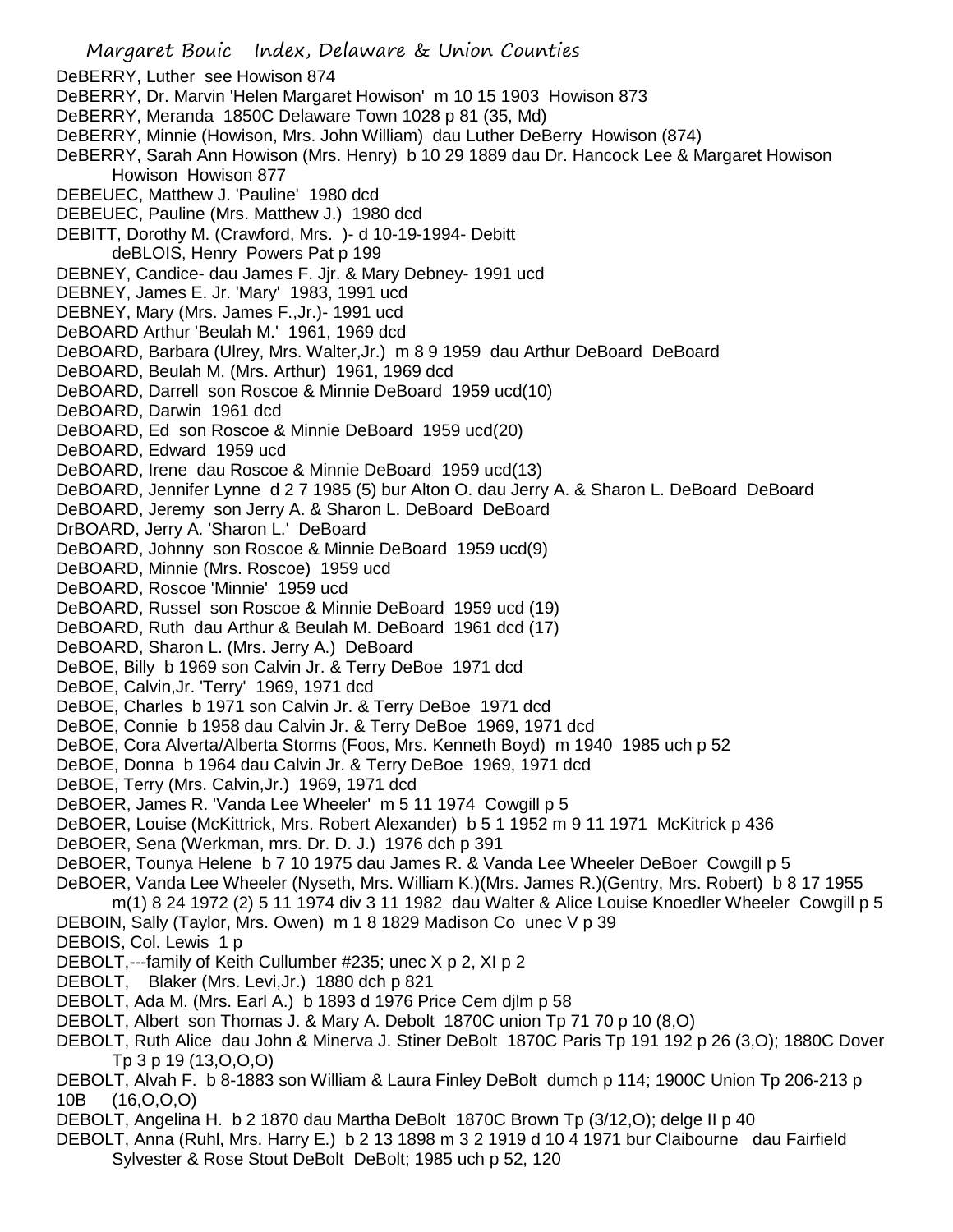DEBOLT, Arminda 1880C Concord Tp p 275C

- DEBOLT, Arthur W. 'Elsie' son Simon Peter & Melissa T. Kempton DeBolt DeBolt; 1961, 1969, 1971 dcd
- DEBOLT, Barbara (Fielder, Mrs. Callas) dau Harold & Elouise Maxine Milligan DeBolt DeBolt; 1949, 1971 ucd DEBOLT, Ben b 1963 son Dale G. & Carol A. DeBolt 1969, 1971 dcd
- DEBOLT, Bessie- b 7-15-1886 Trenton Tp dau Edwin & Cora Seaman Debolt- dcb
- DEBOLT, Betsy b 1960 dau Dale G. & Carol A. DeBolt 1969, 1971 dcd
- DEBOLT, Betty (Conley, Mrs. ) dau William Arthur DeBolt DeBolt
- DEBOLT, Betty Wiley (Mrs. David) m 4 14 1963 dau Arnold Wiley DeBolt; 1961 dcd
- DEBOLT, Brad- son David L. & Karen DeBolt- DeBolt
- DEBOLT, Burt 'Laurabelle/Lorabell son Dicie D. DeBolt DeBolt; 1961, 1969, 1971, 1980 dcd
- DEBOLT, Calvin b Nov. 1869 son John & Minerva J. Stiner DeBolt 1870C Paris Tp 191 192 p 26 (6/12,O); 1880C Dover Tp 3 p 19 (11,O,O,O)
- DEBOLT, Carl C. 10 5 1918 Claibourne Cem p 75 US Guard
- DEBOLT, Carl E. b 12-30-1930 d 5-9-1991 (60) bur Claibourne Cem son John D. & Mary Elizabeth Lee Green DeBolt DeBolt; 1949, 1979, 1981, 1983 ucd
- DEBOLT, Carl son Joseph R. & Leona Tompkins Debolt Escamilla letter
- DEBOLT, Carl O- b 12-9-1891 Claibourne Tp Un Co- son Joseph & Leona Tomkin Debolt- dcb
- DEBOLT, Carl- b 4-1894 son Sylvester Fairfield & Rose Stout DeBolt- 1900C Richwood 301-316 p 12A  $(6, 0, 0, 0)$
- DEBOLT, Carol A. (Mrs. Dale G.) 1969, 1971 dcd
- DEBOLT, Charles son Thomas J. & Mary A. Debolt 1870C Union Tp 71 70 p 10 (1,O)
- DEBOLT, Christian 1860C Dover Tp 267 (50, Va)
- DEBOLT, Clarence L. 'Martha N.Fuller' b 12-19-1908 m 10 23 1936 d 5-19-1991 son Hayes & Dicie D. Lewis DeBolt DeBolt; 1961, 1969, 1971, 1980 dcd
- DEBOLT, Clyde W.- b 6-1897 son William & Laura E. Finley DeBolt- 1900C Union Tp 206-213 p 10B (2,O,O,O)
- DEBOLT, Cora Alverta (Foos, Mrs. James)- DeBolt; Foos
- DEBOLT, Daisy dau Joseph R. & Leona Tompkins Debolt Escamilla letter
- DEBOLT, Dale G. 'Carol A.' 1969, 1971 dcd
- DEBOLT, David 'Betty Wiley' m 4 14 1963 son Ernest & Mabel Miller DeBolt 1985 uch p 40; DeBolt; 1949 ucd
- DEBOLT, David b 1959 son Dale G. & Carol A. DeBolt 1969, 1971 dcd
- DEBOLT, David Bradley son David L. & Karen DeBolt DeBolt
- DEBOLT, David b 1960 son Eldon & Ilo Johnson DeBolt DeBolt; 1971, 1975, 1979 ucd
- DEBOLT, David L.'Karen' son Clarence & Martha Fuller DeBolt DeBolt; 1961, 1969, 1971, 1980 dcd
- DEBOLT, David 'Mary Walters' DeBolt; Escamilla letter
- DEBOLT, Dee Ann (Payne, Mrs. David) m 2 24 1967 dau Ernest & Mabel Miller DeBolt 1985 uch p 40; DeBolt; 1949 ucd
- DEBOLT, Delila Lahr (Mrs. Levi) 1880 dch p 821; dcq Zenetta DeBolt Selby 5
- DEBOLT, Dicie D. Lewis d 3 26 1963 (83) bur Galena DeBolt
- DEBOLT, Donald C. 'Mary L. Maine' DeBolt
- DEBOLT, Donald E. 'Laura May Bill' b 7-15-1912 m 5 15 1937 d 10-6-1991 (79) Broadway Cem- son Harley
- E. & Ida May Columber DeBolt DeBolt; 1985 uch p 40, 88; 1949, 1959, 1967, 1971, 1973, 1975, 1979, 1981, 1983, 1991 ucd
- DEBOLT, Dora (Cullins, Mrs. Henry) d 10 23 1982 (90) Oak Grove Cem dau Fairfield Sylvester & Rose Stout DeBolt DeBolt; 1900C Richwood 301-316 p 12A (7,O,O,O)
- DEBOLT, Earl A. 'Ada M.' b 1890 d 1969 Price Cem djlm p 58 brother Harley E. DeBolt DeBolt
- DEBOLT, H. Earnest 'Mabel Miller' c 12 19 son Harley E. & Ida May Columber DeBolt DeBolt; 1985 uch p 40, 88
- DEBOLT, Edith B.- b 12-4-1892 Trenton Tp dau Elza W. & Jennie M. Ward Debolt- dcb
- DEBOLT, Edmund son Thomas J. & Mary A. Debolt 1870C Union Tp 71 70 p 10 (3,O)
- DEBOLT, Eldon A.'Ilo Johnson' b 12 19 1917 d 8 11 1980 bur Claibourne Cem son John D. & Mary Elizabeth/Lee Green DeBolt DeBolt; 1971, 1973, 1975, 1979 ucd
- DEBOLT, Elfradia- b 7/8-4-1867 Thomson Tp dau Jacob & Claria Debolt- dcb
- DEBOLT, Eliza Pabst 5 p 22
- DEBOLT, Eliza Leonard (Mrs. Insley J.) m 8 13 1846 dcm
- DEBOLT, Elizabeth dau Levi J. & Gerelda Blaker DeBolt 1880 dch p 821; Escamilla letter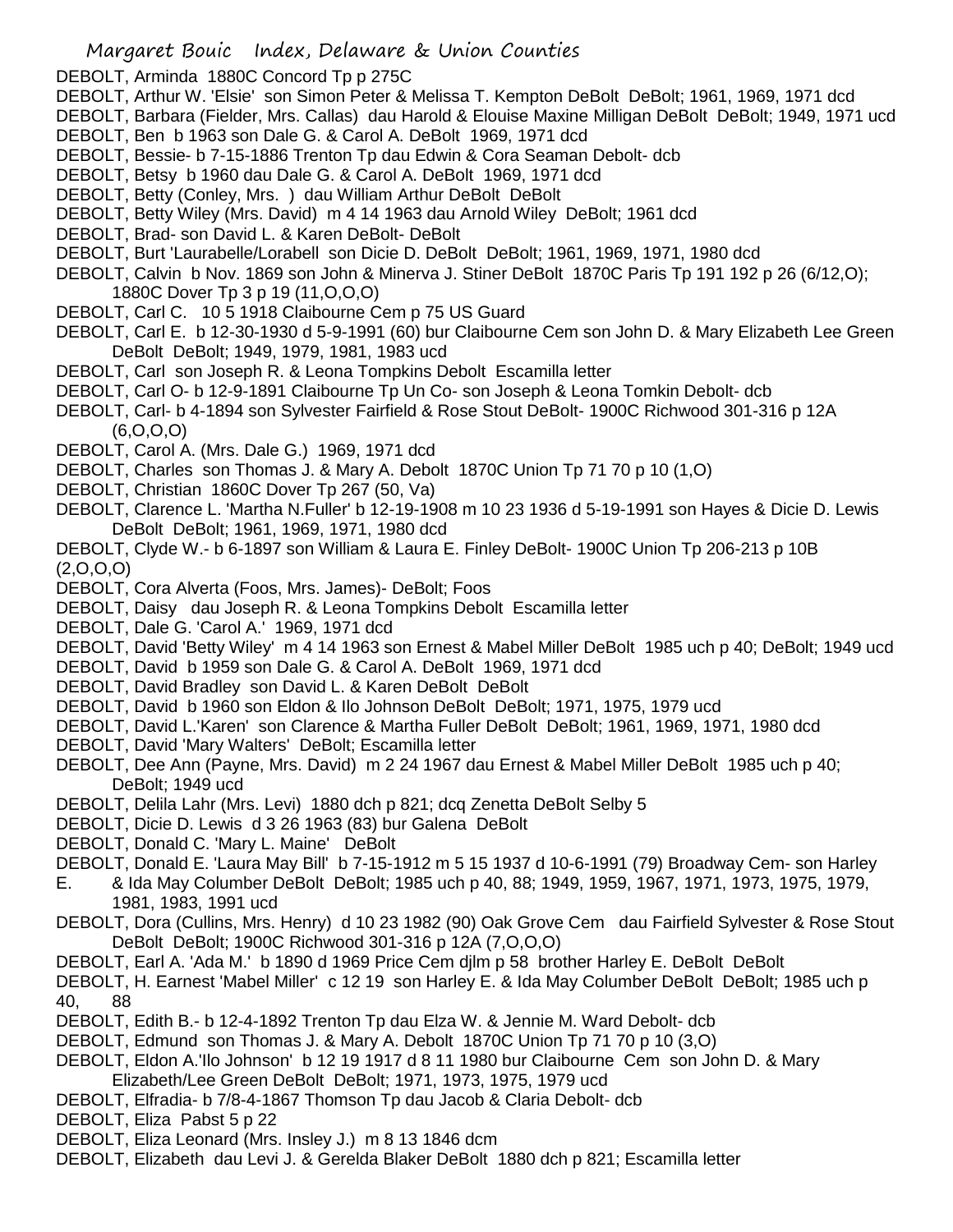DEBOLT, Ellen Harris (Mrs. Florida) b 1855 d 1925 Price Cem R20 djlm p 28 dau John & Jemima Benson Harris 1985 uch p 40, 88; DeBolt

- DEBOLT, Ellen (Hildreth, Mrs. ) dau John D. & Mary Elizabeth Green DeBolt DeBolt
- DEBOLT, Ellen dau John & Minerva J. Stiner DeBolt 1870C Paris Tp 191 192 p 26 (6,O)
- DEBOLT, Ellen (McDole, Mrs. Newton) m 7 9 1882 ucm 7194
- DEBOLT, Ellen M. (Hildreth, Mrs. Ovid J.) m 1 8 1934 d 8 25 1978 DeBolt
- DEBOLT, Elouise Maxine Milligan (Mrs. Harold J.)(Beecham, Mrs. George W.) dau Emmett & Inez Wright Milligan Milligan IV p 5, V p 10; 1949, 1967 ucd
- DEBOLT, Elsie E. (Mrs. Arthur W.) 1961, 1969, 1971 dcd
- DEBOLT, Elton 'Nola Hager' b 8-1880 m 3 13 1901 Plain City son George W. & Emily M. DeBolt- Genther p 183; 1900C Darby Tp 103-109 p 5B (19,O,O,O)
- DEBOLT, Elza son Levi & Gerelda Blaker DeBolt DeBolt; Escamilla letter
- DEBOLT, Emeline Cole (Mrs. George) 1915 uch p 712
- DEBOLT, Emily A. (Mrs. George W.) b 1838 d 1912 Milford Cem Un Al p 40; 1870C Darby Tp 109 98 p 15 (31,O); 1900C Darby Tp 1103-109 p 5B (61,O,NY,O) m 34y 6 ch
- DEBOLT, Emma dau Levi J. & Blaker DeBolt 1880 dch p 821
- DEBOLT, Ernest H. 'Mabel Miller' b 2 12 1916 d 12 22/19 1986 Price Cem djlm p 71 son Harley & Ida Mae Columber DeBolt DeBolt 1949, 1971, 1973, 1975, 1979, 1981, 1983 ucd
- DEBOLT, Estella- b 5-15-1877 Porter Tp dau Meeker Debolt- dcb
- DEBOLT, E. W. 1908 dch p 489
- DEBOLT, F. 1908 dch p 426
- DEBOLT, Sylvester Fairfield 'Rose Stout' DeBolt; 1900C Richwood 301-316 p 12A (37,O,-,Ind) m 18y
- DEBOLT, Florence G. 'Sarah A. Gillaspia' m 8 20 1879 ucm 6518
- DEBOLT, Florence May- dau Jackson & Isabella McCutcheon Debolt- 1880C Claibourne Tp 105-111 p 11 (12,O,O,O)
- DEBOLT, Florida James 'Ellen Harris' b 1853 d 1923 Price Cem R20 djlm p 28 son John & Rebecca Abrams DeBolt 1985 uch p 40, 88
- DEBOLT, F. M. 'Henrietta' Claibourne Cem p 51
- DEBOLT, Frances (Conley, Mrs. ) dau William Arthur DeBolt DeBolt
- DEBOLT, Frances I. 1961 dcd
- DEBOLT, Frances M.- b 12-10-1871 Thomson Tp dau Jackson & Isabella Debolt- dcb
- DEBOLT, Frances (Rosette, Mrs. Edgar) b 1887 d 1970 1985 uch p 115
- DEBOLT, Francis M.'Henrietta'- b 12-1871 son Jackson & Isabella McCutcheon Debolt; 1880C Clabiorune Tp 105-111 p 11 (8,O,O,O); 1900C Claibourne Tp 43-48 p 2B (28,O,O,O)
- DEBOLT, Thomas Franklin son John & Minerva J. Stiner DeBolt 1870C Paris Tp 191 192 p 26 (5,O); 1880C Dover Tp 3 p 19 (15,O,O,O)
- DEBOLT, George 'Emmeline Cole' 1915 uch p 712
- DEBOLT, George L. b 1917 d 1940 son William L. & Zena DeBolt Milford Cem Un Al p 47
- DEBOLT, George 'Phebe Gamble' m 8 17 1858 ucm 2758 unec IV p 18; 1860C Dover Tp 267 (26,O); delge XII p 29
- DEBOLT, George O. b 2 16 1887 d 1 17 1962 Oakdale Cem II p 9 (B R6 6) son Fairfield & Rose Stout DeBolt DeBolt
- DEBOLT, George W. 'Emily A.' b 1833 d 1912 Milford Cem Un Al p 40; 1883 uch V p 236; 1870C Darby Tp 109 98 p 15 (36,O); 1880C Darby Tp p 242A; 1900C Darby Tp 103-109 p 5B (66,O,O,O) m 34y
- DEBOLT, Georgie- b 9-1888 son Fairfield & Rose Stout Debolt- 1900C Richwood 301-316 p 12A (11,O,O,O)
- DEBOLT, Geraldine Ellen (Porschet, Mrs. Leroy Martin) b 9-2-1919 m 6-17-1937- dau William & Zena Dunfee DeBolt St. Paul p 129
- DEBOLT, Gerelda/Zerelda Blaker (Mrs. Levi) d 4 25 1895 1880 dch p 821; Escamilla letter
- DEBOLT, Gertrude (Schalip, Mrs. )(Schoenleb, Mrs. ) dau Fairfield Sylvester & Rose Stout DeBolt DeBolt
- DEBOLT, Gladys (Beckley, Mrs. Alfred G.) b 8 8 1922 d 4 25 1978 bur Claibourne dau John D. & Mary Elizabeth Green DeBolt DeBolt; Beckley
- DEBOLT, Gladys (Nichols, Mrs. Everett) m 3-25-1935 dau William & Zena Dunfee DeBolt DeBolt
- DEBOLT, Gladys (Prettyman, Mrs. ) dau Florida & Ellen Harris DeBolt DeBolt
- DEBOLT, Gladys (Parthemer, Mrs. ) dau Fairfield & Rose Stout DeBolt DeBolt
- DEBOLT, G. W. 1883 uch IV p 508, uca p 100
- DEBOLT, Harley E. 'Ida May Columber' b 5 13 1884 m 10 15 1908 d 9 8 1961 Price Cem djlm p 69 son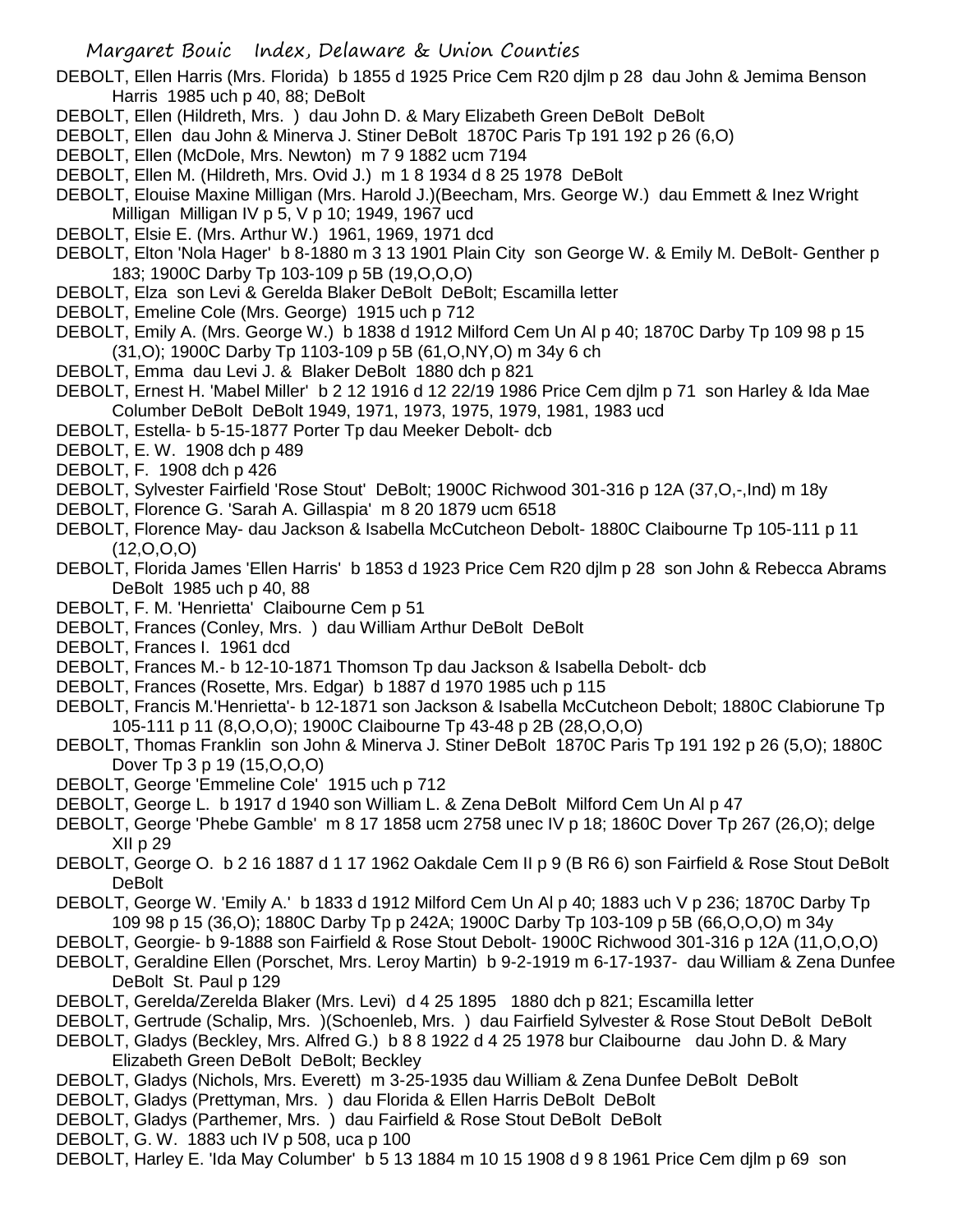Florida James & Ellen Harris DeBolt DeBolt; 1985 uch p 40, 88; uninf p 33; 1949 ucd; delge VII p 11 DEBOLT, Harold J.'Elouise' b 6 3 1914 d 8 31 1981/7 bur Claibourne Cem p 98 son John D. & Mary

- Elizabeth/Lee Green/Greer DeBolt DeBolt; US Navy WWII; 1949, 1979, 1981 ucd
- DEBOLT, Harold G. 1975 ucd
- DEBOLT, Hart b 9-27-1881 dcb- son Levi & Gerelda Blaker DeBolt DeBolt; Escamilla letter
- DEBOLT, Hattie M.- dau William S. & Alice A. Gandy Decker- 1880C Claibourne Tp 171-181 p 17 (1,O,O,O)
- DEBOLT, Hazel (Bidwell, Mrs. Glenn) b 7 9 1902 Pl City dau Elton & Nola Hager DeBolt Genther p 183
- DEBOLT, Hayes son Levi J. & Gerelda Blaker DeBolt 1880 dch p 821; Escamilla letter
- DEBOLT, Helen Junelle b 3 16 1913 Pl City dau Elton & Nola Hager DeBolt Genther p 183
- DEBOLT, Henrietta (Mrs. Francis M.) b 1872 d 1914 Claibourne Cem p 51; 1900C Clabiourne Tp 43-48 p 2B (28,O,O,O)
- DEBOLT, Henry O. d (76) son Simon Peter & Melissa T. Kempton DeBolt DeBolt
- DEBOLT, Ida B.- b 8-1878 1900C Darby Tp 52-56 p 2B (21,O,O,O)
- DEBOLT, Ida May Columber (Mrs. Harley E.) b 12 25 1889 m 10 15 1908 d 7 29 1967 bur Price Cem djlm p 69; dau John William & Martha Estep Columber DeBolt; 1985 uch p 40, 88; 1949 ucd
- DEBOLT, Ilo (Mrs. Eldon) 1971, 1975 ucd
- DEBOLT, Insley J. 'Eliza Leonard' m 8 13 1846 dcm
- DEBOLT, Isabella McCutcheon (Mrs. Jackson) b 1839 m 2 21 1864 dcm d 1912 Claibourne Cem p 42; 1880C Claibourne Tp 105-111 p 11 (39,O,O,NY); 1900C Claibourne 43-47 p 2B (59,O,Miss,Tenn)
- DEBOLT, Jackson 'Isabella McCutcheon' b 1838 m 2 21 1864 dcm d 1899 Claibourne Cem p 42 1883 uch IV p 519, uca p 23, 100; 1880C Claibourne Tp 105-111 p 11 (39,O,O,O) p 0196
- DEBOLT, Jacob 1850C Harlem Tp 680 p 60 (48, Pa)
- DEBOLT, James L. b 1864 d 1938 Milford Cem Un Al p 40 son George W. & Emily DeBolt 1870C Darby Tp 109 98 p 15 (5,O); 1900C Darby Tp 103-109 p 5B (35,O,O,O)
- DEBOLT, Jane (Jackson, Mrs. Paul) dau Clarence & Martha Fuller DeBolt DeBolt
- DEBOLT, Jane (Tanner, Mrs. Harvey) dau John D. & Mary Elizabeth/Lee Green DeBolt DeBolt
- DEBOLT, Jayne Ellen (Heniser, Mrs. Richard T.) b 2 5 1948 m 1975 dau Donald E. & Laura May Bill DeBolt 1985 uch p 40; 1949, 1959 ucd (11), 1967 ucd
- DEBOLT, Jennie- b 8-1896 dau Sylvester Fairfield & Rose Stout DeBolt- 1900C Richwood 301-316 p 12A  $(3,0,0,0)$
- DEBOLT, Joanna dau Joseph R. & Leona Tompkins Debolt Escamilla letter
- DEBOLT, Mrs. John 1983 ucd
- DEBOLT, John 1883 uch IV p 464
- DEBOLT, John- 1991 ucd (Milford)
- DEBOLT, John,Jr. 1967 ucd
- DEBOLT, John A. 'Rebecca Abrams' m 10 14 1847 dcm; 1985 uch p 40, 88; unec IX p 51
- DEBOLT, John D.'Mary Elizabeth Green' b 1886 d 1942/3 Claibourne Cem p 73 DeBolt
- DEBOLT, John son Harold & Elouise Maxine Milligan DeBolt 1949 ucd
- DEBOLT, John 'Mary Lee Green'- DeBolt
- DEBOLT, John 'Minerva J. Stiner' m 4 1 1862 ucm 3308; 1870C Paris Tp 191 192 p 26 (29,O); 1880C Dover Tp 3 p 19 (39,O,O,O)
- DEBOLT, John W. 1883 uch IV p 532; uca p 100; 1880C Dover Tp p 0164
- DEBOLT, Johnnie- b 10-1885 son Fairfield & Rose Stout DeBolt- 1900C Richwood 3-1-316 p 12A (14,O,O,O)
- DEBOLT, Joseph son Levi J. & Blaker DeBolt 1880 dch p 821
- DEBOLT, Joseph R. 'Leona M. Tompkins''Ida Gans' b Richwood 11 2 1865 m 11 1 1890 dcm d 2 14 1920 (54 3 12) son Levi & Zarilda Blaker DeBolt Debolt; Escamilla letter
- DEBOLT, Judy b 1958 dau Dale G. & Carol A. DeBolt 1969, 1971 dcd
- DEBOLT, J. W. 'M.T.' djlm p 12
- DEBOLT, Karen (Beechum, Mrs. )(Saylor, Mrs. ) b 1952 dau Harold J. & Elouise M. DeBolt Beechum; Debolt; 1967 ucd
- DEBOLT, Karen S. (Mrs. David L.) DeBolt; 1969, 1971, 1980 dcd
- DEBOLT, Laura E. (Mrs. W. L.) b 6 2 1858 d 1 29 1903 Milford Cem Un Al p 34
- DEBOLT, Laura Finley (Mrs. William) b 6-1858 dau James Evans & Nancy Davis Finley dumch p 114; 1900C Union Tp 206-213 p 10B (41,O,Pa,O) m 17y 3 ch
- DEBOLT, Laura (Gosnell, Mrs. Leander) m 6 24 1881 ucm 6984
- DEBOLT, Laura May Bill (Mrs. Donald E.) m 5 15 1937 dau William Stanley & Mary E. Bill 1985 uch p 40;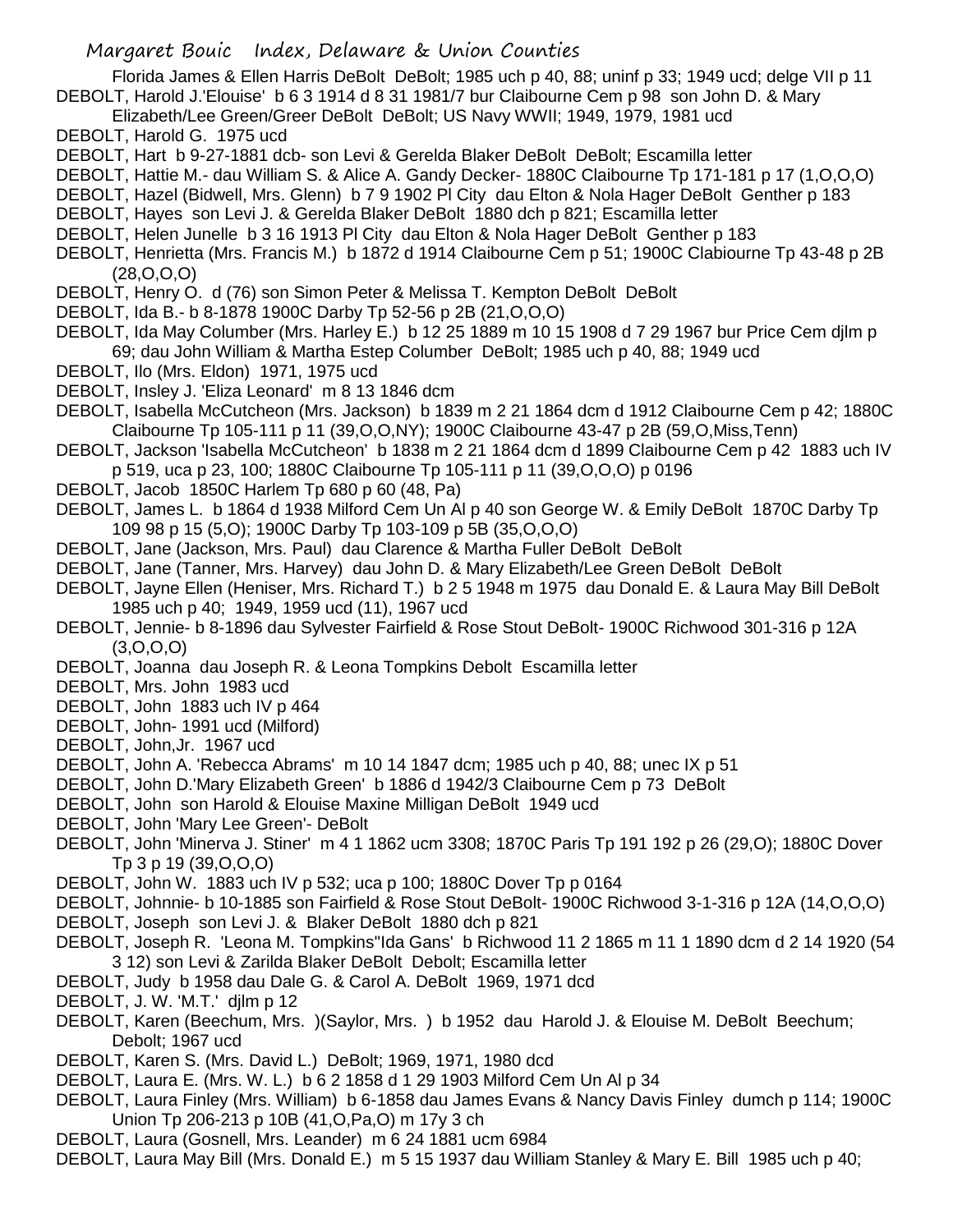- Margaret Bouic Index, Delaware & Union Counties
- DeBolt; 1949, 1959, 1967, 1971, 1973, 1975, 1979, 1981, 1983, 1991 ucd
- DEBOLT, Laurabelle/Lorabell (Mrs. Burt) 1969, 1971, 1980 dcd
- DEBOLT, Leona M. Tompkins (Mrs. Joseph R.) m 11 1 1890 dcm 965 d 7 26 1899 Escamilla letter
- DEBOLT, LeRoy Fay b 1910 d 1927 Milford Cem Un Al p 44
- DEBOLT, Levi 1880C Porter Tp p 453C
- DEBOLT, infant b 4-13-1876 Porter Tp son Levi & Charlott Blake Debolt- dcb
- DEBOLT, Levi b Pa. d 6 20 1881 (81 2 26) Rich Hill son David & Mary Walters DeBolt death certificate from M. Escamilla
- DEBOLT, Levi 'Delila Lahr' b 1800 1880 dch p 821; dcq Zenetta DeBolt Selby 4
- DEBOLT, Levi Jr. 'Gerelda Blaker''Susie Seibring''Anna Munsell' b 4 25 1834 m 12 2 5 1859 (2) 11 22 1896
- (3) 2 2 1899 d 7 1 1921 (87 2 7) son Levi & Delilah Lehr DeBolt 1880 dch p 821; Escamilla letter
- DEBOLT, Lewis/Louis b 7 31 1890 d 2 5 1970(79) Claibourne Cem p 74; WWI son Sylvester Fairfield & Rose Stout DeBolt DeBolt; 1900C Richwood 301-316 p 12A (9,O,O,O)
- DEBOLT, Linda b 1962 dau Dale G. & Carol A. DeBolt 1969, 1981 dcd
- DEBOLT, M. 1883 uch V p 518
- DEBOLT, M.- retired- 1991 ucd
- DEBOLT, Mabel Debolt; 1973, 1975 ucd (artist, Richwood)
- DEBOLT, Mabel Miller (Mrs. H. Ernest) b 1917 Price Cem djlm p 71 1985 uch p 40; 1949, 1971, 1973, 1975, 1979, 1981, 1983 ucd
- DEBOLT, Marion R.- b 11-1896 son Francis M. & Henrietta Debolt- 1900C Claibourne Tp 43-48 p 2B  $(3,0,0,0)$
- DEBOLT, Martha 1870C Brown Tp (41,O) delge II p 40; 1880C Brown Tp (48,O) p 381C (infirmary)
- DEBOLT, Martha Jane Smith (Mrs. Michael,Jr.) b 7 7 1846 d 1929 dcc Marilyn Mauck West 31
- DEBOLT, Martha/Maratha N. (Mrs. Clarence L.) 1961, 1969, 1971, 1980 dcd
- DEBOLT, Martha N. Fuller (Mrs.Clarence L.)- b 1-16-1909 d 2-18-1994 dau Lou & Lamatta Phillips Fuller-**Debolt**
- DEBOLT, Mary A. (Mrs. Thomas J.) b 2 11 1829 d 1 9 1900 Milford Cem Un Al p 34; 1870C Union Tp 71 70 p 10 (39,O)
- DEBOLT, Mary E.- dau John W. & Minerva J. Stiner Debolt- 1880C Dover Tp 3 p 19 (3,O,O,O)
- DEBOLT, Mary Elizabeth Green (Mrs. John D.) b 4 15 1889 d 2 19 1969 Claibourne Cem p 73 dau D. L. Green DeBolt; 1949 ucd
- DEBOLT, Mary Lee Green (Mrs. Wendell)- DeBolt
- DEBOLT, Mary (Liggett, Mrs. David A.)(Thompson, Mrs. Charles)(Howey, Mrs. Milo) Liggett 3; Rittenhouse 3
- DEBOLT, Mary L. Main (Mrs. Donald D.) dau Charles Main DeBolt
- DEBOLT, Mary (Overturf, Mrs. Simon) dcq Edith Gorsuch Roof 21; Ruth Gorsuch Ackman 21
- DEBOLT, Mary Walters (Mrs. David) DeBolt; Escamilla letter
- DEBOLT, Meeker 1908 dch p 392
- DEBOLT, Melissa T. Kempton (Mrs. Simon Peter) b 6 7 1852 m 9 3 1868 d 6 7 1929 dau Benjamin Franklin & Jane McCutcheon Kempton dcq Zenetta DeBolt Selby 3
- DEBOLT, Michael,Jr. 'Martha Jane Smith' b 1823 d 1895 dcc Marilyn Mauck West 30
- DEBOLT, Mildred Laverne (Laughery, Mrs. Luther L.) b 8 12 1909 m 10 17 1928 d 2 4 1984 Oakdale Cem dau Harley & Ida May Columber DeBolt 1985 uch p 40, 88; DeBolt
- DEBOLT, Minerva J. Stiner (Mrs. John) m 4 1 1862 ucm 3308 1870C Paris Tp 191 192 p 26 (29,O); 1880C Dover Tp 3 p 19 (39,O,O,O)
- DEBOLT, Minnie M.- b 4-1871 dau George W. & Emily M. DeBolt- 1900C Darby Tp 103-109 p 5B (29,O,O,O)
- DEBOLT, Monroe son Thomas & Mary A. Debolt 1870C Union Tp 71 70 p 10 (11,O); 1880C Union Tp 70 p 11 (21,O,O,O) p 0069
- DEBOLT, M. T. (Mrs. J. W.) djlm p 12
- DEBOLT, Myrtle (Brown, Mrs. Reuben W.) m 1894 1915 uch p 719
- DEBOLT, Myrtle Jane (Adams, Mrs. Adelbert Willard b 3 8 1873 m 1892 d 10 6 1961 dau Michael,Jr. & Martha Jane Smith DeBolt dcc Marilyn Mauck West 15
- DEBOLT, Nellie (Longshore, Mrs. ) dau Dicie D. DeBolt DeBolt
- DEBOLT, Nola Hager (Mrs. Elton) b 3 13 1879 m 3 13 1901 dau Harley & Sarah Lou Allen Hager Genther p 183
- DEBOLT, Obran- b 7-17-1870 Porter Tp dau Levi & Elizabeth DeBolt- dcb
- DEBOLT, Opal May (Steiner, Mrs. John) dau Harley E. & Ida May Columber DeBolt DeBolt; 1985 uch p 40,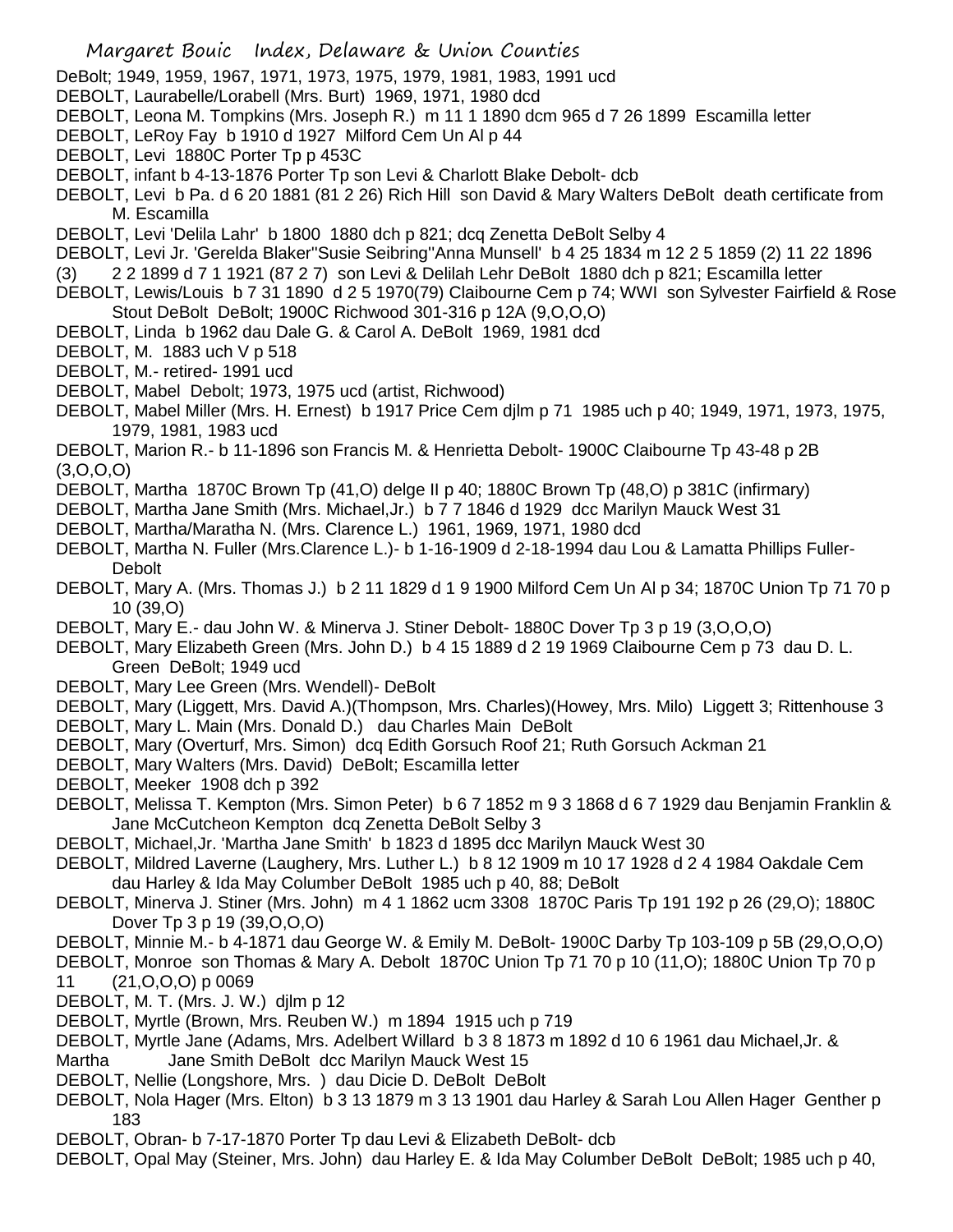#### 88

- DEBOLT, Orlean/Orlena (Catt, Mrs. ) son Levi J. & Gerelda Blaker DeBolt 1915 uch p 114; Escamilla letter DEBOLT, Paul b 1926 d 1961 Claibourne Cem p 64
- DEBOLT, Peggy (Stover, Mrs. ) dau Harold & Elouise Maxine Milligan Davis 1949 ucd
- DEBOLT, Phebe Gamble (Mrs. George) m 8 17 1858 ucm 2758 unec IV p 18; 1860C Dover Tp 267 (21,O)
- DEBOLT, Phiena B.- dau John W. & Minerva J. Stiner Debolt- 1880C Dover Tp 3 p 19 (8,O,O,O)
- DEBOLT, Rawley son William & Laura Finley DeBolt dumch p 114
- DEBOLT, Rebecca Abrams (Mrs. John A.) m 10 14 1847 dcm; 1985 uch p 40, 88
- DEBOLT, Retta- b 6-1898 dau Sylvester Fairfield & ROse Stout DeBolt- 1900C Richwood 301-316 p 12A (1,O,O,O)
- DEBOLT, Rolla G.- b 7-1890 son William & Laura E. Debolt- 1900C Union Tp 206-231 p 10B (9,O,O,O)
- DEBOLT, Rose Stout (Mrs. Sylvester Fairfield) b 1-1869- DeBolt; 1900C Richwood 301-316 p 12A (31,O,O,O); m 18y 7 ch
- DEBOLT, Ruth F. 1961 dcd
- DEBOLT, Samantha unec III p 53
- DEBOLT, Sandy (Nickels, Mrs. Gene) dau Harold J. & Elouise Milligan DeBolt DeBolt
- DEBOLT, Sarah A. Gillaspia (Mrs. Florence G.) m 8 20 1879 ucm 6518
- DEBOLT, Silvester F. nephew of Mary Gray- 1880C Claibourne Tp 101-106 p 195B (16,O,O,O) p 195A
- DEBOLT, Simon son John & Minerva J. Stiner DeBolt 1870C Paris Tp 191 192 p 26 (2,O)
- DEBOLT, Simon Peter 'Melissa T. Kempton' b 7 20 1846 m 9 3 1868 d 12 9 1901 son Levi & Delilah Lahr DeBolt dcq Zenetta DeBolt Selby 2
- DEBOLT, Sophelia 1880C Concord Tp p 275C
- DEBOLT, Sue (Gregory, Mrs. Gail) dau Harold & Elouise Maxine Milligan Davis 1949 ucd
- DEBOLT, Susie (Seibring, Mrs. ) (Mrs. Levi) m(2) 11 22 1896 d 8 26 1898 DeBolt
- DEBOLT, Sylvester Fairfield 'Rose Stout'- DeBolt- see Fairfield, above
- DEBOLT, Thomas J. 'Mary A.' b 3 7 1835 d 5 18 1896 Milford Cem Un Al p 34; 1870C Union Tp 71 70 p 10 (35,O); 1880C Darby Tp p 0245
- DEBOLT, Vaught- b 7-12-1900 Trenton Tp son E. W. & Ruth Peairs Debolt- dcb
- DEBOLT, Vicki b 1955 dau Eldon & Ilo Johnson DeBolt 1971, 1975 ucd
- DEBOLT, William Thompson Tp Powell p 269
- DEBOLT, William 1880C Thompson Tp p 299A
- DEBOLT, William Arthur 'Elsie' d 8 28 1970 (84) bur Centerburg son Simon Peter & Melissa T. Kempton DeBolt DeBolt
- DEBOLT, William E. b 1911 d 1923 Claibourne Cem p 73
- DEBOLT, William 'Laura Finley' b 12-1851 dumch p 114; 1900C Union Tp 206-213 p 10B (42,O,O,O) m 17y
- DEBOLT, William son Thomas J. & Mary A. Debolt 1870C Union Tp 71 70 p 10 (12,O)
- DEBOLT, William L. 'Zena' b 1866 d 1954 Milford Cem Un Al p 47
- DEBOLT, William M.- b 12-1881 son Jackson & Isabella McCutcheon DeBolt- 1900C Claibourne 43-47 p 2B (18,O,O,O)
- DEBOLT, Willie d 3 5 1963 (9m27d) son J. W. & M. T. DeBolt Mt. Herman Cem djlm p 12
- DEBOLT, Willie L.- b 10-1866 son George W. & Emily A. Debolt- 1900C Darby Tp 103-109 p 5B (33,O,O,O)
- DEBOLT, Wilmia ch Joseph R. & Leona Tompkins Debolt Escamilla letter
- DEBOLT, W. M. uca p 21, 87
- DEBOLT, Zena Dunfee (Mrs. William L.) b 10 5 1880 d 6 1 1975 Milford Cem Un Al p 47; 1967, 1971, 1973, 1975 ucd; twin of Zadia Gorden
- DEBOLT, Zenetta Bell (Selby, Mrs. Clarence J.) b 10 28 1891 dau Simon Peter & Melissa T. Kempton DeBolt dcq Zenetta DeBolt Selby 1
- DEBOLT, Zerelda/Gerelda Blaker (Mrs. Levi,Jr.) m 12 25 1859 d 4 25 1895 DeBolt
- DEBOTT, Jeremiah 1835 men p 59 #110 p 110 Trenton Tp
- DEBRAW, check many spellings- DURBORA,DURBURROW, etc,etc
- DEBRAW, Catharine 1860C Jerome Tp 56 54 p 8 (67, Pa)
- DEBRAW, C. E. dau S. W. H. & Rebecca Debraw 1860C Jerome Tp 56 54 p 8 (1,O)
- DEBRAW, Florance dau S. W. H. & Rebecca Debraw 1860C Jerome Tp 56 54 p 8 (4,O)
- DEBRAW, M. M. J. dau S. W. H. & Rebecca Debraw 1860C Jerome Tp 56 54 p 8 (6,O)
- DEBRAW, Rebecca (Mrs. S. W. H.) 1860C Jerome Tp 56 54 p 8 (29,Pa); 1880C Jerome Tp 165-179 p 19 (53,Pa,Pa,Pa)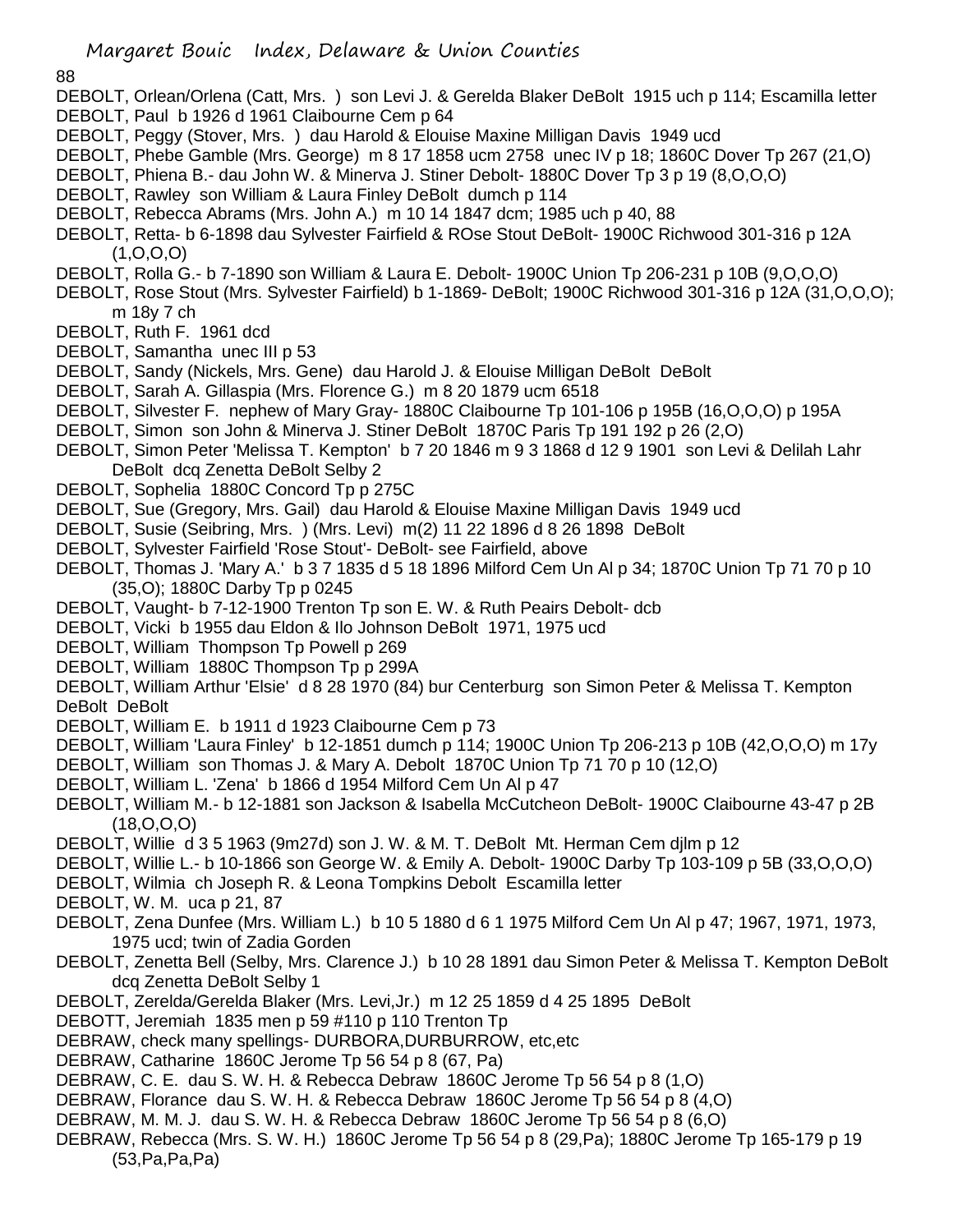- Margaret Bouic Index, Delaware & Union Counties DEBRAW, Samuel W. H. 'Rebecca' 1860C Jerome Tp 56 54 p 8 (29, Pa); 1880C jerome Tp 165-179 p 19 (52,Pa,Pa,Pa) DEBRIX, Mary Ann Afred (Mrs. Steward) m 6 1 1848 dcm DEBRIX, Steward 'Mary Ann Afred' m 6 1 1848 dcm DEBROSSE, Bobby ch Louis C. & Mary L. DeBrosse 1961 dcd (8) DEBROSSE, Donna dau Louis C. & Mary L. DeBrosse 1961 dcd (6) DEBROSSE, Louis C. 'Mary L.' 1961 dcd DEBROSSE, Mary L. (Mrs. Louis C.) 1961 dcd DEBROSSE, Tommy son Louis C. & Mary L. DeBrosse 1961 dcd (4) DEBRULAR, Debra D. (Orahood, Mrs. Robert)- d 5-27-1995 (43) airplane accident- dau Robert & Norma DeBrular- DeBrular DEBRULAR, Gale (Asraitis, Mrs. Ed)- dau Robert & Norma DeBrular- DeBrular DEBRULAR, Karen (Mrs. Robert D.)- DeBrular DEBRULAR, Norma (Mrs. Robert)- DeBrular DEBRULAR, Robert 'Norma'- DeBrular DEBRULAR, Robert D. 'Karen'- son Robert & Nora DeBrular- DeBrular DEBRULER, Sarah Brown Fee (Bretz, Mrs. Adam Frederick) b 1815 d 1859 ped Charlotte Bretz Wiley 9 #129 DECAMP, Mary C. (Bowan, Mrs. J. B.)- m 10-22-1848 Madison Co, unec XI p 8 DECAMP, Nancy (Kile, Mrs. William) m 3 10 1842 Madison Co unec IX p 56 DECARLO, Frank 'Terri' 1980 dcd DECARLO, Terri (Mrs. Frank) 1980 dcd DECARO, Gary- DeCaro DECARO, Jackie Dunn (Mrs. Michael Dominic)- DeCaro DECARO, Michael Dominic- b 10-31-199- son Dominic & Jackie Dunn DeCaro-DeCaro DECARO, Michael Dominic 'Jackie Dunn'- son Gary DeCaro- DeCaro DECARVALHO, Horace DeCarvalho DECARVALHO, Maria Angelina (Entis, Mrs. Glenn Michael) m 8 8 1987 dau Horace DeCarvalho- Entis; **DeCarvalho** DECASTA, William 1880C Porter Tp p 455C DECEST, Nicholas Seneca Co adm. notice dcga p 31 Del Pat & Fr. Ch 11 3 1825 DECHELLIS, Emily Ree b 8 8 1989 dau Gary & Susan DeChellis DeChellis DECHELLIS, Gary 'Susan DeChellis DECHELLIS, Susan (Mrs. Gary) DeChellis DECHERD, Ann C. (Mrs. Don W.) 1959 ucd DECHERD, Don W. 'Ann C.' 1959 ucd DECHERD, Douglas son Don W. & Ann C. Decherd 1959 ucd (4) DECHERD, Kaye dau Don W. & Ann C. Decherd 1959 ucd (1) Numbers following Deck names are RIN numbers from James C. Baughman DECK, Addison 'Augusta Fralic' Cowgill p 33 DECK, Anna (Hoskins, mrs. Perry) Hoskins 3; 1908 dch p 679 DECK, Augusta Fralic (Mrs. Addison) Cowgill p 33 DECK, Catharine (Goodnight, Mrs. Charles) dau John Jr. & Mary Wally Deck B #1244; 1850C Millcreek Tp 1935 1956 p 283 (5,O) DECK, David 1880 dch p 519 DECK, Elisa dau John Jr. & Mary Deck 1840C Millcreek Tp 1339 (5 10); 1850C Millcreek Tp 1935 1956 p 283 (15,O) DECK, Eliza b 6 9 1810 dau John Sr. & Roseann Keller Deck Deck Bible DECK, Elizabeth b 4 8 1815 dau John Sr. & Roseann Keller Deck Deck Bible DECK, Elizabeth Margaret Vanmetre (Mrs. F.) b 6 4 1816 DECK, Elizabeth (Wells, Mrs. Aaron) m 12 18 1856 ucm 2497 unec VIII p 66 DECK, F. D. b 8 14 1806 son John Sr. & Mary Magdalena Tice Deck Deck Bible DECK, Gerry 1961 dcd DECK, George b 11 14 1820 son John Sr. & Roseann Keller Deck Deck Bible DECK, Gertrude Mary (Evans, Mrs. Wilfred Daniel)(Werstler, Mrs. Andrew Jr.) b 6 14 1894 d 8 26 1958 dau Addison & Augusta Fralic Deck Cowgill p 33
	- DECK, Grace (Giddenn, Mrs. Jeff R.0- Giddenn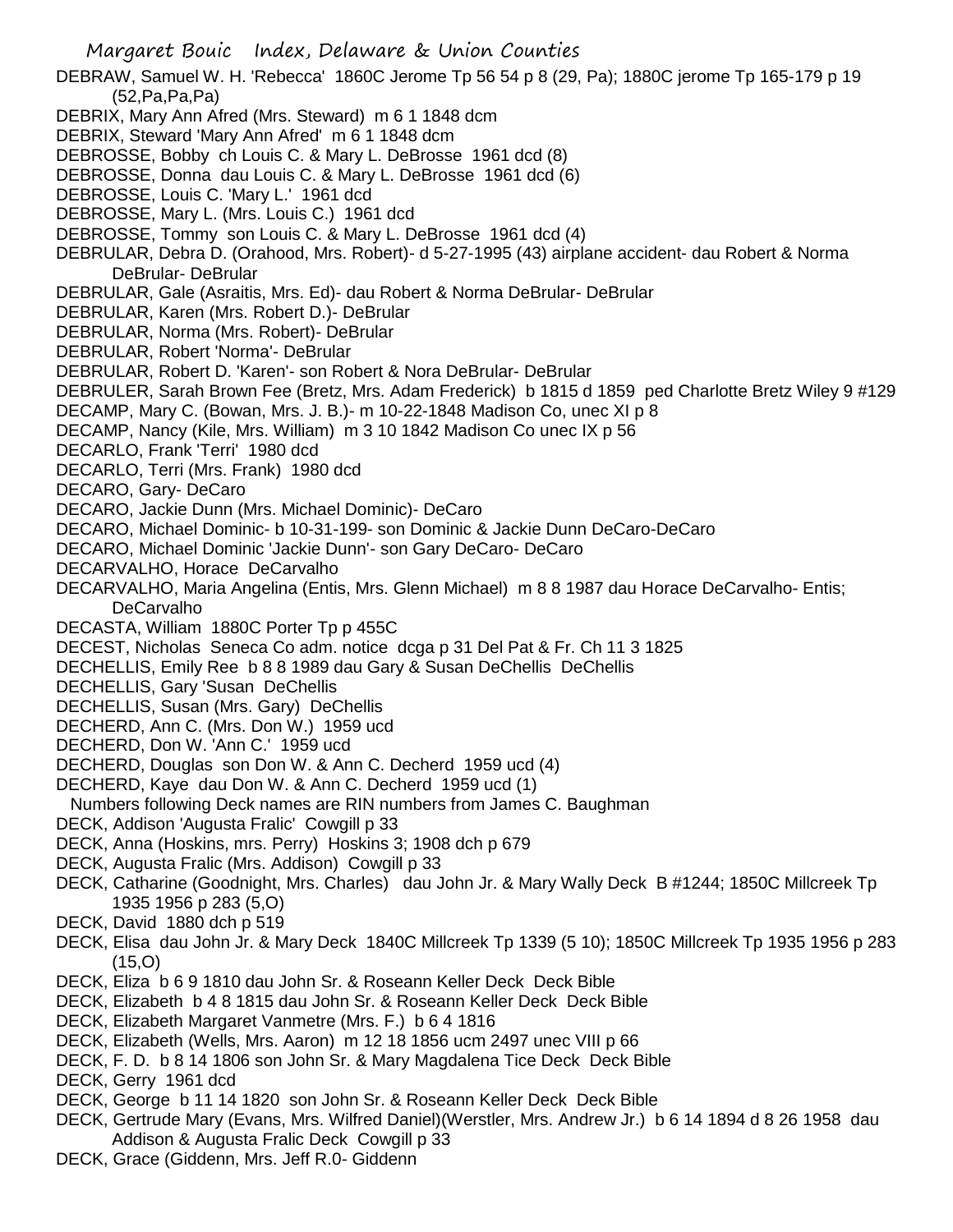- DECK, Hannah dau John Jr. & Mary Deck 1840C Millcreek Tp 1339 (5 10); 1850C Millcreek Tp 1935 1956 p 283 (17,O)
- DECK, Hannah S. (Hoskins, Mrs. Perry) m 9 20 1860 ucm 3067 unec IV p 17
- DECK, Jacob b 8 28 1812 son John Sr. & Roseann Keller Deck Deck Bible
- DECK, James- b 1852 son John Jr. & Mary Wally Deck- B #3788
- DECK, John Baalzyphan b 10 24 1831 Deck Bible
- DECK, John C.- son John,Jr. & Mary Wally Deci- B #3707
- DECK, John Jr. b 11 16 1800 son John Sr. & Mary Magdalena Tice Deck Deck Bible . B #1175; 1840C Millcreek Tp p 58 (30 40); 1850C Millcreek Tp 1935 1956 p 283 (49, Pa)
- DECK, John, Sr. 'Mary Magdalena Tice''Roseann Keller' b 12 2 1765 m 3 28 1796 Deck Bible; B #1173, MRIN # 390
- DECK, Lucinda b 1 19 1818 dau John Sr. & Roseann Keller Deck Deck Bible
- DECK, Margaret b 1 17 1807 dau John Sr. & Roseann Keller Deck Deck Bible
- DECK, Mary b 2 5 1798 dau John Sr. & Mary Magdalena Tice Deck Deck Bible
- DECK, Mary Wally (Mrs. John,Jr.) b 1813, MD; 1840C Millcreek Tp 1339 (30 40); B # 1239; 1850C Millcreek Tp 1935 1956 p 283 (37, Md)
- DECK, Mary Magdalena b 10 7 1829 Deck Bible
- DECK, Mary Magdalena Tice (Mrs. John Sr.) b 4 21 1769 d 11 1806 Deck Bible; B # 1174
- DECK, Mathilla 1880C Delaware Town p 516C
- DECK, Michael 1915 uch p 471; 1883 uch V p 492, 493; 1840C Jackson Tp 231 (20 30)
- DECK, Oliver son John Jr. & Mary Deck 1840C Millcreek Tp 1339 (5 10)1850C Millcreek Tp 1935 1956 p 283 (20,O)
- DECK, Rachel dau Thomas Deck & Mrs. Michael Lowe Deck
- DECK, Sarah Ann (Wilson, Mrs. )- b 1852 dau John Jr, & Mary Wally Deck- B # 3708
- DECK, Susan Day ( ) b 7 5 1811 d 9 28 1836 Deck Bible
- DECK, Thomas Deck
- DECK, William(?) hadc p 29; 1849 Harmony Tp
- DECK, William Bolivar b 1840 son John Jr. & Mary Wally Deck B #1243; 1850C Millcreek Tp 1935 1956 p 283 (10,O)
- DECKARD, Annabelle I. (Mrs. Ivan D.) 1961, 1969, 1971, 1980 dcd
- DECKARD, Edward 1961 dcd
- DECKARD, Ivan D. 'Annabelle I.' 1961, 1969, 1971, 1980 dcd
- DECKARD, Pamela dau Ivan D. & Annabelle I. Deckard 1961, 1969, 1980 dcd
- DECKARD, Vincent Michael son Roberta Maxine Sidle 1985 uch p 128
- DECKER, & BROWN- delge VIII p 65, 1842, 1844
- DECKER, MCKINNIE & DECKER delge IV p 11
- DECKER, 1915 uch p 454; family of Laura Fields #245 unec X p 2; Jufy Htsy, unec XIV p 26, Russell Sage 301, unec XI p 3
- DECKER, ---b 4-8-1873 Delaware Town dau George & C. E. Decker- dcb
- DECKER, ---b 10-29-1867 Scioto Tp dau Leroy & Mana Decker- dcb
- DECKER, ---b 1-18-1869 Delaware- dau George ----Decker- dcb
- DECKER,---b 2-11-1872 Oxford Tp son G. W. & Lydia Horisbeck Decker- dcb
- DECKER, Mr. (67 1929) dismissed to IOOF Home 1929 uninf p 20
- DECKER, Mrs. (65 1929) dismissed to IOOF Home 1929 uninf p 20
- DECKER, Aaron son Frederick & Annie Townsend Decker 1880 dch p 724; opc 138; Decker 2,3; delge VIII p 25; 1850 Concord Tp 2260 p 131 (6,O); 1860C Scioto Tp 976 974 (17,O)
- DECKER, Aaron M. 'Mary Vandroff' 1880 dch p 302, 723; 1908 dch p 392; Powell p 430; Decker 1
- DECKER, Abraham 'Barbara Hook' m 10 20 1842 ucm 831 unec V p 60; 1915 uch p 492, 497; 1883 uch V p
- 571, 587; unec XII p 62; 1840C Claibourne Tp 22 (50 60)
- DECKER, Abraham 'Nancy' Powell p 321
- DECKER, Abraham 1835 men p 57 #23 p 106 Trenton Tp
- DECKER, Adam d 12 28 1842 (11 1 2) Shoup Cem son J. & P. Powell p 266
- DECKER, Addie no dates Claibourne Cem p 10
- DECKER, Addie- b 6-8-1870 Delaware Town dau George & Elizabeth Hall Decker- dcb
- DECKER, Addie M. b 1854 d 1868 Oak Grove Cem Powell p 430
- DECKER, Adelaide (Curtiss, Mrs. Fred C.) b 10 13/15 1887 dau Frank E. & Mary Shoup Decker Decker 3;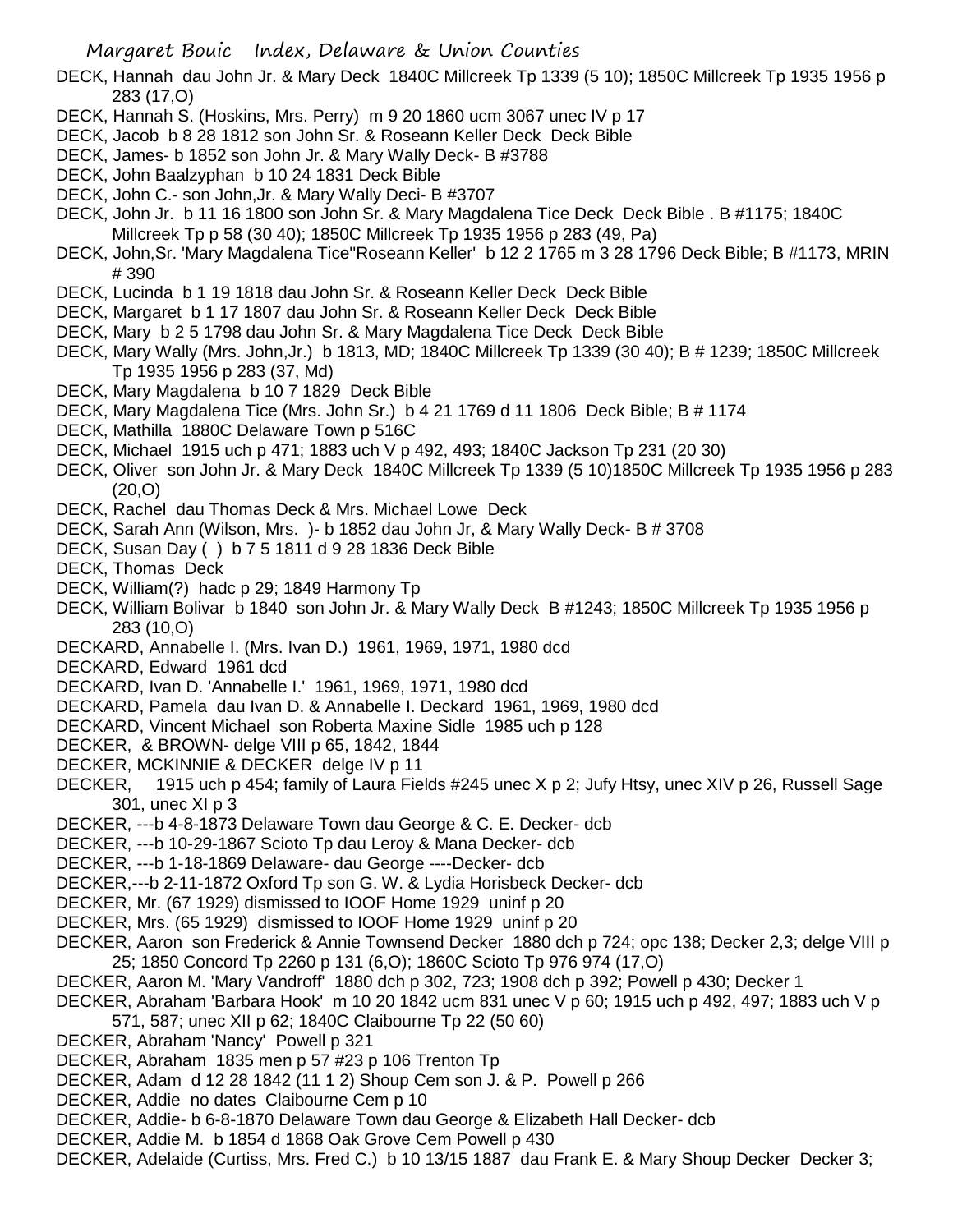Howison 1233; dcb

- DECKER, Adeline Minerva (Holycross, Mrs. Isaac) m 5 26 1858 ucm 2736 mt 6 9 1853; unec XII p 30, XIV p 27
- DECKER, Alice A. Gandy (Mrs. William S.) m 2 28 1878 ucm 6221; 1880C Claibourne Tp 171-181 p 17 (18,O,O,Md)
- DECKER, Alan F. 'Teckla' son Rev. Oscar C. & June Lorraine Brunner Decker Decker

DECKER, Albertus 'Charlotte June Culp'- b 1853 d 1914 son Mahlon & Minerva Dull Decker- ped Welthea Decker Ellis #263 8 unec XI p 18

- DECKER, Alexander N.'Rosa Mason' b 6 24 1859 d 1939 Newhouse Cem p 8; son Frederick & Elizabeth Nash Decker 1880 dch p 724; 1908 dch p 431, 625; Decker 2,3; Pabst 3 p 9, 19; hadc p 121; 1880C Scioto Tp 2
- DECKER, Alfred Pabst 2 p 96; delge VII p 2
- DECKER, Alfretta see Henrietta
- DECKER, Alice A. (Mrs. William)- b 12-1860 1900C Richwood 148-156 p 6A (39,O,-,-) m 22y 7 ch, 2 living
- DECKER, Alice I. Van Brimmer (Mrs. Robert M.) b 8 24 1897 d 8 6 1988 Washington CH bur Radnor Decker DECKER, Alice L./I Utley (Mrs. James P.) m 12 30 1860 dcm d 12 5 1877?(34 7 11) Sunbury Cem Powell p 33
- DECKER, Allie J. b 1861 d 1939 Fariview Cem p 13
- DECKER, Allie J.- grad DHS 1884 delge VII p 6

DECKER, Alvin O. 'Matilda' son Frederick & Annie Townsend Decker Decker 2,3; 1880 dch p 724; 1908 dch p 625; Powell p 430; 1860C Scioto Tp 976 974 (8,O); 1880C Scioto Tp 67 p 281C

- DECKER, Ambrose 'Eleanore Frazer' Decker
- DECKER, Amy dau John R. & Betty V. Decker Decker
- DECKER, Andie no dates Claibourne cem p 10
- DECKER, Andrew J. 'Lydia Bierce''Hattie Armstrong' b 10 22 1866 d 4 19 1943 Bokescreek Cem p 45 son John J. & Beulah Decker 1908 dch p 431; Pabst 3 p 11, 19; Powell p 242; 1880C Scioto Tp 11
- DECKER, Anita dau Lawrence J. & Patricia Marie Jones Decker Decker
- DECKER, Ann E. d 3 17 1866 (12 4 24) Bokes Creek Cem Powell p 242
- DECKER, Ann E. (Burrows, Mrs. William) m 11 16 1859 ucm 2947 unec IV p 17
- DECKER, Ann Ella dau Leroy & Lucretia Marie Decker 1880C Marysville 305 334 p 21 (12,O,O,O)
- DECKER, Anna d 1880 (16) Oak Grove Cem Powell p 431
- DECKER, Anna May d 2 18 1866 (6m) Sunbury Cem Powell p 33
- DECKER, Anna (Northrup, Mrs. Daniel B.)- ped Laura Price fields #248 31, unec XI p 7
- DECKER, Anne (Bowsher, Mrs. Victor) Cowgill p 6
- DECKER, Anne d 3 17 1866 (12 4 24) Bokescreek Cem p 45 dau William H. & Susannah Decker
- DECKER, Annie Townsend (Mrs. Frederick) b 8 27 1812 d 12 12 1855 Powell p 430 1880 dch p 724; 1850C Concord Tp 2260 p 131 (38, NJ) 1883 uch V p 104(Mary A. Munson)
- DECKER, Arel M. 1908 dch p 392
- DECKER, C. Arthur 'Bernice Mckitrick' b 2 12 1898 m 6 5 1923 d 7-23-1967 son Frank E. & Mary Shoup Decker Decker 6,7; Wilson (11611; 1961 dcd Ferguson (1(110611); Powers p 98; Howison 1236
- DECKER, Arthur E.- b 11-27-1872 Berkshire Tp son James & Lenora Utley Decker- dcb
- DECKER, Arthur P. 'Nancy Haggard' m 12 29 1848 ucm 1372; unec VII p 40
- DECKER, Aubrey Lynne b 1-18-1980 dau Patrick Lynn & Gwendolyn Jo Rausch Decker Rausch 1153252, 168652
- DECKER, Axalincott dau Elisha & Margaret Decker 1850C Allen Tp 1407 1425 p 210 (10,O)
- DECKER, Barbara Hook (Mrs. abraham) m 10 20 1842 ucm 831 unec V p 60
- DECKER, Benjamin 1835 men p 9 #232 p 10 Berkshire Tp
- DECKER, Benjamin- son George & Lydia Hornbeck- 1880C Jackson Tp 9 p 6 (18,O,O,O)
- DECKER, Bernice McKitrick (Mrs. C. Arthur) b 3 2 1903 m 1923 d 4-9-1992 (89) dau Floyd & Nellie Frances
- Edelblute McKitrick Ferguson 1(11)611; Wilson 11611; McKitrick p 269; Decker 6,7; 1961 dcd; 1971, 1975 ucd; Howison 1236
- DECKER, Bethsheba (Cannady, Mrs. John) m 5 30 1835 dcm
- DECKER, Betsey (Mrs. Joseph) b 10 1 1799 d 10/12 3 1852(62 2 22) Bokescreek Cem p 45 Powell p 241 dcc Mary Clark Smart 29; 1850C Scioto Tp 2470 2482 (61, Va)
- DECKER, Betsy (Beemer, Mrs. William) delge IV p 36
- DECKER, Betty (Mrs. John)- Decker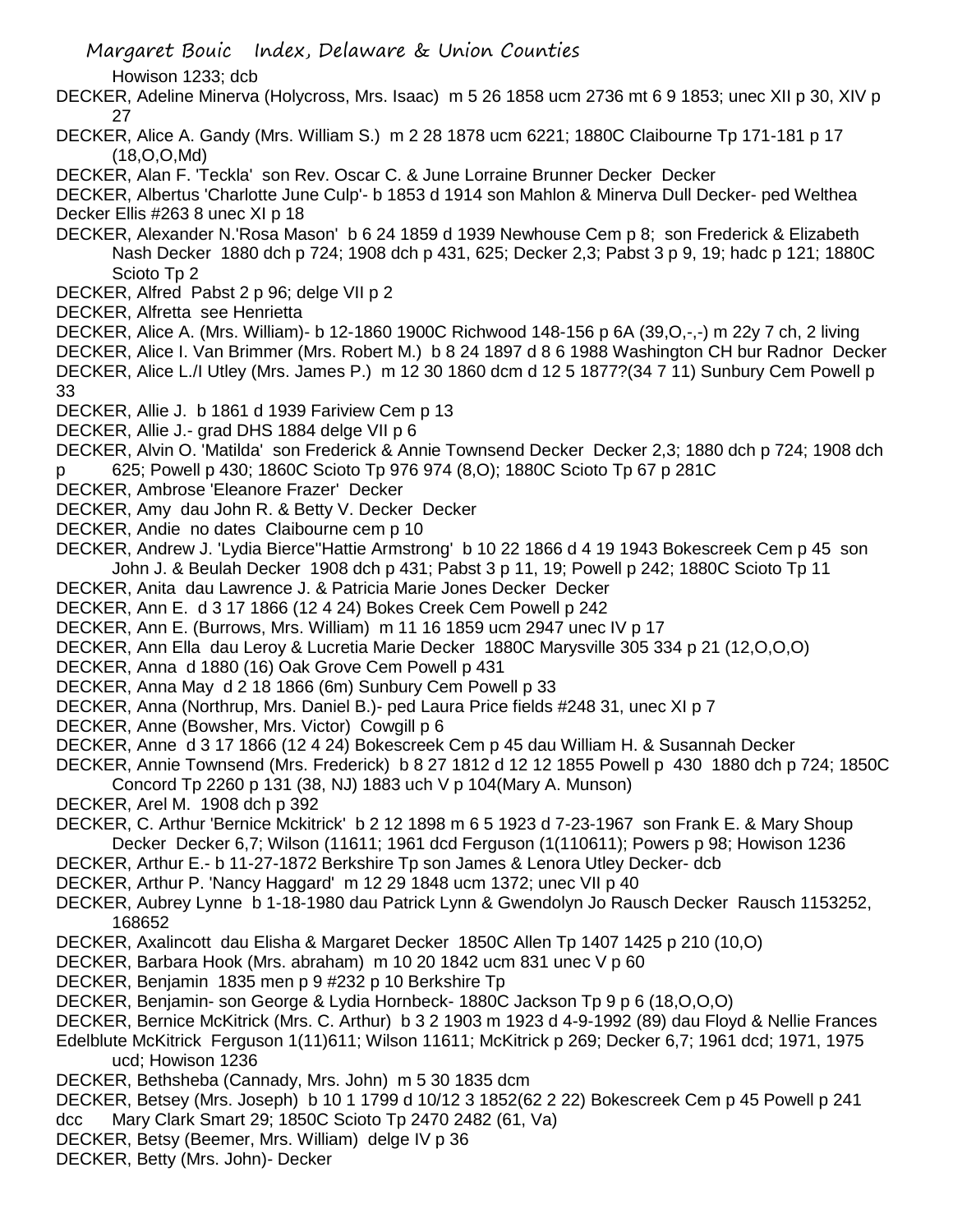DECKER, Betty L. (Mrs. Robert B.) 1961, 1969, 1971, 1980 dcd

DECKER, Beulah Irwin (Mrs. John James) b 11 1828 m 9 12 1846 d 6 4 1921/0 (91 7) Bokescreek Cem p 45; Powell p 242 dau Andrew & Hester McElroy Irwin dcc Mary Clark Smart 15; unec IV p 18

- DECKER, infant dau d 3 16 1857 Powell p 242; inf son d 3 28 1858 Powell p 242
- DECKER, Blanche Hinze/Hines (Mrs. Charles E.) m 3 14 1907 dcm d 11 19 1968 981) Decker
- DECKER, Brian son Howard & Maxine Lashley Decker Decker
- DECKER, Bruce son Howard & Maxine Lashley Decker Decker
- DECKER, William Bryan 'Margaret Snider' m 9 12 1922 Howison (1245)
- DECKER, C. A. dau William & ELiza Jane Clark Decker 1860C Claibourne Tp 861 843 p 113 (7,O)
- DECKER, Camille Custer (Mrs. Richard Bruce) m 9 25 1971 McKitrick p 269
- DECKER, Carl E. son Charles G. & Matilda Ann Ashbrook Decker Decker; 1961, 1969, 1971, 1980 dcd
- DECKER, Carol Ann (Rider, Mrs. Gary Lee) 1985 uch p 116
- DECKER, Caroline- b 5-3-1887 Scioto Tp dau A. M. & Rosa Mayson Decker- dcb
- DECKER, Caroline Warren (Mrs. Ernest) b 1875 d 1929 Bokescreek Cem p 61 dau John Henry & Anna E. Austin Warren Warren 3; 1908 dch p 773; Decker
- DECKER, Carrie B. (Russell, Mrs. Decator R.) b 1866 d 1932 Bokescreek p 59; 1908 dch p 431; Howison 565
- DECKER, Catherine dau Moses & Charlotte Decker hmp p 75; 1850C Kingston Tp 3310 (24,O)
- DECKER, Cathy (Young, Mrs. ) dau William J. & Jane Timmons Decker 1976 dch p 574
- DECKER, Charles hmp p 66
- DECKER, Charles A. son Charles G. & Matilda Ann Ashbrook Decker Decker; 1961 dcd
- DECKER, Capt. Charles C.'Dorba' d 6 29 1964 son Minnie Decker Decker
- DECKER, Charles E. 'Blanche Hinze/Hines' b 8-14-1893 Scioto Tp dcb, m 3 14 1907 dcm d 6 12 1962 (78)
- bur Bokescreek Cem son Frank E. & Mary Shoup Decker Decker; Howison 1231
- DECKER, Charles son Frank E. & Mary Shoup Decker Decker 3
- DECKER, Charles G. 'Matilda Ann Ashbrook' b 8 1 1894 m 7 17 1917 d 7 21 1967 (72) Bokescreek Cem p 45 son Andrew J. & Hattie Armstrong Decker 1961 dcd; Decker
- DECKER, Charles L. 'Wahneta' 1971, 1973, 1975, 1979, 1981, 1983 ucd
- DECKER, Charles 'Rachel A. Morrow' d 1964 Decker
- DECKER, Charlotte Coykendall (Mrs. Moses) d 12 31 1866 (65 11 20) Sunbury Cem Powell p 34; 1880 dch p 685; dcw Bk 1 p 127; 1850C Kingston Tp 3310 p 174 (64, Pa)
- DECKER, Charlotte Jane Culp (Mrs. Albertus)- b 1855 d 1912 dau David & Lydia Seitz Culp- ped Welthea Decker Ellis #263 9- unec XI p 18
- DECKER, Charmaine Allamong (Mrs. ) dau Ira C. Allamong Allamong
- DECKER, Cheryl Sue (Sheets, Mrs. Robert Ray) m 5 21 1988 dau John R. & Betty V. Poling Decker Decker; Weaver 11147551
- DECKER, Cindy dau Lawrence J. & Patricia Marie Jones Decker Decker
- DECKER, C . L. hmp p 62
- DECKER, Clara E. b 7 1 1902 Del Co. births dau A. J. & Lydia Bierce Decker Decker
- DECKER, Clarence b 2-7-1888 Scioto Tp dcb- son Conrad W. & Mariah J. Kuhns Decker Decker
- DECKER, Clarence E. 'Ida M. Carpenger' b 2 7 1888 d 12 12 1967 bur Maple Dell djlm p 97 son Willis & Josephine Coons Decker Decker; 1949, 1959, 1967 ucd
- DECKER, Clark son Frederick & Anna Townsend Decker Decker 2; 1880 dch p 546, 724; 1908 dch p 135,490, 625; 1850C Concord Tp 2260 p 131 (15,O)
- DECKER, C. Lee 'Meda L. Curry' b 1893 m 1914 d 1982 Claibourne Cem p 21; Decker; 1949, 1959 ucd
- DECKER, Clement- son Conrad & Mary Ann Watson Decker- 1880C Taylor Tp 188-190 p 18 (16,O,O,O)
- DECKER, Clifford 'Dessie Irwin' Weiser p 704
- DECKER, Clinton Joseph b 8 16 1978 son Patrick Lynn & Gwendolyn Jo Rausch Decker Rausch 1153251; 168651
- DECKER, Cloyce Earl 'Flossa Mae Weaver'- b 1880 d 1953 son Albertus & Charlotte Jane Culp Decker- ped Welthea Decker Ellis #263 4- unec XI p 18
- DECKER, Cloyse C. Woodruff (Mrs. Lloyd Harry)- b 1907 d 1970 dau Nelson Heston & Susanna Edwards Woodruff- ped Welthea Decker Ellis #263 3- unec XI p 18
- DECKER, Conrad 1880C Taylor Tp p 133A
- DECKER, Conrad 'Elenor Tillbury' m 8 19 1810 onwq
- DECKER, Conrad 'Mary Ann Watson' b 1832 m 1 27 1853 dcm d 1910 Bokescreek Cem p 50 son Joseph & Betsey Decker 1850C Scioto Tp 2482 (19,O); 1860C Scioto Tp 1100 (28); 1880C Taylor Tp 188-190 p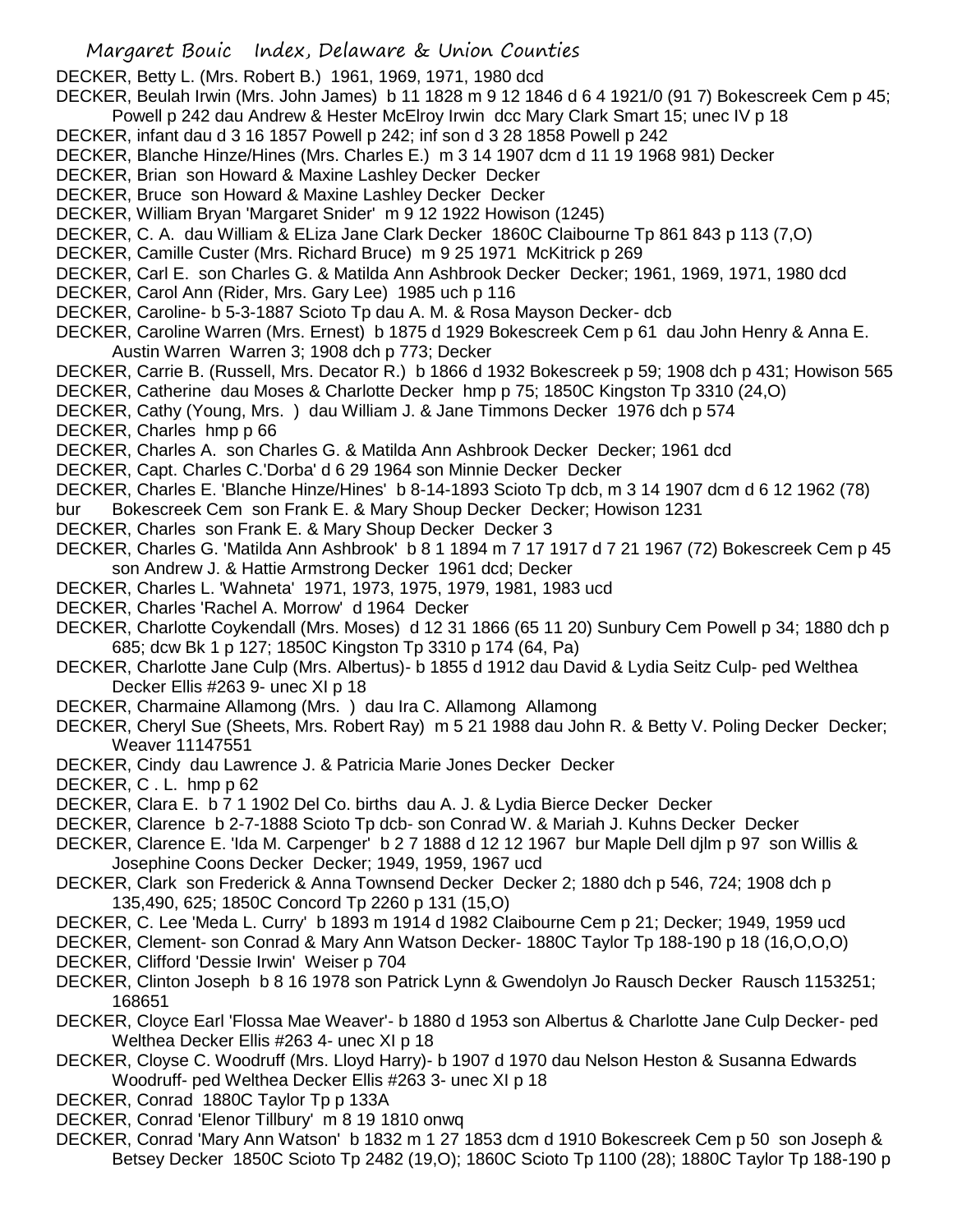Margaret Bouic Index, Delaware & Union Counties 18 (48,O,Va,Va); 1-1831, 1900C Washington Tp 193 p 9A (69,O,Va,Va)- div DECKER, Conrad W. b 1856 d 1916 Newhouse Cem p 10 son Joseph L. & Elizabeth Watson Decker 1860C Scioto Tp 1103 (4); 1880C Scioto Tp 97 p 282A DECKER, Constance J. (Megison, Mrs. Donald) dau Rev. Oscar C. & June Lorraine Brunner Decker Decker DECKER, Cora Barrett (Mrs. Fred) b 1887 d 11 21 1979 992) Fairview Cem p 13; opc 501 DECKER, Craig Joseph Decker DECKER, C. S. uca p 79; delge IV p 27, VII p 64, VIII p 65 DECKER, Curtis son Capt. Charles C. & Dorba Decker Decker DECKER, D. 1908 dch p 625 DECKER, Daniel d 1972 son Henry F. & Jane McLaughlin Decker Decker DECKER, Daniel 'Mary A.' 1840C Berkshire Tp p 180 (50 60); 1850C Berlin Tp 1961 p 121 (65,NY) DECKER, Danielle b 1973 dau Vicki Decker 1983 ucd DECKER, David son Charles E. & Blanche Hines Decker Decker DEBOLT, D. E. Claibourne Cem p 27 DECKER, Deborah dau Howard & Maxine Lashley Decker Decker DECKER, Deborah Weaver (Mrs. Samuel A.) m 11 23 1855 dcm DECKER, Debra b 1961 dau Jerry & Elizabeth Decker 1971 ucd DECKER, Dessie Irwin (Mrs. Clifford) dau Alex & Louise Candess Kahle Irwin Weiser p 704 DECKER, Donald L. 'Gennie' son Wilbur & Lillian Decker 1949 ucd; 1961, 1980 dcd DECKER, Dorba (Mrs. Capt. Charles C.) Decker DECKER, Dorothy (Hill, Mrs. ) dau Walter C. Decker DECKER, Douglas b 1974 son Henry E. & Jane McLaughlin Decker Decker; 1980 dcd DECKER, Edith M. dau LeRoy & Lucretia Marie Winget Decker Decker 3; 1883 uch V p 104 DECKER, Edith (Moran, Mrs. ) b 1873 d 1908 Milford Cem Un Al p 12 DECKER, Edwin M. d 6 19 1853 (1 6 27) Old Blue Cem Powell p 144 DECKER, Eleanor Tillbury (Mrs. Conrad) m 8 9 1810 onwq I DECKER, Eleanore Frazer (Mrs. Ambrose) Decker DECKER, Electa d 11 1829 Redbank Cem Powell p 117 dau Elisha & Margaret Decker DECKER, Eli 1850C Claibourne Tp 91 p 15 (9.O) DECKER, Eli son Wesley & Jane Moore Decker 1870C Allen Tp 215 207 p 14 (4,O) DECKER, Elisha 1835 men p 18 #27 p 28 Concord Tp DECKER, Elisha 'Margaret' 1883 uch V p 338; 1830C Millcreek Tp; 1850C Allen Tp 1407 1425 p 210 (48, Pa); 1860C Millcreek Tp 151 (55, Pa) DECKER, Elisha 'Margaret' d 7 21 1871 (67 8 18) Redbank Cem Powell p 117; 1830C Genoa Tp delge III p 31, 72; 1835 men p 29 #154 p 49 Genoa Tp; 1840C Genoa Tp; 1850C Genoa Tp 374 p 39 (48,O); hadc p 26; delge VI p 8 DECKER, Elisha 'Susan Bishop' m 9 14 1810 onwq I DECKER, Eliza hadc p 117; 1900 Radnor Tp

- DECKER, Eliza Caroline (Neimeyer, Mrs. Carl) b 5-3-1880 Scioto Tp dcb, dau Alexander N. & Rosa Mason Decker 1908 dch p 625; Decker 3
- DECKER, Eliza Jane Clark (Mrs. William) m 8 3 1848 ucm 1331 unec VII p 39; 1850C Claibourne Tp 95 p 16 (24,O); 1860C Claibourne Tp 861 843 p 113 (34,O)
- DECKER, Eliza Stevens (Mrs. John) m 8 8 1848 dcm
- DECKER, Elizabeth (Cutshell, Mrs. Daniel) m 11 13 1842 dcm
- DECKER, Elizabeth dau Elisha & Margaret Decker 1850C Genoa Tp 374 p 39 (8,O)
- DECKER, Elizabeth Felkey (Mrs. Jeremiah M.) m 9 5 1844 dcm
- DECKER, Elizabeth Hill (Mrs. John George) m 7 25 1854 dcm; delge VII p 12
- DECKER, Eliza J. d 8 19 1859 (1m,23d) Powell p 239 dau C. S. & M. N. Decker
- DECKER, Elizabeth (Mrs. Jerry)(Black, Mrs. Scotty) 1971 ucd
- DECKER, Elizabeth (Jones, Mrs. Joseph S.) m 8 7 1851 dcm
- DECKER, Elizabeth dau Joseph & Betsey Decker 1850C Scioto Tp 2470 2482 (16,O)
- DECKER, Elizabeth dau John J. & Julia Decker 1850C Scioto Tp 2459 2471 (1,O)

DECKER, Elizabeth Nash (Runnels, Mrs. Solis)(Mrs. Frederick) b 4 3 1820 m 5 25 1856 dcm d 4 5 1900 bur Delaware opc 121; 1908 dch p 625; Pabst 3 p 7, 17; 1880 dch p 724; Decker 1,2; 1860C Scioto Tp 976 974 (40,NY); 1880C Scioto Tp 2

DECKER, Elizabeth (Peck, Mrs. Ervin B.) d 10 2 1871 (12 3) Bokescreek Cem p 45 dau J. J. & B. Decker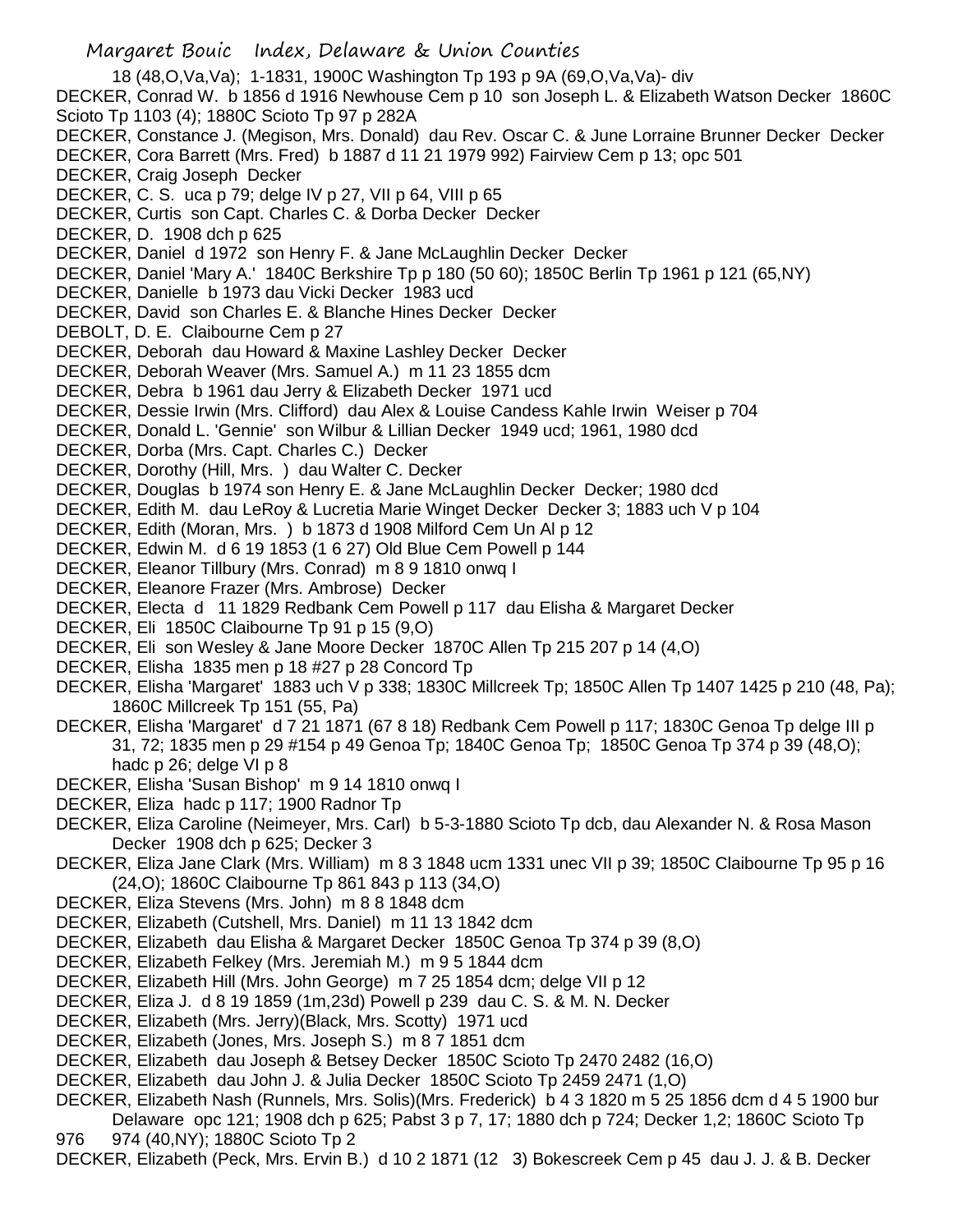DECKER, Elizabeth Watson (Mrs. Joseph) m 8 31 1848 dcm; 1860C Scioto Tp 1103 (28,O)

- DECKER, Ellen 1880C Radnor Tp p 472A
- DECKER, Ellen (Butz, Mrs. George M.) m 3 25 1880 ucm 6688
- DECKER, Ellie Annie dau LeRoy & Lucretia Marie Winget Decker Decker 3; 1883 uch V p 104
- DECKER, Ellis- b 1-28-1899 Delaware Town son Edward & Jennie Darst Decker- dcb
- DECKER, Ellis son Elisha & Margaret Decker 1850C Genoa Tp 374 p 39 (4,O)
- DECKER, E. M. 1908 dch p 491; Pabst 7 p 28; delge V p 20
- DECKER, Emeline dau Conrad & Mary Ann Watson Decker 1860C Scioto Tp 1100 (6)
- DECKER, Emily 1850C Claibourne Tp 91 p 15 (3,O)
- DECKER, Emily Anne b 1974 twin dau Henry E. & Jane McLaughlin Decker Decker; 1980 dcd
- DECKER, Emma G. 1880C Troy Tp p 336C
- DECKER, Emma- b 4-1-1883 Radnor Tp dau Frank & ALice Caylor Decker- dcb
- DECKER, Emma (Hoover, Mrs. Lewis G.) m 12 31 1874 ucm 5611 mt 3 p 6
- DECKER, Emmett E/G. 'Flora B.' b 10-18-1874 son Joseph B. & Mary M. Brown Decker 1883 uch V p 504; 1949 ucd; 1880C Jackson Tp 8 p 4 (5,O,O,O); 1900C Jackson Tp 165-167 p 8A (25,O,O,O) m 3y
- DECKER, Enos H. b 3 22 1904 Del Co. Births son A. J. & Lydia Bierce Decker Decker
- DECKER, Enos H. 'Zelma Crowe''Emma Lane'- m(1) 12-1928- Penny letter
- DECKER, Ernest d 7 29 1889 (8 4 25) Claibourne Cem p 27
- DECKER, Ernest H. 'Caroline Warren' b 1873 d 1927 Bokescreek Cem p 61 son Aaron Decker 1908 dch p 773; Pabst 3 p 19; Decker 3; Warren 3;
- DECKER, Ethel M. (Mrs. Samuel O.) b 1892 d 1925 Price Cem djlm p 45
- DECKER, Eugene Fredrick- b 4-14-1900 Delaware Town son C. E. & Jennie Darst Decker- dcb
- DECKER, Eugene b 1959 son Paul E. Decker 1971 dcd
- DECKER, Ezekiel son Elisha & Margaret Decker 1860C Millcreek Tp 151 (27,O)
- DECKER, Finley F. 'Alice Caylor' b 1860 d 1926 Fairview Cem p 13
- DECKER, Flora grand niece of Elizabeth Kyle Pabst Pion I p 135, 137, 138
- DECKER, Flora B. (Mrs. Emmett E.) b 2-1871 -1949l 1959 ucd; 1900C Jackson Tp 165-167 p 8A (29,O,O,O) m 3y; 1 ch, O living
- DECKER, Flora- dau Conrad & Mary Ann Watson Decker- 1880C Taylor Tp 188-190 p 18 (19,O,O,O)
- DECKER, Flora I/J. dau Alvin O. Decker b 12-7-1875 Scioto Tp dcb; 1880C Scioto Tp 67; Pabst 3 p 13
- DECKER, ---- b 2-12-1899 Scioto Tp son F. E. & M. Shoup Decker- dcb
- DECKER, Florence Griffith (Mrs. Floyd) 1976 dch p 374
- DECKER, Flossa Mae Weaver (Mrs. Cloyce Earl)- b 1882 d 1946 dau Peter & Deborah C. Worthington Weaver- ped Welthea Decker Ellis #263 5- unec XI p 18
- DECKER, Floyd Fay 'Mildred Dombaugh' b 1 5 1902 dcb, d 1 4 1972 bur Marion son John W. & Lillie May F ogle Decker Decker
- DECKER, Floyd 'Florence Griffith' 1976 dch p 374
- DECKER, Floyd son Floyd Fay & Mildred Dombaugh Decker Decker
- DECKER, Francis M. son Elisha & Margaret Decker 1850C Allen Tp 1407 1425 p 21 (6,O); 1860C Allen Tp 826 836 p 113 (17,O)
- DECKER, Frank Pabst 3 p 15
- DECKER, Frank E. 'Mary Shoup' b 3 28 1857 m 9 7 1882 d 4 25 1924 son Frederick & Elizabeth Nash Runnels Decker Decker 2,3; 1880 dch p 724; 1908 dch p 625; Pabst 3 p 10, 19; Pounds 5,6; hadc p 117, 119, 121; Howison 532
- DECKER, Frank- grandson of mrs. Waters- delge X p 48
- DECKER, Frankie 1908 dch p 431
- DECKER, Fredie M. no dates Claibourne Cem p 10
- DECKER, Fred L. 'Cora Barrett' b 8-7-1890 dcb, d 7 27 1963 Fairview Cem p 13; son Finley F. & Alice Caylor Decker Ost p 1,3; Decker
- DECKER, Freddie 'Nora' b 6-5-1892 Scioto Tp dcb, d 3 30 1952 son Frank E. & Mary Shoup Decker Decker; Howison 1234
- DECKER, Frederick 'Annie Townsend''Elizabeth Nash' b 9 1 1812 m(1) 1834 m 5 25 1856 dcm d 1892 son Aaron M. & Mary Vandroff Decker 1880 dch p 484, 497, 652, 723; 1908 dch p 132, 135, 136, 139, 625; 1883 uch V p 104; Pabst 3 p 7, 9, 10, 15, 17; 7 p 28; hmp p 63; opc 120; Maugans Anc p 5; Powers p 250; delge IV p 18, 25; Decker 1,2; 1850C Concord Tp 2260 p 131 (38, NJ); 1860C Scioto Tp 976 974 (48,NJ); 1880C Scioto Tp 2 p 278A; delge VII p 39, 64, VIII p 15, 65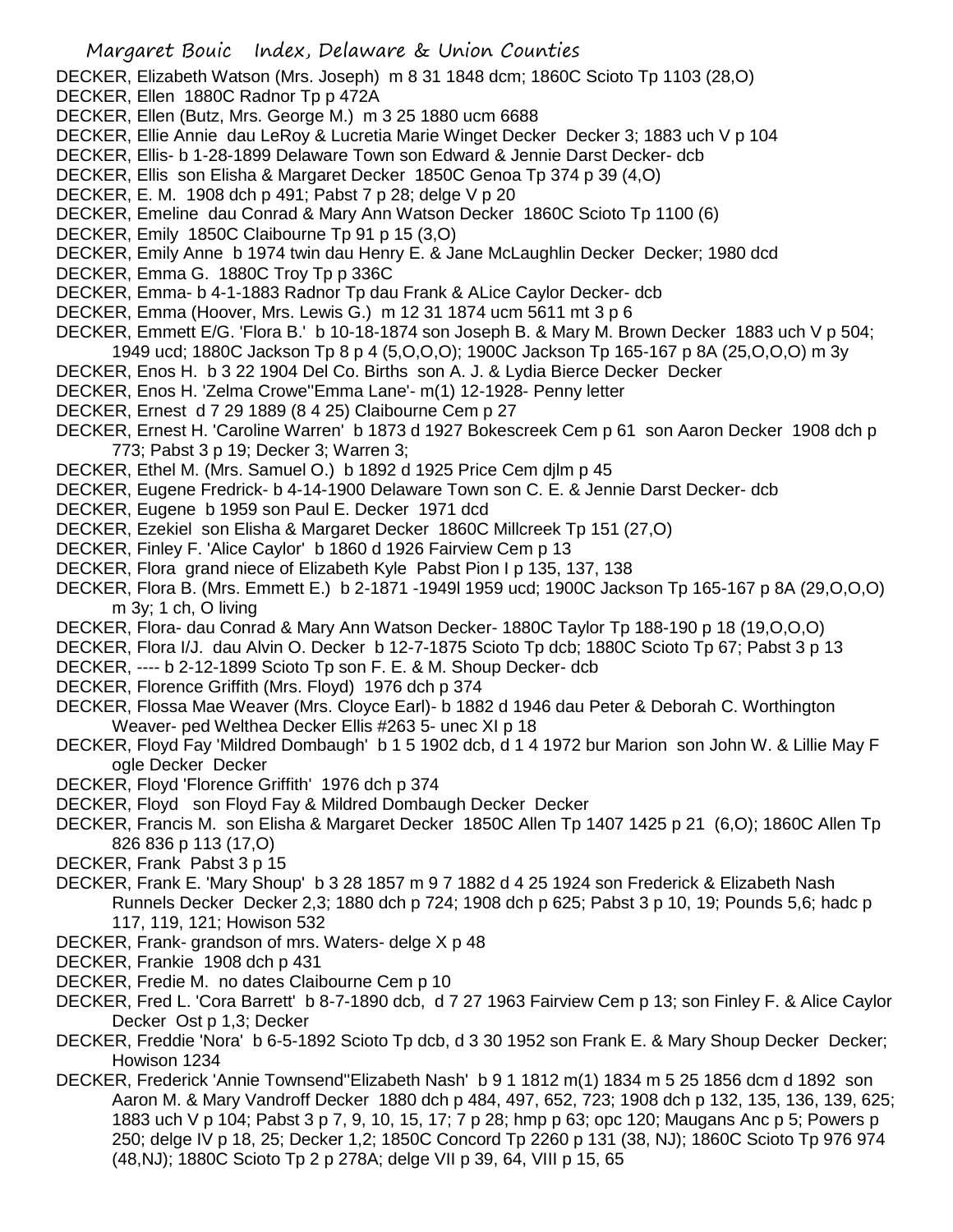- Margaret Bouic Index, Delaware & Union Counties DECKER, Frederick- b 12-28-1875 Delaware Town son J. G. & C. E. Decker- dcb DECKER, Frederick N. son Frederick & Anna Townsend Decker Decker 2; 1880 dch p 724 DECKER, Fredericka Reidel (Mrs. Jacob) m 5 11 1858 dcm DECKER, Gennie (Mrs. Donald L.) 1980 dcd DECKER, George 1880C Jackson Tp p 223A DECKER, George 1850C Delaware Town 1152 p 87 (55, Va) black DECKER, George 1908 dch p 392; Pabst 3 p 9, 18; delge VIII p 26 DECKER, George son Daniel & Mary A. Decker 1850C Berlin Tp 1961 p 121 (29,O) DECKER, John George 'Elizabeth Hill' m 7 25 1854 dcm; delge VII p 12 DECKER, George- son George & Lydia Hornbeck Decker- 1880C Jackson Tp 9 p 6 (10,O,O,O) DECKER, George 'Lydia Hornbeck' m 10 3 1850 dcm; 1880C Jackson Tp 9 p 6 (60,O,O,O) DECKER, George R. son Elisha & Margaret Decker 1850C Genoa Tp 374 p 39 (3,O) DECKER, George W. 'Mary L. Evans' son Frederick & Elizabeth Nash Runnels Decker Decker 2; 1880 dch p 724; 1908 dch p 625; 1880C Scioto Tp 2; delge VIII p 13; dg 1-7-1908 DECKER, Geraldine (Boyd, Mrs. ) dau Howard & Maxine Lashley Decker Decker DECKER, Gertrude (Swartz, Mrs. Ernest) Milligan (33) DECKER, Gilbert Frank- b 12-17-1875 Delaware Town son George & Phlina Kieler Decker- dcb DECKER, Grace (Smith, Mrs. Leo) b 7-26-1886 dcb Scioto Tp- dau Alexander N. & Rosa Mason Decker 1908 dch p 625; Decker 3 DECKER, Gracie - b 5-8-1883 Delaware Town dau Fordenand & Katie Reding Decker- dcb DECKER, Greeley son Frederick & Annie Townsend Decker 1908 dch p 625 DECKER, Gregory Aaron b 1957 d 1 23 1982 son Harold William & Robbie Lee Decker Decker; 1980 dcd DECKER, Gregory son Capt. Charles C. & Dorba Decker Decker DECKER, Grover B. b 2 3 1885 d 4 16 1962 Shoup Cem son Joseph J. & Sarah Money Decker Decker; 1949, 1959 ucd DECKER, Grover C. b 8 1 1894 son A. J. & Hattie Armstrong Decker Decker; Penny letter DECKER, Grover J. 1980 dcd DECKER, Grover,Jr. son Charles G. & Matilda Ashbrook Decker Decker DECKER, Guy son Aaron Decker Decker 3 DECKER, Gwendolyn Jo Rausch (Mrs. Patrick Lynn) b 4 7 1960 m 2 18 1878 dau Robert W. J. & Caroline J. Rausch Rausch 115325; 16865 DECKER, H. hmp p 47 DECKER, Hannah M. (Jackson, Mrs. George Thomas) b 8 22 1851 m 6 8 1871 d 8 20 1887 (25 11 28) Bokescreek Cem p 45 dau J. J. & B. Decker; dcc Mary Clark Smart 7 DECKER, Harold William Jr. 'Susan J.' b 1954 son Harold W. & Robbie S. Decker 1969, 1980 dcd engaged to Shannon Kelly Pruett DECKER, Harold son Wilbur & Lillian Decker 1949 ucd DECKER, Harold William 'Robbie S. Lee' d 7 19 1988 (63) Brookshire Cem Decker; 1969, 1980 dcd; Sunbury p 53, 91 DECKER, Harriet;Hattie (Crab, Mrs. ) dau Moses & Charlotte Decker hmp p 75; 1850C Kingston Tp 3310 p 174 (14,O) DECKER, Harry 'Hazel Tossey' d 1 16 1972 (74) bur Bokescreek Cem son Andrew J. & Hattie Armstrong Decker Decker; Decker; Tossey DECKER, Harriet dau Wesley & Jane moore Decker 1870c Allen Tp 215 207 p 14 (9,O) DECKER, Hattie Armstrong (Mrs. Andrew J.) b 9 14 1866 d 5 17 1900 Bokescreek Cem p 45, Powell p 242 DECKER, Hattie (Taylor, Mrs. ) dau Charles G. & Matilda Ann Ashbrook Decker Decker DECKER, Hazel Tossey (Mrs. Harry E.) dau William J. & Etta Walker Decker Decker; Tossey DECKER, Helen 1980 dcd DECKER, Helen Amrine b 1914 d 1968 Oakdale Cem II p 148 (M R15 6) DECKER, Henrietta (Willis, Mrs. Plynn) m 4 11 1861 dcm dau Frederick & Anna Townsend Decker 1880 dch p 652, 724; 1985 uch p 725; opc 152; 1850C Concord Tp 2260 p 131 (10,O); 1860C Scioto Tp 976 974 (19,O); Decker 2; Willis 2 DECKER, Henry 1835 men p 29 #153 p 49 Genoa Tp; 1841 delge VII p 64, VIII p 65
- DECKER, Henry F. 'Jane McLaughlin' Decker; 1969, 1971, 1980 dcd
- DECKER, Henry H. son Elisha & Margaret Decker 1883 uch IV p 463, 646; 1850C Alen Tp 1407 1425 p 210  $(14, 0)$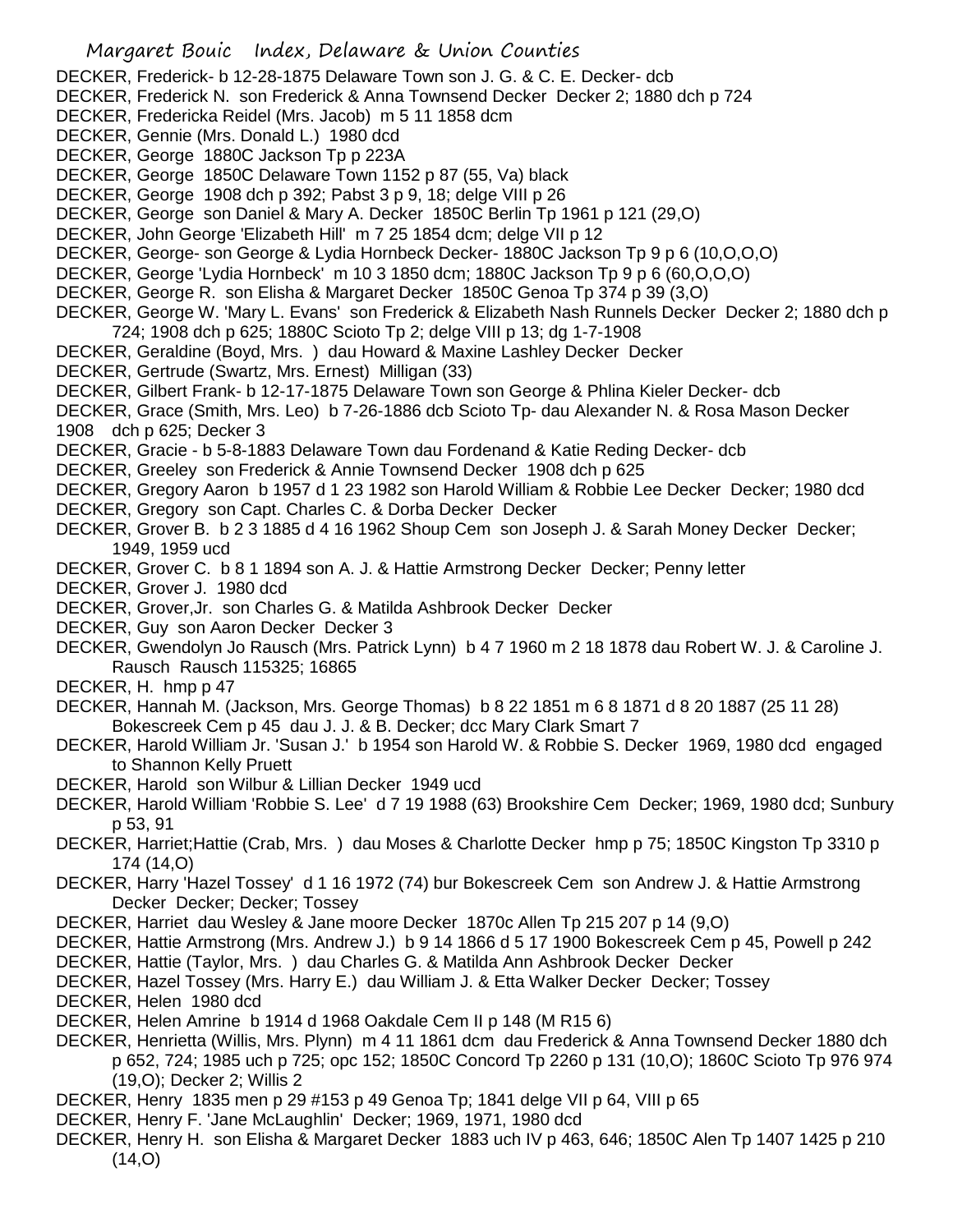DECKER, Henry Homer 'Rebecca Baughan' b 11 1 5 1838 (23,O) m 4 29 1859 ucm 2881 unec IV p 9; 1860C Millcreek Tp 152 (23,O); Craig Decker letter

- DECKER, Henry 'Mahala Northrup' m 12 20 1846 dcm
- DECKER, Hose son George & Lydia Hornbeck Decker 1880C Jackson Tp 9 p 6 (8,O,O,O) p 0224
- DECKER, Howard A. b 2 15 1900 d 8 25 1949 Raymond Cem lptw p 28
- DECKER, Howard ' Maxine Ashley' Decker
- DECKER, Hulda Hedges (Mrs. William) b 1855 m 5 10 1877 ucm 6066 d 1925 Claibourne Cem p 27 dau
- Ezra & Sarah A. Goss Hedges 1880 dch p 634; 1880C Claibourne Tp 69-73 p 7 (24,O,O,O)
- DECKER, Ida 1880C Berkshire Tp p 427A
- DECKER, Ida May- b 7-25-1870 Harlem Tp dau Ellis & ELizabeth Jenkins Decker- dcb
- DECKER, Ida M. Carpenter (Mrs. Clarence) b 2 4 1889 m 1910 d 4 14 1973 bur Maple Dell djlm p 97 dau Phillipp & Mattie Yoder Carpenter 1949, 1959, 1967 ucd; 1949, 1959, 1967 ucd
- DECKER, Iola/Lola (DeGood, Mrs. Fred) dau Clarence E. & Ione Carpenter Decker Decker
- DECKER, Irene (Brown, Mrs. ) dau Harry E. & Hazel Tossey Decker Decker
- DECKER, Isaac 1835 men p 57 #19 p 106 Trenton Tp
- DECKER, Israel son William & Eliza Jane Clark Decker 1860C Claibourne Tp 861 843 p 113 (9,O)
- DECKER, Jacob 'Fredericka Riedel' m 5 11 1848 dcm
- DECKER, James 1883 uch IV p 459
- DECKER, James 1830C Scioto Tp; 1840C Thompson Tp p 109 (40 50); hadc p 52
- DECKER, James Sr. delge IV p 10, VIII p 65
- DECKER, James b 6 5 1824 d 4 3 1899 Shoup Cem Powell p 263
- DECKER, James L. son James & Matilda Decker 1850C Thomson Tp 78 p 188 (1,O)
- DECKER, James M. b 1860 d 1923 Tussic St. Cem Genoa Tp Powell p 118
- DECKER, James 'Mary Smith' d 8 13 1862 (73 3 7) Shoup Cem Powell p 266
- DECKER, James Jr. 'Matilda Browning' m 3 10 1846 dcm; 1850C Thomson Tp 78 p 188 (24,O)
- DECKER, James 'Polly' 1840C Thompson Tp delge IV p 31; 1850C Thompson Tp 76 p 188 (57, Va); dcw Bk 4 p 127 (15); delge VII p 64
- DECKER, James P. 'Alice Utley' m 12 30 1860 dcm son Moses & Charlotte Decker 1985 uch p 424l 1850C Kingston Tp 3310 p 174 (19,O)
- DECKER, James son Samuel & Savilla Decker 1850c Thomson Tp 77 p 188 (2/12,O)
- DECKER, James W. d 8 9 1845 (26 9 9) Bokescreek Cem p 45
- DECKER, Jane 1880C Radnor Tp p 479C
- DECKER, Jane Ellen Allison (Mrs. Richard) m 1 11 1947 Ferguson (1(11)6112); Decker 7,8; McKitrick p 269; Wilson (116112)
- DECKER, Jane McLaughlin (Mrs. Henry F.) d 11 5 1988 (53) dau Harold & Jeanne McLaughlin; Decker; 1969, 1980 dcd
- DECKER, Jane Moore (Mrs. Wesley) m 12 22 1859 ucm 2967 unec IV p 54; 1860C Allen Tp 780 787 p 107 (29,O); 1870C Allen Tp 215 206 p 14 (33,O)
- DECKER, Jane (Thompson, Mrs. Lewis) m 5 27 1849 dcm
- DECKER, Jane Timmons (Mrs. William J.) 1976 dch p 375
- DECKER, Jane dau William & Eliza Jane Clark Decker 1860C Claibourne Tp 861 843 p 113 (1,O)
- DECKER, M. Jane (Mrs. William J.) 1980 dcd
- DECKER, Jemima d 1882 Oak Grove Cem Powell p 431
- DECKER, Jennie K. (Weiser, Mrs. Emerson E.) b 5 12 1886 d 1 30 1913 Weiser p 765
- DECKER, Jeremiah M. 'Elizabeth Felkey' m 9 5 1844 dcm
- DECKER, Jerry L. 'Elizabeth' 1971, 1973, 1975 ucd
- DECKER, Jewel- son George & Lydia Hornbeck Decker- 1880C Jackson Tp 9 p 6 (16,O,O,O)
- DECKER, J. N. 'Samantha' 1880C Claibourne Tp 303-320 p 28 (29,O,O,O) p 204A
- DECKER, Joanne (Montgomery, Mrs. Jack) dau Robert M. & Alice I. Van Brimmer Decker Decker
- DECKER, Jody b 1954 ch Jerry & Elizabeth Decker 1971, 1975 ucd
- DECKER, John 1820C Genoa Tp; 1830C Genoa Tp delge III p 72; 1835 men p 29 #147 p 49 Genoa Tp; 1840C Genoa Tp delge IV p 67, VI p 8; 1880 dch p 486
- DECKER, John 1883 uch V p 382
- DECKER, John 'Betty'- Decker
- DECKER, John D. dcw Bk 4 p 360(37) mentioned in will of Mary Fuller
- DECKER, John son Daniel & Mary A. Decker 1850C Berlin Tp 1961 p 121 (28,O)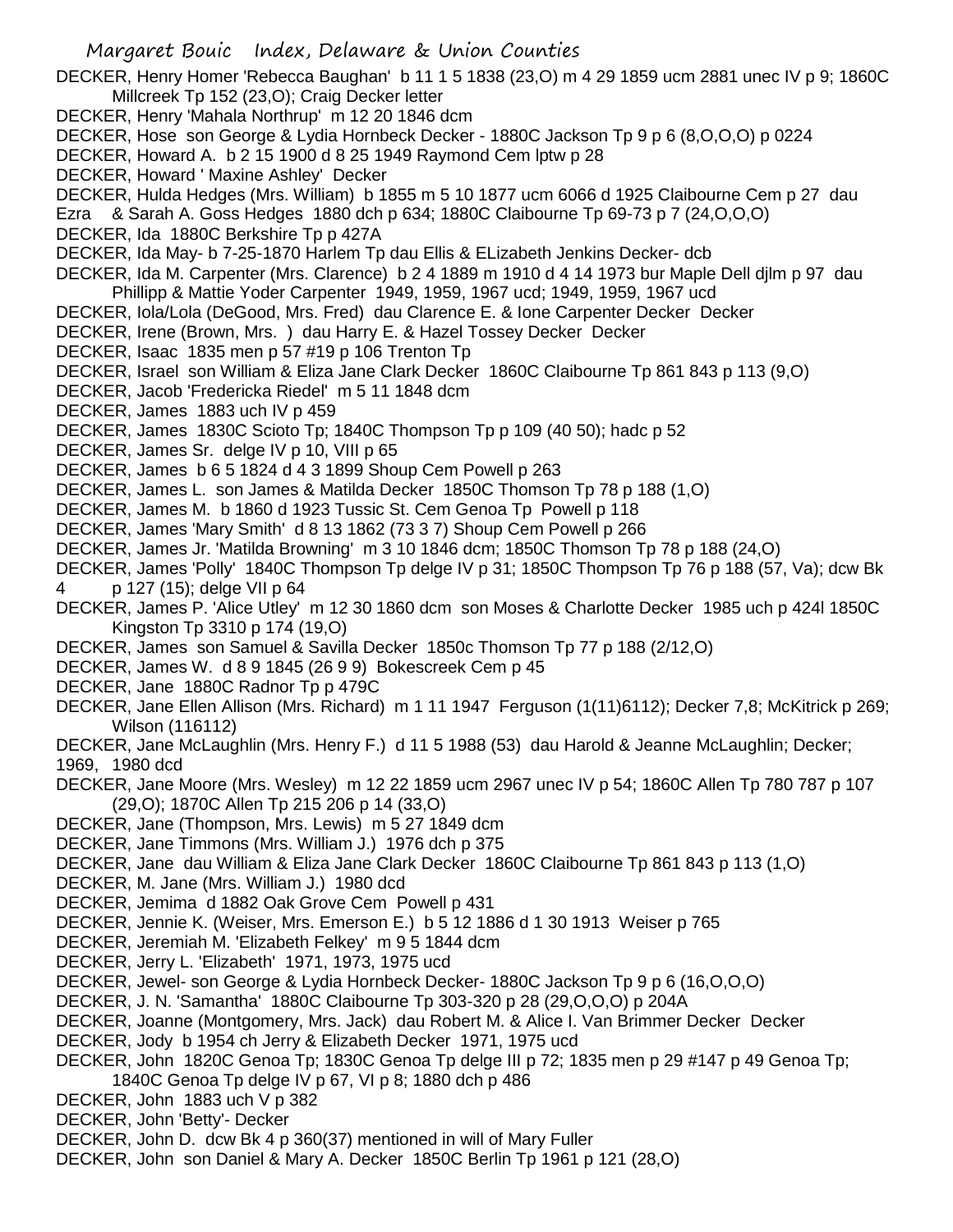DECKER, John son Elisha & Margaret Decker 1850C Allen Tp 1407 1425 p 210 (1,O); 1860C Millcreek Tp 151 (12,O)

- DECKER, John son Elisha & Margaret Decker 1850C Genoa Tp 374 p 39 (1,O)
- DECKER, John 'Eliza Stevens' m 8 8 1848 dcm
- DECKER, John G. 1908 dch p 392; 1880C Delaware Town p 532A
- DECKER, John H.- b 4-9-1892 Scioto Tp son A. J. & Hannah Armstrong Decker- dcb
- DECKER, John son James & Polly Decker dcw Bk 4 p 127(15)
- DECKER, John J.- War of 1812, delge X p 33
- DECKER, John James 'Rebekah Erwin''Beulah Irwin' b 3 16 1826 m 9 12 1846 (2) 10 16 1847 d 7 11 1883
- (57 3 25) Bokescreek Cem p 45; 1880 dch p 486; son Joseph & Betsy Decker dcc Mary Clark Smart 14; 1880C Scioto Tp 11 p 278A; delge V p 67
- DECKER, John J. 'Julia' 1850C Scioto Tp 2459 2471 (25,O); hadc p 50
- DECKER, John L. 1883 uch V p 382
- DECKER, John 'Nancy Tippy' m 2 18 1838 dcm
- DECKER, John P. d 9 8 1873 (33 6 13) Sunbury Cem Powell p 34 son Moses & Charlotte Decker 1880 dch p 622; 1850C Kingston Tp 3310 p 174 (11,O)
- DECKER, John 'Rachel' Powell p 117
- DECKER, John Raymond'Mollie' b 4 9 1882 Del Co Births d 12 30 1972 (81) bur Forest Grove son Andrew J. & Hattie Armstrong Decker Decker
- DECKER, John 'Rebecca Irwin' m 12 6 1845 dcm
- DECKER, John 'Sarah George' m 2 27 1853 dcm
- DECKER, John Wesley 'Lillie My Fogle' b 1869 m 1889 d 1938 New Millcreek Cem p 30; son John J. &
- Beulah Decker 1880C Scioto Tp 11; unec IV p 18
- DECKER, Joseph 1820C Delaware Town; Pabst 5 p 1; delge VI p 73, X p 33
- DECKER, Joseph 1880C Thompson Tp p 296C
- DECKER, Joseph 1880C Jackson Tp p 222A
- DECKER, Joseph (78 1895) Claibourne Tp uninf p 8
- DECKER, Joseph b 1829 d 1870 Bokescreek Cem p 46; Powell p 241
- DECKER, Joseph 'Betsey' b 1786 d 10 5 1863 Bokescreek Cem Powell p 241 1908 dch p 380; dcc Mary Clark Smart 28 hadc p 52; mt 10 8 1859 (70); 1830C Scioto Tp; 1835 men p 55 #66 p 101 Scioto Tp; 1840C Scioto Tp (50 60); 1850C Scioto Tp 2470 2482 (61, Va); delge VII p 13, 61; unec XIII p 34
- DECKER, Joseph B.- obit 6-21-1900, unec XIV p 65
- DECKER, Joseph B. 'Mary Minerva Brown' b 3 16 1852 m 12 10 1873 son John & Elizabeth Decker 1883 uch V p 504; 1880C Jackson Tp 8 p 4 (29,O,O,O); 1900C Jackson p 165-167 p 8A (48,O,O,O) m 27y
- DECKER, Joseph 'Elizabeth Watson' m 8 31 1848 dcm; 1850C Scioto Tp 2471 2483 (27); 1860c Scioto Tp 1108 (28,O)
- DECKER, Joseph J. 'Sarah Money' Decker; delge V p 20 Thompson Tp 1910
- DECKER, Joseph 'Mary Johnson' m 7 28 1842 dcm
- DECKER, Joseph 'Polly' b 1815 1850C Scioto Tp 2479 2491 (35,O) ped Russell Sage #307 30; unec XI p 44
- DECKER, Joseph W. son James & Polly Decker dcw Bk 4 p 127 (15); delge VII p 64, VIII p 66
- DECKER, Josephine b 1865 d 1930 Newhouse Cem p 10
- DECKER, Josephine Coons (Mrs. Willis) Decker
- DECKER, J. P. 'A. I. Powell p 33
- DECKER, Judy (Gensch, Mrs. ) dau William J. & Jane Timmons Decker 1976 dch p 374 DECKER, Julia A. (Robinson, Mrs. James B.) m 2 9 1862 dcm dau Frederick & Annie Townsend Decker m 2 9 1862 dcm; opc 131; 1880 dch p 724; 1908 dch p 625; Decker 2,3; 1850C Concord Tp 2260 p 131 (11,O); 1860C Scioto Tp 976 (21,O)
- DECKER, Julia Ann dau Elisha & Margaret Decker 1850c Genoa Tp 374 p 39 (22,O)
- DECKER, Julia Ann Nigh (Mrs. Roger Berryl) m 6 4 1960 dau Frank Nigh Decker
- DECKER, Julia (Mrs. John J.) 1850C Scioto Tp 2459 2471 (17,O)
- DECKER, Julia L. 1980 dcd
- DECKER, Julie Lynn b 3 25 1958 (Miley, Mrs. Ronald Allen) dau Richard Lee & Ruth Hoge Decker McKitrick p 269; 1961 dcd (3); Ferguson 1(11)61123); Wilson 1161123
- DECKER, June Lorraine Brunner (Mrs. Rev. Oscar C.) b 4 15 1901 6 16 1923 DJ p 74; dau Frank & Rachel Brunner Decker; 1967, 1971, 1973 ucd; Decker
- DECKER, Kari dau John R. & Betty V. Decker Decker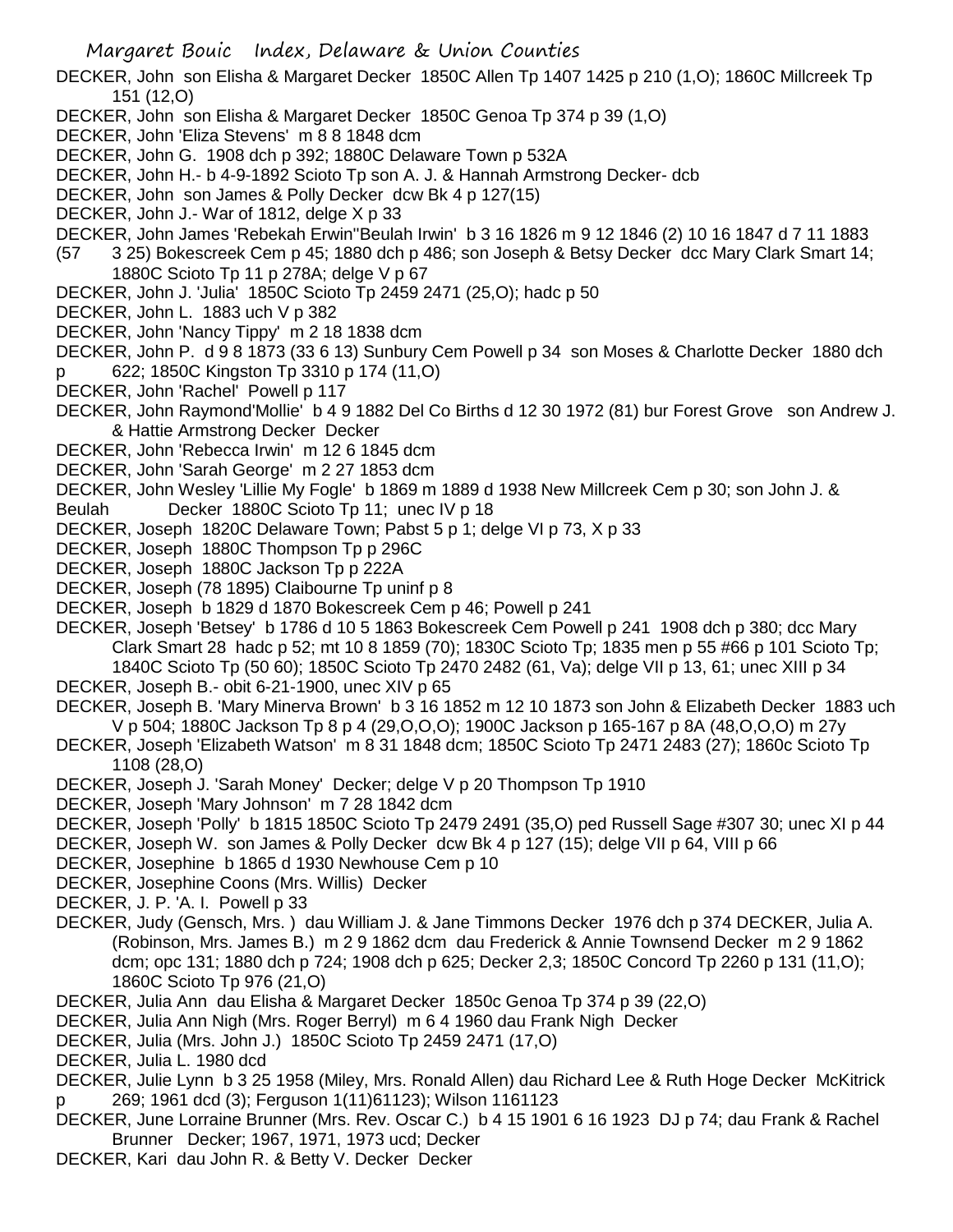- DECKER, Katheryn A. (Mrs. Thomas L.) 1969, 1971 dcd
- DECKER, Kathryn dau Howard & Maxine Lashley Decker Decker
- DECKER, Kelly b 1958 ch Jerry L. & Elizabeth Decker 1971, 1973, 1975 ucd
- DECKER, Kenneth son Howard & Maxine Lashley Decker Decker
- DECKER, Larry Michael b 1955 son Harold W. & Robbie S. Decker 1969 dcd
- DECKER, Lawrence J. 'Patricia Marie Jones' m 10 13 1962 son B. Decker Decker
- DECKER, Lavinia/Lovina d 3 29 1866 (24 11 11) Bokescreek p 46 dau Joseph W. & Polly Decker Decker; 1850C Scioto Tp 2479 2491 (3,O)
- DECKER, Leah- b8-28-1890 Scioto Tp dau William & Emma Sipes Deckerp dcb
- DECKER, Lee Patterson son Charles Edward & Martha White Patterson adopted by William & Hulda Decker Decker; 1985 uch p 103
- DECKER, Lena D. (Bruce, Mrs. Charles) b 12 28 1889 d 9 29 1967 Oak Grove Cem dau Frank E. & Mary Shoup Decker Decker 3; Howison 1235; dcb
- DECKER, Lena M.- b 9-1-1886 York Tp Un Co dau Joseph & Sarah Money Decker- dcb
- DECKER, Leora Snider (Mrs. Vance H.) b 3-12-1895 m 3 20 1920 d 12 27 1977 dau Warren & Elizabeth Patton Snider Decker
- DECKER, Leroy 'Lucretia Marie Winget' b 11 14 1844 d 9 12 1906 son Frederick & Anna Townsend Decker Decker 2,3; opc 130; 1908 dch p 392, 625; 1880 dch p 724; Ost p 1 1883 uch V p 100, picture; 103, 104; Pabst Pion II p 174; 1880C Marysville 305 334 p 21 (35,O,NJ,NJ) p 0096
- DECKER, Leroy- brother Robert M. Decker- Decker
- DECKER, Lillie May Fogle (Mrs. John Wesley) b 1871 m 1889 d 1911 New Millcreek Cem p 30; unec IV p 18
- DECKER, Lillian M. (Mrs. Wilbur) 1949 ucd, 1961, 1969, 1971, 1980 dcd
- DECKER, Linda dau Lawrence & Patricia Marie Jones Decker Decker
- DECKER, Lizzie 1880C Delaware Town p 489A
- DECKER, Lloyd Harry 'Cloyse C. Woodruff'- b 1903 d 1982 son Cloyce Earl & Flossa Mae Weaver Decker-
- ped Welthea Decker Ellis #263 2- unec XI p 18
- DECKER, Lois dau Charles E. & Blanche Hines Decker Decker
- DECKER, Loren- b 12-18-1884 son A. M. & Mason Decker- dcb
- DECKER, Lorinda (Newhouse, Mrs. William Leander) dau Joseph L. & Elizabeth Watson Decker Farnum 2,3; Newhouse p 84 (1393); 1880C Scioto Tp 328
- DECKER, Lorren son Alexander N. & Rosa Mason Decker Decker 3; 1908 dch p 625
- DECKER, Louie- b 12-9-1880 Delaware Town son Fredrick & Victoria Decker- dcb
- DECKER, Louisa dau Joseph L. & Elizabeth Watson Decker 1860c Scioto Tp 1103 (2)
- DECKER, Louise b 12 9 1882 dau Frederick & Victoria Decker Decker
- DECKER, Lovanchia (Fuller, Mrs. Benjamin Franklin) b 1852 d1898 dau Joseph & Polly Decker- unec XI p 44; Decker; ped Russell Sage # 307 15
- DECKER, Levi 'Polly Huston' m 7 5 1857 dcm
- DECKER, Lucinda 1880C Genoa Tp p 407C
- DECKER, Lucinda (Smith, Mrs. ) dau James & Polly Decker dcw Bk 4 p 127(15); 1850C Thomson Tp 76 p 188 (22,O)
- DECKER, Lucinda d 4 13 1824/1?(7y7m) Redbank Cem dau John & Rachel Decker Powell p 117
- DECKER, Lucius- b 11-11-1873 Genoa Tp son George & Philena Keillor Decker- dcb
- DECKER, Lucretia Marie Winget (Mrs. LeRoy) b 11 14 1844 m 7 4 1865 dcm d 9 12 1906 Fairview Cem p 4; dau William C. & Mary Flanegin Winget Decker; 1883 uch V p 104; opc 123; 1900C Union Tp 120-124 p 6B (55,O,Pa,Pa) m 34y, 2 ch
- DECKER, Lucy Pabst 3 p 9
- DECKER, Lucy (Fisher, Mrs. ) b 1856 d 1935 Claibourne Cem p 21
- DECKER, Lucy Marie b 3 17 1895 dau E. H. & Carrie Warren Decker Del Co. Births
- DECKER, Lydia Ann (Holston, Mrs. James A.) m 9 3 1837 dcm
- DECKER, Lydia Bierce (Mrs. A. J.) b 1871 d 1949 Bokescreek Cem p 45; Decker
- DECKER, Lydia Hornbeck (Mrs. George) m 10 3 1850 dcm; 1880C Jackson Tp 9 p 6 (47,O,O,Me)
- DECKER, Mahala Northrup (Mrs. Henry) m 12 20 1846 dcm
- DECKER, Mahlon 'Minerva Dull'- b 1815 d 1874 ped Welthea Decker Ellis #263 16- unec XI p 18
- DECKER, Malissa dau William & Eliza Jane Clark Decker 1860C Claibourne Tp 861 843 p 224 (4,O)
- DECKER, Mamie (James, Mrs. David) b 8 13 1884 dau Frank E. & Mary Shoup Decker Decker 3; Howison 1232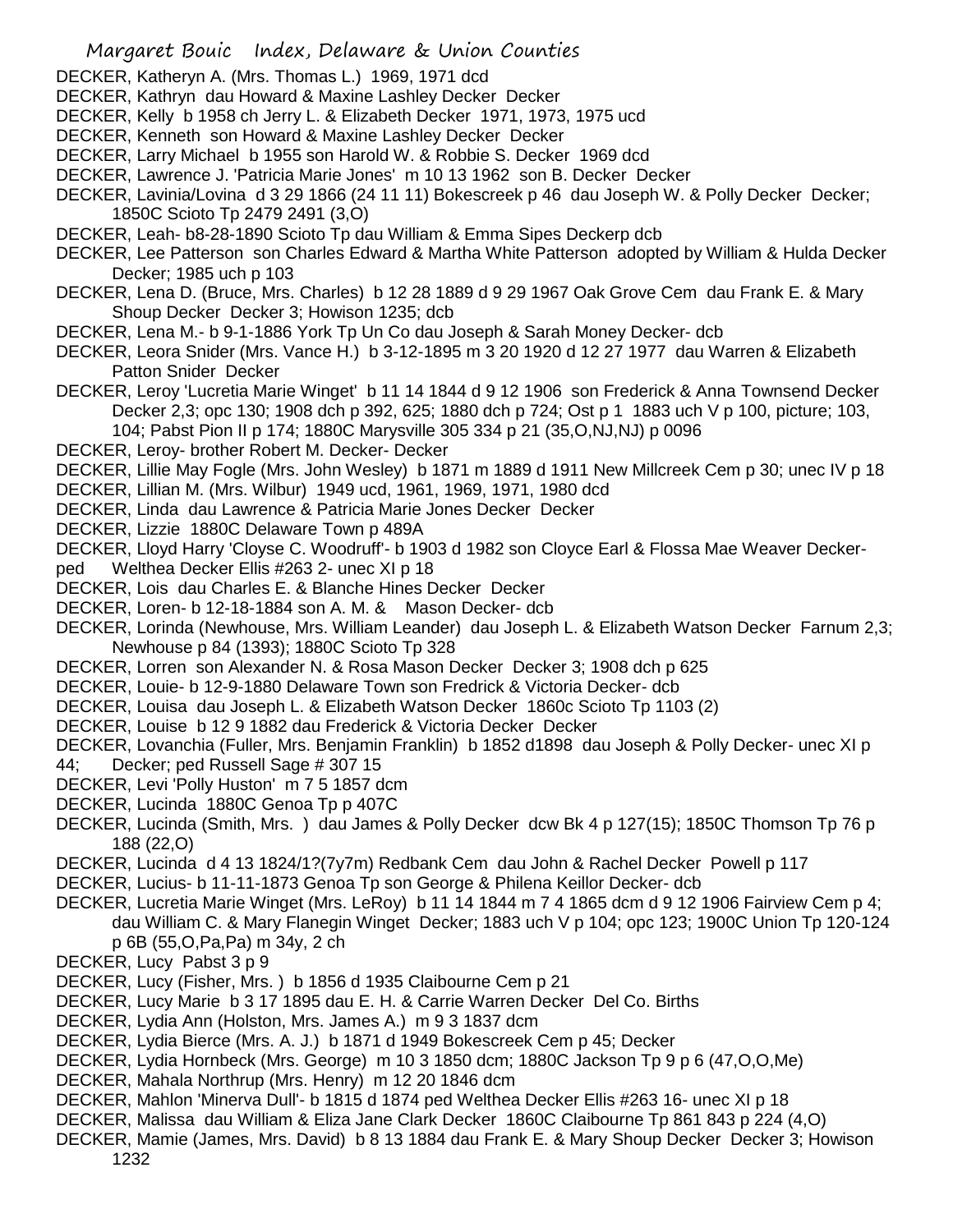DECKER, Margaret Frances Snider (Mrs. William Bryan) b 3 12 1899 m 9 12 1922 dau William Edwin & Elizabeth Plickebaum Snider Howison 1245

DECKER, Margaret (Granger, Mrs. Charles) m 8 11 1856 dcm

DECKER, Margaret (Mrs. Elisha) d 9 4 1852 (44 7 18) Redbank Cem Powell p 117 1850C Genoa Tp 374 p 39 (41,O);

DECKER, Margaret (Mrs. Elisha) 1850C Allen Tp 1407 1425 p 210 (46,O); 1860C Millcreek Tp 151 (53,O) DECKER, Margaret Jr. dau Elisha & Margaret Decker 1850C Genoa Tp 374 p 39 (16,O); 1883 uch V p 338 DECKER, Margaret Launa (Cowgill, Mrs. Vernon Ralph) b 1 24 1926 div 9 3 1969 dau C. Lee & Meda L. Curry Decker Decker; 1985 uch p 35; Cowgill p 26

DECKER, Margaret Mae Crouch (Mrs. Virgil) b 1917 dau Peter & Mary Ellen Saulsbury Crouch Phillips p 110 DECKER, Margie C. (Beeber, Mrs. George W.) dau Frederick & Annie Townsend Decker Decker 2; 1880 dch p 724; 1908 dch p 625; 1850C Concord Tp 2260 p 131 (3,O)

- DECKER, Maria dau Elisha & Margaret Decker 1860C Millcreek Tp 151 (18,O)
- DECKER, Marshal son Wesley & Jane Moore Decker 1870C Allen Tp 215 207 p 14 (3,O)
- DECKER, Martha G. dau Elisha & Margaret Decker 1850C Allen Tp 1407 1425 p 210 (19,O)
- DECKER, Martha dau Moses & Charlotte Decker 1850C Kingston Tp 3310 p 174 (24,O)
- DECKER, Martin son Elisha & Margaret Decker 1850C Genoa Tp 374 p 39 (10,O)
- DECKER, Marvin 'Rebecca' b 1835 d 1895 Fancher Cem Powell p 127
- DECKER, Mary 1880C Delaware Town p 497C
- DECKER, Mary A. (Mrs. Daniel) 1850C Berlin Tp 1961 p 121 (65, Va)
- DECKER, Mary Ann (Fuller, Mrs. Stephen)- delge VII p 52
- DECKER, Mary Ann Watson (Mrs. Conrad) m 1 27 1853 dcm; 1860C Scioto Tp 1100 (26)
- DECKER, Mary B. (Dean, Mrs. William A.) m 7 3 1864 dcm
- DECKER, Mary C.- dau Conrad & Mary Ann Watson Decker- 1880C Taylor Tp 188-190 p 18 (11,O,O,O)
- DECKER, Mary- b 3-6-1905 Delaware Town dau Charles E. & Jennie Darst Decker- dcb
- DECKER, Mary Edith dau Leroy & Lucretia Marie Winget Decker 1880C Marysville 305 334 p 21 (6,O,O,O)
- DECKER, Mary E. (Erwin, Mrs. J.) d 4 5 1881 (24 1 18) Bokescreek Cem p 45 dau W. H. & S. Decker
- DECKER, Mary E. b 7 27 1893 dau John Wesley & Lillie Fogle Decker Decker; dcb Scioto Tp
- DECKER, Mary E. (Kempton, Mrs. J. F.) m 6 10 1860 dcm dau Moses & Charlotte Decker 1880 dch p 685; 1850C Kingston Tp 3310 p 174 (19,O)
- DECKER, Mary F. Pabst 3 p 19
- DECKER, Mary (Holt, Mrs. ) b 10 2 1890 Del Co Births dau Joseph J. & Mary Money Decker Decker
- DECKER, Mary dau Howard & Maxine Lashley Decker Decker
- DECKER, Mary Jane (Beard, Mrs. William) m 1 9 1850 dcm
- DECKER, Mary Jane (Cope, Mrs. Joseph) m 9 14 1855 dcm
- DECKER, Mary J.- b 8-13-1884 Scioto Tp dau Frank & -- Shoup Decker- dcb
- DECKER, Mary J. dau James & Matilda Browning Decker 1850C Thomson Tp 78 p 188 (4,O)
- DECKER, Mary Johnson (Mrs. Joseph) m 7 28 1842 dcm
- DECKER, Mary dau Lawrence & Patricia Marie Jones Decker Decker
- DECKER, Mary L. Evans (Bevan, Mrs. William)(Mrs. George) dau John & Elizabeth Evans Decker 2; opc 293
- DECKER, Mary M. Brown (Mrs. Joseph B.) b 3 24 1853 m 12 10 1873 dau James M. & Sarah Brown 1883 uch V p 504; 1880C Claibourne Tp 8 p 4 (27,O,O,O); 1900C Jackson Tp 165-167 p 8A (47,O,O,O) m 27 y, 1 ch
- DECKER, Mary M. dau Elisha & Margaret Decker 1850C Allen Tp 1407 1425 p 210 (8,O)
- DECKER, Mary Phyllis (Stayner, Mrs. Edward Arthur) b 6 16 1924 m 6 17 1945 d 4-15-1993 (68) Radnor
- Cem- dau Arthur & Bernice McKitrick Decker Decker 7,8; Ferguson 1(11)6111; Wilson 116111; Howison 1236-1; McKitrick p 269
- DECKER, Mary Shoup (Mrs. Frank E.) dau James T. & Julia Anne Howison Decker 2,3; Howison 532
- DECKER, Mary Smith (Mrs. James) d 8 22 1886 (88 7 21) Shoup Cen Powell p 266
- DECKER, Mary Vandroff (Mrs. Aaron) Decker 1; 1880 dch p 723; 1908 dch p 879
- DECKER, Matilda (Mrs. Alvin O.) 1880C Scioto Tp 67
- DECKER, Matilda Ann Ashbrook (Mrs. Charles C) b 1895 m 7 17 1917 d 1936
- Bokescreek Cem p 45; Pabst 3 p 12, 20
- DECKER, Matilda Browning (Mrs. James Jr.) m 3 10 1846 dcm d 12 31 1880 (51 3 26) Claibourne Cem p 21; 1850C Thomson Tp 76 p 188 (22,O); 1880C Thompson Tp p 300C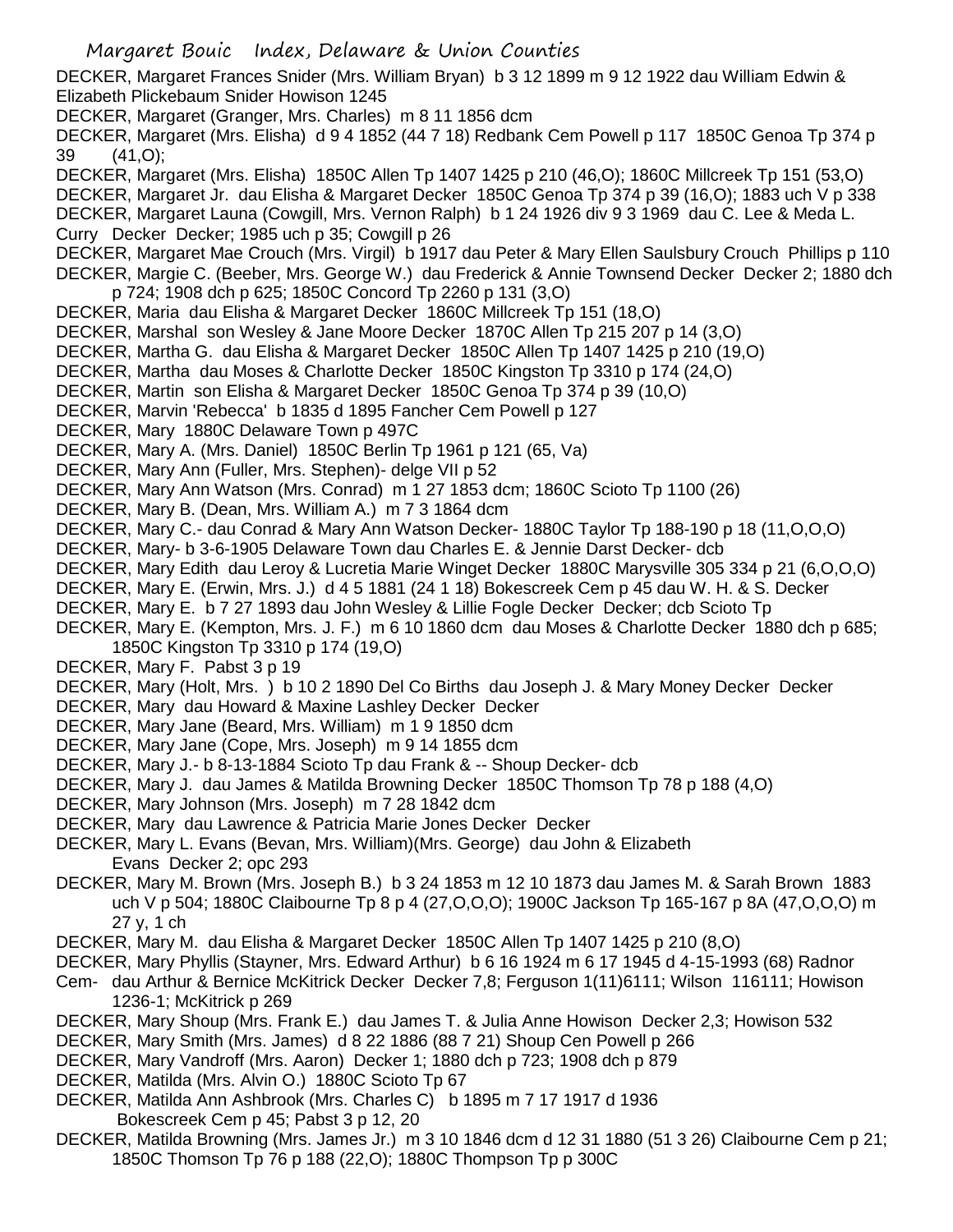DECKER, Matilda dau Elisha & Margaret Decker 1850C Genoa Tp 374 p 39 (12,O)

- DECKER, Mattie 1869 wsc p 13; Pabst 8 p 25
- DECKER, Maxine Lashley (Mrs. Howard) Decker
- DECKER, Meda L. (Mrs. C. Lee) b 12 18 1890 m 1914 d 2 5 1966 bur Claibourne Cem p 21 dau William & Nettie Bonner Curry Decker; 1949 ucd
- DECKER, Michael b 1965 son Jerry & Elizabeth Decker 1971 ucd
- DECKER, Mildred Dombaugh (Mrs. Floyd Fay) Decker
- DECKER, Mildred (Fry, Mrs. Merle Samuel) b 4 2 1909 m 3 4 1934 1985 uch p 9
- DECKER, Minerva Dull (Mrs. Mahlon)- b 1818 d 1907 ped Welthea Decker Ellis #263 17; unec XI p 18
- DECKER, Mollie (Mrs. John Raymond) Decker
- DECKER, Molly Pounds (Mrs. Ray) dau Thomas F. & Kate Frazier Pounds; Pounds 4,5; Decker
- DECKER, Moses 1820C Darby Tp 313 )26 45) unec V p 41;
- DECKER, Moses brother in law of Crandall Rosecrans; hmp p 74, 75, 76, picture 79
- DECKER, Moses 1880C Delaware Town p 509A; delge VIII p 52 (89-1880)
- DECKER, Moses 'Charlotte' 1880 dch p 685; Powell p 34; 1880 dch p 570, 572, 573, 621; 1908 dch p 278, 279, 283, 380, 461; 1820C Kingston Tp; 1835 men p 35 #81 p 61 Kingston Tp; 1850C Kingston Tp 3310 p 174 (60,NJ); Sunbury p 47
- DECKER, Nancy (Mrs. Abraham) d 1 26 1879 (38 4 8) Harmony Chapel Cem Powell p 321
- DECKER, Nancy J. Haggard (Mrs. Arthur) m 12 29 1849 ucm 1372; unec VII p 40
- DECKER, Nancy Lee b 2 17 1947 dau Richard & Jane Allison Decker Ferguson 1(11)61121; Decker 8, Wilson 1161121; McKitrick p 269
- DECKER, Nancy Tippy (Mrs. John) m 2 18 1838 dcm
- DECKER, Nannie d 6 3 1895 (9 3 6) Claibourne Cem p 27 child of D. E.
- DECKER, Nellie- b 9-24-1890 Scioto Tp dau J. W. & Lillie Fogle Decker- dcb
- DECKER, Netty B. no dates Claibourne Cem p 10
- DECKER, Nora B. (Atkinson, Mrs. Clark J.) m 1893; Decker; unec IV p 17
- DECKER, Nora- dau Conrad & Mary Ann Watson Decker- 1880C Taylor Tp 188-190 p 18 (8,O,O,O)
- DECKER, Nora (Mrs. Fred) Decker 3
- DECKER, Nora H. (Mrs. Frank) d 3 30 1970 bur St. Mary's Cem Decker; Howison (1234)
- DECKER, Olive Lucille- b 5-16-1902 Scioto Tp dau Willis & Josephine Kuhns Decker- dcb
- DECKER, Opera (Porter, Mrs. James) m 2 22 1838 dcm dau Moses Decker 1880 dch p 621
- DECKER, Oscar C. Jr. 'Ella Mae' son Rev. Oscar C. & June Lorraine Brunner Decker Decker; 1973 uca
- DECKER, Rev. Oscar J. 'June Lorraine Brunner' b 3 20 1900 d 1980 St. John's Cem DJ p 74 1959, 1967, 1971 ucd
- DECKER, Otto Russell b 1980 d 1916 Bokescreek Cem p 59 son C. E. & H. B. Decker
- DECKER, Patricia Marie Jones (Mrs. Lawrence J.) m 10 13 1962 granddau Mrs. E. C. Allen Decker
- DECKER, Patrick Lynn 'Gwendolyn Jo Rausch' b 1959 son Jerry & Elizabeth Decker Rausch (16865), (115325); 1971 ucd
- DECKER, Paul 1980 dcd
- DECKER, Paul son Charles E. & Blanche Hines Decker Decker
- DECKER, Paul Edward- b 10-14-1901 Delaware Town son C. E. & Jennie Ellen Darst Decker- dcb
- DECKER, Paul E. b 5 23 1923 d 10 28 1988 (65) bur Radnor son Wilbur & Lillian Decker Decker; 1949, 1979 ucd
- DECKER, Peggy (Fetter, Mrs. ) dau William J. & Jane Timmons Decker 1976 dch p 374
- DECKER, Phoebe J. (Thompson, Mrs. Lewis) Decker; Pabst 3 p 28, 6 p 7
- DECKER, Plinn Monroe- b 3-2-1896 Scioto Tp son William & Mary Emma Sipes Decker- dcb
- DECKER, Polly- dg 1-7-1908, delge VIII p 13
- DECKER, Polly Ann (Fuller, Mrs. Stephen) b 11-1847 m 1-21-1866 dcm, delge X p 52; 1850C Scioto Tp 2480 2492 (3) lived with George & Sarah Dilsaver; 1900C Washington Tp 128 p 6A (80,O,Eng,Vt)
- DECKER, Polly Huston (Mrs. Levi) m 7 5 1857 dcm
- DECKER, Polly J.(Cope, Mrs. ) dau James & Polly Decker dcw Bk 4 p 127(15); 1850C Thomson Tp 76 p 188  $(13,0)$
- DECKER, Polly (Mrs. James) 1850C Thomson Tp 76 p 188 (52, Va); dcw Bk 4 p 127(15)
- DECKER, Polly Johnson (Mrs. Joseph) b 9 12 1820 m 7 25 1841 d 7 20 1907 dau Zachariah & Minerva
- Johnson Decker; 1880C Thompson Tp p 299A; ped Russell Sage # 307 31- unec XI p 44
- DECKER, Polly (Mrs. Joseph) 1850C Scioto Tp 2479 2491 (30)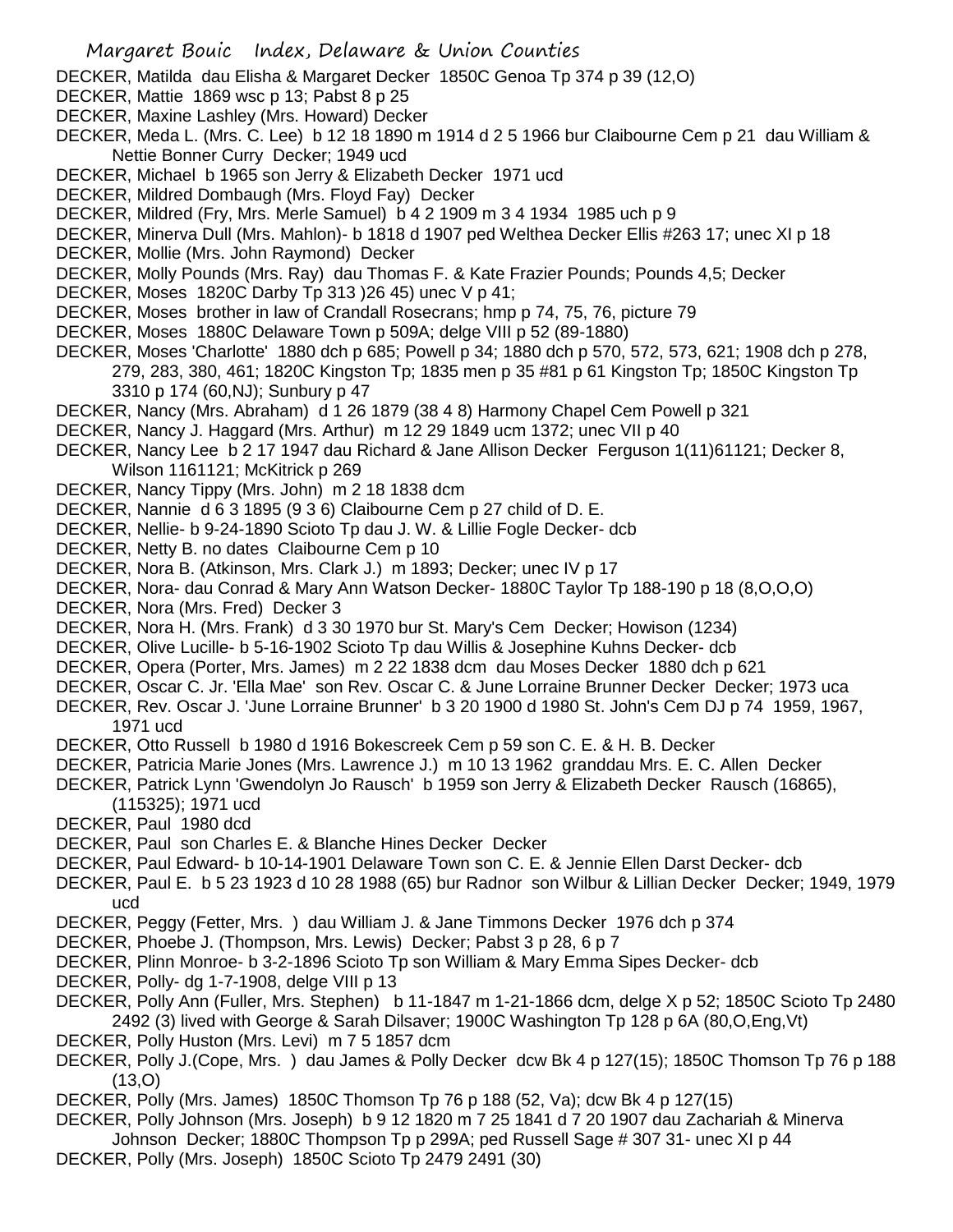- DECKER, Priscilla dau Elisha & Margaret Decker 1850C Genoa Tp 374 p 39 (14,O)
- DECKER, Rachel (Mrs. John) Powell p 117
- DECKER, Rachel Morrow (White, Mrs. )(Mrs. Charles) b 11 12 1919 d 12 18 1989 bur McArthur Decker
- DECKER, Rachel Richards (Mrs. William) m 1 23 1845 dcm
- DECKER, Ray 'Molly Pounds' son Andrew J. & Hattie Armstrong Decker Decker; Pounds
- DECKER, Rebecca Erwin (Mrs. John J.) m 12 6 1845 dcm d 9 7 1846 (19 4 3) Bokescreek Cem p 45 Powell p 242
- DECKER, Rebecca Jane Baughman (Mrs. Henry Thomas) b 10 23 1841 m 4 29 1859 ucm 2881 d 4 19 1937 dau John M. & Catharine Bowman Baughman Decker; 1860C Millcreek Tp 152 (19,O)
- DECKER, Rebecca M.- b 8-12-1887 Scioto Tp dau A. J. & Hatta Armstrong Decker- dcb
- DECKER, Rebecca (Mrs. Marvin) b 1823 d 1910 Fancher Cem Powell p 127
- DECKER, Rebecca (Tippy, Mrs. Uriah) m 1 28 1855 dau Elisha & Margaret Decker 1850C Genoa Tp 374 p 39 (18,O)
- DECKER, Rhubin Moore- b 7-3-1897 Scioto Tp son Ernest & Carrie M. Warren Decker- dcb
- DECKER, Richard 1820C Genoa Tp ; 1830C Genoa Tp delge III p 72; 1835 men p 29 #149 p 49 Genoa Tp; 1840C Genoa Tp delge IV p 67, VI p 8, IX p 34
- DECKER, Richard Bruce b 7 16 1948 'Camille Custer' son Richard & Jane Allison Decker Ferguson 1(11)61122; Wilson 1161122; Pabst 8; McKitrick p 269
- DECKER, Richard Lee 'Jane Allison''Shirley Rausch''Ruth Ellen Rhodes' b 1 31 1929 d 4 25 1989 bur Radnor son Arthur & Bernice McKitrick Decker Ferguson 1(11)6112; Wilson 116112; Decker7,8; Howison 1236-2; 1961 dcd
- DECKER, Rita (Clevenger, Mrs. ) dau Howard & Maxine Lashley Decker Decker
- DECKER, Robbie S. (Mrs. Harold W.) 1969, 1980 dcd
- DECKER, Robert B. 'Betty L.' 1961, 1969, 1971 dcd
- DECKER, Robert B. 'Helen' d 7 21 1975 (49) brother Irene Brown Decker
- DECKER, Robert Charles b 1965 son Harold W. & Robbie L. Decker 1980 dcd
- DECKER, Robert son Floyd Fay & Mildred Dombaugh Decker Decker
- DECKER, Robert son Howard & Maxine Lashley Decker Decker
- DECKER, Robert M. 'Alice Van Brimmer'- d 9-4-1953 (56) Decker
- DECKER, Robert Moore,Jr d 12 18 1972 (38) Radnor Cem son Robert M. & Alice I. Van Brimmer Decker **Decker**
- DECKER, Roger Berryl 'Julia Ann High' m 6 4 1960 son Edward Amrine Decker
- DECKER, Ronald son Howard & Maxine Lashley Decker Decker
- DECKER, Rosa Florence Mason (Mrs. Alexander N.) b 1864 d 1934 Newhouse Cem p 8; dau James B. Mason 1908 dch p 625; Decker 2,3; Pabst 3 p 12, 19
- DECKER, Ross E. b 1918 d 1937 Bokescreek Cem p 45 son Charles G. & Matilda Ann Ashbrook Decker **Decker**
- DECKER, Rosetta- dau Conrad & Mary Ann Watson Decker- 1880C Taylor Tp 188-190 p 18 (13,O,O,O)
- DECKER, Royce son Howard & Maxine Lashley Decker Decker
- DECKER, Ruth- dg 12-22-1994, school bus driver- Decker
- DECKER, Ruth (Beckford, Mrs. Benjamin) m 9 4 1842 dcm
- DECKER, Ruth Ellen Rhodes Hoge (Mrs. Richard Lee) m 5 19 1957 McKitrick p 269 Decker; Ferguson (1(11)6112), Wilson (116112); 1961, 1971 dcd
- DECKER, Ruth (Fadely, Mrs. Richard D.) dau Ray & Molly Pounds Decker Pounds 5
- DECKER, Sadie May (Farrand, Mrs. William)- b 9-28-1884 Radnor Tp dau Finley F. & Alice Caylor Deckerdcb; Decker
- DECKER, Sallie (Johnson, Mrs. Nathan B.) m 8 24 1846 dcm dau Moses Decker 1880 dch p 621
- DECKER, Sally dau James & Polly Decker dcw Bk 4 p 127 (15) 1850C Thomson Tp 76 p 188 (16,O) DECKER, Sam- delge VII p 39
- DECKER, Samantha (Mrs. J. N.)- 1880C Claibourne Tp 303-320 p 28 (29,O,O,O)
- DECKER, Samuel A. 'Deborah Weaver' m 11 23 1855 dcm
- DECKER, Samuel son James & Polly Decker dcw Bk 4 p 124(15)
- DECKER, Samuel O. 'Ethel M.' b 1883 d 1970 Price Cem djlm p 45
- DECKER, Samuel R. 'Frankie Berlet' b 1850 d 1932 son Frederick & Annie Townsend Decker Decker 2; opc 183; 1880 dch p 724; 1908 dch p 431, 625; 1850C Concord Tp 2260 p 131 (7/12,O); 1880C Concord Tp p 265C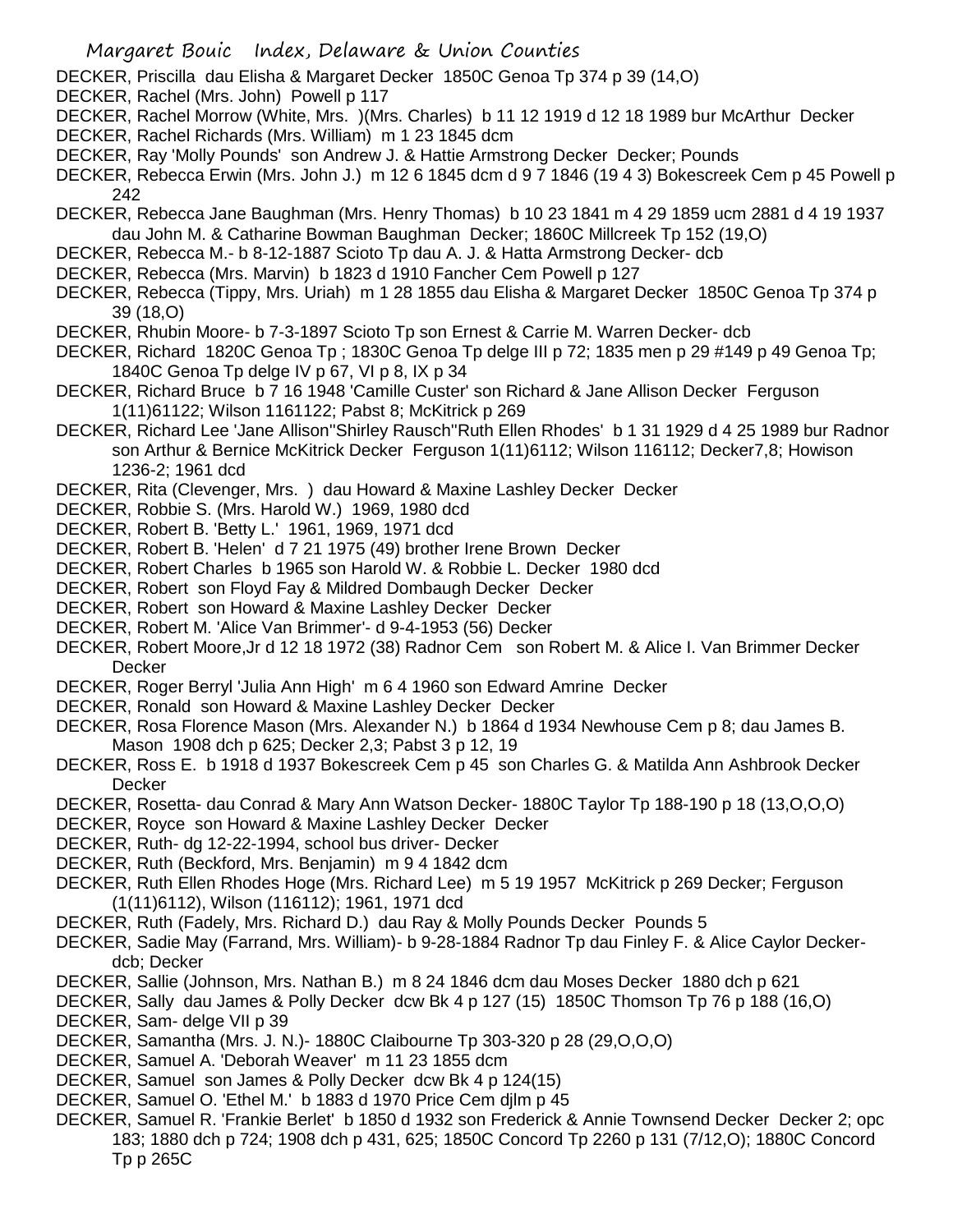DECKER, Samuel 'Sarah Campbell' m 7 6 1843 dcm

- DECKER, Samuel 'Savilla' 1850C Thomson Tp 77 p 188 (27,O); 1880C Thompson Tp p 299A
- DECKER, Samuel son William & Eliza Jane Clark Decker 1860C Claibourne Tp 861 843 p 113 (2,O)
- DECKER, Sarah 1880C Concord Tp p 274A
- DECKER, Sarah b 7-1845 1900C Richwood 64-68 p 3A (54,O,O,O) 5 ch, 6 living
- DECKER, Sarah Campbell (Mrs. Samuel) m 7 6 1843 dcm
- DECKER, Sarah (Cook, Mrs. Samuel C.)- m 1-21-1866 dcm, delge X p 32
- DECKER, Sarah (Dilsaver, Mrs. Henry) m 12 1 1836 dcm
- DECKER, Sarah George (Mrs. John) m 2 27 1853 dcm
- DECKER, Sarah Lappin (Mrs. Sylvester)- m 6-15-1848 Madison Co unec XI p 8
- DECKER, Sarah (McDowell, Mrs. John) m 3 1 1849 dcm
- DECKER, Sarah Money (Mrs. Joseph J.) Decker
- DECKER, Sarah (Van Auken, Mrs. Dan) m 5 8 1849 dcm; Pabst 3 p 27, 28; 6 p 7
- DECKER, Savilla (Mrs. Samuel) 1850C Thomson Tp 77 p 188 (24,O)
- DECKER, Shirley Rausch (Mrs. Richard Lee) Ferguson (1(11)6112); Wilson (116112); Decker 7,8; McKitrick p 269
- DECKER, Stephanie Susan- dau John & Betty Decker- Decker- engaged to Kenton Dalton
- DECKER, Stephen son Elisha & Margaret Decker 1850C Genoa Tp 374 p 39 (6,O); delge VI p 50
- DECKER, Stephen 'Tracey Vaughn' b 7 20 1960 son Richard Lee & Ruth E. Decker McKitrick p 269;
- Ferguson 1(11)61121; Wilson 1161121; McKitrick p 269
- DECKER, Stephen Michael,Jr. b 12 21 1986 d 1 5 1987 bur Radnor son Stephen & Valerie Decker Decker
- DECKER, Susan Bishop (Mrs. Elisha) m 9 14 1810 onwq I
- DECKER, Susan (Bowers, Mrs. ) dau Moses & Charlotte Decker hmp p 75; 1850C Kingston Tp 3310 p 174 (21,O)
- DECKER, Susan H. dau William & Eliza Jane Clark Decker 1860C Claibourne Tp 861 843 p 113 (5,O)
- DECKER, Susan J. (Mrs. Harold W.,Jr) 1980 dcd
- DECKER, Susan Jeanne (Hysell, Mrs. Troy R.) b 1967 dau Henry F. & Jane McLaughlin Decker 1969, 1980 dcd
- DECKER, Susan Kirk (Mrs. William) m 3 13 1853 dcm
- DECKER, Susan (Maize, Mrs. Aaron Albert) Cowgill p 59
- DECKER, Susannah dau Samuel & Savilla Decker 1850C Thomson Tp 77 p 188 (6,O)
- DECKER, Susannah (Mrs. William H.) d 5 7 1895(66 1 28) Bokescreek Cem p 45; Powell p 242
- DECKER, Sylvester 'Sarah Lappin'- m 6-15-1848 Madison Co, unec XI p 8
- DECKER, Sylvia (Herd, Mrs. Nelson) m 9 9/15 1839 ucm 575; unec III p 38
- DECKER, Tamara dau John R. & Betty V. Decker Decker
- DECKER, Terry b 1955 ch Jerry & Elizabeth Decker 1971 ucd
- DECKER, Theresa- b 4-18-1882 Delaware Town dau Jacob & Susanah Engles Decker- dcb
- DECKER, Thomas L. 'Katheryn A.' 1969dcd; 1979 ucd
- DECKER, Thomas S. b 1866 d 1918 Tussic St. Cem Powell p 118
- DECKER, Thoresa- b 4-18-1882 Delaware Town dau Jacob & Susanah Engles Decker- dcb
- DECKER, Tillie (Powers, Mrs. Samuel) m 1888 opc 334
- DECKER, Tracey Vaughn (Mrs. Steven)- dau Steve & Linda Vaughn- Decker
- DECKER, Ulettie d 8 23 1876 (1 3 19) Powell p 239 Bokescreek Cem p 50 dau C. S. & M. N. Decker
- DECKER, Vance H. 'Leora Snider' b 11 29 1895 m 3 20 1920 d 4 11 1981 (85) bur Lebanon son Ambrose & Eleanore Frazer Decker Decker
- DECKER, Vicki 1979, 1981, 1983 ucd
- DECKER, Viola D.- 1880C Richwood 303-320 (12,O,O,O) dau J. N. & Samantha Decker
- DECKER, Violey F. no dates Claibourne Cem p 10
- DECKER, Virgil"Shorty"'Margaret Mae Crouch' d 8 16 1968 Oak Grove Cem son Clarence E. & Ioam Carpenter Decker Phillips p 110; 1959 ucd
- DECKER, Virginia dau Alvin O. Decker Decker 3; 1880C Scioto Tp 67
- DECKER, W.- 1991 ucd, Richwood
- DECKER, Wahneta (Mrs. Charles L.) 1973, 1975, 1979, 1981, 1983 ucd
- DECKER, Walter son Andrew J. & Hattie Armstrong Decker Decker
- DECKER, Walter C. d 11 26 1974 (86) Bokescreek Cem son Andrew J. & Hattie Decker Decker
- DECKER, Walter son Elisha & Margaret Decker 1850C Allen Tp 1407 1425 p 210 (12,O) Decker